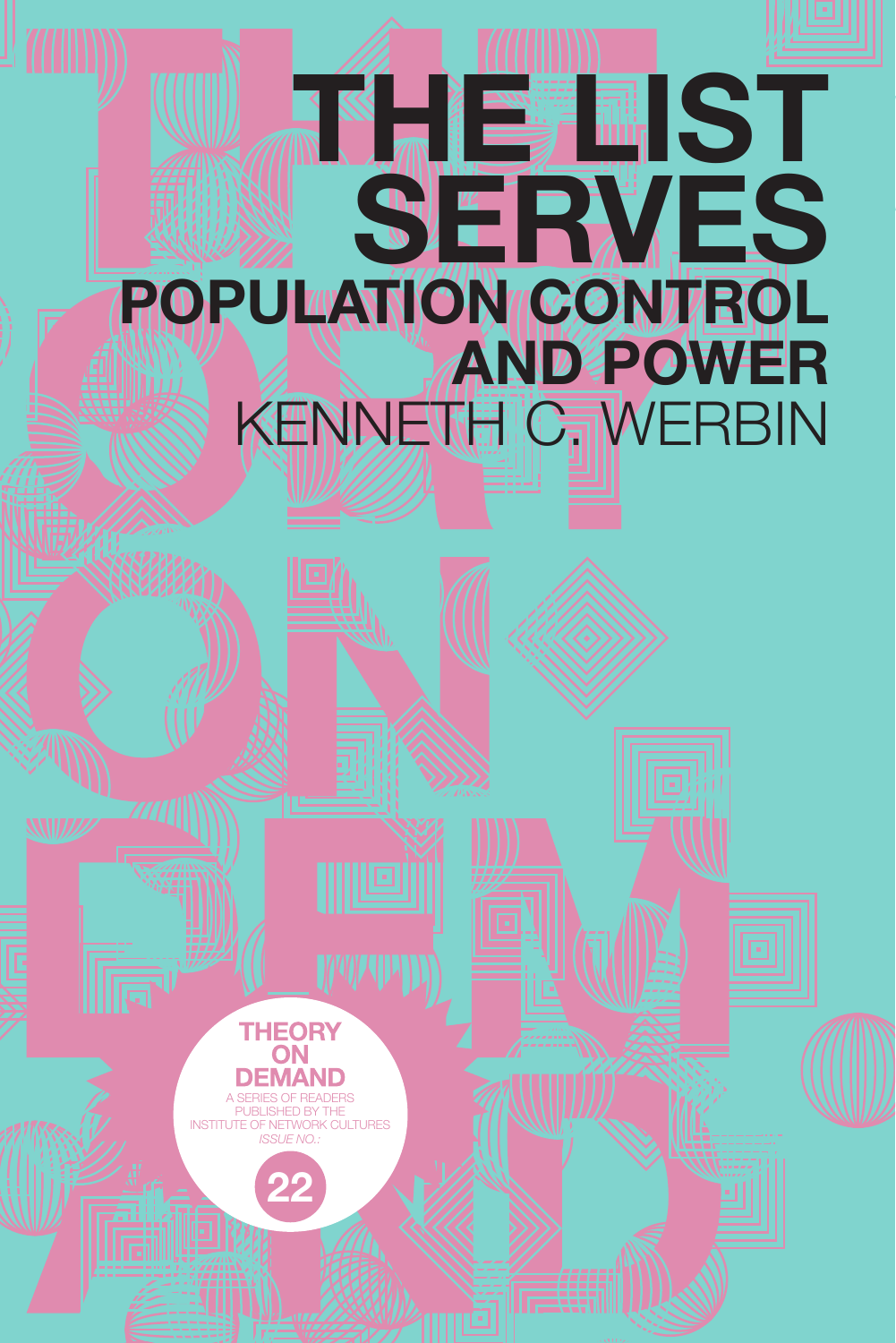## **THE LIST SERVES POPULATION CONTROL AND POWER** KENNETH C. WERBIN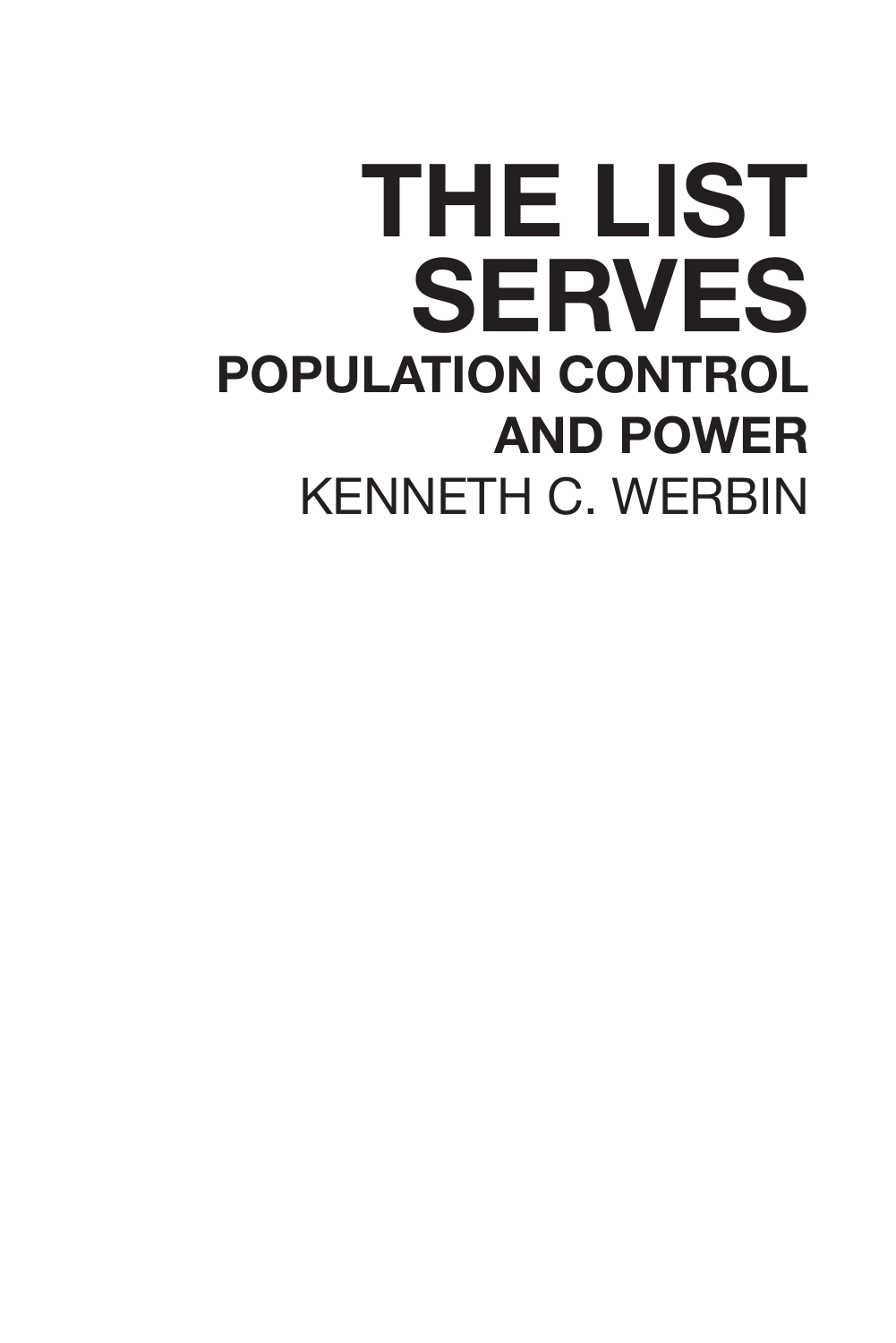#### Theory on Demand #22 **The List Serves: Population Control and Power**

Kenneth C. Werbin With a foreword by Geert Lovink

Edited by: Miriam Rasch Cover design: Katja van Stiphout Design: Leonieke van Dipten EPUB development: Leonieke van Dipten Publisher: Institute of Network Cultures, Amsterdam, 2017 ISBN: 978-94-92302-15-1

The research was supported by Le Fonds Québecois de la recherche sur la société et la culture and The Social Sciences and Humanities Research Council of Canada.

#### **Contact**

Institute of Network Cultures Phone: +3120 5951865 Email: info@networkcultures.org Web: http://www.networkcultures.org

This publication is available through various print on demand services and freely downloadable from http://networkcultures.org/publications

This publication is licensed under the Creative Commons Attribution-NonCommercial-NoDerivatives 4.0 International (CC BY-NC-SA 4.0).

## **institute of<br>nétwork cultures**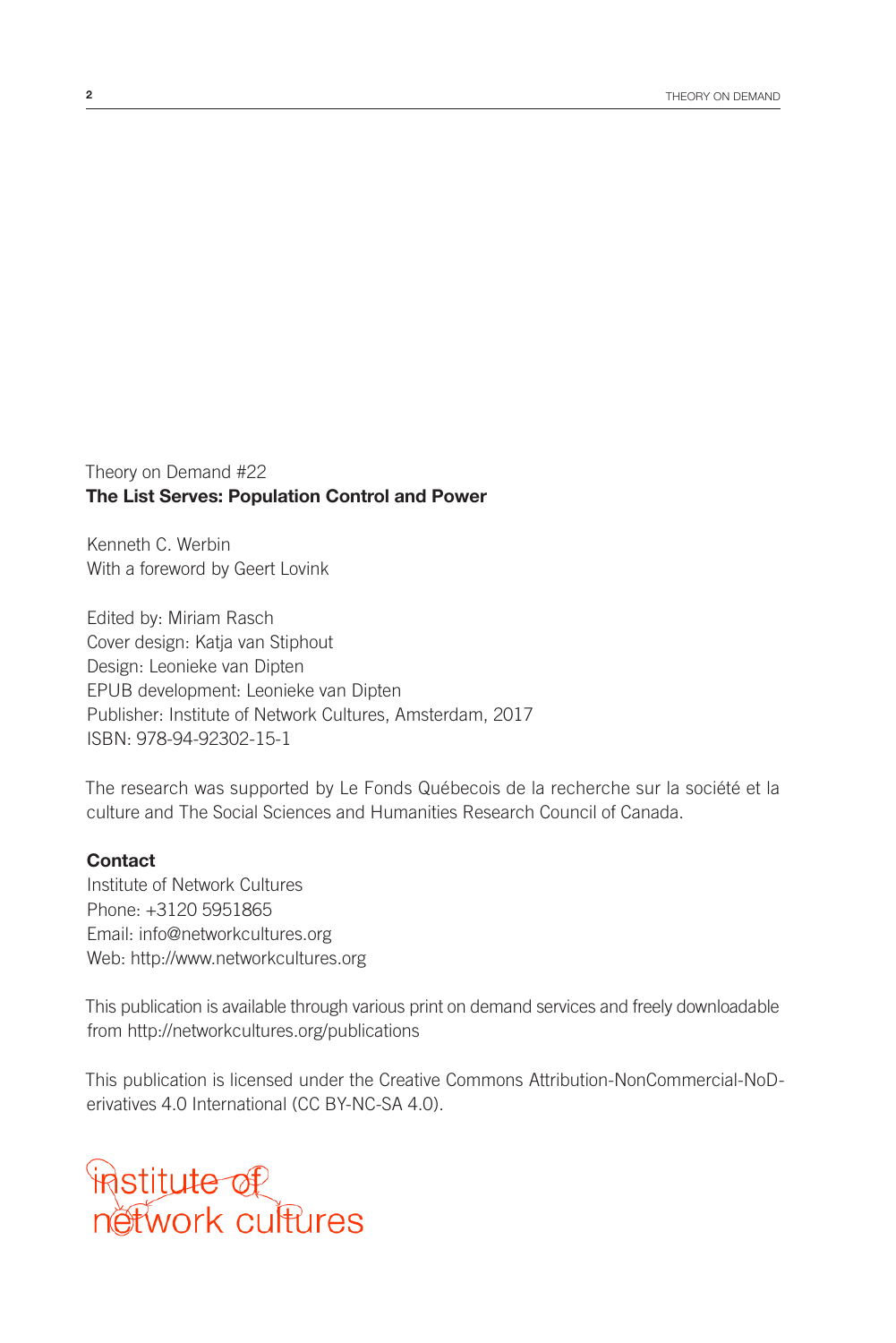## **CONTENTS**

| 11<br><b>Preface by Geert Lovink</b>                                                               |
|----------------------------------------------------------------------------------------------------|
| Introduction. In Lists We Are<br>16                                                                |
| The List Served: Ancient Times                                                                     |
| The List Served: The Classification of the Human Species                                           |
| The List Serves: Disciplinary and Juridical-legal Mechanisms                                       |
| The List Serves: The Apparatuses of Security                                                       |
| The List Serves: Milieus of Circulation and Populations                                            |
| The List Serves: Risk Assessment                                                                   |
| The List Serves: Freedom of Circulation                                                            |
| The List Serves: Governmentality                                                                   |
| Chapter 1. The List Served: Nazi Governmentality<br>38                                             |
| Introduction                                                                                       |
| The List, Early Information Technology, and Nazi Governmentality                                   |
| Statistics and the Volk: Constituting Aryan Natural History, or the Normal in Nazi Governmentality |
| Risk Assessment in the Third Reich                                                                 |
| Statistics and the Control and Policing of Dangerous Elements                                      |
| Juridical-legal and Disciplinary Mechanisms in Nazi Governmentality                                |
| The Biopolitical Milieu of Circulation: Managing the Volk's Cultural Organs                        |
| The List Served: 'Seeing Everything' Through Nazi Apparatuses of Security                          |
| The List Serves: Governmentality or Bare Life?<br>Conclusion                                       |
|                                                                                                    |
| 77<br><b>Chapter 2. The List Serves: Entropy and Governmentality</b><br>Introduction               |
| Computers, Data, Statistics, and Lists Serve: Entropic Milieus of Circulation                      |
| What is Entropy, and Why are We Sailing in a Sea of It?                                            |
| Von Neumann's 'Winners' and 'Losers                                                                |
| Open-human Discourse: Islands in a Sea of Entropy                                                  |
| Closed-world Discourse: Game Theory à la von Neumann                                               |
| Culled From the Vast Seas of Entropy: Enter the Cyborg Class                                       |
| The List Serves: Who, Says what, in Which Channel, to whom, with what Effect?                      |
| The List Serves: An Example of Entropy and Contemporary Governmentality                            |
| Conclusion                                                                                         |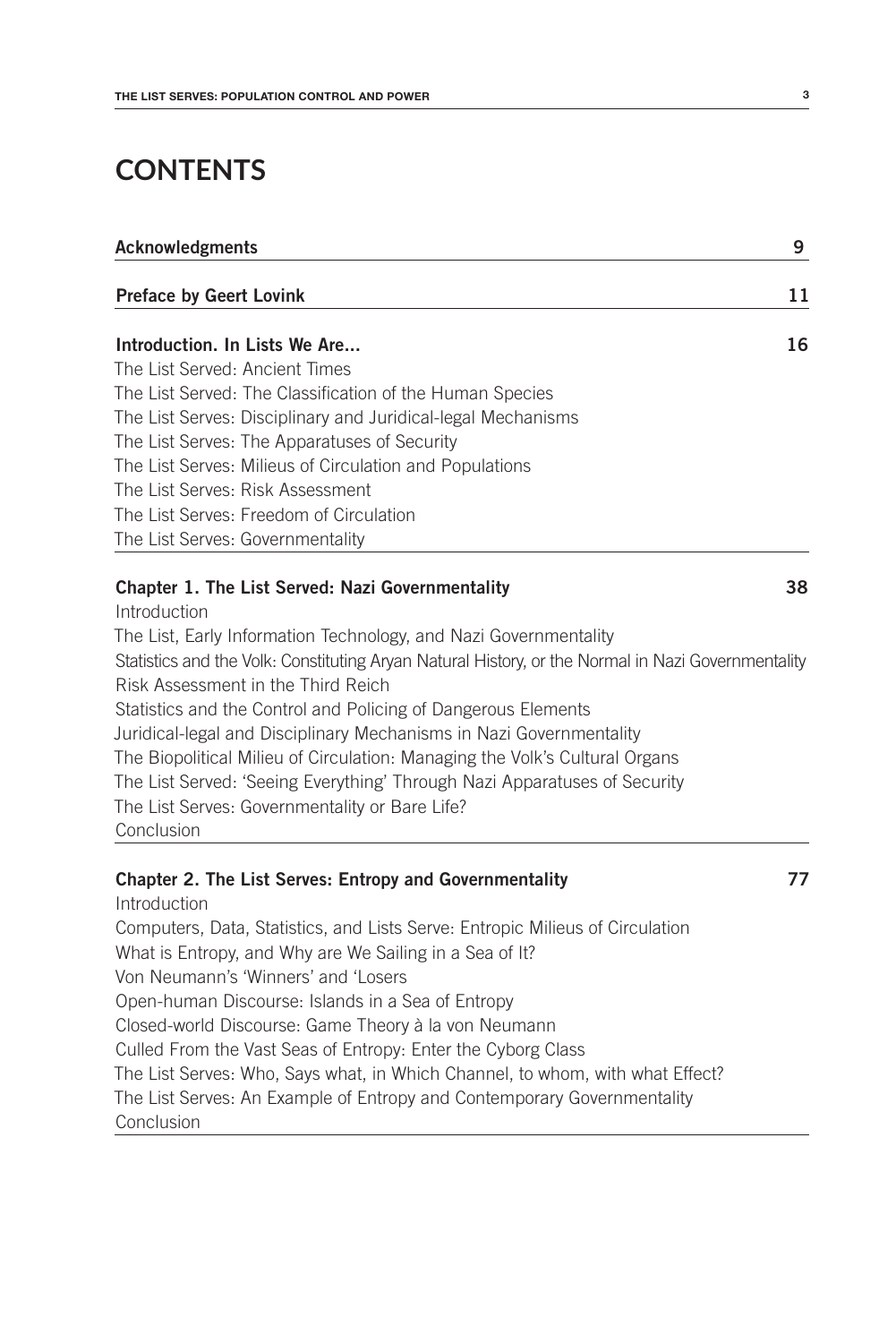### **Chapter 3. Fear and No-fly Listing in Canada (March 2006 - November 2007) 115**

Introduction Legal, Technoscientific, and Popular Conceptions of No-fly Lists Intelligent Interventions into No-fly Listing The Case of Christopher Soghoian Reconstructing No-fly Lists Conclusion

| Chapter 4. No-blank List Culture, or How Technoscience 'Truthfully' Constructs |     |
|--------------------------------------------------------------------------------|-----|
| the 'Terrorist                                                                 | 141 |
| Introduction                                                                   |     |
| No-blank List Culture Emerges                                                  |     |
| No-blank Lists as Technoscientific Cultural Constructions                      |     |
| Double Integration, or Good Guys 0, Bad Guys                                   |     |
| No-blank Lists Serve: The Naturalization of 'Terrorist' Knowledge              |     |
| No-blank Lists Serve: The Reemergence of Bare Life                             |     |
| No-blank List Culture as a Critical Site of Struggle                           |     |
| No-blank Lists Serve: New Formations of Security, Territory and Population     |     |
|                                                                                |     |
| <b>Conclusion. In Lists We Trust?</b>                                          | 171 |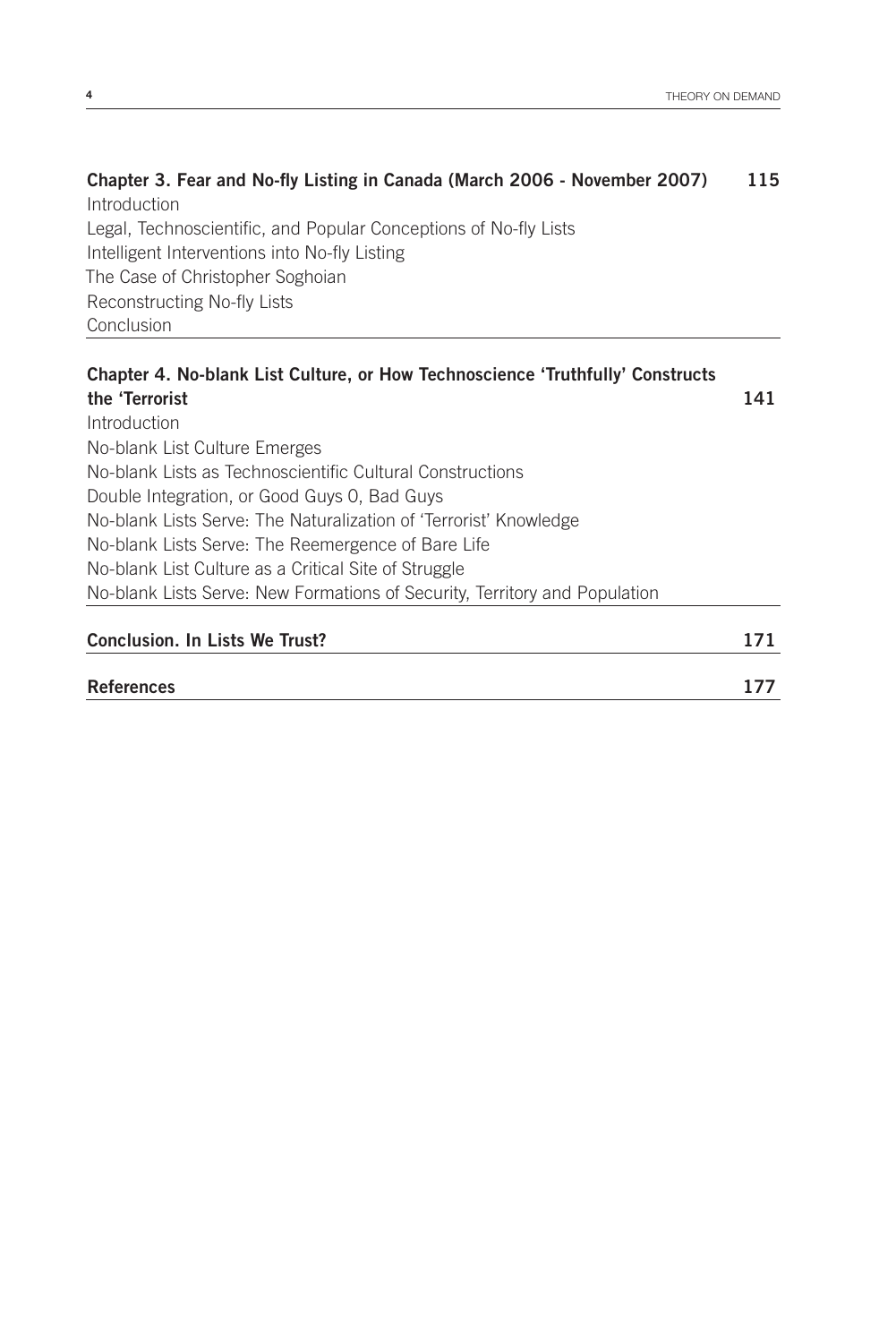This book is dedicated to my late mother, Eleanor Moss-Werbin, and late grandfather, Irwin Moss, both of whom epitomized the value of life-long learning and instilled a profound sense of social justice in me.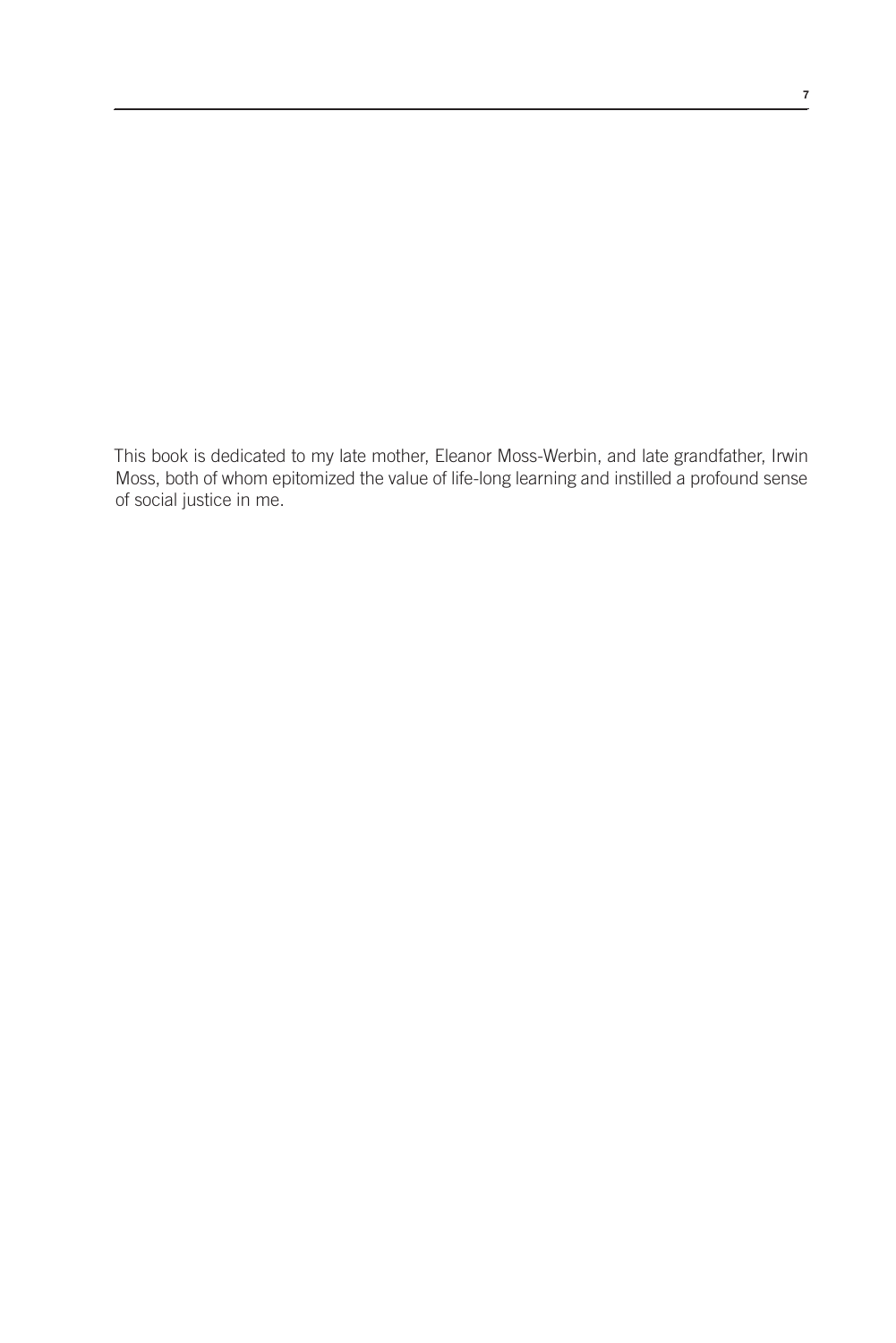## **ACKNOWLEDGMENTS**

A first draft of this manuscript was completed in fulfillment of the requirements for my Ph.D. at Concordia University in Montréal, Canada in 2008. Although that draft was completed some years ago, the analysis and theorizing of lists as instruments of population control and power continues to resonate and remains pertinent. If anything, since that draft was finished, there has been an intense proliferation of lists wielded as apparatuses of security in conjunctions of power. No-fly lists continue to expand and continue to erroneously and unjustly contain the names of innocent people whose sole crime is to have a name identical or similar to 'known' threats. Getting one's name off such a list continues to be a Kafkaesque affair. Moreover, the conjunction of data, lists, and algorithmic logics has been taken up in an even wider array of efforts to control the movement of populations, including but not limited to lists of illegal immigrants, lists of risks to the hotel and hospitality industry, and lists of risks to the banking industry. There is no doubt that lists will continue to problematically serve the classification, delineation and policing of populations of 'them' as they have since the advent of the written record. It is my hope that the publication of this work will help others to problematize and theorize the use of lists as instruments of population control and power and further resistance to this form of governmentality.

This work would not have been possible without the help, support, and encouragement of a wide group of people who I would like to take a moment to acknowledge. First and foremost, I would like to thank my Ph.D. supervisor, Dr. Kim Sawchuk (Concordia University) who thoughtfully and diligently saw the dissertation through to completion with me. Her sophisticated theoretical insights contributed invaluably to the work. I would also like to thank my committee members, beginning with Dr. Leslie Regan Shade (University of Toronto) who continues to be a close research collaborator and friend. I was also honoured to have the late Dr. Martin Allor (Concordia University) as a member of my dissertation committee, as well as Dr. Steven Shaw (Concordia University), and Dr. Greg Elmer (Ryerson University). I would also like to extend special thanks to Dr. Geert Lovink (University of Applied Sciences Amsterdam) of the Institute of Network Cultures for all of his support, encouragement and belief in these ideas throughout the development and publication of this work.

Thanks also to the following people for their contributions to my thinking and providing me with a rich intellectual community in which to grow: Monika Kin-Gagnon, Gaëtan Tremblay, Charles Perraton, Rae Staseson, Charles Acland, Chantal Nadeau, Owen Chapman, Inderbir Riar, Eric Abitbol, Fenwick McKelvey, Zach Devereaux and Ganaele Langlois. I would also like to thank my current research collaborators who make being an academic a whole pile of fun: Mark Lipton, Leslie Regan Shade, Judith Nicholson and Ian Reilly. Special thanks to my current colleagues at Wilfrid Laurier University who inspire me on a daily basis: James Cairns, Sue Ferguson, Robert Feagan, Ken Paradis, Kate Rossiter, Charles Wells, Heidi Northwood, Rob Kristofferson, Tarah Brookfield, Kofi Campbell, Abby Goodrum, Nathan Rambukkana, Greg Bird and Penelope Ironstone. I would also like to thank my research assistant, Alison Leonard, who helped with the formatting of this book.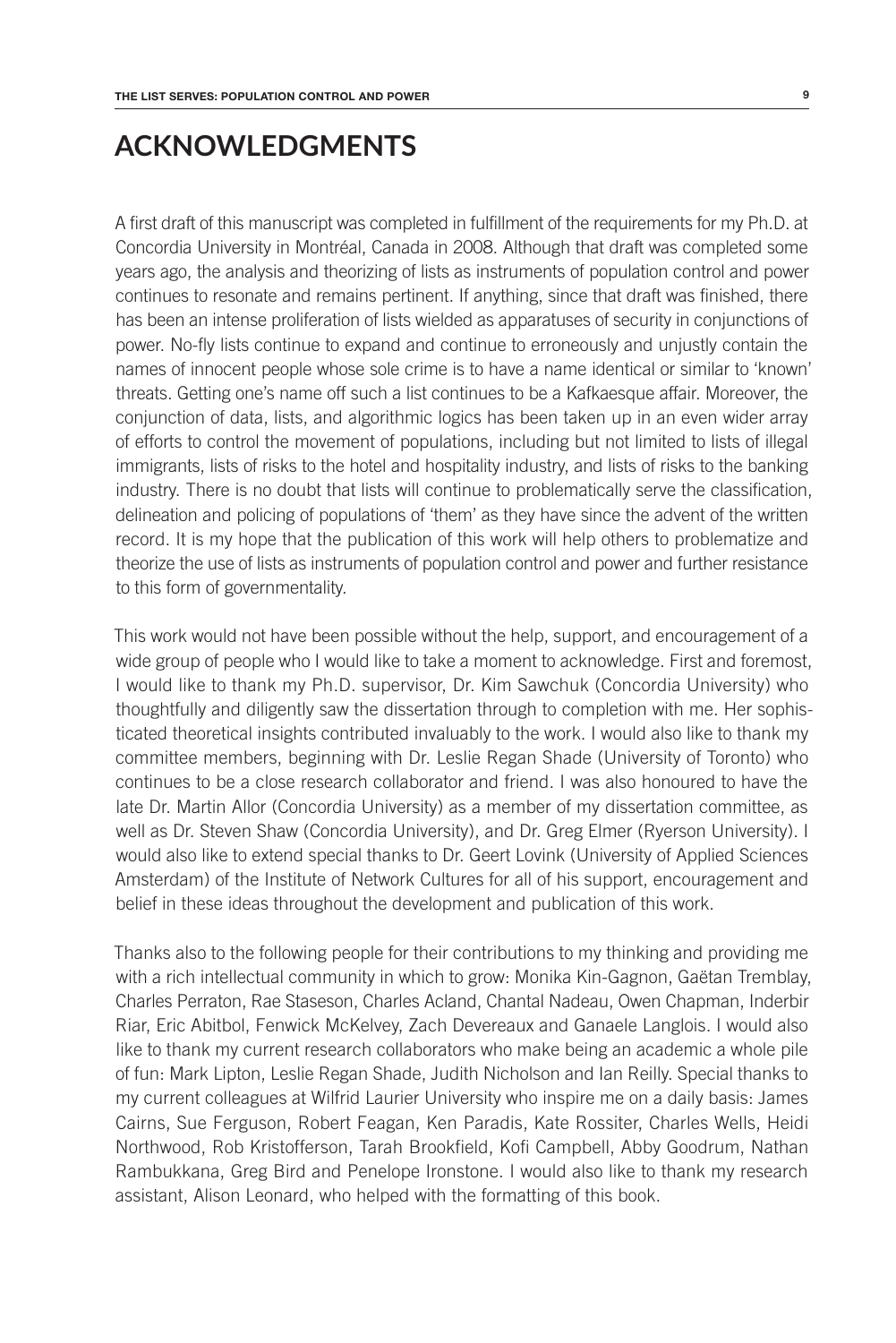Very special thanks are extended to my family who have stood beside me through thick and thin: my brother, Robert Werbin, his wife Heidi, and my three nephews, Ryan, Evan and Brendan Werbin. I also want to thank ma belle-mère Claire van Belle, my aunt and uncle Beverly and Ernie Shapiro, cousins David Moss, Louise Bloom, and Murray, Lorne and Debra Shapiro. Thanks also to my closest friends for all of their support through the years: Andrew Gelber, Matt Nuss, Ben Duffield, Sandy Fleischer, Robert Robert Landau, Brandee Diner, Sandy Mamane, Pamela Teitelbaum, Lienne Sawatsky, Dan Williams, Samantha Cogan and Doron Sommer.

Finally, I want to thank the three people who make me the luckiest person in the world: the love of my life, my confidante and shelter from the storm, Alix-Jeanne Loewenguth, and my intensely loving and ever-inspiring daughters, Celeste-Eléonore and Annabelle Werbin – without you three, nothing else matters!

This work was funded by the Fonds Québecois de la recherche sur la société et la culture and the Social Sciences and Humanities Research Council of Canada.

Kenneth C. Werbin Brantford, Canada November 2016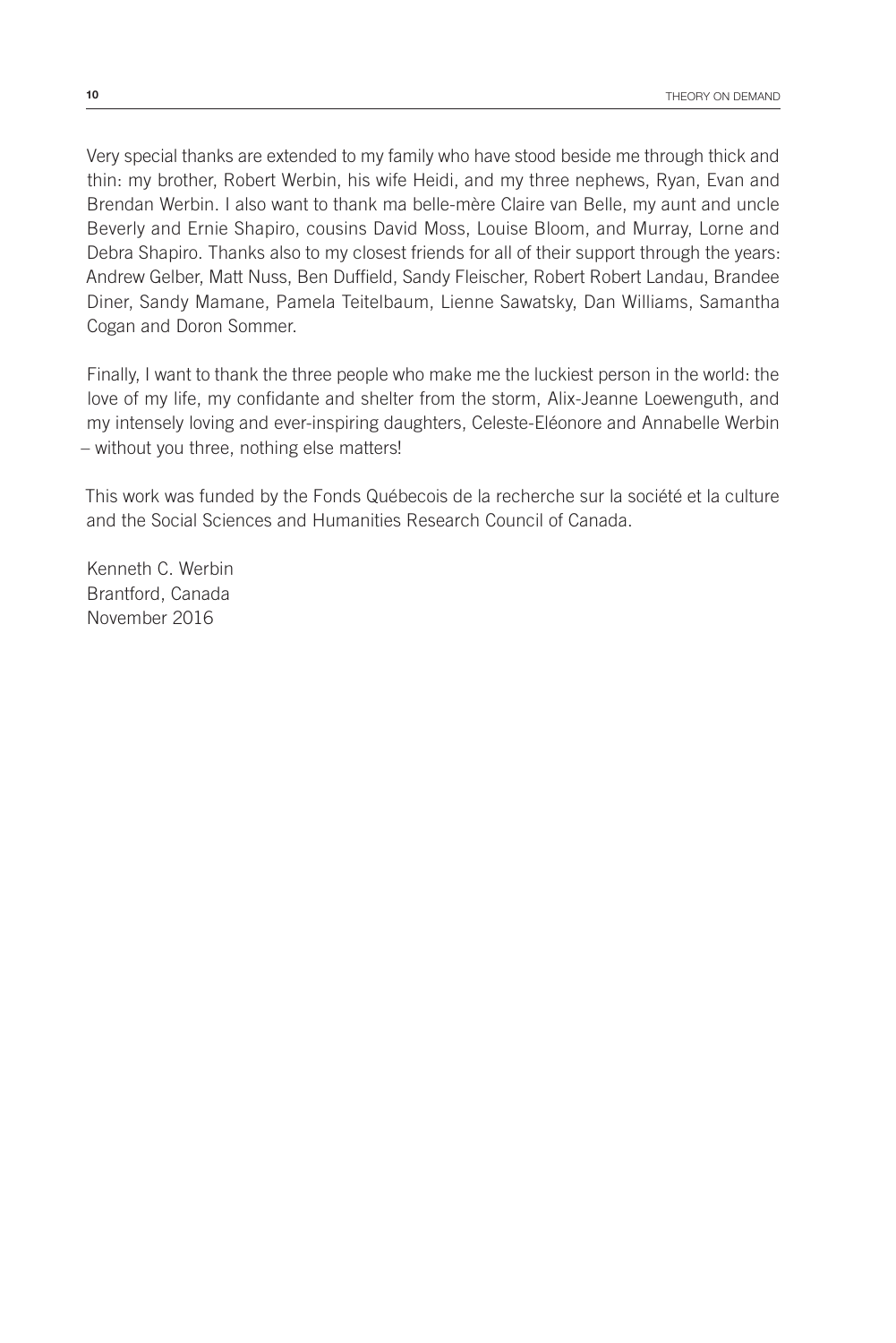### **PREFACE BY GEERT LOVINK**

'Hacktivism is not always about breaking into a system, sometimes it's about breaking out of it.' Anon

'The vile pogroms of 1940's were by-products of the industrial revolution. Today's pogroms are by-products of the digital revolution.' Max Keiser

The Institute of Network Cultures is proud to present Kenneth Werbin's study on lists in its Theory on Demand series. It was our wish to publish this important work that was finished as a PhD in 2008, and we are very happy that we remained patient and reminded Kenneth time and again of the utmost strategic-political importance of his research.

It was around 1984 that I discovered lists as a separate sociological category. The fact that lists do not merely exist but are a distinguished concept, a mode of power along the lines of Michel Foucault's philosophy, a specific way to organize subjects and matters, was a real insight for me. This happened during an era when lines of people, waiting in the street for a bakery or office, had all but disappeared and was associated with disfunctioning 'real existing socialism' and collapsing Third World economies elsewhere. Lists empower, lists repress, lists order. What could be better than publishing a comprehensive study about lists?

When I grew up in the early 1970s the list was the Radio Veronica Top 40, a folded sheet of paper we picked up in the record shop for free. Later on, lists became a piece of software, a small and simple, yet powerful internet tool. The electronic mailinglist – also called list serv, running on 'majordomo', which I got to know in 1993 – was a list of subscribers. Internet lists turned out to play an important part in my life. The most famous of them is 'nettime', which I founded in 1995 together with Pit Schultz. This practice of organizing networks for debate culminated in the 'mailman' domain called 'listcultures.org' that our Institute of Network Cultures has been running for the past decade.

One of my early political memories concerns the Dutch protest campaign against the 1970 census. My mother, who as a teenager during World War II had been a courier, transporting newspapers and false food stamps on her bike in the Dutch southern town of Breda, signed up. It was the first time I heard of the Nazi logic of registration, counting, and selecting, leading up to transportation and extermination. The German 'Wehrt den Anfängen' ('stop the beginnings') had to be applied to the counting of populations itself, even if this meant civil disobedience, like sabotage the making of lists. Lists are not innocent. This fight was not just about opinions, convictions, prejudices, ideologies. It was about taking the toys from the authorities.

By asking the question what lists are all about, we're entering dark territory. Lists are not innocent, and not by definition 'useful'. There is more to the topic than the shopping or to-do list. In his 1960 magnum opus *Crowds and Power*, Elias Canetti describes the various cultural techniques that rulers have used over time to prevent a crowd turning into a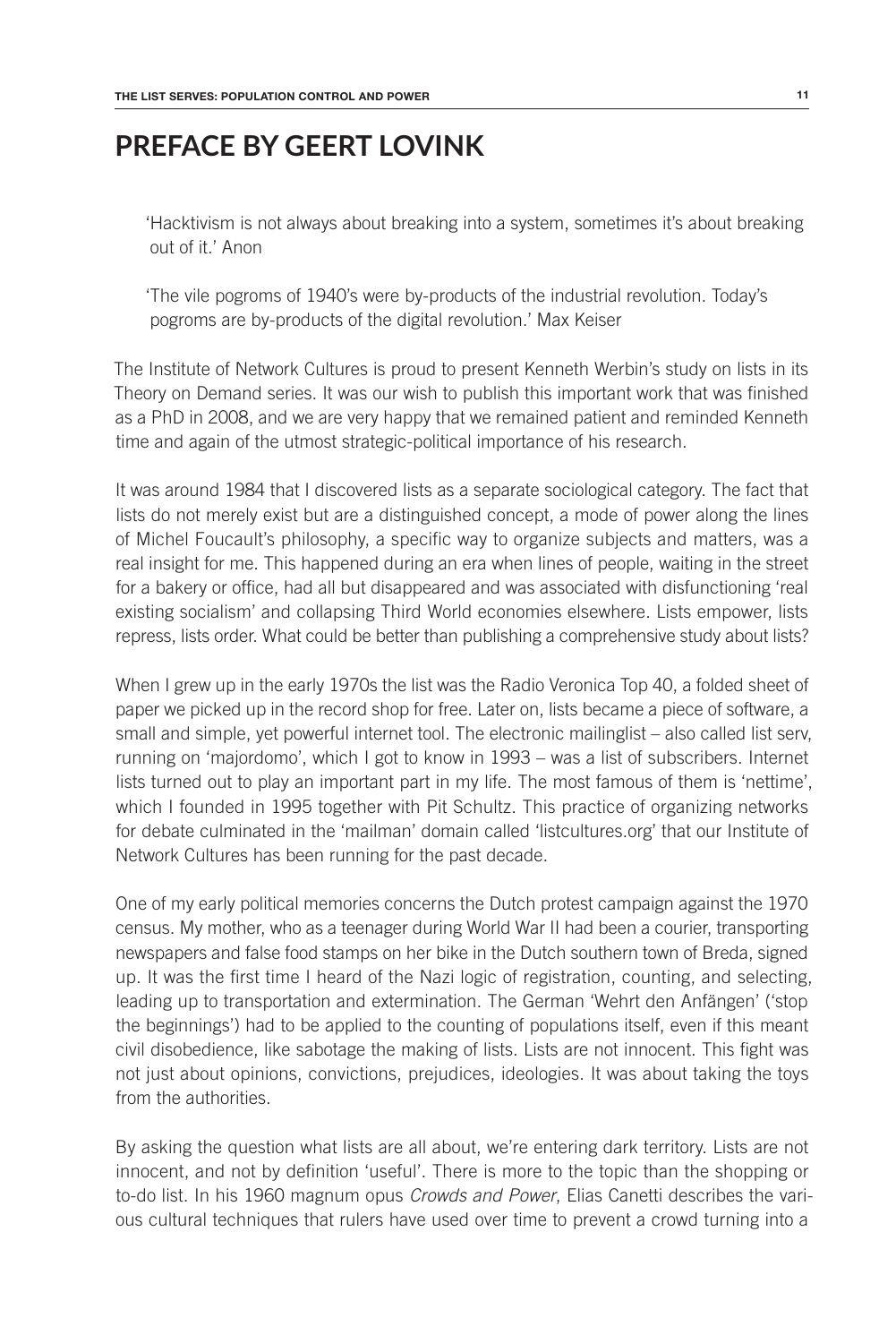dangerous, unpredictable mass. An example is separating people and putting one after the other, in a line. Following Canetti we could say that lists are abstract lines, cues that wait to be processed. In contrast to the open crowd that grows and then suddenly disintegrates, the list is stable and fixed. Surprisingly few items can, and will be, taken on or off the list. The list is a symbol of hierarchy, power, and stability.

As a symbol for rational order, the list prevents the atomized subjects from forming unwanted articulations of collective energies. Chaos has been overcome, now we just wait and see how number crunching is progressing. The institution will eventually deal with each and every single item. A list is not dead information, it is not a residue but a potent, dense form of rule that shows us the power of organization, and the organization of power. The list is living evidence, a reminder of the technological violence that inhabits our cybernetic machines.

\*

It is in this context that I want to discuss Detlef Hartmann's *The Alternative: Life as Sabotage, on the Crisis of Technological Violence* from 1981, a bitter post-utopian document of my own in-between generation, born around 1960, squashed between hippies and yuppies, disco and punk. No one is using the phrase 'technological violence' anymore; in the same way as we no longer talk about 'West-Germany'. There is a good reason for this. The topos is associated with the greyness of the post-war concrete deserts, symbolized in the Raststätten and Autobahnen that I frequented as hitch-hiker. Think of Kraftwerk, the Rote Armee Fraktion, Tatort and Wiedergutmachung.

Hartmann is one of the many harsh critics of his own generation of '68 (other heroes were Wolfgang Pohrt, Eike Geisel, and Hendrik Broder, all writing in the tradition of Adorno and Arendt). For Hartmann, life is not sacrifice; its essence is sabotage. What remains of our human qualities will rebel. His central argument is that humans are not machines. This a priori does not grow out of some superior, sentimental, let alone nostalgic humanism. Neither does it stem from the holistic wisdom of the selected few, the super humans that hover above our petty concerns. According to Hartmann, life remains an unnoticed factor on the side, yet it often disturbs processes and thus needs to be controlled, tamed, if not erased. 'Life has become sabotage, precisely because it is life.' Humans are defined by Hartmann and other members of his German autonomist generation as a remainder, a non-productive rest, a left-over of a useless entity that is refusing to be utilized, quantified, and optimized. A core he calls 'subjective strangeness': the non-value that refuses to be measured, incorporated, and exploited. From a bureaucratic perspective it is this worthless remainder that is a threat to the entire system and cannot be ignored, and thus needs to be removed aka exterminated.

In line with late 1970s brutalist reality we are all subjected to the violence of institutions, from shopping malls to schools, hospitals, traffic systems, and jails (today we might add social media to the list). These pedagogical institutions all follow the logic of the machine (so well described by the 'early' Michel Foucault). No matter how different their purposes, their architectures are identical and follow the primitive logic of the Machine. For Hartmann, our richness, language, games, and feeling cannot be captured by the poverty of these machines.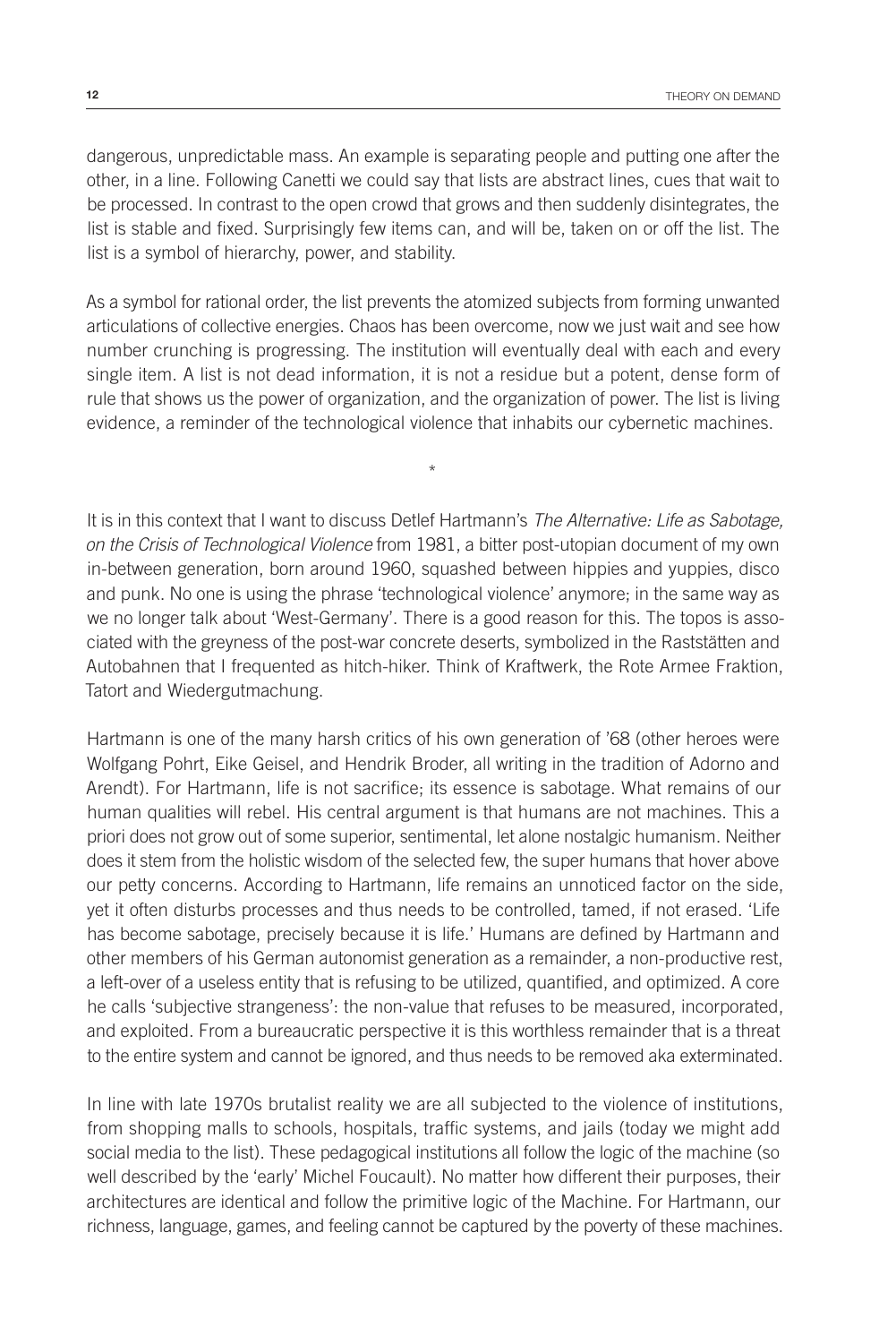This is a different perspective from the dominant one in progressive circles forty years later, which sees life, everyday life with all its oddities and anomalies, as the mean source of capitalist exploitation. Data are extracted out of tiny differences in taste, consumer behavior, and opinions, are then run through various computational procedures, visualized and sold to the highest bidder.

According to Hartmann, the Machine is neither progress nor a necessary evil or a monstrosity born out of the mind. The machine is defined as violence against life. The machine is not some accidental side effect. Reading Hartmann I interpret it as a vector, a vitalist force. The machine is a 'strategy of violence, destruction, power and expropriation'. This is deeply written into the cybernetic logic that we deal with in the context of the internet. Life is not defined by victimhood. Life is a revolt (for example against the list), an uprising, a strategy of freedom and autonomy and subjective richness. The rise against the Machine, in defense of the human remainder, is what Hartmann calls the 'technological class struggle'. For Hartmann the technological struggle has always been at the core of the class struggle. This may be true, but it has not always been perceived as such. In retrospect we can easily read this as an avant-garde statement. It feels like we're still at the very beginning of this process.

To see the destruction of the outside environment (in the case of Hartmann this was capitalist city planning) against the backdrop of the inner destruction of life: here we need to take into account a parallel understanding of 'subculture' as an element that capitalism can no longer absorb, and fend our culture against the cynical reading that every outcry, no matter how disturbing and unusual, can and will be sublimated and integrated into the capitalist machine. Resistance is not futile, it is fertile as long as it explicitly takes apart power.

Detlef Hartmann was member of the West-German collective that published the early 1980s radical theory zine *Autonomie*. Its subtitle is 'Materials Against the Factory Society' (and its lists, we could add). The first issue reported about the 1979 revolution in Iran in support of the Shia opposition and Bani Sadr, while nr. 2 focused on 'new prisons' and the trails against German armed struggle. The issue is an infamous one on the 'second destruction of Germany': the desolate concrete suburbs, the social housing pedagogy meant to tame the working class, and the strategies of squatters movement. In all these struggles 'autonomy' is a central motive, with the aim to create independent lives that hold off and undermine the Machine (including the Party), in particular the rational ones that are filled with good intentions.

The Hamburg doctor Karl-Heinz Roth was, and still is, a key figure in the German autonomist Left. While living in a West-Berlin squat on Potsdammer Strasse in 1983-84, I read, sitting in Sharoun's then brand new Staatsbibliothek, *Die restlose Erfassung* (translated as *The Nazi Census)* which Roth wrote together with the historian Götz Aly in 1984, a book that is also featured in Kenneth's research. It is a historical study on census and the role of statistics during the Nazi period. It is here that I read for the first time about the widespread use of IBM's punch card technology by the Nazis in their 1933 census, its use within the military-industrial complex under Todt and Speer to coordinate forced labor and ultimately the counting and selection of Jews in the Holocaust. The authors point out that while writing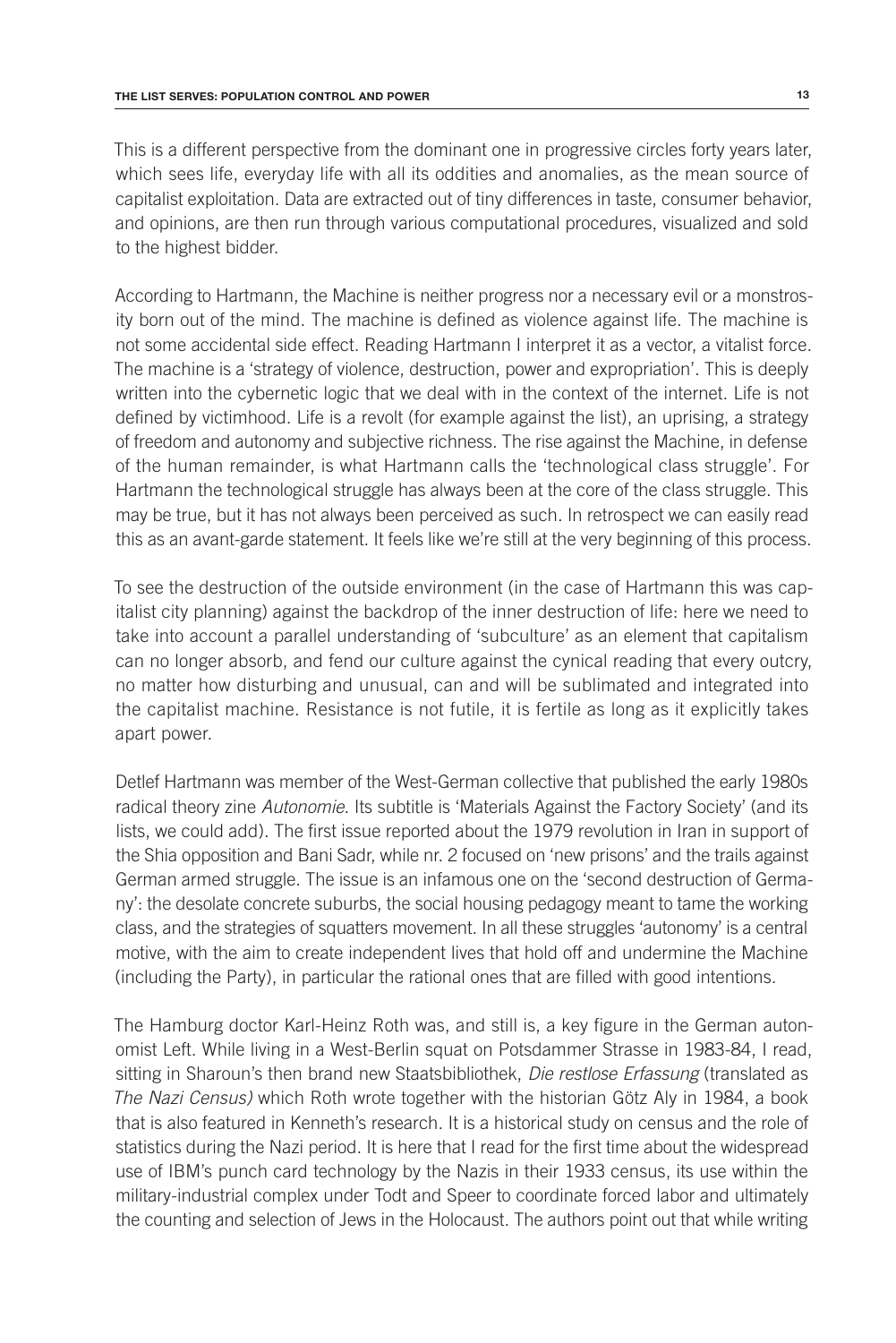the book the same punch cards were still in use; indeed, I followed an SPSS course how to use punch cards that were fed into an IBM mainframe computer back in 1978 at the University of Amsterdam.

Aly and Roth present first sketches of what could be a history of the role of statistics during the Nazi period and showcase individual careers of statistics experts that span well into the West-German post-war period. The political aim of this short study is to show that collecting population statistics to single out social groups has a frightening continuity. The book was in fact written to support the census boycott movement, which had just celebrated a rare victory in German court. Statistics were not just created to process information about large groups; the Nazi tactics were aimed at individualizing single cases out of large databases. The methods used were both scientific and rational, with the aim to take the subject out of the social struggle.

Although mentioned occasionally, we can't say that IBM's punch card technology and its role in the Holocaust is part of current internet discourse. When Edwin Black's monumental study on the 'strategic alliance between Nazi Germany and America's most powerful corporation' came out in 2001 (in the midst of the dotcom crash and 9/11), it received some airplay but it couldn't be well positioned in the light of the internet revolution that unfolded at the time. The symbolic fifty years after the war-commemorations were over and IBM itself seemed to have lost out against baby boom giants such as Microsoft. As Werbin's study makes clear, in the chapter on the no-fly lists, this all changed in that very same year 2001, after 9/11 took place.

\*

Authorities require we're on the list – and that we obey their rules. Once we're captured by the spatial order of the list, we cannot jump the line or simply leave. This is by far the most dangerous aspect of list governance. Once we're on, how do we get off? From a database perspective, the list as an 'organized collection of data' (Wikipedia) is a given. For officials and managers lists condense knowledge, putting it in a specific order (often alphabetic or numeric). As an abstract experience, the itemized and organized data are ready to be processed. Once entered into the database management systems, the list as such disappears and transforms into tabs, numbers, entries, forms, numbers, or simply 'data' as it's called these days. It is only in the database that data become relational. As part of a list, data can be related to other data, but this is tedious labor, a task which has been taken over by the computer and earlier calculation machines that have become operational since the early 1900s.

Kenneth Werbin's study is confronting. It not only makes a powerful, and potentially deadly, form of power visible. It takes us deep inside the cybernetic logic itself, in which the 'order of information' is a prerequisite to virtually any move we take in our computerized, networked society.

Geert Lovink Amsterdam, The Netherlands January, 2017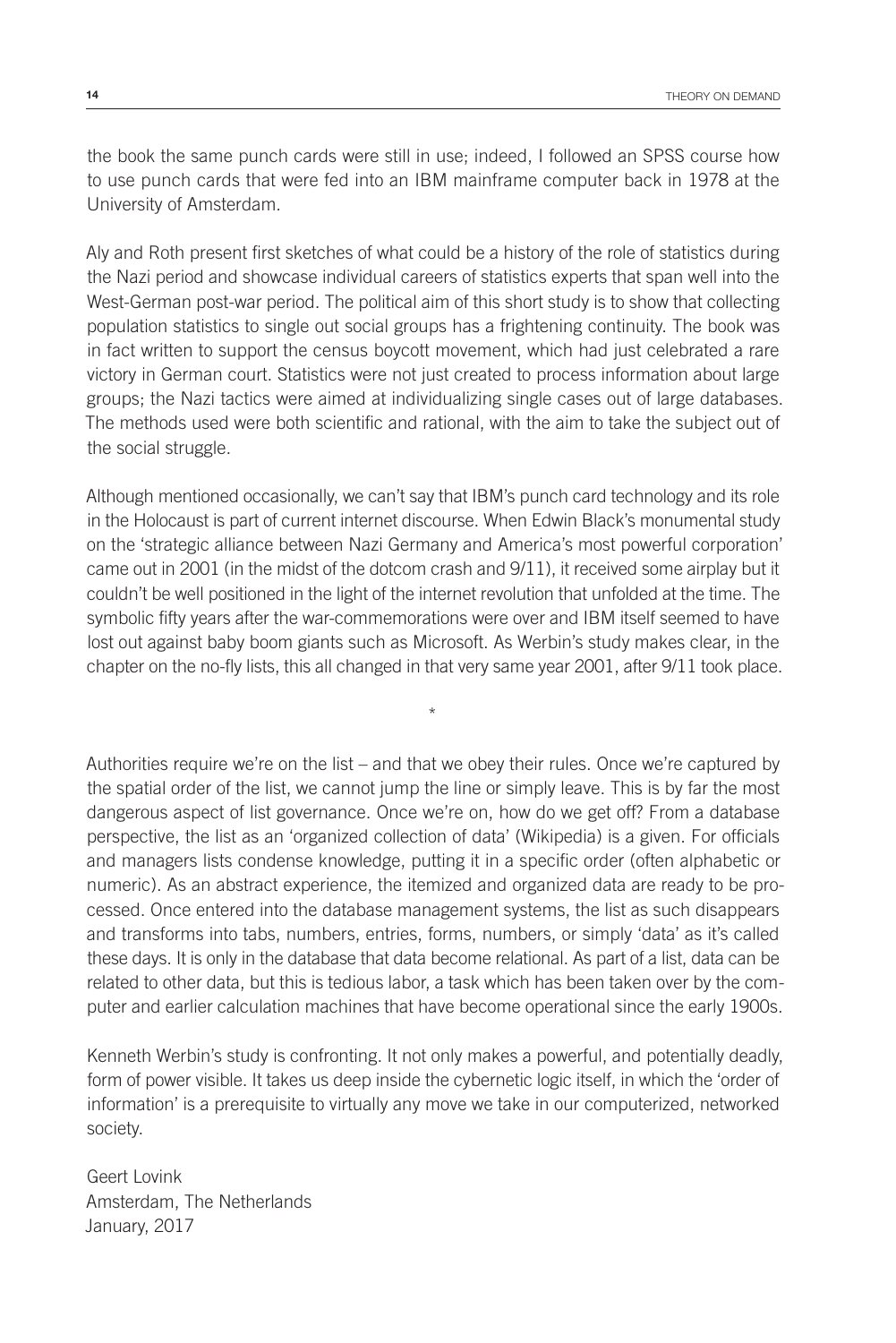## **INTRODUCTION. IN LISTS WE ARE...**

In short, the point of view adopted in all these studies involved the attempt to free relations of power from the institution, in order to analyze them from the point of view of technologies; to distinguish them also from the function, so as to take them up within a strategic analysis; and to detach them from the privilege of the object, so as to resituate them within the perspective of the constitution of fields, domains, and objects of knowledge.1

The list serves. Indeed, the list serves the all-encompassing work of classifying and developing all fields, domains, and objects of knowledge as related to all living beings, things, and events. Equally, since ancient times, the list has served an instrumental role in managing security, territory, and population, albeit in a series of radically different political power/knowledge formations, and in a variety of roles. The list is a technology that serves the administration, organization, management, policing, and circulation of things and populations, as well as the development of knowledge, and in this way, the list is a political technology that has served, and continues to serve different formations of power, or *governmentality*.

From ancient administrative lists that logged the kings' reigns and served as the basis for early history, to contemporary apparatuses of security that list predicted terrorist threats boarding planes; from early lists of prohibitions, rules, and laws like the Ten Commandments, to censuses and their attendant analyses of populations; from the Nazis' lists of Jews and threats to the *Volk*2 to McCarthy's blacklists of communist threats; from ancient lexicons scrawled on scrolls, to the emergence of cybernetics and computers; from lists underpinning classification and naming systems in 'natural history', to lists pivoting global classification infrastructures and flows of populations across the world; from no-fly lists, to no-fill-in-the-blank list culture – the list is a simple, yet highly powerful critical support technology of modern and contemporary forms of government that somehow has received very little attention from scholars. Moreover, the combination of its historical, cultural, and contemporary dimensions also makes the list a political technology that serves juridical-legal mechanisms, disciplinary mechanisms, and apparatuses of security, playing a key instrumental role in what Michel Foucault termed 'governmentality'.3

*<sup>1</sup>* Michel Foucault, '8 February 1978 *Governmentality*', in M. Senellart and A.I. Davidson (eds), *Security, Territory, Population: Lectures at the College de France, 1977-1978*, Houndmills, Basingstoke, Hampshire, New York: Palgrave Macmillan, 2007, pp. 115-134.

*<sup>2</sup>* German for 'people', see 'Volk', from *The Concise Oxford-Duden German Dictionary*, ed. Michael Clark and Olaf Thyen, Oxford University Press, 2004; *Oxford Reference Online*, Oxford University Press, Concordia University Library, Montreal, 31 January 2008.

*<sup>3</sup>* Foucault, '1 February 1978 *Governmentality*', in Senellart and Davidson (eds), *Security, Territory, Population*, pp. 87-114.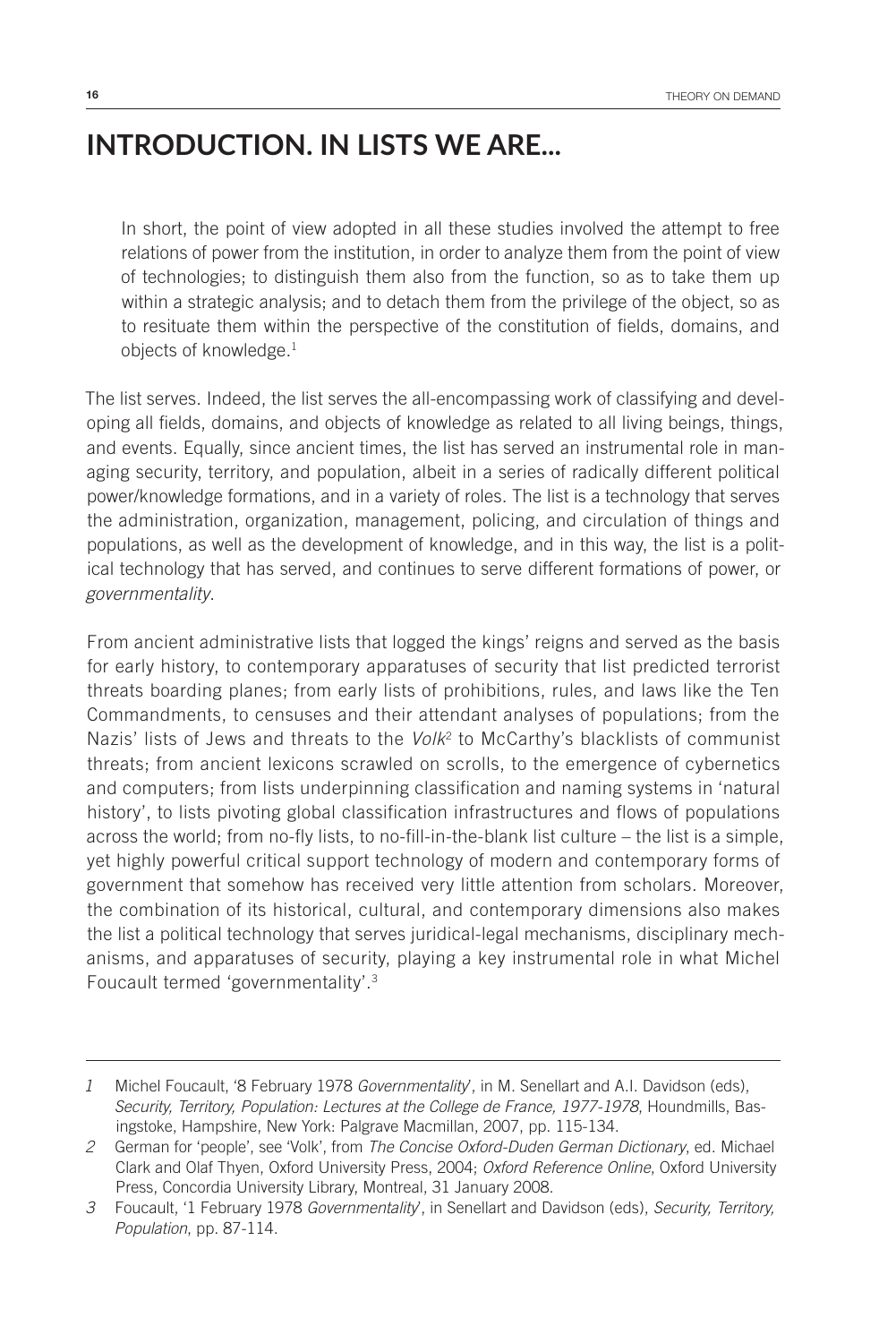So, since there has to be an imperative, I would like the one underpinning the theoretical analysis we are attempting to be quite simply a conditional one: If you want to struggle, here are some key points, here are some lines of force, here are some constrictions and blockages. In other words, I would like these imperatives to be no more than practical pointers. Of course, it is up to me, and those working in the same direction, to know on what fields of real forces we need to get our bearings in order to make a tactical effective analysis. But this is after all the circle of struggle and truth, that is to say, precisely of philosophical practice.4

Drawing on the lines of force, constrictions and blockages Foucault<sup>5</sup> articulates for struggle around contemporary apparatuses ('*dispositifs*') of security and governmentality in his seminal lecture series at the Collège de France in 1977-1978 on *Security, Territory*, *Population*, and through the examination of two events in modern governmentality and two events in contemporary governmentality, this work explores how lists are political technologies – fields of real forces – that have served and continue to serve formations of power.

The deployment of lists as instruments of security is inextricably intertwined with the emergence of modern computing and the abundance of data that began to be amassed with the advent of the earliest forms of computers developed in the late 1800s. Although the concept of 'big data'<sup>6</sup> is one that has increasingly been written about, there is no work that traces the history of big data back to the earliest forms of punch cards, sorters and tabulators emerging in the late 19th century when these technologies of population control were first developed by Herman Hollerith (founder of IBM) while working at the US Census Bureau as does this work. Developments in computing and data accumulation and their inextricable links to lists are examined here through the theoretical lens of population control and power: from the earliest conjunctions of lists, computing technologies and the accumulation of data emerging with Hollerith's punch cards, sorters and tabulators, through to the Nazis' use of these same technologies to not only control, but also eradicate populations, and onto the ways that contemporary conjunctions of lists, data, and computation are engaged in contemporary apparatuses of security and arrangements of power, like no-fly lists, no-work lists, no-buy lists, and no-stay lists deployed to control populations.

The first event explored in this work is the emergence of what this work calls 'Nazi Governmentality' in chapter 1: a modern event wherein juridical-legal and disciplinary mechanisms underpinned by list technologies were redeployed in a milieu of circulation ('*circulation*') that privileged pseudo-scientific articulations of biology and taxonomy in the establishment

*<sup>4</sup>* Michel Foucault, '11 January 1978', in Senellart and Davidson (eds), *Security, Territory, Population*, pp. 1-28

*<sup>5</sup>* Michel Foucault, Graham Burchell, Colin Gordon, and Peter Miller, *The Foucault Effect: Studies*  in Governmentality: With Two Lectures by and an Interview with Michel Foucault, Chicago: University of Chicago Press, 1991; Michel Foucault and James D. Faubion, 'Power', in P. Rabinow (ed.), *Essential Works of Foucault 1954-1984, vol. 3*, New York: The New Press, 2000, pp. xliii, 484; Senellart and Davidson (eds), *Security, Territory, Population*.

*<sup>6</sup>* Viktor Mayer-Schonberger and Kenneth Cukier, *Big Data*, New York, NY: Houghton Mifflin Harcourt Publishing Company, 2013; Lisa Gitelman, *'Raw Data' is an Oxymoron*, Cambridge, MA: The MIT Press, 2013.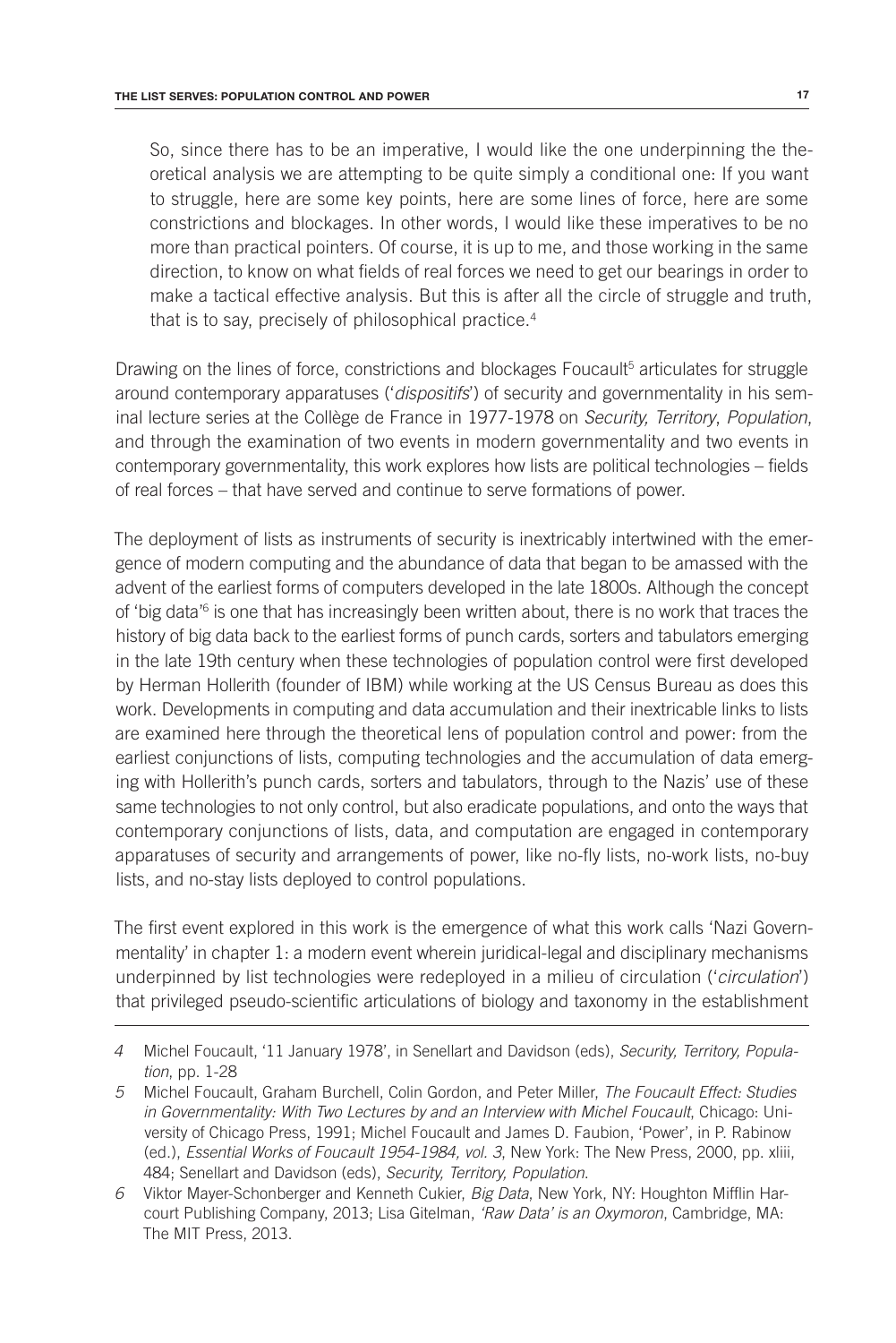of caesuric fractures between 'normal' and 'abnormal' populations. Herein we will see how this modern society installed an apparatus of security that interwove calculation, probability, population, and risk assessment – the techniques of statistics – with a natural history 'truthfully' articulated through eugenics and Nazi race theory, which sought to classify and normalize all people, things, and knowledge to the biological body of the German people, or the *Volk*. This chapter argues that crucial to the installation of this apparatus of security – this art of governmentality – was the critical support technology of lists; not only a way of *seeing* and *doing* law, discipline, circulation, and security under the Third Reich, but also a way of operationalizing the fracture of threatening populations from general populations in the constitution of regimes of truth about the battles between 'us' and 'them'. Moreover, this chapter reveals how the Nazi's use of these technologies was in fact the first instance of lists derived through the mining of data and deployed as apparatuses of security to control the movement and circulation of populations. In this way, chapter 1 explores how 'The List Served: Nazi Governmentality'.

Overlapping in time with the first event is the second, explored in chapter 2, 'The List Serves: Entropy and Governmentality', which traces the birth of modern computer technologies and their attendant cybernetic, game, and system theories in the 1940s and 1950s, and how this event came to install global milieus of circulation characterized by the physical law of entropy and the accumulation of data. This chapter argues that in these entropic milieus we begin to see ourselves and our societies as technoscientific cultural constructions of cyborg elements and populations, circulating in disordered and ever-expanding environments, where the boundaries between people, objects, and knowledge are completely eviscerated. While the emergence of modern computers ushered in awe-inspiring developments, it also served to increasingly isolate cyborgs in global classification infrastructures, subjecting them to evermore pervasive and ubiquitous monitoring, data accumulation, delimitation, policing, and listing.

In the era of the Cold War, when myths relating to us vs. them were heightened, and ultimately transformed into epic global battles between *communists* and the *free world*, black and white classifications of opposing forces, and wars over meaning – like the current one on terror – began to appear as ongoing and never-ending, further necessitating the self-elaborating operations of assemblages of policing involving delimiting, predicting, and policing the movements of unknown threats through listing practices. As computers and statistics were increasingly deployed to comb ever-expanding and ever-disordered – entropic – sets of social (big) data for regularities and patterns of 'threatening' living beings and things since World War II, these self-elaborating processes have produced the teleological effect of establishing natural and global good versus evil relationships, and the further need to redeploy lists to delimit and police the movement and control of populations.

Moving onto a contemporary examination of the interweaving of juridical-legal mechanisms, disciplinary mechanisms, and apparatuses of security hinged by the conjunction of list technologies and data is the third event of this research project, as recounted in chapter 3, 'Fear and No-fly Listing in Canada', an interrogation of the emergence of contemporary no-fly lists, wherein Foucault's lines of force, blockages and constrictions are brought to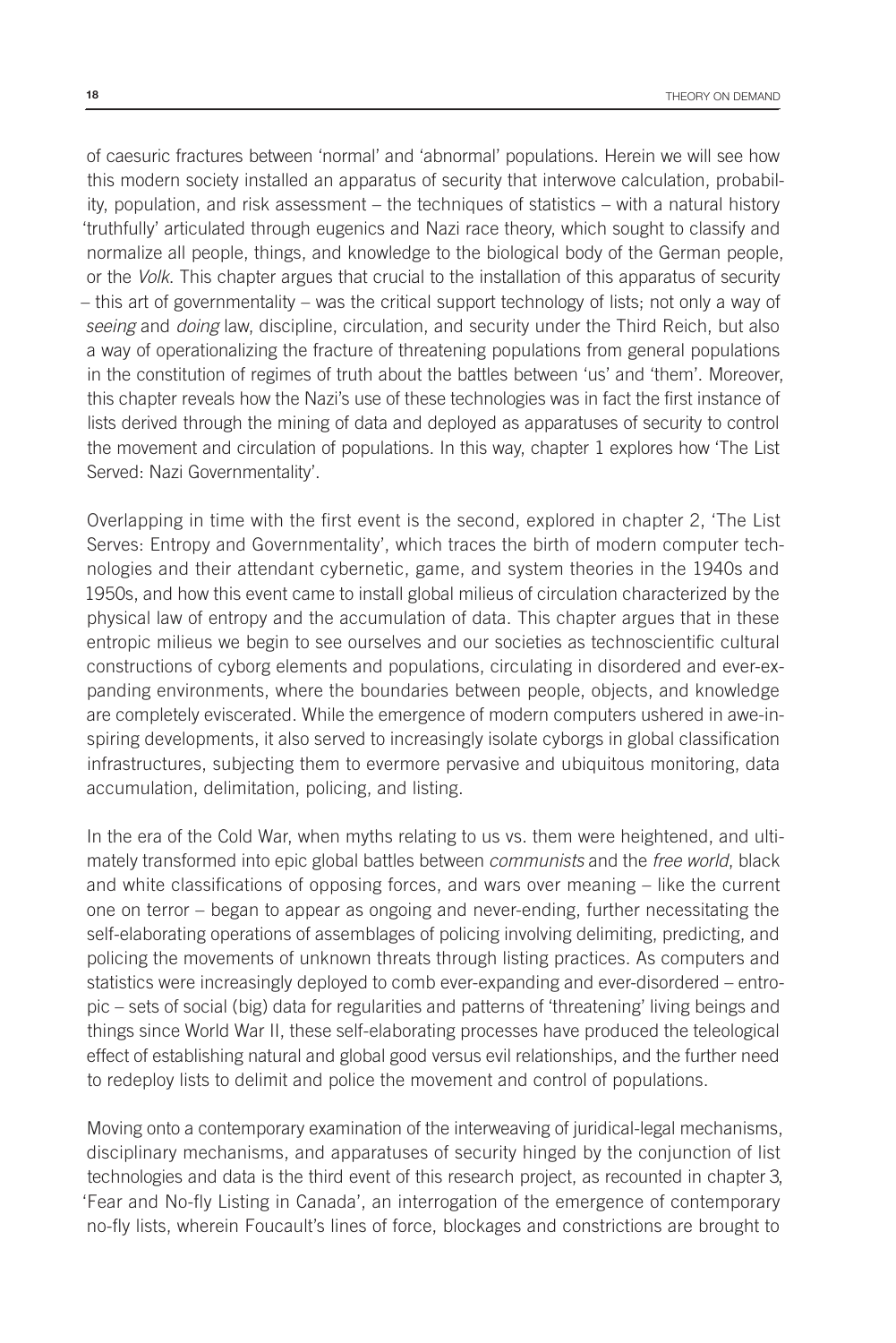bear on a examination of lists as technologies of security installed under contemporary governmentality. This event is followed up with an event called 'No-blank List Culture, or How Technoscience Constructs the Terrorist', in chapter 4: an analysis of how list apparatuses of security continue to grow, evolve, and expand outside any perceived territorial boundaries, installing and normalizing the juridical-legal and disciplinary mechanisms of list technologies of security and the broad accumulation of data in more and more milieus of everyday circulation.

#### **The List Served: Ancient Times**

While there is little specific research into lists, let alone how they relate to people, things, and knowledge, an invaluable chapter called 'What's in a list?' by Jack Goody<sup>7</sup> reveals that the majority of ancient writings were in fact constituted in lists, and further, that much of early social order and organization revolved around listing practices and early forms of data accumulation. In the only direct and substantive examination of lists as technologies on record, Goody explores lists as they relate to transformations from oral to literate societies, suggesting through a material analysis of ancient documents, that while lists pre-date literacy, they were radically transformed by writing and reading, ultimately contributing to their emergence as powerful 'technologies of the intellect'.8 For Goody, the 'power' associated with lists as 'technologies of the intellect' and specifically to the development of knowledge in ancient societies, was a factor of the dual-role they played; wherein lists at once brought order through the clear delimitation of boundaries between things and/or people – visualizing classes – and at the same time, they brought contradiction, through the questions they raised regarding the veracity of the 'classes' they constituted and called into existence.

In saying the list transforms (or at least embodies) the class, I mean that it establishes the necessity of a boundary, the necessity of a beginning and an end. In oral usage, there are few if any occasions when one is required to list vegetables or trees or fruit ... But the question: is a tomato a fruit or a vegetable? is the kind that would seem pointless in an oral context, but which may be essential to the advance of systematic knowledge about the classification and evolution of natural species. And it is this kind of question generated by written lists.9

Using as his corpus ancient Sumerian, Mesopotamian and Assyrian writings, Goody argues through a taxonomic material analysis of the characteristics of these early writings that there were three kinds of lists in these ancient societies; each of which at once carved out clear categories of knowledge, and at the same time opened up questions about the truth and nature of the classes they constituted and represented. In this way, Goody's taxonomic dual-role understanding of lists as 'intellectual technologies' positions them as

*<sup>7</sup>* Jack Goody, *The Domestication of the Savage Mind*, Cambridge, New York: Cambridge University Press, 1977.

*<sup>8</sup>* Goody, *The Domestication of the Savage Mind*, p. 106.

*<sup>9</sup>* Goody, *The Domestication of the Savage Mind*, p. 105.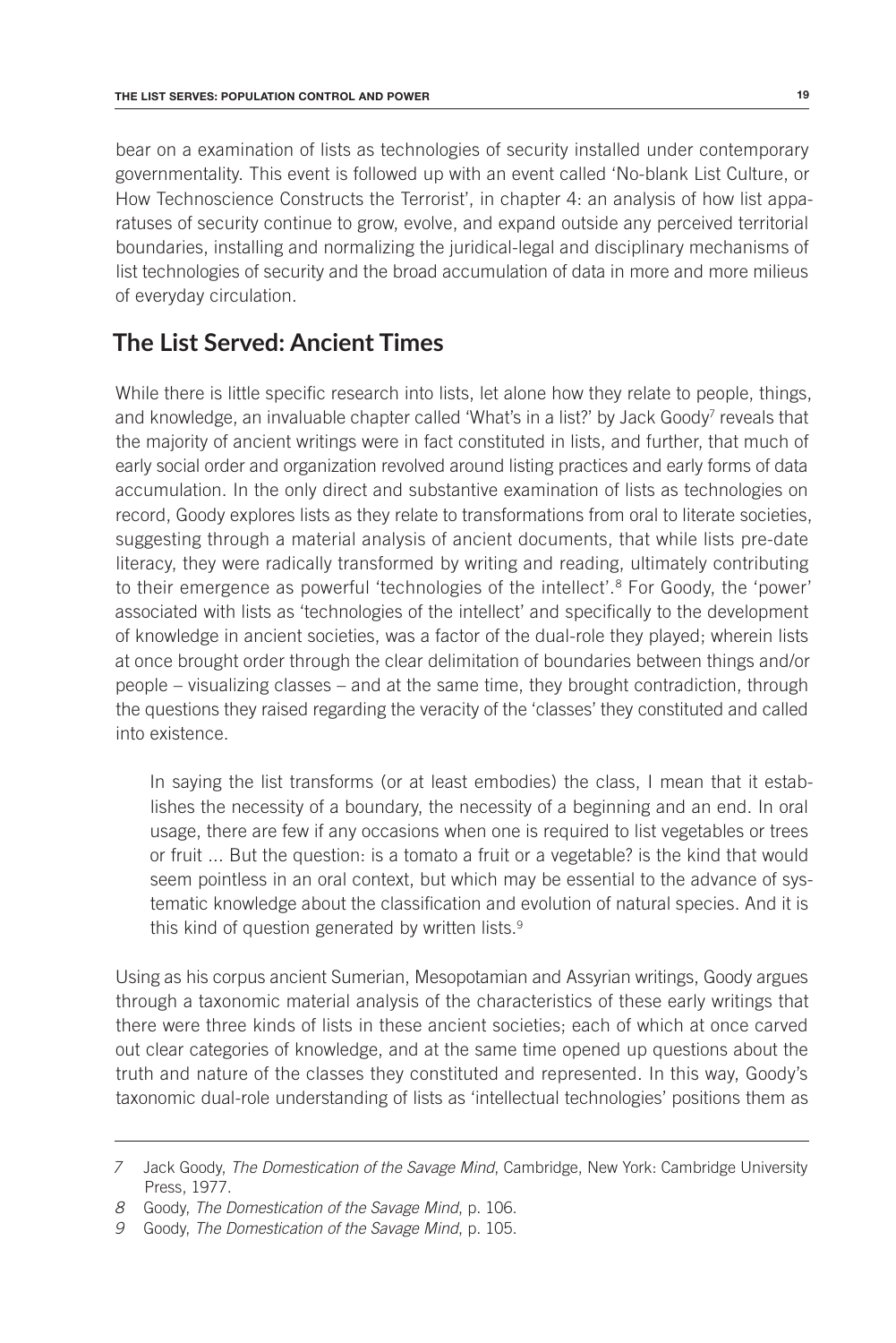a source of ongoing friction between truth and falsity; on the one-hand cementing clearly delimited boundaries through the invocation of written classes, and on the other, calling into question the very lines in the sand they draw through the scanning and consideration of their contents.

This research argues that Goody's lists, understood as dual-role 'intellectual technologies', critical to both the administration and organization of people and things, and further 'to the classification and evolution of the natural species',10 are assertions that bear out well beyond ancient Sumerian, Mesopotamian, and Assyrian times. In fact, his analysis can be extended into the era Foucault takes up his seminal 1977-1978 lectures series on *Security, Territory and Population*, which is the end of the Classical age with its series of sovereign and disciplinary mechanisms, and further into the era of 'governmentality', which takes shape in the seventeenth and eighteenth centuries. Indeed, the 'intellectual technology' role that lists play continues to bear out through to modern and contemporary political formations and their apparatuses of security. As we shall see, the list's dual-role that Goody describes is in fact characteristic of all technologies of security – what Foucault calls their 'double integration' effects.11

But for now, what Goody gives this investigation into lists and the governance of people, is an understanding of lists as critical technological supports of formations of power involving the accumulation of data dating back to ancient times. And more instrumentally, he provides us with a taxonomy for the operations of lists as 'intellectual technologies' on three levels: (a) as retrospective tools of administration, (b) as administrative tools for managing the future, and finally, (c) as lexical repertoires enabling the development of knowledge through the contradictory operations of at once delimiting, and at the same time, posing questions as to the veracity of the classes they constitute.

'Retrospective lists' were 'record[s] of outside events, roles, situations, persons, a typical early use of which would be the king-list. It is a kind of inventory of persons, objects or events'.<sup>12</sup> For Goody these administrative lists were used to store and sort data in the short and long term, and indeed, two-thirds of Goody's ancient corpus consisted of such written lists, which began to crystallize economic and legal problems in ancient society, interweaving people, things, and events in a manageable and viewable form. 'Shopping lists', for Goody, were those intended to administer the future, where items got checked off, mentally or physically, providing new levels of organization and complexity for ancient societies.13 A news article from the BBC with the headline and byline '300-year-old shopping list found: A Chinese shopping list thought to have been written 300 years ago has been found stuffed inside an 18th century vase in a York stately home', is evidence of how the list continued to serve this administrative, organizational and knowledge development role through the Classical age and

*<sup>10</sup>* Goody, *The Domestication of the Savage Mind*, p. 105.

*<sup>11</sup>* Michel Foucault, '25 January 1978', in Senellart and Davidson (eds), *Security, Territory, Population*, pp. 55-86.

*<sup>12</sup>* Goody, *The Domestication of the Savage Mind*, p. 80.

*<sup>13</sup>* Goody, *The Domestication of the Savage Mind*, p. 81.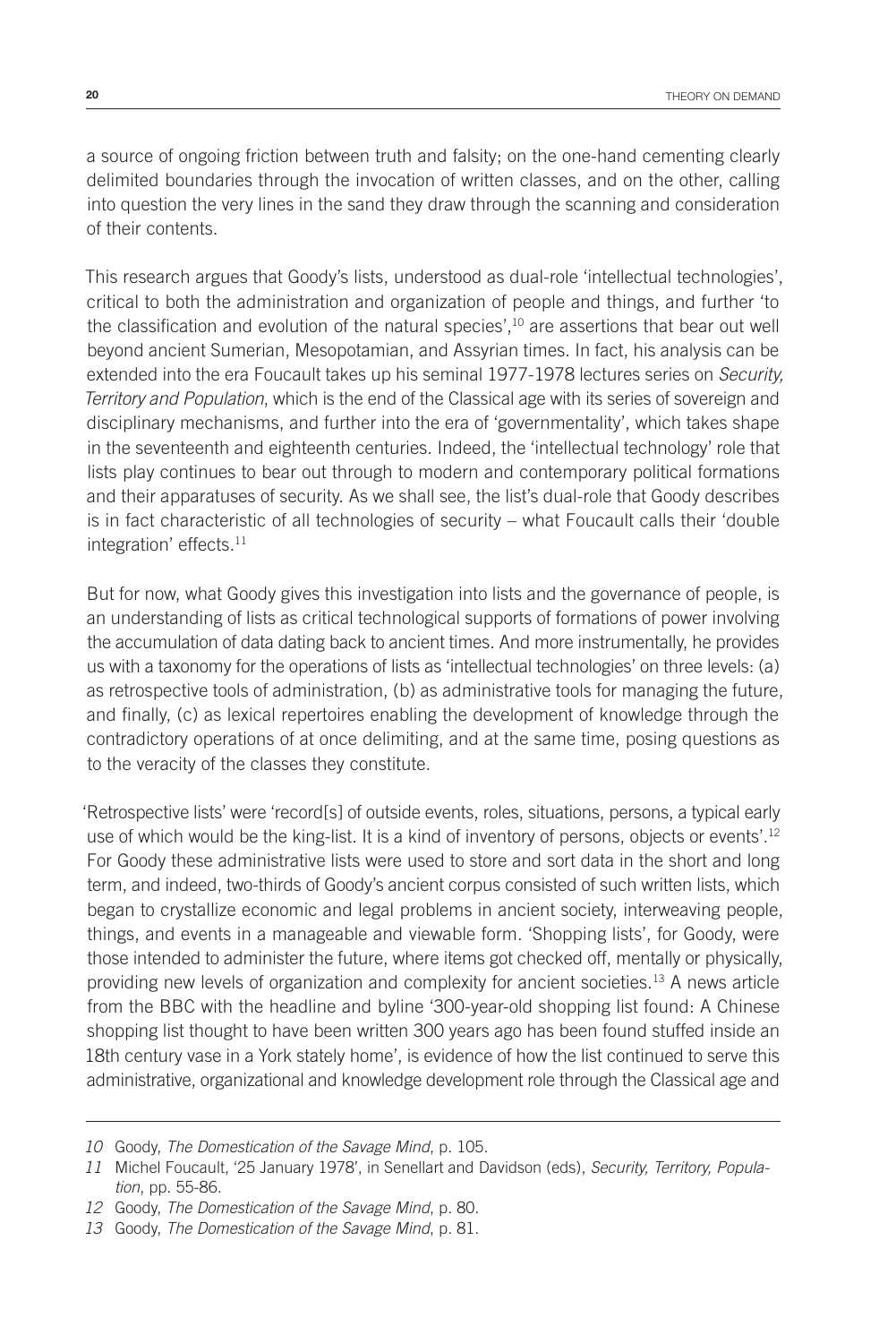in a range of literate societies.14 Finally, 'lexical lists', like those that would seek to classify the tomato as fruit or vegetable, provided an 'inventory of concepts'; acting in ancient times as 'proto-dictionaries' and 'embryonic encyclopedias'.15

Lexical lists were the least represented lists in Goody's ancient corpus, as characteristically they appeared only in educational situations. But at the same time, these least represented lists are crucial to the history of the development of knowledge in how they acted as 'abstractions', 'de-contextualizations', and 'conceptual prisons', which 'crystallized problems of classification' and 'led to increments of knowledge, to the organization of experience'.16 Goody argues that, 'it was the keeping of such chronicles and the re-ordering of materials by means of visual inspection of the written word that permitted wider developments in the growth of human knowledge'.17 For Goody, ancient administrative lists, like lists of the kings' reigns, were the incunabula for the development of 'event lists',<sup>18</sup> which ultimately played a significant role in the development of history:

Lists were arranged in varying order, including chronological and were soon used for recording daily events or facts behind a given situation. Thus "king-lists", year formulae and other data necessary to law became the basis of historical writing ... Such records were of fundamental importance in enabling writers to draw out histories of particular sequences of events from the more general records, some of which accounts seem to have been used for composing the books of the Old Testament. Archives are a pre-requisite of history.<sup>19</sup>

The dual delimiting and knowledge development roles of Goody's overall conception of lists as 'intellectual technologies' – their double integration – that on the one hand establishes boundaries and encourages hierarchies, and on the other, leads to '...questions about the nature of the classes through the very fact of placing items together'<sup>20</sup> is not only key to understanding lists as critical support technologies of formations of power/knowledge, but also to understanding literacy as a communication technology and cultural phenomenon. Goody's work can be situated in a whole stream of research related to understanding the technologies of writing and reading as spaces of tension; epitomized in the work of Harold Innis<sup>21</sup>, James Carey<sup>22</sup>, and Walter Ong.<sup>23</sup> But where Goody's emphasis on the techniques of lists and how they operate as 'intellectual technologies' is productive in terms of generating a rough taxon-

*<sup>14</sup>* British Broadcasting Corporation, BBC News, 31 January 2008, http://news.bbc.co.uk/go/pr/fr/- /2/hi/uk\_news/england/north\_yorkshire/7220717.stm.

*<sup>15</sup>* Goody, *The Domestication of the Savage Mind*, p. 80.

*<sup>16</sup>* Goody, *The Domestication of the Savage Mind*, p. 94.

*<sup>17</sup>* Goody, *The Domestication of the Savage Mind*, p. 90.

*<sup>18</sup>* Goody, *The Domestication of the Savage Mind*, p. 90.

*<sup>19</sup>* Goody, *The Domestication of the Savage Mind*, p. 90.

*<sup>20</sup>* Goody, *The Domestication of the Savage Mind*, p. 102.

*<sup>21</sup>* Harold Adams Innis, *The Bias of Communication*, Toronto: University of Toronto Press, 1991.

*<sup>22</sup>* James W. Carey, *Communication as Culture: Essays on Media and Society*, Boston: Unwin Hyman, 1989.

*<sup>23</sup>* Walter J. Ong, *Orality and Literacy: The Technologizing of the Word*, London, New York: Routledge, 1991.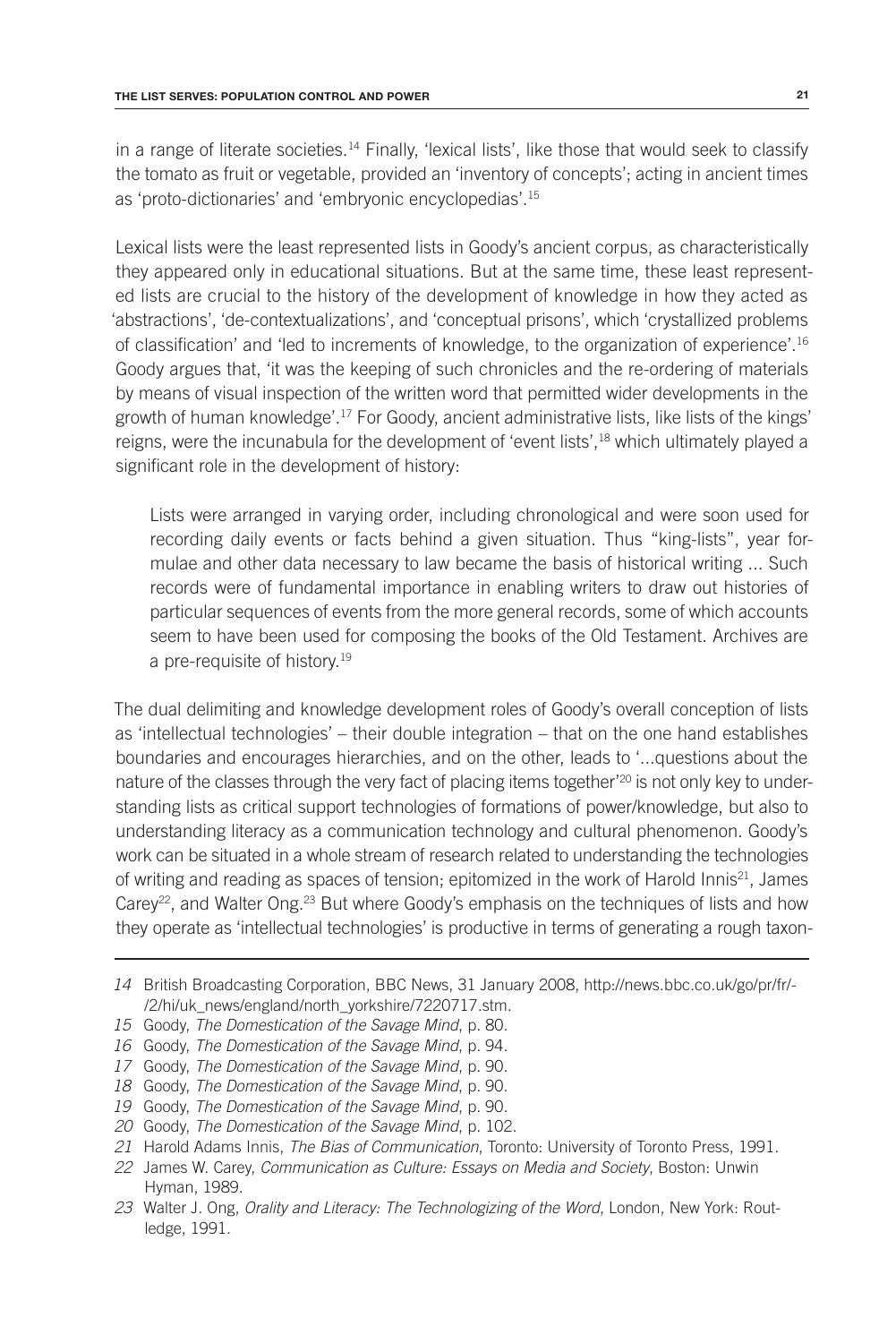omy for the operations of listing, it only offers a glimpse into how lists in conjunction with the accumulation of data operate as political technologies of security in modern and contemporary formations of power, or more specifically governmentality. And it is precisely here that my research bifurcates from such communications research traditions, not discounting them, but suggesting an alternate and perhaps complementary trajectory.

Where such traditions examine what writing and reading are, or examine literacy as communication technology, and where Goody in particular taxonomically investigates what lists are and describes the list as a technology of the intellect, I am less concerned with the objective characteristics of lists – the whats of taxonomic structures – and more with the hows of listing practices; the techniques that are deeply subsumed in the constitution of meanings, fields, domains, and objects of knowledge. In other words, this research concerns itself with how listing techniques in conjunction with the accumulation of data have been redeployed in juridical-legal and disciplinary mechanisms, and instrumentalized in modern and contemporary apparatuses of security that serve governmentality.

This work argues that it is insufficient to characterize and classify lists as 'intellectual technologies', but rather one must consider them as political technologies, that operate in conjunction with a wide range of myths, stories, ideologies, practices, and other technologies – *ways of doing* and *ways of seeing* – that together operate in, and as, an economy of discourses; all overlapping, competing, and collaborating with one another. In this way, lists are ultimately explored here as critical support technologies of modern and contemporary articulations of security, territory, and population – understood broadly as governmentality. Indeed, Foucault's conception of governmentality $24$  is central to a key question this work asks: How do lists at once provide a technological way of doing, and at the same time enable us to see truth?

#### **The List Served: The Classification of the Human Species**

What is this field in which nature appeared sufficiently close to itself for the individual beings it contained to be classified, and yet so far removed from itself that they had to be so by the medium of analysis and reflection?<sup>25</sup>

In his chapter in *The Order of Things* related to 'Classifying', Foucault traces the evolution of the field of 'natural history', wherein roughly between the seventeenth and mid eighteenth centuries, the difficulties surrounding linking together diverse attempts at establishing taxonomies à la Aristotle, Descartes, and Newton, began to butt theoretical heads with attempts at microscopic observation that were emerging in the new sciences surrounding 'evolution, the specificity of life, and the notion of organism',<sup>26</sup> which ultimately culminat-

*<sup>24</sup>* Michel Foucault, 'Governmentality', in J.D. Faubion (ed.), *Power: Essential Works of Foucault 1954-1984, vol. 3,* New York: The New Press, 2000, pp. 201-222.

*<sup>25</sup>* Michel Foucault, *The Order of Things: An Archaeology of the Human Sciences*, London and New York: Routledge, 2001 (1970), p. 139.

*<sup>26</sup>* Foucault, *The Order of Things*, p. 140.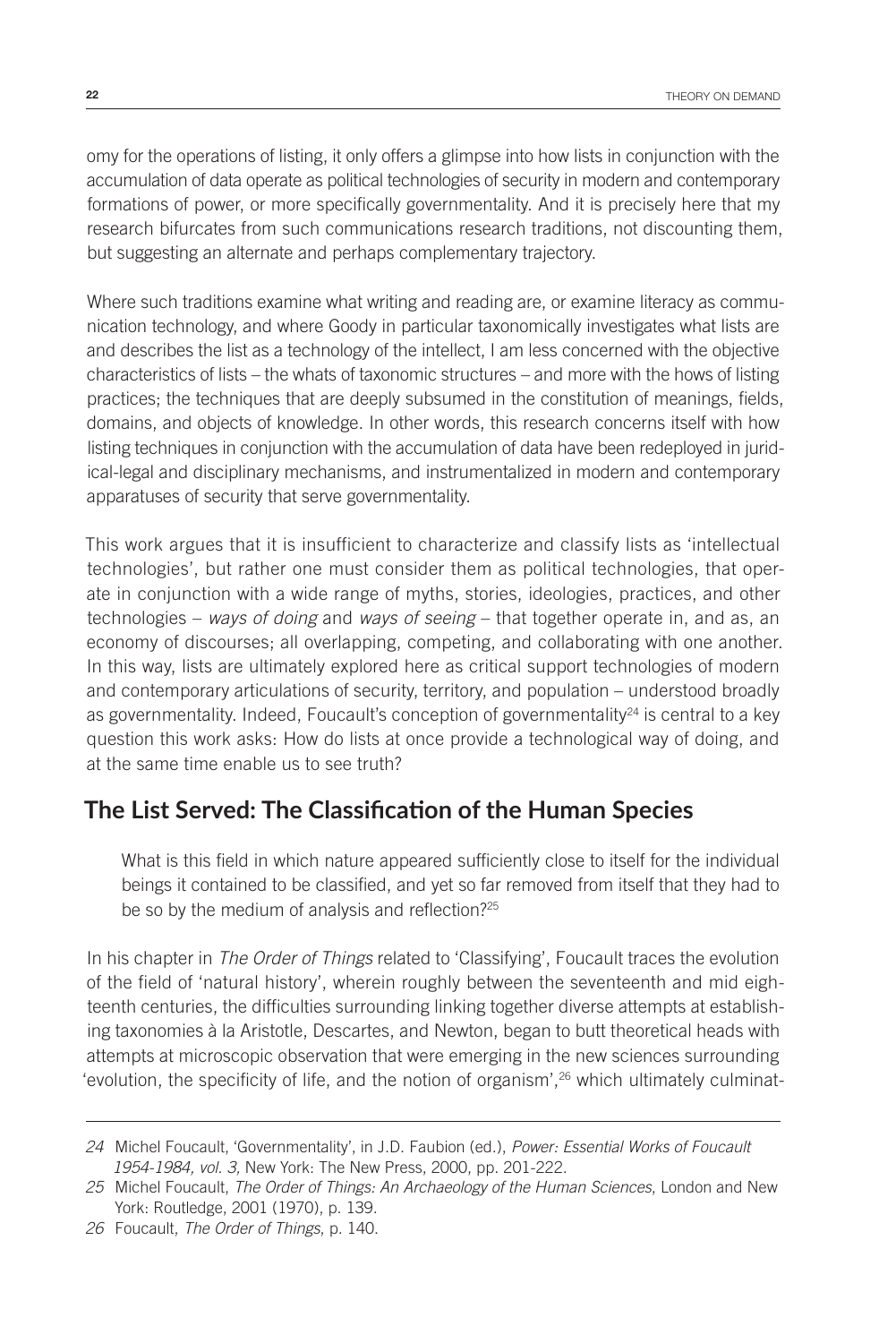ed in the work of Charles Darwin (1809-1882) in the nineteenth century. For Foucault, the tensions inherent in 'dividing knowledge into these two interwoven fabrics',<sup>27</sup> which for him, were 'alien to one another', are ultimately reconciled by Darwin's new focus on an analysis of populations, epitomized above all by the classification of living beings. In this way, according to Foucault, the event of natural history marks the emergence of a new 'classifying' regime that concerns itself with the all-encompassing task of 'truthfully' categorizing everything and everyone.

Before the seventeenth century, writes Foucault, 'the history of a living being was that being itself', understood as existing 'within the whole semantic network that connected it to the world',<sup>28</sup> an existence wherein divisions and classifications that we now take for granted, including those of the human species, did not exist. In such times, argues Foucault, signs were a part of things themselves, for it was only in the seventeenth century that signs began to take on modes of representation, articulated according to their structure, numbers and magnitude, forms and arrangements. With this event, Foucault sees the biological begin to be suffused with the natural, in the constitution of an emergent regime of truth, which would come to pivot the classification of all living beings. In short, the emergence of 'man as the human species', homo sapiens, further subdivided and listed as elements in populations circulating amongst many in a field, domain, and object of knowledge that would come to be called natural history.

With the emergence of 'natural history' – this 'double integration' of taxonomy and biology – the boundaries between living beings, things and events are rendered irrelevant; all categorized, classified and listed as elements in populations. At the same time, with the event of natural history, the historian was transformed from one who retold what they read, heard, and experienced, to one who undertook to meticulously examine things themselves, in microscopic detail, seeing people, living beings, and objects as they truthfully were; transcribing, classifying and finally, listing their findings in the 'smooth, neutralized and faithful words'<sup>29</sup> that came to constitute the elements of natural history; the 'interweaving and classification' of all living beings, things, and events.

Natural history in the Classical age is not merely the discovery of a new object of curiosity; it covers a series of complex operations that introduce the possibility of a constant order into a totality of representations. It constitutes a whole domain of empiricity as at the same time describable and orderable.30

With the emergence of natural history, a gap was left between words and things, and in this space, representation emerged as an interweaving force. 'Natural history' found its locus in the articulation of the elements of representation, 'those same elements that can now without let

*<sup>27</sup>* Foucault, *The Order of Things*, p. 141.

*<sup>28</sup>* Foucault, *The Order of Things*, p. 141.

*<sup>29</sup>* Foucault, *The Order of Things*, p. 172.

*<sup>30</sup>* Foucault, *The Order of Things*, p. 172.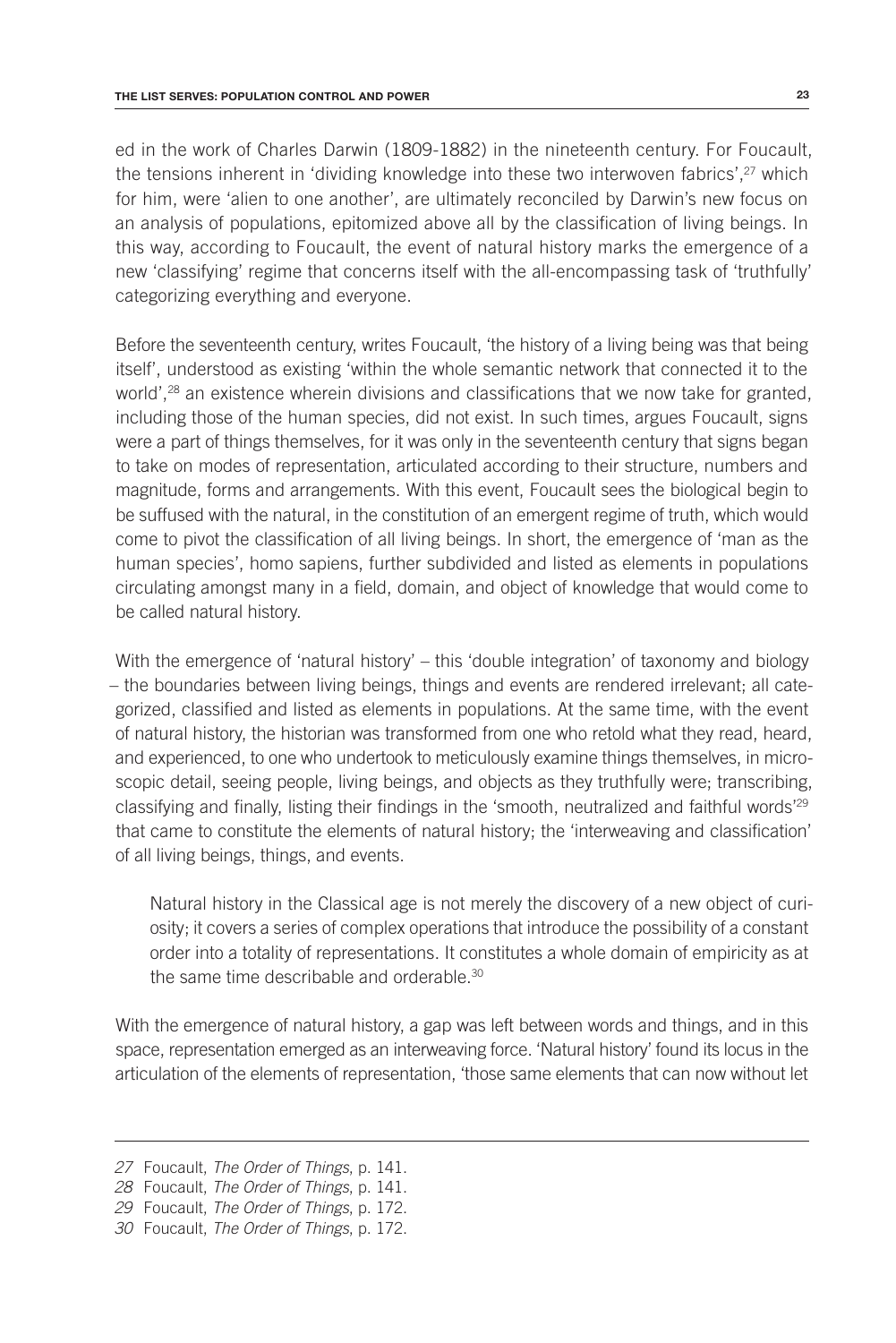or hindrance be named'31; those same elements that self-elaborate themselves as a regime of 'natural' truth. Foucault argues that natural history as a field and domain is characterized by a classifying space of representation; by an analysis that anticipates the possibility of naming; the possibility of seeing, at a distance, the truth of order between living beings, things and events, rendered indistinct in representation. In this way, for Foucault, representation is the 'language of language', $32$  in how it intermediates between words and things, particularly as this concerns the theory of natural history, which takes as its chief concern the 'fundamental arrangement of knowledge, which orders the knowledge of beings so as to make it possible to represent them in a system of names'.<sup>33</sup> And all such systems of classifying, naming, representing, and ordering take as their basis the ancient technology of lists.

As such, it is argued here that the practices of classification in 'natural history', and equally in all fields and domains where classification is practiced, all rely on the critical support technology of lists, which continue to serve administration, organization, and the lexical development of knowledge with the event of natural history, but also now become critical support technologies of classification in and of themselves, deployed to bring order to populations and thus control them. So, it is not just the act of classifying in natural history that renders the boundaries between living beings, things, knowledge, and events increasingly irrelevant as Foucault argues, but this is also a factor of the effects of lists as critical support technologies operationalized in these biologically driven modes of representation.

Through the Classical age, the list continued to serve its delimiting power/knowledge role, but at the same time, it also began to be taken up in new tasks, in other disciplines, in new ways, including to order and control the circulation of populations. As such, the history of how lists serve modern and contemporary apparatuses of security and governmentality is 'a history restored to the irruptive violence of time'34, one in which the political events and data of the day are understood as providing the 'natural history' around which populations are calculated, predicted, controlled, and secured through the technology of lists.

#### **The List Serves: Disciplinary and Juridical-legal Mechanisms**

By definition, discipline regulates everything. Discipline allows nothing to escape. Not only does it not allow things to run their course, its principle is that things, the smallest things, must not be abandoned to themselves. The smallest infraction of discipline must be taken up with all the more care for it being small.<sup>35</sup>

*<sup>31</sup>* Foucault, *The Order of Things*, p. 141.

*<sup>32</sup>* Foucault, *The Order of Things*, p. 142.

*<sup>33</sup>* Foucault, *The Order of Things*, pp. 171-172.

*<sup>34</sup>* Foucault, *The Order of Things*, p. 144.

*<sup>35</sup>* Michel Foucault, '18 January 1978', in Senellart and Davidson (eds), *Security, Territory, Population*, pp. 29-54.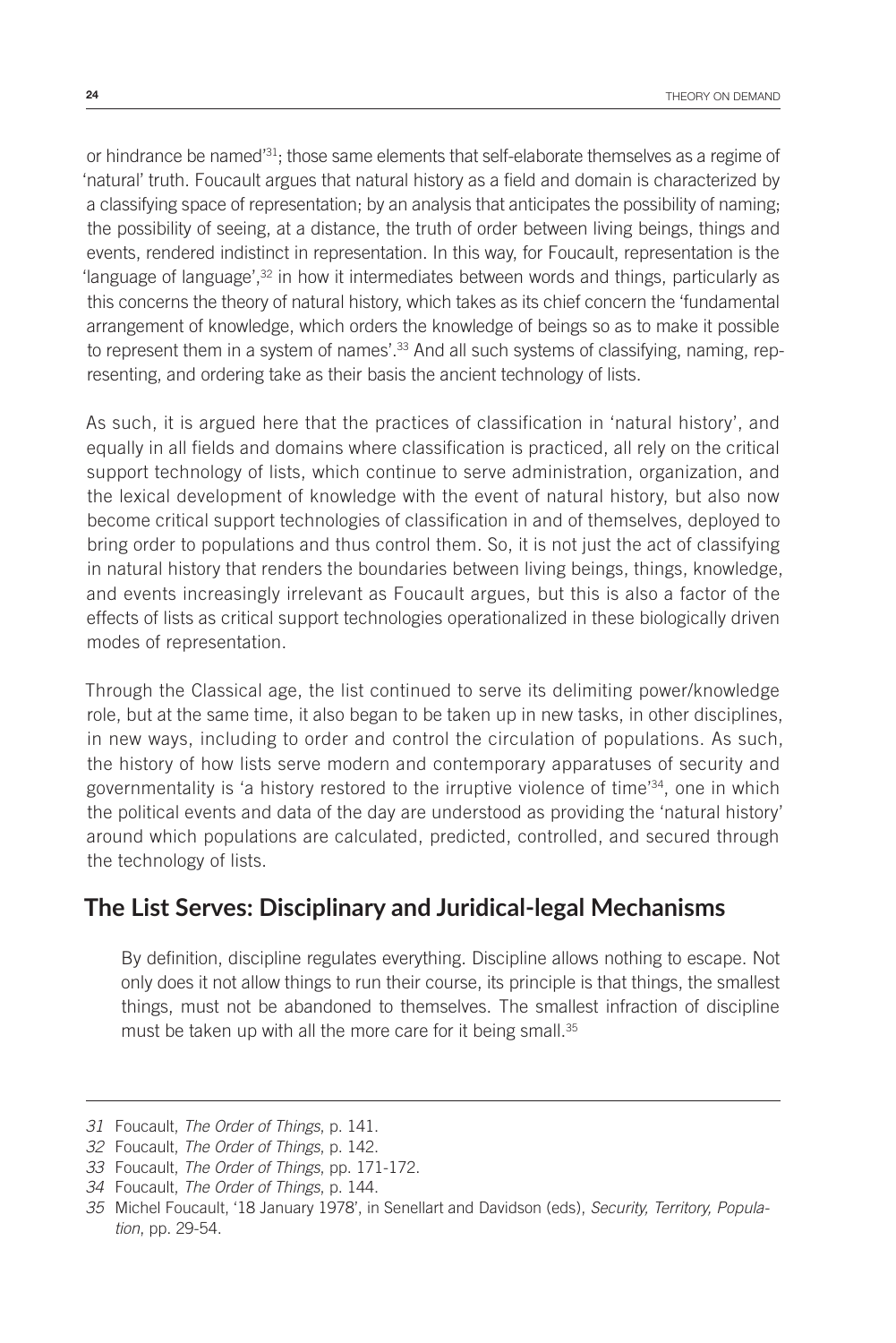The list is a critical support technology of discipline in how it at once delimits and calls into question spaces of representation, and at the same time operates as a tool for caring for the minutiae of increasingly granular data. It is the web that does not let data slip through the cracks, forcing classification of the finer and finer elements of living beings, things, and events into discipline's enclosures. In this way, the list serves discipline in how it provides an underpinning structure for the materialization and visual inspection of whatever discipline might analyze, break down, prescribe and seek to control. Discipline lists, and once listed, components can be seen and prescriptions can be made for their ordering. In providing such visualization, lists as disciplinary mechanisms also present opportunities for modification, facilitating the classification of components according to other objectives, all the while continuing to serve their administrative, organizational and knowledge development roles. But as technologies of discipline, they also help establish sequences, or coordinations of people, actions, and things; how they are to be optimally assembled. Who is best suited to what? What is best suited to whom? How are actions, people, and things to be efficiently and effectively linked together? Lists provide answers to such questions for discipline, materializing prohibitions and prescriptions, and at the same time, exercising new force in the fracture of abnormal populations from normal ones for the purposes of control. As Foucault writes,

Discipline fixes the processes of training ['*dressage*'] and permanent control, and finally, on the basis of this, it establishes the division between those considered unsuitable or incapable and the others. That is to say, on this basis it divides the normal from the abnormal.36

In this way, lists serve as a control function in what Foucault calls 'disciplinary normalization'<sup>37</sup> which consists of positing an optimal model and prescription for a certain 'normal' result, and then steering people, movements, and actions to conform to the optimal model. 'The normal being precisely that which can conform to this norm, and the abnormal that which is incapable of conforming to the norm.'38 Indeed, for Foucault, it is not the normal and the abnormal that are of primary importance to disciplinary normalization; rather, it is the norm. It is the 'originally prescriptive character of the norm and the determination and the identification of the normal and the abnormal [that] becomes possible in relation to this posited norm'.39 Foucault specifies that really we are not so concerned with normalization as we are with 'normation'.

Due to the primacy of the norm in relation to the normal, to the fact that disciplinary normalization goes from the norm to the final division between the normal and the abnormal, I would rather say that what is involved in disciplinary techniques is a "normation" rather than normalization.40

A simple list of rules, like say, the Ten Commandments, can be used here to clarify how the list serves disciplinary 'normation' in systems of law. Out of the vast disorder that marked

*<sup>36</sup>* Foucault, '25 January 1978', p. 57.

*<sup>37</sup>* Foucault, '25 January 1978', p. 57.

*<sup>38</sup>* Foucault, '25 January 1978', p. 57.

*<sup>39</sup>* Foucault, '25 January 1978', p. 57.

*<sup>40</sup>* Foucault, '25 January 1978', p. 57.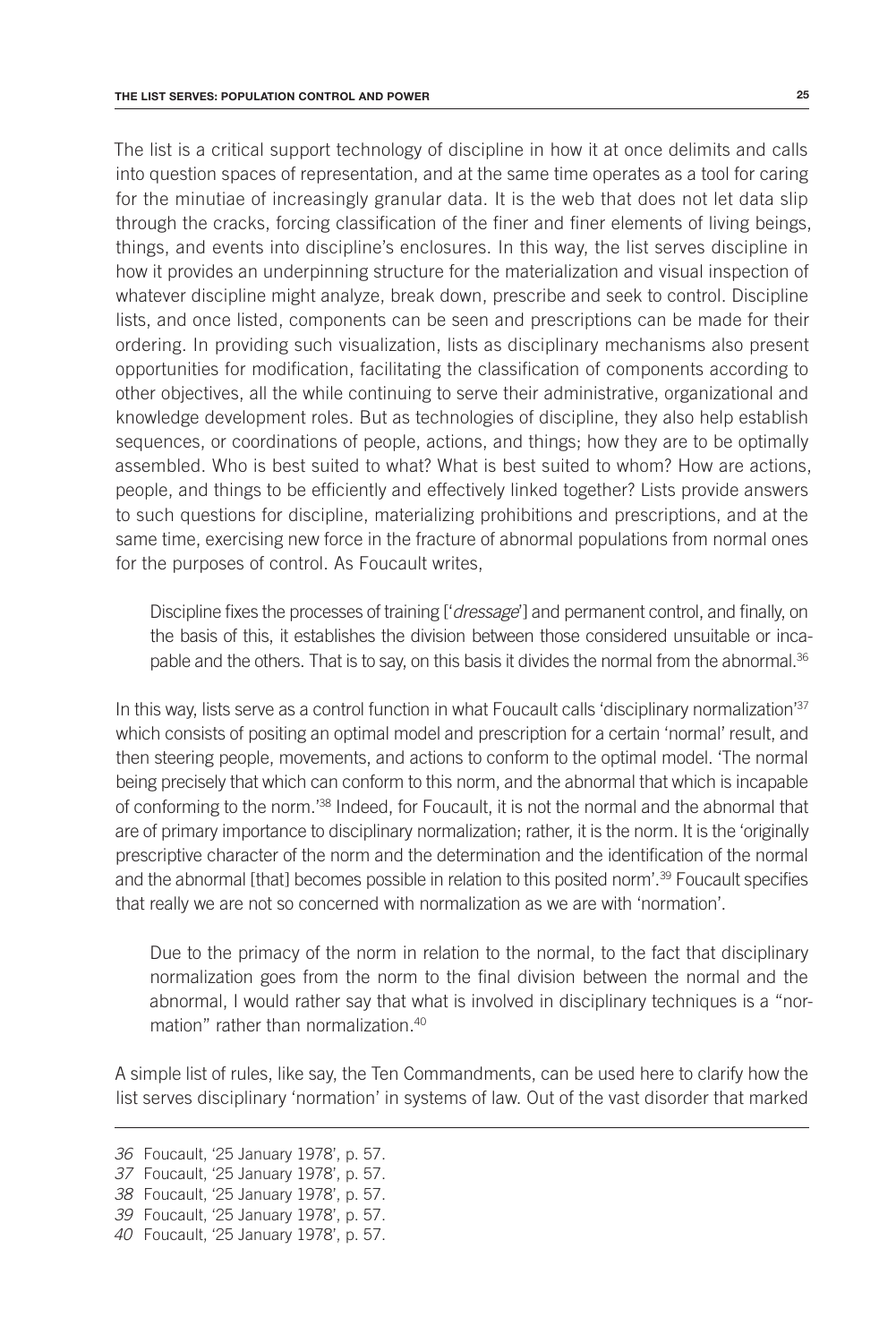the world in biblical times, ten tenets were drafted that constituted a list of basic prohibitive and prescriptive norms of, and for, life in a milieu of high uncertainty. If we take any one of the most commonly referred to commandments, like say, 'thou shall not murder' or 'thou shall not steal', we can clearly see on a very simple level how the listed object – the prohibition of murder or theft – posits a norm from which we can identify populations who don't murder or steal as normal, and those who do murder or steal as abnormal. That these norms are materialized as a list of prohibitions, is at the simplest level how the list serves to enclose what discipline analyzes, breaks down, prescribes, and modifies. In this way, we can see how from one of the earliest systems of law, the Ten Commandments, and forward, lists have served disciplinary normation. Put differently, the materialization of discipline's prescriptions for 'good life' through the positing of a list of prohibitionary norms is the fundamental basis of systems of law.

Order is what remains when everything that is prohibited has in fact been prevented. I think this negative thought and technique is typical of legal code.<sup>41</sup>

Indeed, there is a fundamental relationship between discipline and lists, and the law and the norm, in that 'every system of law is related to a system of norms',<sup>42</sup> but also in that everything system of norms functions on the critical support technology of lists in the visual materialization of laws. Where discipline delimits a space of rules and prescriptions, the basic function of law is to give greater definition to that which is prohibited through the materialization of written lists of norms. The history of the juridical-legal mechanism is nothing more than the increasingly complex materialization of prohibitions of lists of posited norms. In other words, order is established in systems of law through an increasingly subtle analysis of disorder, listing more and more prohibitions for disciplining the uncertainty of the world – for controlling and bringing order to it.

In basic or complex, religious or governmental, systems of law, everything that remains beyond the list of prohibitions for countering disorder becomes what is thus called order. In this way, we can say that disorder, in biblical law and times, was everything that remained beyond a list of rules that delimited a space where murdering, stealing, lying, coveting one's neighbor, etcetera are prohibited. In other words, disorder is what remains beyond discipline's ever-finer prescriptions and lists of rules, and at the same time, order itself is called into question by the delimiting and knowledge development effects of the critical support technology of lists functioning as juridical-disciplinary mechanisms themselves.

We can say that law, as a disciplinary mechanism that explicitly materializes lists of prohibitions, is a system that imagines the negative. Law as a disciplinary mechanism is understood as planning and working a space that is complementary to reality, a space to counter the reality that 'Man is wicked, bad, and has evil thoughts ... etcetera<sup>'43</sup>; a mirrored sphere of prohibitions intended to steer the bad to the good, where lists serve as critical support technologies. Law operates in the imaginary, since systems of law are based on the formulation

*<sup>41</sup>* Foucault, '25 January 1978', p. 46.

*<sup>42</sup>* Foucault, '25 January 1978', p. 56.

*<sup>43</sup>* Foucault, '18 January 1978', p. 47.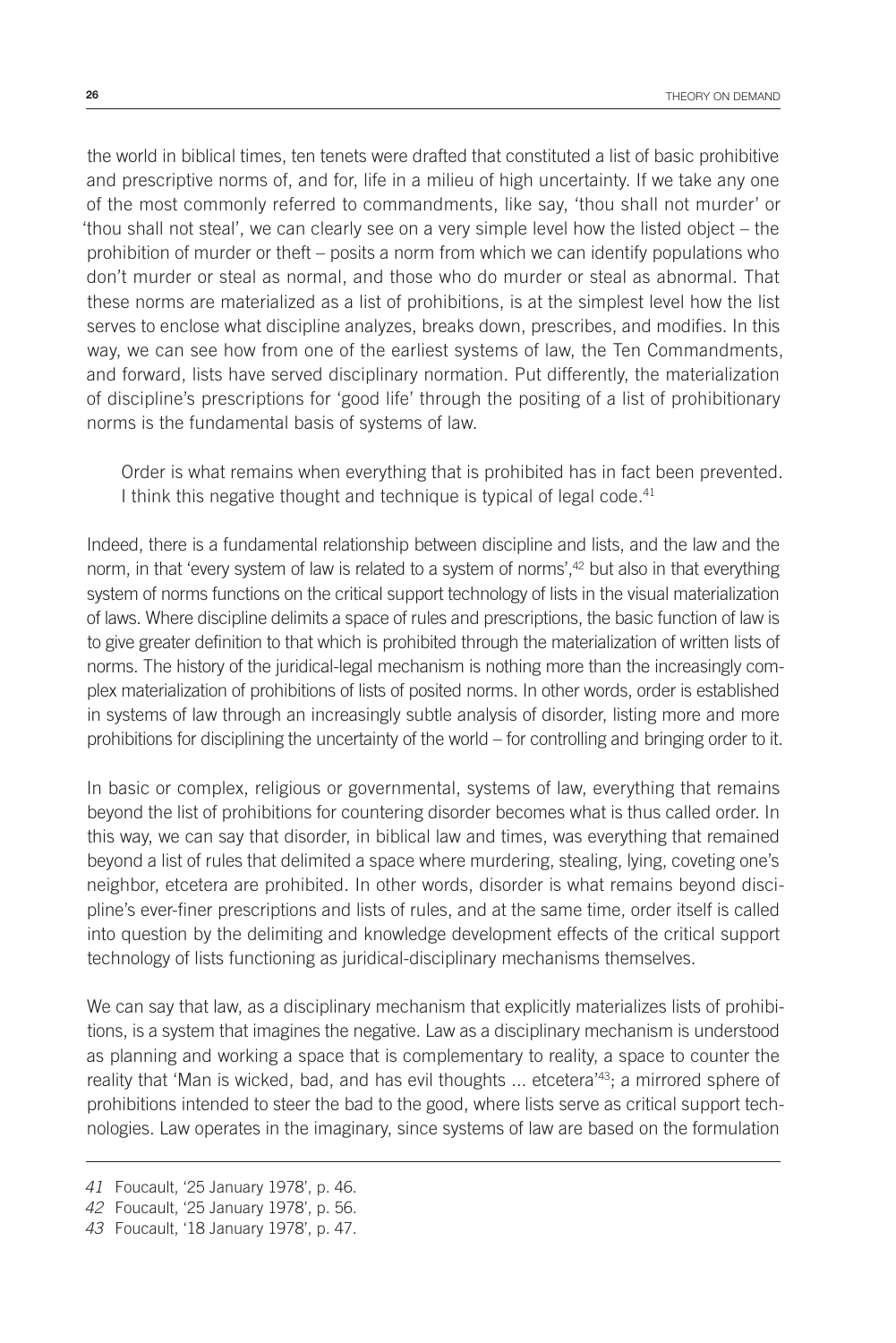and listing of 'all the things that could and must be done'44 as imagined by a set of rules and prescriptions invoked by discipline and materialized as lists.

#### **The List Serves: The Apparatuses of Security**

In other words, the law prohibits and discipline prescribes, and the essential function of security, without preventing or prescribing, but possibly making use of some instruments of prescription and prohibition, is to respond to reality in such a way that this response cancels out the reality to which it responds – nullifies it, or limits, checks, or regulates it. I think this regulation within the element of reality is fundamental in apparatuses of security.45

The 1977-1978 lectures series that Michel Foucault delivered at the Collège de France marked the emergence of Foucault's conception of 'governmentality'. For Foucault governmentality begins to take shape in the eighteenth century, a period in which Western societies not only began to adopt the fundamental biological fact that human beings are a species, part of a broader 'truthful' natural history of everything, but also, wherein the apparatuses of security first emerged. Throughout these lectures, and indeed, throughout Foucault's work overall, he emphasizes time and again that the history of the emergence of juridical-legal mechanisms, disciplinary mechanisms, and mechanisms of security, are not marked by moments of rupture, but rather, by a deepening of the correlations between these mechanisms. For Foucault, relations of power reside in these correlations, associations, and representations, and it is precisely here that a strategic analysis must unloosen relational bonds. In other words, an analysis of technologies and their techniques is taken up here in order to detach them from relations of power, and then resituate all within the perspective of the constitution of fields, domains, and objects of knowledge.

So there is not a series of successive elements, the appearance of the new causing the earlier ones to disappear. There is not the legal age, the disciplinary age, and then the age of security. Mechanisms of security do not replace disciplinary mechanisms, which would have replaced juridical-legal mechanisms. In reality you have a series of complex edifices in which, of course, the techniques themselves change and are perfected, or anyway become more complicated, but in which what above all changes is the dominant characteristic, or more exactly, the system of correlation between juridical-legal mechanisms, disciplinary mechanisms, and mechanisms of security. In other words, there is a history of the actual techniques themselves.<sup>46</sup>

In turn, the list conceived of as a critical support technology of juridical-legal, disciplinary, and security mechanisms is not to be understood in isolation and as unchanging, but rather as an instrument, or more precisely a technology, with the dual role of delimiting and developing knowledge, whose techniques have been deployed, redeployed, and transformed since ancient times in different political formations of power. Indeed, there is a different treatment of space by juridical-legal mechanisms, disciplinary mechanisms, and what the apparatuses

*<sup>44</sup>* Foucault, '18 January 1978', p. 48.

*<sup>45</sup>* Foucault, '18 January 1978', p. 47.

*<sup>46</sup>* Foucault, '11 January 1978', p. 8.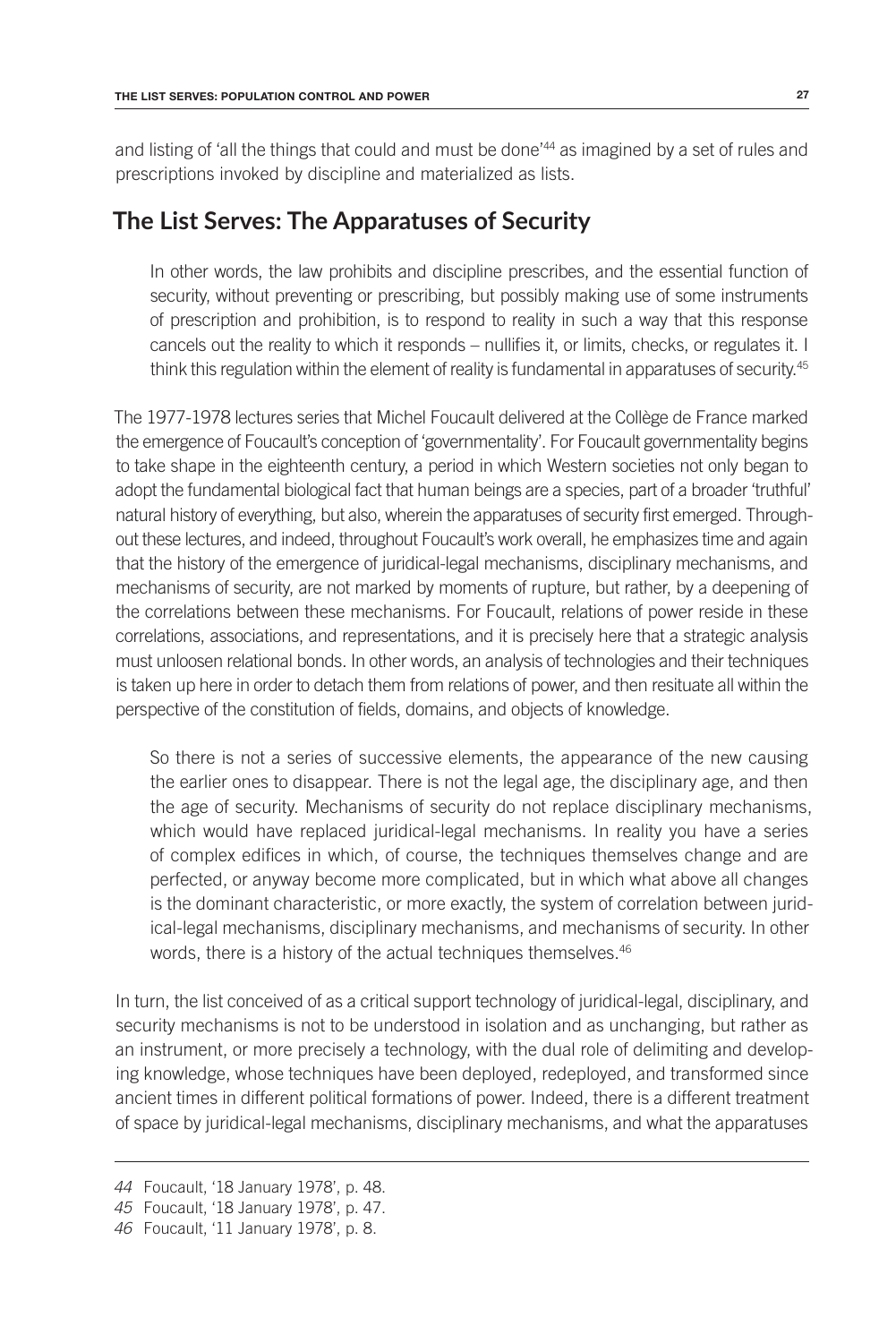of security install, and as such, the list as a critical support technology is called upon to play a variety of roles and serve a variety of different functions within and between each.

#### **The List Serves: Milieus of Circulation and Populations**

In order to understand the shift from sovereignty to discipline, to the space of governmentality, Foucault explores the town in the seventeenth and eighteenth centuries, which for him, was marked overall by uncertainty and unpredictability regarding the indefinite series of events,<sup>47</sup> indefinite series of accumulating units,<sup>48</sup> and indefinite series of mobile elements,<sup>49</sup> whose circulation needed to be controlled day and night. In the eighteenth century what emerged for the town was a need to organize circulation, not to enclose and prohibit spaces as sovereignty had long done through juridical-legal and disciplinary mechanisms, but rather, to *let things happen,* to encourage 'good' circulation and discourage 'bad'. In other words, governing towns in the seventeenth and eighteenth centuries began to concern itself with security, or more specifically, with the creation of a space or a milieu that neither permitted nor prohibited circulation, but took it as its maxim calculating populations and controlling their movement as a means of maximizing the good circulation of elements and nullifying the movement of the bad. In these arrangements, the finer the grains of data collected regarding populations, the more potential there is for controlling their circulation.

I think the management of these series that, because they are open series can only be controlled by an estimate of probabilities, is pretty much the essential characteristic of the mechanism of security.<sup>50</sup>

Where sovereignty had capitalized territory through juridical-legal and disciplinary mechanisms, enclosing and structuring spaces through operations of prohibitionary delimitation and the hierarchical and functional distribution of elements, and thus raised location as the major problem of government, security began to attempt to install a milieu of circulation in which elements and events as well as *probable* elements and events are regulated 'within a multivalent and transformable framework' that raised probabilities and populations as the major problem of government. In this way, 'the space in which a series of uncertain elements unfold is, I think, roughly what one can call the milieu'.<sup>51</sup> In other words, the milieu is where the circulation of populations is controlled.

In short, the apparatuses of security of the eighteenth century worked, fabricated, organized, and planned a space that addressed the questions of uncertainty and unpredictability posed by the town, through the installment of a milieu of circulation; where good circulation was intended to be maximized and bad circulation was intended to be diminished and nullified

*50* Foucault, '11 January 1978', p. 20.

*<sup>47</sup>* Plagues, famines, etc.

*<sup>48</sup>* Homes, inhabitants, etc.

*<sup>49</sup>* Carts, horses, people, etc.

*<sup>51</sup>* Foucault, '11 January 1978', p. 20.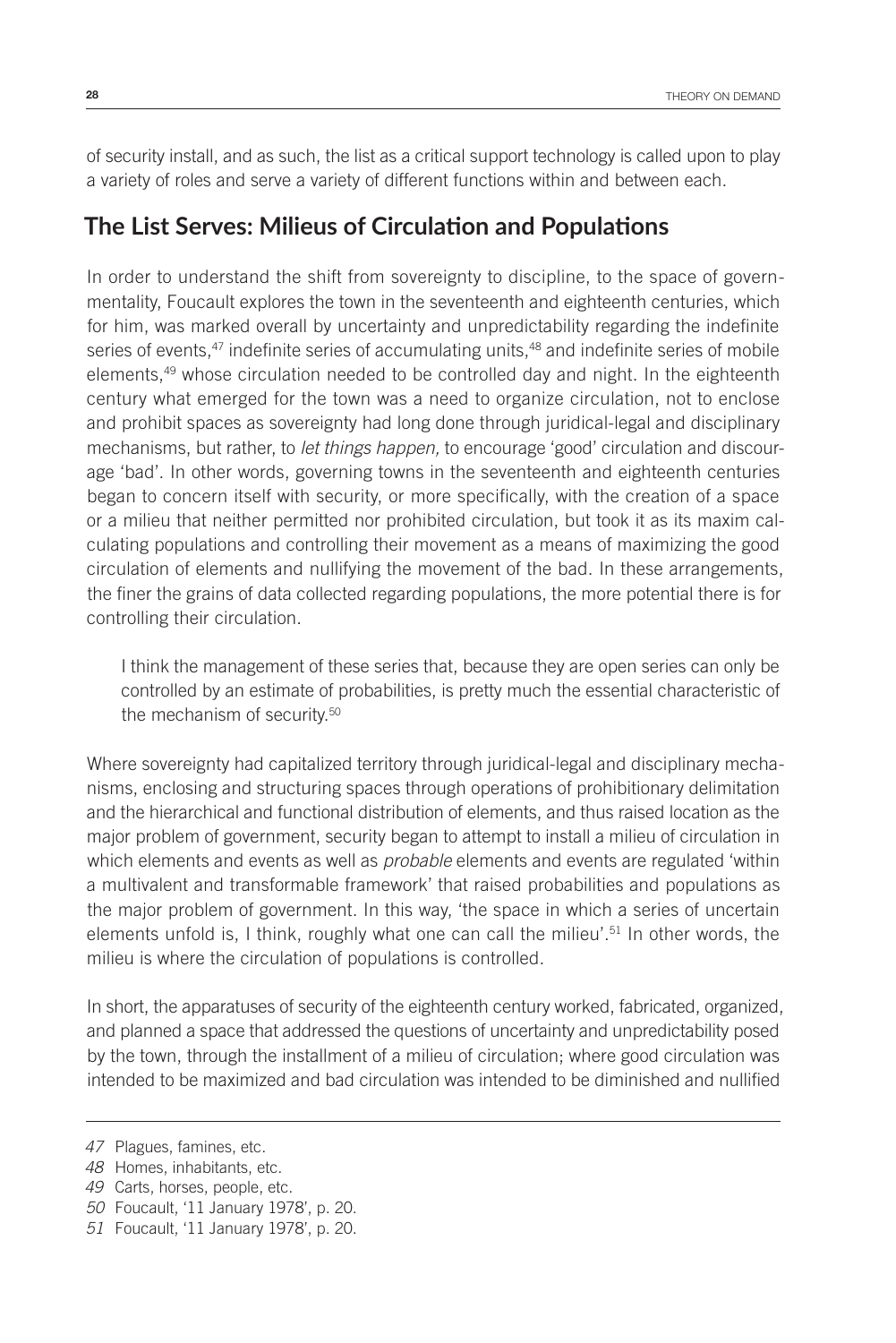through mathematical and statistical techniques involving calculations, probabilities, risk assessments, and the delimitation of 'populations'.

The milieu appears as a field of intervention in which, instead of affecting individuals as a set of legal subjects capable of voluntary actions – which would be the case of sovereignty – and instead of affecting them as a multiplicity of organisms, of bodies capable of performances, and of required performances – as in discipline – one tries to affect precisely, a population. I mean a multiplicity of individuals who are and fundamentally and essentially only exist biologically bound to the materiality within which they live. What one tries to reach through this milieu, is precisely the conjunction of a series of events produced by these individuals, populations and groups, and quasi natural events which occur around them.52

Instead of a binary division between the prohibited and the permitted, the marker of sovereignty and discipline, the apparatuses of security install a milieu of circulation where on the one hand, an 'average' considered as 'optimal' is established, and on the other hand, 'a bandwidth of the acceptable'53 is set to keep circulating elements in check. What takes shape within this milieu of circulation is a completely different distribution of people, things, and mechanisms that now take as their focus the normalization of populations, the realm of statistics, and its specific techniques of calculations, probabilities, predictions, and populations. With this shift to affecting populations, the spotlight of government is shifted from questions of individuals subjected to the rule of a sovereign, or bodies disciplined by the limits of performance, re-focusing on agglomerations of individuals as the primary unit of analysis: populations as the focus of governmentality.

'The more I have spoken of population, the more I have stopped saying "sovereign".'54 For Foucault a crucial event in the emergence of this art of governmentality was how questions of food scarcity and epidemics began to be treated in the eighteenth century. Prior to the eighteenth century, these problems were countered by juridical-legal and disciplinary mechanisms involving regulating, permitting, and prohibiting the circulation of grain – the complete prevention of famine being the objective. But henceforth, solutions would begin to take as their focus ensuring circulation, not preventing, nor prohibiting famine or epidemics per se, but installing market mechanisms of security that would seek to ensure the free movement of 'grain' as a means of nullifying 'famine' and 'plague' movements. Random fluctuations in abundance/scarcity and dearness/cheapness would be allowed for, but countered by an analysis of populations with the aim of statistical normalization, rather than prevention and prohibition.

The physiocrats and the economic theorists of the eighteenth century, tried to arrive at an apparatus ['*dispositif*'] for arranging things so that, by connecting up with the very reality of these fluctuations, and by establishing a series of connections with other

*<sup>52</sup>* Foucault, '11 January 1978', p. 21.

*<sup>53</sup>* Foucault, '11 January 1978', p. 21.

*<sup>54</sup>* Foucault, '25 January 1978', p. 76.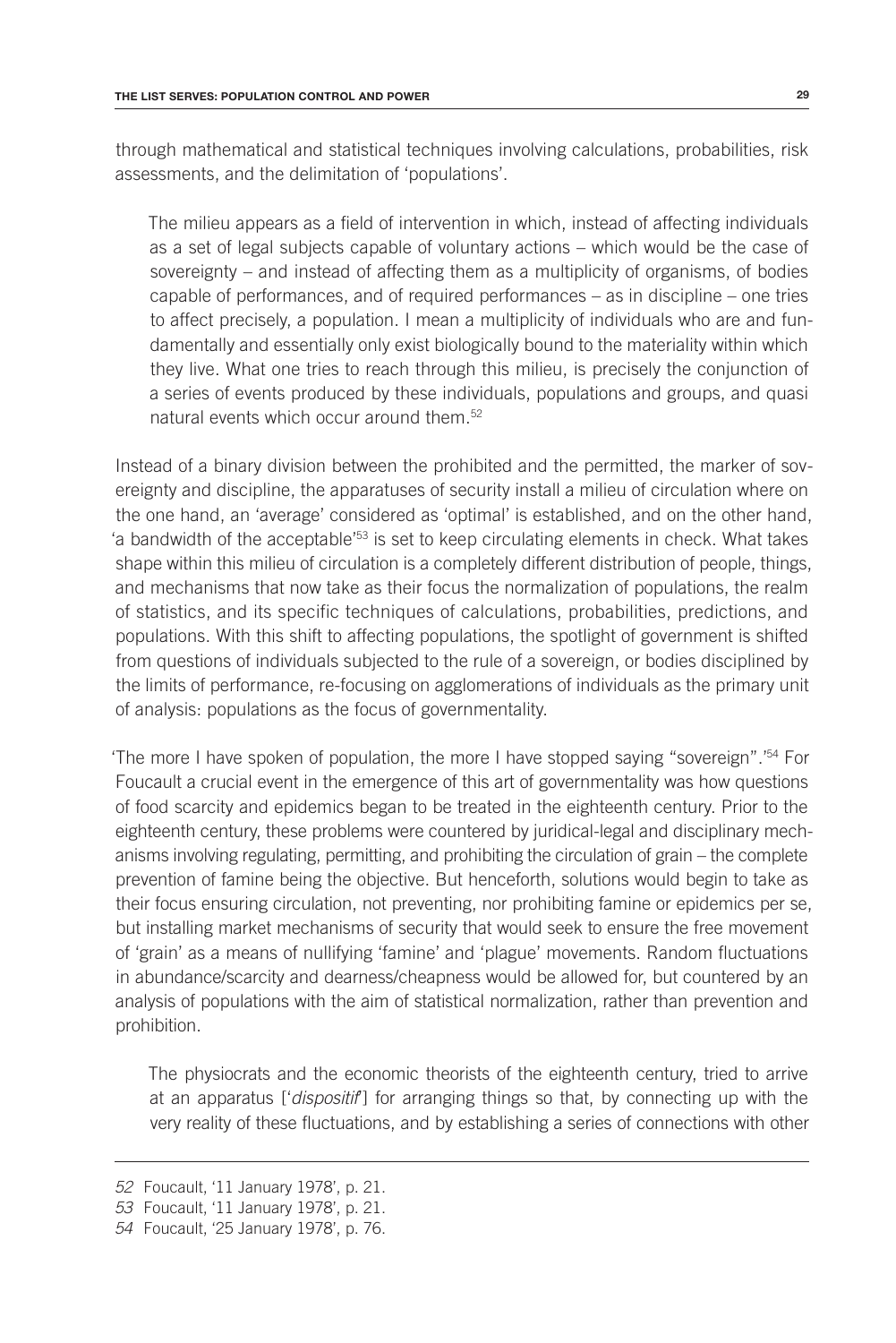elements of reality, the phenomenon is gradually compensated for, checked, finally limited, and the final degree canceled out, without it being prevented or losing any of its reality. In other words, by working with the reality of fluctuations between abundance/ scarcity, dearness/cheapness, and not by trying to prevent it in advance, an apparatus is installed, which is, I think, precisely an apparatus of security and no longer a juridical-disciplinary system.55

What uniquely characterizes the apparatuses for arranging things – these market mechanisms of security – that are installed in the eighteenth century is the emergence of population as a primary unit of analysis, established through the operations of the statistical techniques of calculation, probability, and prediction of worth/risk in the 'securing' of milieus of circulation. 'This conception of market mechanisms is not just the analysis of what happens. It is at once an analysis of what happens and a program for what should happen.<sup>'56</sup> The event of food scarcity in the town led to a whole new way of 'conceiving' and 'programming' things; a way where curbing scarcity was countered 'by a sort of "*laisser-faire*", a certain "freedom of movement (*laisser-passer*)", a sort of "*laisser-aller*", in the sense of "letting things take their course"'.57

Where discipline is a centripetal force in how it concentrates, focuses, and encloses a space, the security mechanism that is installed to curb food scarcity in the eighteenth century is precisely the opposite; it 'lets things happen'.58 In other words, where discipline circumscribes a space in which the mechanisms of power will 'function fully and without limit  $\ldots$  preventing everything, even and above all the detail',  $59$  the function of security is to provide a milieu of circulation that lets things happen, relying 'on details that are not valued as good or evil in themselves', a milieu that does not prohibit or prescribe, but rather, ensures the 'secure' circulation of elements in, between, and amongst populations. Indeed, data regarding details of elements circulating in the milieu installed by the apparatuses of security while 'necessary', 'inevitable', and 'natural processes' are not deemed 'good' or 'bad' in their own right, but only pertinent insofar as they situate matters in their function in establishing population and controlling circulation. 'The multiplicity of individuals is no longer pertinent, the population is.<sup>'60</sup>

The list as a technology of control is redeployed in two ways in these arrangements. As per the above, the list continues to serve its administrative, organizational, and knowledge development roles in the apparatuses of security through its redeployment as a critical support technology of juridical-disciplinary mechanisms. But at the same time, the list becomes a technology of security in and of itself in the apparatuses of security, one that takes as its focus the fracture of 'threatening populations' from 'general populations', serv-

*<sup>55</sup>* Foucault, '18 January 1978', p. 37.

*<sup>56</sup>* Foucault, '18 January 1978', p. 40.

*<sup>57</sup>* Foucault, '18 January 1978', p. 41.

*<sup>58</sup>* Foucault, '18 January 1978', p. 41.

*<sup>59</sup>* Foucault, '18 January 1978', p. 41.

*<sup>60</sup>* Foucault, '18 January 1978', p. 42.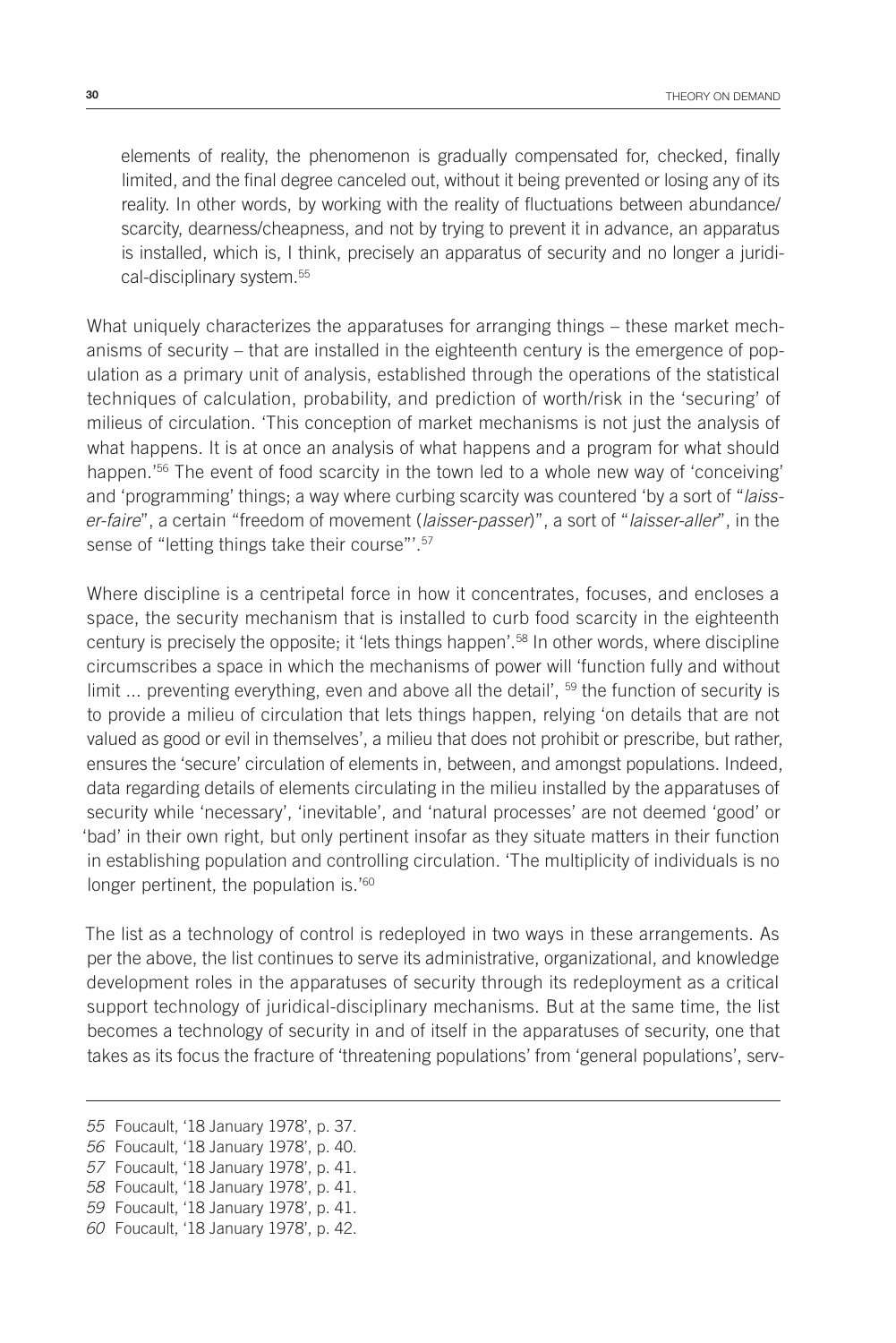ing the raw and practiced schisms of ongoing battles and struggles between populations – the caesuras of 'us' and 'them'.

As we will also see through the work of Giorgio Agamben,  $61$  Foucault engages the literary term 'caesura', meaning 'a break between words within a metrical foot', or 'a pause near the middle of a line', in a sense that extends the definition beyond the literary, to encompass breaks or fractures of and between bodies. From its Latin origins, *caes-* and *caed-* 'cut, hewn', and 'fell, slaughter, murder' respectively, as well as the Latin verb *caedere,* 'to fall', words like *cadaver* appeared in the sixteenth century. This etymology reveals a meaning for caesura as related to fractures of and between bodies in a biological sense.<sup>62</sup> The symbol for caesura  $\mathbb I$  will be deployed throughout this work to exemplify such breaks.

#### **The List Serves: Risk Assessment**

The population as a political subject, as a new collective subject absolutely foreign to the juridical and political thought of earlier centuries is appearing here in its complexity, with its caesuras. You can already see it appearing as an object, that is to say as that on which and towards which mechanisms are directed in order to have a particular effect on it, as well as a subject, since it is called upon to conduct itself in such and such a fashion.<sup>63</sup>

In order to understand how the apparatuses of security relate to disciplinary normalization, Foucault invokes the example of the epidemic disease of smallpox in a town in the eighteenth century. What happened with the event of the epidemic was that the effects of the purely empirical techniques of statistics began to be applied to medical problems involving questions of circulation, in what would inevitably appear as a domain that concerned itself with 'medical policing'.64 Thanks to the statistical instruments available, it was now possible to think through the phenomenon of epidemics in new terms; those of the 'calculus of probabilities', a field of empiricity previously not tied to medical science.<sup>65</sup> What was remarkable about this application of statistics and probabilities in the prevention of smallpox were the operations of variolization and vaccination, and more generally, of the application of techniques of populations and probabilities to diseases. In other words, the approach was not to

<sup>61</sup> Giorgio Agamben, *Homo Sacer: Sovereign Power and Bare Life*, Stanford: Stanford University Press, 1998; Giorgio Agamben, *Remnants of Auschwitz: The Witness and the Archive*, New York: Zone Books, 2000; Giorgio Agamben, *State of Exception*, Chicago: University of Chicago Press, 2005.

<sup>62</sup> Dictionary sources: 'caesura *noun*', *The Oxford Dictionary of English* (revised edition), ed. Catherine Soanes and Angus Stevenson, Oxford University Press, 2005; 'caes, caed, caedere', *The Pocket Oxford Latin Dictionary*, ed. James Morwood, Oxford University Press, 1994; 'cadaver *noun*', *The Oxford Dictionary of English*. All accessed with *Oxford Reference Online*, Oxford University Press, Concordia University Library, Montreal, 31 January 2008.

*<sup>63</sup>* Foucault, '18 January 1978', p. 42.

*<sup>64</sup>* Foucault, '8 February 1978 *Governmentality*', p. 59.

*<sup>65</sup>* Foucault, '8 February 1978 *Governmentality*', p. 159.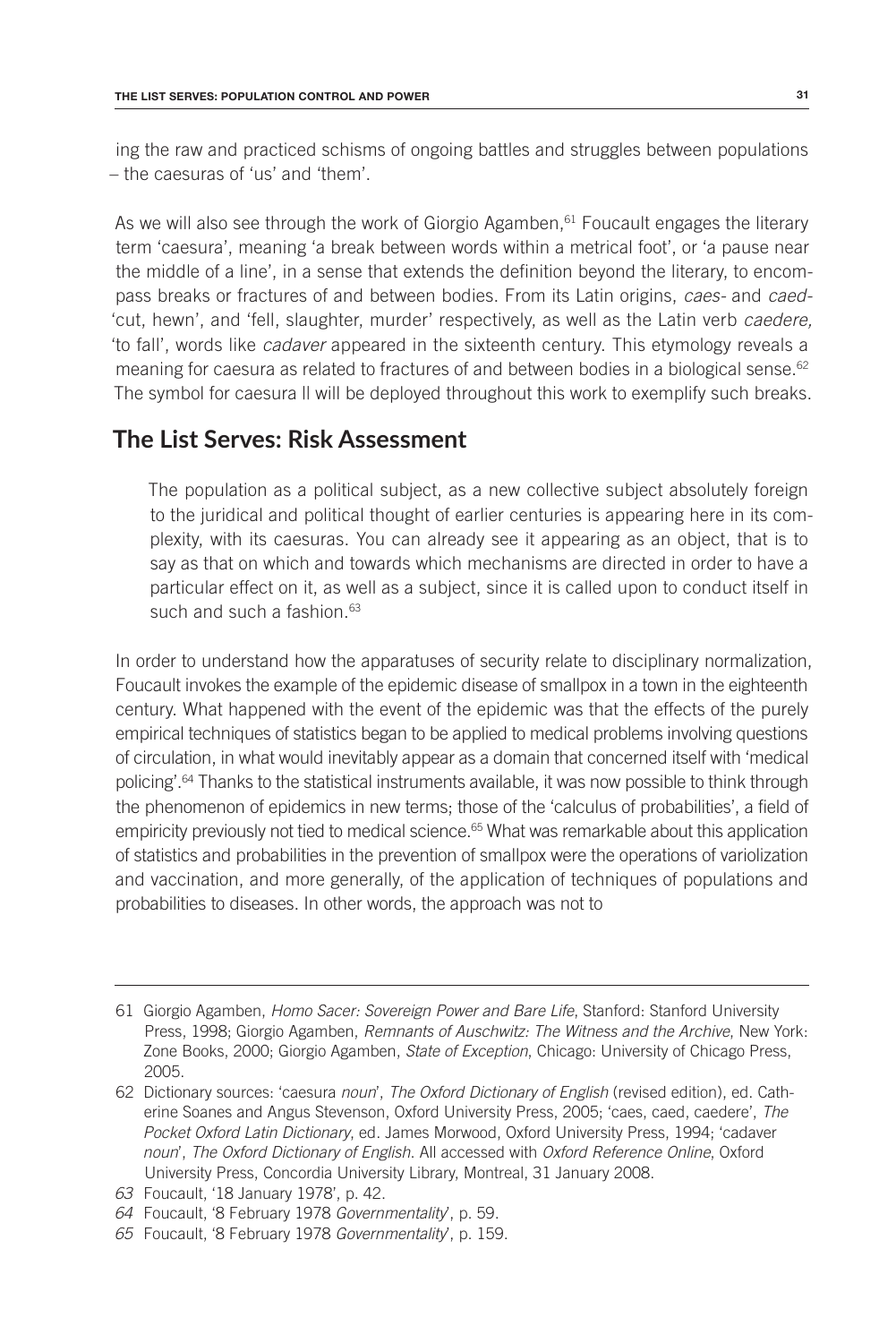... try to prevent smallpox so much as provoke it in inoculated individuals, but under conditions such that the nullification of the disease could take place at the same time as this vaccination. With the support of this kind of first small, artificially inoculated disease, one could prevent other possible attacks of smallpox. We have here a typical mechanism of security with the same morphology as that seen in the case of scarcity. There is a *double integration*, therefore, within different technologies of security, and within the rationalization of chance and probabilities.<sup>66</sup>

With the disease accessible at both the level of the group and at the level of each individual case, and thanks to statistics and its analysis of populations and distributions, physiocrats were now able to identify the risk for each individual within a group of contracting, succumbing, or being cured of a disease, and listing such populations as risks to circulation targeted for control. Where variolization provokes the threat by materializing the disease in the individual, vaccination seeks to nullify the threat and disease through the materialization of the disease that variolization itself provoked. In other words, the operations of variolization and vaccination can be understood as a double integration self-elaborating process, in that variolization calls the disease into reality and vaccination acts on this invoked reality, nullifying its effects, each authorizing and reinforcing the other. As with the mechanisms installed to counter scarcity; as with those aimed at countering epidemics; and as with the statistical technologies and techniques of rationalizing chance and probabilities; the list equally displays this 'double integration' effect.

Where the list materialized threats of 'Jews' and other 'abnormal populations' in the Nazi era, and 'communists' in the Cold War era, and 'terrorists' in contemporary times, it also acts as the key instrument for the nullification of the movement of the risks it delimits. In other words, the list invokes the category risk, calls it and its elements into reality, and then acts as the key instrument in the policing of the risks it itself invokes. Where list technologies delimit boundaries, they open up questions of the classes they constitute, now serving apparatuses of security that take as their aim the delimitation and policing of the movement of risks in milieus of circulation. As we will see in the next chapters, the list understood as a security technology exhibits this 'double integration'. On the one hand, it delimits a class of risk, carving out the fundamental caesura of 'us' II 'them', and on the other hand, the list serves as the primary instrument for the identification and control of the movement of the very risks it delimits; all the while self-elaborating itself as the purveyor of 'truth'.

A constant interplay between techniques of power and their object gradually carves out in reality, population and its specific phenomena. A whole series of objects were made visible for possible forms of knowledge on the basis of the constitution of the population as a correlate of techniques of power. In turn, because these forms of knowledge constantly carve out new objects, the population could be formed, continue, and remain as the privileged correlate of modern mechanisms of power.<sup>67</sup>

*<sup>66</sup>* Foucault, '8 February 1978 *Governmentality*', p. 159.

*<sup>67</sup>* Foucault, '8 February 1978 *Governmentality*', p. 79.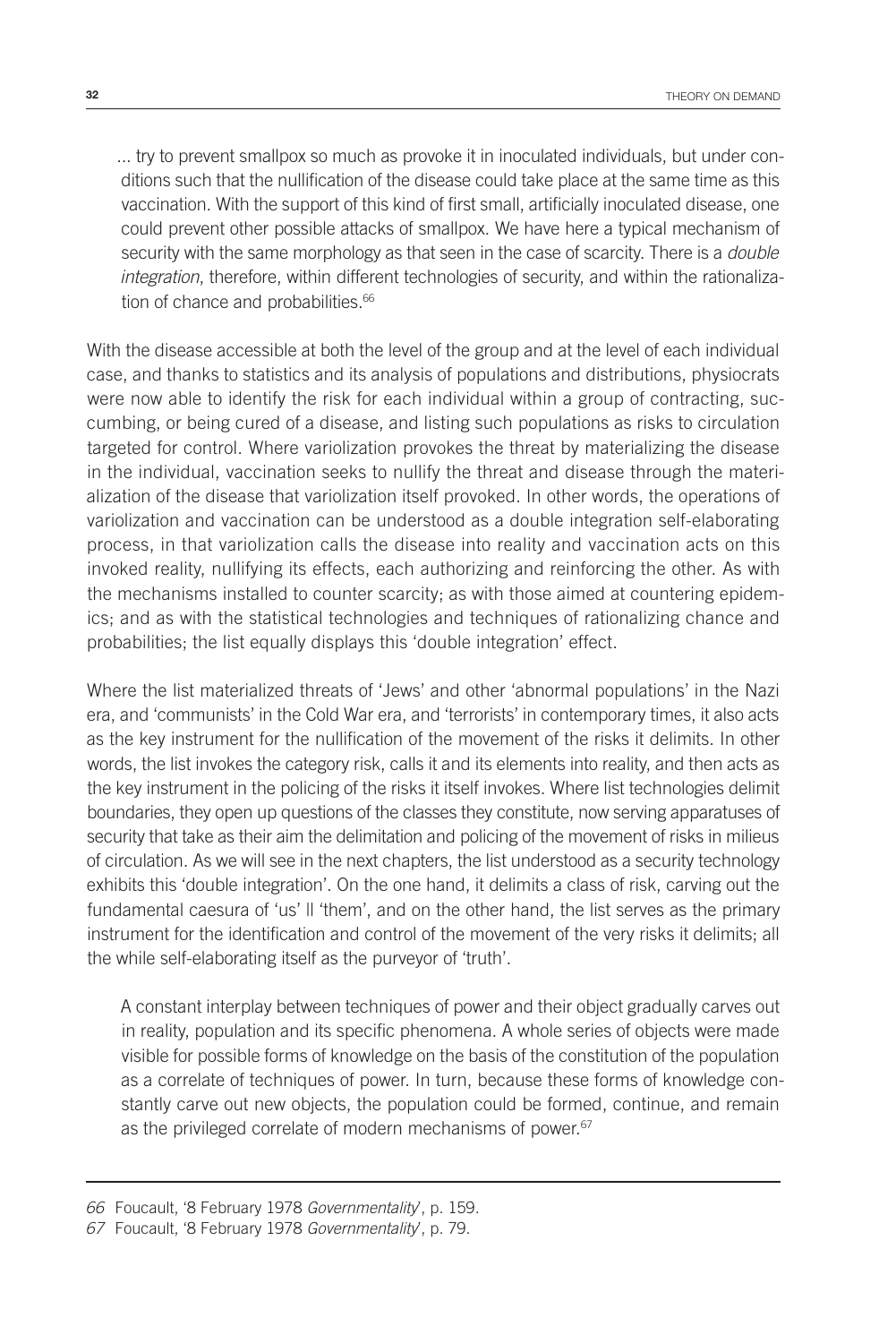Like with statistics, the list serves to materialize populations, and at the same time, in materializing populations it provides a way of delimiting and policing the movement of risks, through disciplinary normalization. What Foucault provides with his articulation of the 'double integration' of security technologies – the delimitation, policing, and self-elaboration processes – is a way of unloosening the pivotal operations of risk management in the apparatuses of security. Risk is everywhere in the circulation of elements, but risks are never the same for everyone and everything, and vary according to condition, place, and milieu. Meaning that there are 'zones of higher' and 'zones of lower risk' and apparatuses of security concern themselves with the thresholds for identifying 'what is dangerous' within such milieus of circulation.<sup>68</sup> The explicit role that the list plays in identifying 'what is dangerous' and serving the apparatuses of security's management and policing of elements circulating in 'zones of higher and lower risk', is elaborated in depth in chapter 3 on 'Fear and No-fly Listing in Canada'.

For now, suffice it to say, the double integration effects of lists in the delimitation and policing of what they deem dangerous make them a political technology of security. At the same time, lists also serve the phenomenon of 'sudden worsening, acceleration, and increase' of threats, or what Foucault calls 'bolting', and 'the crisis' that appears within the milieus of circulation installed by the apparatuses of security: 'The crisis is the phenomenon of sudden, circular bolting that can only be checked either by a higher, natural mechanism, or by an artificial mechanism.'69 As we shall see in chapter 4 on no-blank list culture, when terrorist alerts bolt or rather when a terrorist crisis is *seen* to be looming on the horizon, when risk alerts are heightened to code yellow, orange, and the dreaded red, more and more no-blank list technologies of security are deployed, in more and more zones of risk, listing more and more threatening populations and elements for management and policing (people, things, events, and knowledge).

#### **The List Serves: Freedom of Circulation**

An apparatus of security, in any case the one I have spoken about, cannot operate except on condition that it is given freedom, in the modern sense that it acquires in the eighteenth century: no longer the exemptions and privileges attached to a person, but the possibility of movement, change of place, and processes of circulation of both people and things. I think it is this freedom of circulation, in the broad sense of the term, it is in terms of this option of circulation, that we should understand the word freedom, and understand it as one of the facets, aspects, or dimensions of the deployment of apparatuses of security.70

For Foucault, 'the game of liberalism' hinges on the apparatuses of security ensuring 'freedom of circulation', 'lettings things happen', 'not interfering', 'allowing free movement', and 'letting things follow their course' – *laisser faire, passer et aller* – which 'basically and fundamentally means acting so that reality, develops, goes its way, and follows its own course

*<sup>68</sup>* Foucault, '18 January 1978', p. 61.

*<sup>69</sup>* Foucault, '25 January 1978', p. 61.

*<sup>70</sup>* Foucault, '18 January 1978', p. 49.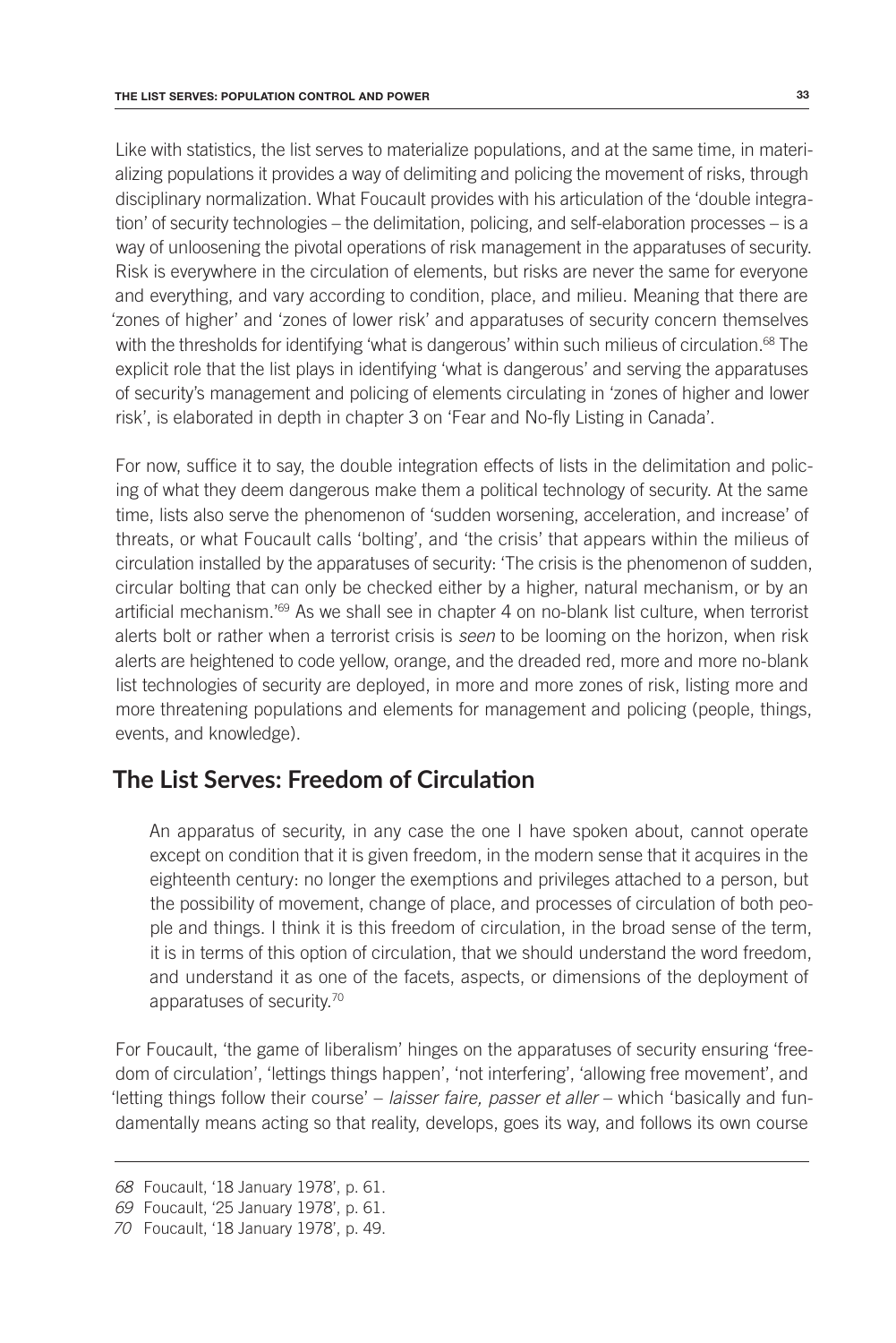according to the laws, principles, and mechanisms of reality itself'.<sup>71</sup> And it is precisely this *laisser faire milieu* that the apparatuses of security install, and that lists serve as technologies of security. In essence, encouraging favorable over unfavorable circulation through the self-elaborating double integration effects of interweaving population and probabilities in the nullification of the movement of circulating risks.

So this problem of freedom ... can be considered and grasped in different ways. For sure, we can say – and I don't think it would be false, it cannot be false – that this ideology of freedom really was one of the conditions of development of modern or, if you like, capitalist forms of economy. This is undeniable ... this freedom, both ideology and technique of government, should in fact be understood within the mutations of and transformation of technologies of power.<sup>72</sup>

As we shall see in subsequent chapters, Foucault's tentative polemics bear out; freedom of circulation does not just characterize the space installed by the apparatuses of security in modern times, but equally in contemporary times. Moreover, the research presented here argues that the 'free' milieus of circulation installed by apparatuses of security are abetted by the redeployment of the list as a critical support technology of juridical-disciplinary mechanisms and as a technology of security in and of itself. In other words, the list continues to serve its historical role of administration, organization, and knowledge development in the apparatuses of security, but also emerges as a technology of security in its own right: one that serves the fracture of 'risky' populations from 'normal' populations, installing the caesura of 'us' || 'them', and at the same time, taking on a new and critical self-elaborating role of managing, and controlling the circulation of the risks it delimits.

#### **The List Serves: Governmentality**

First, by "governmentality" I understand the ensemble formed by institutions, procedures, analyses and reflections, calculations, and tactics that allow the exercise of this very specific, albeit, very complex, power that has the population as its target, political economy as its major form of knowledge, and apparatuses of security as its essential technical instrument.73

What we have seen thus far in this examination of how lists serve is that the essential issue of government in the eighteenth century was the introduction of 'economy' into 'political' practice. Where the word 'economy' in the sixteenth century designated a form of government, 'in the eighteenth century, through a series of complex processes that are absolutely crucial for our history, it will designate a level of reality and a field of intervention for government'.74 So what Foucault argues we have from the eighteenth century forward is an economic mechanism that targets population, installing a field of intervention whose

*73* Foucault, '18 January 1978', p. 108.

*<sup>71</sup>* Foucault, '18 January 1978', p. 48.

*<sup>72</sup>* Foucault, '18 January 1978', p. 48.

*<sup>74</sup>* Foucault, '18 January 1978', p. 95.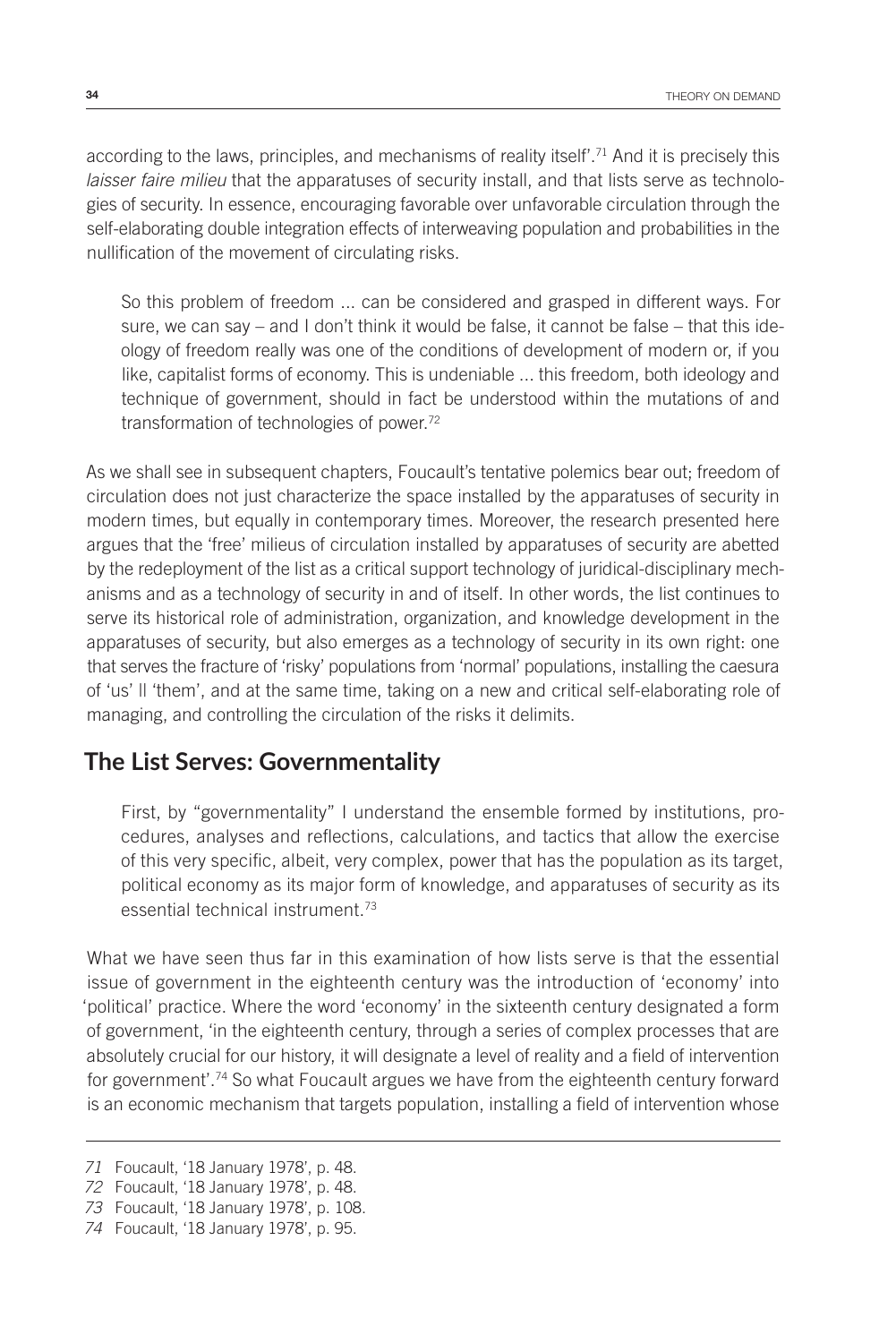politics is to let things happen as a means of governing all of the elements circulating in its milieu. In this milieu, the list serves a uniquely new role of fracturing risks from normal populations and, at the same time, serves as the primary instrument for the enforcement or the policing of the classes it constitutes.

So we should not see things as the replacement of a society of sovereignty by a society of discipline, and then of a society of discipline by a society, say, of government. In fact we have a triangle: sovereignty, discipline and governmental management, which has population as its main target and apparatuses of security as its essential mechanism.75

Managing populations is not simply a task of controlling the overall movement of people, things, and events, all freely circulating, but rather, 'managing the population means managing it in depth, with all its finer points and detail'.<sup>76</sup> In other words, governmentality is not merely about controlling the circulation of populations, but is also inextricably intertwined with managing accumulations of data. In Foucault's conception of governmentality, the administration, organization, and knowledge development of the mundane minutiae that the list has served since ancient times continues to be critical, as it is redeployed in the apparatuses of security and their attendant juridical-disciplinary mechanisms. But governmentality means more than just the management of populations and the minutiae of elements that circulate in milieus of security, and lists too serve a different role in this art:

And maybe, in a completely general, rough, and therefore inexact way, we could reconstruct the major forms, the major economies of power in the following way: first, the state of justice, born in the feudal type of territoriality and broadly corresponding to a society of customary and written law, with a whole interplay of commitments and litigation; second, the administrative state that corresponds to a society of regulations and disciplines; and finally, a state of government that is no longer essentially defined by its territoriality, by the surface occupied, but by a mass: the mass of the population, with its volume, its density, and, for sure, the territory it covers, but which is, in a way, only one of its components. This state of government, which essentially bears on the population and calls upon and employs economic knowledge as an instrument, would correspond to a society controlled by apparatuses of security.<sup>77</sup>

In this way, Foucault saw in governmentality a 'tendency', 'a line of force', that for a very long time, and particularly throughout the West, had constantly pushed its way into pre-eminence over other types of power, particularly over sovereignty and discipline, and this is the kind of power we call 'government'.78 Indeed, government, as Foucault theorizes it, is a series of knowledges ('*savoirs*') coupled with the development of a series of governmental apparatuses ('*appareils*') that install an economic milieu of political circulation, and it is the space of movement that lists serve.

*<sup>75</sup>* Foucault, '1 February 1978 *Governmentality*', p. 108.

*<sup>76</sup>* Foucault, '1 February 1978 *Governmentality*', p. 107.

*<sup>77</sup>* Foucault, '1 February 1978 *Governmentality*', pp. 109-110.

*<sup>78</sup>* Foucault, '1 February 1978 *Governmentality*', p. 108.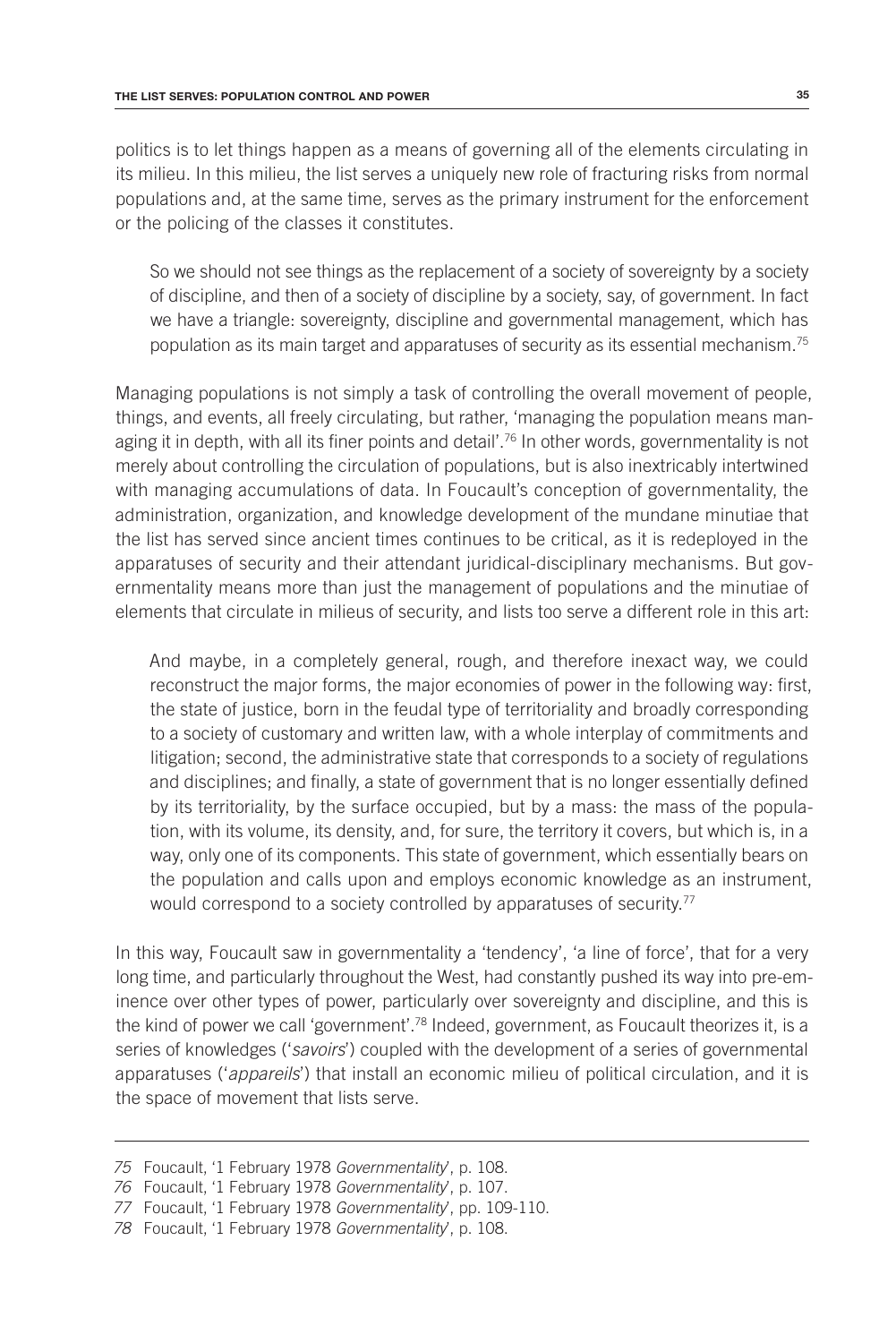Finally, by "governmentality" I think we should understand the process, or rather, the result of the process by which the state of justice of the Middle Ages became the administrative state in the fifteenth and sixteenth centuries and was gradually "governmentalized".79

Taking up Foucault's lines of force, blockages, and constrictions, this investigation into how the list serves, argues, at its core, that his assertion is one that fully bears out:

We live in the era of a governmentality discovered in the eighteenth century.<sup>80</sup>

In all these ways, *The List Serves* is not a technological history; rather, it is an examination of struggles over governmentality in modern and contemporary formations of power. It consists of unloosening the relational bonds of the apparatuses of security that have historically correlated the development of fields, domains, and objects of knowledge, and propelling them into a contemporary analysis. In order to achieve this unloosening and propulsion, this research presents a series of four events that highlight how the list has served, and continues to serve, modern and contemporary formations of power. This involves oscillating between analyzing the list as a technology of security, articulating the juridical-disciplinary mechanisms the list underpins in these events, and interrogating the kinds of knowledge/ power formations it correlates, associates, and represents. How does the list contribute to greater ensembles of truth in these events? How does the list serve to fracture risky populations, and at the same time act as the primary instrument for their management and policing? The four events studied here each provide their own unique insights into how the list serves apparatuses of security and governmentality as such.

The problems of governmentality and the techniques of government have really become the only political stake and the only real space of political struggle and contestation.<sup>81</sup>

Like Foucault's interrogations of madness, incarceration, education, and sexuality, $82$  this work focuses on the unfinished boundaries and borders of power/knowledge – the abutments that the list cements – and the forces that exert thrust and pressure on them – the bridges of people, things, knowledge, events, actions, associations, and representations they cantilever. Drawing on Foucault, I would like to suggest that *just as the list abuts power, power abuts the list*. Their boundaries are inseparable and intertwined, forced together and constituted in the differential tension of listing practices; on the one hand supporting disciplinary enclosures of power/knowledge – *of truth* – and on the other, operating as bridges to modifications, revealing new ways of doing the art of governmentality involving fracturing risky elements from populations, and managing and policing them in the interest of 'free' circulation.

*<sup>79</sup>* Foucault, '1 February 1978 *Governmentality*', pp. 108-109.

*<sup>80</sup>* Foucault, '1 February 1978 *Governmentality*', p. 109.

*<sup>81</sup>* Foucault, '1 February 1978 *Governmentality*', p. 109.

*<sup>82</sup>* Michel Foucault, *Madness and Civilization: A History of Insanity in the Age of Reason*, New York: Vintage Books, 1973; Michel Foucault, *The History of Sexuality*, New York: Pantheon Books, 1978; Michel Foucault, *Discipline and Punish: The Birth of the Prison*, New York: Vintage Books, 1995; Michel Foucault, *Archaeology of Knowledge*, New York: Routledge, 2002.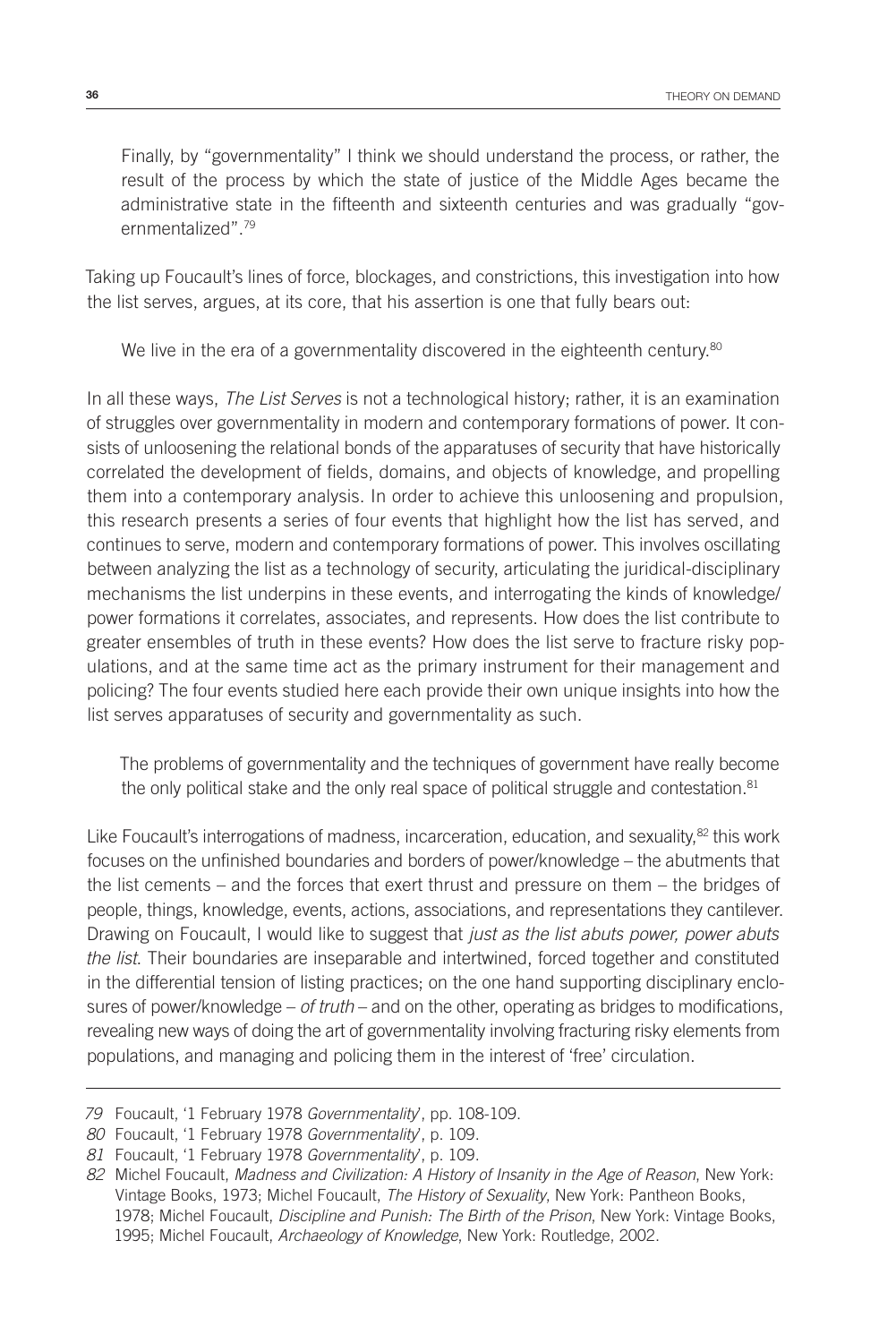I wanted to ask how these divisions are effected. It's a method that seems to me to yield – I wouldn't say the maximum of possible illumination – at least a fairly fruitful kind of intelligibility.<sup>83</sup>

It is this middle-ground, this practiced space-in-between, where risks are called into existence and fractured from normal populations that is the focus of this work. Therefore, following Foucault's methodological approach rooted in discourse analysis,<sup>84</sup> rather than asking *what* in a given time is regarded as a list, I ask how divisions, boundaries, and borders are constituted through the technologies and techniques of the list. How does the list support juridical-disciplinary mechanisms and apparatuses of security? How does the list serve governmentality?

It is my overall contention that the list is a technology of security characterized by a 'double integration' effect – the hallmark of the self-elaborating art of governmentality's apparatuses of security. Where lists reveal a way of seeing, listing practices provide a way of doing, and this is brought to light in examination of a series of struggles over power/knowledge, with the ultimate aim of resituating them where they belong: in relations of power operating in the constitution of fields, domains, and objects of knowledge. Where Goody's *The Domestication of the Savage Mind* provides a natural temporal starting point for this research in analyzing the list as an 'intellectual technology' of ancient societies, I am far more compelled to begin this work by highlighting an event which marks the first conjuncture of listing practices with a powerful 'new' technological form: computers. Indeed, early information technologies, statistical techniques, and the accumulation of data articulated by the Nazis, made self-evident a very complex regime of listing practices, which resonate strongly today. By interrogating an early conjuncture of computers, data, statistical techniques, and list technologies, wherein a 'new' self-evidence regarding controlling populations was sutured, I hope to begin to exhume the list from our social woodwork, demonstrating how juridical-disciplinary mechanisms and apparatuses of security were installed by the Nazis during WWII, which reinforced a regime of truth where struggles over power/knowledge were firmly rooted in the establishment of caesuras between 'healthy' || 'diseased' populations.

*<sup>83</sup>* Michel Foucault, 'Questions of Method', in Faubion (ed.), *Power*, p. 224.

*<sup>84</sup>* Foucault, *Discipline and Punish*; Michel Foucault, 'Space, Knowledge, and Power', in Faubion (ed.), *Power*, pp. 349-364; Michel Foucault, 'Truth and Juridical Forms', in Faubion (ed.), *Power*, pp. 1-89; Michel Foucault and James D. Faubion, 'Power', in Faubion (ed.), *Power*, pp. xliii, 484; Michel Foucault and Colin Gordon, 'The Eye of Power', in *Power/Knowledge: Selected Interviews and Other Writings, 1972-1977*, New York: Pantheon Books, 1980, pp. 146-165.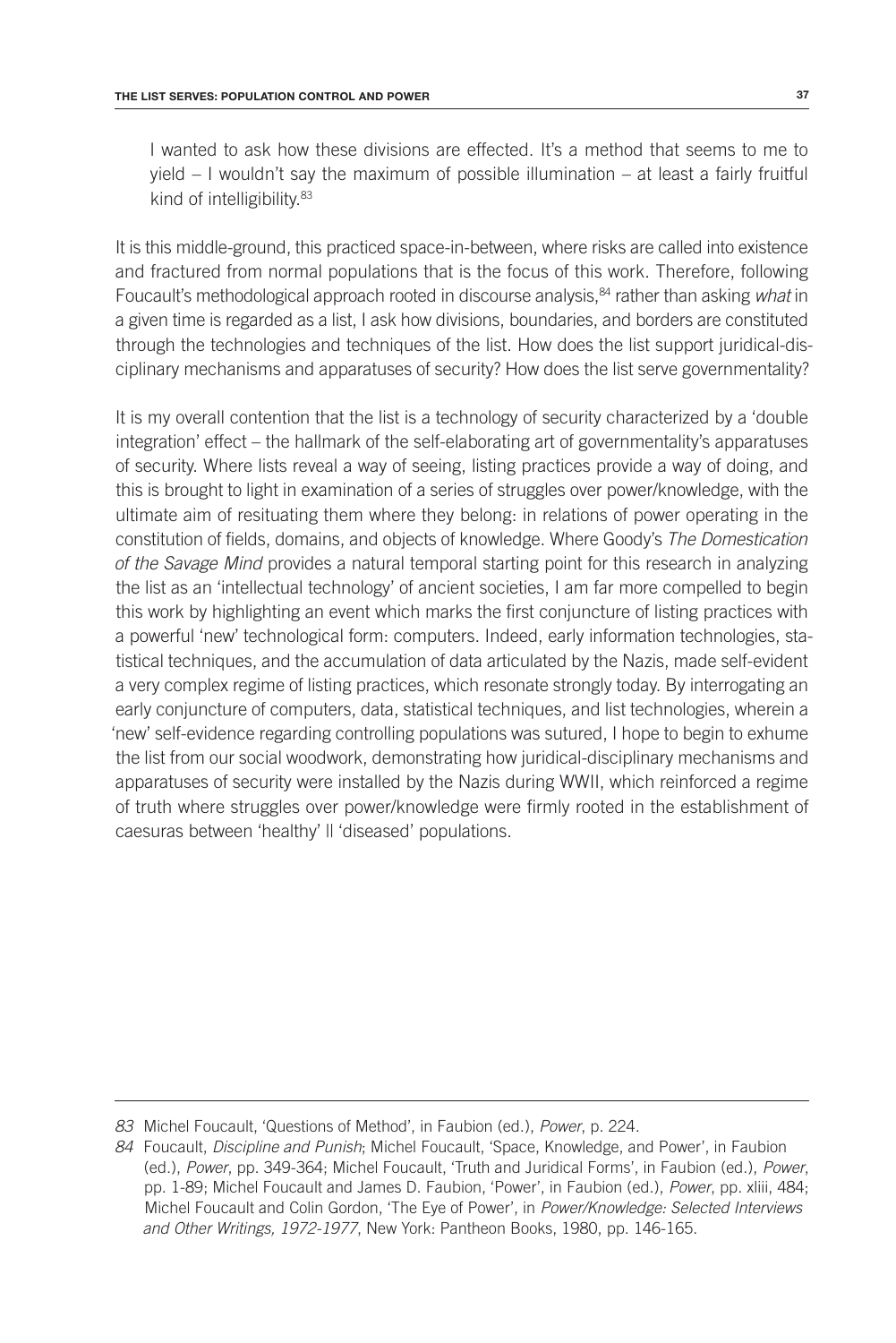## **CHAPTER 1. THE LIST SERVED: NAZI GOVERNMENTALITY**

#### **Introduction**

Mankind barely noticed when the concept of *massively organized information* quietly emerged to become a means of social control, a weapon of war, and a roadmap for group destruction. The unique igniting event was the most fateful day of the last century, January 30, 1933; the day Adolf Hitler came to power. Hitler and his hatred of the Jews was the ironic driving force behind this intellectual turning point.<sup>1</sup>

Through the ages, technologies for organizing people, things, and knowledge with aims towards governance have clearly evolved well beyond anything early papyrus and ink writers might have fathomed in their wildest administrative, organizational, and managerial dreams, capable of wrangling into focus endless amounts of data, and moreover, global populations. And yet despite the emergence of 'new technologies' like early computer punch card technologies in the 1930s, and their effects of installing massively organized information and data as a primary way of seeing and doing governance, one technological form and its attendant practices has continued to underpin such attempts at delimitation, and at the same time, to exercise new force: the list, an indispensable pivot of juridical-disciplinary mechanisms and the apparatuses of security || the site of caesuric fracture in Nazi governmentality. Lists were not only the primary intellectual technologies for administering and organizing people and things, and developing knowledge in ancient times, but additionally, in the period following the emergence of governmentality Foucault describes,<sup>2</sup> lists begin to take on roles as critical security technologies in their own right, ones that exercise force in the delimitation and policing of the movement of risky elements circulating in uncertain milieus. And it is precisely these relations of power installed by Nazi governmentality that this chapter seeks to unloosen and propel into contemporary times.

Following on Foucault's analysis of the events in the eighteenth century which saw the historian's role transformed from raconteur to one who sees, names, classifies, and articulates the 'truthful' natural history of living beings and things – the interweaving of taxonomy and biology – and inspired by Jack Goody's 'intellectual technology'3 conception of lists as fundamental to the administration and organization of people and things, and the development of knowledge, this chapter argues that with the event of Nazi governmentality lists continued to serve their age old 'intellectual' roles, but also, and further, in conjunction with the accumulation of massive data came to constitute a unique new way of seeing and doing in their own right: involving fracturing 'threatening populations' from 'healthy populations'. The list was at the heart of these schisms that marked modern Nazi governmentality – healthy II diseased; Aryan II Jew; us II them – serving the delimitation and policing of abnormal cases in populations; installing caesuric social fractures.

*<sup>1</sup>* Edwin Black, *IBM and the Holocaust: The Strategic Alliance Between Nazi Germany and America's Most Powerful Corporation*, New York: Crown Publishers, 2001, p. 7.

*<sup>2</sup>* Foucault, '8 February 1978 *Governmentality*'.

*<sup>3</sup>* Goody, *The Domestication of the Savage Mind*.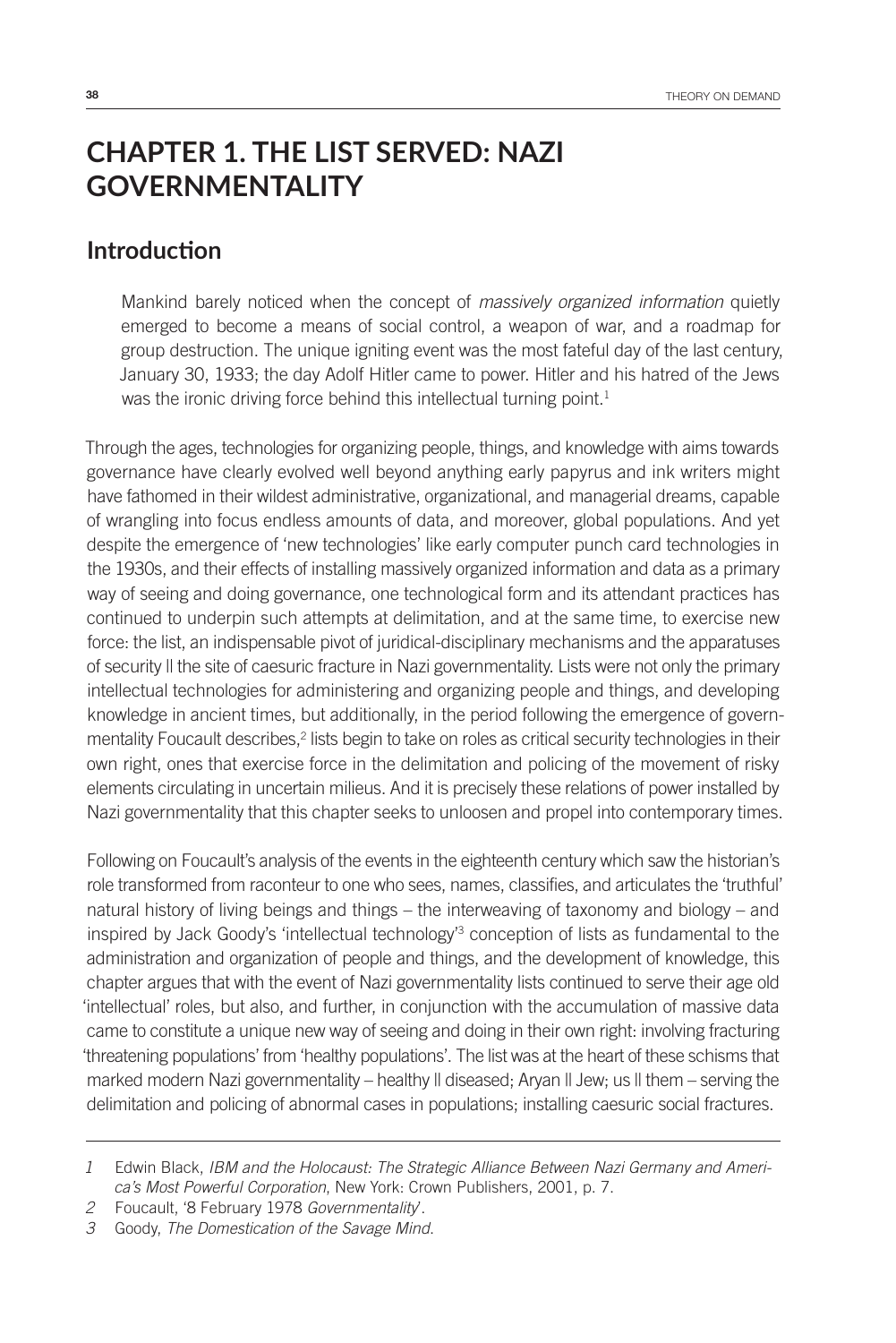The work presented here argues that in the same way that lists brought administration, organization, and order to the management of people and things, and the development of knowledge for ancient cultures,<sup>4</sup> they equally played these roles in the milieu of circulation installed under Nazi governmentality, redeployed as critical support technologies of juridical-disciplinary mechanisms. At the same time, lists emerged under the Third Reich as critical to the delimiting, managing, and policing of 'diseased' elements of populations in their own right, becoming primary technologies of security in this biologically defined milieu of circulation. Lists brought contradiction to Nazi governmentality, calling into question the veracity of 'classes' they constituted; namely abnormal populations in relation to the *Volk*, beginning with undesirables, valueless loafers, and the physically and mentally 'deficient', and finally, culminating in the category and listing of 'Jews'.

In the apparatuses of security installed by Nazi governmentality, the list fully exhibits the double integration characteristic of security technologies, serving the dual role of delimiting and policing the very classes it constitutes, and at the same time self-elaborating its own operations, as well as those involving the accumulation of data, statistics, and computers as the ultimate fabricators of such 'truth'. We will see how lists were as divisive as scythes under Nazi governmentality, fundamentally securing caesuras of 'diseased' || 'healthy' populations, which turned on the severing, controlling, and policing of abnormal populations, ultimately divesting these populations of humanity.

Under Nazi governmentality, the contradictory but interwoven fabrics of microscopic examination and taxonomies as natural history took hold in apparatuses of security characterized by double integration technologies, including early computer technologies, the accumulation of data, statistical technologies, and list technologies, which served the delimitation and policing of the movement of fractured 'risks' in the Third Reich. In this way, the list served a Nazi milieu of circulation where the controlling and policing of abnormal populations, Jews and other, was installed as a way of seeing and doing a 'healthy' cultural body, in which elements circulate freely, but are distributed and regulated by apparatuses of security.

The concept of 'security' is employed here as per Foucault who in *Security, Territory, and Population* refines his earlier notions of sovereignty and discipline into a theory of governmentality that hinges on the apparatuses (*dispositifs*) of security where statistical techniques including probabilities, calculations, populations, and the prediction and limitation of 'bad' outcomes – risk assessments of the aleatory – rule the day. It is argued here that the centripetal force of juridical-legal and disciplinary mechanisms and apparatuses of security, which Foucault describes in his lectures, were further correlated under Nazi governmentality, and it is precisely the interweaving of these relations of power that this chapter aims to unloosen and resituate in the constitution of fields, domains, and objects of knowledge that the list served in this modern event.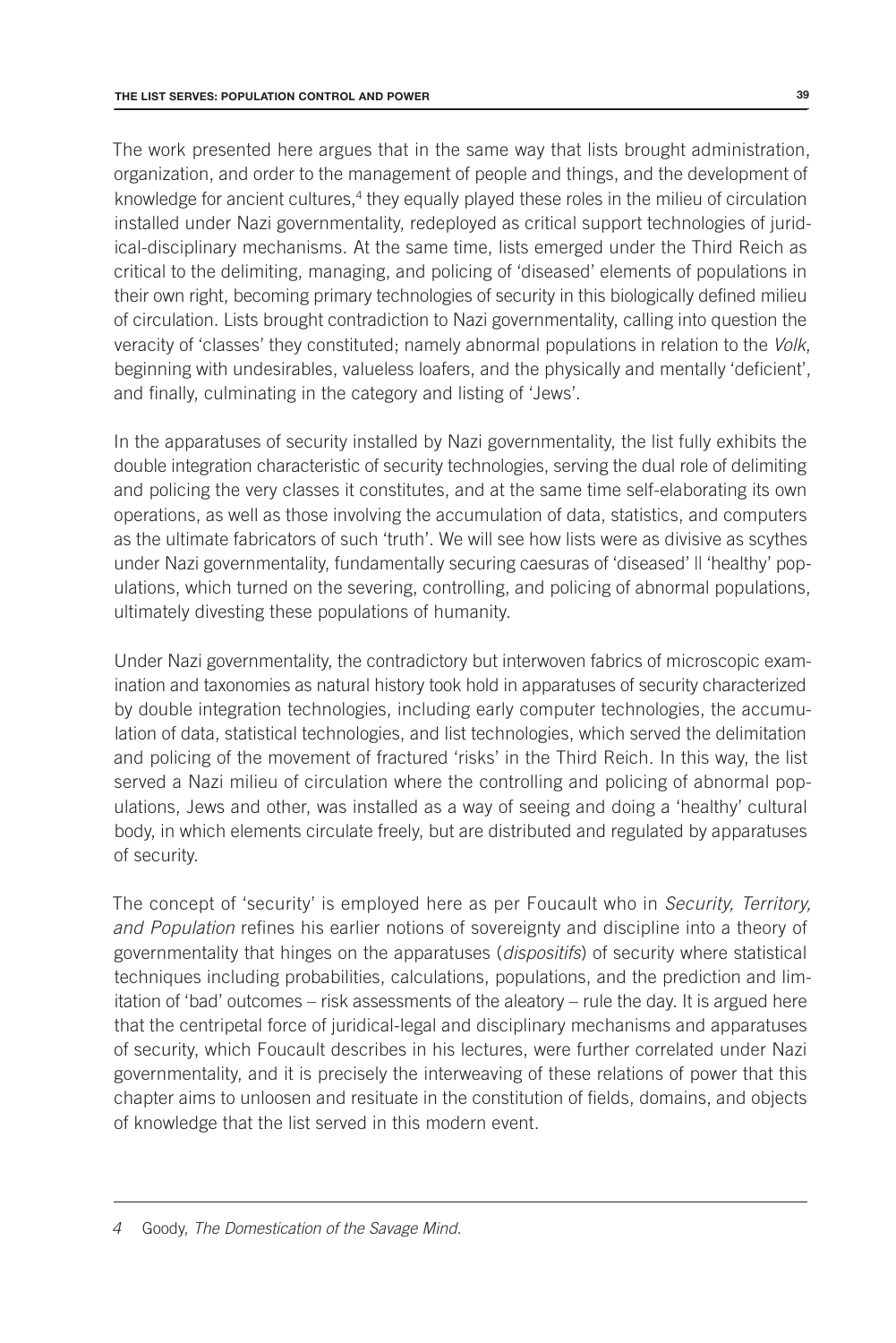## **The List, Early Information Technology, and Nazi Governmentality**

So, while it might strike one as odd that this research into modern and contemporary list technologies of security begins with a historical event not normally associated with the advent of 'new technologies', but rather, with the unprecedented and abhorrent mass genocide orchestrated by the Nazis in Europe throughout the rise and fall of the Third Reich<sup>5</sup>; there is clearly precedence for looking at the Shoah as a technological event. Surprisingly, it was only at the turn of the millennium, when Edwin Black's *IBM and the Holocaust*<sup>6</sup> was first published, that scholars and those touched by the Shoah in general began to even remotely consider the indispensable role that IBM – who made and owned Hollerith tabulators, sorters, and punch cards, all early information technologies – played in achieving the destruction of so many lives. Indeed, the 'early information technology' Black describes in *IBM and the Holocaust* helped, along with the accumulation of massive amounts of data and the deployment of statistics, underpin the installation of a milieu of circulation that pivoted on biological classification, wherein the technology of lists continued to serve its administrative, organizational, and knowledge development role under Nazi governmentality, through their redeployment in juridical-disciplinary mechanisms. But the list also took on a new role, serving a new purpose in managing the delimitation and controlling of the movement of the risky elements it itself called into reality.<sup>7</sup>

I was haunted by a question whose answer has long eluded historians. The Germans always had the lists of Jewish names. Suddenly a squadron of grim-faced SS would burst into a city square and post a notice demanding those listed assemble the next day at the train station for deportation to the East. But how did the Nazis get the lists?<sup>8</sup>

While the Holocaust has proven to be the most studied event in history, it is surprising to discover that before Black's publication, there had been virtually no mention of the underpinning early information technologies that were crucial to and at the heart of the precise orchestration of mass human inventorying, classification, control, and extermination the Nazis conducted in waging their racial war across Europe. It is even more shocking that the lists, which hinged such endeavors, have neither been taken up as objects of research in their own right.

From Raul Hilberg's definitive and seminal three volume tome on *The Destruction of the European Jews*<sup>9</sup> ; to precise studies on *The Order of Terror: The Concentration Camp*10 and

*<sup>5</sup>* Raul Hilberg, *The Destruction of the European Jews*, New York: Holmes & Meier, 1985.

*<sup>6</sup>* Black, *IBM and the Holocaust*.

*<sup>7</sup>* Black, *IBM and the Holocaust*.

*<sup>8</sup>* Black, *IBM and the Holocaust*, p. 10.

*<sup>9</sup>* Hilberg, *The Destruction of the European Jews*.

*<sup>10</sup>* Wolfgang Sofsky, *The Order of Terror: The Concentration Camp*, Princeton: Princeton University, 1997.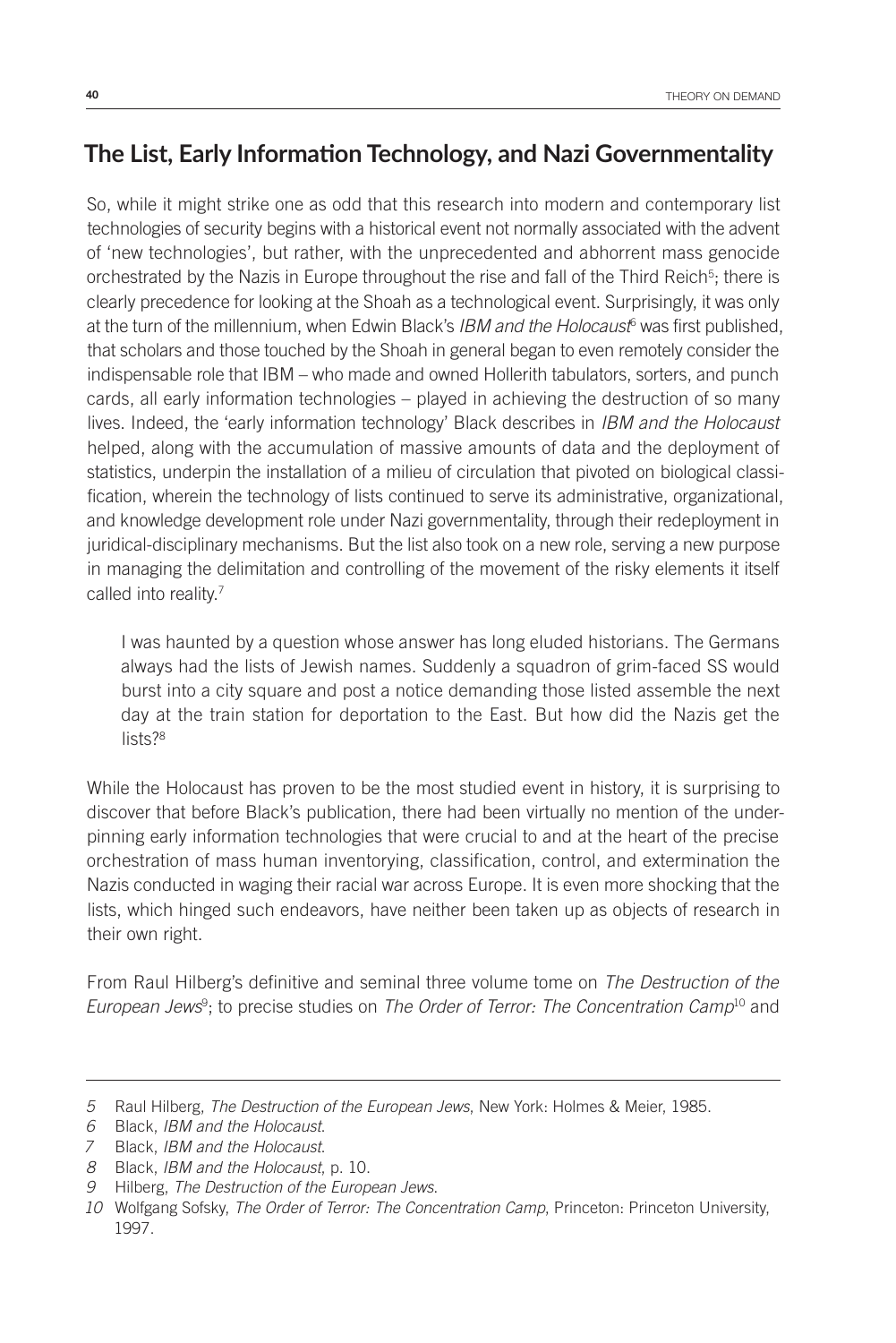*The Roots of Nazi Psychology*<sup>11</sup> to interrogations into the *Anatomy of the SS State*<sup>12</sup>*,* and into *The Theory and Practice of Hell: The German Concentration Camps and the System Behind Them*<sup>13</sup>; there is quite literally no mention of the IBM developed Hollerith punch card technologies, and only passing references to the lists, while both were at the heart of the one question surrounding the Holocaust that was seemingly unanswerable: 'How did they know? How were they able to target, with such brutal accuracy, the homes of all people of Jewish decent?'14

Edwin Black's research, a decade in the making and involving the investigative efforts and expertise of over 200 people across the world, finally provided a partial answer: The Nazis achieved such brutal accuracy and precision – they got the lists – through the use of IBM technologies. Specifically, IBM's founder, Herman Hollerith's punch card tabulators and sorters that he developed while working for the US Census Bureau in the mid to late-nineteenth century.15 And this revelation shocked Holocaust scholars and the world at large, at once answering the long-standing mystery of how the Nazis got the lists, and at the same time opening the door to a range of new lines of research around this 'technological' event, including this work, which owes a great debt to Black for his groundbreaking and highly illuminating historical investigation into the ties between one of America's most successful 'technology' corporations and a brutal totalitarian regime bent on seeing, naming, delimiting, risk assessing, managing, controlling, policing, and ultimately nullifying or exterminating undesirable and abnormal populations.

Where the Nazis' use of Hollerith punch card technology really began with the tabulating, sorting, and analysis of the 1933 census<sup>16</sup>, the technology of punch cards, sorters, and tabulators had already been in existence for over fifty years in the United States.<sup>17</sup> In 1879, Herman Hollerith, at the behest of a Columbia professor, became an assistant in the US Census Bureau. At the time, the decennial census that was held in the US was really nothing more than a basic head count and the idea of gathering information pertaining to millions of individuals' occupations, ages, gender, or any other trait, while desirable, was seen as an insurmountable computational endeavor.<sup>18</sup>

*<sup>11</sup>* Jay Y. Gonen, *The Roots of Nazi Psychology: Hitler's Utopian Barbarism*, Lexington: University Press of Kentucky, 2000.

*<sup>12</sup>* Helmut Krausnick, Hans Bucheim, Martin Broszat, and Hans-Adolf Jacobsen, *Anatomy of the SS State*, London: Collins, 1968.

*<sup>13</sup>* Eugen Kogon, *The Theory and Practice of Hell: The German Concentration Camps and the System Behind Them*, London: Secker & Warburg, 1950.

*<sup>14</sup>* Ellen Rose, 'The War Machine: IBM and the Holocaust by Edwin Black', *The Antigonish Review* (2001): 91-95.

*<sup>15</sup>* Emerson W. Pugh, *Building IBM: Shaping an Industry and Its Technology*, Cambridge: MIT Press, 1995.

*<sup>16</sup>* Gèotz Aly, Karl Heinz Roth, Edwin Black, and Assenka Oksiloff, *The Nazi Census: Identification and Control in the Third Reich*, Philadelphia: Temple University Press, 2004.

*<sup>17</sup>* Robert Sobel, *I.B.M., Colossus in Transition*, New York: Times Books, 1981.

*<sup>18</sup>* Sobel, *I.B.M.*.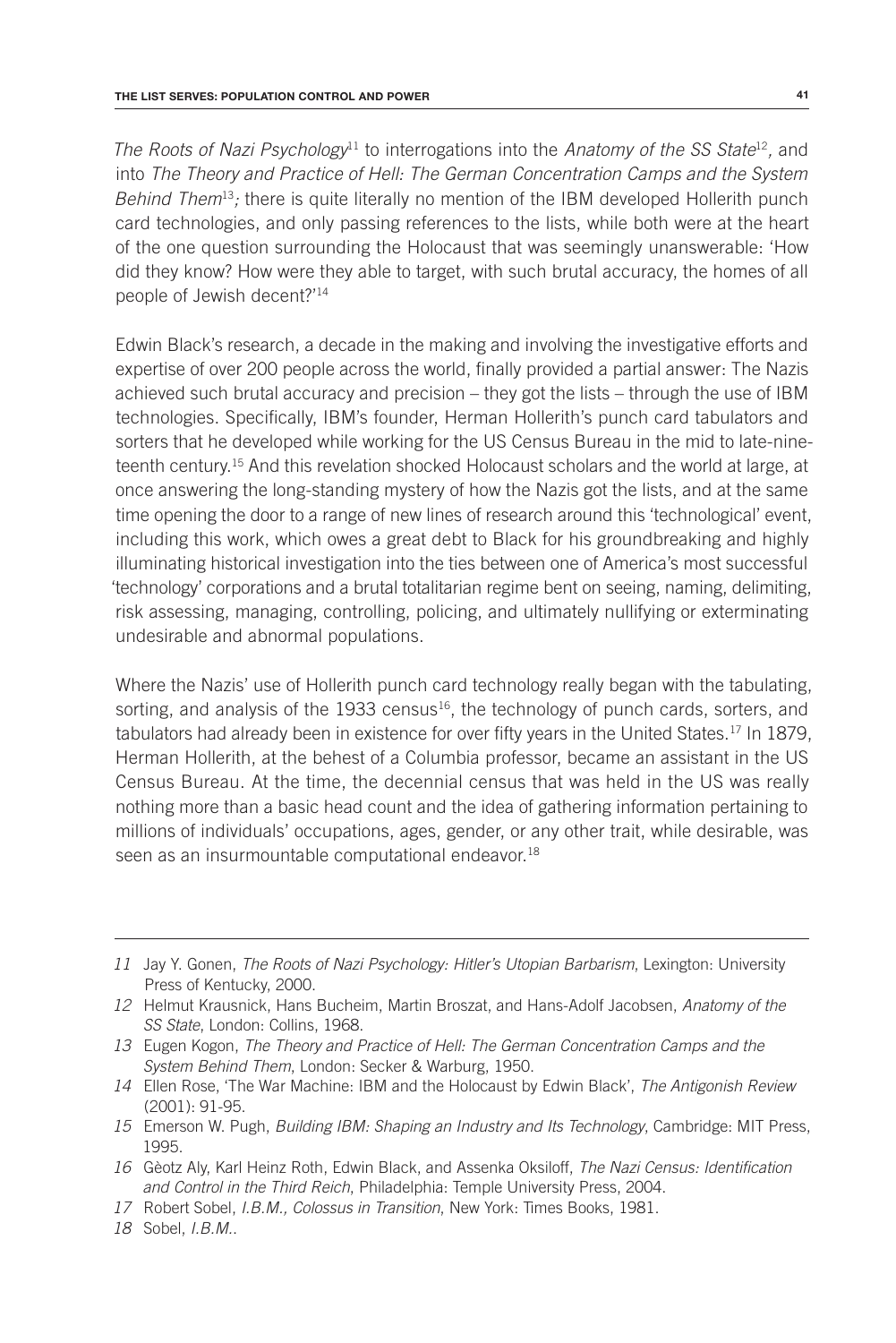Inventive Hollerith began to think about a solution. French looms, simple music boxes, and player pianos used punched holes on rolls or cards to automate rote activity. About a year later, Hollerith was struck with his idea. He saw a train conductor punch tickets in a special pattern to record physical characteristics such as height, hair color, size of nose, and clothing – a sort of 'punched photograph'. Other conductors could read the code and then catch anyone re-using the ticket of the original passenger ... Hollerith's idea was a card with standardized holes, each representing a different trait: gender, nationality, occupation and so forth. The card would then be fed into a reader ... The machines could render the portrait of an entire population – or could pick out any group within that population. Indeed, one man could be identified from among millions if enough holes could be punched into a card and sorted enough times. Every punch card would become an informational storehouse limited only by the number of holes. It was nothing less than a nineteenth-century bar code for human beings.<sup>19</sup>

Hollerith invented his first sorters and tabulators – machines that used electromagnetic contact brushes to detect holes punched in cards – which were capable of counting people and things as they had never been counted before, with the unparalleled and seemingly magical ability to track, identify, and compute; almost instantly sorting elements and listing populations. 'Suddenly, the government could profile its own population.'20 Because of their unprecedented speed in tabulating and sorting, Hollerith punch card systems revealed whole new dimensions of census and registration possibilities for government statisticians, and at the same time, unearthed whole new ranges of questions that could be asked of the US population.

Before long, IBM technology demonstrated it could do more than just count people or things. It could compute, that is, the technology could record data, process it, retrieve it, analyze it, and automatically answer pointed questions. $21$ 

Such pointed questions included those pertaining to the risks surrounding elements 'freely' circulating in milieus. As with all technologies that record data, process it, retrieve it, analyze it, the answers to pointed question are delivered in the form of outputted lists of people, things, or objects of knowledge – sorted lists of elements, at once profiles, and at the same time, sites of prescription. The world took notice of IBM's powerful 'double integration' technology, as it became a 'global' company in the early part of the twentieth century.<sup>22</sup> By 1933, in Nazi Germany, Hollerith technologies and IBM interests were represented by IBM Germany, or *Deutsche Hollerith Maschinen Gesellschaft*, simply known as *Dehomag*. Dehomag would eventually come to design, develop, supply, implement, and maintain the punch card systems that would prove to be indispensable to the Third Reich's ultimate aim: 'the automation of human destruction'.<sup>23</sup>

*<sup>19</sup>* Black, *IBM and the Holocaust*, p. 25.

*<sup>20</sup>* Black, *IBM and the Holocaust*, p. 24.

*<sup>21</sup>* Black, *IBM and the Holocaust*, p. 24.

*<sup>22</sup>* Pugh, *Building IBM*.

*<sup>23</sup>* Black, *IBM and the Holocaust*, p. 7.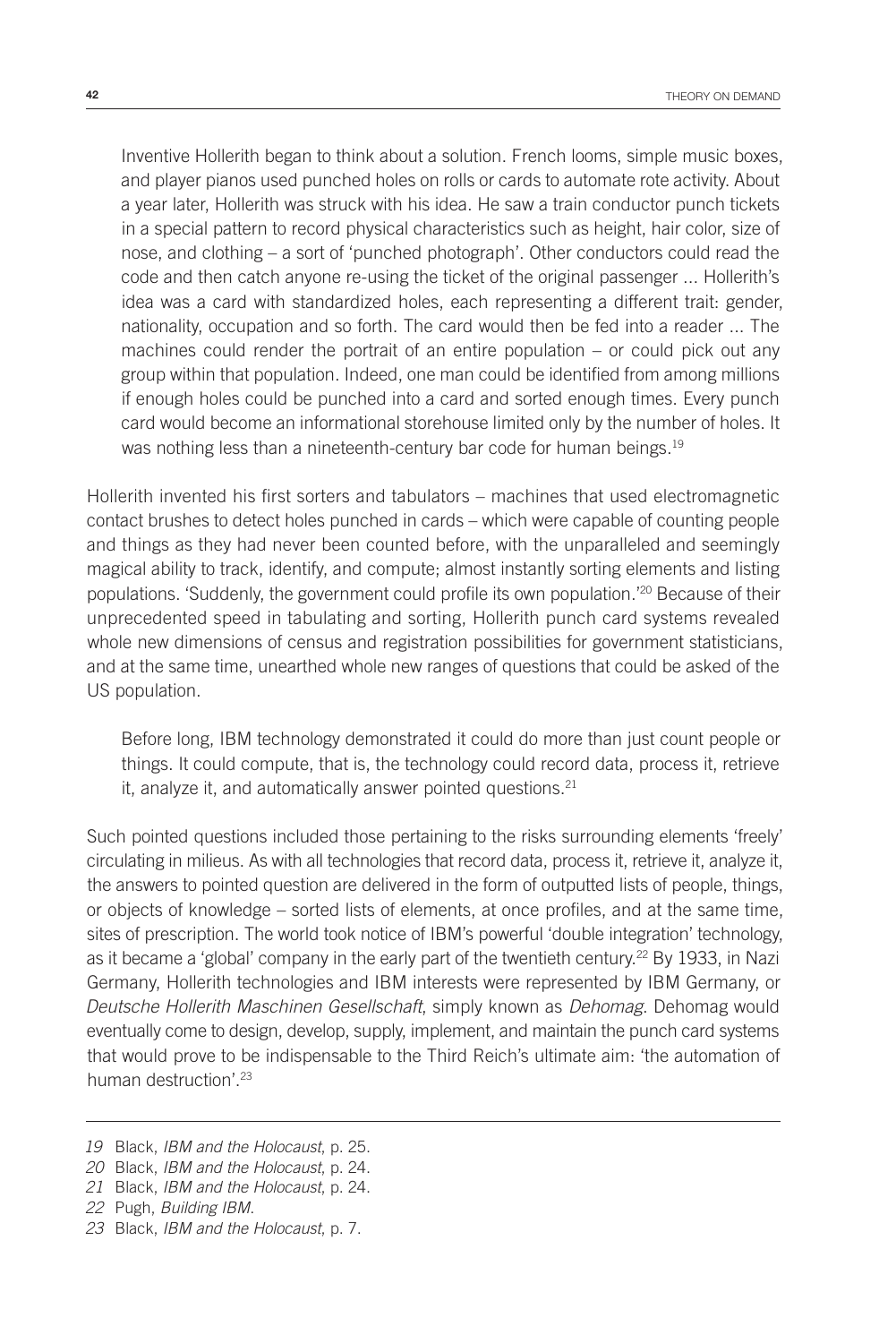Parallel to the use of Hollerith machines by the Third Reich to delimit populations was the emergence of immense infrastructure, including card-sorting operations across Nazi Germany, factories which accumulated data and processed punch cards day and night, as more and more acts of 'biopolitical' classification and delimitation insidiously crept into every aspect of daily life in the Third Reich, and ultimately across all of Nazi-occupied Europe. From train platforms to factories and concentration camps, people, animals, and goods were increasingly and systematically tabulated, sorted, identified, catalogued, coded, divided, listed, and moved about with 'icy automation'<sup>24</sup> in a biopolitically charged milieu of circulation.

#### **Statistics and the Volk: Constituting Aryan Natural History, or the Normal in Nazi Governmentality**

It is first through the anonymizing statistical process that individuals are reduced to pieces in a conceptual puzzle, with a so-called "probability of fertility rate", "probability of divorce rate", "individual social behavior", and so on. In this way people are categorized according to character profiles – traits that can be multiplied into almost infinitely precise components and grouped arbitrarily. It is also through statistics that people can be divided into increasingly smaller groups by means of social and demographic policies. In this way it is possible to enact laws, regulations and guidelines targeting ever smaller groups of people, laws and regulations that to the individual subject are ever more opaque.25

In 1941, Friedrich Zahn, President of the German Statistical Society, declared that: 'In using statistics, the government has the road map to move from knowledge to deeds, from advice to action, in order to succeed in its enormous task of building society.'26 In other words, the means to move from disordered data to the control of populations. Indeed, Friedrich Zahn was on the vanguard of a new approach to understanding statistics that hinged on a vision for planning and working society and all its parts as data, populations, probabilities, and distributions of cases. 'At first glance the term "individual statistic" seems to be an oxymoron. It appears that statistics is the polar opposite of individuality. However, a "new method" was appearing on the horizon.'<sup>27</sup> The 'new method' that was emerging through the work of statisticians like Zahn in the Third Reich involved the reduction of individuals to risk factors – to cases – statistical objects that could be held constant in populations, and then repeatedly observed over time. Prior to World War II, statisticians had for the most part contained their observations and analyses to collective statistical objects, in large part due to technological limitations, but Nazi statisticians, as well as their American counterparts, shifted the lens with their use of Hollerith tabulators and sorters, focusing on 'individual cases' within populations as statistical objects.28

*<sup>24</sup>* Black, *IBM and the Holocaust*, p. 7.

*<sup>25</sup>* Aly, Roth, Black, and Oksiloff, *The Nazi Census*, p. xii.

*<sup>26</sup>* Zahn translated and quoted from 'Die Statistik im nationalsozialistischen Großdeutschland', *ASA* 29 (1939/40): 370.

*<sup>27</sup>* Aly, Roth, Black, and Oksiloff, *The Nazi Census*, p. 65.

*<sup>28</sup>* Aly, Roth, Black, and Oksiloff, *The Nazi Census*.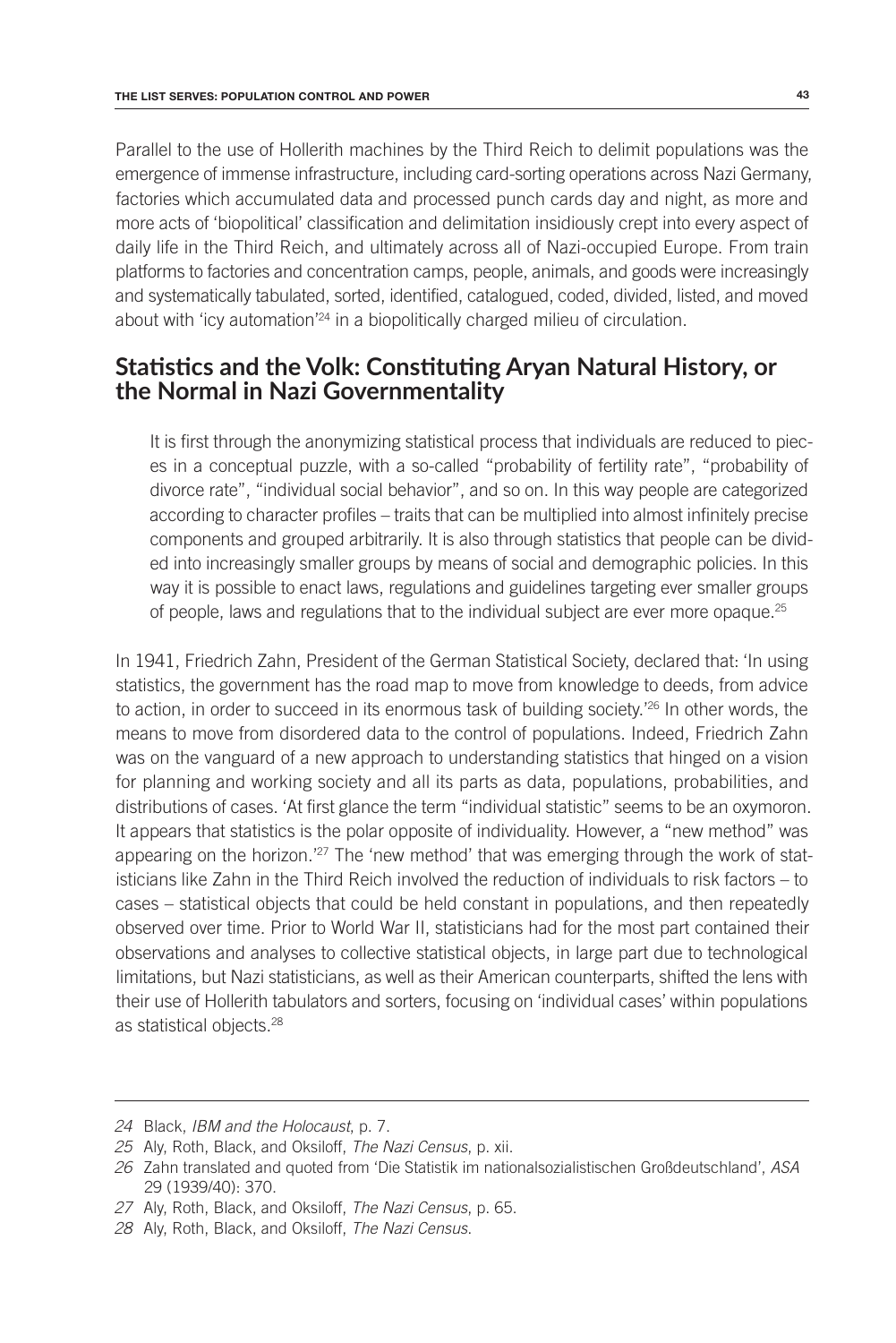Instead of taking a ball out of the "urn of nature" from time to time and then retuning the ball to the urn with others, now those balls are marked before they are returned. After some time has elapsed, one can very carefully check to see how many of those marked balls are still there, how many have been destroyed in the mixing process, and how many have been added. One checks their weight increase and decrease, not just their color.<sup>29</sup>

Where statistics served much of Nazi planning and order, they were more than a means of merely doing, they were also a way of seeing – one that pivoted on the accumulation of data, the delimitation of populations, and the specific observation of cases within populations, repeatedly and continually monitored and surveilled *ad infinitum* according to factors of risk. In this way, statisticians were very much 'soldiers of science in the new Reich'<sup>30</sup> blurring the boundaries between people and things, which were both reduced to empirical statistical objects distributed in populations. Every invasion and conquest brought with it Nazi statisticians, who were always on the vanguard of the charge – at the tip of the spear – indexing, registering, tabulating, and sorting each and every population the Reich came to contain<sup>31</sup> and in turn, producing the statistically-derived racial roadmaps that would illuminate the way for the highest level of Nazi planners and organizers who could with more precision than ever generate the lists which would direct the storm troopers in their policing of risky elements.

Raceology was enabled as never before. Statistician Zahn extolled the fact that "registered persons can be observed continually, [through] the cooperation of statistical central offices ... [So] other statistical population matters can be settled and regulated," Zahn proposed a "single file for [the] entire population to make possible an ethnic biological diagnosis [to] turn today's theory into tomorrow's practice. Such a file would serve both practical considerations as well as science," he argued, adding, "Clarified pictures of the volume of genetic diseases within the population ... now gives science a new impetus to conduct research ... which should promote good instead of bad genetic stock."32

Good versus bad stock; pure versus impure genetics; Aryan versus Jewish bloodlines; healthy versus diseased populations: black and white categories and classifications of elements circulating in populations revolving around ascriptions of net-social-worth and risk through biological frames of reference were at the heart of Nazi governmentality spawning divisive caesuric practices everywhere across the Greater Reich. As data was increasingly accumulated, cases were increasingly risk assessed, and in turn lists generated, and populations controlled by them. With these increasing practices, more social policies emerged involving empirically reductive differentiation and enforcement. 'The Nazi functionaries understood all too well what kind of differentiation it should be. They separated the productive from the

*<sup>29</sup>* Aly, Roth, Black, and Oksiloff, *The Nazi Census*, p. 65; Zahn translated and quoted from A. Schwarz 'Das Individuelle in der Statistik: Ein Beitrag zur statistisches methodenlehre', in *ASA*, 22 (1932): 321.

*<sup>30</sup>* Chapter title in Aly, Roth, Black, and Oksiloff, *The Nazi Census*.

*<sup>31</sup>* Black, *IBM and the Holocaust*.

*<sup>32</sup>* Black, *IBM and the Holocaust*, p. 96.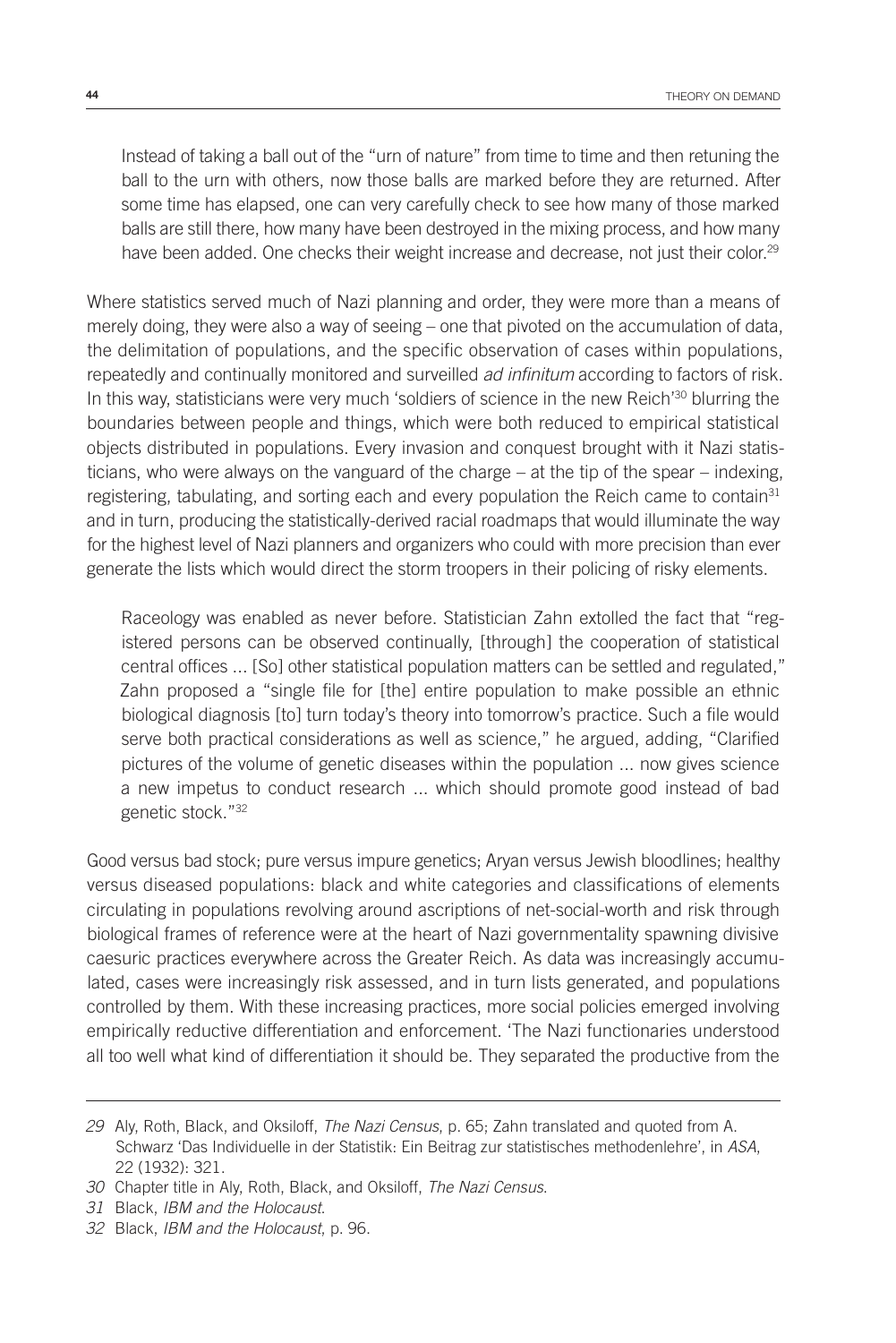unproductive, the useful from the useless.<sup>'33</sup> Indeed, Nazi raceologists and statisticians, and increasingly, all German nationals, came to see society through the lens of black and white categories, classifications, and social divisions – all of which functioned on the reduction of populations and cases to statistical distributions and measures of productivity and risk. 'As the egalitarian principle was systematically destroyed and as the population began to be categorized into superior and inferior, the power of statistics increased.'34

In *The Nazi Conscience*, Claudia Koonz<sup>35</sup> argues that Nazi pseudo-science interweaving both statistics and eugenics provided scientific and rational validation for engaging the deplorable kinds of social divisions that marked much of life under the Third Reich, playing a central role in assuaging the consciences of German nationals everywhere. Racial science coupled with statistics had provided seemingly scientific proof of the risk that Jews and undesirables posed to the *Volk*, ultimately justifying and validating the delimitation and control of the movement of these unproductive, and moreover, 'diseased elements' through their reduction to trackable statistical objects and risk assessed scores. For German nationals, the delimitation, policing, and eventual elimination of abnormal populations was increasingly seen as the cost for maintaining a healthy and productive *Volk*.

In his epistemological survey of statistical thinking in the eighteenth and nineteenth centuries lan Hacking<sup>36</sup> argues that,

Statistics has helped determine the forms of laws about society and the character of social facts. It has engendered concepts and classifications within the human sciences. Moreover the collection of statistics has created, at the least, a great bureaucratic machinery. It may think of itself as providing only information, but it is itself a part of the technology of power in a modern state.<sup>37</sup>

Hacking describes how with the advent of statistics in the eighteenth and nineteenth centuries determinism as a way of practicing government was increasingly eroded, as milieus of circulation – governed by market mechanisms, which did not prevent, prohibit, or prescribe, but let things happen based on probabilities and populations – were increasingly installed by the apparatuses of security. For Hacking, determinism was eroded precisely by the creation of these 'new places for freedom'38 in which elements circulated freely, coming to be governed by what Hacking calls the 'taming of chance'.<sup>39</sup> 'In short, almost no domain of human enquiry is left untouched by the events that I call the avalanche of numbers, the erosion of determinism and the taming of chance.<sup>140</sup> Moreover, most of the modern categories through

*<sup>33</sup>* Aly, Roth, Black, and Oksiloff, *The Nazi Census*, p. 95.

*<sup>34</sup>* Aly, Roth, Black, and Oksiloff, *The Nazi Census*, p. 24.

*<sup>35</sup>* Claudia Koonz, *The Nazi Conscience*, Cambridge: Belknap Press, 2003.

*<sup>36</sup>* Ian Hacking, 'How Should We Do the History of Statistics?', in Foucault, Burchell, Gordon, and Miller, *The Foucault Effect*, pp. 181-196.

*<sup>37</sup>* Hacking, 'How Should We Do the History of Statistics?', p. 181.

*<sup>38</sup>* Hacking, 'How Should We Do the History of Statistics?', p. 189.

*<sup>39</sup>* Ian Hacking, *The Taming of Chance*, Cambridge, New York: Cambridge University Press, 1990.

*<sup>40</sup>* Hacking, 'How Should We Do the History of Statistics?', p. 189.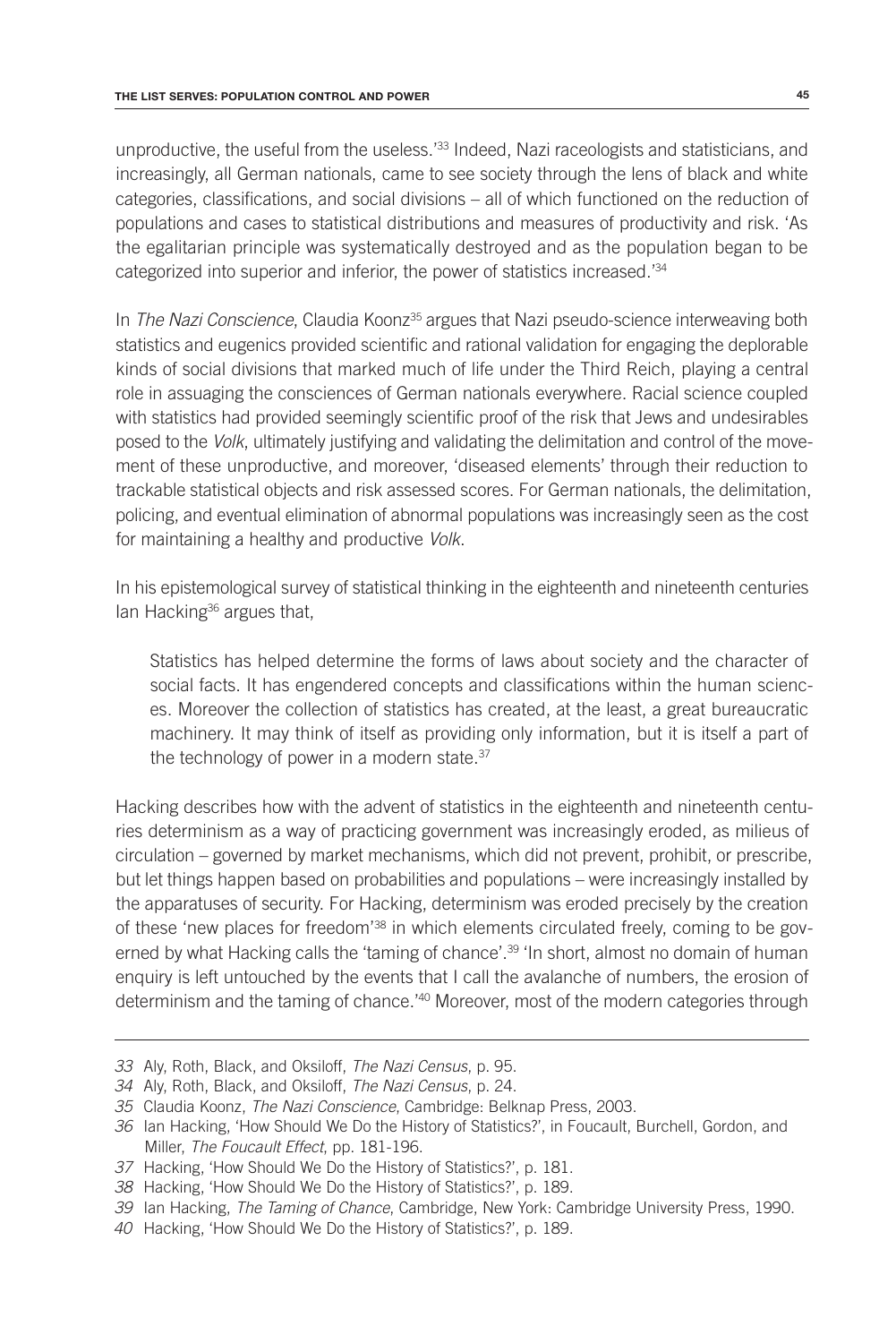which we think about people, things, activities, and the development of knowledge – this interweaving – are installed by our attempts to collect as much data as possible in the service of delimiting populations.41 With the emergence of such statistical practice, different kinds of people came to be counted, as the categories installed by censuses and the creation of other statistical bureaucracies began to establish the form of 'class structure' in industrial societies.<sup>42</sup>

The bureaucracy of statistics imposes not just by creating administrative rulings but by determining classifications within which people must think of themselves and of the actions that are open to them. The hallmark of indeterminism is that cliché, information and control. The less the determinism, the more the possibilities for constraint.<sup>43</sup>

# **Risk Assessment in the Third Reich**

In a 1934 essay entitled 'On the Economic Value of a Human Being as an Object of Statistics', Friedrich Zahn wrote:

The only value of a human being  $-$  and this is a direct object of statistics  $-$  is his economic value. In the money economy, this is the monetary worth of human labor productivity ... Statistics is thus in its essence related to the Nationalist Socialist idea [which] has as its goal the dividing and classifying of the whole. Categorizing through an organic mode of thinking puts the whole before the parts. Thus it is relatively easy for statistics to work for German life in its entirety as long as it values the individual as a part of the community.44

According to Zahn, the only pertinent measure of a human being was that of their productive economic relation to the greater population, the *Volk*, and as such, the value ascribed to cases in the Nazis' statistical 'organic mode of thinking'45 was based on exactly the same principles and measures accorded by the insurance industry: 'We must consider age, health, occupational hazards, and expected life earnings,' Zahn wrote.46 The ties between the insurance industry and the apparatuses of security are profound and longstanding. Francois Ewald<sup>47</sup> argues that one of the critical conditions that made possible the modern word 'sociopolitics' is the entry into governmental thought of a philosophy of risk. 'Risk, enterprise, progress and modernity are genealogically interdependent social ideas.<sup>148</sup> In historicizing how the concepts

*41* Ian Hacking, *The Emergence of Probability: A Philosophical Study of Early Ideas About Probability, Induction and Statistical Inference*, Cambridge, New York: Cambridge University Press, 2006.

*<sup>42</sup>* Hacking, 'How Should We Do the History of Statistics?', pp. 181-196.

*<sup>43</sup>* Hacking, 'How Should We Do the History of Statistics?', p. 194.

*<sup>44</sup>* Aly, Roth, Black, and Oksiloff, *The Nazi Census*; from F. Zahn 'Vom Wirtschaftswert des Menschen als Gegenstand der Statistik', in *ASA*, 24 (1934-35): 461-64; *Allgemeines Statistisches Archiv* (General Archive of Statistics), Journal of the German Statitistical Society.

*<sup>45</sup>* Aly, Roth, Black, and Oksiloff, *The Nazi Census*, p. 94.

*<sup>46</sup>* Aly, Roth, Black, and Oksiloff, *The Nazi Census*, p. 94.

*<sup>47</sup>* Francois Ewald, 'Insurance and Risk', in Foucault, Burchell, Gordon, and Miller, *The Foucault Effect*, pp. 197-210.

*<sup>48</sup>* Colin Gordon, 'Governmental Rationality: An Introduction', in Foucault, Burchell, Gordon, and Miller, *The Foucault Effect*, p. 39.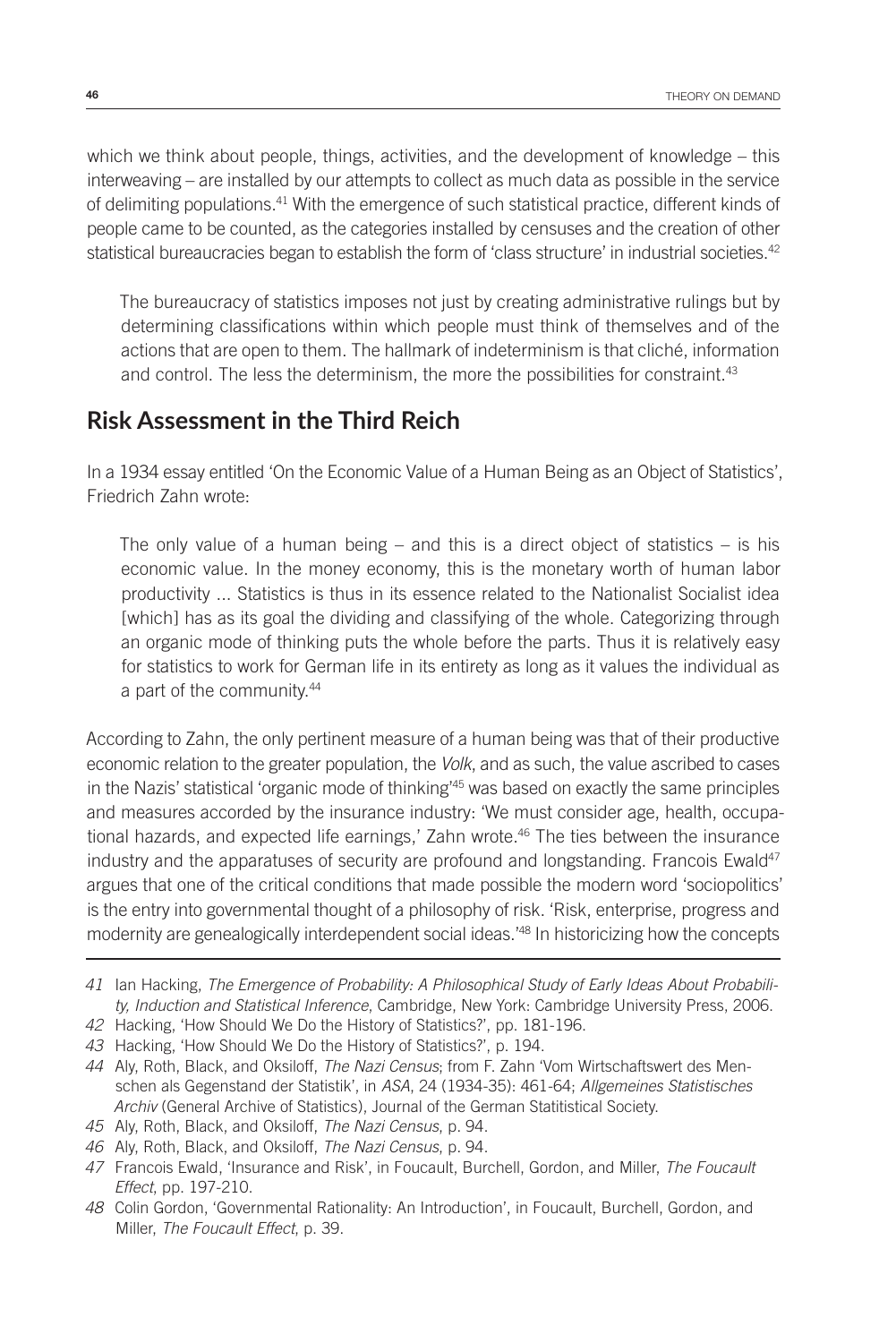of 'risk' and 'risk taking' are products of insurance techniques, wherein the insurer takes on the risk of a client or statistical object, which is 'freely' circulating in a distribution of cases or in a population and contained in a milieu of unpredictability, one of Ewald's critical insights is that 'risk is a capital, not a spirit of capitalism'.49

Risk becomes in the nineteenth century ... a kind of omnivorous encyclopaedizing principle for the objectification of possible experience – not only in the hazards of personal life and private venture, but also of the common venture of society.50

This 'organic mode of thinking' – a vision of human value as a measure of actual and expected cost-productivity, or socio-economic value over time, or the probability of risk for elements circulating freely in milieus – was promulgated throughout the Third Reich, insidiously woven into the minutiae of everyday practices, increasingly seeking to reduce all aspects of life to data points: 'The reduction of men to points on a cost-productivity curve, to shaded segments of a statistical bar, and to cost-benefit analyses had become a standard feature of the high school curriculum.'<sup>51</sup> In this way, Nazi statisticians and eugenic pseudo-scientists advocated a belief system – a way of seeing – that depended on one crucial empirical reduction:

"A man's right to live was determined by his net worth to Nazi society. Statistics is identical in character with the National Socialist idea." Zahn ... called for a "registration of the various risks which threaten the value of productivity: illnesses, disability, unemployment and non-accomplishment of occupational goals. Population engineering," he emphasized, "would rely upon extensive data analysis, including statistics from a gamut of health bureaus, disability and liability insurers, unemployment offices, and even academic testing data from schools".52

The Nazi way of seeing human beings as reducible to points on a cost-productivity curve – valuing and risk assessing human life as empirical scores distributed in populations – brought with it attendant ways of doing. 'Quickly, the notion of sterilizing the physically undesirable expanded to include *the socially undesirable.* So-called *anti-socials*, that is misfits who seemed to be unsuited for labor, became targets.' As the vision of 'human net value' was promulgated throughout the Third Reich, increasingly the German population became accustomed to and comfortable with delimitation and control practices revolving around suspending the movement, or the outright removing, of 'undesirable elements' from everyday society. Germans began to overwhelmingly see the need to put the whole of society before its individual parts; and in turn, undesirable elements were being weeded out, sterilized, and/or exterminated for the good of the *Volk*. For Zahn,

*51* Aly, Roth, Black, and Oksiloff, *The Nazi Census*, p. 39.

*<sup>49</sup>* Gordon, 'Governmental Rationality: An Introduction'.

*<sup>50</sup>* Gordon, 'Governmental Rationality: An Introduction'.

*<sup>52</sup>* Aly, Roth, Black, and Oksiloff, *The Nazi Census*, pp. 93-94.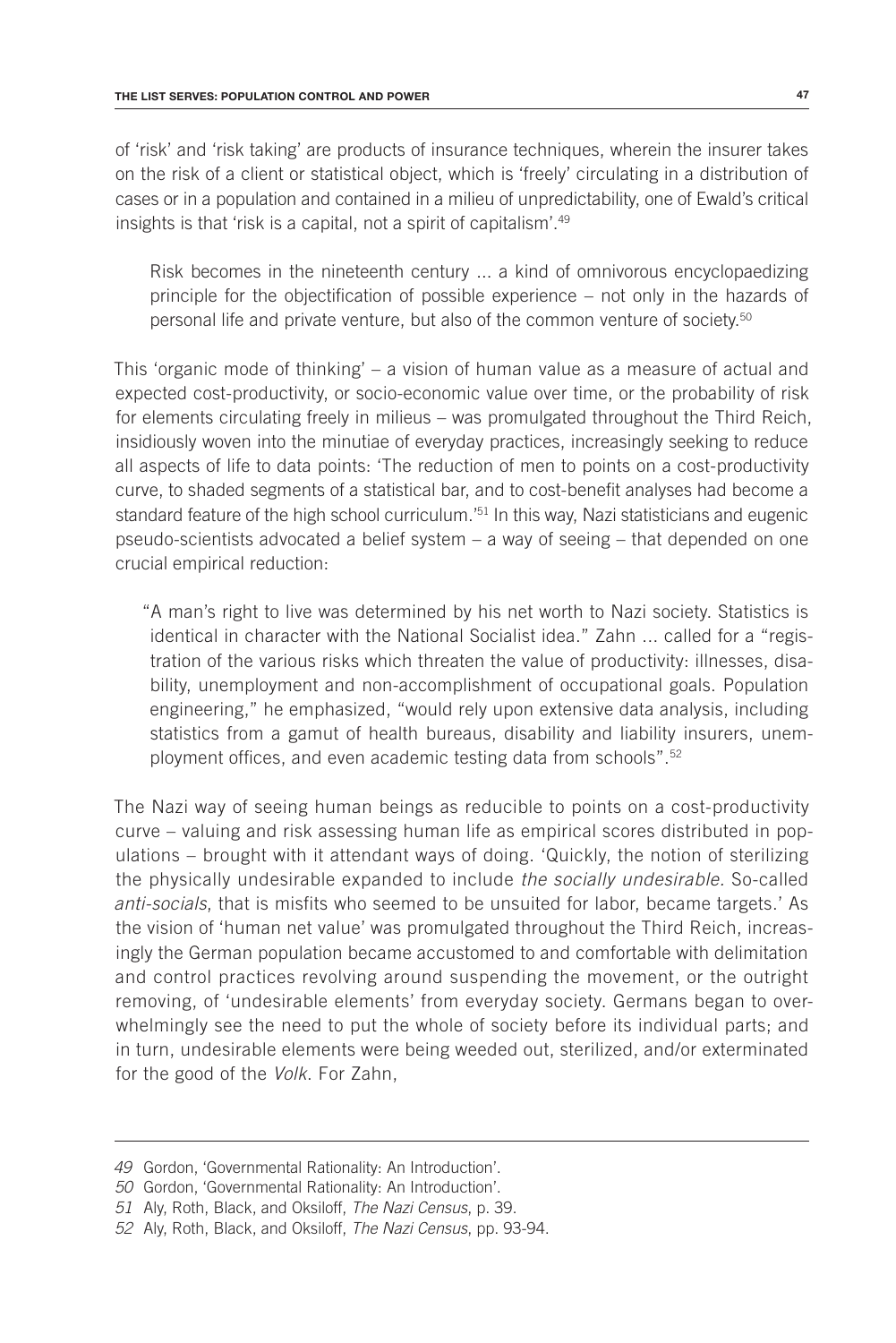... population politics, according to the principles of racial hygiene, has to focus on the propagation of valuable genetic stock, prevent the reproduction of inferior life, and be aware of genetic degeneration. In other words, population politics involves superior life selection, on the one hand, and the eradication of genetically unwanted stock on the other. An ethno-biological diagnosis is inevitable in order to carry out this task.53

By 1939, the Nazis' desire to significantly reduce 'genetically unwanted stock' in the Third Reich, including people with mental illnesses, loafers, and social misfits, was at its apex. Caesuric fractures had come to define almost all aspects of everyday life, as the Germans accumulated more data and tabulated, calculated, and organized society more and more through the double integration of statistical techniques – the delimitation of biological populations and the calculation and control of the risky populations they contained – in a self-elaborating process where statistics were increasingly seen as a 'natural' purveyor and fabricator of truth. Ethno-biological diagnoses and caesuric fractures were at a maximum in the Greater Reich, as lists were redeployed in juridical-disciplinary mechanisms and also operated as technologies of security in their own right for controlling the policing of abnormal populations.

Seeing the abnormal as unproductive economic elements of society that offered little or no return-on-investment brought with it new social research, programs, and policies that would redeploy lists in a variety of functions. In the fall of 1939, a program named 'Economically Based Survey of all Mental Institutions and Nursing Homes' was introduced by the Administration of the Reich Interior Ministry and included a medical questionnaire.

All patients who had been in these institutions for more than five years, who were incarcerated as criminals, or who, according to their medical records, suffered from schizophrenia, epilepsy, senility, feeble-mindedness, or "irreversible paralysis" and "did not work in institutional factories or were only able to perform mechanical tasks (e.g. plucking)" had to be reported ... The source of the individual's financial support was to be identified, as well as the "exact" productivity of the sick person ... [A] reduction program began in autumn of 1939 under the code word "Euthanasia". These "useless eaters", whose productivity was in the red anyway because of their health status, were singled out and exterminated.<sup>54</sup>

Seeing human beings as distributed and risk-assessed 'net-value' cases in populations, a view promulgated by Friedrich Zahn and the 'statistical soldiers of the Third Reich', not only enabled the widespread social acceptance of mandatory sterilization, but eventually came to assuage collective conscience<sup>55</sup> with regards to the extermination of undesirable elements in this biopolitical milieu of circulation. Statistically speaking, extermination equaled success for

*<sup>53</sup>* Aly, Roth, Black, and Oksiloff, *The Nazi Census*, p. 105; Zahn quoted from H.W. Kranz and S. Koller's study *The Anti-Socials*: *Die Gemeinschaftsunfähigen – ein Beitrag zur wissenschaftlichen un praktischen Lösung des sogenannten 'Asozialenproblems'*, Teil I, II, and III, Gießen, 1939- 1941.

*<sup>54</sup>* Aly, Roth, Black, and Oksiloff, *The Nazi Census*, p. 96.

*<sup>55</sup>* Koonz, *The Nazi Conscience*.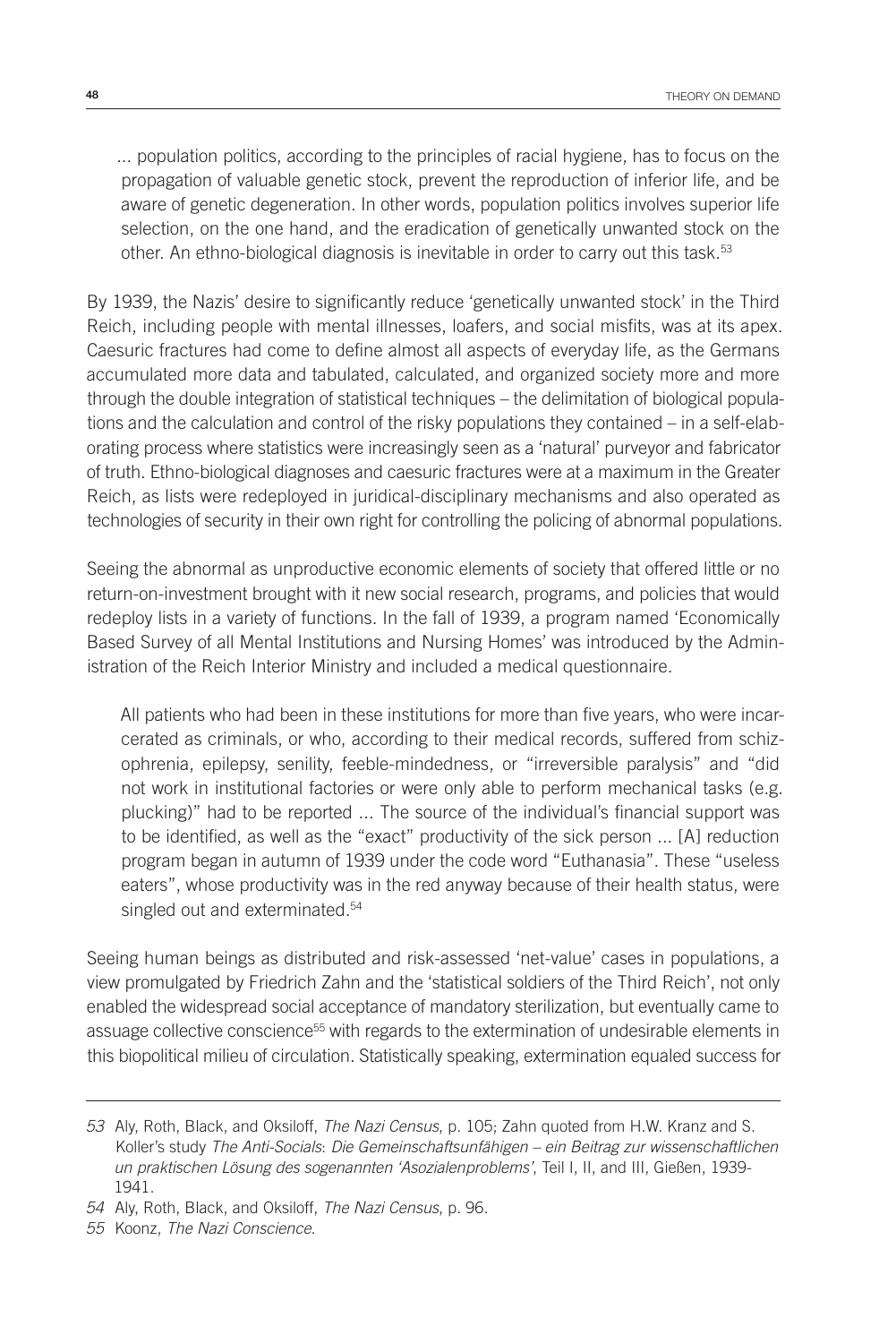the Nazis; the complete nullification of the abnormal, since any living and breathing human being whose productivity in society reduced to a negative number was seen as little more than 'economic dead weight' or even a threat to Aryanism itself.<sup>56</sup>

The National Socialist State elevated the statistical sciences to a role that went well beyond research involving pure numbers and general economic conditions. Behind the pomp of the blood and soil, hereditary man, and the dying-*Volk* rhetoric lurked a social politics that cloaked itself in claims of objectivity. The person becomes a case, an example, an index card.57

Moreover, as Claudia Koonz<sup>58</sup> argues, such cases, examples, and index cards exert minimum weight on human conscience when nullified, least of all when reduced to numbers and scores. By 1944, 'undesirables' in the Greater Reich were further reduced to one last statistical object – a 'talking number'; *ein sprechende zahl* – a concept introduced by Friedrich Zahn.

It would simplify matters if every inhabitant of the German Reich were to receive a particular identification number, a number that accompanied him from birth to death ... This number would not simply be a random one ... It would have to be a talking number [*sprechende Zahl*], a number that would convey basic information about the bearer; information that had already been used in identifying the person other than through his or her name, such as sex and place and date of birth. However, it would also have to be a simple number without any special markings and without fractions, a number that could appear alongside other numbers. This would be a number that could easily be a part of a list or index.<sup>59</sup>

By 1944, the transformation of individuals into listed or indexed cases, examples, and paper identities was increasingly seen as insufficient for the Nazis' extensive and highly orchestrated plans: '...a number was now necessary to freeze things in their tracks'.<sup>60</sup> Thus a final reduction of the human species was at hand, from cases in populations to worth/risk-assessed scores circulating freely in milieus, with 'dangerous' elements listed for policing. 'Even if these dreams of technocratic prowess were only realized on a small scale, the last eight months of the National Socialist regime saw a feverish push to create a general identification numbering system.'61

The most important component was the assignment of a numerically based code to each individual. If this "talking number" were to be integrated into a central filing system based on the punch card principle, then it would be possible to create links to other existing card files. Then the era of 'final accounting of humans' would be

*<sup>56</sup>* Aly, Roth, Black, and Oksiloff, *The Nazi Census*, p. 98.

*<sup>57</sup>* Aly, Roth, Black, and Oksiloff, *The Nazi Census*, pp. 22-23.

*<sup>58</sup>* Koonz, *The Nazi Conscience*.

*<sup>59</sup>* Aly, Roth, Black, and Oksiloff, *The Nazi Census*, p. 121.

*<sup>60</sup>* Aly, Roth, Black, and Oksiloff, *The Nazi Census*, p. 122.

*<sup>61</sup>* Aly, Roth, Black, and Oksiloff, *The Nazi Census*, p. 123.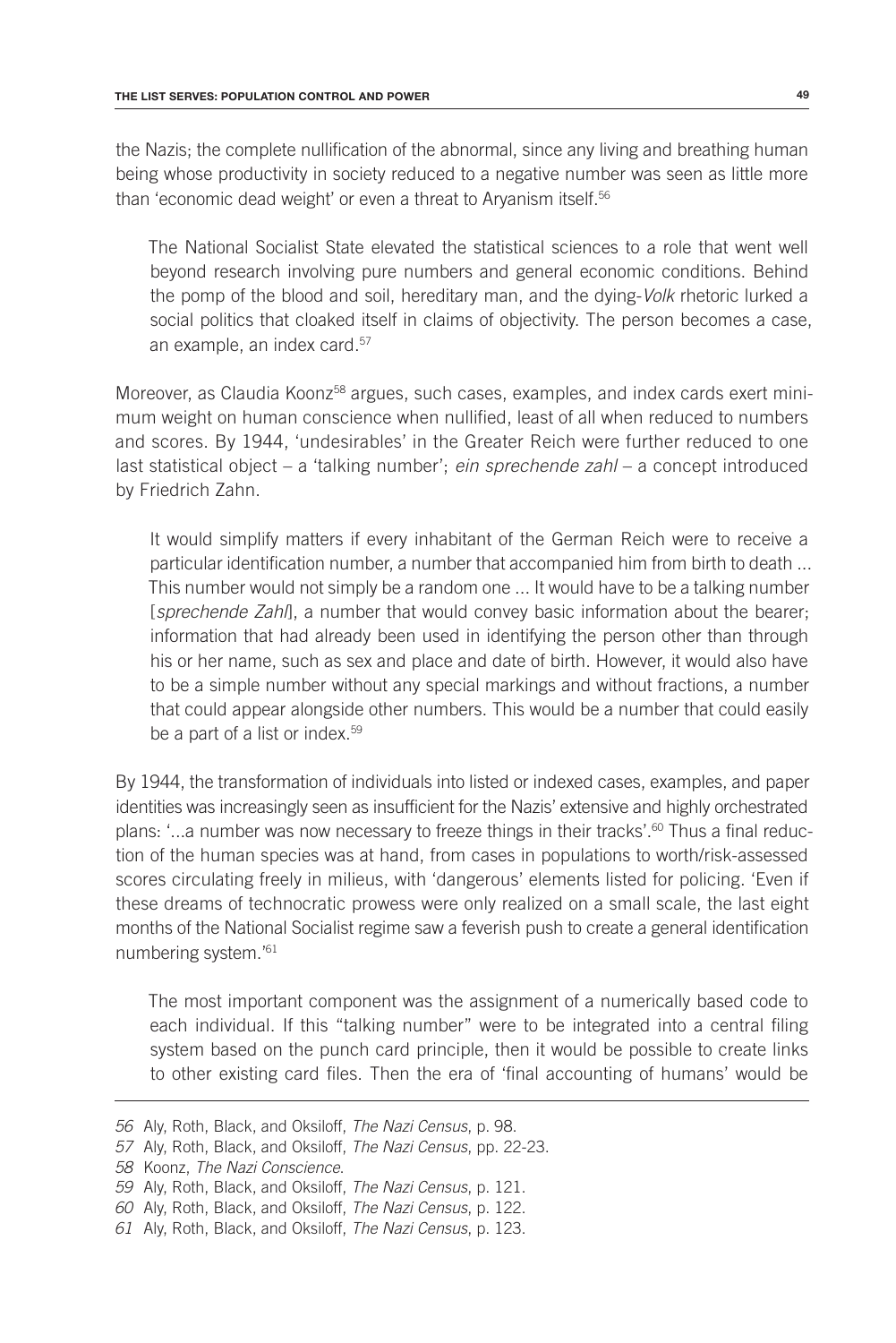ushered in, at which point individuals would not only be inventoried at certain levels, but on an individual and permanent basis. A site for central data collection, which the planners of the war so desperately needed in order to "move the right person to the right location", was in sight.<sup>62</sup>

In this 'final accounting of humans' which was seen as capable of distributing and regulating all elements of the *Volk* – the identification of individuals reduced to risk assessed numbers and subjected to circulatory control through massively organized data systems – paved the way for new revelations about the limitations of yearly, or bi-yearly census-taking practices, and the advantages of ongoing everyday registration of the populace. Increasingly, the Nazis dreamed of an everyday registration system that could track the social, political, financial, and biological meanderings of the entire populace of the Reich, enabling up-to-date data accumulation and thus delimitation and control of abnormal populations and the diseased cases they contained. In May of 1944, Dr. Friedrich Herbst, a director at the Accounting Office for the Third Reich, succinctly summarized the revelations as such,

While there have been occasional censuses in the past, which were inventories for a particular date, there needs to be an accounting of the deployment and status of each individual person. In this way, up-to-date statistical data would always be available that could be used in decisions regarding individual deployment. It would also provide us with statistical information about movements within the populace. The basis for this accounting is the continuous registration of arrivals, departures, and changes, which would also ensure that the files stay current.<sup>63</sup>

In other words, the Nazis were in many ways masters of Foucault's governmentality, deploying statistical mechanisms to delimit populations and provide information about movements within them for control purposes. Had the Nazis prevailed it might have only been a matter of time before they would have designed and developed a daily automated registration system – a final accounting of humans – providing up-to-date tracking and regulating the distribution of the financial, social, political, and biological meanderings of cases across the Greater Reich. Nazi governmentality had arrived and total information awareness was really just around the corner; a hegemonic conjunction of computer technologies, the accumulation of massive data, divisive social practices, and juridical-disciplinary mechanisms that pivot on the delimitation and risk assessment of the movement of abnormal cases had been established and cemented; all policed through the technology of lists.

In everyday language the term "risk" is understood as a synonym for danger or peril, for some unhappy event which may happen to someone; it designates an objective threat. In insurance the term designates neither an event nor a general kind of event occurring in reality, but a specific mode of treatment of certain events capable of happening to a group of individuals – or more exactly, to values or capitals possessed or represented

*<sup>62</sup>* Aly, Roth, Black, and Oksiloff, *The Nazi Census*, p. 124.

*<sup>63</sup>* Aly, Roth, Black, and Oksiloff, *The Nazi Census*, p. 133.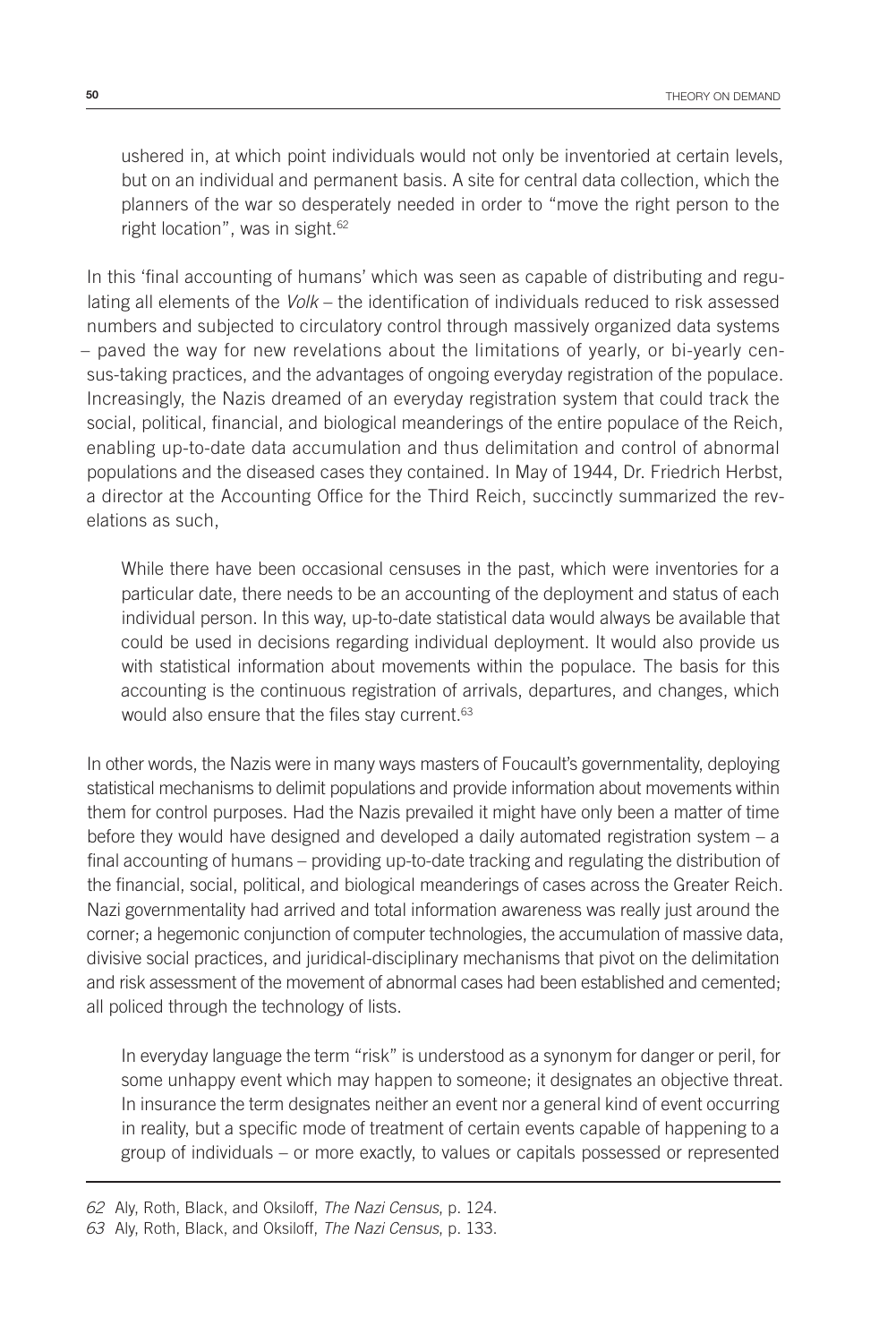by a collectivity of individuals: that is to say, a population. Nothing is a risk in itself, there is no risk in reality. But on the other hand, anything can be a risk; it all depends on how one considers the danger, considers the event.<sup>64</sup>

For Robert Castel also, the 'new' strategies of risk assessment that emerge with the apparatuses of security, further erode the notion of a 'dangerous' individual subject and put in place a conjunction of factors, 'the factors of risk', $65$  that delimit statistical objects. It is precisely through the techniques of risk assessment that the apparatuses of security establish and ensure flows of populations (people and things), and at the same time delimit dangers, based on the accumulation of data and the calculation of a range of abstract factors randomly deemed as liable to produce risk in the milieu of circulation. What is palpable here is the double integration effect of statistics and the techniques of risk assessment as technologies of security in policing assemblages. On the one hand, the apparatuses of security neither prohibit, nor prescribe, but simply install a space of free circulation for elements in milieus, established as populations, whose distribution and regulation is attended to by statistical worth/risk assessment techniques. But at the same time as installing a 'free' milieu of circulation, statistics become a key instrument in the control of elements and populations themselves, by materializing as risk a series of abstract factors that serve to enforce the normalization of the populations that statistics themselves calls into reality.

Such a shift becomes possible as soon as *the notion of risk is made autonomous from that of danger.* A risk does not arise from the presence of particular precise danger embodied in a concrete individual or group. It is the effect of a combination of abstract *factors* which render more or less probable the occurrence of undesirable modes of behavior.66

Thus we can see how the preventive policies enabled by data accumulation, statistical technologies, and risk assessment techniques in apparatuses of security, in many ways promote a 'new mode of surveillance': that of 'systematic predetection'.67 Castel describes the erosion of the individual subject and the emergence of the 'case of risk factors' through an examination of contemporary techniques for gauging abnormalities in children without actually observing the child in corporeal reality, but rather, through data accumulated through identity-based screening; a series of questions regarding factors of risk. In this regard, he argues that,

To intervene no longer means, or at the least not to begin with, taking as one's target a given individual, in order to correct, punish or care for him or her ... There is, in fact, no longer a relation of immediacy with a subject *because there is no longer a subject*. What the new preventive policies primarily address is no longer individuals but fac-

*<sup>64</sup>* Ewald, 'Insurance and Risk', p. 199.

*<sup>65</sup>* Robert Castel, 'From Dangerousness to Risk', in Foucault, Burchell, Gordon, and Miller, *The Foucault Effect*, p. 281.

*<sup>66</sup>* Castel, 'From Dangerousness to Risk', p. 291.

*<sup>67</sup>* Castel, 'From Dangerousness to Risk', p. 288.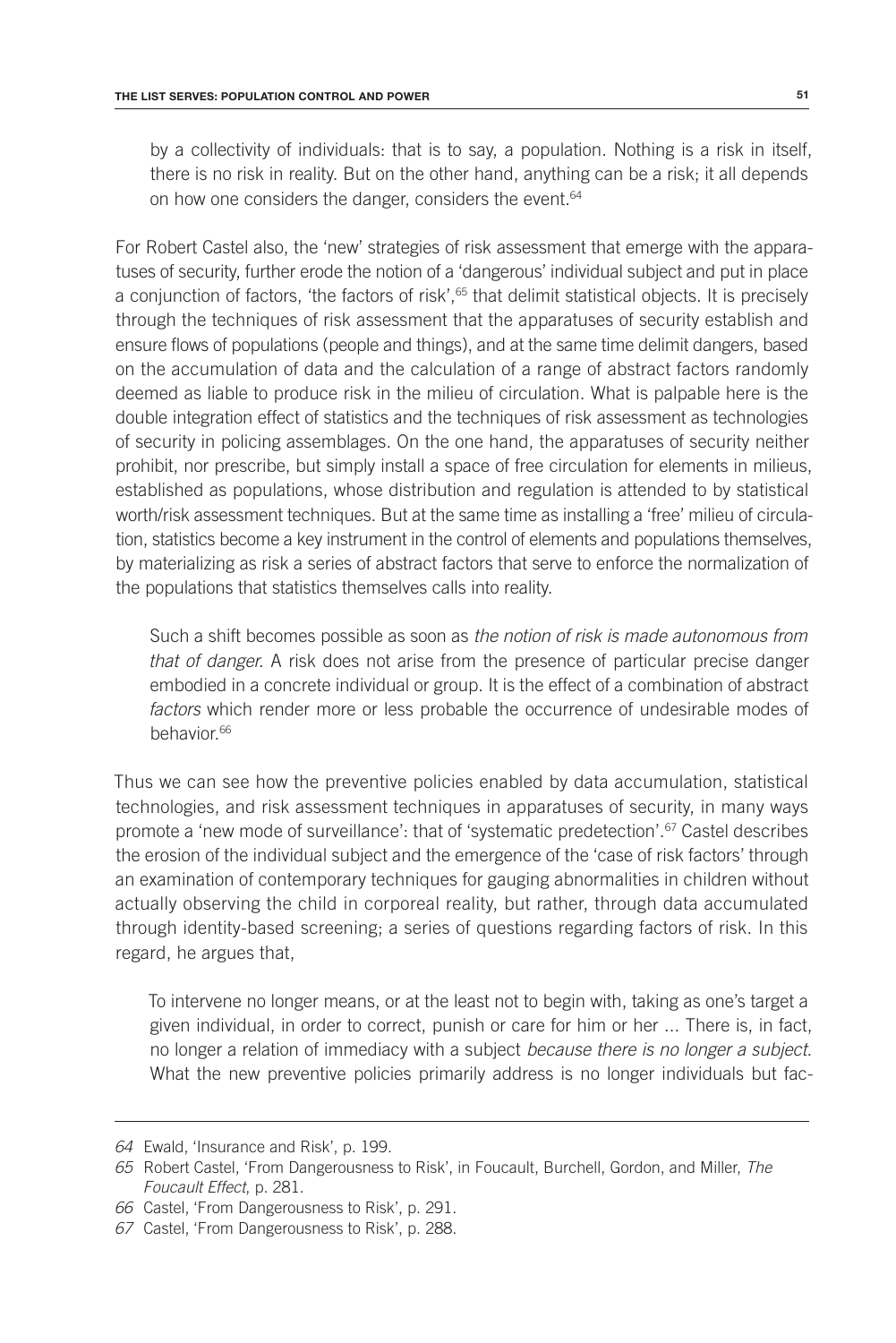tors, statistical correlations of heterogeneous elements. They deconstruct the concrete subject of intervention, and reconstruct a combination of factors liable to produce risk. Their primary aim is not to confront a concrete dangerous situation, but to anticipate all the possible forms of irruption of danger.<sup>68</sup>

As Castel also reminds us, eugenic practices were widespread during the first third of the twentieth century, and even in a country like the United States, with its supposed liberty, special laws like those enacted in Missouri in 1923 imposed sterilization for a wide range of abnormal persons. Surely, it must be noted that it was not just the Jews, Gypsies, homosexuals, and 'undesirables' of the Third Reich who were delimited, policed, rounded-up, and interned during World War II through a conjunction of security technologies (early computers, data accumulation, statistics, and lists), through divisive social practices revolving around census and registration, and through discourses of public health, security, and well-being – this conjunction played a significant role in Allied war efforts, too.

In addition to the extensive use of Hollerith machines to crack enigma codes, IBM also developed powerful mobile Hollerith units for the United States military, which spawned IBM-trained military units<sup>69</sup> specializing in the deployment of IBM-made equipment.<sup>70</sup> 'It was an irony of the war that IBM equipment was used to encode and decode for both sides of the conflict', $7<sup>1</sup>$  as well as to delimit, control, and police populations not just in Nazi Germany but around the globe. IBM machines were not just used by Allied forces to wage war against the Nazis during World War II; they were also used to manage and control populations within and across nations. In addition to organizing millions of people for drafts and deployment, locating servicemen around the world, and automating military payments, Hollerith sorters, tabulators, and punch cards were also used extensively in analyzing the data derived from the US census held in  $1940^{72}$ ; and as such risk assessing elements circulating in populations and identifying lists of dangerous cases in America, too.

In one radio address, First Lady Eleanor Roosevelt promoted the 1940 census as "the greatest assemblage of facts ever collected by any people about the things that affect their welfare". She acknowledged, "Much doubt has been raised as to the propriety of some of the questions." But she added, they were designed to yield "facts which will provide illuminating data on problems which have become particularly pressing".73

*<sup>68</sup>* Castel, 'From Dangerousness to Risk', p. 288.

*<sup>69</sup>* The so-called 'Machine Records Units'.

*<sup>70</sup>* Black, *IBM and the Holocaust*.

*<sup>71</sup>* Black, *IBM and the Holocaust*, p. 344.

*<sup>72</sup>* Black, *IBM and the Holocaust*.

*<sup>73</sup>* Black, *IBM and the Holocaust*, p. 345.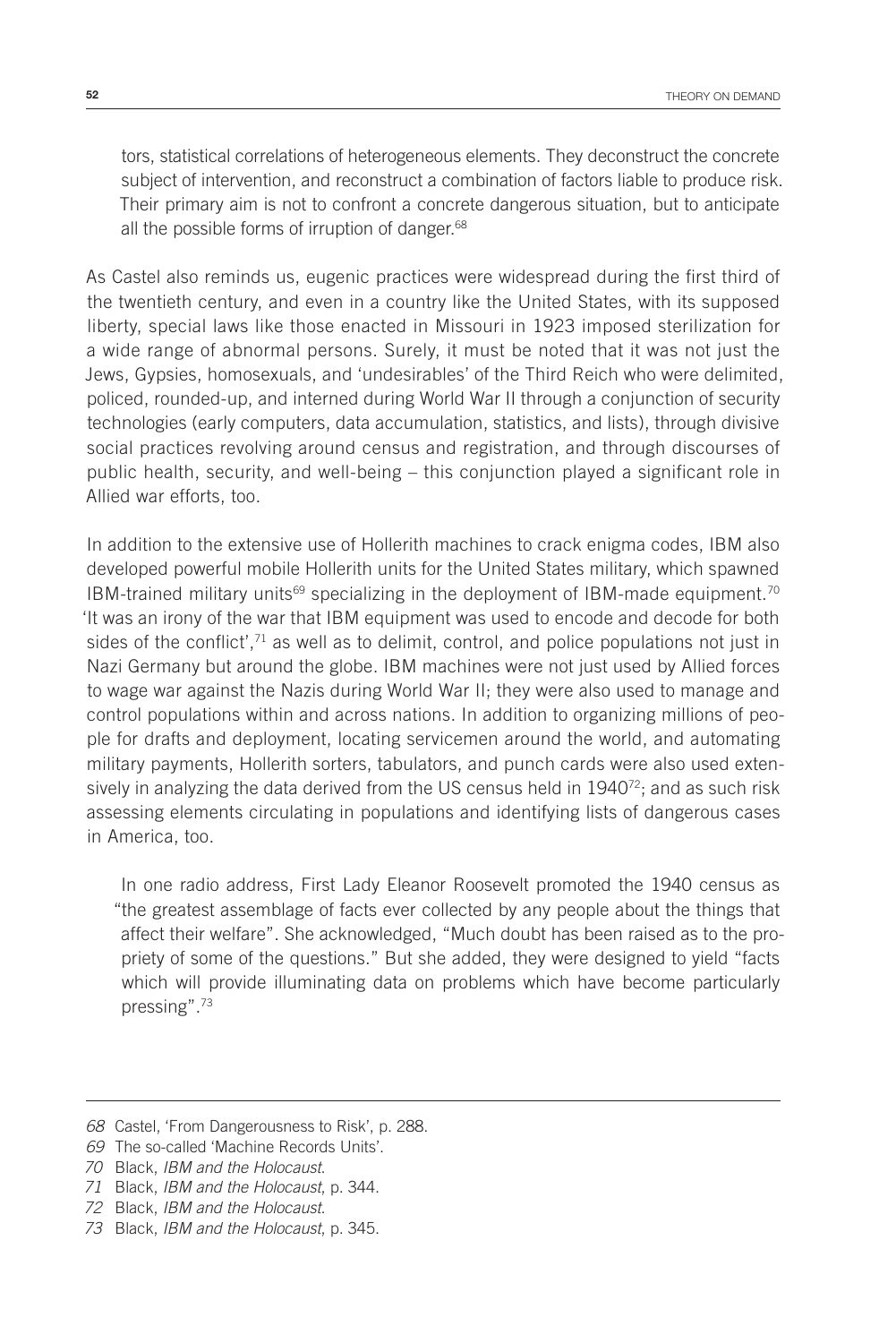One of the 'pressing' problems confronted by President Roosevelt leading up to the United States' declaration of war in 1942 was the presence of threats within American borders. Thanks in large part to their use of Hollerith sorters, tabulators, and punch cards; the United States Census Bureau began to accumulate data on the racial ancestry of all American citizens beginning with the 1940 census. Indeed, immediately leading up to the US declaration of war, and in an eerily similar fashion to the Nazis, the United States began to leverage a conjunction of Hollerith technologies, census and registration practices, statistics, and lists as a practical means of delimiting, controlling, and policing the movement of risky populations.

Using IBM applications, the Census Bureau had tracked the racial ancestry of Japanese Americans based on their responses to the 1940 census ... Census Director J.C. Capt confirmed, "we didn't wait for the [American] declaration of war. On Monday morning, we put our people to work on the Japanese thing." Since only 135,430 Japanese-Americans lived in the United States, the results were tabulated quickly. A single sort was necessary: race.74

Racial maps displaying Japanese population densities across the United States by the presence of dots – one for every ten Japanese-Americans – became a roadmap for identification and control in the United States. In this way, both 'American and Dutch [Nazi-occupied] census bureaus simultaneously used Hollerith systems in 1943 to create racial "dot maps" as a means of organizing transfers to concentration camps'.75 Just as the fate of Jews and 'undesirables' across the Greater Reich was determined by a conjunction of Hollerith technological systems, the accumulation of large pools of data, statistics, and lists, combined with a population's acquiescence to and compliance with census and registration policies and practices with a view towards 'safe' and 'healthy' society, the fate of Japanese-Americans was assured in the US: delimitation, control, policing, and eventual internment in concentration camps.

'By February 19, 1942, President Roosevelt could confidently sign Executive Order 9066 authorizing the internment of Japanese Americans on the West Coast.'76 Roosevelt's confidence stemmed from the knowledge that virtually no Japanese-American could escape the net cast by the conjunction of Hollerith punch card systems, statistics, and lists. But in addition to their reliance on IBM technology, what the Allies and the Third Reich also had in common was a need for extensive delimitation and policing of the movement of 'abnormal' cases within populations, which despite the use of Hollerith technologies, could never have been achieved without the adoption of ubiquitous census and registration policies and practices, and moreover, without the promulgation of a way of seeing humanity through a lens of data accumulation and the calculation of net-worth and risk. In other words, seeing groups of people as populations and individuals as risk assessed statistical objects controlled and policed through lists.

*<sup>74</sup>* Black, *IBM and the Holocaust*, pp. 345-346.

*<sup>75</sup>* Black, *IBM and the Holocaust*, p. 346.

*<sup>76</sup>* Black, *IBM and the Holocaust*, p. 346.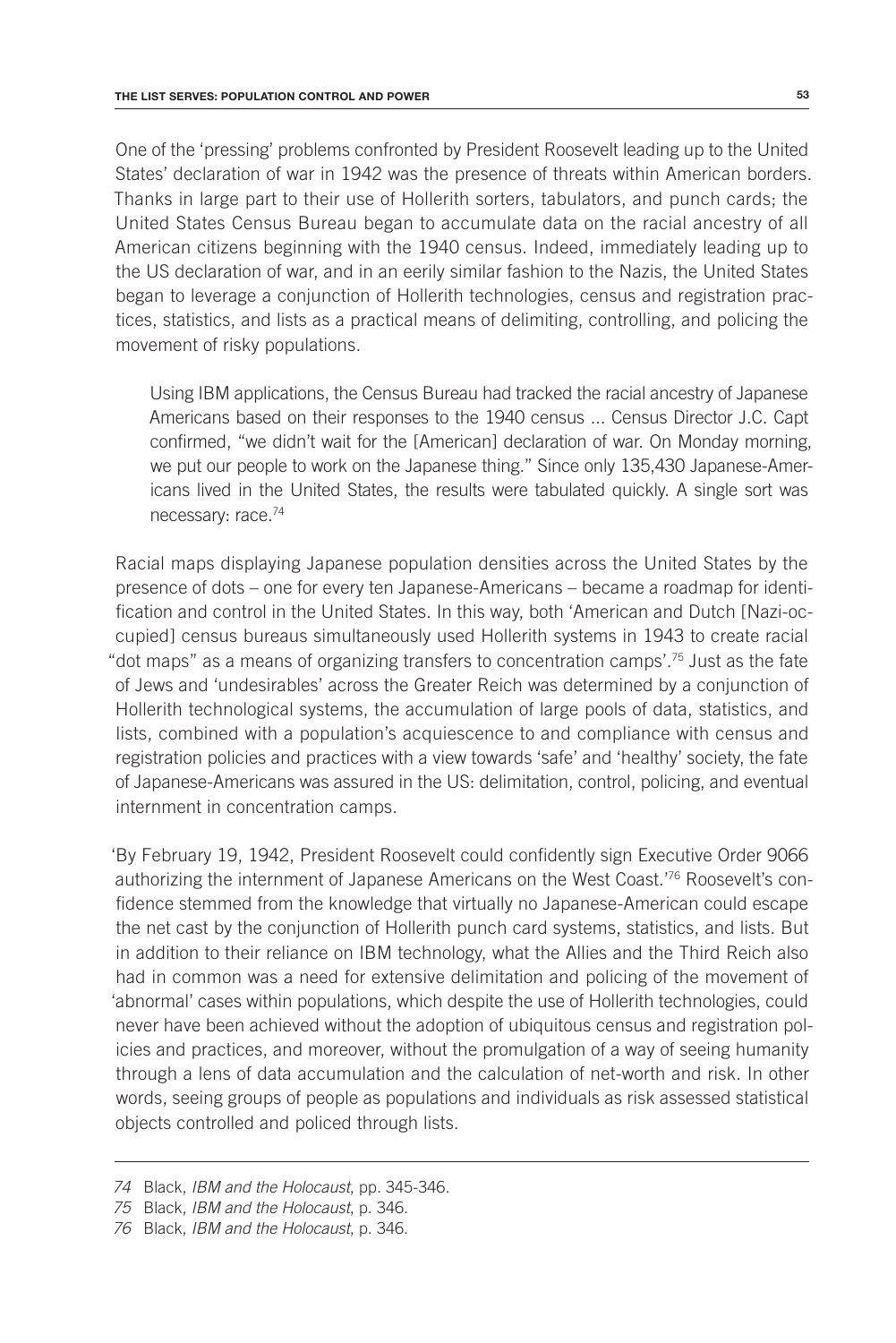## **Statistics and the Control and Policing of Dangerous Elements**

The modern ideologies of prevention are overarched by a grandiose technocratic rationalizing dream of absolute control of the accidental, understood as the irruption of the unpredictable. In the name of this myth of absolute eradication of risk, they construct a mass of new risks which constitute so many new targets for preventive intervention.77

In this conjuncture of the apparatuses of security installed by Nazi governmentality, interventionist technologies like statistics and their techniques of calculation, risk assessment, and prediction, as well as early information technology, the accumulation of massive data, and list technologies, 'make it possible to "guide" and "assign" individuals without having to assume their custody'.78 As Castel argues, the policing that statistics enable, 'could well prove to be a decisive resource'.<sup>79</sup> For Foucault too, the instrument that guides, assigns, and integrates, and is common to both the military-diplomatic technique of balance and to policing, is statistics.<sup>80</sup> 'Statistics is the state's knowledge of state, both of itself and other states.'81

Police makes statistics necessary, but police also makes statistics possible. For it is precisely the whole set of procedures set up to increase, combine, and develop forces, it is this whole administrative assemblage that makes it possible to identify what each state's forces comprise and their possibilities of development. Police and statistics mutually condition each other.<sup>82</sup>

Like all technologies of security, police and their attendant assemblages of techniques are characterized by double integration effects: technologies and techniques are deployed expressly to patrol the populations that statistics call into reality through the analysis of accumulated data, both internal and external to the state. In this way, assemblages of police concern themselves with the distribution, regulation, and control of elements circulating in populations and milieus, helping to ensure balance through the statistical operations of prediction, normalization, and steering of the movement of elements that other technologies of security like computers, statistics, and lists materialize and call into reality. In this way, we can say that in 'securing' the 'freedom of movement' that governmentality takes as its maxim, computers, the accumulation of data, statistics, lists, and control and policing all mutually condition and self-elaborate each other.

*<sup>77</sup>* Castel, 'From Dangerousness to Risk', p. 289.

*<sup>78</sup>* Castel, 'From Dangerousness to Risk', p. 295.

*<sup>79</sup>* Castel, 'From Dangerousness to Risk', p. 295.

*<sup>80</sup>* Michel Foucault, '29 March 1978', in Senellart and Davidson (eds), *Security, Territory, Population*, pp. 311-332.

*<sup>81</sup>* Foucault, '29 March 1978', p. 315.

*<sup>82</sup>* Foucault, '29 March 1978', p. 315.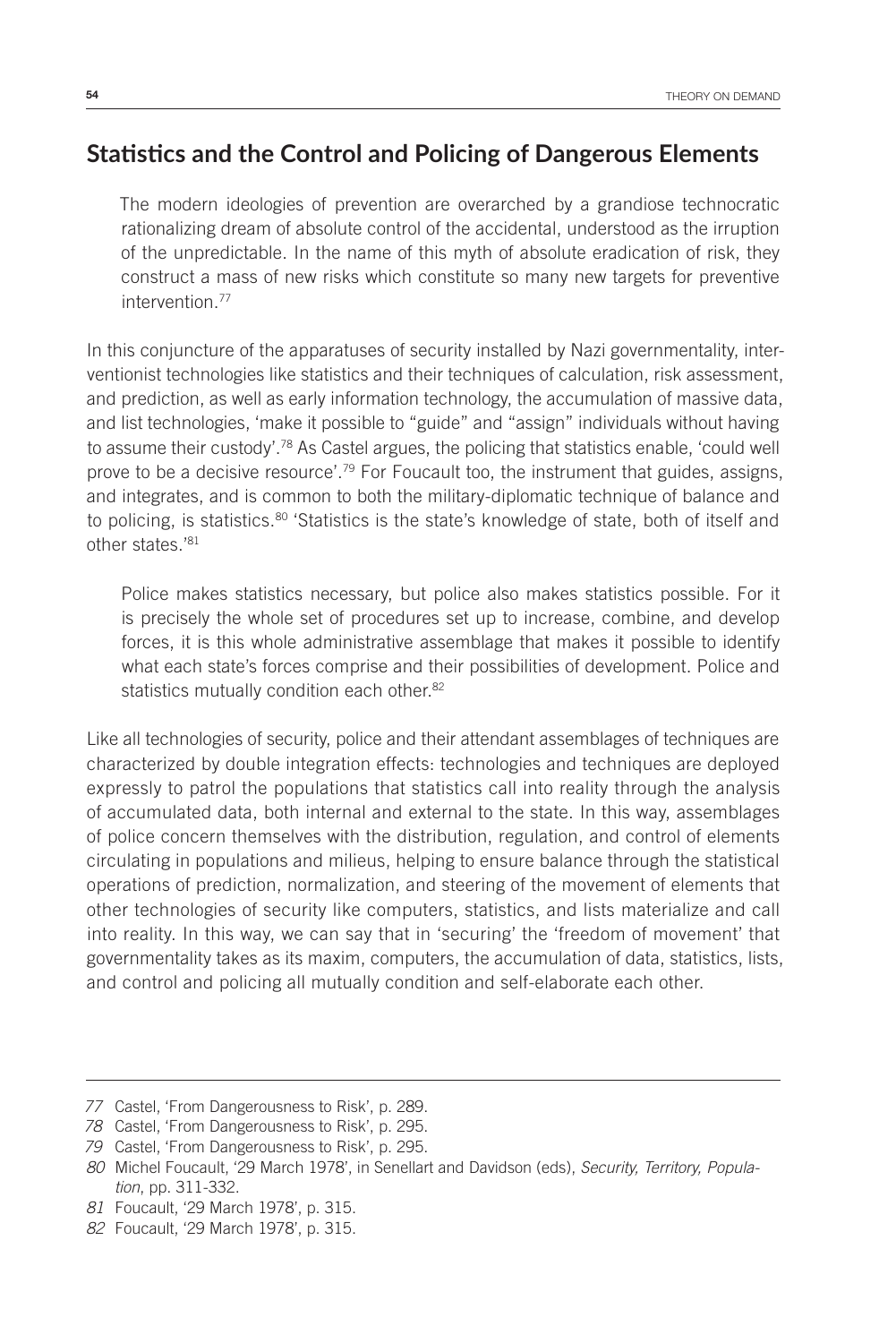What is characteristic of a police state is its interest in what men do; it is interested in their activity, in their "occupation". The objective of police is therefore control of and responsibility for men's activity insofar as this activity constitutes a differential element in the development of the state's forces.<sup>83</sup>

It is precisely for these reasons that statisticians like Friedrich Zahn derived their notions of 'talking numbers' as a means and ends to delimiting, controlling, policing, and normalizing the movement of risky abnormal cases. For if one was to manage the overall 'health' of the cultural organs of the *Volk*, policing would take as its concrete task to provide itself with whatever resources are necessary and sufficient for efficiently and effectively assigning, guiding, and integrating the activity of people into the state's objectives, thus ensuring that the state, 'in turn, can stimulate, determine, and orientate this activity in such a way that it is in fact useful to the state'. $84$  And as statisticians like Zahn advocated, this form of policing was most efficiently practiced and expressed as a single risk-based 'talking' number.

In this way, double integration technologies of security, like statistics, computers, and lists, and their attendant techniques, hinge the apparatuses of security's assemblage of police, wherein the list is redeployed as a disciplinary mechanism which concerns itself with the administration, organization, control, and regulation of the distribution and circulation of people and things. But lists are also technologies of security in and of themselves in this portrait of policing, ones which serve this assemblage in a unique way: instruments for both calling into reality the fruits of accumulated data and for efficiently and effectively assigning, guiding, integrating, and policing modern and contemporary caesuras of 'us' || 'them'.

According to Foucault, assemblages of police concern themselves with numbers and populations<sup>85</sup>, wanting to know how many elements are circulating in order to ensure that necessary and sufficient distributions of elements are present in populations to best meet the objectives of the state. When the apparatuses of security identify that necessary elements are not well distributed, lists are deployed in assemblages of police to administer, manage, and organize the necessary distribution of resources. Indeed, when the apparatuses of security identify that there is a redundancy of elements in populations and milieus, and moreover, when elements are predicted to be risks to the 'free' movement of 'normal' populations, lists are equally deployed in assemblages of police, operationalized to delimit and control the movement of 'dangerous' elements, and in turn, secure 'free' circulation; the chief objective of governmentality.

In this way, in the operations of policing milieus of circulation, the list continues to serve the administrative, organizational, and knowledge development roles it has historically played. But, at the same time, it also becomes an instrument for policing the whole material network that the apparatuses of security install: milieus that allow not only for the 'free' circulation of people, things, and knowledge, but also for circulating the concept of this kind of 'circulation'

*<sup>83</sup>* Foucault, '29 March 1978', p. 322.

*<sup>84</sup>* Foucault, '29 March 1978', pp. 322-323.

*<sup>85</sup>* Foucault, '29 March 1978', p. 323.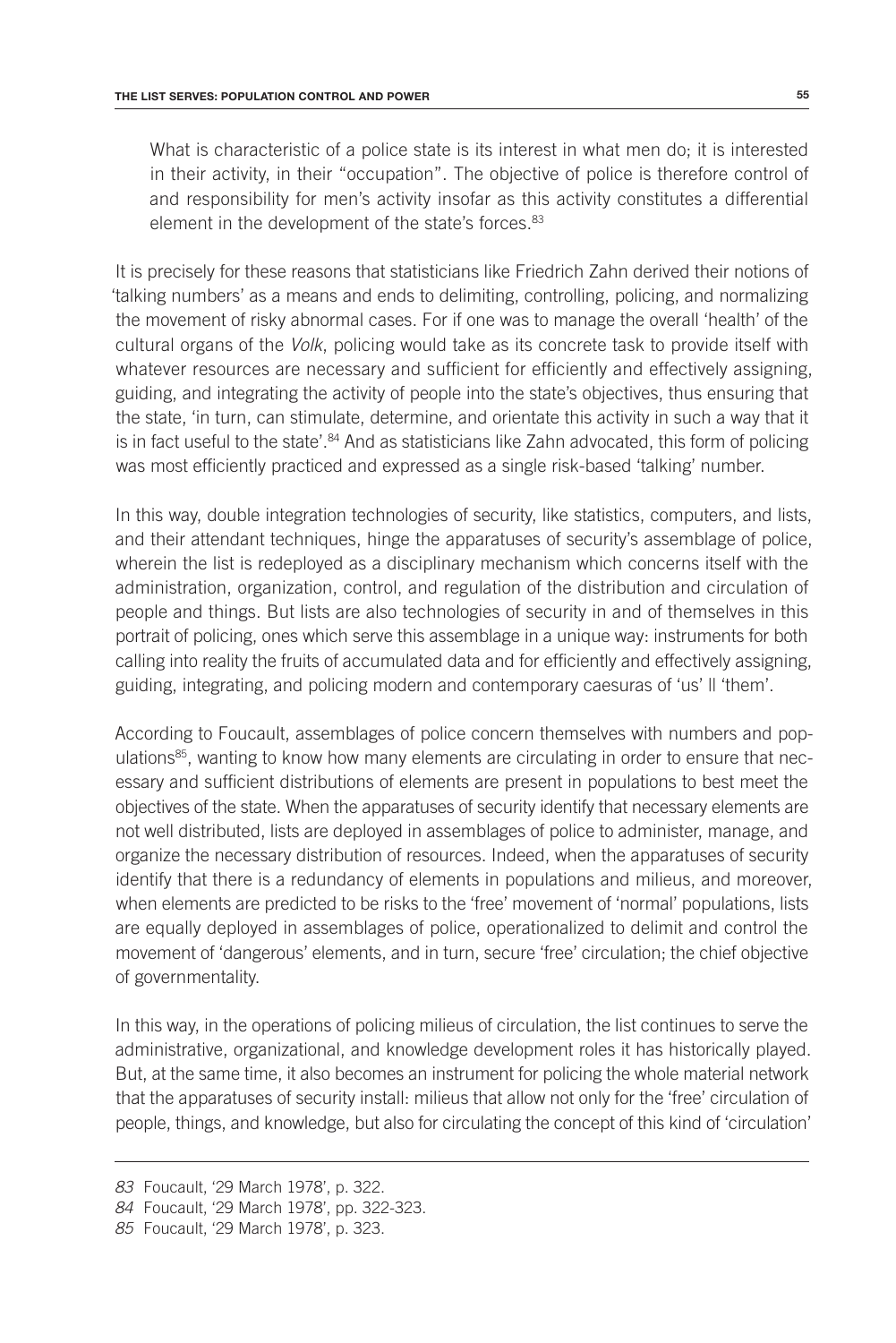and 'policing' itself. That is to say, the whole self-elaborating set of constraints and blockages, including assemblages of police, that neither prohibit nor prescribe but let things happen over and above any perceived notion of territory.

Generally speaking, what police has to govern, its fundamental object, is all the forms of, let's say, men's coexistence with each other. I mean by this that police must ensure that men live, and live in large numbers; it must ensure that they have the wherewithal to live and so do not die in excessive numbers, but at the same time, it must also ensure that everything in their activity that may go beyond this pure and simple subsistence will in fact be produced, distributed, divided up, and put in circulation in such a way that the state really can draw its strength from it.<sup>86</sup>

Early information technologies, the accumulation of massive data, statistics, and list technologies are the hinges of the technological assemblage of police, and indeed these further correlations of power of the state – the redeployment of juridical-disciplinary mechanisms in the installation of milieus of circulation – are what allowed assemblages of police, like the Nazi *Gestapo*, to ensure that the forces and resources of the state – populations and their distributed elements – were put to good use in the protection and evolution of the *Volk* under Nazi governmentality.

Now that we have seen how early information technologies, the accumulation of massive data, statistics, risk assessment, assemblages of police, and lists served Nazi governmentality, let us turn our attention to how juridical-disciplinary mechanisms underpinned by list technologies were redeployed in this modern art of governmentality, characterized by practices surrounding census and registration.

#### **Juridical-legal and Disciplinary Mechanisms in Nazi Governmentality**

Precisely in the light of historical experience, censuses, with their seemingly objective data and usefulness for policymaking, constitute an assault on the social imagination. Humanity is in danger of being run over by a steamroller of data. The continuous counting and singling out of the weakest and those who are isolated by sociological constellations only serves to deepen inequality and break up social existence, rendering it into splinters and particles.87

Germany had a long history of census-taking prior to the decisive 1933 census including early counts in states like Prussia all the way back to 1816. It was the Imperial Office of Statistics that conducted the first general, all-German census in 1871, and subsequently censuses were held in 1875 and for every five years up until 1915. Like the ones held in the United States in this era, these censuses were little more than basic head counts. Such counts were conducted in Germany during and post-WWI, in 1916, 1917, and 1919, all specifically geared toward the maintenance of post-war society, focusing on basic questions of food rations and vocational

*<sup>86</sup>* Foucault, '29 March 1978', p. 326.

*<sup>87</sup>* Aly, Roth, Black, and Oksiloff, *The Nazi Census*, p. 7.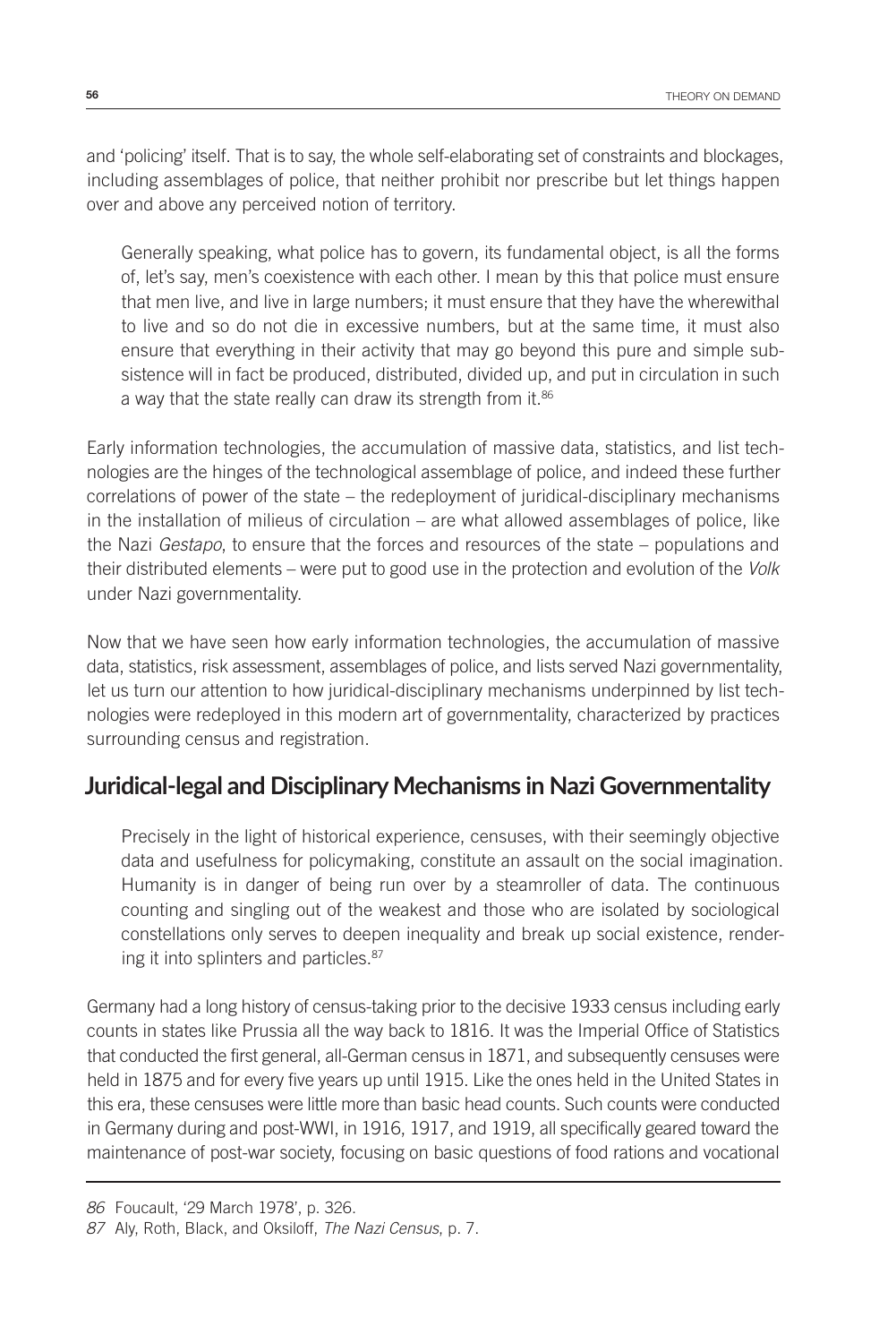and business registration.<sup>88</sup> Another census was held in 1925 with a focus on 'economic and social-statistical evaluation' of populations in Germany.<sup>89</sup> But due to financial objections by various states, the Weimar Republic's last government postponed the census planned for 1930 repeatedly. However, immediately upon seizing power in January 1933, Hitler ignored any objections and made the census one of his government's first priorities, calling it into law on April 12, 1933 with a decree for counting on June 16, 1933.90

A series of seemingly banal, but highly exclusionary laws were put into effect in April 1933, which ultimately paved the way for intense registration in Nazi Germany and the emergence of caesuric social fractures. Carrying innocuous names such as 'The law for the re-establishment of the career civil service',<sup>91</sup> and 'The law for preventing overcrowding in German schools',<sup>92</sup> these decrees served as the basis for the dismantling and splintering of the German *Volk* starting with the delimitation of Jewish and 'diseased' populations.<sup>93</sup> These laws were the precursor to justify the accumulation of data, and the subsequent intense delimitation, control, and policing of abnormal populations that would come to mark almost every aspect of daily life in Nazi Germany.

As with the 1925 census, 'household lists' served as the basis for registration for the 1933 census.94 But the 1933 census proved to be different than those that had been held prior, constituting a critical turning point in Nazi Germany. The 1933 census revealed two important implications for future registration and census taking.<sup>95</sup> Firstly, it clearly demonstrated that a mere head count was insufficient; not all Jews and 'diseased elements' could be delimited through such basic census taking measures alone, as more complex statistical operations would be required to trace genetic bloodlines and lineage. More granular and precise data had to be accumulated. What this massively organized data revealed was that while the 1933 census identified nearly half a million Jews, these were only the visible layer of Jews – the practicing Jews – and if all Jews were to be identified, including those that had been assimilated through generations, more data would need to be gathered and new statistical practices involving delimitation and risk assessment would have to be developed in order to police these abnormal and risky elements.

Between 1933 and 1939, The Reich Office of Statistics doubled its personnel to approximately 5,000 civil servants and employees.<sup>96</sup> During these years, the accumulation of data through registration practices and the ensuing delimitation of populations quickly became the bureaucratic cornerstone of the Third Reich's power. Where the 1933 census aimed to list all Jews in the Reich, it only managed to capture the so-called 'practicing Jews', and as

- *88* See, Aly, Roth, Black, and Oksiloff, *The Nazi Census*.
- *89* Aly, Roth, Black, and Oksiloff, *The Nazi Census*, p. 16.
- *90* Aly, Roth, Black, and Oksiloff, *The Nazi Census*, p. 16.
- *91* 7 April 1933.
- *92* 25 April 1933.
- *93* Aly, Roth, Black, and Oksiloff, *The Nazi Census*, p. 16.
- *94* Aly, Roth, Black, and Oksiloff, *The Nazi Census*, p. 16.
- *95* See, Black, *IBM and the Holocaust*.
- *96* See, Aly, Roth, Black, and Oksiloff, *The Nazi Census*.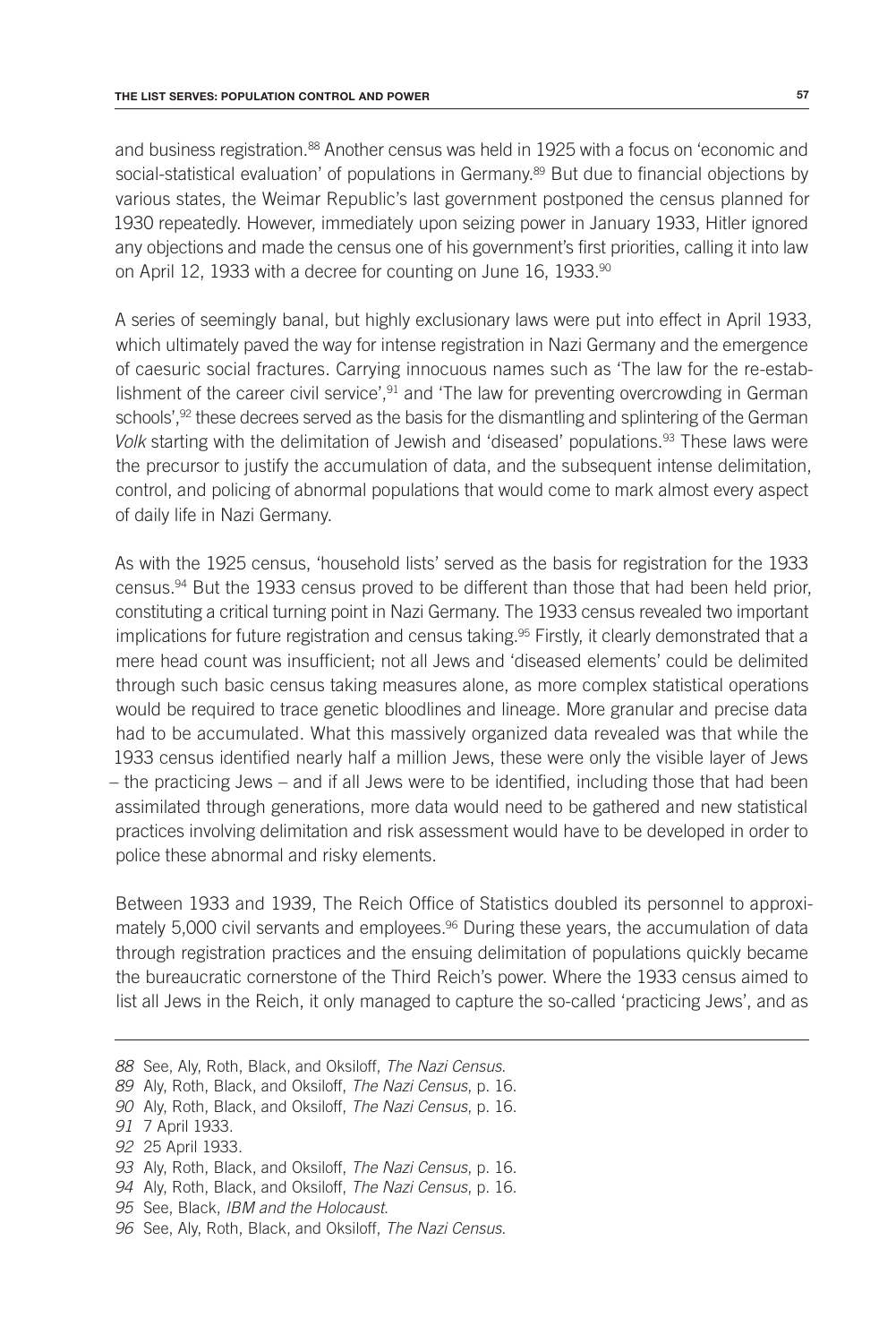a result had the consequence of also raising questions as to what constituted a Jew in this first place; and further, how to efficiently and effectively go about more precisely identifying, controlling, and policing this population. Nazi race theory coupled with statistical technologies sought to categorize 'Jewishness' more broadly than as a function of religious practice, namely through bloodline, and subsequent to the 1933 census a fierce debate raged amongst Nazi theoreticians as to how far back to look. 'Nazi theoreticians debated tracing parentage. Some looked at grandparents. Some suggested searching back four generations. Still others focused on the year 1800, before Jewish emancipation, before assimilation into German society.<sup>197</sup> Indeed, subsequent to the 1933 census, Nazi race scientists began to devise

... bizarre pseudo-mathematical formula[e] that grouped ancestral Jews into a series of grades, such as *fully-Jewish*, *half-Jewish,* and *quarter-Jewish*, depending upon how many Jewish parents and grandparents could be calculated from their past ... Linguistics played a dynamic role. Words such as *public health and medicine, nationality, foreigners, family,* and *family genealogy, hereditary,* and even the word *German*, took on a special anti-Semitic implications. Jews were foreigners, and in many cases thought to be disease carriers. Racial impurity was a public health issue. Only Aryans could be Germans. The word *German* became exclusionary.98

Everyone in Nazi Germany was being forced to confront his or her racial ancestry. At the center of these debates was the *Reichssippenamt,* or Reich Family Office, a section of the Reich Interior Ministry that ultimately had the final authority in ascribing Jewish or Aryan status.<sup>99</sup> The second implication of the 1933 census was how the census itself morphed; no longer was it to be just about evaluating current and future population trends, it became something more akin to racial road-mapping; a means of not only delimiting the disease-ridden organs of the *Volk*, namely Jews and undesirables, but also a '...vehicle for calculating the expected number of births by "biologically valuable" women in the years to come'.<sup>100</sup> In other words, a new way of seeing and doing the distribution of necessary and sufficient elements that would ensure the 'healthy' evolution of the *Volk*. Where the results of earlier censuses provided very limited snapshots of populations, the Nazis came to see that the census could effectively provide a platform for complete control of the milieu of circulation. In this arrangement, the list as a technology of control would be deployed extensively to secure the preservation of Aryan lineage itself. This way of seeing censuses, data accumulation, registration, statistics, punch card computing technologies, and lists as ways of doing 'racial roadmaps' laid the groundwork and paved the way for even more juridical-legal and disciplinary mechanisms aimed at promoting a 'healthy' *Volk*.

*<sup>97</sup>* Aly, Roth, Black, and Oksiloff, *The Nazi Census*, p. 89.

*<sup>98</sup>* Aly, Roth, Black, and Oksiloff, *The Nazi Census*, p. 90.

*<sup>99</sup>* Black, *IBM and the Holocaust*.

*<sup>100</sup>* Aly, Roth, Black, and Oksiloff, *The Nazi Census*, p. 17.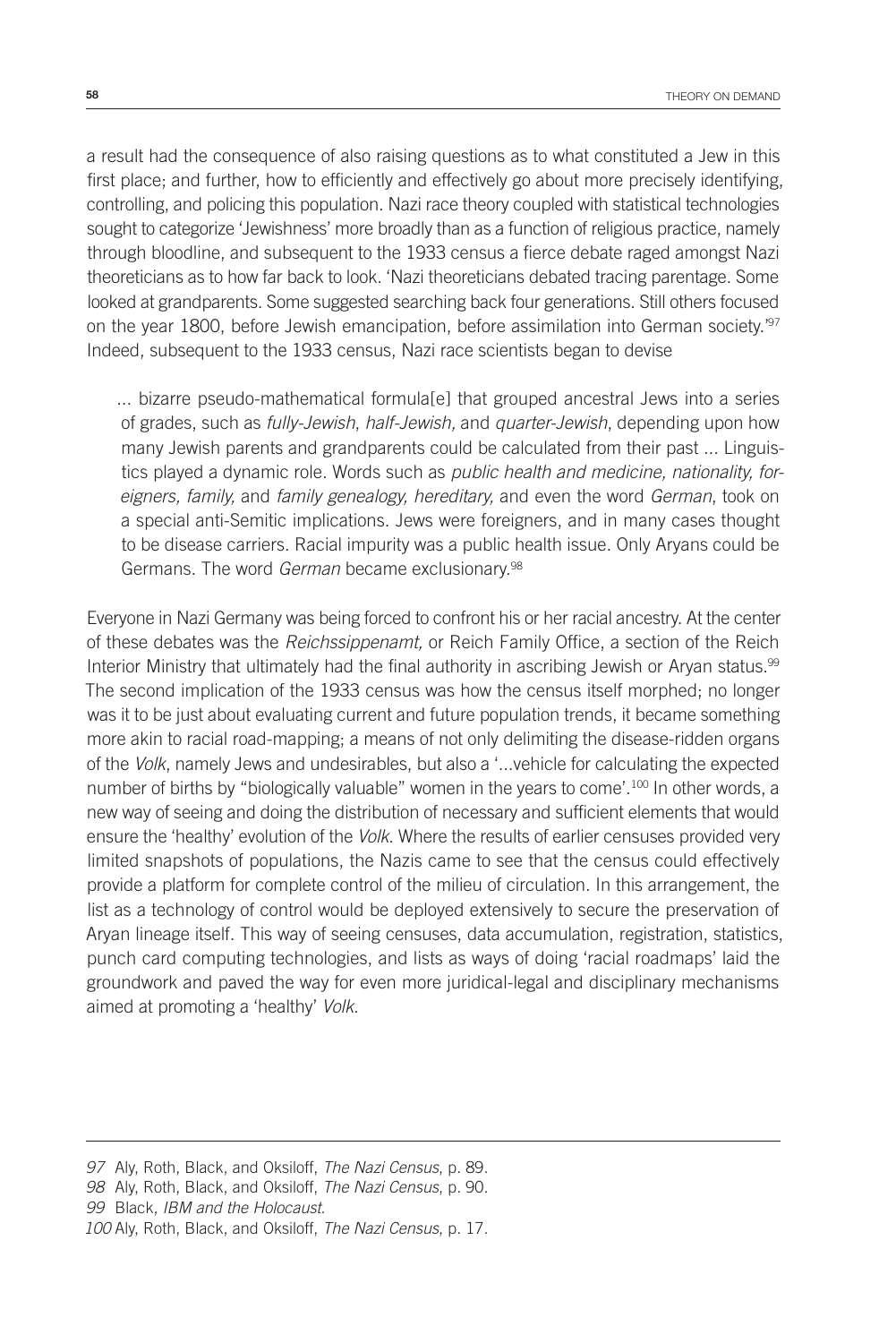Starting in 1933 special loans for married couple were offered as an incentive for promoting marriage. These loans could be paid off by having offspring: Nazi-demographic politicians raised the monetary incentives by offering cash payments for each child born to a couple. The sum increased substantially with the fourth child. However, families could only claim these payments if the wife (if possible) stopped working, if the applicant was Aryan and a German citizen, and if the "applicant" was "free from any hereditary diseases".101

In practice, what these two implications of the 1933 census had in common – calling into question what constituted a Jew and the promotion of healthy Aryan stock through the effective use of racial roadmaps – was the fostering of what Foucault<sup>102</sup> and also Giorgio Agamben<sup>103</sup> refer to as 'caesuras'; biopolitical fractures that culminated in Nazi governmentality with the establishment of strict divisions between Germans and Jews and equally functioning to install schisms between all 'undesirables' and the German *Volk*. The registration and accumulation of data related to biological bodies through strict and utterly divisive juridical-legal mechanisms were thus seen as paramount to the survival of Aryan lineage itself, and essential to the protection of Aryan hereditary stock were lists of risks.

Indeed, 'after 1933 National Socialism was publicized as "the biological will of the German people", and as "political biology",<sup>104</sup> census and registration practices and data accumulation in Nazi Germany were inextricably tied to the statistical derivation of eugenic and racial pseudo-scientific imaginings, paving the way for the invocation of numerous divisive laws from 1933 through 1945, with their attendant caesuric practices aimed at diagnosing, controlling, policing, and ultimately cleansing German society of its diseased elements. In late June of 1933, Interior Minister Wilhelm Frick detailed an extensive program aimed at evaluating the *Volkskörper*, or '..."ethnic body politic", according to "genetic value" as a crucial dimension of a comprehensive moral revolution that would revive communal values'.<sup>105</sup>

On July 14, 1933 ... the law for the "prevention and continuance of hereditary disease" was promulgated, stipulating that "those afflicted with a hereditary disease may be sterilized by a surgical operation if there is medical evidence to suggest that their descendants will most likely be afflicted by serious hereditary disorders of the body or the mind".<sup>106</sup>

Such juridical-legal mechanisms pivoted on a eugenic 'natural history' that imagined and classified Jewishness as a hereditary disease, and thus as a risk to the 'biological' milieu of circulation Nazi governmentality sought to install. And such 'hereditary disease' would be identified through statistical practices of mining massive data to produce lists that would serve to control, police, and ultimately exterminate populations. On October 18, 1933, legislation was extended to marriage through the 'Law for the protection of the hereditary health of the

*<sup>101</sup>* Aly, Roth, Black, and Oksiloff, *The Nazi Census*, p. 18.

*<sup>102</sup>* Foucault, '1 February 1978 *Governmentality*'.

*<sup>103</sup>* Agamben, *Homo Sacer*.

*<sup>104</sup>* Krausnick, Bucheim, Broszat, and Jacobsen, *Anatomy of the SS State*.

*<sup>105</sup>* Koonz, *The Nazi Conscience*, p. 103.

*<sup>106</sup>* Agamben, *Homo Sacer*, pp. 148-149.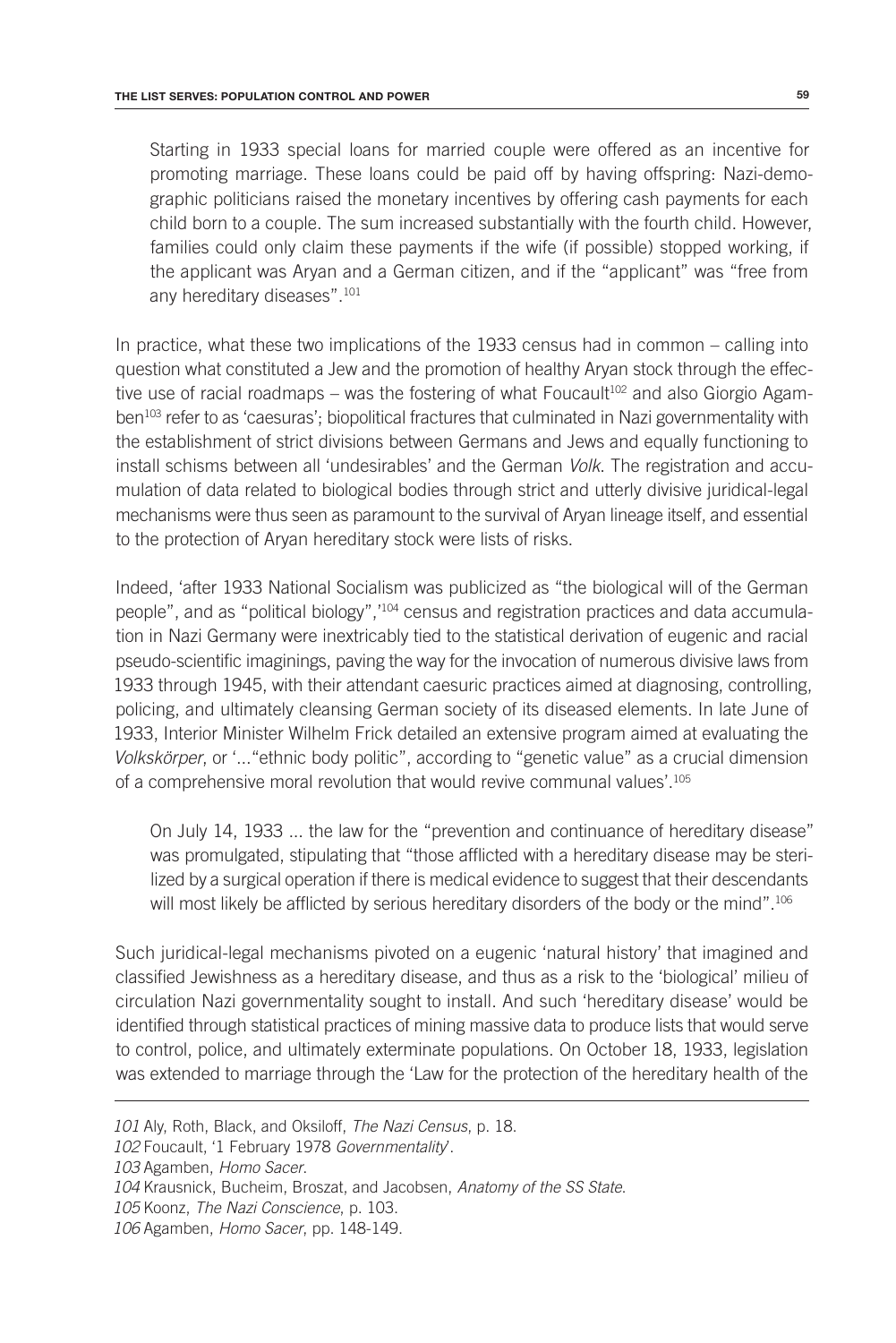German people'.107 In 1934, the 'Law for simplification of the health system' required doctors and other clinicians to fill out detailed forms constituting intense racial profiling, to file them first with local Health Offices, and eventually up to the Reich Statistical Office in Berlin.<sup>108</sup> The 'Law for the prevention of genetically sick offspring' was also invoked in 1934, involving the determination of bloodlines based on the statistical probability of 'endowing defective genes'. Sterilization was initially specified for individuals deemed insane, retarded, epileptic, or manic-depressive, but ultimately came to contain 'anti-socials' in general, including *loafers* – those who routinely missed or were late for work – and of course Jews.109

What is decisive is that for the Nazis these laws had an immediately political character. As such, they are inseparable from the Nuremberg laws on "citizenship in the Reich" and on the "protection of German blood and honor", which transformed Jews into second-class citizens, forbidding among other things, marriage between Jews and full citizens ... The laws authorizing discrimination against Jews have almost completely monopolized scholarly interest in the racial politics of the Third Reich. And yet the laws concerning the Jews can only be fully understood if they are brought back to the general context of National Socialism's legislation and biopolitics. This legislation and this praxis are not simply reducible to the Nuremberg laws, to the deportations to the camps, or even to the "Final Solution": these decisive events of our century have their foundation in the unconditional assumption of a biopolitical task in which life and politics become one.<sup>110</sup>

Revelations garnered from the lists of 'diseased elements' generated by the 1933 census, coupled with the invocation of subsequent registration decrees and laws, compounded by the widespread acceptance of the pseudo-science of Nazi raceology and eugenics, coalesced as biopolitical praxis in Nazi Germany, an art of governmentality involving the redeployment of juridical-disciplinary mechanisms, wherein registration, delimitation, and the policing of divisive social caesuras through lists came to increasingly mark all facets of daily life. Moreover, citizens of the Greater Reich became accustomed to and comfortable with a form of governmentality based on the functional installation of caesuras and the increasing delimitation of all risky people, things, and knowledge. And at the hub of it all were lists, whose double integration effects wielded the greatest force in the gloved-hand of an SS Security Officer.

As such, registration laws proliferated like wildfire under Nazi governmentality: *The Labor Book,* requiring all Germans to register by occupation, was enacted in 1935; *The Health Pedigree Book* was a national registry focusing on isolating genetic deficiencies amongst the entire populace, also enacted in 1935; the *Duty to Register* invoked in 1938 was a precursor to the 1939 census, a legally decreed registry intended to yield a comprehensive and alphabetized listing of the entire populace, or *Volkskartei* (people's registry).

*<sup>107</sup>* Agamben, *Homo Sacer*, p. 149.

*<sup>108</sup>* Koonz, *The Nazi Conscience*.

*<sup>109</sup>* Koonz, *The Nazi Conscience*.

*<sup>110</sup>* Agamben, *Homo Sacer*, p. 149.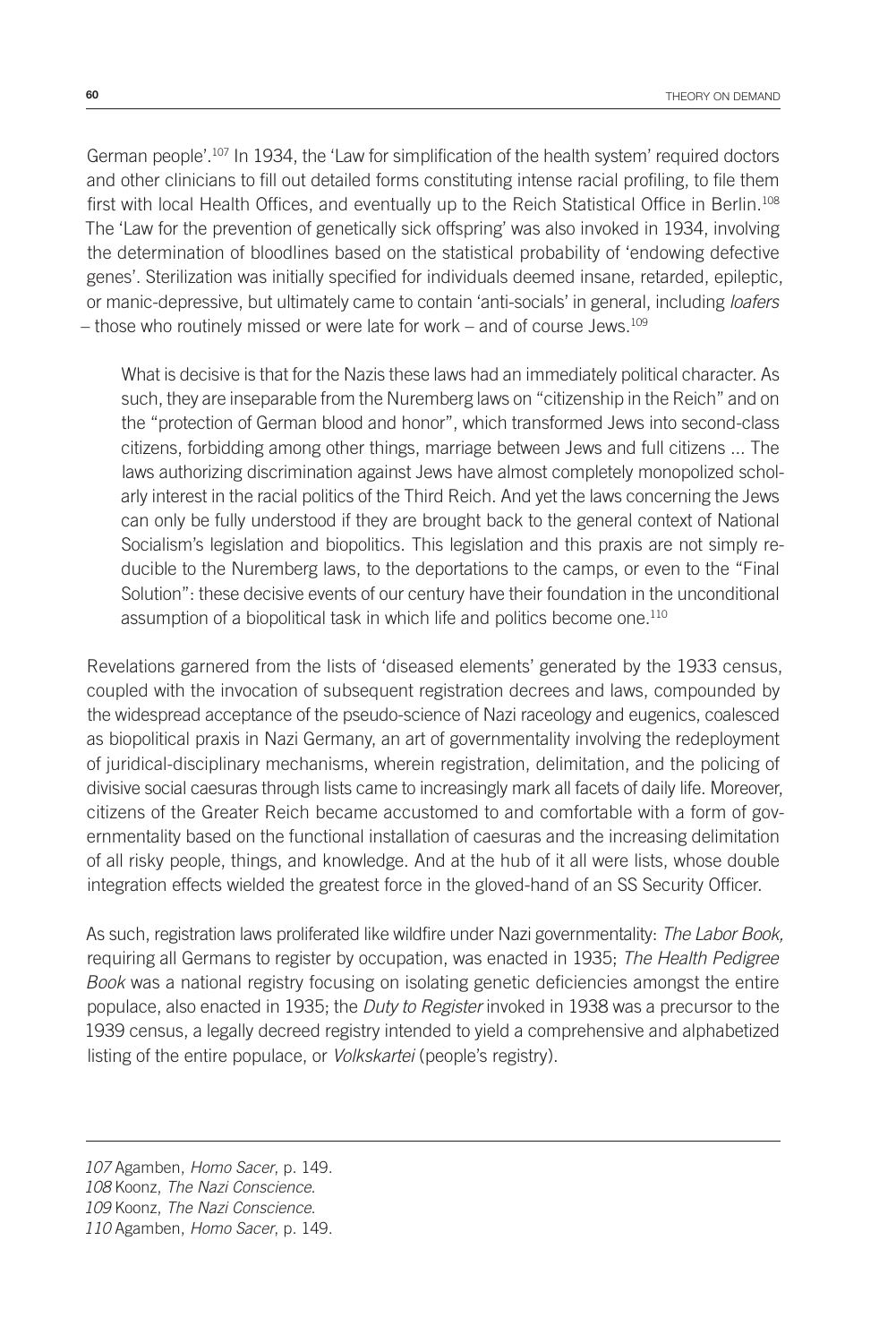Lists were everywhere. Non-Germanic Registries were maintained in police stations, employment bureaus, professional associations, church organization, local Nazi departments, and the SS Security Office.<sup>111</sup>

The series of registration laws, decrees, and juridical-legal mechanisms invoked between 1933 and 1939, paved the way for a bureaucratic foundation on which the intense delimitation, control, and policing of the movement of 'diseased elements' or rather their eradication could be enacted.

Lists were distributed, exchanged and updated continuously, often in a haphazard fashion. To cope with the growing bureaucratic fascination with punch-card records, senior Interior Ministry officials reviewed one fanciful proposal for a twenty-five-floor circular tower of data to centralize all personal information. The proposal was rejected because it would take years to build and stock. But the futuristic concept opened the eyes of Reich planners. Each of the twenty-five floors in the imagined tower would be comprised of 12 circular rooms representing one birth year. Every circular room would contain 31 cabinets, one for each day of the month. Each cabinet would in turn contain 7,000 names. Registrations and updates would feed in from census bureaus. All 60 million Germans could then be organized and cross-indexed in a single location regardless of change of residence. Data could be retrieved by some 1,500 couriers running from room to room like so many magnetic impulses fetching files.<sup>112</sup>

The prescience of this vision is clearly undeniable: how the conjunction of massive modern computing and lists could serve the control of populations and the exercise of power. On September 15, 1935, *The Reich Citizenship Act* was brought into law, stipulating unequivocally that, 'No Jew can be a Reich citizen. The right to vote on political questions is not extended to him and he may not be appointed to any office of State.<sup>'113</sup> Jews were on their way to being not only fully delimited, but also fully denationalized in the Third Reich; in many ways, it was the first test case of the powerful conjunction of modern computing and lists applied as a technology of population control.

In order to fully enforce all of these biopolitical laws, the Nazis needed comprehensive listings of the Jews. Beginning in 1936, the Gestapo and Criminal Police became increasingly involved and active in registration processes.114 Politics and policing became increasingly indistinguishable, doubly integrated in this assemblage of security.<sup>115</sup> Indeed, after 1938, whenever the Nazis invaded a foreign country, the frontline consisted of Security Services (*Sicherheitspolizei*) 116 who would immediately register, count, and separate whole populations. 'Residential registers, church books, Jewish books, and files of any kind were the primary items

*111* Black, *IBM and the Holocaust*, p. 92.

- *113* Aly, Roth, Black, and Oksiloff, *The Nazi Census*, p. 32.
- *114* Aly, Roth, Black, and Oksiloff, *The Nazi Census*.
- *115* Foucault, '1 February 1978 *Governmentality*'.

*<sup>112</sup>* Black, *IBM and the Holocaust*, pp. 91-92.

*<sup>116</sup>* Gestapo and Criminal Police.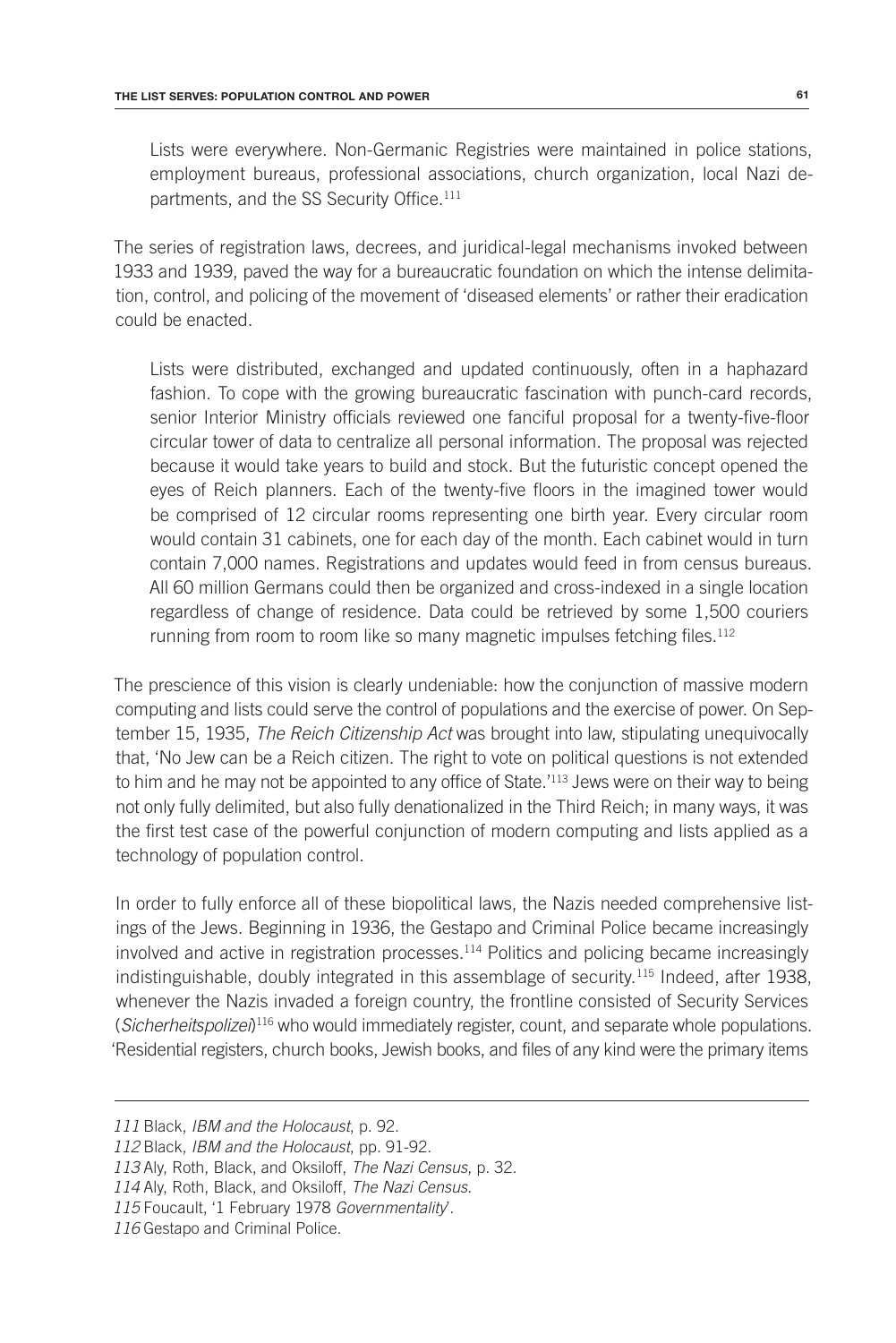of interest for the German occupation commissioners.'117 And the more the Nazis registered and delimited populations, the more they trapped Jews and undesirables in a conjunctive net from which there was no escape.

The Reich Registration Order of January 6, 1938, accustomed the German people – up through May 8, 1945 – to police surveillance of their comings and goings, a control that was hitherto unknown in most states and regions ... This was invoked for "the protection of the people against criminals and the Security Police's fight against those criminals".118

For these were no ordinary criminals; they were racial criminals, whose very lives were risks to the German *Volk's* biological existence and natural history, and the disease that such cases represented would be contained by the assemblage of early computers, statistics, and lists as a mechanism of police. By May 1939 the Nazis could identify with almost one hundred percent precision every 'practicing Jew' in the Reich; but still this was insufficient.

The 1939 census was to be different. [Friedrich] Burgdörfer [Director of the Office of Statistics] wrote, "I hope that we will now approach the goal of the total registration of all Jews and mixed Jews in the old Reich and in Austria with the help of a general and far-reaching registration of family trees."119

The 1939 census had a far more elaborate agenda than those held prior: to delimit, police, and ultimately, nullify the so-called 'racial Jews' across the Reich, those that had been assimilating since the 1800s. At the same time the 1939 census intended to also classify all 'racial Jews' from the new, expanded Reich;120 delimiting populations of Jews everywhere across Nazi-occupied Europe and locating each specific case, all as a precursor to the necessary and effective re-distribution of such diseased elements of the *Volk* into ghettoes, concentration camps, and ultimately gas chambers.

It was the Reich Office for Statistics, rather than any quasi-official Nazi organizations, that perfected the registration process on a step-by-step basis. The 1939 census was the cornerstone in the ongoing registration of Jews. Artur Kääb, the organizer of the *Volkskartei*, formulated the goal publicly: The Jews will be identified through the processing of their cards in part for present considerations and in part in preparation for future plans. It is absolutely clear that we must have an overview that includes information on residential address. The communities, state police administrators, and county counselors must have an overview of whether any Jews live in their districts and, if so, where.<sup>121</sup>

*<sup>117</sup>* Black, *IBM and the Holocaust*, pp. 84-85.

*<sup>118</sup>* Aly, Roth, Black, and Oksiloff, *The Nazi Census*, pp. 38-39.

*<sup>119</sup>* Aly, Roth, Black, and Oksiloff, *The Nazi Census*, pp. 51-52.

*<sup>120</sup>* Black, *IBM and the Holocaust*.

*<sup>121</sup>* Black, *IBM and the Holocaust*, p. 84.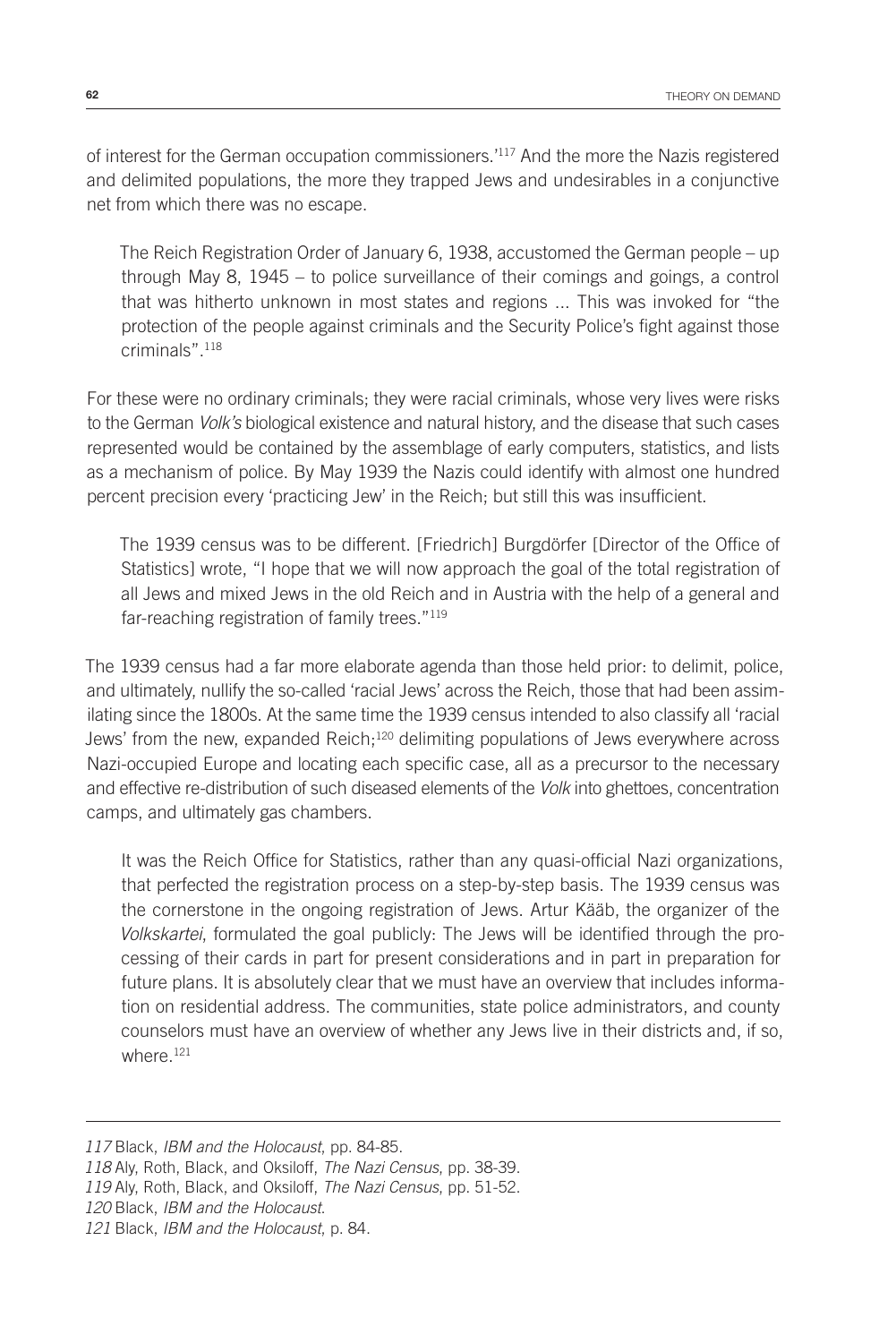A special envelope containing a Supplemental Card122 was created expressly for the 1939 census, and these punch cards carried but a single column, coded for descent – a column that had been designed into the card prototype long before the census was engaged.<sup>123</sup> This Supplemental Card, containing the crucial bloodline data, would ultimately produce the lists that would operate as the pivot for the delimitation and extermination of Jews and undesirables across the Third Reich. The data assembled from the 1939 census, and specifically the Supplemental Card, provided the Nazis with a crucial component of the 'Final Solution': a single national register of the entire Third Reich, a comprehensive listing of all Jews and 'diseased elements' of the *Volk*. By the end of 1939 all populations and cases in the Greater Reich that had been classified in any way as Jewish – whether full-Jewish, half-Jewish, or married Jews – were delimited and listed many times over and readied for eradication.

Racial purity was not just a catchphrase for the Nazis, it was an obsession. Germany wanted more than a society of Aryans, it wanted a master race: tall, strong, blond, and blue-eyed, intellectually and physically dominant. Eugenics became an elite cult. Nazis sought to weed out the weaker elements of its population, regardless of parentage – even from among their own people. The mentally ill, diseased, handicapped, homosexual individuals, and certainly Jews, Gypsies, and a group of misfits termed "anti-social" were not to be part of Germany's future.<sup>124</sup>

By 1939, stringent delimitation and policing of 'undesirables' across the Greater Reich became accepted practices, and in many ways, became a modus operandi of everyday life for all German nationals. And all of this had been achieved through increasingly ubiquitous registration practices and the resulting accumulation of data. Ultimately, for most, there would be no escaping their registration, and the coded numerical reductions that came to mark lives in the Greater Reich.

A few hours before Eichmann's execution, his Israeli prison warden asked him to respond, as an "expert", to the following question: What should the Jews have done? How could the Jews have resisted, in your view? *Eichmann*: By disappearing. We would have been at a loss if they had disappeared before being registered and concentrated. The number of our commandos was very small, and even if local police had helped us with all they had, their chances would have been at least fifty-fifty. A mass flight would have been disastrous for us.<sup>125</sup>

*<sup>122</sup>* Hollerith punch card.

*<sup>123</sup>* Black, *IBM and the Holocaust*.

*<sup>124</sup>* Black, *IBM and the Holocaust*, p. 93.

*<sup>125</sup>* Aly, Roth, Black, and Oksiloff, *The Nazi Census*, p. 93; translated and quoted from H. Kipphardt, *Bruder Eichmann,* Rowohlt, p. 114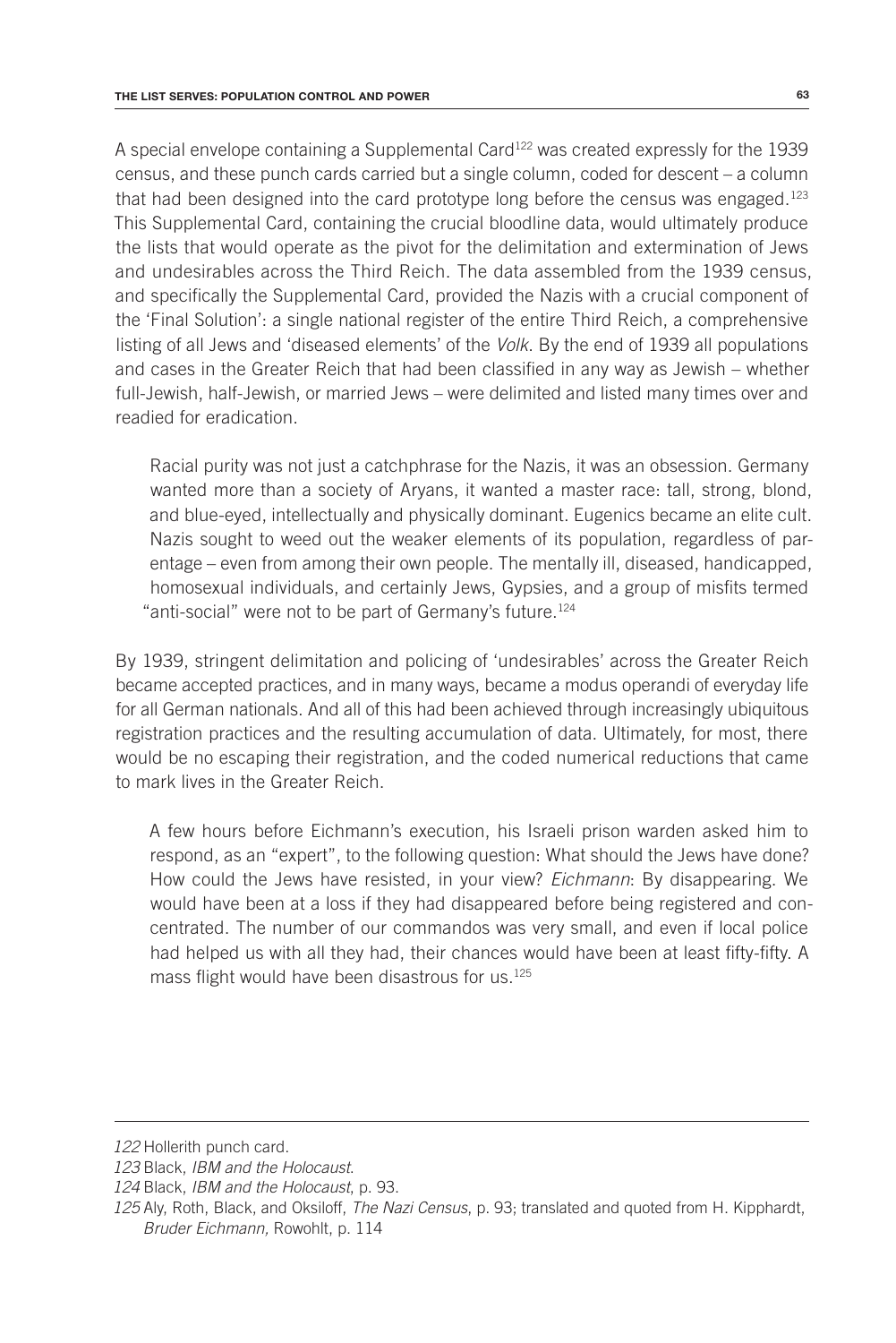### **The Biopolitical Milieu of Circulation: Managing the Volk's Cultural Organs**

The relation between the individual and the collective, between the totality of the social body and its elementary fragments, is made to function in a completely different way: it will function differently in what we call population. The government of populations is, I think, completely different from the exercise of sovereignty over the fine grain of individual behaviors.126

To speak of caesuras, list technologies, and Nazi governmentality is to speak of a conjuncture of technologies of security that installed a milieu of circulation wherein the categorization, classification, naming, and securing of risky biological populations was valued above all else – a way of seeing and doing the human species as an empirical and ordered reduction where probabilities, populations, and the intermingling of natural history and biology ruled the day. In leveraging early punch card computing technologies, massive data, statistics, and lists, Nazi governmentality took the fracture of 'abnormal' populations from 'normal' populations to a new extreme; infusing biopolitics into the classification and ordering of the human species to the point of using metaphors of disease to describe the fundamental caesuras that were at once the hallmark and pivot of Nazi governmentality: Aryan || Jew.

This is no better evidenced than in a speech delivered at the opening of a 'new' IBM facility in Berlin on January 8, 1934 by Willy Heidinger: 127

The physician examines the human body and determines whether all organs are working to the benefit of the entire organism ... We [Dehomag] are very much like the physician, in that we dissect, cell by cell, the German cultural body. We report every individual characteristic on a little card. These are not dead cards, quite the contrary, they prove later on that they come to life when the cards are sorted at a rate of 25,000 per hour according to certain characteristics. These characteristics are grouped like the organs of our cultural body, and they will be calculated and determined with the help of our tabulating machine. We are proud that we may assist in such task, a task that provides our nation's physician [Adolf Hitler] with the material he needs for his examinations. Our Physician can then determine whether the calculated values are in harmony with the health of our people. It also means that if such is not the case, our Physician can take corrective procedures to correct the sick circumstances. Our characteristics are deeply rooted in our race. Therefore we must cherish them like a holy shrine which we will – and must – keep pure. We have the deepest trust in our Physician and will follow his instructions in blind faith, because we know that he will lead our people to a great future. Hail to our German people and *der Führer*. 128

*<sup>126</sup>* Foucault, '25 January 1978', p. 56.

*<sup>127</sup>* An IBM salesman who in 1910 founded *Dehomag* – IBM Germany – and was its major shareholder in 1934.

*<sup>128</sup>* Translated and quoted from *Denkschrift zur Einweihung der neuen Arbeitstätte der Deutschen Hollerith Maschinen Gesellschaft m.b.H. in Berlin-Lichterfelde*, 8 January 1934, United States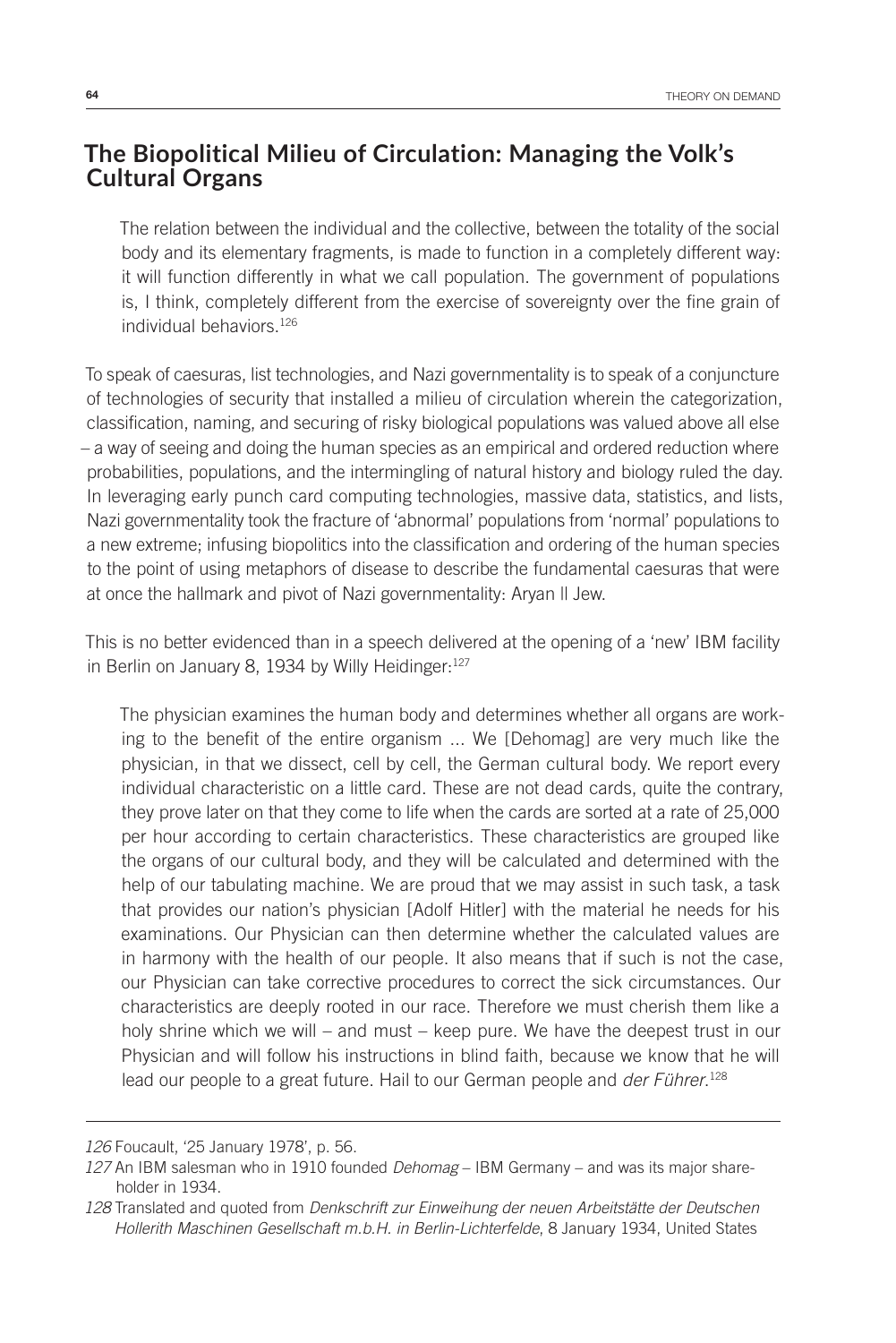What we can clearly glean from this speech is how a way of *seeing* and *doing* built on the double integration of microscopic statistical science – the dissection, cell by cell, data point by data point, of the German cultural body, revealing all of its 'healthy' and 'diseased' organs – and the pseudo-science of Nazi eugenics and race theory was fundamental to Nazi governmentality. This cemented a powerful regime of truth that legitimized the extermination of risky elements in populations. In other words, a way of seeing and doing that took as its primary metaphor the need to calculate, delimit, examine, determine, police, and exterminate 'diseased cultural organs' and all of their circulating elements; populations and their individual cases.

It is not the division between those who are sick and those who are not. It takes all who are sick and all who are not as a whole, that is to say, in short, the population, and it identifies the coefficient of probable morbidity, or probable mortality, in this population, that is to say the normal expectation in the population of being affected by the disease and death linked to the disease.<sup>129</sup>

When quantitative analyses are made of 'cultural organs' or populations, like they were under Nazi governmentality, the result is that the notion of 'disease' is unloosened from its relationship with individual human bodies and is seen as a statistical problem of distribution. Different possibilities for 'contamination' were calculated and determined, and risky elements were targeted for normalization. In such a milieu of circulation that privileged the policing of 'natural biological' classifications, the 'double integration' effect of the apparatuses (*dispositifs)* of security was clearly exhibited, wherein Nazi governmentality policed the biological classifications that it itself called into reality. Just like with Foucault's epidemics of the eighteenth century, the apparatuses of security that were installed under Nazi governmentality were clearly about populations, probabilities and the normalization of risky elements.

The more the Nazis registered, gathered data, tabulated, named, sorted, categorized, and divided society through conjunctions of juridical-disciplinary mechanisms and technologies of security like the list, the more social policies and practices emerged that revolved around ascribing and predicting quantifiable net-worth values to elements in populations in the interest of securing a 'healthy', or normal *Volk*. With each sort of data by a Hollerith system, human beings in the Third Reich were increasingly constituted as listed elements—identifiable, trackable and risk assessed elements of populations. Like with epidemics and food insufficiency, the apparatuses of security under Nazi governmentality installed a milieu of circulation that was fundamentally marked by population and probability and the need to ensure the free circulation of necessary and sufficient elements and the policing of risky elements.

In this way, where IBM-developed punch card technologies did ultimately provide a crucial means of orchestrating mass extermination and genocide, as Black argues, these technologies did not by any means emerge in a vacuum. Juridical-legal and disciplinary mechanisms involving strict social policies surrounding census, registration, and the frac-

Holocaust Memorial Museum Library, p. 23. Translated in Black, *IBM and the Holocaust*, pp. 50-51.

*<sup>129</sup>* Foucault, '25 January 1978', p. 62.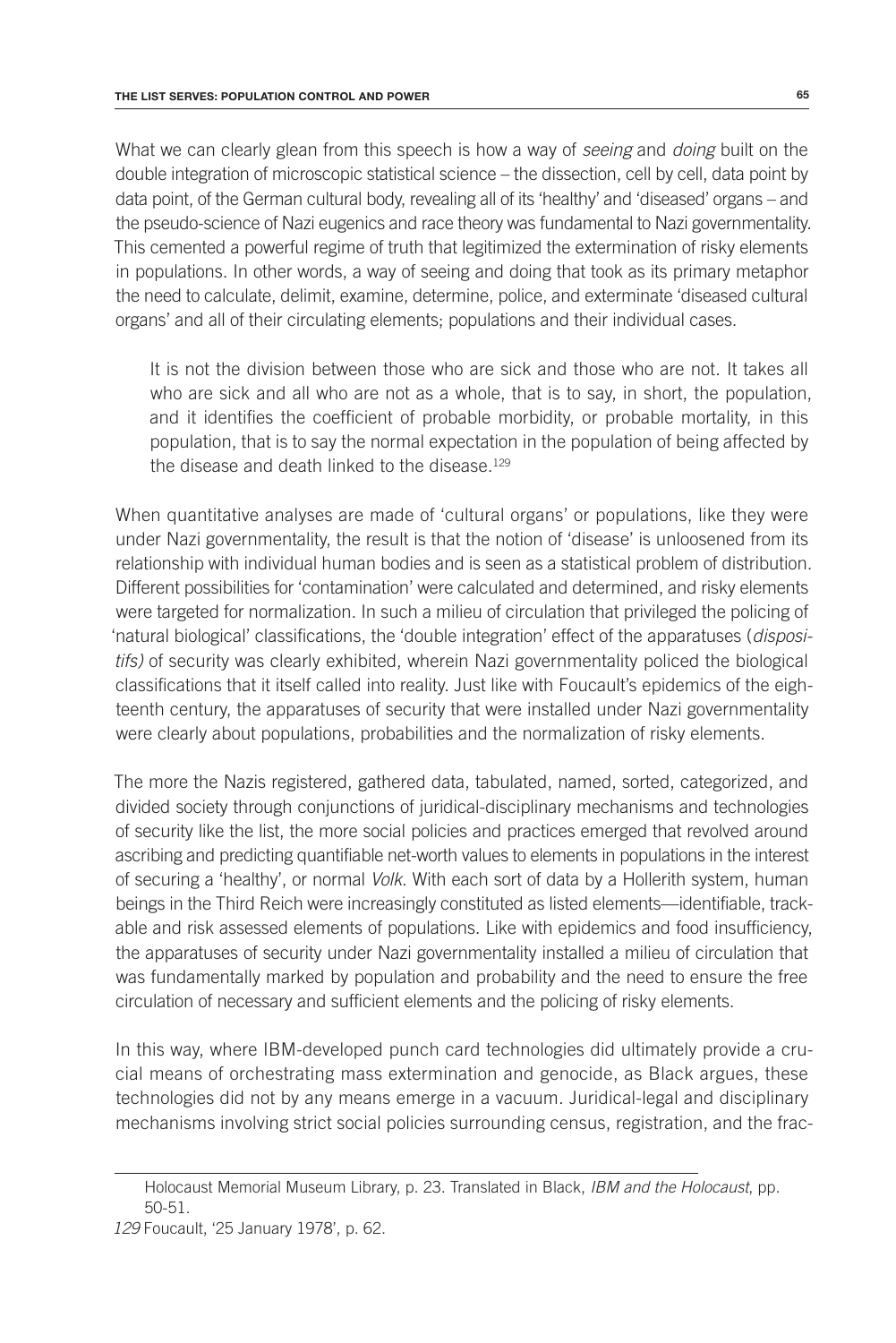ture of populations were developments both prior and parallel to the Third Reich's adoption of IBM's Hollerith punch card technology and the installation of Nazi governmentality.

How such early information technology served to materialize fractured risky elements in Nazi governmentality did not begin with IBM's Hollerith technologies, but rather with census and registration processes. These juridical-disciplinary mechanisms had been effect in Germany for almost fifty years by 1930, and had laid the groundwork for a form of governmentality that would hinge on seeing, naming, predicting, limiting, and neutralizing the effects of risks to a population called the Aryan *Volk.*

And while it was quite clearly IBM's Hollerith tabulators and sorters, used to decipher the 1933 German census,<sup>130</sup> that helped crystallize this intermingling of classification and biology under Nazi governmentality, Herman Hollerith, the father of IBM, had been making this a reality since the late 1870s in the United States, from the time he was brought on as a clerk in the US Census Bureau and began applying his early ideas in information technology to questions of social statistics and populations.131 But ultimately, it was under Nazi governmentality that a conjunction of juridical-disciplinary mechanisms, redeployed in apparatuses of security, coalesced as a governmentality that sought to delimit, police, and nullify risky elements to an extreme; and it is in this moment and in these conditions that Nazi governmentality deployed the list as a security technology for identifying and policing threats in a wide variety of milieus of circulation. In this way, the list would emerge as the pivot of an everyday existence marked at every turn by the caesura of 'Aryan' II 'other' – at once a way of seeing and naming, for calling 'risks' into reality, and at the same time providing a practical means for nullifying them.

So while the work presented here is inspired and informed by Black's illuminating revelations, beginning with an investigation into the moments leading up to the Nazis' integration of IBM's Hollerith punch card technology with social practices surrounding census, registration, and selection, it is intended to extend this history to an articulation of the modern art of governmentality. This work contends that the Nazi conjunction of juridical-legal and disciplinary mechanisms and technologies of security, and specifically the way the list served the policing and enforcement of caesuras, represents a crucial event in the governmentality, wherein through their interweaving with early 'computer' systems and statistical technologies, lists began to serve the delimitation, policing, and nullification of risky, abnormal, and undesirable elements circulating in populations.

Thanks to their installation of this unique conjunction of security technologies, the Third Reich, in its quest for racial supremacy, came to see that virtually all aspects of life could be automated and organized; from military personnel to individual citizens; from the largest industries to the smallest grocers and dry-goods stores; from the biologically desirable to the Jews and anti-socials. 'Just as people would be categorized and regimented down to the least characteristic, so would all of German business be analyzed to the smallest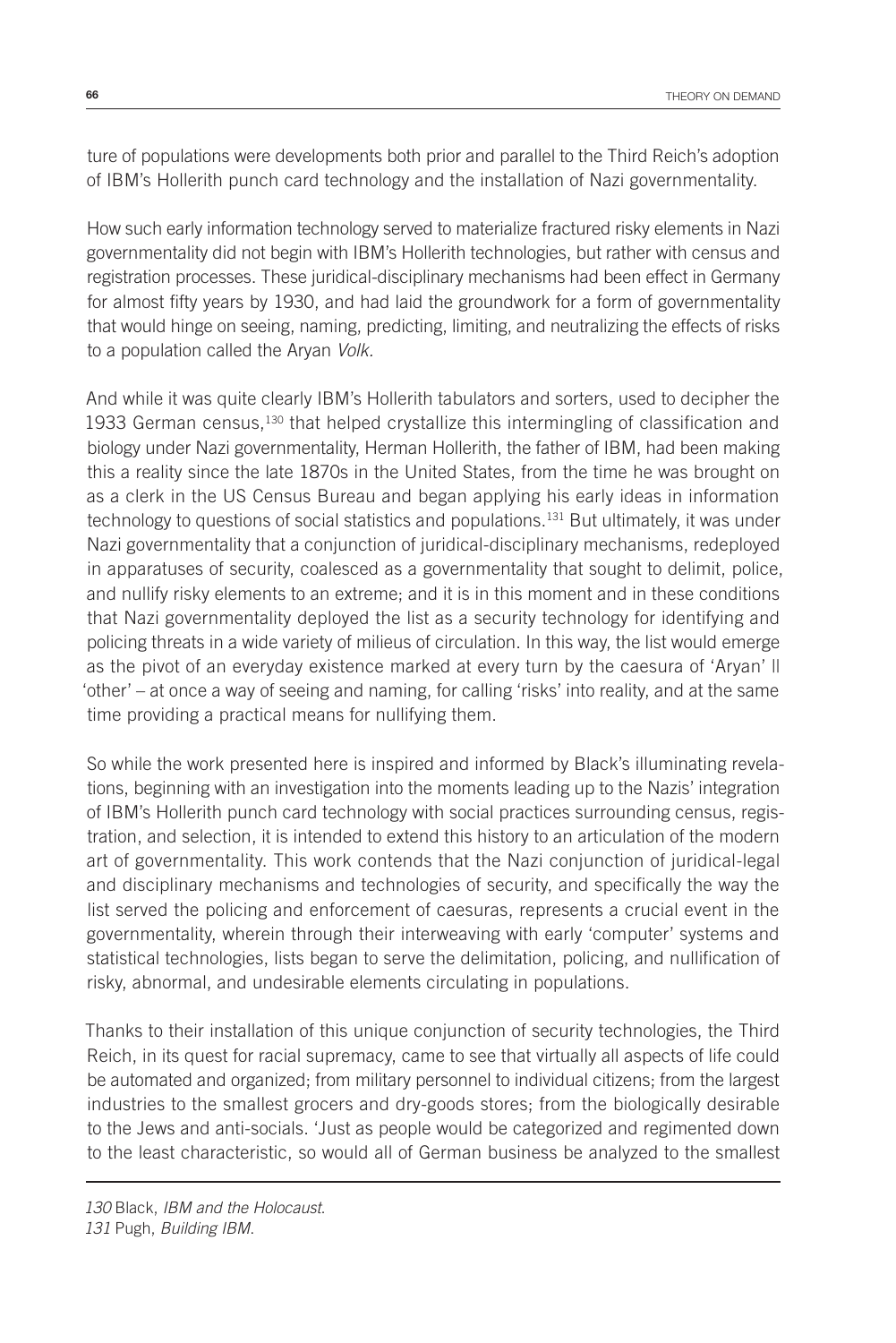detail – and then subjected to Nazi discipline.'132 In this way, in the Third Reich, the list was much more than a functional means of administering and organizing people and things and developing knowledge, it also represented a whole new way of seeing populations marked by fractured risky biological elements and the need to police and nullify them. IBM's Dehomag explicitly embraced its critical role in the Nazi apparatuses of security and governmentality, producing a publicity poster (circa 1934) that depicts an all-encompassing, omnipresent eye floating in the sky, its gaze directed downwards, in the form of a punch card subsuming a city skyline. The text simply reads, 'See everything with Hollerith punch cards',133 but as this research argues, it could also read 'See everything with statistics', or, 'See everything with lists'; as early computer systems, statistics, and list technologies would all come to critically serve Nazi governmentality and its apparatuses of security.

### **The List Served: 'Seeing Everything' Through Nazi Apparatuses of Security**

Unless we understand how the Nazis acquired the names, more lists will be compiled against more people.134

Seeing everything under Nazi governmentality started with seeing Jews. As the security technologies (statistics, computers, and lists) became more refined in Nazi governmentality; as the sorting, cross-indexing, classifying, and predicting routines became more sophisticated, statistical race researchers were able to probe deeper and deeper into Jewish bloodlines and lineage, and produce more and more lists of diseased elements and cases for policing. Indeed, as the Nazi apparatuses of security were installed across larger swaths of Europe, Jews and those sorted as 'anti-social' increasingly found nowhere to hide from the endless punch cards clattering through Hollerith machines and from their statistically-derived lists of risky elements: '...comparing names across generations, address changes across regions, family trees and personal data across unending registries'.135 By 1944, life in Nazi-occupied Europe was unequivocally marked by such delimitation, policing, and nullification.

But not only were people tabulated, sorted, and delimited; they were coded, and '...it was the code that branded the individual and sealed his destiny. Each code was a brick in an inescapable wall of data.'136 Everywhere throughout the Greater Reich, the human species was being valued and reduced to risk and net-worth scores, and subdivided as such. With each and every conquest, the art of governmentality the Nazis were perfecting was being installed further and further, enmeshing unlimited territory in an apparatus of security designed to trap Jews and 'undesirables' of all kinds in a fiery hell where one's code and score would very much come to determine one's fate.

*<sup>132</sup>* Black, *IBM and the Holocaust*, pp. 86-87.

*<sup>133</sup>* Black, *IBM and the Holocaust*, p. 104.

*<sup>134</sup>* Black, *IBM and the Holocaust*, p. 7.

*<sup>135</sup>* Black, *IBM and the Holocaust*, p. 107.

*<sup>136</sup>* Black, *IBM and the Holocaust*, p. 365.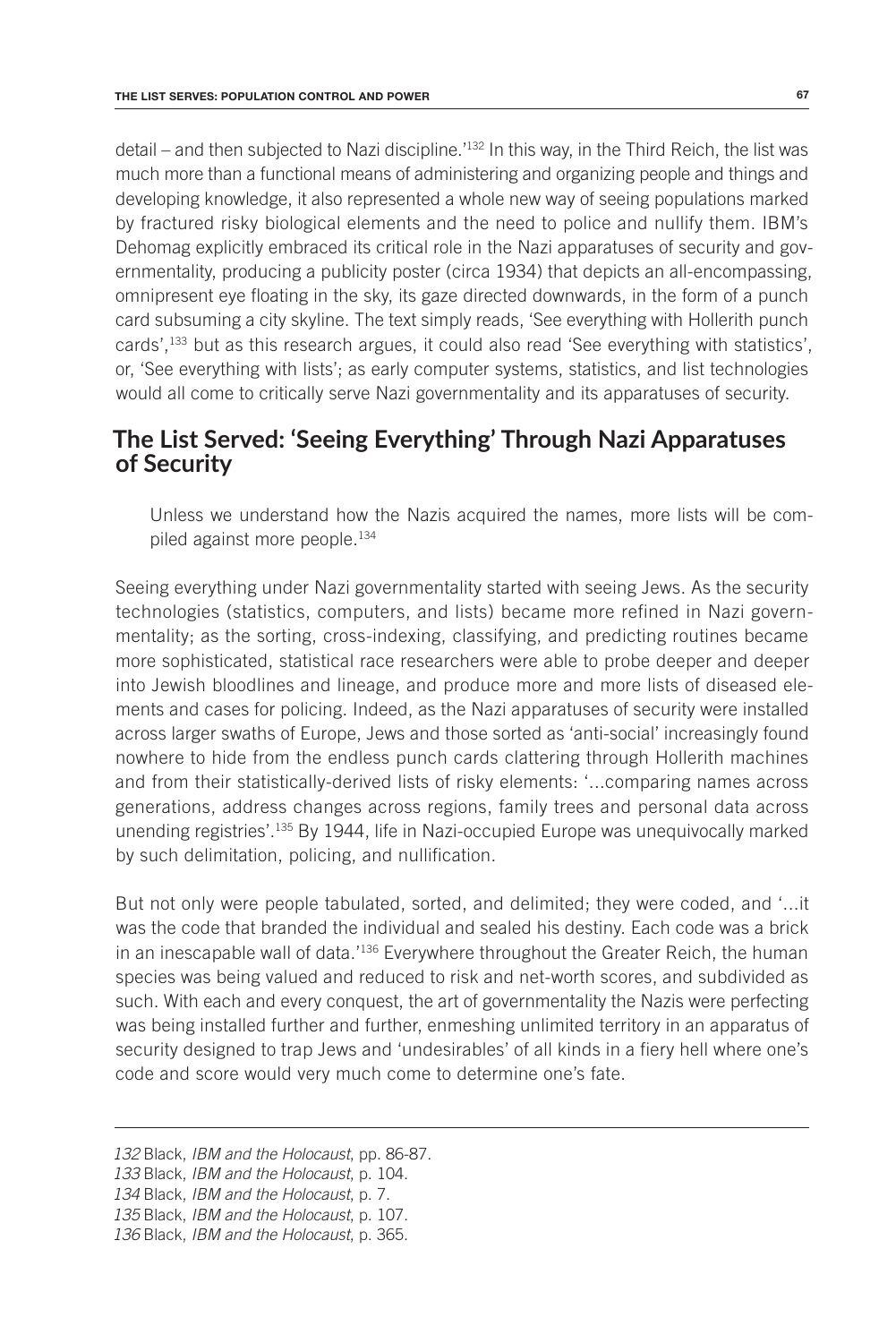Hollerith tracking worked so well that the SS Economic Administration was able to authoritatively challenge the slave labor reports they were receiving on any given day. For instance, at one point in the latter part of 1943, the central office asked for the number of Auschwitz Jews fit for reassignment to an armaments plant. On August 29, Auschwitz replied that only 3,581 were available. Senior SS Economics Administration Officer Gerhard Maurer knew from [their own] Hollerith sorts that fully 25,000 Jews were available for work transfers. Four days later, Maurer dispatched a brash rejoinder to Auschwitz Camp Commandant Rudolf Höss himself. "What are the remaining 21,500 Jews doing?" Maurer demanded. "Something's amiss here! Please again scrutinize this process and give a report".<sup>137</sup>

Critical to 'seeing everything' in Nazi Germany was the highly complex administration, organization and orchestration of millions of elements in motion across Nazi-occupied Europe, an increasingly large milieu of circulation. A key industry that was radically transformed by Nazi governmentality was the railway industry. Prior to the deployment of Nazi apparatuses of security to railroads, tracking trains and their contents was an odious affair for railway companies, requiring weeks to manually identify and locate boxcars. But Nazi governmentality now made it possible to efficiently and effectively schedule, locate, and deploy trains, stock, and boxcars within 48 hours.

During the war years, IBM supplied elaborate Hollerith systems to nearly all the railways of Nazi-dominated Europe. Knowing how many freight cars and locomotives to schedule on any given day in any given location, anywhere across the map of Europe, required the computational capabilities of Hollerith. Punch card systems identified the exact location of each freight car, how much cargo it could accept, and what schedule it could adhere to for maximum efficiency. In fact, the main method of tracking freight cars was a network of Hollerith systems installed at railroad junctions across Europe.138

The Nazis relied heavily on Hollerith technologies, to track their trains and schedule delivery of the 'desirable' and 'undesirable' cargo their boxcars contained. 'Trains were Himmler's most valuable tool – and railroads were among IBM's most lucrative clients in Europe.'139 Indeed, it was not only Hollerith identification and control that provided unmatchable efficiency and effectiveness in railway and boxcar tracking, satisfying the Nazis' highly-complex and fully-integrated scheduling needs, managing the flow of millions of bodies and tons more cargo across their occupied lands, it was the whole agglomeration of the apparatuses of security and their technologies, including the list which continued to serve its historical 'intellectual technology' role, but also now served to delimit, manage, and police the fundamental caesuras that marked day to day life.

*<sup>137</sup>* Black, *IBM and the Holocaust*, p. 355.

*<sup>138</sup>* Black, *IBM and the Holocaust*, p. 265.

*<sup>139</sup>* Black, *IBM and the Holocaust*, p. 357.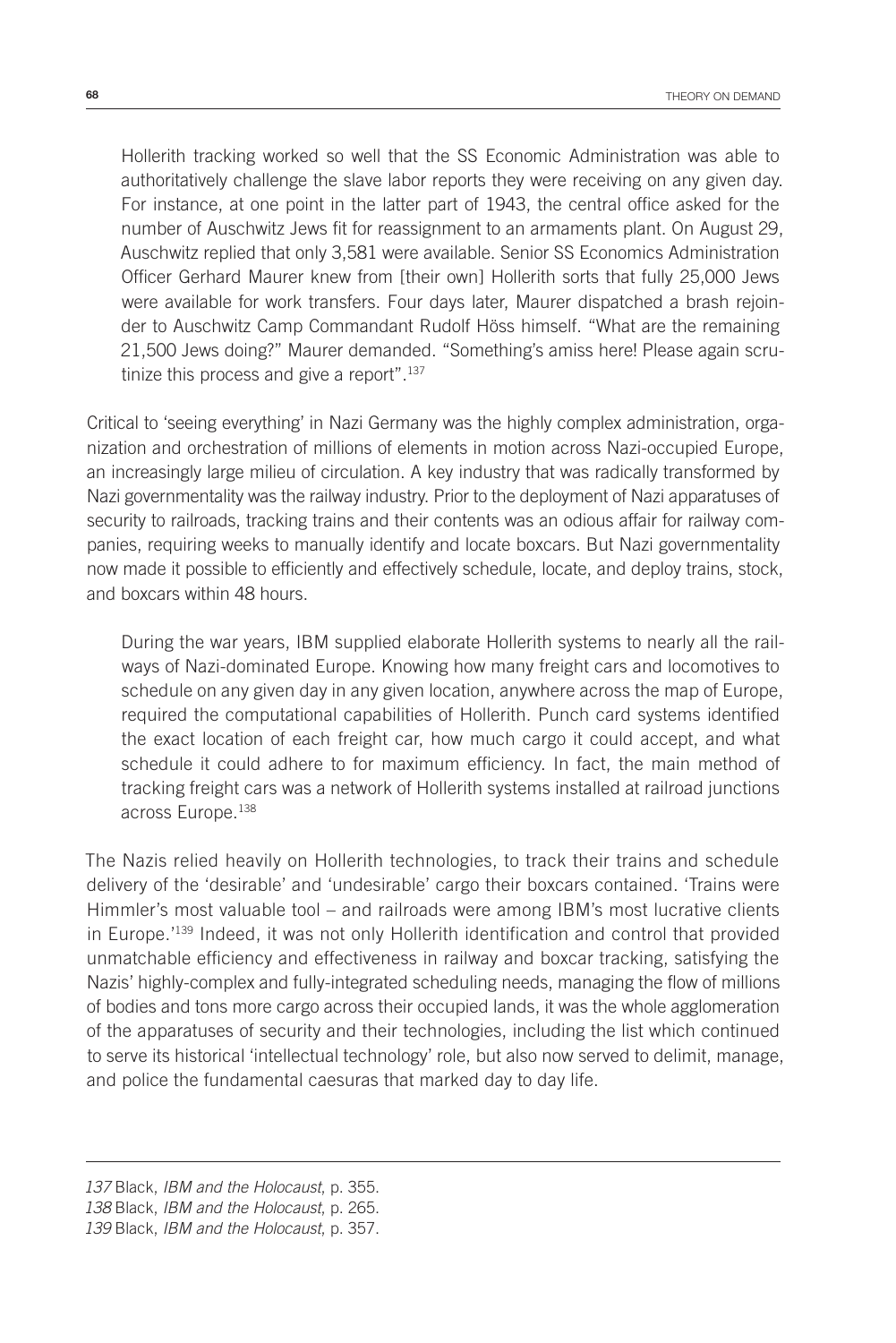Now it seems to me that through the obviously very partial phenomena that I have tried to pick out we see the emergence of a completely different problem that is no longer of fixing and demarcating the territory, but of allowing circulations to take place, of controlling them, sifting the good and the bad, ensuring that things are always in movement, constantly moving around, continually going from one point to another, but in such a ways that the inherent dangers of this circulation are canceled out.<sup>140</sup>

By January 1944, this art of governmentality, of accumulating data to control and secure the circulation of living beings and things, had become so prevalent and ubiquitous across Nazi-occupied Europe that a special 'central' statistics bureau was established by Hitler to sort, tabulate, analyze, and coordinate all of the information that flowed in from the many Hollerith operations across the Third Reich. While there is little that is known about this highly secret centralized card sorting facility, the Zentral Institut<sup>141</sup> as it was known, served as a clearinghouse for '...all new registrations, death lists, daily strength reports and transfers from site to site'.142 The *Zentral Institut* was the pivot for railway and concentration camp coordination and scheduling – tabulating, sorting, analyzing, and tracking with cold mechanized automation and precision the extent of destruction the Nazis were waging across Europe.

It was enough to inform *Zentral Institut* that the people had boarded a train. Hence the machines only tabulated the evacuations. No more was necessary. From these trains, there was no escape, no need for tracking, no further utility, and no further cost would be expended. At this point, the Jews were no longer worth a bullet, nor the price of a single punch card ... Only at the moment of extermination did the Jews of Europe finally break free from Hitler's Holleriths.<sup>143</sup>

But for those who had yet to break free, who were still in the concentration camps, there was no way of escaping their branded code.

Every hell has its hierarchy. Each Hollerith code carried consequences. In the concentration camps, the level of inhumanity, pain, and torture were not the happenstance of incarceration as much as a destiny assured by Hollerith coding. It was impossible to shirk one's Hollerith code.<sup>144</sup>

Almost every concentration camp opened and operated a Hollerith facility, known as a *Hol*lerith Abteilung,<sup>145</sup> and at these facilities all prisoner cards and labor transfer rosters were processed. These operations yielded a constant flow of traffic, primarily consisting of lists including departure lists, transfer lists, and work assignment lists. Lists were the primary output of the *Hollerith Abteilung*, which assembled the detailed information contained on

*<sup>140</sup>* Foucault, '25 January 1978', p. 65.

*<sup>141</sup>* Central Institute.

*<sup>142</sup>* Black, *IBM and the Holocaust*, p. 360.

*<sup>143</sup>* Black, *IBM and the Holocaust*, p. 372.

*<sup>144</sup>* Black, *IBM and the Holocaust*, p. 362.

*<sup>145</sup>* Black, *IBM and the Holocaust*, p. 351.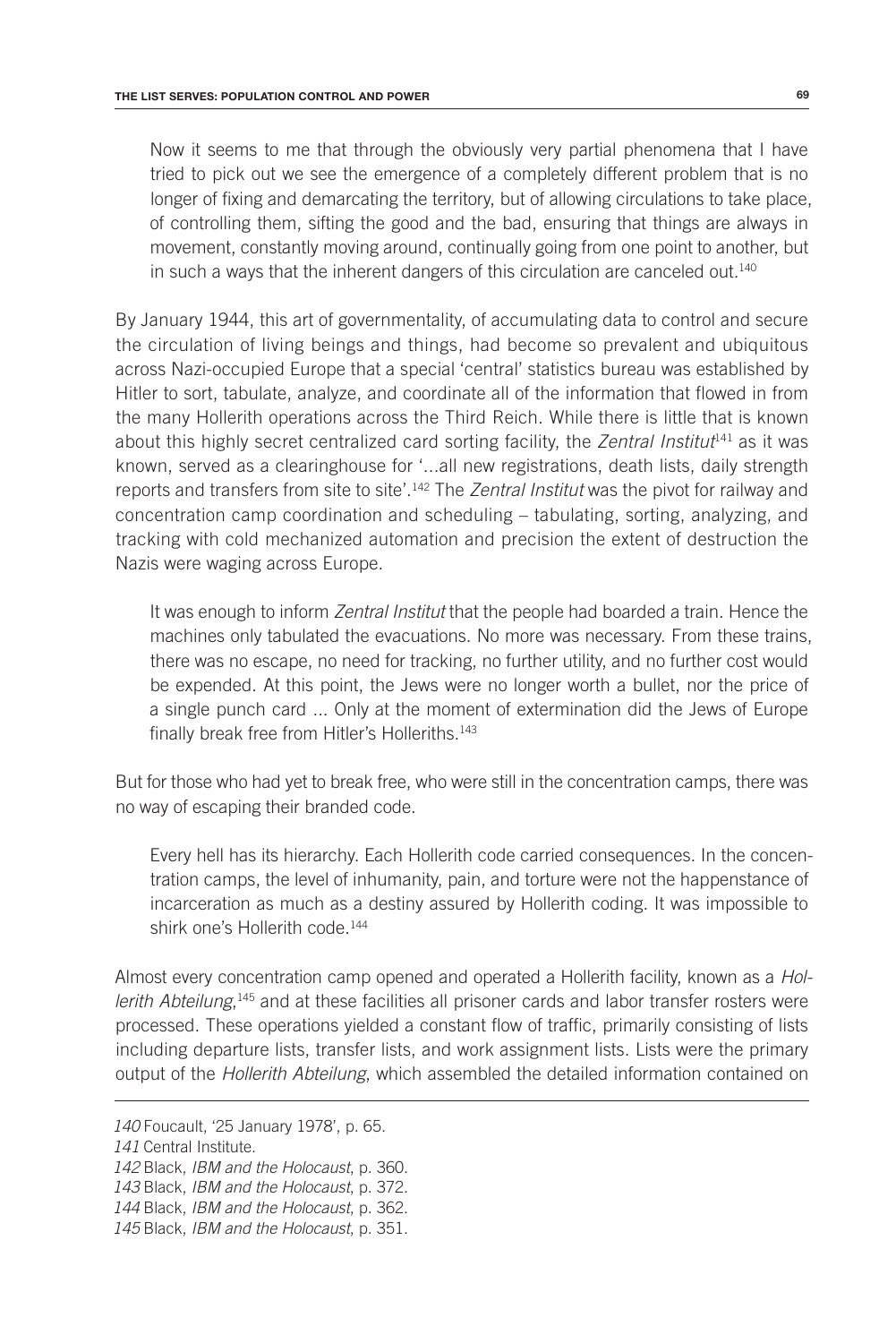punch cards, outputting daily lists that came to regiment every aspect of prisoner existence including exterminations.146 Punch cards for camp prisoners detailed everything; date of birth, marital status, number of children, nationality, physical characteristics, work skills, and even, at the Mauthausen concentration camp in Austria, the kinds of torture and punishment the prisoner had been subjected to. '*Hollerith erfasst*, or "Hollerith registered". That designation was stamped in large letters on hundreds of thousands of processed Personal Inmate Cards at camps all across Europe.'147

Critical to existence in the concentration camps were sixteen categories, classifications, or scores that were established for the reason for incarceration, and the code that was punched on one's card in this category most assuredly determined one's fate. Among the codes, homosexuals were given the number 3, anti-socials were coded with the number 9, and Gypsies with the number 12; but the code that was reserved for the biggest risk and ultimately ensured the most violent torture and treatment was for the Jews, the number 8.

As horrific as camps were for all, Jews coded by number experienced an additional nightmare of unspeakable dimension. Because Jews were instantly recognizable by their patches, they could be denounced at every turn as "Jewish swine" or "Jewish muck" with the attendant physical abuse. One could never escape his code.<sup>148</sup>

Among the most ominous codes that appeared on prisoner punch cards were those contained in column 34, which was labeled 'Reason for Departure'.

Code 2 simply meant transferred to another camp for continuing labor. Natural death was coded 3. Execution was coded 4. Suicide was coded 5. The ominous code 6 designated "special handling", the term commonly understood as extermination, either in a gas chamber, by hanging or by gunshot.<sup>149</sup>

The column 34 code was the last code, the last hole punched, the last bit of humanity reduced and divested; a final dehumanizing number assigned in a column on a punch card, in a process that began with divisive and caesuric practices, and ended with extermination. By 1944 millions of human beings had been identified, sorted, assigned, guided, integrated, and transported in this way, by means of an apparatus of security, which tracked them mercilessly along their journeys; from their homes to the ghettos, to the train platforms, boxcars, camps, and ultimately, gas chambers. Not surprisingly, 'to obliterate all evidence of the mass murders documented by Hollerith records, Himmler ordered all camp card indices destroyed before the Allies arrived'.150 But not everything was destroyed at the camps; evidence remained of the apparatuses of security.

*<sup>146</sup>* Black, *IBM and the Holocaust*, p. 351.

*<sup>147</sup>* Black, *IBM and the Holocaust*, p. 353.

*<sup>148</sup>* Black, *IBM and the Holocaust*, p. 363.

*<sup>149</sup>* Black, *IBM and the Holocaust*, p. 11.

*<sup>150</sup>* Black, *IBM and the Holocaust*, p. 359.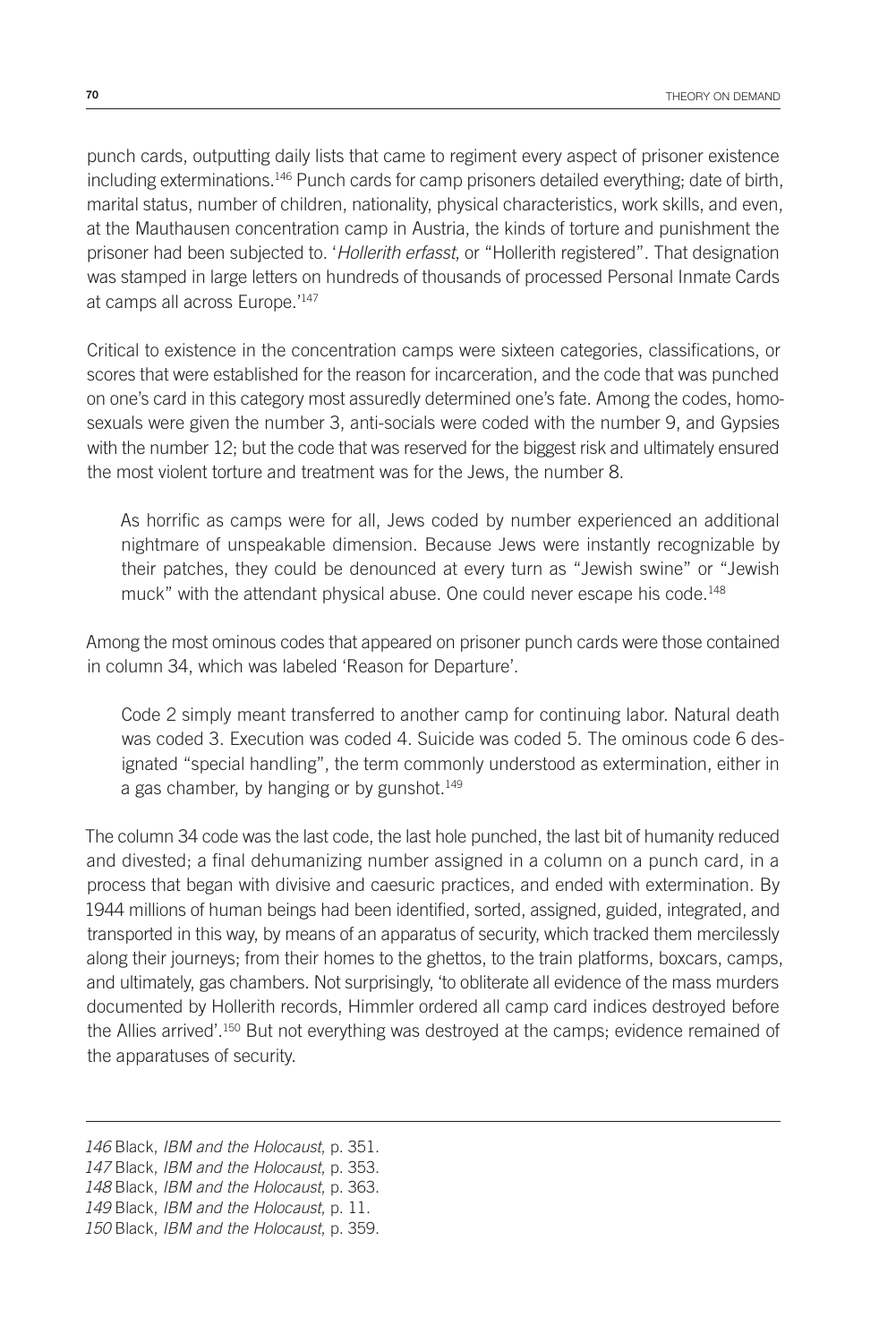At Mauthausen "Departure Lists" were fundamentally roll calls of the dead. A typical handwritten "Departure List" ran on for many pages. No names were used, just the inmate's five- or six-digit Hollerith identity, listed on the left in numerical order for efficient punching into column 22 of the Dehomag cards printed for camp death tallying.151

Columns and numbers appearing on seemingly innocuous punch cards had killed millions of people and ironically, numbers were all that remained of them – outputted on lists – ready as ever to be punched, tabulated, sorted, and analyzed in an endless mechanized cycle that began with fracturing caesuras, and ultimately turned on a population's compliance with and acquiescence to stringent governmental registration policies that sought to dismantle and secure society through the delimitation, policing, and nullification of listed 'risks'.

# **The List Serves: Governmentality or Bare Life?**

For millennia, man remained what he was for Aristotle: a living animal with the additional capacity for a political existence; modern man is an animal whose politics places his existence as a living being in question.  $-$  Michel Foucault<sup>152</sup>

The correct question to pose concerning the horrors committed in the camps is, therefore, not the hypocritical one of how crimes of such atrocity could be committed against human beings. It would be more honest, and above all more useful, to investigate carefully the juridical procedures and deployments of power by which human beings could be so completely deprived of their rights and prerogatives that no act committed against them could appear any longer a crime.  $-$  Giorgio Agamben<sup>153</sup>

Thus far this has been an attempt to critically address the 'juridical procedures and deployments of power' that Agamben points to; an examination of how Nazi governmentality came to reduce human beings to statistical objects, risk assessed numbers on lists. Moreover, we have seen how such complex bureaucratic laws, policies, procedures, and practices would ultimately so fracture a people, the *Volk*, and so dehumanize individuals as 'diseased cases' that an entire nation's collective conscience would barely stir while with cold efficiency its government delimited, policed, and ultimately exterminated 'undesirable' elements in the biopolitical milieu of circulation that was the hallmark of Nazi governmentality. The interweaving of Nazi 'raceology' and eugenics provided a veneer of pseudo-scientific validation to a vision of social control that depended on the accumulation of data and the reduction of the human being to net-values of worth and risk. This in turn legitimated the ongoing ethno-biological diagnoses of a 'disease-ridden' *Volk*, and these diagnoses involved splintering and fracturing the *Volk* in the interest of isolating the cancerous elements within. From there, the prescription was clear: delimit, police, and exterminate.

*<sup>151</sup>* Black, *IBM and the Holocaust*, p. 359.

*<sup>152</sup>* Foucault, *The History of Sexuality*.

*<sup>153</sup>* Agamben, *Homo Sacer*.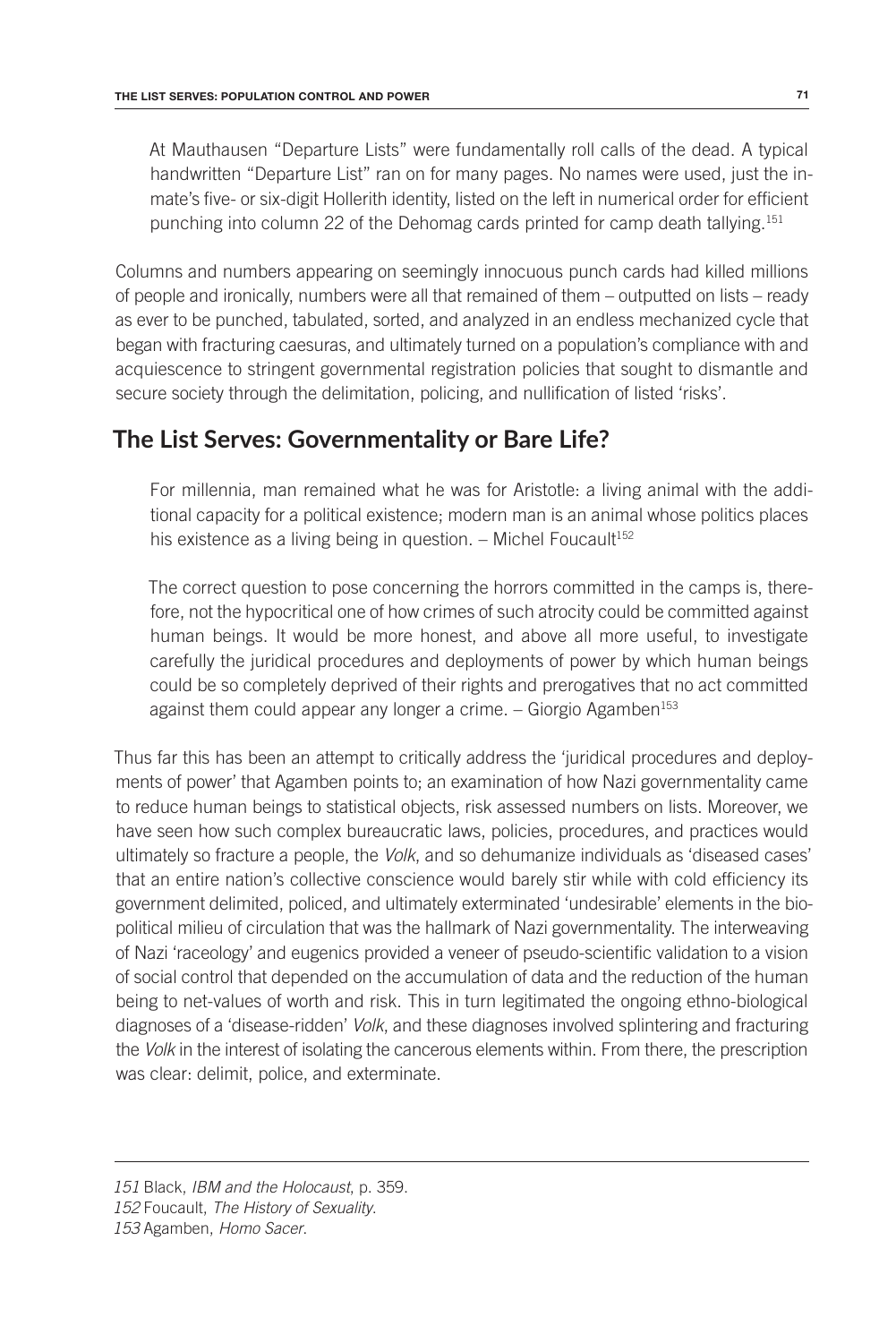At the hub of this 'biopolitical' praxis were the minutiae of bureaucratic practices that Hannah Arendt154 first pointed to in *Eichmann in Jerusalem*. But where Arendt illuminated how banal, everyday practices in Nazi Germany contained within them the incunabula for profound evil, absent in her analysis is precisely this biopolitical element; specifically an interrogation of how caesuric practices in the Third Reich came to provide a means of ordering and organizing society, and at the same time served to divest individuals of their humanity. Indeed, no juridical-legal mechanisms and practices of discipline were as pivotal to Nazi governmentality as those involving census and registration; and Götz Aly and Karl Roth's *The Nazi Census: Identification and Control in the Third Reich* has significantly helped us to see their profound implications in Nazi Germany. The book was originally published in 1983 '...in connection with a political and legal conflict surrounding the planned census, which was later called off by the German Federal Constitutional Court'.155 Not surprisingly, the book contains a foreword by Edwin Black, who in addition to having sponsored its English translation hails Aly and Roth's work as pioneering, asserting that,

Aly and Roth correctly comprehended and documented that registration in all its forms – from primitive paper and pencil records to the use of high-speed Hollerith machines – was the first step in Hitler's war against the Jews and other enemies. The types of registration covered all modalities, from massive censuses to ongoing population registrations, labor pools, and human numbering systems.156

Nazi governmentality hinged on census and registration practices, and the precise march of death the Nazi apparatuses of security orchestrated could never have been achieved had the groundwork for delimitation, policing, and extermination not been laid with the 1933 census, followed up with extensive registration policies and practices and all culminating in the 1939 census which effectively registered by name all German Jews and 'Jewish half-breeds' in the Third Reich. But where census and registration practices, the data accumulated from them, and statistical techniques, clearly played a key role in delimitation, policing, and extermination in Nazi Germany, surprisingly, like IBM's Hollerith technology and list technologies, scant Holocaust research has treated these questions. 'In fact, the crucial minutiae of registration are barely mentioned in any of the thousands of books on the Third Reich.'157 And it is the crucial minutiae of registration practices – redeployed in apparatuses of security – that serve as the bureaucratic basis around which caesuric divisions are brought into reality and enacted, and how risky elements of living beings are culled and listed.

A politics that calls into question the existence and categorization of living beings is the quintessential essence of the biopolitics that Giorgio Agamben asserts.158 When Agamben argues that, 'There is no clearer way to say that the first foundation of political life is a life

*157* Black, *IBM and the Holocaust*, p. xi.

*<sup>154</sup>* Hannah Arendt, *Eichmann in Jerusalem: A Report on the Banality of Evil,* New York: Penguin Books, 1994.

*<sup>155</sup>* Aly, Roth, Black, and Oksiloff, *The Nazi Census*, p. xi.

*<sup>156</sup>* Aly, Roth, Black, and Oksiloff, *The Nazi Census*, pp. viii-ix.

*<sup>158</sup>* Agamben, *Homo Sacer*; Agamben, *Remnants of Auschwitz*; Agamben, *State of Exception*.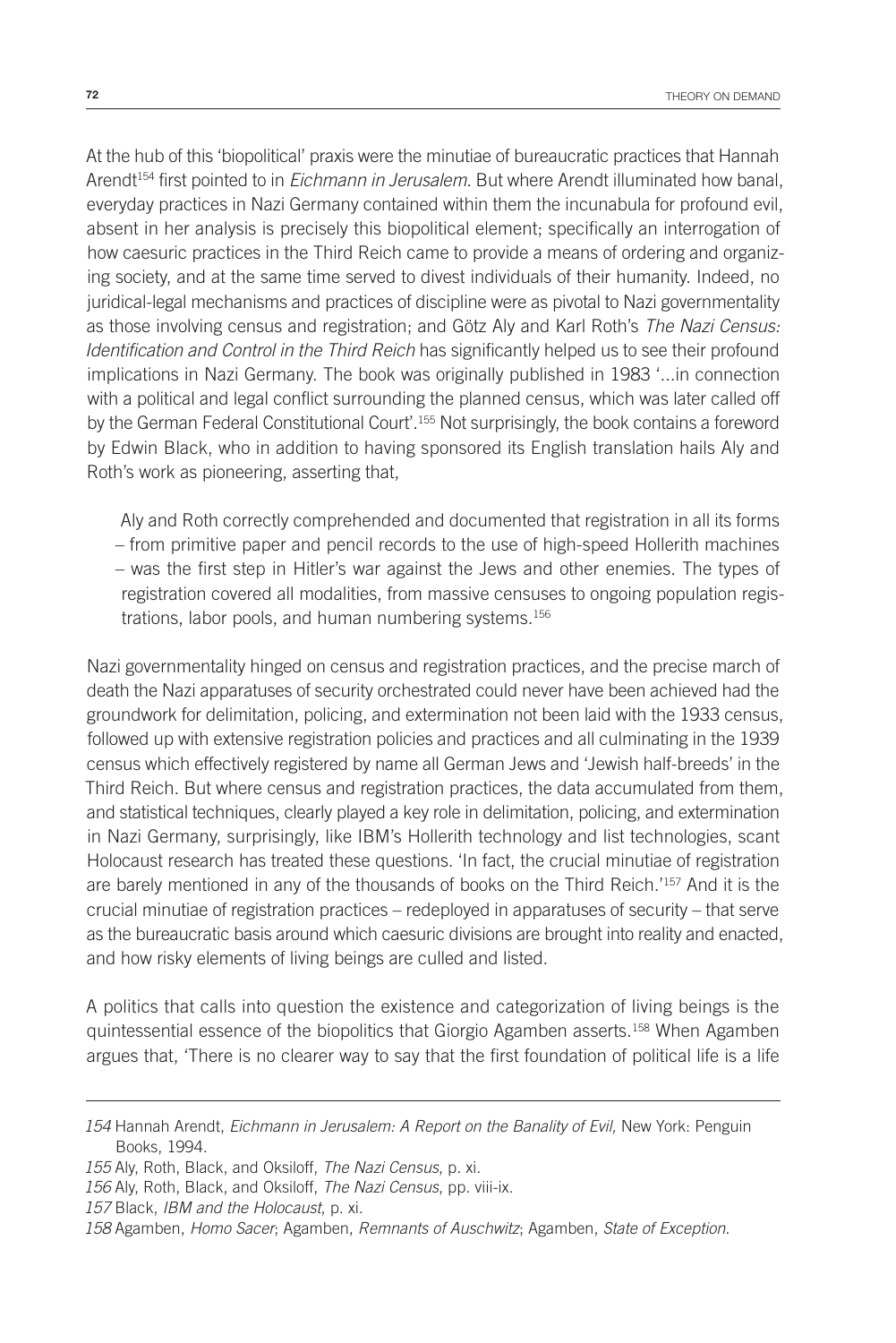that may be killed, which is politicized through its very capacity to be killed $159$  he is striking a biopolitical stance, arguing that 'bare life' is the fundamental political unit around which sovereignty is practiced. But therein, it is a biopolitical stance that is decidedly different from the one associated with Michel Foucault's governmentality.

One of the most persistent features of Foucault's work is its decisive abandonment of the traditional approach to the problem of power, which is based in juridico-institutional model (the definition of sovereignty, the theory of the State) in favor of an unprejudiced analysis of the concrete way in which power penetrates subjects' very bodies and forms of life ... In his final years Foucault seemed to orient this analysis according to two distinct directives for research: on the one hand, the study of the *political techniques* with which the State assumes and integrates the care of the natural life of individuals into its very center; on the other hand, the examination of the *technologies of the self* by which processes of subjectivization bring the individual to bind himself to his own identity and consciousness and, at the same time, to power.<sup>160</sup>

As the work presented here has demonstrated, Foucault never 'decisively abandoned' 'juridico-institutional models', but rather refined his conception from sovereignty to discipline and to governmentality; in fact, arguing in his later years, that juridical-legal, institutional, and disciplinary mechanisms are far from abandoned in modern and contemporary forms of government, but rather are redeployed within apparatuses of security that seek to regulate and distribute elements in the milieus of circulation, to meet the objectives of the state.

The population is not, then, a collection of juridical subjects in an individual or collective relationship with a sovereign will. It is a set of elements in which we can note constants and regularities even in accidents, in which we can identify the universal of desire regularly producing the benefit of all, and with regard to which we can identify a number of modifiable variable on which it depends. Taking the effects specific to population into consideration, making them pertinent if you like, is, I think, a very important phenomenon: the entry of a "nature" in to the field of techniques of power, of a nature that is not something on which, above which, or against which the sovereign must impose just laws. We have a population whose nature is such that the sovereign must deploy reflected procedures of government within this nature, with the help of it, and with regard to it.<sup>161</sup>

Where for Foucault technologies of sovereignty are redeployed in the apparatuses of security with the aim of specifically effecting populations – the reflected procedures of government –Agamben argues that modern and contemporary existence continues to constitute 'political life' as a simultaneous inclusion and exclusion of what Aristotle called natural life, or 'bare life', from 'good life'. Drawing on Aristotle's fundamental ideas surrounding the sovereign politics of man, Agamben argues that humans are animals born to life, the Greek *zoe*, which

*160* Agamben, *Homo Sacer*, p. 5.

*<sup>159</sup>* Agamben, *Homo Sacer*, p. 89.

*<sup>161</sup>* Foucault, '29 March 1978', pp. 74-75.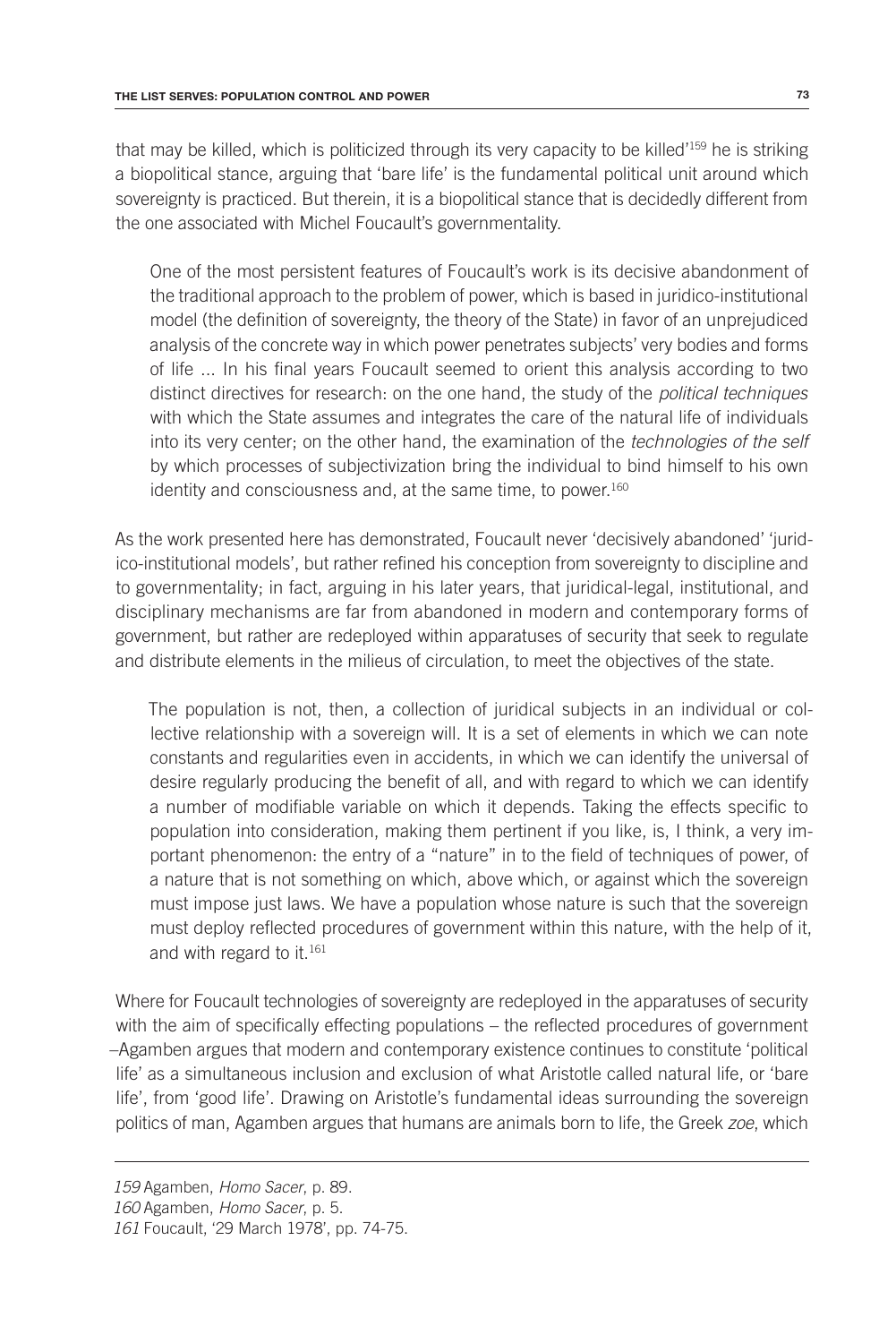expresses the basic 'fact of living common to all living beings'162, giving them *name*. But at the same time, this simple fact of living (*to z n*) is set in opposition to a politically qualified life (*to eu z n*), or the Greek *bios*, which indicates the form or way of living proper to an individual group. In Aristotle's ancient way of understanding and conceiving political sovereign existence, 'bare life', or *zoe*, is that which is transformed via the State into a representation of 'good life', *bios*, as we are 'born with regard to life, but existing essentially with regard to the good life'.163 In this way, 'bare life' is understood as all that is excluded from the higher aims of the state, yet is included precisely so that it may be transformed into a regard for 'good life'. According to Agamben, this biopower, which takes the bare lives of individual citizens into political calculations from birth, imprinting a sovereignty of rights onto the bodies of babies in birth, has essentially existed since ancient times, as per Aristotle. And for Agamben, this structure of exception is essential to the core concept of contemporary Western sovereignty, and 'bare life' is thus the fundamental political unit around which power pivots.

So, where Foucault sees the juridical-legal mechanisms of sovereignty as redeployed along with disciplinary mechanisms in the apparatuses of security that install populations and milieus of circulation through the art of governmentality, Agamben looks to questions of individual rights, will, and agency, reinvigorating concepts of docile and revolting bodies in contemporary power formations. But, as we have seen through the work of Foucault, these issues are far more complicated than such models of sovereignty can contain. There has clearly been a shift from sovereignty to discipline and to governmentality, involving the installation of milieus of circulation, market mechanisms, statistics, probabilities, and populations in modern and contemporary formations of power that Agamben's articulation of 'bare life' decisively ignores. Indeed, so says Foucault of the juridical-legal mechanisms of sovereignty that are redeployed in the apparatuses of security,

They do not attempt, at least not primarily or in a fundamental way, to make use of a relationship of obedience between a higher will, of the sovereign, and the will of those subjected to his will. In other words, the mechanism of security does not function on the axis of the sovereign-subjects relationship, ensuring the total and as it were passive obedience of individuals to their sovereign. They are connected to what the physiocrats called physical processes, which could be called natural processes, and which we could also call elements of reality. These mechanisms do not tend to a nullification of phenomena in the form of prohibition, "you will do this", nor even "this will not happen", but in the form of a progressive self-cancellation of phenomena by the phenomena themselves. In a way, they involve the delimitation of phenomena within acceptable limits, rather than the imposition of a law that says no to them. So mechanisms of security are not put to work on the sovereign-subject axis or in the form of prohibition.<sup>164</sup>

So where Foucault takes as his focus milieus of circulation, populations, and their indeterminacy, Agamben attends to sovereignty's disciplinary enclosures, and specifically the clearly

*<sup>162</sup>* Agamben, *Homo Sacer*, p. 1.

*<sup>163</sup>* Agamben, *Homo Sacer*, p. 2.

*<sup>164</sup>* Foucault, '29 March 1978', p. 66.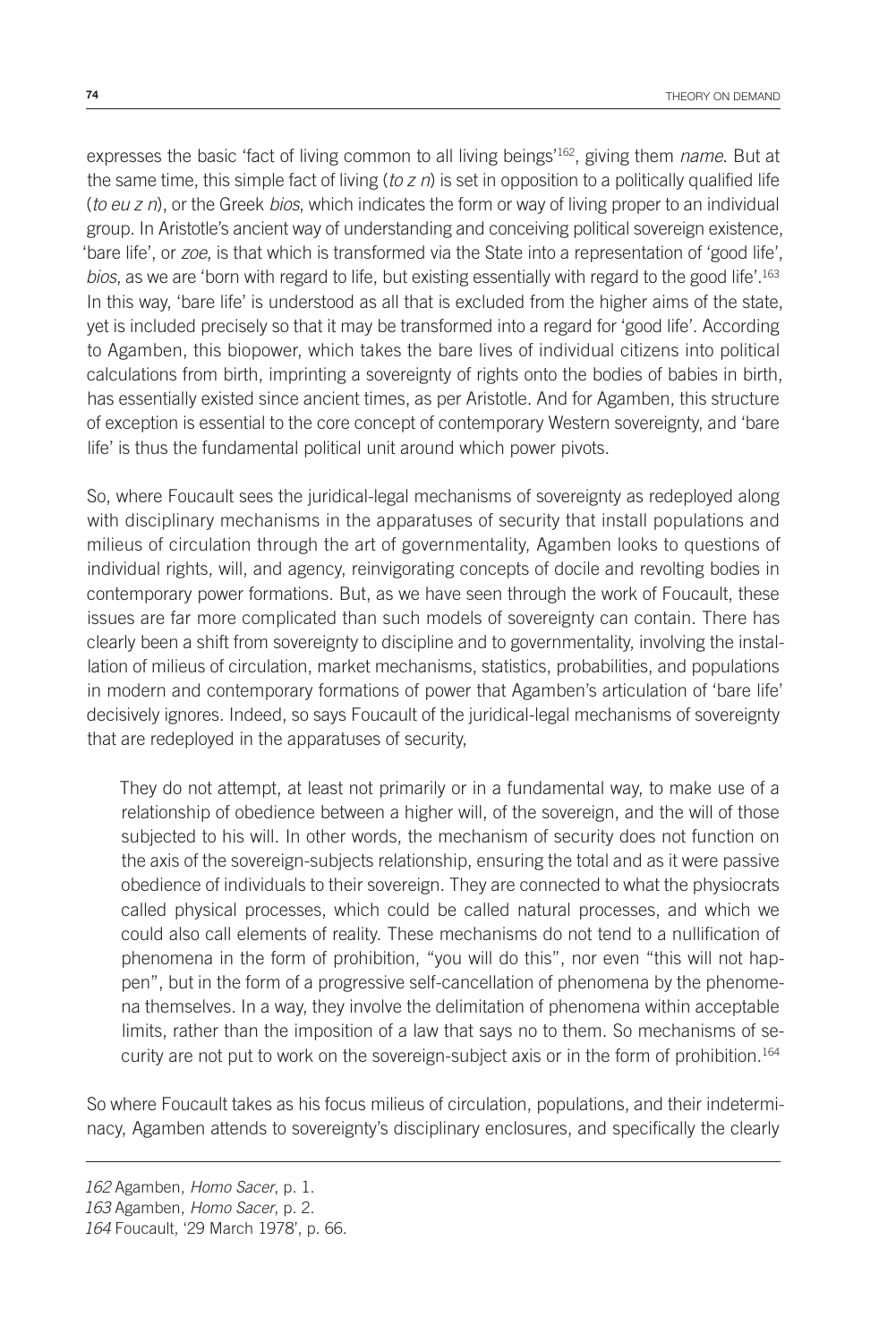delimited space of the concentration camp, where he argues that identification and control of human life – biopolitical order – is at its extreme. It is precisely in the concentration camp that Agamben articulates 'bare life', meaning life that no longer deserves to live, but cannot be martyred; life that cannot be sacrificed, yet may be killed; the last vestige of the body that violence is wholly permitted against; corporeal, passive-flesh utterly exorcised of humanity; the pivot of modern and contemporary biopolitical order. The space of the concentration camp is characterized by what Agamben calls the originary nomos – with the strongest hand comes order and power – a realm wherein violence and law, policing and politics become indistinguishable. At the extreme of this order, and unique to this indeterminate space, is the production of the Muselmann, the emergence of the last biopolitical caesura II the final transformation of the prisoner into one indivisible entity || the last layer of the onion peeled || a body that no longer carries any markers of humanity || a body that can be exterminated without conscience.

But where Agamben's 'passive flesh' conception of docile bodies – stripped of their rights by sovereigns, layer by layer, in closed disciplinary milieus of circulation like concentration camps, where sovereign policing is unconditional and brutal – serves as a way of remembering a violence and power that has historically been imposed downwards by sovereigns onto the bodies of subjects, this somewhat deterministic way of seeing power does not bear out in modern and contemporary formations of power, particularly given the complications of political economic milieus of circulation that Foucault has elaborated more deeply. Where Agamben provides us with a description of the atrocities of concentrating populations in disciplinary enclosures, stripping them of their fundamental rights and exposing bare life, the camp as such is not emblematic of governmentality, which we have seen is a space of circulation that is characterized as letting things happen. In this way, where Agamben argues that:

Fascism and Nazism are, above all, redefinitions of the relations between man and citizen, and become fully intelligible only when situated – no matter how paradoxical it may seem – in the biopolitical context inaugurated by national sovereignty and declarations of rights.<sup>165</sup>

The research presented here, into how the list served Nazi governmentality, is in some ways at odds with Agamben's conclusion. It is argued here that the redefinition of the relations between people that Nazism represented were not about the rights and wills of individual bodies in relation to disciplinary enclosures of sovereignty, but were in fact the polar opposite. Nazism, or Nazi governmentality, installed apparatuses of security, wherein juridical-disciplinary mechanisms were redeployed in the installation of a milieu of circulation that let things happen, neither prohibiting nor prescribing rights on individual subjects, but assessing individuals as statistical factors of worth and risk circulating in uncertain milieus. As we will see in chapter 4, it is in the redeployment of juridical-legal mechanisms by the apparatuses of security to police global milieus of circulation that Agamben's 'bare life' and Foucault's 'governmentality' may just be reconcilable. But for now, rather than an enclosed space of legal rights, we have seen how Nazi governmentality installed a milieu of circulation that did not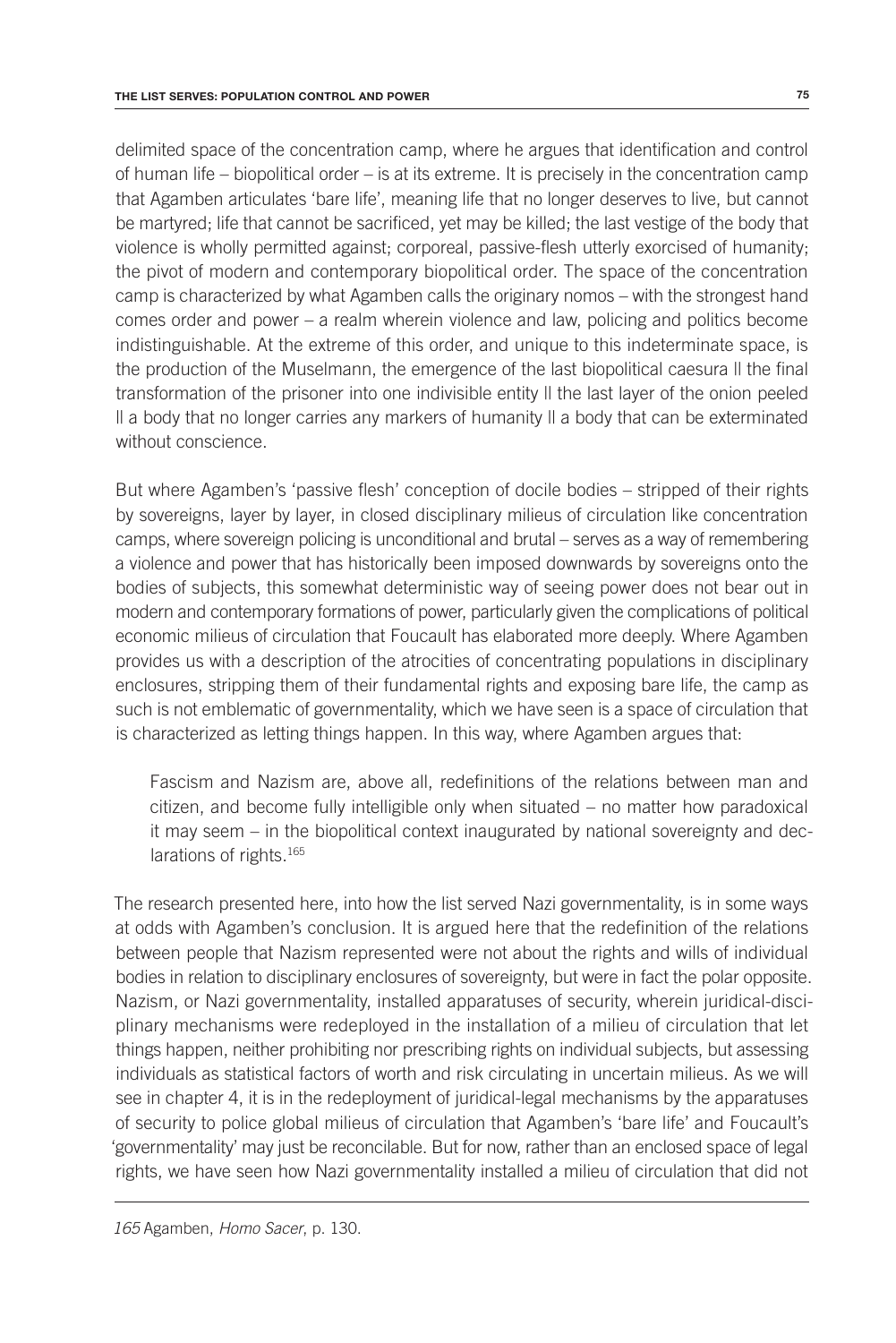prevent, nor prohibit, nor impose power downwards, from sovereigns to subjects, but rather flattened the playing field, ensuring the efficient and effective circulation of necessary and sufficient elements in a milieu where the delimitation, policing, nullification, and extermination of risky biopolitical elements was at a maxim.

## **Conclusion**

In the same way that lists brought contradiction to questions of who constituted a Jew or an undesirable in Nazi biopolitical order, today, they bring contradiction to questions of who constitutes a contemporary terrorist. But who are the terrorists? And how can they be identified and controlled most efficiently? What caesuric social practices are required? What are the most effective technologies for such operations? While the answers remain fluid and elusive, such questions are the eerie remnants of Nazi governmentality. And where Nazi governmentality dreamed of an everyday registration system that through the accumulation of massive data could track, organize, and order the political, social, physical and financial meanderings of massive populations on an up-to-the-minute basis, it is only in the last years, with the widespread global adoption of the internet and networked technologies in general that such dreams have taken shape as reality. No longer are houses the markers of residence, nor the focus of registration. Registration is now everywhere, as increasingly all facets of our lives are logged, tracked, and mirrored in our networked milieus of circulation. The tabulation, sorting, analysis, and coding of human beings as worth/risk elements, is now ubiquitous, receding further and further into the fabric of everyday culture.

In this way, where Hitler and the Third Reich lost, Nazi governmentality prevailed; as the conjunction of computer technologies, statistics, and list technologies assembled by the Nazi apparatuses of security continued to serve modern and contemporary formations of power. The Nazi dream of daily registration is now a reality. In this way, Nazi governmentality correlated a way of seeing and doing revolving around a conjunction of technologies of security – computers, the accumulation of data, statistics, and lists – where the installation of caesuras was at a maxim, and that continues to haunt us today. As such, the emergence of Nazi governmentality in fact represents the first correlation of the apparatuses of security as a massive computerized 'biofeedback system' that would inevitably come to serve the purpose of delimiting and policing global threats to social order. Indeed, it is with the emergence and widespread adoption of systems theory in the 1940s and 1950s, as well as with attendant evolutions in computing technologies that the form of governmentality installed through the apparatuses of security went well beyond global.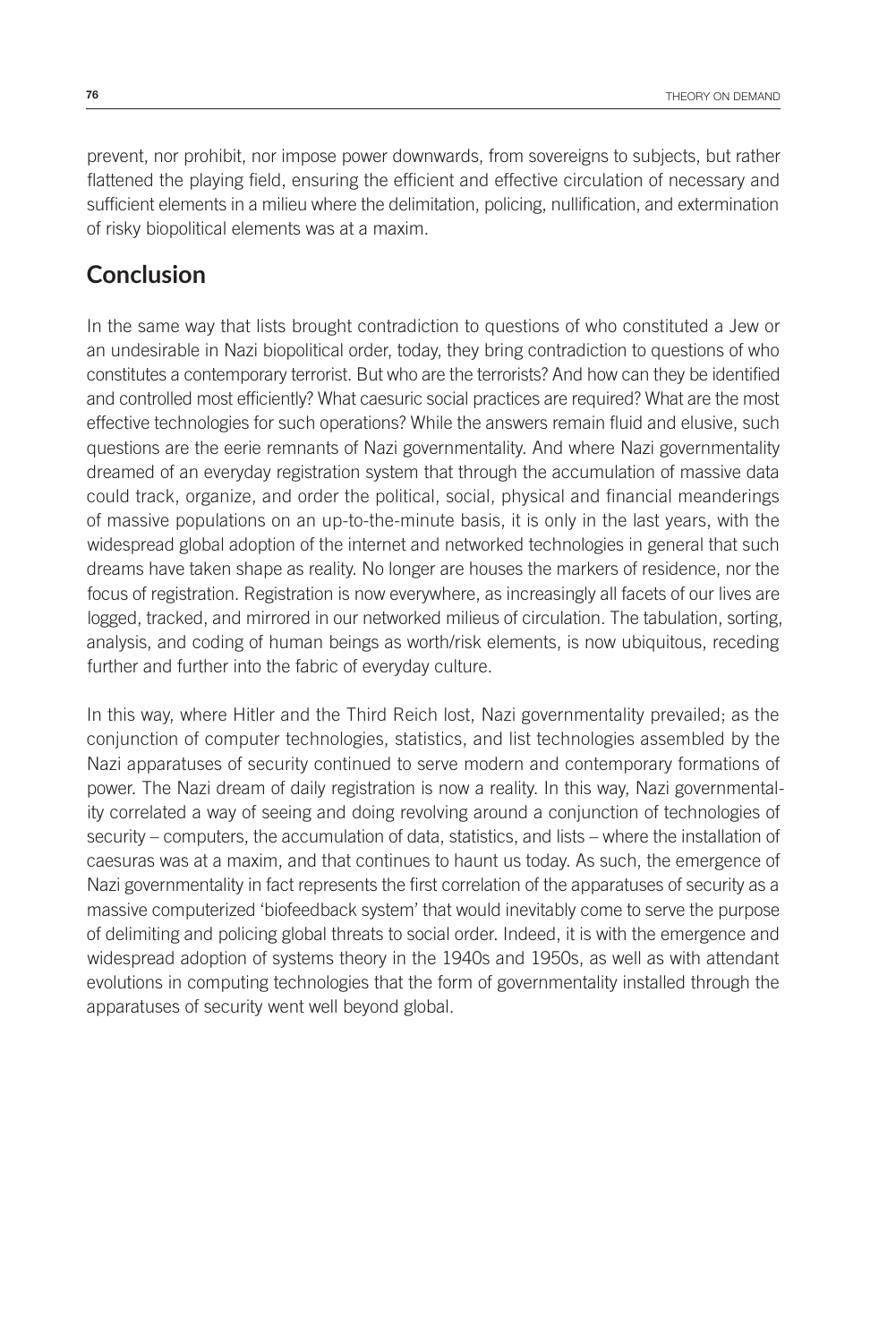# **CHAPTER 2. THE LIST SERVES: ENTROPY AND GOVERNMENTALITY**

#### **Introduction**

Contemplate now for a moment the great movement of Western science since the days of Galileo Galilei, its pioneer and quite properly its hero. The subsequent centuries may be viewed metaphorically as a journey of discovery and exploration, away from the medieval world, the personal and subjective, the moral, the theological, and the political, and into an objective, empirical, public reality in which measurements fit into abstract mathematical patterns with a claim to universality and the human observer is eliminated. The eye-opening insights of a Newton, a Gauss, an Einstein are among the great treasures discovered on the journey ... It was part of the same journey of Western civilization to create machinery of many kinds: elaborate tools, weapons, methods of mass production and complex organization, magical and diverse gadgets – in short modern technology. And this civilization, drunk with the power of this amazing technology and the benefits it seemed to bring, so forgot itself that it lost all perspective. It let its mode of existence be determined by science and technology. The Nazi gas chambers which came out of that civilization and nuclear bombs, its latest high technology, were like a shot of cold water in the face, awaking us to the discovery, once we had seen past the dazzling treasure, that our journey hadn't taken us as far as we had imagined. It was a familiar landscape because what dominated it, after all, was people – play and affections, politics and passions, pleasures and pains.<sup>1</sup>

Despite the Nazi gas chambers and nuclear bombs seemingly being 'a shot of cold water in the face' of civilization, the fundamental ironies of progress Steve J. Heims points to in his historical account and cultural interrogation of the meaning of the lives of John Von Neumann and Norbert Wiener, continue even today. Have we really been awakened to these modern discoveries, as he suggests? Have we now seen past the dazzling treasures of contemporary computer networked technologies and their underpinning statistical and list technologies or have we yet to see that this modern conjunction of computer, statistical, and list technologies is critical to the constitution and policing of contemporary fields, domains, and objects of knowledge, and as such, is critical to the association, representation, and correlation of contemporary power?

As we will see in this chapter, the assemblage of technologies and techniques of power that emerged with Nazi governmentality, would exert equal force in the development of the 'political technology' of modern and contemporary computers and network infrastructures. Moreover, the emergence of the modern computer – this event in the journey of civilization – would come to install milieus of circulation of many kinds, increasingly elaborate integrations of technologies and techniques for the administration, organization, and development

*<sup>1</sup>* Steve J. Heims, *John von Neumann and Norbert Wiener: From Mathematics to the Technologies of Life and Death*, Cambridge: MIT Press, 1980, p. 414.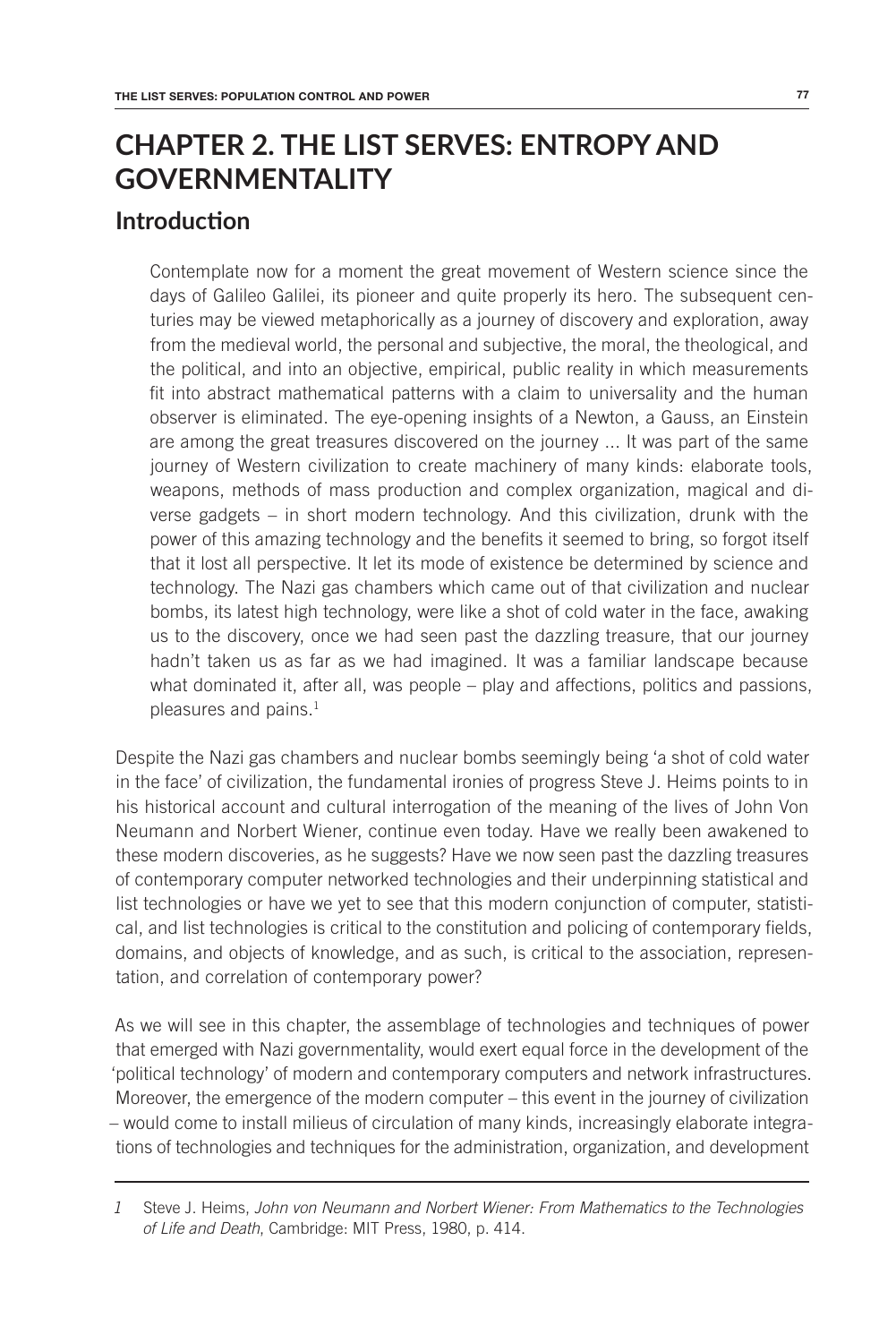of living beings, things, and knowledge; and equally for the delimitation and policing of the movement of 'risky' circulating elements in unpredictable and ever-expanding entropic milieus. Lastly, as we shall see, the emergence of the 'modern computer' in the 1940s and 1950s, would also serve to install a new classification for the human species – as cyborgs: a further suffusing of taxonomy and biology, wherein the 'computer' and 'brains' and 'bodies' of living beings and things would be inextricably linked in their classification and subdivision as natural 'digital' elements; circulating, distributed, and steered in 'global classification infrastructures' the world over. Indeed, in these ever-expanding and highly unpredictable milieus, circulating elements are increasingly assigned values of worth/risk at every turn.

In short, this chapter argues that the emergence of modern computer technology in the 1940s and 1950s, underpinned by statistical and list technologies, served to further correlate a series of disciplinary and security mechanisms that would ultimately install a massive, unpredictable, and ever-expanding classification milieu of circulation in which risky elements would be delimited and policed on a global scale. As Heims<sup>2</sup> argues, the emergence of computer technology did in fact eliminate the human observer, automating decision-making at almost every level of life, but it also increasingly rendered the boundaries between people, things, and knowledge even blurrier.<sup>3</sup> Moreover, the emergence of the modern computer in the 1940s and 1950s also represents a moment when the 'double integration' effects of technologies like statistics and lists – the hallmark characteristic of the apparatuses of security – would help install a self-elaborating milieu of circulation, which would once and forever transcend any preconceived or perceived territorial boundaries, opening spaces as expansive, disordered, and never-ending as the globe and even the universe at large. Spaces that despite their indefiniteness could be probed for regularities and patterns through statistical mechanisms, and further, acted upon through circular causal feedback operations. Through the installation of such a massive playing field, a battle or game as immense as the 'space race' could be waged. Beginning in the 1940s and 1950s, the delimitation and policing of the movement of 'risky' elements from 'normal' populations would also be elevated to epic proportions, in this endless, indefinite, and highly unpredictable – entropic – milieu of circulation that would be installed by the apparatuses of security: 'the free world' versus 'the communist threat'.

In this way, the interweaving of computers, data, statistical, and list technologies, as they operate in assemblages of policing and apparatuses of security that install milieus dominated by probabilities and predictions, as well as practices involving the necessary and sufficient regulation and distribution of 'risky' and 'worthwhile' elements circulating in populations, continues to be a central trope of this chapter. Picking up on how the apparatuses of security served the delimitation and policing of 'risky' elements circulating

*<sup>2</sup>* Heims, *John von Neumann and Norbert Wiener*; Steve J. Heims, *Constructing a Social Science for Postwar America: The Cybernetics Group, 1946-1953*, Cambridge: MIT Press, 1993.

*<sup>3</sup>* See also Donna J. Haraway, *Simians, Cyborgs, and Women: The Reinvention of Nature*, New York: Routledge, 1991; Donna J. Haraway, *Modest Witness@Second\_Millenium, Femaleman©\_ Meets\_Oncomouse™: Feminism and Technoscience*, New York: Routledge, 1997.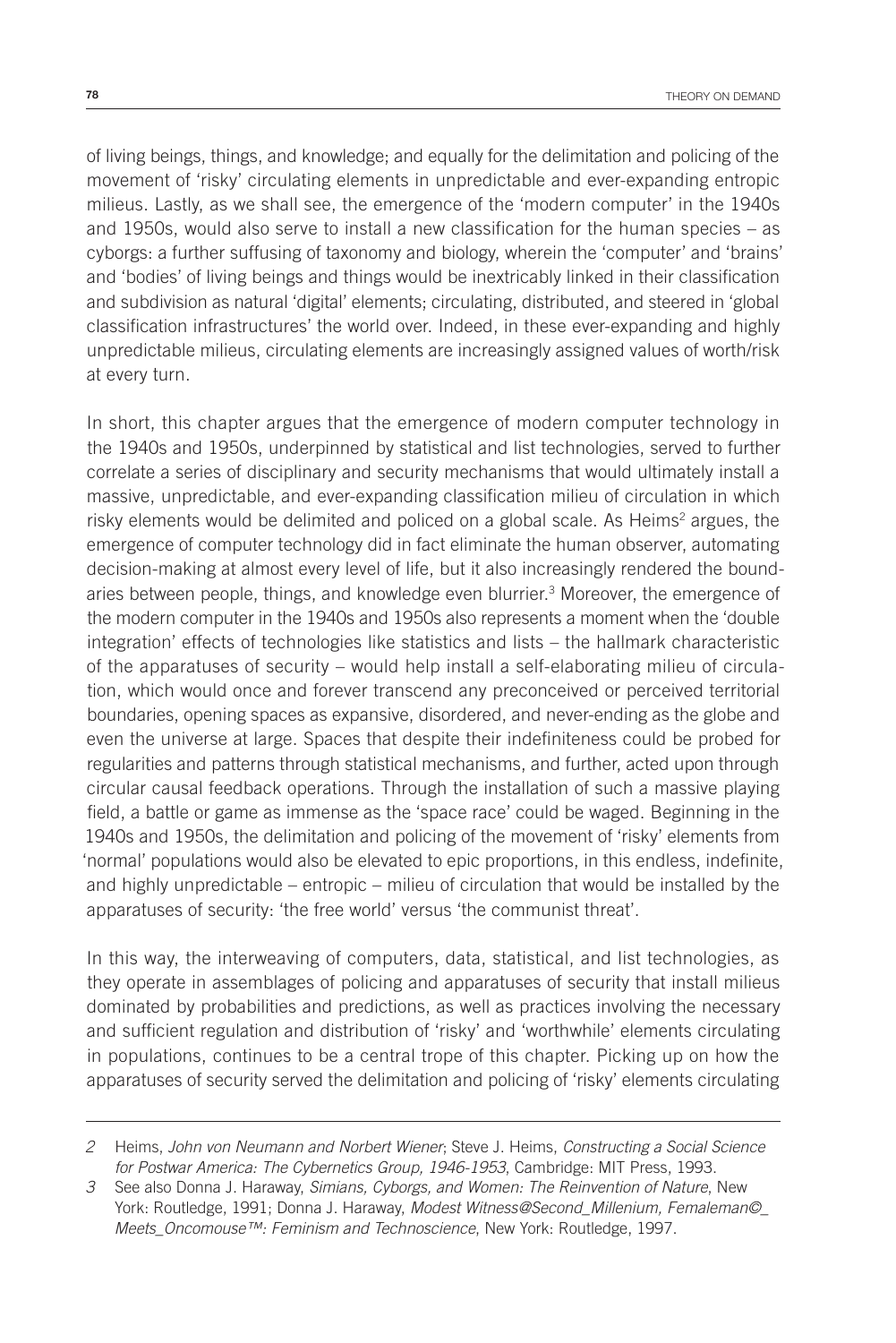in populations under Nazi governmentality, this assemblage of security continued to evolve, grow, and be redeployed in the Cold War era, which post-World War II was marked at every political turn by eerily similar 'us' vs. 'them' discourses and divisive social practices revolving around the quantification and classification of living beings. Indeed, the delimiting, assigning, managing, listing, policing, steering, and nullification of 'abnormal' elements distributed in populations, installed under Nazi governmentality – these biopolitics – are clearly also implicated in the emergence of the modern computer.

Between the First World War and the present, biology has been transformed from a science centred on the organism, understood in functionalist terms, to a science studying automated technological devices, understood in terms of cybernetic systems. Organic form ... gave way to systems theory with its control schemes based on communication networks and a logical technology in which human beings become potentially outmoded symbol-using devices.4

In the same spirit as Foucault's conceptualization of the event of 'natural history',<sup>5</sup> for Donna Haraway the fusing of biology to functionalist automated technologies in the 1940s and 1950s also served to further render the organic form of living beings increasingly irrelevant, producing the 'natural' classification *cyborg*. In this spirit, this chapter builds on research that has interrogated cybernetics, game, and systems theories post-World War II, and the emergence of massive computing technologies as a critical event in the history of communication and cultural research.<sup>6</sup> Specifically examining the leveling of

*<sup>4</sup>* Haraway, *Simians, Cyborgs, and Women*, p. 45.

*<sup>5</sup>* Foucault, *The Order of Things*; Foucault, Senellart, and Davidson, *Security, Territory, Population*.

*<sup>6</sup>* Geoffrey C. Bowker, 'How to Be Universal: Some Cybernetic Strategies', *Social Studies of Science* 23 (1993): 107-127; Geoffrey C. Bowker and Susan Leigh Star, *Sorting Things Out: Classification and its Consequences*, Cambridge: MIT Press, 1999; Umberto Eco, *The Open Work*, London: Hutchinson Radius, 1989; Paul N. Edwards, *The Closed World: Computers and the Politics of Discourse in Cold War America*, Cambridge: MIT Press, 1996; Sheryl N. Hamilton, 'Interrogating the Cybernetic Imaginary, or, Control and Communication in the Human and the Machine', Communication Studies, Montreal, Concordia University, 1999; Donna J. Haraway, 'Manifesto for Cyborgs: Science, Technology, and Socialist Feminism in the 1980s', *Socialist Review* 80 (1985): 65-108; Haraway, *Simians, Cyborgs, and Women*; Haraway, *Modest Witness@Second\_Millenium*; Heims, *John von Neumann and Norbert Wiener*; Heims, *Constructing a Social Science for Postwar America*; Christopher Simpson, *Science of Coercion: Communication Research and Psychological Warfare, 1945-1960*, New York: Oxford University Press, 1994; Sherry Turkle, *The Second Self: Computers and the Human Spirit*, New York: Simon and Schuster, 1984; Sherry Turkle, *Life on the Screen: Identity in the Age of the Internet*, New York: Simon & Schuster, 1995; M. Mitchell Waldrop, *The Dream Machine: J.C.R. Licklider and the Revolution that Made Computing Personal*, New York: Viking, 2001; Joseph Weizenbaum, *Computer Power and Human Reason: From Judgment to Calculation*, San Francisco: W.H. Freeman, 1976; Norbert Wiener, *Cybernetics or, Control and Communication in the Animal and the Machine*, New York: M.I.T. Press, 1948; Norbert Wiener, *The Human Use of Human Beings; Cybernetics and Society*, Boston: Houghton Mifflin, 1950; Norbert Wiener, *The Human Use of Human Beings; Cybernetics and Society*, Garden City, New York: Doubleday, 1954; Norbert Wiener, *I Am a Mathematician, the Later Life of a Prodigy; An Autobiographical Account of the Mature Years and Career of Norbert Wiener and a Continuation of the Account of His Childhood in Ex-Prodigy,* Garden City: Doubleday, 1956.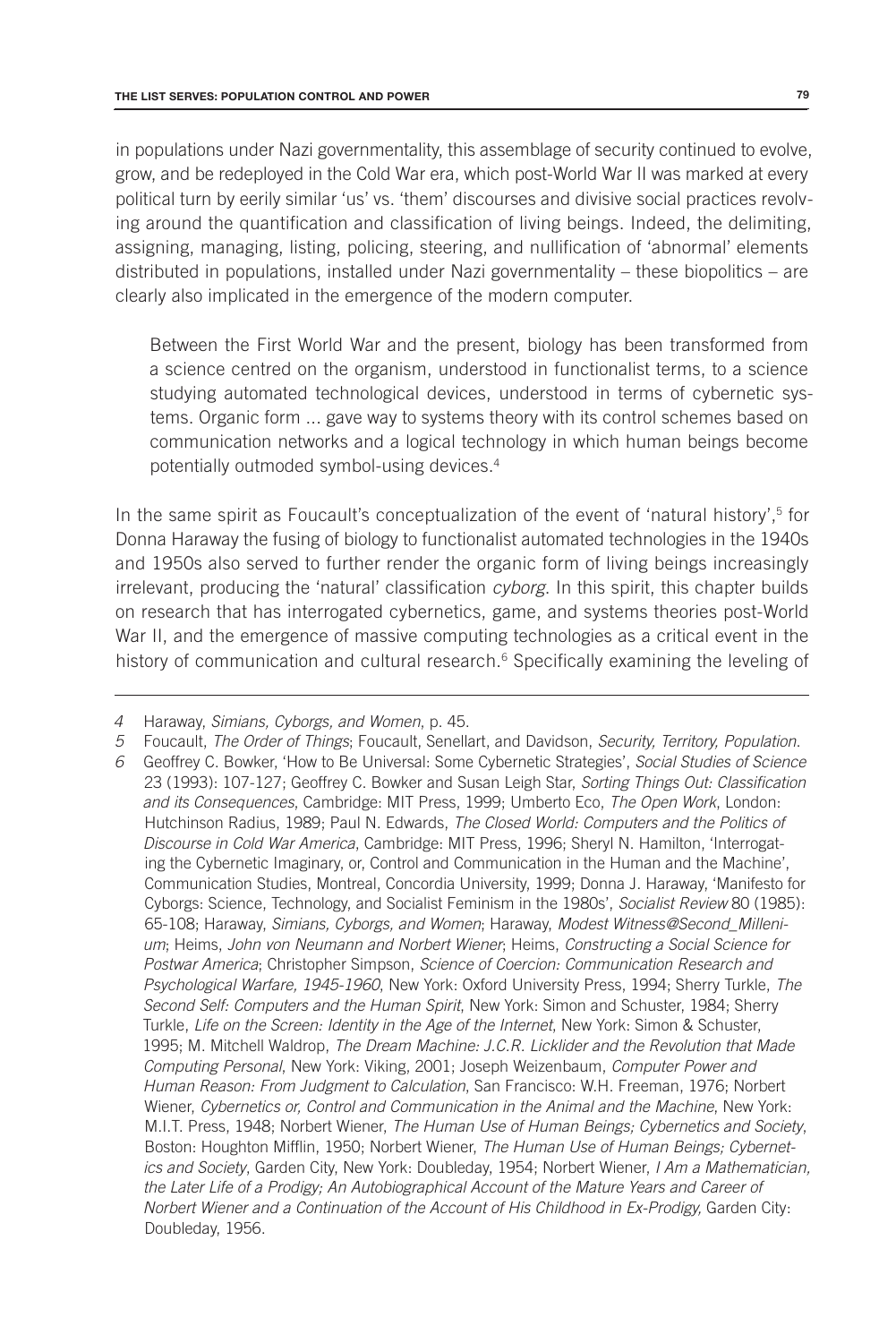living beings and things in the constitution of fields, domains, and objects of knowledge, this chapter will ultimately establish the intersection of computer technologies, mathematical classification, and listing techniques stemming from the transformation of statistical practices in cybernetics, game, and systems theory, and the widespread circulation of myths about the battles between 'us' and 'them' in the post-World War II or Cold War era, as installing a milieu of circulation characterized by expansion, disorder, and unpredictability; or rather, entropy.

As such, this chapter, and this work as a whole, can also be positioned as part of a stream of discursive counter-histories of computer technology, which includes Edwards,<sup>7</sup> Simpson,<sup>8</sup> Heims,<sup>9</sup> Black,<sup>10</sup> Haraway,<sup>11</sup> and Poster;<sup>12</sup> who all aim to set the history of intersections of people and machines, and questions of technoscience in general, into new and uncharted waters and directions. By exploring not the instrumental history of computer technology, but a discursive history, constructed around the fictions, fantasies, and myths that circulate around computers, statistics, and lists as critical supports of modern and contemporary governmentality, this work is part of a research movement that attempts to shift the focus of historical inquiry from the scientific power associated with technologies like the computer to their meanings in terms of contemporary social practices and political and cultural divisions and struggles. In this way, this work resituates computer technologies in the constitution of contemporary fields, domains, and objects of knowledge correlated by relations of power. As such, it can also be understood as a call for paying attention to competition and collaboration amongst discourses; how they operate as economies that are centrally motivated by the correlation of power, and unequivocally situated in human struggle.

In a society such as ours, but basically in any society, there are manifold relations of power which permeate, characterize, and constitute the social body, and these relations of power cannot themselves be established, consolidated nor implemented without the production, accumulation, circulation and functioning of a discourse. There can be no possible exercise of power without a certain economy of discourses of truth, which operates through and on the basis of this association.13

*<sup>7</sup>* Edwards, *The Closed World*.

*<sup>8</sup>* Simpson, *Science of Coercion*.

*<sup>9</sup>* Heims, *John von Neumann and Norbert Wiener*, 1980; Heims, *Constructing a Social Science for Postwar America*.

*<sup>10</sup>* Black, *IBM and the Holocaust*.

*<sup>11</sup>* Haraway, 'Manifesto for Cyborgs'; Haraway, *Simians, Cyborgs, and Women*; Haraway, *Modest Witness@Second\_Millenium*.

*<sup>12</sup>* Mark Poster, *The Mode of Information: Poststructuralism and Social Context*, Chicago: University of Chicago Press, 1990; Mark Poster, *The Second Media Age*, Cambridge: Polity Press, 1995; Mark Poster, *What's the Matter with the Internet?*, Minneapolis: University of Minnesota Press, 2001; Mark Poster, *Information Please: Culture and Politics in the Age of Digital Machines*, Durham: Duke University Press, 2006.

*<sup>13</sup>* Foucault and Gordon, 'The Eye of Power', p. 34.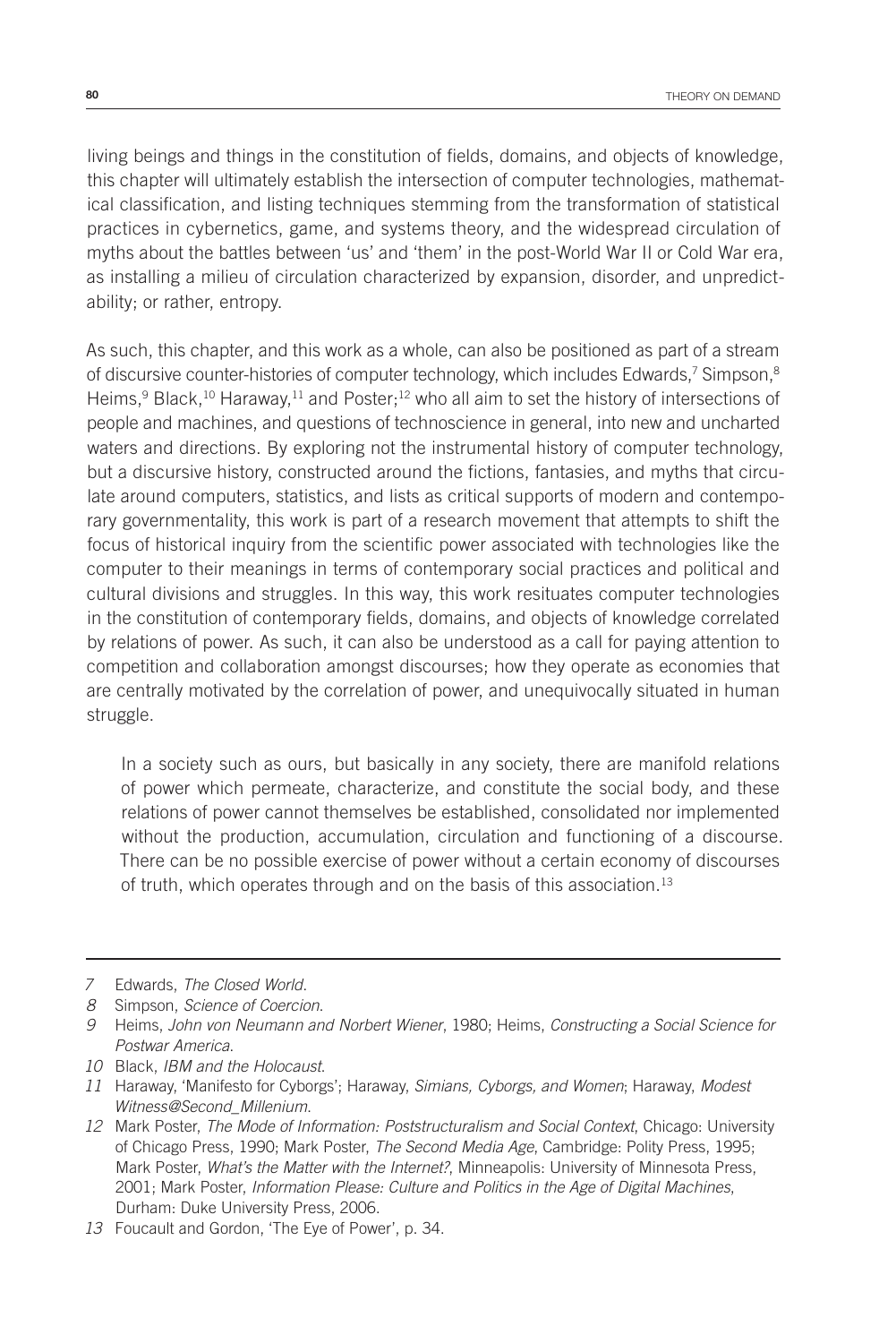In this way, Foucault's discursive economies, and those presented here, are constantly changing and created ad-hoc. They are understood as collections of fragments of knowledge, interconnected around a support or supports, in this case computers, statistics, and list technologies.

A discourse, then, is a way of knowledge, a background of assumptions and agreements about how reality is to be interpreted and expressed, supported by paradigmatic metaphors, techniques and technologies, and potentially embodied social institutions.14

Computers, data, population control, and lists are understood here as such an ever-changing and self-elaborating ensemble of heterogeneous elements, which combines other technologies, techniques, institutions, metaphors, language, practices, fictions, fantasies, and fragments of competing and collaborating discourses, to form an assemblage of policing that is a critical support in the 'securing' of entropic milieus of circulation installed under modern and contemporary governmentality. For Foucault,<sup>15</sup> technological supports are the objects that are at once studied and at the same time invented by the discourses surrounding them, and this is the precise role computer, statistics, and lists play in the work presented here. Recognizing that 'a tool is also a model for its own reproduction and a script for the reenactment of the skill it symbolizes',<sup>16</sup> this chapter rests in many ways on the theoretical assertion of double integration outlined in the proceeding chapters: that just as the conjuncture of computers, statistics, and lists have shaped modern governmentality, contemporary governmentality continues to be shaped, authorized, and self-elaborated through this assemblage for policing disordered, chaotic, and ever-expanding – entropic – milieus of circulation. In this way, the calculation, prediction, delimitation, and policing of the movement of risky elements distributed in populations not only continues to serve governmentality with the event of the emergence of the modern computer, but also serves as further proof of its power to reproduce its own praxis, delimiting evermore particularized populations, and predicting evermore risks for policing in ever-expanding milieus. The entropic milieus of circulation that the conjunction of computers, statistics, and lists installed post-World War II, not only dramatically altered how living beings, things, and knowledge would be classified, but also radically changed how people would come to see themselves as digital elements distributed in 'global classification infrastructures'; $17$  'new' entropic milieus that would not only come to govern how we live, but also the possibilities and limitations we see for life from within such disordered and unpredictable but 'secured' spaces.

Picking up on the historical trajectory established in the first chapter, we now find ourselves in post-World-War II America, a cultural landscape which was increasingly fascinated by and in awe of the circulating myths and stories surrounding cybernetics, or what Hamilton<sup>18</sup> has called the 'cybernetic imaginary'; how conjunctions of humans and machines could

*<sup>14</sup>* Edwards, *The Closed World,* p. 34.

*<sup>15</sup>* Foucault, '1 February 1978 *Governmentality*'.

*<sup>16</sup>* Weizenbaum, *Computer Power and Human Reason*, p. 25.

*<sup>17</sup>* Bowker and Star, *Sorting Things Out*.

*<sup>18</sup>* Hamilton, 'Interrogating the Cybernetic Imaginary'.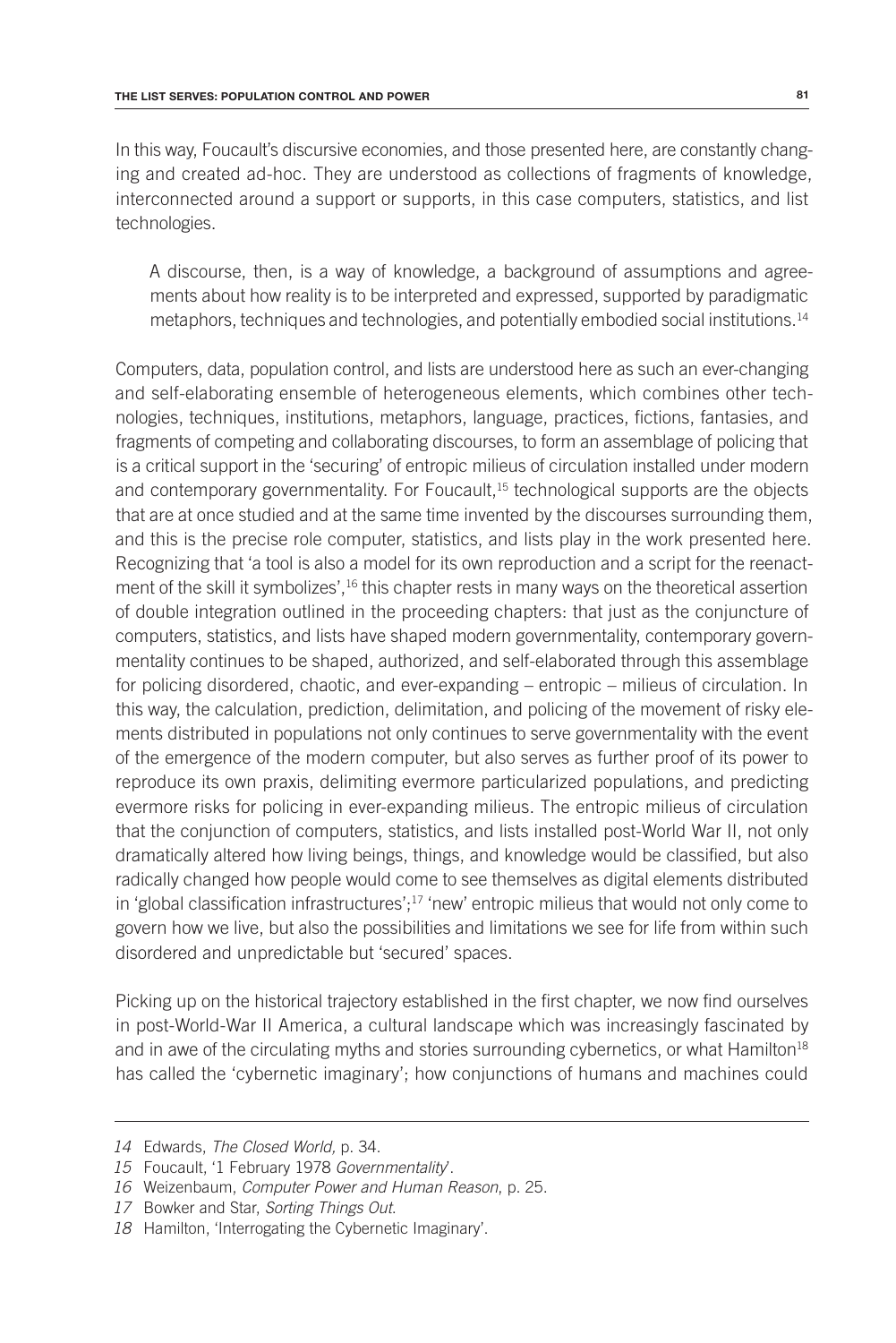operate in tandem to protect and secure the American nation and defeat the arch-enemy Communist forces. In the tradition of Foucault, and specifically Edwards,<sup>19</sup> Heims<sup>20</sup> and Haraway, $2<sup>1</sup>$  it is argued here that we can make sense of how computers, statistics, and lists serve apparatuses of security, assemblages of policing, and contemporary governmentality, only when we understand the history of this modern technological conjuncture as critical to post-World-War-II and Cold War science, politics, and culture. The language and discourses this security conjuncture authorized, reinforced, and self-elaborated laid down the foundations for a global cultural politics that would increasingly be articulated through automated regimes of truth marked by divisive 'us' vs. 'them' fractures. Characterized by what Edwards<sup>22</sup> has called 'open-world' and 'closed-world' discourses, it is argued here that the emergence of modern computer technology and the assemblage of global policing it installed, continued to serve the authorization and self-elaboration of fractures of 'us' versus 'them' as a preeminent way of doing and seeing the necessary and sufficient management and distribution of elements circulating in entropic milieus the world over.

#### **Computers, Data, Statistics, and Lists Serve: Entropic Milieus of Circulation**

Certain organisms such as man tend for a time to maintain and often even to increase the level of organization, as a local enclave, in the general stream of increasing entropy, of increasing chaos and de-differentiation. Life is an island here and now in a dying world.<sup>23</sup>

To characterize the milieus of circulation installed by the apparatuses of security underpinned by computer, statistical, and list technologies in the 1940s and 1950s and further, to propel this conjuncture into an analysis of contemporary governmentality, this work engages the term 'entropy', redeployed here as Norbert Wiener,<sup>24</sup> the father of cybernetics, intended it: as characterizing the milieu of circulation in which the governing of complex interactions between 'men [sic] and things' takes place. Entropy is a fundamental physical law on which physics, cybernetics, game, and systems theories are based, yet remains a seldom-explored language and theoretical construct for investigating technological, social and cultural phenomena. This work seeks to reinvigorate entropy as an analytical construct for techno-cultural investigation.

Rehashing the theoretical insights first gleaned by Norbert Wiener in his seminal book, *Cybernetics: Control and Communication in the Animal and Machine*, this section exam-

*<sup>19</sup>* Edwards, *The Closed World*.

*<sup>20</sup>* Heims, *John von Neumann and Norbert Wiener*; Heims, *Constructing a Social Science for Postwar America*.

*<sup>21</sup>* Haraway, 'Manifesto for Cyborgs'; Haraway, *Simians, Cyborgs, and Women*; Haraway, *Modest Witness@Second\_Millenium*.

*<sup>22</sup>* Edwards, *The Closed World*.

*<sup>23</sup>* Wiener, *The Human Use of Human Beings*, 1950, p. 95.

*<sup>24</sup>* Wiener, *Cybernetics*; Wiener, *The Human Use of Human Beings*, 1950; Wiener, *The Human Use of Human Beings*, 1954; Wiener, *I Am a Mathematician*; Norbert Wiener, *Invention: The Care and Feeding of Ideas*, Cambridge: MIT Press, 1993.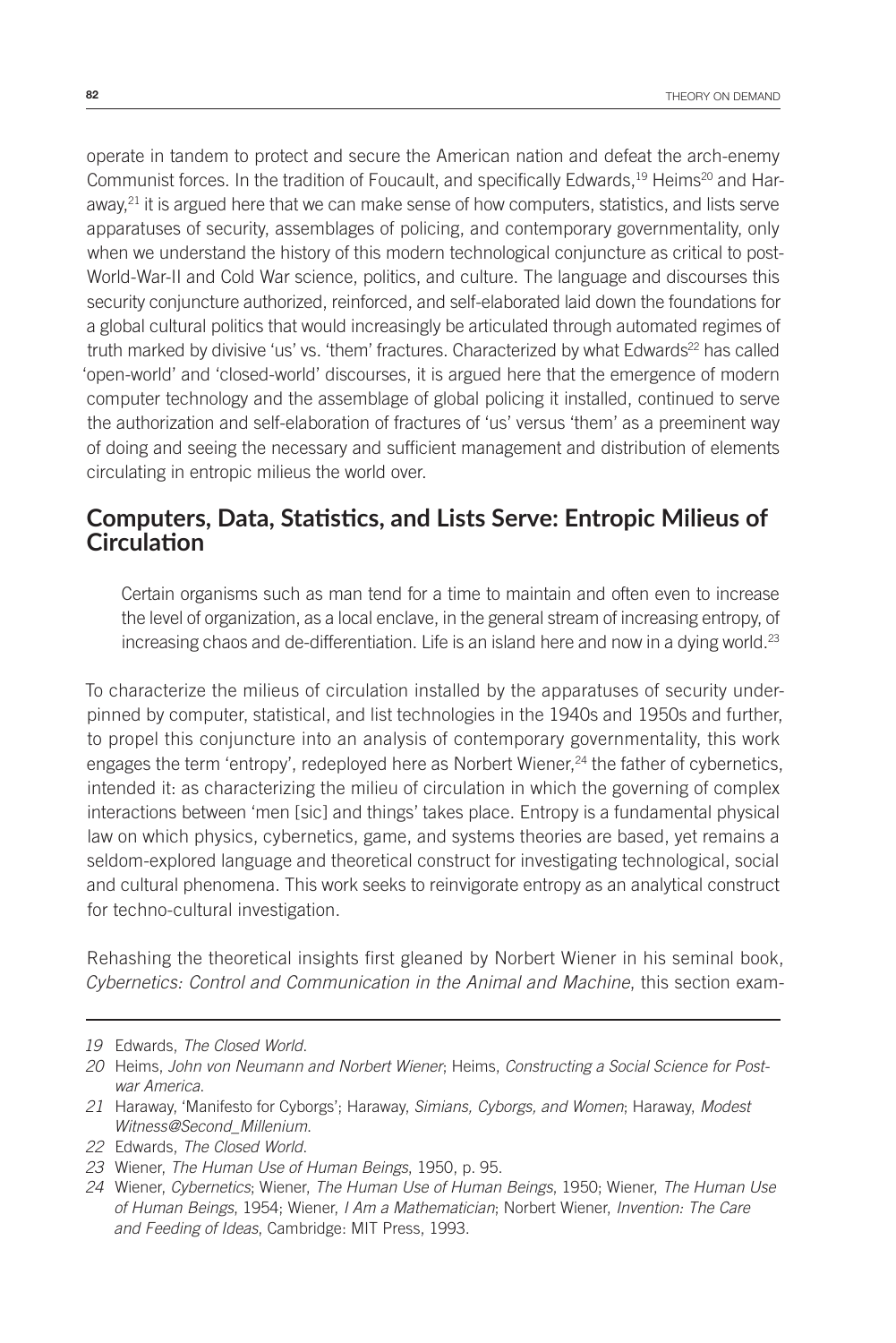ines and highlights Wiener's social model of cybernetics, investigating how entropy is not merely to be understood from the perspective of the hard sciences as the *Second Law of Thermodynamics*, but is also very much constitutive of social, cultural, and human existence; both as a way of doing and seeing living beings, things, and knowledge. The lens of cybernetics can be focused from the universe to the sky and all the way down to the molecule and the atom, seeing spaces as disordered and expanding – entropic – milieus of circulation, susceptible to systematic and automated probing, calculation, and prediction for regularities and patterns that factor the worth and/or risk of the movement and distribution of circulating elements.

# **What is Entropy, and Why are We Sailing in a Sea of It?**

Consider ... the chaotic effect (resulting from a sudden imposition of uniformity) of a strong wind on the innumerable grains of sand that compose a beach: amid this confusion, the action of a human foot on the surface of the beach constitutes a complex interaction of events that leads to the statistically improbable configuration of a footprint. The organization of events that has produced this configuration, this *form,* is only temporary: the footprint will soon be swept away by the wind. In other words, a deviation from the general entropy curve (consisting of a decrease in entropy and the establishment of *improbable order*) will generally tend to be reabsorbed into the universal curve of increasing entropy. And yet, for a moment, the elemental chaos of this system has made room for the appearance of an order, based on the relationship of cause and effect: the cause being the series of events interacting with the grains of sand (in this case, the human foot), and the effect of being the organization resulting from it (in this case, the footprint).25

In the same way that Umberto Eco sketches out the fleeting appearance of order in footprints left in the sand as a semblance of cause/effect relationships that mark temporary moments of decreasing entropy, we can also begin to see how entropy plays a pivotal role in the milieus of circulation installed under contemporary governmentality. In Eco's case of the footprint in the sand, cause is attributed to the interaction of a series of living beings, things, and activities, which produce the fleeting effect of order. But like with any act where order is established, such as when laws or prohibitions are invoked that posit a series of norms for good life out of the great disorder of human interaction (thou shall not steal, murder, etcetera), or when computer code is listed, compiled, and executed as a program; the semblance of order produced, is almost instantly swept right back up into the general curve of entropy, like footprints in the sand. In these processes, the double integration effect of technologies like lists, statistics, computers, or any juridical-disciplinary mechanism that administers, organizes, and develops knowledge out of chaos and disorder, leads to an inevitable avalanche of more questions – to more missing information and to more possibilities for delimitation, prediction, re-configuration, re-assembling, and re-listing.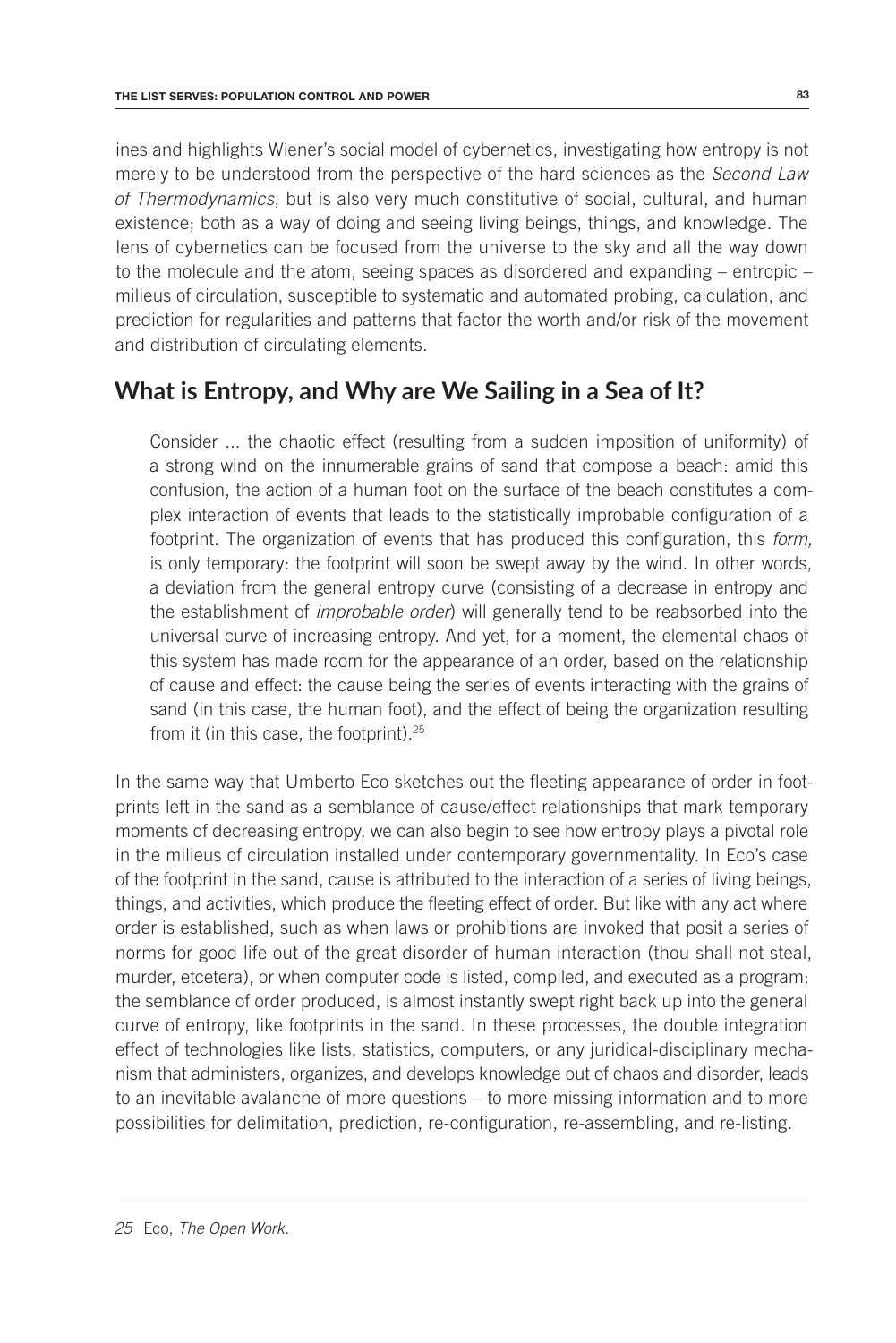In Eco's example of the footprint, there is missing information as to the veracity of the classification of the footprint itself, is it in fact a human footprint or that of some other species? Also questions arise as to its precise origins specifically: whose footprint is it? And further, as to the endless series of things and events that led up to the 'foot' being there in the first place. We must investigate further. For each answer to our list of questions, will surely and inevitably generate infinitely more lists of questions in a self-elaborating process of knowledge development.

In order to extrapolate Eco's insights into an analysis of contemporary governmentality, let us briefly consider web-based 'cookies' and how they not only 'automate the process of demographic solicitation' and offer the possibility for surveillance, $26$  but also, it is argued here, produce the effects of endlessly new questions of all sorts, highlighting all kinds of missing information in the vast sea of entropy.

When a user visits a Web site, the site sends a small identifying piece of information, or "cookie", to a personal computer within a hypertext transfer protocol (HTTP) header. When users stop to view certain Web sites and pages, therefore, they receive text, graphics, streaming media, and so forth on their screens, but they also receive a small packet of information that is stored in the browser's memory and then stored in their own hard drives when the browser is closed.27

Like Eco's footprint in the sand, the 'cookie' produces the effect of a semblance of stability, or order, wherein a trace of the user is left behind that can be used to not only decipher their past movements, but also to materialize, predict, and reassemble future interactions between them, other users, and website owners. But like Eco's footprints in the sand, the semblance of order that cookies fleetingly delimit, are swept right back up into the general curve of entropy, leading to an avalanche of even more questions, missing information, and the self-elaborating need for more cookies, 'spiders', 'intelligent agents', 'web-bots', etcetera. Is this footprint, this cookie, really reflective of the registered user of the computer? If not, who surfed to the site, and how did they get there? How can we further identify who left the trace? What other kinds of information can the cookie gather that would be useful to predicting the future movements of the user on the web and beyond? How can the user be more efficiently and effectively steered to desired and optimal norms in this highly uncertain and ever-expanding milieu?

In *The Dream Machine* Michael Waldrop sketches out the history of information theory and its direct ties to physicists' understanding of entropy, recounting an anecdote about John von Neumann's insistence to Claude Shannon, the father of 'Information Theory', that information and entropy were quite simply one and the same concept. The story has it that von Neumann in a heated debate with Shannon insisted that 'Information' in his 'Theory' be re-named 'Entropy'. Firstly, because '...[Shannon's] formula for the information content of a message

*<sup>26</sup>* Greg Elmer, *Profiling Machines: Mapping the Personal Information Economy*, Cambridge, Mass.: MIT Press, 2004, p. 26.

*<sup>27</sup>* Elmer, *Profiling Machines*, p. 117.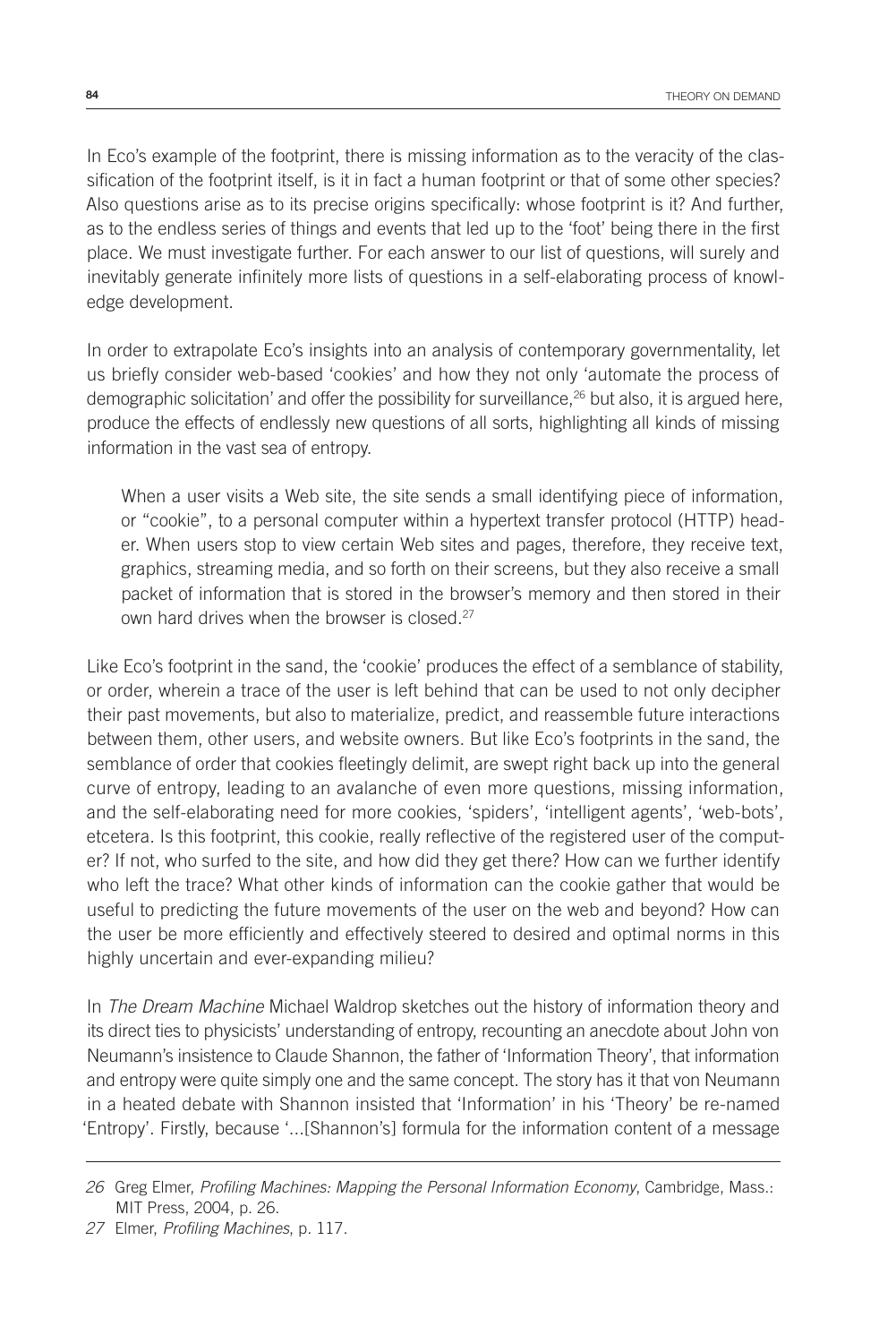[was] mathematically identical to the physicist's formula for entropy', but more importantly, because 'most people don't know what entropy really is, and if you use the word *entropy* in an argument, you will win every time!'<sup>28</sup>

Despite such stuffy offhandedness, von Neumann's point was valid and Shannon considered it as such: in physics, entropy is understood as an indicator of the randomness of molecules in an isolated or closed system; and randomness, according to the second law of thermodynamics, always increases, never decreases. In other words, an isolated or closed system, or a milieu of circulation, will always tend towards maximum disorder – the greatest heterogeneity known – unless acted upon. The larger the organism, population, or milieu of circulation, the more random it will be at the molecular level, and thus the 'less information' we will have about the arrangement of the molecules, digital elements, or individual people. Information, from von Neumann's perspective and from the perspective of physics in general, is merely the observation of patterns or regularities within an isolated or closed system. And for any physicist, the presence of entropy would always far outweigh that of information in 'closed' systems; for entropy in physics means 'missing information', an expression of the natural tendency of molecules in isolated systems to tend towards maximum disorder.

Building on such lines, one could argue that since ancient times and earlier, we have been engaged in a never-ending battle to manage never-ebbing flows of entropy. The earliest writings were lists of debits and credits owed, lists of events, and lexical lists of concepts,<sup>29</sup> which seemingly represent very early attempts at bringing order to and decreasing the entropy of life through isolated or closed systems and mechanized processes aimed at organizing living beings, things, and knowledge into materialized, classified milieus of circulation, establishing kinships between all kinds of things and equally questioning such classifications and relations, all on an ongoing basis. And as we have seen, where list technologies have proven to be tremendously efficient and effective in the management of living beings, things, and knowledge as such, they also produce the effects of endlessly new questions of all kinds. Moreover, when probed for regularities and patterns, disordered milieus of circulation can highlight all kinds of 'missing information' for those who wield the technologies for assessing worth and risk; ultimately subjecting elements circulating in populations to increasingly invasive forms of delimitation and policing through lists.

It is the overall argument of this work that contemporary governmentality pivots on the reduction of human beings to net-worth and risk-assessed scores; distributed digital elements derived from the observation of regularities and patterns within entropic milieus of circulation, like the internet and networked technologies today, which self-elaborate a state and milieu of pervasive and ubiquitous policing by assemblages of computers, statistics, and lists. As we shall see in the next chapters on contemporary no-fly lists and no-blank lists, such apparatuses of security are the legacy of the global milieus of circulation installed with the emergence of modern computer technologies.

*<sup>28</sup>* Waldrop, *The Dream Machine*, p. 81.

*<sup>29</sup>* Goody, *The Domestication of the Savage Mind*.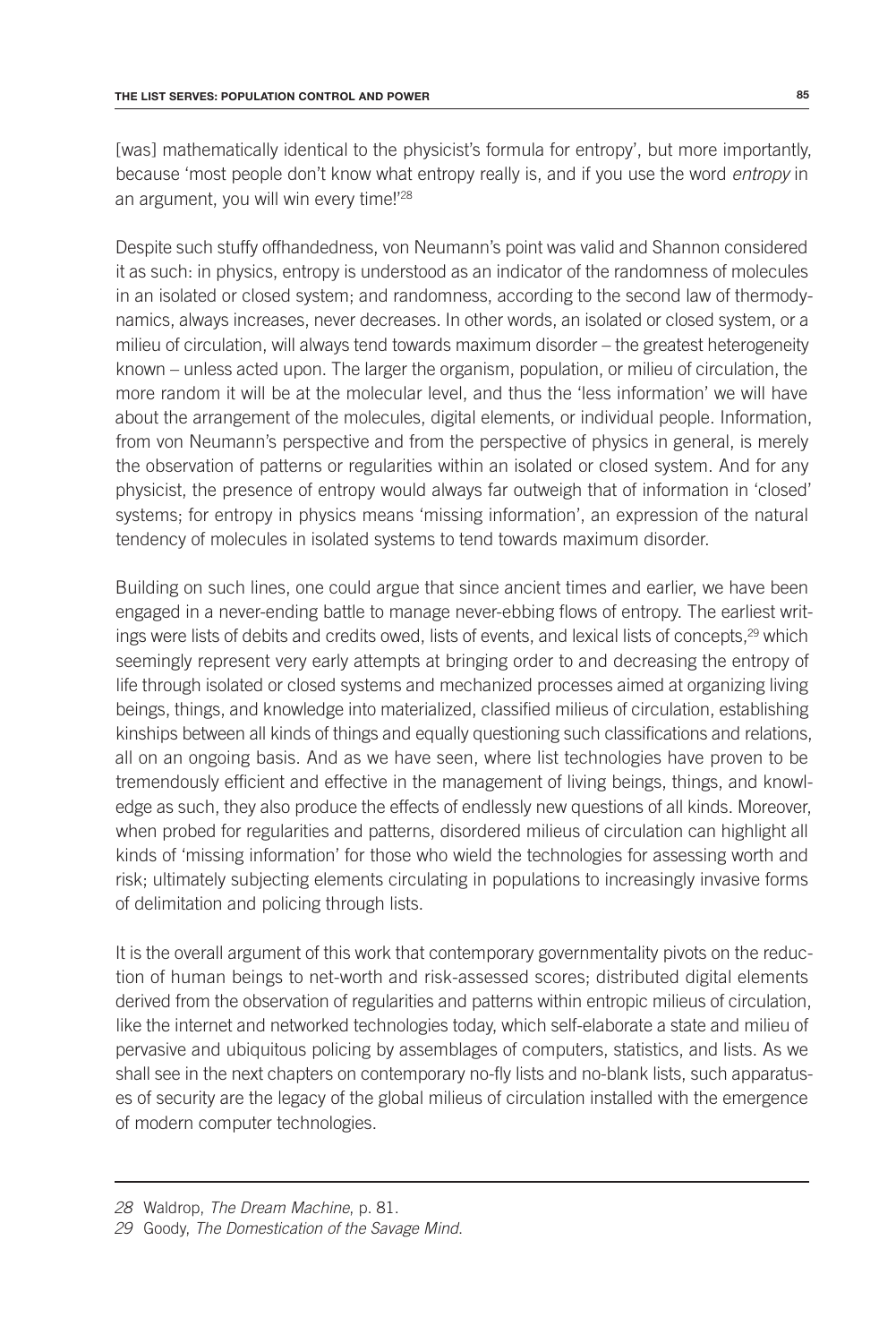No one, I argue, understood *entropy* and its critical tie to governmentality better than Norbert Wiener, the father of cybernetics, and this despite him never having encountered Michel Foucault (a fact of which I am almost quite sure!). Wiener was first and foremost a self-professed patriotic American, an MIT professor, who applied his tremendous intellect to questions of artillery and ballistics during WWI, and ultimately solved the greatest impediment to the defeat of the Axis powers in WWII; namely, how to track and target a moving airplane in the sky so as to shoot it down before it has a chance to strike. It was in such a climate of uncertainty and dire consequence, where unlocking the key to identification and control in the wide-open skies was preeminent, that Norbert Wiener came to apply cybernetics and notions of feedback in isolated or closed systems to military-based problems.<sup>30</sup>

Despite the seemingly wide-open nature of the sky, Wiener recognized that, like the universe, the sky or more specifically a pilot in symbiosis with their plane in the sky, could be seen as isolated or closed systems – a milieu of circulation that despite tending towards maximum disorder could through mechanized processes be probed for recognizable and predictable patterns: the basis of identification, control, and communication in animals and machines. Wiener came to see that where isolated or closed systems, like anything from the universe down to the atom, do by nature tend towards maximum expansion and disorder – entropy – they can nonetheless be controlled by uncovering and honing in on regularities and patterns, which can be observed and subsequently manipulated through feedback operations. And his cybernetic theory and its language of 'causal-circular feedback loops' in 'closed-systems' proved to be invaluable to scientists and the US government, and ultimately helped found the military-industrial complex; providing a series of underlying mathematical operations that solved a wide variety of identification and control issues in weapons, security, and surveillance design and development throughout the end of WWII, into the Cold War era, and also in today's techno-cultural landscape.<sup>31</sup>

Where there is order, optimism, and progress to be found in cybernetic conjunctions of humans and machines that probe entropic closed systems, or entropic milieus of circulation, for regularities and patterns as Wiener imagined, such couplings also have the inherent capacity to pose grave risks to human survival, rights, and liberties when applied as largescale social systems. In respect of this, Wiener penned the first edition of *The Human Use of Human Beings* in 1950, in which he invests significant time in considering and warning against the social consequences and the possible de-humanizing effects of mass adoption of mechanized feedback systems as social order, arguing that the 'mechanization of man' through 'isolated systems' is the simplest and easiest path to power. Recognizing that isolated systems applied as social order allow people with ambitions for power to craft social organizations where orders come from the top and go down unquestioned, Wiener wrote *The Human Use of Human Beings* as a protest and warning against the dehumanizing possibilities inherent in such practice and the dire implications to human survival of identification and control in isolated systems. For Wiener, enveloping a country, the world, or

*<sup>30</sup>* Wiener, *Cybernetics*.

*<sup>31</sup>* Heims, *John von Neumann and Norbert Wiener*; Heims, *Constructing a Social Science for Postwar America*; Edwards, *The Closed World*; Simpson, *Science of Coercion*.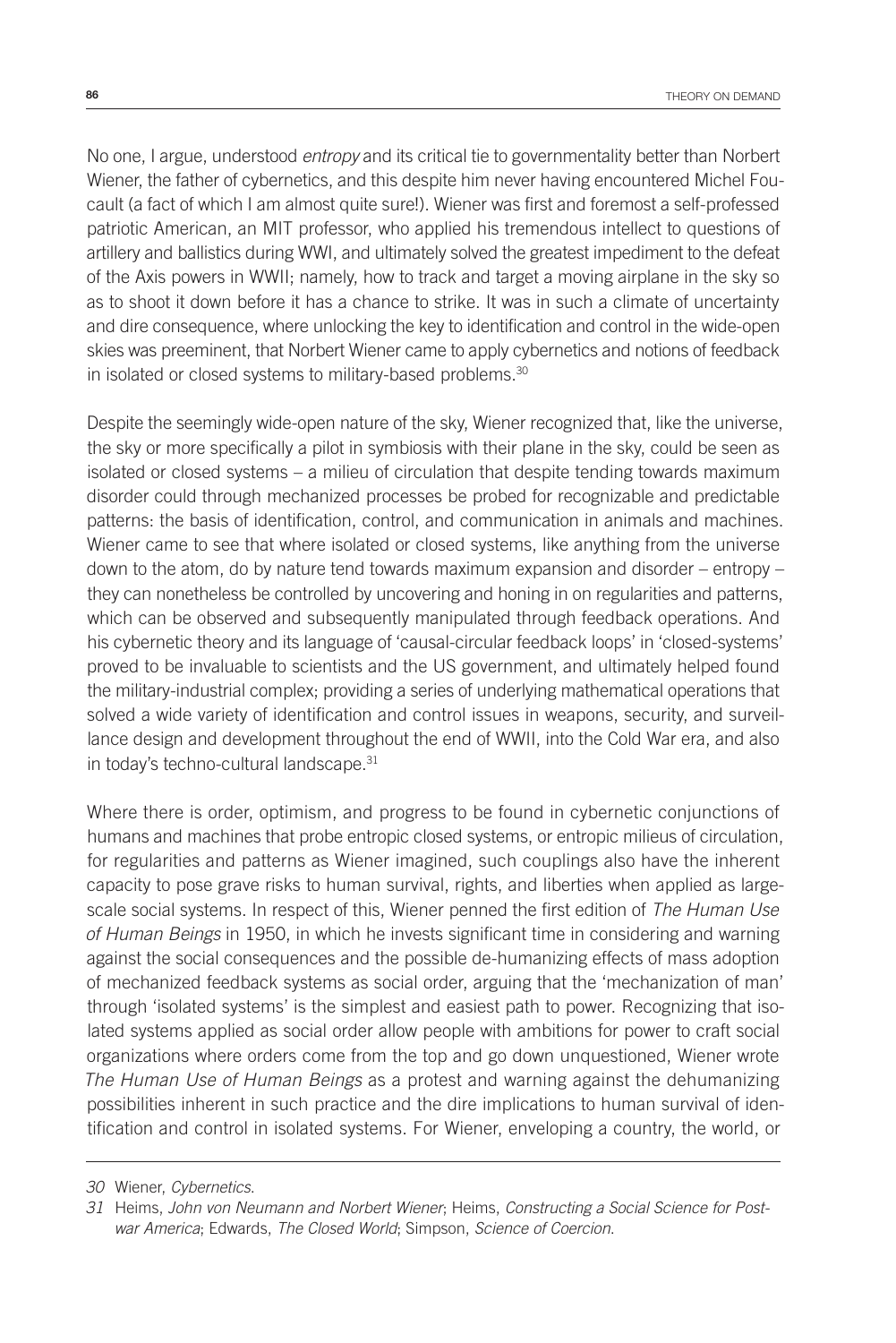all of humanity in an isolated, mechanized feedback system could provide the incunabula for a new global totalitarianism, where the tendency is maximum disorder, but for those who wield the technologies to observe regularities and patterns, and act on the molecules distributed in closed systems.

In a world and universe marked by unpredictability and expansion, Wiener conceived of cybernetics as a theory for decreasing entropy through the application of 'circular causal feedback' systems for the 'good of man'.32 The Latin root *cyber*, in *cybernetics*, was expressly engaged by Wiener to denote the *steering* (decision-making) potential inherent in conjunctions of humans and machines to navigate the endless expansion of maximum disorder that marks organic life – entropy. Like a ship in rough, stormy, and unpredictable waters, Wiener imagined 'man' as a 'helmsmen', engaging the ship's integrated technologies and techniques to right and balance the boat and steer the vessel towards homeostasis. For Wiener, this was the preeminent metaphor for cybernetics, if not human existence and survival as a whole in the face of maximum disorder and expansion or entropy.

In his social model of cybernetics, 'homeostatic mechanisms' are extremely valuable, as human beings navigating precarious and rough seas need to receive accurate and precise information about the unpredictable entropic environments that surround them, in order to achieve balance, both in themselves and in the small, interactive, physical communities in which their lives take place. In his conception, machines, or homeostatic mechanisms, are engaged by humans in decision-making. Functioning as instruments that observe patterns and regularities, indicating changes in milieus of circulation like the high seas, homeostatic mechanisms serve the administration and organization of people and things and equally, predicting precarious dangers, such as the risks of ramming approaching icebergs or colliding with treacherous reefs, or succumbing to rocks in shallow-lying waters. Onboard Wiener's ships, the achievement of homeostasis or the normalization of unpredictable things circulating in the boat's milieu supersedes the goal of destination. The primary objective of the helmsmen is to keep the ship afloat and right, making decisions, steering, and assigning elements, with the preeminent aim of ensuring the security and well being of all passengers and cargo onboard.

For Foucault the very essence of government is also clearly wrapped up in the metaphor of righting and balancing the ship in the unpredictable but tamable, vast, stormy seas of disorder that fundamentally mark human existence:

That government is concerned with things understood in this way as the intrication of men and things is readily confirmed by the inevitable metaphor of the ship that is always invoked in these treatises on government. What is it to govern a ship? It involves, of course, being responsible for the sailors, but also taking care of the vessel and the cargo; governing a ship also involves taking winds, reefs, storms, and bad weather into account. What characterizes government of a ship is the practice of establishing

*<sup>32</sup>* Wiener, *Cybernetics*.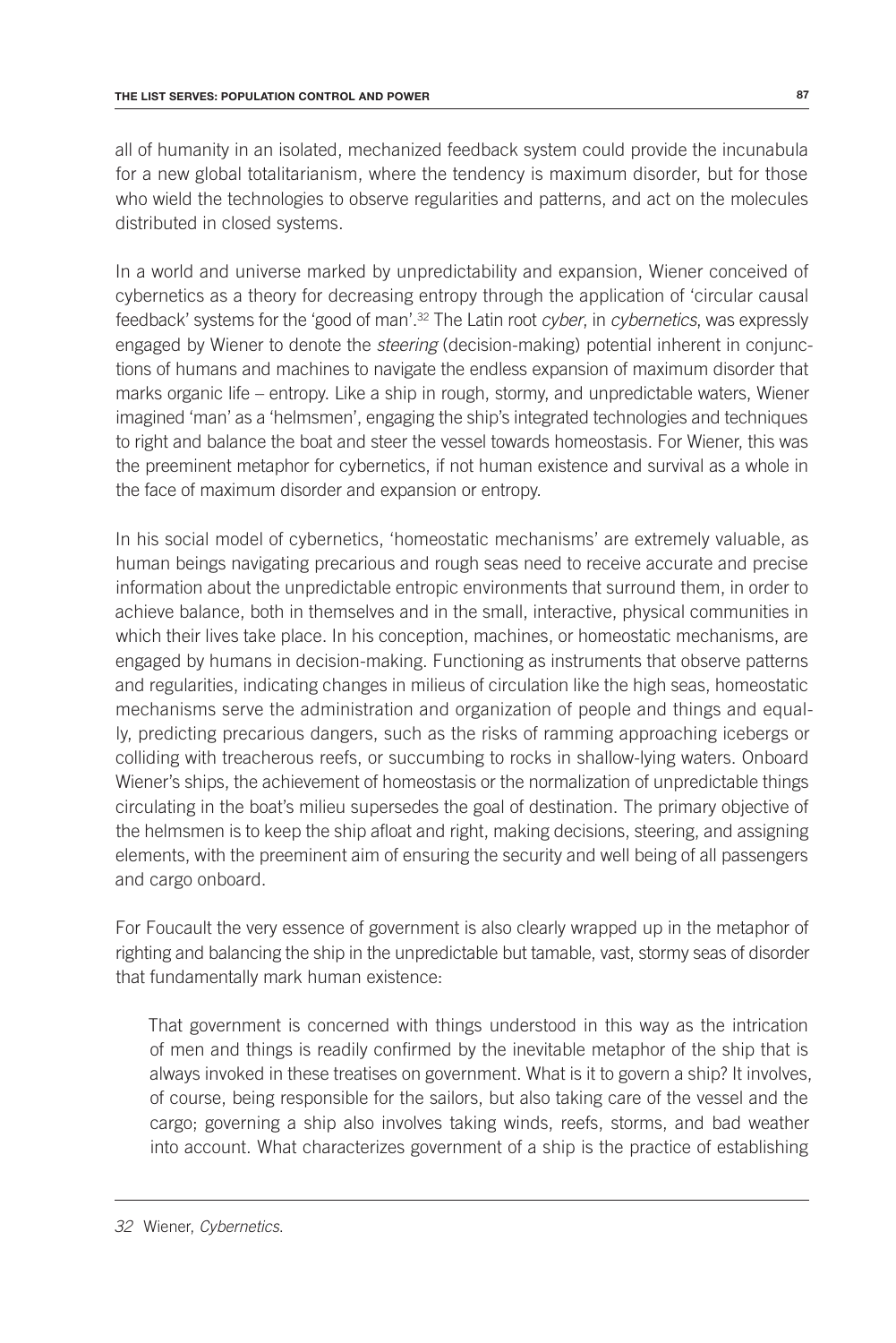relations between the sailors, the vessel, which must be safeguarded, the cargo, which must be brought to port, and their relations with all those eventualities like winds, reefs, storms and so on.<sup>33</sup>

In this way, Wiener's 'social model of cybernetics', the topic he takes up at length in the *Human Use of Human Beings* is strikingly similar to the governmentality to which Foucault focused his lens, but with a moral and political spin, and polemic that Foucault was hesitant to elaborate. For both, the essential and main element of control or government is the complex integration of people and things, their delimitation and regulation in unpredictable environments, so to serve the 'best' or 'good' interests of the overall 'state' of balance. In this way, in both Foucault's governmentality and Wiener's 'social model of cybernetics', territory, property, and cargo (animate and inanimate) are considered as variables in milieus of circulation where concern is with the complex administration, organization, and distribution of elements.

But where Wiener's social model of cybernetics placed the moral and ethical imperative of decision-making firmly in the hands of human beings, in the ability of individuals in small, interactive, physical communities to achieve homeostasis, such is not the case with all systems theory that emerged from the 1940s onwards, and in this way, the legacy of Wiener's cybernetics and its technoscientific language cannot be separated from its theoretical and mathematical twin, John von Neumann's game theory.<sup>34</sup> Game theory contributed to the critical paradigm shift that the emergence of systems approaches to the hard and soft sciences ultimately represented post-World War II.<sup>35</sup> Where Wiener's social model of cybernetics emphasized human decision-making, extolled the merits of small interactive, physical communities, and shunned any concentration of administrative, economic, and political power, von Neumann's game theory advocated probability-based, automated decision-making, lending itself to global approaches to governance, administration, economics, and the concentration of political power that were rippling through the US post-World War II.

## **Von Neumann's 'Winners' and 'Losers'**

Statistical techniques involving the delimiting of populations, reduction of individuals to cases, and 'numerical estimations of utility', played a pivotal role in von Neumann's *Theory of Games and Economic Behavior*. 36 In his theory, questions of 'good' and 'bad' are removed from the decision-making capacities of Wiener's helmsmen through their automated reduction to the 'mixed strategies' of statistical mechanisms, which not only express through distributions a 'picture' of the distance of the 'bad' from the 'good', but also prescribe a means for the normalization or nullification of abnormal elements. In other words, von Neumann, in his own way, embraced the 'double integration' effects of statistics in his

*<sup>33</sup>* Foucault, '1 February 1978 *Governmentality*', p. 97.

*<sup>34</sup>* John von Neumann, *Theory of Games and Economic Behavior*, New York: Science Editions J. Wiley, 1964; John von Neumann and Arthur W. Burks, *Theory of Self-Reproducing Automata*, Urbana: University of Illinois Press, 1966; John von Neumann and Oskar Morgenstern, *Theory of Games and Economic Behavior*, Princeton: Princeton University Press, 1953.

*<sup>35</sup>* Heims, *John von Neumann and Norbert Wiener*.

*<sup>36</sup>* Von Neumann and Morgenstern, *Theory of Games and Economic Behavior*, p. 12.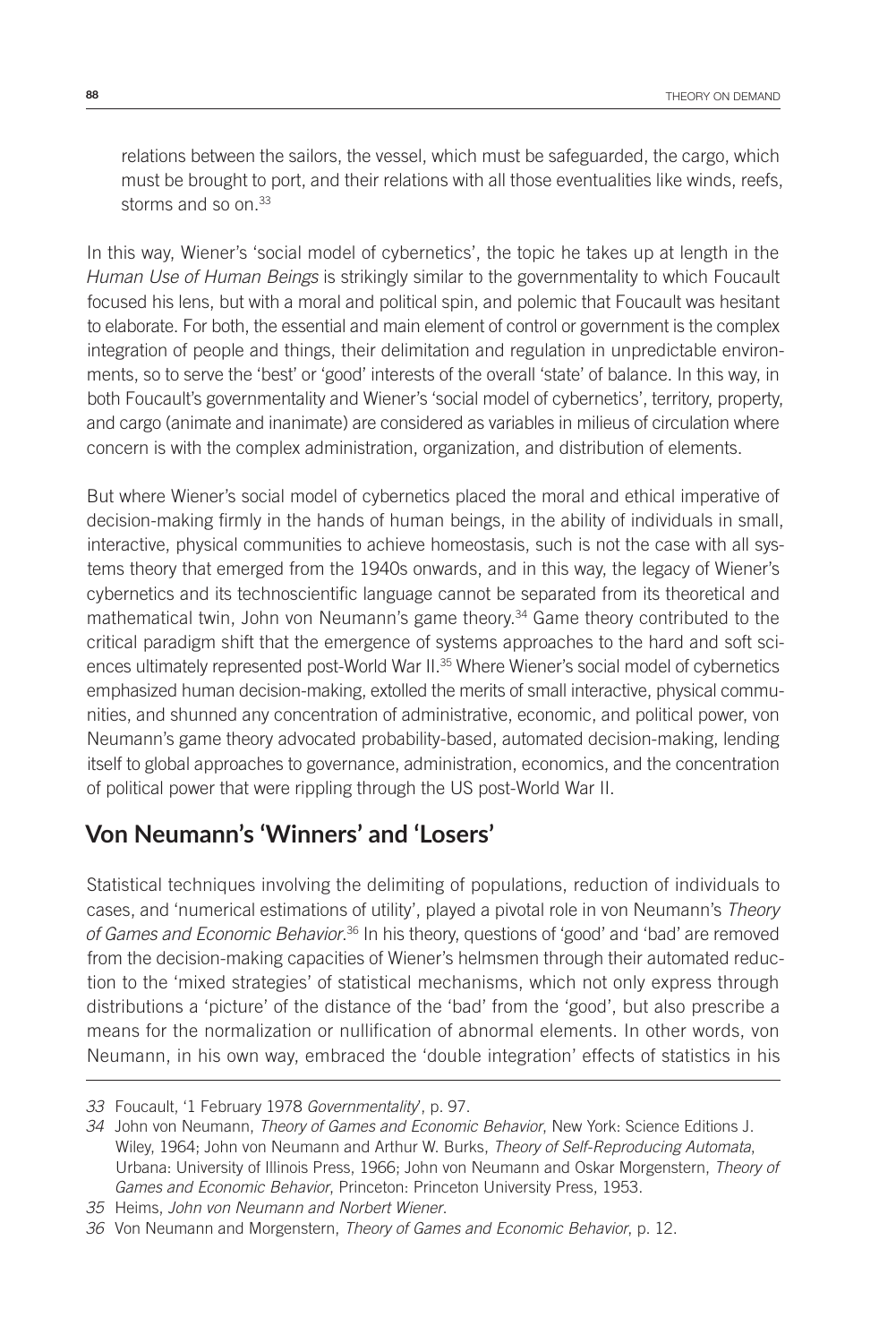positing of a theory of games, which could at once automate the delimitation of populations and also serve the dual role of prescribing mechanisms for the normalization of mistakes or identified risks in the delimited populations. Among von Neumann's elaborate writings of mathematical formulae, we find section 17.10.1, on 'Mistakes and Their Consequences: Permanent Optimality':

We want to express the distance from 'goodness' for those strategies which are not good; and obtain some picture of the consequences of a mistake – i.e. of the use of a strategy which is not good. However, we shall not attempt to exhaust this subject, which has many intriguing ramifications.<sup>37</sup>

Unlike Wiener who took the 'dangers' inherent in conjunctions of people, math, and machines very seriously, and wrote extensively about his fear of subsuming life in such conjunctive apparatuses, particularly in *The Human Use of Human Beings*, 38 von Neumann, despite his extensive contributions to the RAND corporation and the US Department of Defense during the Cold War,39 never published many detailed thoughts on the social implications of his theories, preferring to nest his writings for the most part in the field of applied mathematics to computers and economics, and later to the biology of the human brain in *The Computer and the Brain.*<sup>40</sup>

It is essential to realize that economists can expect no easier fate than that which befell scientists in other disciplines. It seems reasonable to expect that they will have to take up first problems contained in the very simplest facts of economic life and try to establish theories which explain them and which really conform to rigorous scientific standards. We can have enough confidence that from then on the science of economics will grow further, gradually comprising matters of more vital importance than those to which one has to begin.<sup>41</sup>

In the footnote to this text in the 1964 edition of *Theory of Games* (originally published in 1953), von Neumann notes:

The beginning is actually of a certain significance, because the forms of exchange between a few individuals are the same as those observed on some of the most important markets of modern industry, or in the case of barter exchange between states in international trade.42

As von Neumann's later research into *The Computer and the Brain*, and his *Theory of Self-Reproducing Automata* reveal, von Neumann saw his *Theory of Games and Economic* 

*<sup>37</sup>* Von Neumann and Morgenstern, *Theory of Games and Economic Behavior*, p. 162.

*<sup>38</sup>* Wiener, *The Human Use of Human Beings*, 1950; Wiener, *The Human Use of Human Beings*, 1954.

*<sup>39</sup>* Heims, *John von Neumann and Norbert Wiener*.

*<sup>40</sup>* Von Neumann, John, The computer and the brain, New Haven: Yale University Press, 1964.

*<sup>41</sup>* Von Neumann and Morgenstern, *Theory of Games and Economic Behavior*, p. 7.

*<sup>42</sup>* Von Neumann and Morgenstern, *Theory of Games and Economic Behavior*, p. 7.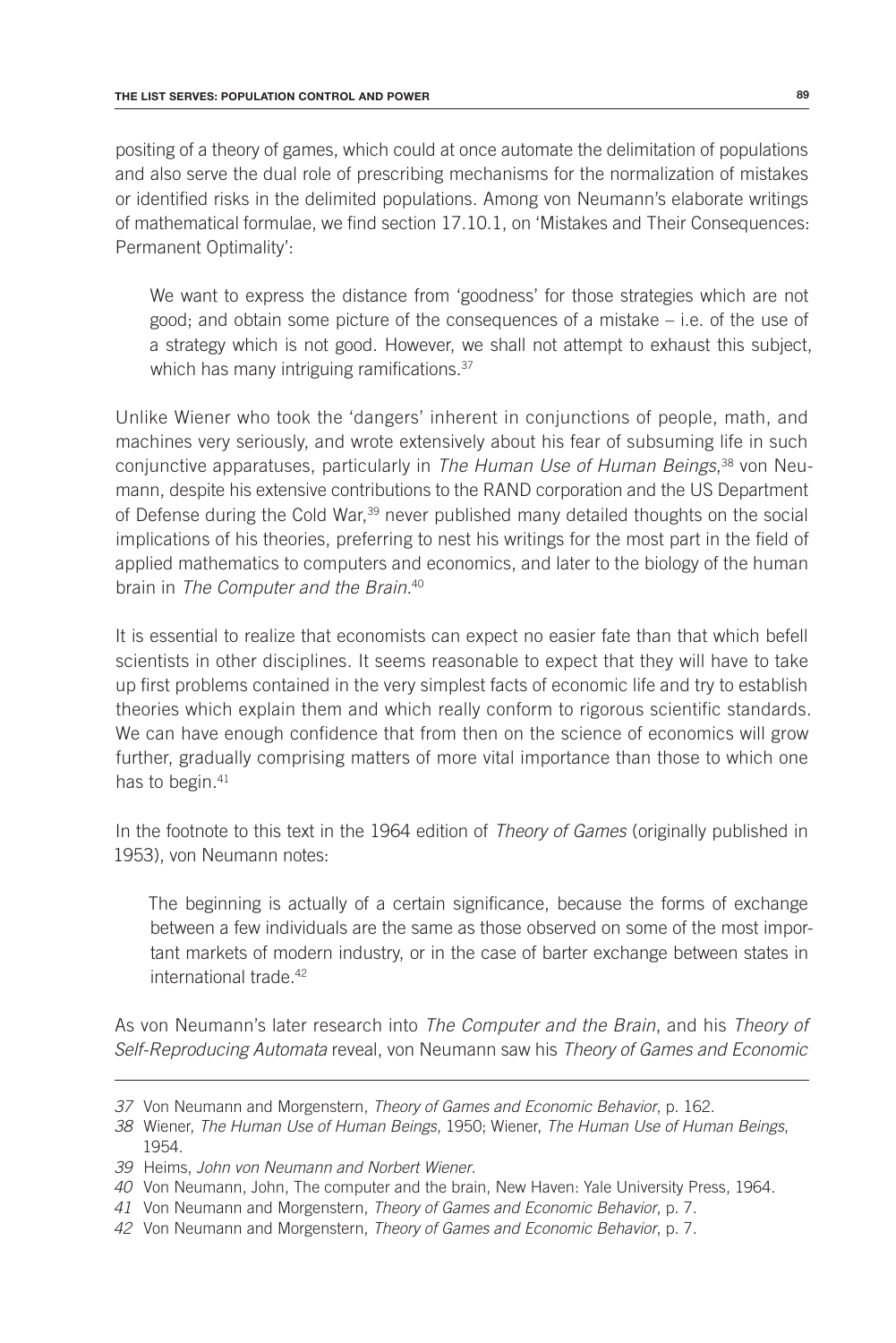*Behavior* as providing a mathematical platform on which not only global economic life, but the life of all living beings could be approached from the standpoint of the 'zero-sum game', which took at its maxim the statistical delimitation, policing, and nullification of opponents in metaphorical battles involving exchanges. As the games got larger, von Neumann mathematically transformed the zero-sum game into what he called the constant-sum game. 'We are widening the domain of games which we consider, by passing from the *zero-sum games* to the *constant-sum games*. At the same time, we widen the concept of strategic equivalence introduced [earlier]...'43 But regardless of how the concept was mathematically widened, the functional results were the same: the clear delimitation of winners and losers engaged in games of exchange.

In order to express these 'new' complexities of modern economics his game theory introduced in metaphorical terms, von Neumann drew on the story of *Robinson Crusoe*, stranded on a deserted island with a cast of subjects, and how it relates to questions of managing populations. In the 'Introduction' to *Theory of Games* he describes the operations and enclosures of sovereignty's juridical-disciplinary mechanisms, wherein Crusoe the sovereign faces what von Neumann calls a 'maximum problem' in satisfying the needs and desires of his set of subjects, the other deserted island dwellers.

Crusoe is given certain physical data (wants and commodities) and his task is to combine and apply them in such a fashion as to obtain a maximum resulting satisfaction. There can be no doubt that he controls exclusively all the variables upon which this result depends – say the allotting of resources, the determination of the uses of the same commodities for different wants, etc.<sup>44</sup>

We see with Crusoe the same kinds of maximum problems faced by the sovereign in managing subjects, who, to solve such conundrums, leveraged the enclosing spaces of discipline in the administration, organization, and development of living beings and things, a space that technologies like statistics and probability techniques could serve. In the footnote to the preceding text, von Neumann notes:

Sometimes uncontrollable factors also intervene, e.g. the weather in agriculture. These however are purely statistical phenomena. Consequently they can be eliminated by the known procedures of the calculus of probabilities: i.e., by determining the probabilities of the various alternatives and by introduction of the notion of "mathematical expectation".45

But for von Neumann, probabilities or 'mathematical expectations' alone, could never serve the 'social exchange economy' of this irruptive modern economic order, where the complexities of populations of elements in various exchanges introduced problems of an entirely different nature. For in such 'games' in social exchange economies, each participant is attempting to obtain not a prescribed result, but rather an optimum result.

*<sup>43</sup>* Von Neumann, *Theory of Games and Economic Behavior*, pp. 347-348.

*<sup>44</sup>* Von Neumann and Morgenstern, *Theory of Games and Economic Behavior*, p. 10.

*<sup>45</sup>* Von Neumann and Morgenstern, *Theory of Games and Economic Behavior*, p. 10.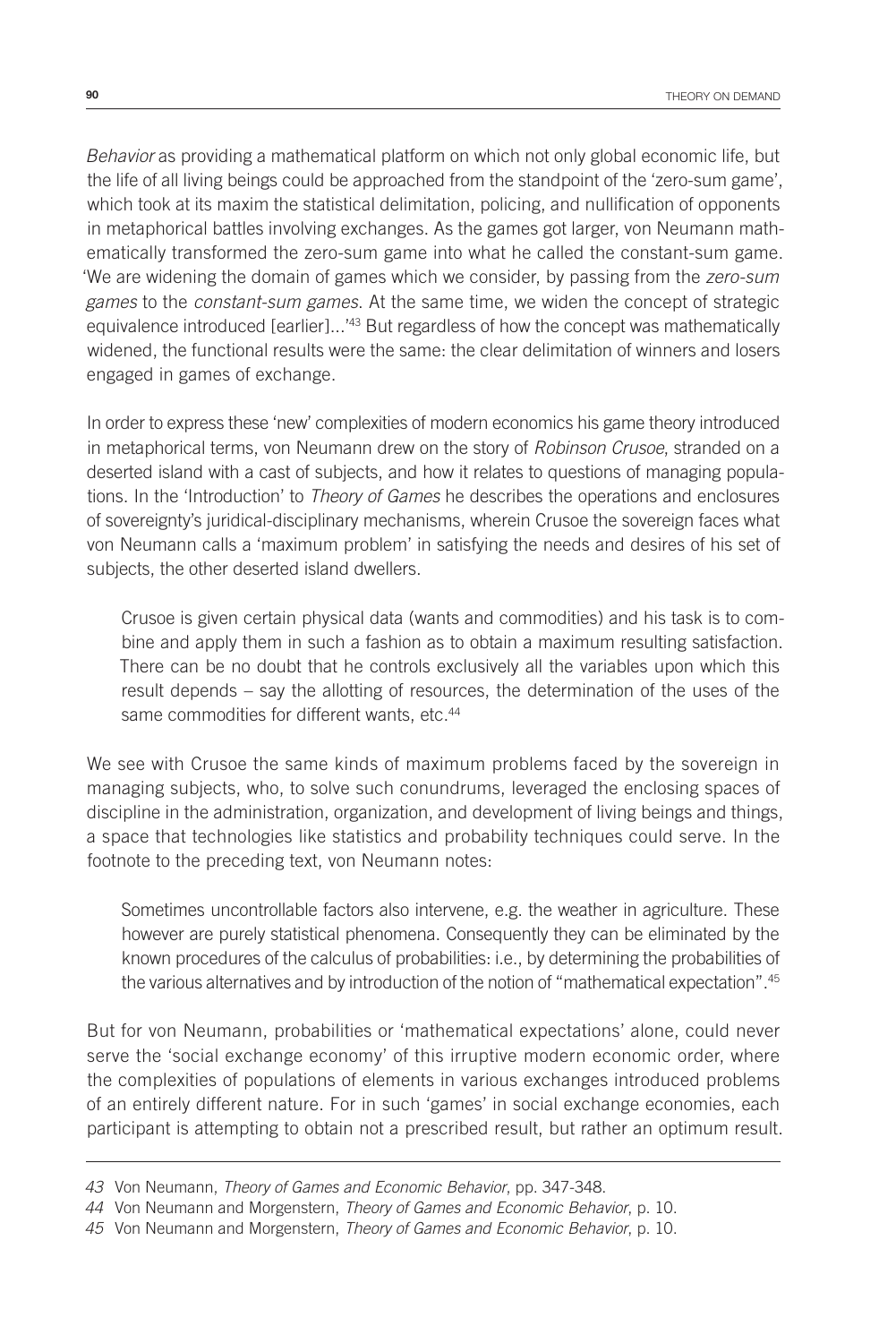Unlike in the case of Crusoe's sovereign deserted island, where Crusoe administered and organized living beings and things from the top down, exchanges in 'social economies' occur in an unpredictable milieu of circulation where no participant controls all the variables – a space where the calculation of 'optimums' and 'risks', and the vanquishing of players, rules the day.

Thus each participant attempts to maximize a function (his above mentioned [optimum] "result") of which he does not control all variables. This is certainly no maximum problem [like in the case of Crusoe], but a peculiar and disconcerting mixture of several conflicting maximum problems. Every participant is guided by another principle and neither determines all variables which affect his interest.46

Von Neumann's milieus of disconcerting or irruptive economic circulation are spaces where 'all maxima are desired at once  $-$  by various participants', $47$  and it is precisely this milieu of circulation that his theory of games was devised to meet, constructing 'individuals' as probability-based statistical elements, 'numerical estimations of utility'48 that provide 'mathematically complete principles which define "rational behavior" for the participants in a social economy, and to derive from them the general characteristics of that behavior'.49 Herein, we can also see how the economic techniques of von Neumann's 'game theory' are characterized by the 'double integration' effects of disciplinary normalization, in the calculation of 'optimums' and 'risks', or norms for rational behavior from out of the great disorder of entropy, which serve as the basis for the articulation of the relational abnormal. In von Neumann's theory of games, complete normalization, or nullification of the opponent, is the primary objective and goal. In other words, the economic techniques of von Neumann's game theory installed a mechanism for declaring unequivocal winners and losers in a highly uncertain and ever-expanding milieu of global circulation.

So, where Wiener's humane 'social model of cybernetics' emphasized the intermingling of humans and machines to serve small, interactive, physical milieus of circulation, as a strategy for navigating the entropy that marks organic life – the privileging and achievement of cooperation and homeostasis within and between people as the primary means to the humane deployment of 'security' technologies; von Neumann's game theory in contrast emphasized competition between individuals and collectives, stressing the statistical nullification of opponents. In such games, the prize for winners is the absolute delimitation, policing, and nullification of losers, in milieus that themselves further reinforce and self-elaborate such never-ending games. Game theory was therefore laced with biases for Wiener, forcing humanity into a black and white procrustean bed of 'winners' and 'losers', of 'us' and 'them':

*<sup>46</sup>* Von Neumann and Morgenstern, *Theory of Games and Economic Behavior*, p. 11.

*<sup>47</sup>* Von Neumann and Morgenstern, *Theory of Games and Economic Behavior*, p. 11.

*<sup>48</sup>* Von Neumann and Morgenstern, *Theory of Games and Economic Behavior*, p. 12.

*<sup>49</sup>* Von Neumann and Morgenstern, *Theory of Games and Economic Behavior*, p. 31.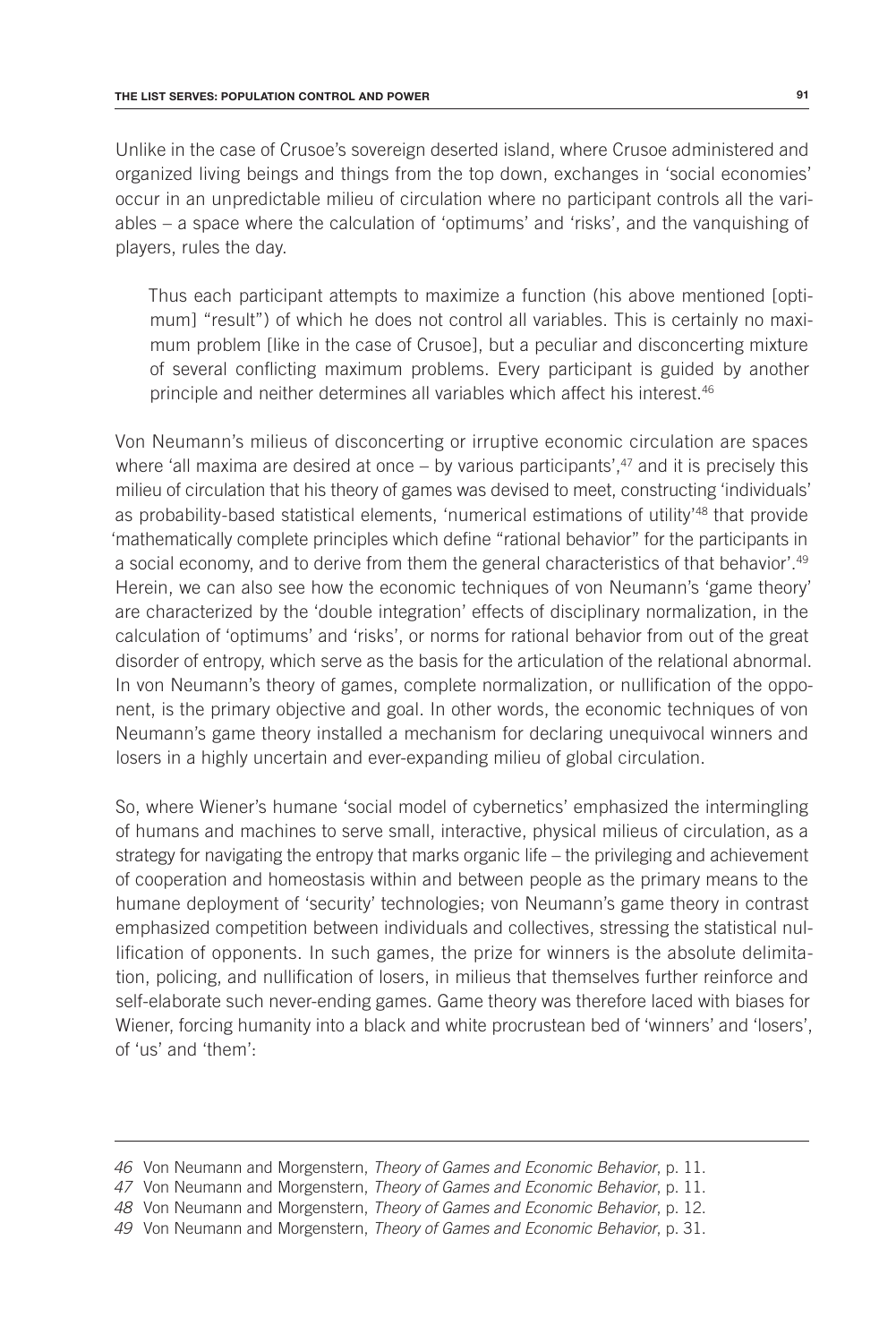In many cases, where there are three players, and in the overwhelming majority of cases, when the number of players is large, the result is one of extreme indeterminacy and instability. The individual players are compelled by their own cupidity to form coalitions; but these coalitions do not generally establish themselves in any single, determinate way, and usually terminate in a welter of betrayal, turncoatism, and deception, which is only too true a picture of the higher business life, or the closely related lives of politics, diplomacy, and war. In the long run, even the most brilliant and unprincipled hucksters become tired of this, and agree to live in peace with one another, and the great rewards are reserved for the one who watches for an opportune time to break his agreement and betray his companion. There is no homeostasis whatsoever. We are involved here in the business cycles of boom and failure, in the successions of dictatorship and revolution, in the wars which everyone loses, which are so real a feature of modern times.<sup>50</sup>

Wiener's social model of cybernetics and von Neumann's game theory are positioned here as two competing and collaborating discourses, open-human and closed-world discourses respectively, operating in conjunction with computer, statistical, and list technologies in modern and contemporary formations of power. Through an analysis of these discourses, we will now see how conjunctions of computer technologies and statistical mechanisms revolving around the probing of milieus of circulation for regularities and patterns throughout the Cold War and beyond served to further reduce living beings and things to classes, increasingly identifying them on lists of all kinds, and ultimately subjecting them to more invasive and complex forms of computerized statistical delimitation, policing, and nullification; all in power struggles over knowledge and the constitution of truthful and factual classifications of human beings.

#### **Open-human Discourse: Islands in a Sea of Entropy**

Our view of society differs from the ideal of society, which is held by many Fascists, Strong Men in Business, and Government. Similar men of ambition for power are not entirely unknown in scientific and educational institutions. Such people prefer an organization in which all orders come from above and none return. The human beings under them have been reduced to the level of effectors for a supposedly higher nervous organism. I wish to devote this book to a protest against this inhuman use of human beings; for in my mind, any use of human beings in which less is demanded of him than his full status is a degradation and a waste. It is a degradation to chain a human being to an oar and use him as a source of power.<sup>51</sup>

Critical to Wiener's warning against enveloping human life in isolated or closed automated feedback systems is the relationship between progress and entropy; between the openness of human beings and the isolation of machines that probe milieus for patterns and regularities. For Wiener, it is only in the 'non-isolated parts of isolated systems' that optimism

*<sup>50</sup>* Wiener, *Cybernetics*, pp. 185-186.

*<sup>51</sup>* Wiener, *The Human Use of Human Beings*, 1950, p. 15.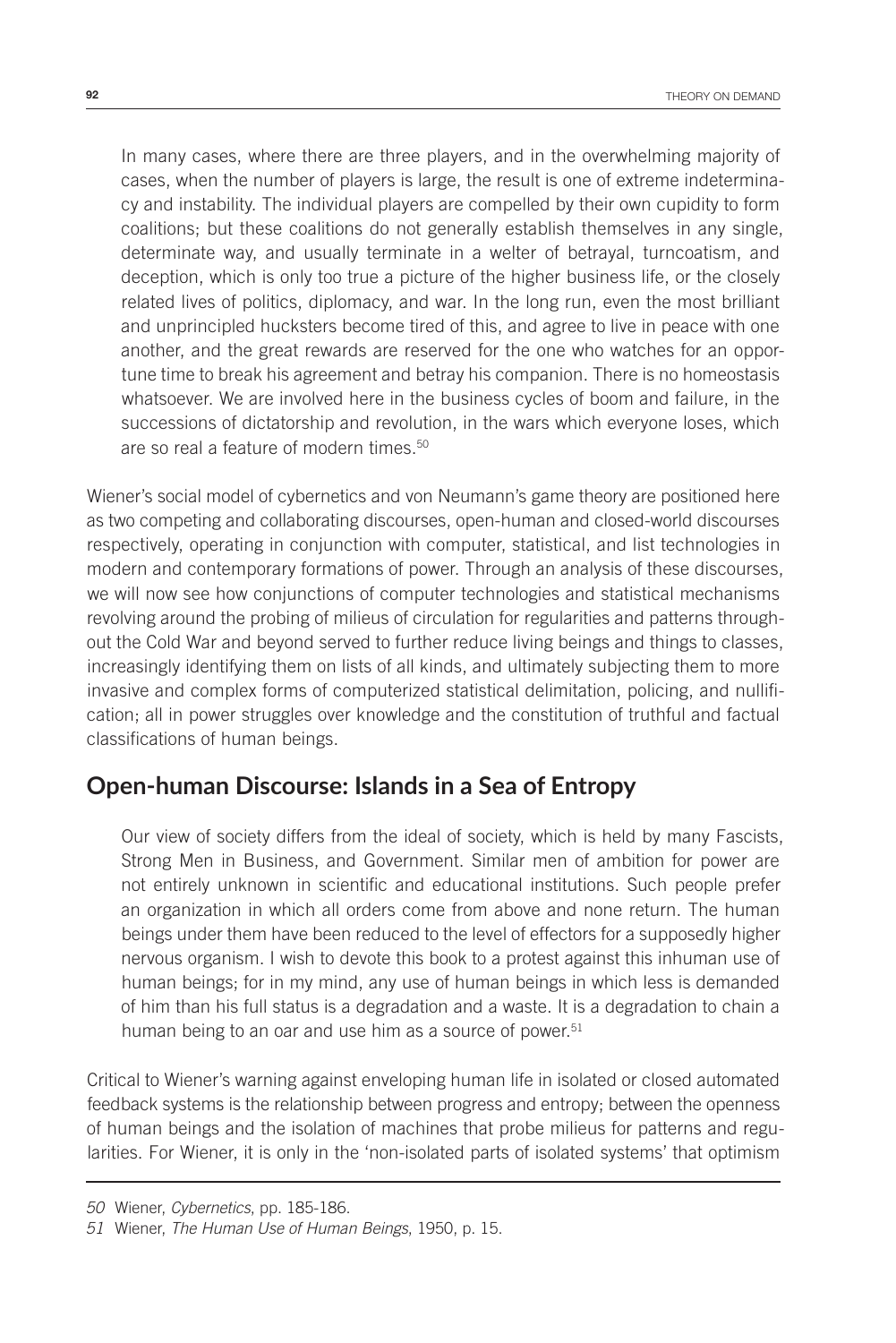is to be found: namely and exclusively in human beings, who are inherently and uniquely *open*, existing as islands in a vast but isolated sea of entropy, the ever-expanding universe; and who defy this greatest of all chaos and disorder by displaying unique instincts, traits, and tendencies towards order, optimism, and progress – *openness towards each other*. But where openness towards each other is Wiener's hallmark for 'order', 'optimism', and 'progress', and *is* the strict realm of humanity, it is not a given, as 'disorder', 'pessimism', and 'isolation' are equally preeminent characteristics of entropy and the predisposition of molecules in closed systems such as the universe, the world, religions, nations, universities, and corporations, to name but a few of the isolated social systems enclosing life Wiener cautioned against.

Those who suffer from a power complex find the mechanization of man a simple way to realize their ambitions. I say, that this easy path to power is in fact not only a rejection of everything that I consider to be of moral worth in the human race, but also a rejection of our now very tenuous opportunities for a considerable period of human survival.52

For it is precisely the potential for closed/isolated systems to reduce people to effectors in machines, to quantifiable cogs in a wheel or to molecules circulating in an organism and susceptible to probing for patterns and regularities, that makes the second law of thermodynamics more than a cornerstone of physical science, but also a dire warning that life can be isolated and subjected to intense identification and control (delimitation and policing), despite an everyday existence that most experience as disorder and entropy. For Wiener, the danger of closed/isolated systems applied as social systems is an obfuscation of the wideopen possibilities and light inherent in human beings, who despite existing in a miasma of ever-expanding entropy find optimism, progress, and order in an openness to each other. In this way, human beings are the only inherently open systems, and the danger is that the closed/isolated systems in which we live (from the universe to the internet and to science in general) have a natural propensity to move us towards maximum disorder, highlighting more and more 'missing information', and thus making it difficult to see our openness and humanity through the dense closed isolation of cybernetic systems and machines.<sup>53</sup> It is precisely for these reasons that Wiener insists that homeostatic mechanisms serve small, interactive, physical communities, and that the adoption of any larger social mechanisms should be approached with extreme caution and trepidation.

The question of whether to interpret the second law of thermodynamics pessimistically or without gloomy consequence depends on the importance we give to the universe at large, on the one hand, and to the islands of locally decreasing entropy we find in it, on the other. Remember that we ourselves constitute such an island of decreasing entropy, and that we live among other such islands.<sup>54</sup>

*<sup>52</sup>* Wiener, *The Human Use of Human Beings*, pp. 15-16.

*<sup>53</sup>* Kenneth C. Werbin, 'Sometimes a Great Notion: A Reflection on Cybernetics, Isolated Systems, and Open Beings', in Lipika Bansal, Paul Keller, and Geert Lovink (eds), *In the Shade of the Commons: Towards a Culture of Open Networks*, Amsterdam: Waag Society, 2006.

*<sup>54</sup>* Wiener, *The Human Use of Human Beings*, p. 25.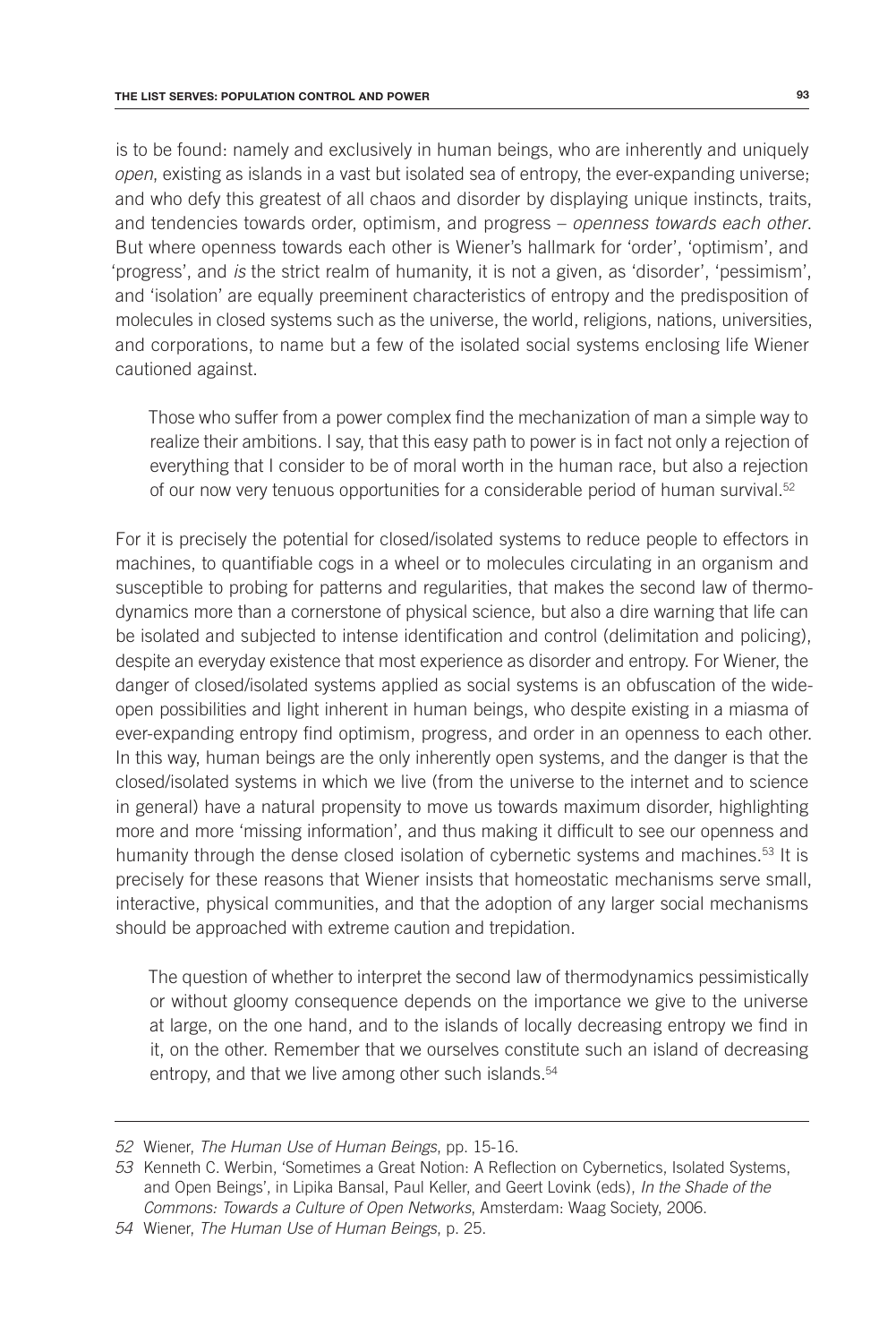Although we are embedded in closed/isolated systems where communication and information flow freely and endlessly towards entropy, we are nonetheless in constant feedback with those around us; capable of critiquing, making decisions, imagining other possibilities, acting, learning, and growing together. Far from being isolated automatons or circulating elements in populations and milieus, it is our continual and critical interaction with our environment and those around us, and the optimism, order, and progress we find in each other, that makes us open.<sup>55</sup> But that is not to say that openness, progress, and optimism are a given. Placing the weight of our beliefs in humanity over and above our isolated mechanized systems is a choice, and such practices and fundamental beliefs must be fostered and maintained, and their demise must be guarded against vigilantly – at least for Norbert Wiener.56

The more life is mechanized, the more we must place the weight of our belief in the non-isolated parts of isolated systems: in each other's openness. This was Wiener's warning and message in *The Human Use of Human Beings* with respect to viewing life as enclosed in entropic milieus of circulation. But where his warnings were dire, few picked up on his line of thinking, as cybernetic milieus of circulation supported by and supporting the computer, statistics, and list technologies were increasingly installed in endless fields and domains, and were further subsumed in the collective imaginary and social woodwork, eventually becoming a part of taken for granted everyday life.

The real power of new technologies does not appear during their mythic period, when they are hailed for their ability to bring world peace, renew communities, or end scarcity, history, geography, or politics; rather their social impact is greatest when technologies become banal – when they literally (as in the case of electricity) or figuratively withdraw into the woodwork.<sup>57</sup>

For Vincent Mosco in *The Digital Sublime,* new technologies embody and drive the utopian myths of their times. Whether the myths are about the telegraph, radio, television, modern computer, or cyberspace today, Mosco suggests that continuity rests in the utopian visions people engage around the advent of these technologies, how through the use of 'new' technologies, people will '...experience an epochal transformation in human experience that [will] transcend time (the end of history), space (the end of geography), and power (the end of politics)'.58 In this way, he argues that myth is 'congealed common sense', that although the taken-for-granted is 'continually transforming itself, enriching itself with scientific ideas and with philosophical opinions that have entered ordinary life', there are nonetheless 'powerful philosophical currents' that leave behind 'sedimented common sense' about 'new' technological forms, establishing 'folklores of the future' that require interrogation.<sup>59</sup>

*<sup>55</sup>* Werbin, 'Sometimes a Great Notion'.

*<sup>56</sup>* Wiener, *The Human Use of Human Beings*, 1950; Wiener, *The Human Use of Human Beings*, 1954.

*<sup>57</sup>* Vincent Mosco, *The Digital Sublime: Myth, Power, and Cyberspace*, Cambridge: MIT Press, 2004, p. 19.

*<sup>58</sup>* Mosco, *The Digital Sublime*, pp. 2-3.

*<sup>59</sup>* Mosco, *The Digital Sublime*, p. 29.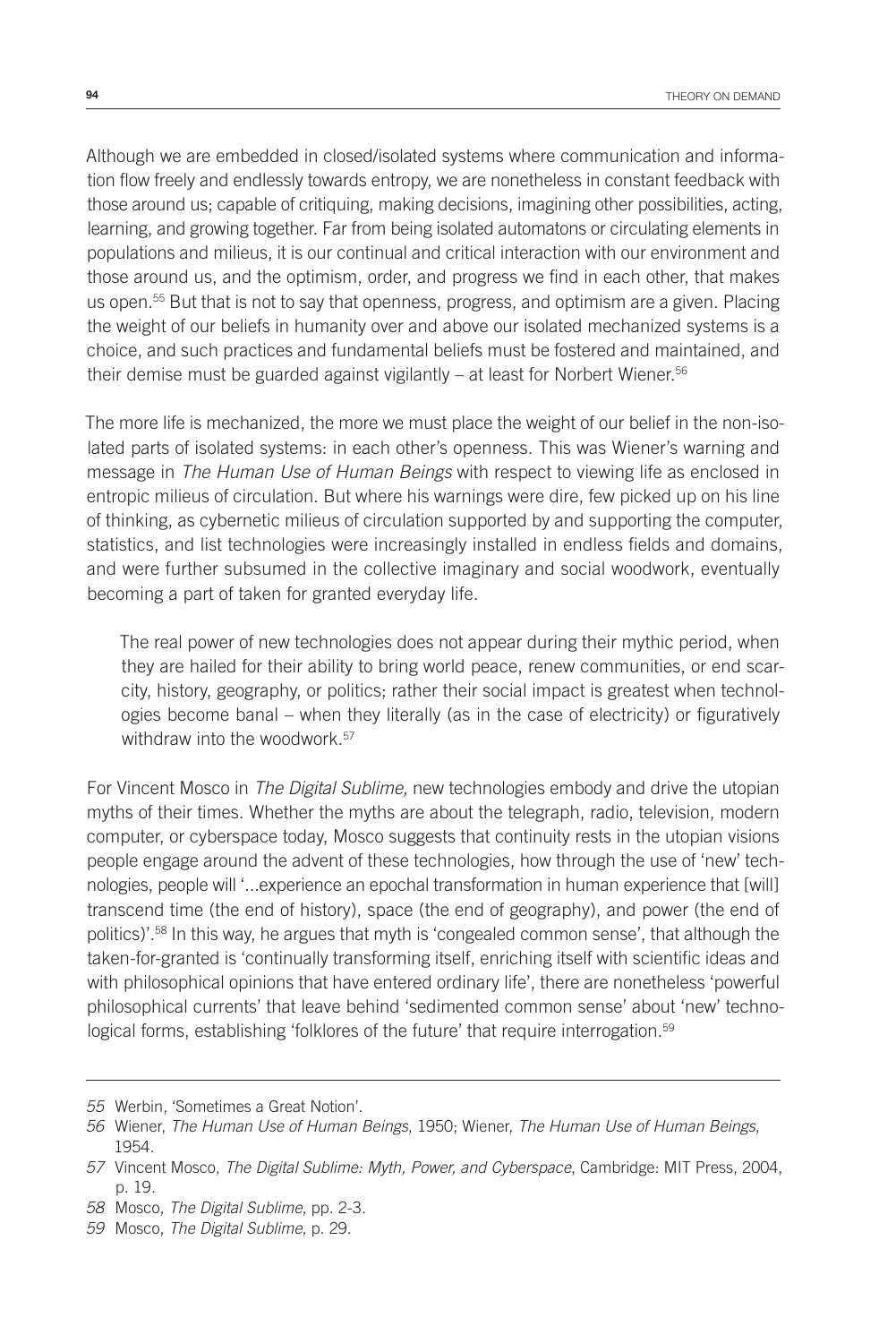With the publication of Wiener's *Cybernetics* in 1948, the language, ideas, metaphors, and myths of human-machine couplings began to increasingly circulate and be absorbed throughout the United States and beyond. $60$  The more communication and computer technologies became familiar everyday objects in people's lives, the more they produced an unique and new 'cybernetic imaginary'<sup>61</sup> filled with awe and wonder over computers, in which life was increasingly being understood as the 'transmission of information' and as 'programmed', and wherein society was increasingly seen as one large 'system' or 'organism'.

Feedback has come to mean information about the outcome of any process or activity. No single word for the general idea seems to have existed in the English language before feedback was introduced in the context of cybernetics, and the analogy filled a gap. The ubiquity of feedback meant interaction is everywhere. It shifted attention from an individualism that had highlighted noncircular cause-and-effect and from the individual person – as if he or she could be independent of others and even independent of chance events occurring in the environment. Still, the word betrays its mechanical origins and encourages ignoring much that happens between people.<sup>62</sup>

With the emergence of cybernetics and the unique language of systems theory it brought forth, a whole new way of seeing and doing life was invoked, increasingly understood in analogy to computers. This in turn introduced an one-sidedness in our understanding of our societies and ourselves as large systems of computerized programs in which humans are increasingly positioned as transmittable bits of information or information processors in their own right, as distributed digital elements in programmable populations.

In all, the language of cybernetics, like any system of concepts and their associated metaphors, illuminates one fact of our world and experience at the price of masking others.<sup>63</sup>

So, it is not surprising that Wiener's warnings were barely heard, as the language of cybernetic systems and the cyborgs it produced, circulated pervasively throughout American popular culture at the beginning of the Cold War. In turn his theoretical ideas and attendant mathematical practices began to be pervasively applied in more and more diverse research contexts, fields, and domains of knowledge. $64$  And where many writers and intellectual luminaries in Wiener's time, such as von Neumann, began to use the concepts of cybernetics and systems theory as a language to promote the centralization of social, economic, and political power, Wiener went out of his way to 'argue passionately against the concentration of political and administrative power, and to extol the merits of small interactive communities'.<sup>65</sup> Wiener, true to his idea of people being the only open entities in a vast and isolated sea of entropy, privileged their values and decision-making over and above the cold programmed automated

*<sup>60</sup>* Bowker, 'How to Be Universal: Some Cybernetic Strategies'; Hamilton, 'Interrogating the Cybernetic Imaginary'; Heims, *Constructing a Social Science for Postwar America*.

*<sup>61</sup>* Hamilton, 'Interrogating the Cybernetic Imaginary'.

*<sup>62</sup>* Heims, *Constructing a Social Science for Postwar America*, pp. 271-272.

*<sup>63</sup>* Heims, *Constructing a Social Science for Postwar America*, p. 272.

*<sup>64</sup>* Bowker, 'How to Be Universal: Some Cybernetic Strategies'.

*<sup>65</sup>* Heims, *John von Neumann and Norbert Wiener*, p. 312.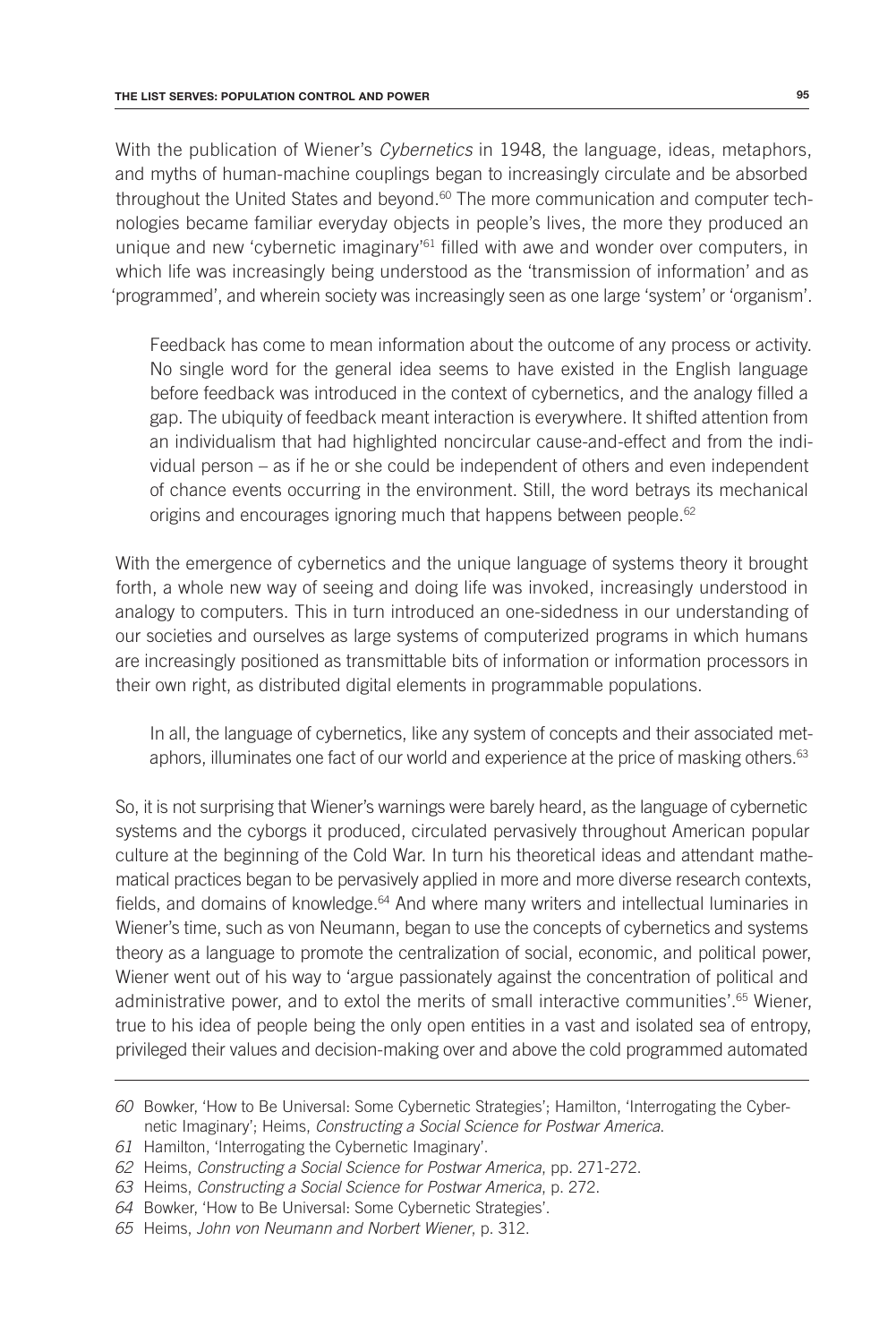decision-making of machines, for he understood that values are deeply embodied in patterns of communication and control, and the 'power elite' being unscrupulous would always favor 'instrumental rationality' in the service of 'maximizing power'.66

For these reasons, in his writings beginning with *Cybernetics* and moving forward to *The Human Use of Human Beings*, and later in *I Am a Mathematician*, Wiener argues for the privileging of small, interactive, physical, local communities. Deep in *Cybernetics*, we can find Wiener speaking passionately to the corporately controlled mass media, about the concentration of economic and political power such behemoths contained even in 1940s, cautioning against the limitations of how people experience community when messages are transmitted from such vast seas of entropy. He goes out of his way to warn that 'of all of these anti-homeostatic factors in society, the control of the means of communication is the most effective and most important', 67 adding,

In a society too large for the direct contact of its members, these means are the press, both as it concerns books ... and newspapers, the radio, the telephone system, the telegraph, the posts, the theater, the movies, the schools, and the church. On all sides we have a triple-constriction of the means of communication: the elimination of the less-profitable means in favor of the more profitable; the fact that these means are in the hands of the very limited class of wealthy men, and thus naturally express the opinions of that class; and the further fact that, as one of the chief avenues to political and personal power, they attract above all ambitions for such power. That system which more than all others should contribute to social homeostasis is thrown directly into the hands of those most concerned in the game of power and money, which we have already seen to be one of the chief anti-homeostatic elements in the community. It is no wonder then that the larger communities, subject to their disruptive influence, contain far less communally available information than the smaller communities, to say nothing of the human elements of which all communities are built up.68

This not only attests to Wiener's insistence on privileging small, local, physical, interactive communities, but also is emblematic of his highly democratic, and perhaps utopian outlook in terms of communal practice; a testament to his unwavering belief in human beings to make the right choices and do the right things. Openness and community, for Wiener, are uniquely human values and traits, and according to his analysis, any society which privileges and places its highest values on competition for and concentration of money and power is anti-homeostatic to community, limiting and precluding individual open-human possibilities. In this way, Wiener found any large-scale society, whether communist or capitalist, to be anti-homeostatic, and instead advocated small communities in which people have direct contact with each other; for these were the only communities which Norbert Wiener believed could support the true open-nature of human beings*.*

*<sup>66</sup>* Wiener, *The Human Use of Human Beings*, 1950, p. 160.

*<sup>67</sup>* Wiener, *The Human Use of Human Beings*, 1950, p. 160.

*<sup>68</sup>* Wiener, *The Human Use of Human Beings*, 1950, pp. 161-162.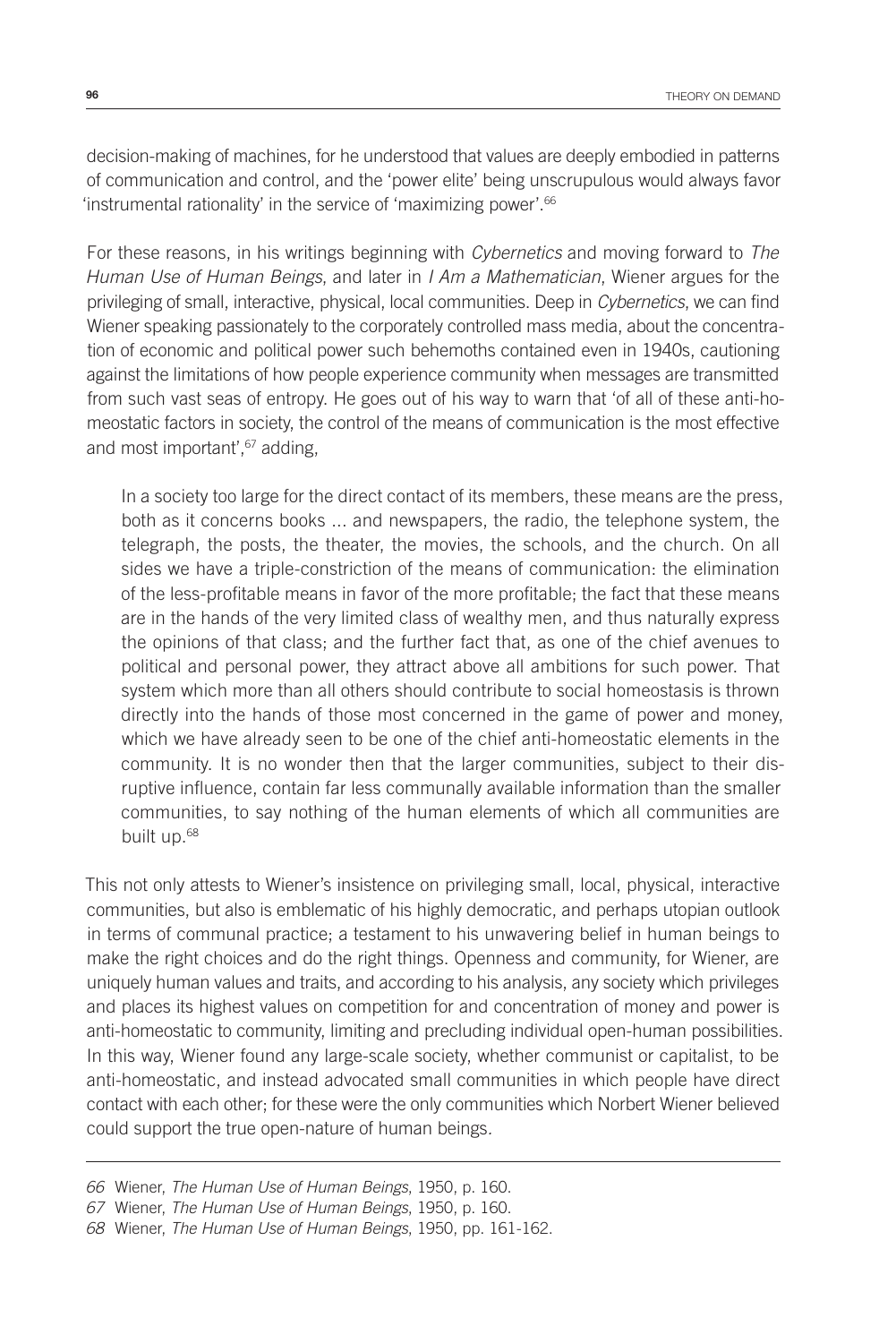#### **Closed-world Discourse: Game Theory à la von Neumann**

The story of Wiener and von Neumann can be brought to bear on present concerns and options, even though circumstances have changed considerably since their day. The dimensions relevant to technology and the available options can be viewed abstractly and thus propelled out of the realm of history.<sup>69</sup>

Where Wiener's social model of cybernetics positioned people as the only truly open entities, who require deep and careful critical engagement with their integration with new technologies, this was not the legacy that the cybernetic systems thinking revolution would leave behind – indeed, quite the contrary. It was game theory that would provide the underlying theoretical orientation of closed-world global governance discourses, which would ultimately come to dominate questions of social and global order and power in the Cold War era and into today – games with clear winners and losers, marked by epic battles between 'us' and 'them', and self-elaborated through computer technologies themselves. Moreover, game theory's closed-world conception of opponents in exchange battles would achieve near-hegemonic status as the preeminent force in the development of computers, networks, and social and military systems of control.<sup>70</sup>

With its disciplinary emphasis on the convergence and concentration of economic and political power, closed world discourse would also come to define the globe as reducible to a system of capital competition, wherein forces of good and evil – of us and them – are positioned in a constant struggle to liberate and inhibit the forces and enclosures of market economies. As early as 1948, Wiener accepted his own culpability for the emergence and widespread circulation of such closed techno-scientific, dehumanizing approaches to social control, which inevitably would come to underpin bilateral positions of good vs. evil between the 'free world' and the 'communists':

Those of us who have contributed to the new science of cybernetics stand in a moral position which is, to say the least, not very comfortable. We have contributed to the initiation of a new science, which, as I have said, embraces technical developments with great possibilities for good and for evil.<sup>71</sup>

The eminent psychologist Gregory Bateson later provided substance to these concerns in a personal communication with Wiener in 1952, which is held in the MIT archives and published in Heims,<sup>72</sup> particularly regarding the widespread application of game theory. Bateson wrote,

What applications of the theory of games do, is to reinforce the players' acceptance of the rules and competitive premises, and therefore make it more and more difficult for the players to conceive that there might be other ways of meeting and dealing with

*<sup>69</sup>* Heims, *John von Neumann and Norbert Wiener*, p. 408.

*<sup>70</sup>* Edwards, *The Closed World*.

*<sup>71</sup>* Wiener, *Cybernetics*, p. 38.

*<sup>72</sup>* Heims, *Constructing a Social Science for Postwar America*.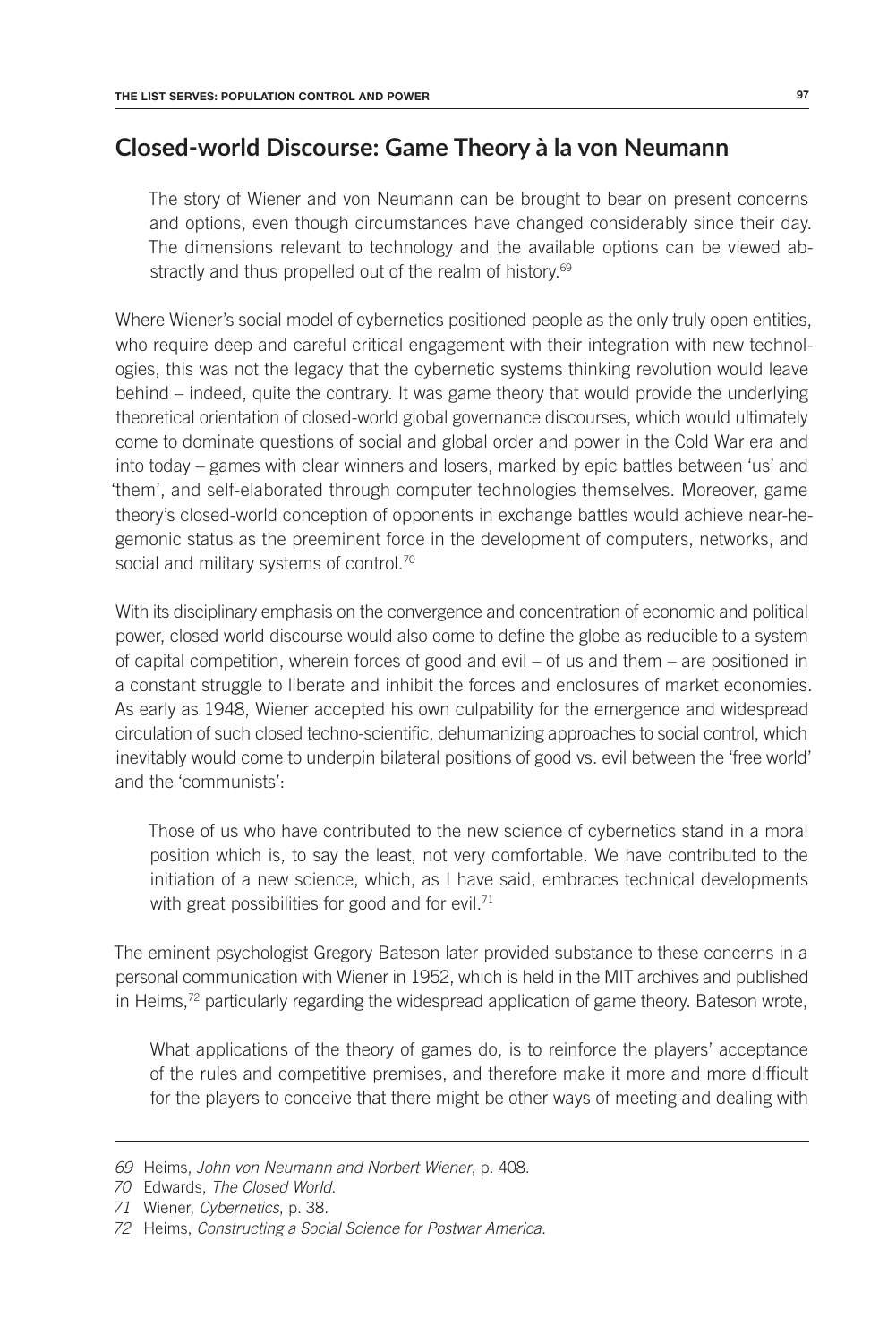each other ... The theory may be "static" within itself, but its use propagates changes, and I suspect that the long-term changes so propagated are in paranoidal direction and odious. I am thinking not only of the propagation of the premises of distrust which are built into the von Neumann model *ex hypothesi,* but also of the more abstract premise that nature is unchangeable. This premise is the reflection or corollary of the fact that the original theory was set up only to describe the games in which the rules are unchanging and the psychological characters of the players are fixed *ex hypothesi*. I know as an anthropologist that the "rules" of the cultural game are not constant; that the psychology of the players is not fixed; and even that the psychology at times can be out of step with the rules.<sup>73</sup>

Where Wiener never saw the post-World War II situation, or understood people in terms of the caesura of us || them or as players in exchange competition, but rather concerned himself with the inhuman use of human beings as the primary enemy, John von Neumann, in contrast, concerned himself with the Russians and Communism as the primary enemy in the Cold War landscape.74 Indeed, von Neumann would pay no mind to the hazards Wiener cautioned against, including highly centralized, technocratic governments, in which 'political leaders may attempt to control their populations through political techniques as narrow and indifferent to human possibility as if they had, in fact, been conceived mechanically'.<sup>75</sup> Quite the contrary really, for von Neumann's game theory took as its fundamental premise competition through optimum or mistake-driven 'statistical strategies'76 in which life and political contexts were analyzed exclusively as mathematical games of chance – a tradition which Eco in *The Open Work* as well as Hacking in *The Taming of Chance* and *The Emergence of Probability* trace back to Hieronimo Cardano (1501-1576), who first articulated a set of mathematical procedures for making wise decisions while gambling, in effect founding a theory of games and probability.

Galileo Galilei's (1564-1642) subsequent elevation and sophistication of analyses of games to social and political contexts saw such approaches begin to encompass more complex interpersonal and political decision-making well beyond their 16th century applications in gambling.77 In this way, the traditions of probability and statistical decision theory on which von Neumann's game theory were based, had always ignored other aspects of human decision-making including how people conceptualize themselves in the world at large, how they take into account paradox and irony, how multiple objectives are achieved by people simultaneously, and how they know when to take action or sit back and gather data.<sup>78</sup>

In game theory's worldview of statistical nullification such human considerations were merely factors of probabilities and populations, and the deployment of 'optimum statistical strategies'

*77* Eco, *The Open Work*.

*<sup>73</sup>* Heims, *Constructing a Social Science for Postwar America*, pp. 307-308.

*<sup>74</sup>* Heims, *John von Neumann and Norbert Wiener*.

*<sup>75</sup>* Wiener, *The Human Use of Human Beings*, 1954, p. 181.

*<sup>76</sup>* Von Neumann and Morgenstern, *Theory of Games and Economic Behavior*.

*<sup>78</sup>* Eco, *The Open Work*.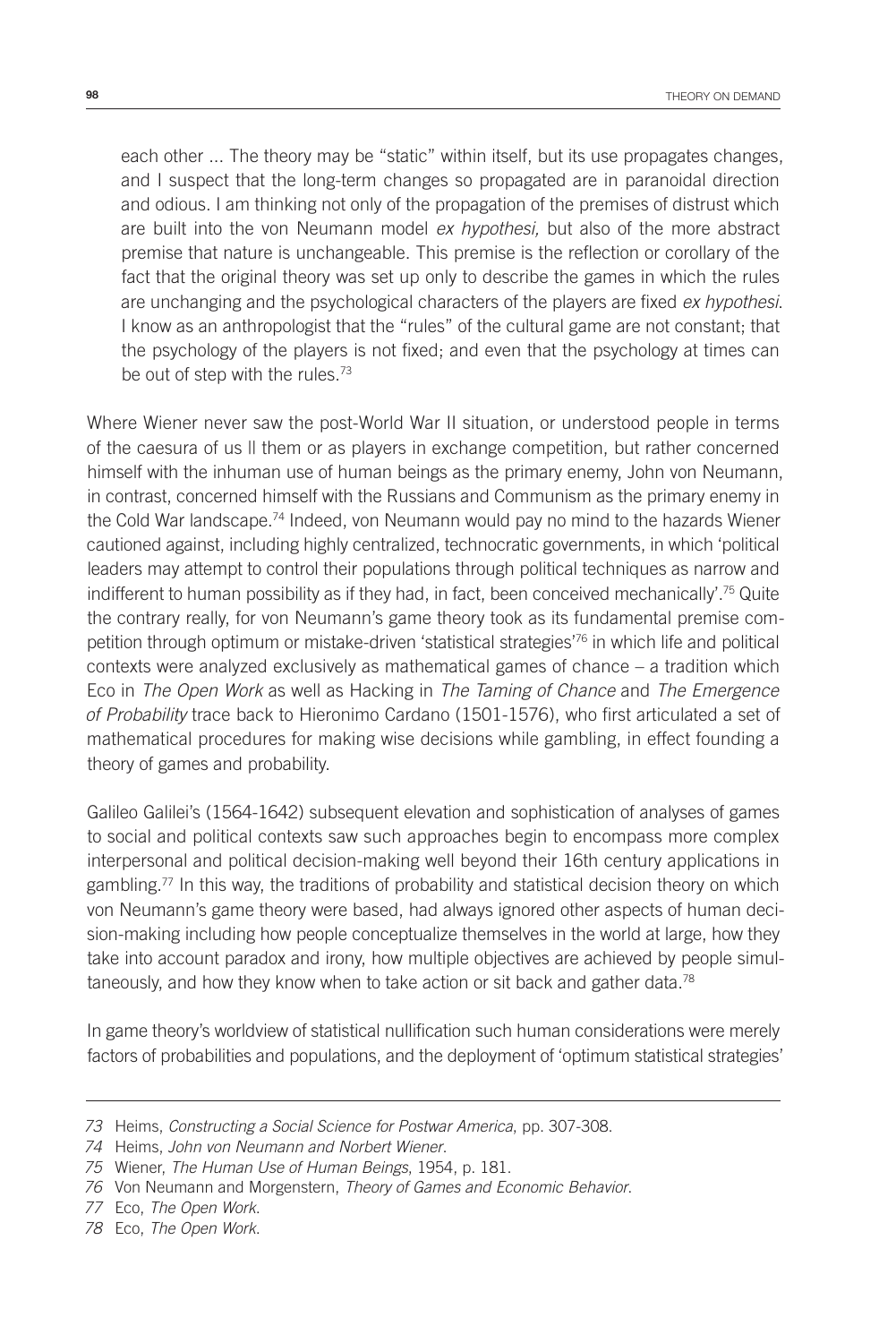were engaged precisely to counter such 'aleatory' effects – the worst possible outcomes. In this way, like with Foucault's conception of the apparatuses of security 'letting things take their course', <sup>79</sup> von Neumann's theory embraced a statistical model for reacting to reality in a way that allows for a 'freedom of movement' of players, but at the same time involves predicting, limiting, and neutralizing random or aleatory effects. Indeed, the game is won through the engagement and application of statistical strategies involving delimiting and predicting, calculating odds, risks, and optimums that provide both a picture of reality and also a roadmap for victory.

The formulae above make clear how much of a loss a player risks – relative to the value of a play for him – by using this particular strategy. We mean here "risk" in the sense of the worst that can happen under the given conditions.<sup>80</sup>

The emergence of game theory represented a whole new way of seeing and doing, where any number of players (*n*-players) are assigned measures of utility and risk in gaming milieus that extend upwards in their applications, from the most basic organisms, to simple one-on-one economic barters, to modern complex milieus of economic circulation, to the vanquishing of global opponents of war and all of their constituent populations.

This was the era of the rise of a new style of thinker in military and world affairs, the "strategic analyst"; in particular, von Neumann's mathematical game theory became part of the arsenal of conceptual tools of American strategic thinking. At a time when social scientists were becoming increasingly disillusioned with the usefulness of game theory, the military strategists were becoming more and more enthusiastic about it. The Rand Corporation became the world center for studies in and promotion of game theory, and retained von Neumann as a consultant ... von Neumann was not only a consultant to the Rand Corporation but an active and respected participant in the making of government weapons policies.<sup>81</sup>

This new style of 'strategic analyst' in social, military, and worldly affairs, epitomized by von Neumann and his theory of games, became so highly coveted, precisely because they effectively connected questions of technology, strategy (practices), and culture and contained them in a disciplinary closed-world discourse, a quintessentially semiotic space of game theory in which there were clear protagonists and enemies: the free world and communist forces respectively.82 The installation of such global automated 'semiotic spaces' completely removed any culpability for decision-making from individuals, as the onus for mistakes in the administration, organization, and management of 'risks' could be turned back on the machines themselves, thus insulating those in power from faults in policy.

*<sup>79</sup>* Foucault, '1 February 1978 *Governmentality*'.

*<sup>80</sup>* Von Neumann and Morgenstern, *Theory of Games and Economic Behavior*, p. 163.

*<sup>81</sup>* Heims, *John von Neumann and Norbert Wiener*, pp. 313-315.

*<sup>82</sup>* Edwards, *The Closed World*.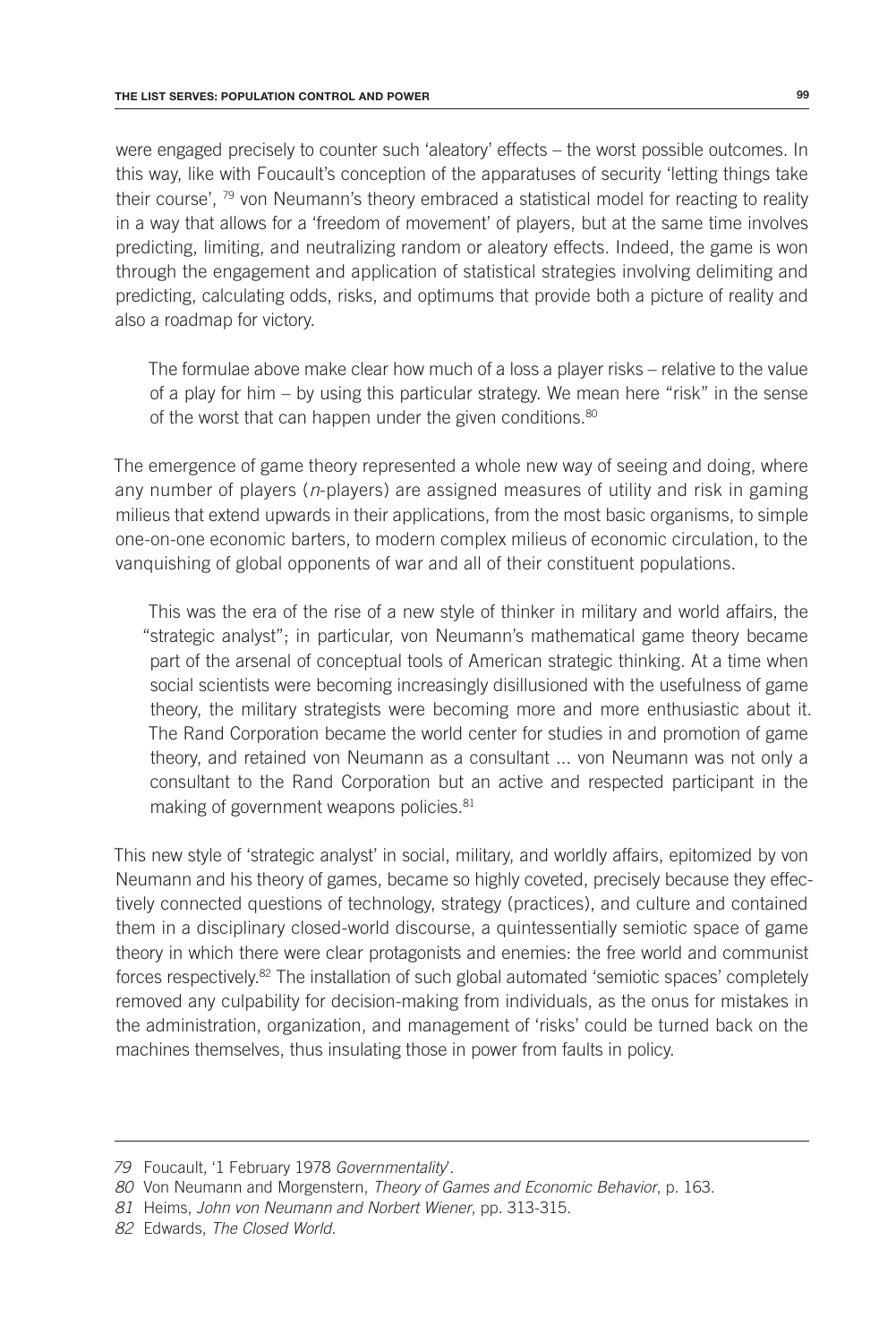As we have seen repeatedly in popular culture, in classic films like Stanley Kubrick's 1964 *Dr. Strangelove or: How I Learned to Stop Worrying and Love the Bomb*, as well as in Sidney Lumet's 1964 *Fail-Safe*, and also in contemporary television shows like Fox's *24*, and Hollywood blockbusters like the 2002 film *The Sum of All Fears*, as well in lesser seen B-movies like *Deterrence* from 1999; the US President's insertion and turning of the key in the 'nuclear suitcase', this apocalyptic decision, is based exclusively on the nation's automated predetection systems, whose operations self-elaborate the 'natural' decision to obliterate the planet through the use of atomic mechanisms and devices that have themselves called the possibilities and predictions for this reality into effect.

In this sense, the technological embodiment of computers as tools for fighting atomic battles and defeating Communist foes allowed game theory to proliferate, entwine, and self-elaborate itself into other discourses, whereby 'systems analysis formalized this discursive connection between technology, strategy, and culture. It generated what Foucault called a "regime of truth", a set of implicit conventions about what could count as facts and reasons and who was authorized to elucidate them.<sup>'83</sup> Edwards clearly recognizes the integration and interplay of Foucault's disciplinary and security mechanisms, which involve the ongoing correlation of power through the further integration of such mechanisms in the constitution of fields, domains, and objects of knowledge. In this way he uses the phrase

..."closed-world-discourse" to describe the language, technologies, and practices that together supported the visions of centrally controlled, automated global power at the heart of American Cold War politics. Computers helped create and sustain this discourse in two ways. First, they allowed the practical construction of central real-time military control systems on a gigantic scale. Second, they facilitated the metaphorical understanding of world politics as a sort of system subject to technological management. Closed-world discourse, through metaphors, techniques, and fictions as well as equipment and salient experiences, linked the globalist, hegemonic aims of post-World War II American foreign policy with a high-technology military strategy, an ideology of apocalyptic struggle, and a language of integrated systems.<sup>84</sup>

Contrary to Wiener's conception of a humane social model of cybernetics, such closed-world discourse frames the global social and economic environment of the Cold War in terms of players – heroes and enemies, winners and losers – all defined by cost-benefit, net-worth, risk analyses, and the efficient and effective management of populations. In this way, game theory and closed-world discourse were very useful to the US government because they paralleled and reinforced the epic tale of good and evil that was beginning to unfold on the world stage, between the free world and communist forces. On the efficient and effective role that game theory played in post-war American mythology of the 1940s, Heims writes:

*<sup>83</sup>* Edwards, *The Closed World*, p. 120.

*<sup>84</sup>* Edwards, *The Closed World*, pp. 7-8.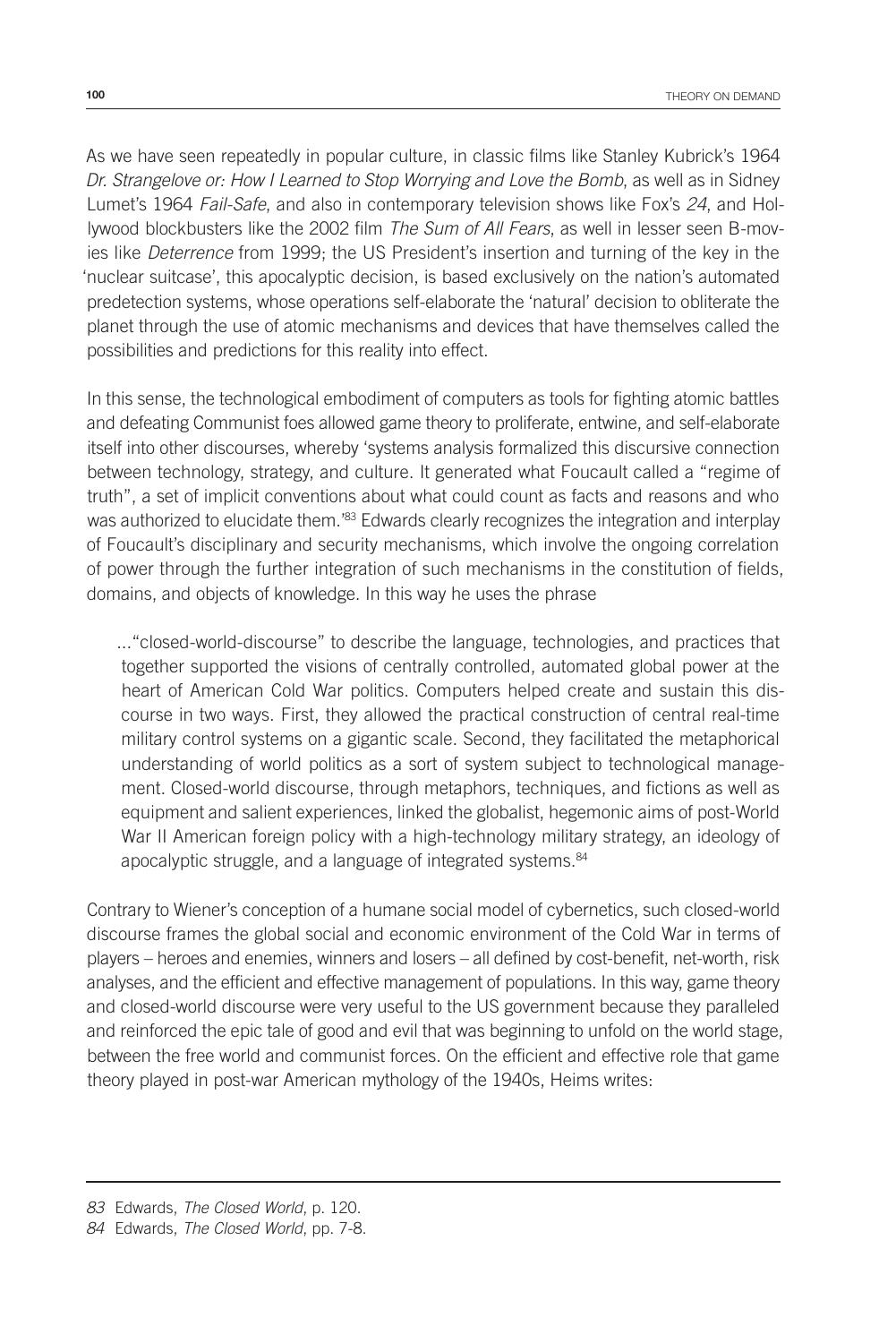It favored thinking in terms of "them and us"; was as mechanical and impersonal as possible; had a simplistic model of purposes and a simple, one dimensional, quantitative view of human nature; emphasized efficaciousness; and was conservative and uncritical of existing institutions.85

Although books like Schelling's *The Strategy of Conflict*, 86 and Rapoport's *Strategy and Conscience* and *Two-Person Game Theory: The Essential Ideas*<sup>87</sup> reveal that game theory as a tool or social analysis can be engaged in imaginative and depthful ways, we also have seen, as Wiener has argued, that game theory's tendency to reduce complex social problems to black and white players, where the parties are understood to be in total and complete opposition, makes it extremely fallible as a social model when anything more complex or realistic involving more than two players enters the equation; and this despite von Neumann's mathematical transformations from 'zero-sum games' to 'constant-sum games' in 1953. Yet still, closed-world discourse authorized and reinforced by game theory drove American foreign and domestic policy throughout the Cold War, and in many ways continues to today, precisely because it supports fantasies, fictions, and metaphors that depict a contained but highly uncertain world in an epic and eternal struggle of good and evil that can be efficiently and effectively managed through conjunctions of computer technologies, statistics, probabilities and the management of populations through instruments like lists. Game theory as a global approach came to dominate US foreign and domestic policy during the Cold War because 'the game' was perfectly aligned with, and a perfect metaphor for, American domestic and foreign policy of the time: President Harry S. Truman's disciplinary doctrine of 'containment':

Containment, with its image of an enclosed space surrounded and sealed by American power, was the central metaphor of closed-world discourse ... it differed from its predecessors, however, in its genuinely global character, in the systematic, deliberate restructuring of American civil society that it entailed, and in its focus on the development of technological means to project military force across the globe.<sup>88</sup>

Consistent with Foucault's 'double integration' security technologies, Edwards describes how the Truman Doctrine and McCarthyism served to authorize and reinforce a disciplinary closed-world political and cultural environment in a 'triple sense' during the Cold War. In one respect, the closed-world was deeply linked to a clandestine, secretive, and repressive communist society, which found itself contained within an open world of democracy and capitalism. At the same time, the closed-world could also be positioned to contain the capitalist system, understood as threatened at its margins by Communist invasion. And finally, in the largest sense, the closed-world could be seen as containing the overall globe, as a closed political and economic battlefield,

*<sup>85</sup>* Heims, *John von Neumann and Norbert Wiener*, p. 319.

*<sup>86</sup>* Thomas Schelling, *The Strategy of Conflict*, Cambridge: Harvard University Press, 1960.

*<sup>87</sup>* A. Rapoport, *Strategy and Conscience*, New York, NY: Harper and Row, 1964; A. Rapoport,

*Two-Person Game Theory: The Essential Ideas*, Ann Arbor: University of Michigan Press, 1969. *88* Edwards, *The Closed World*, p. 8.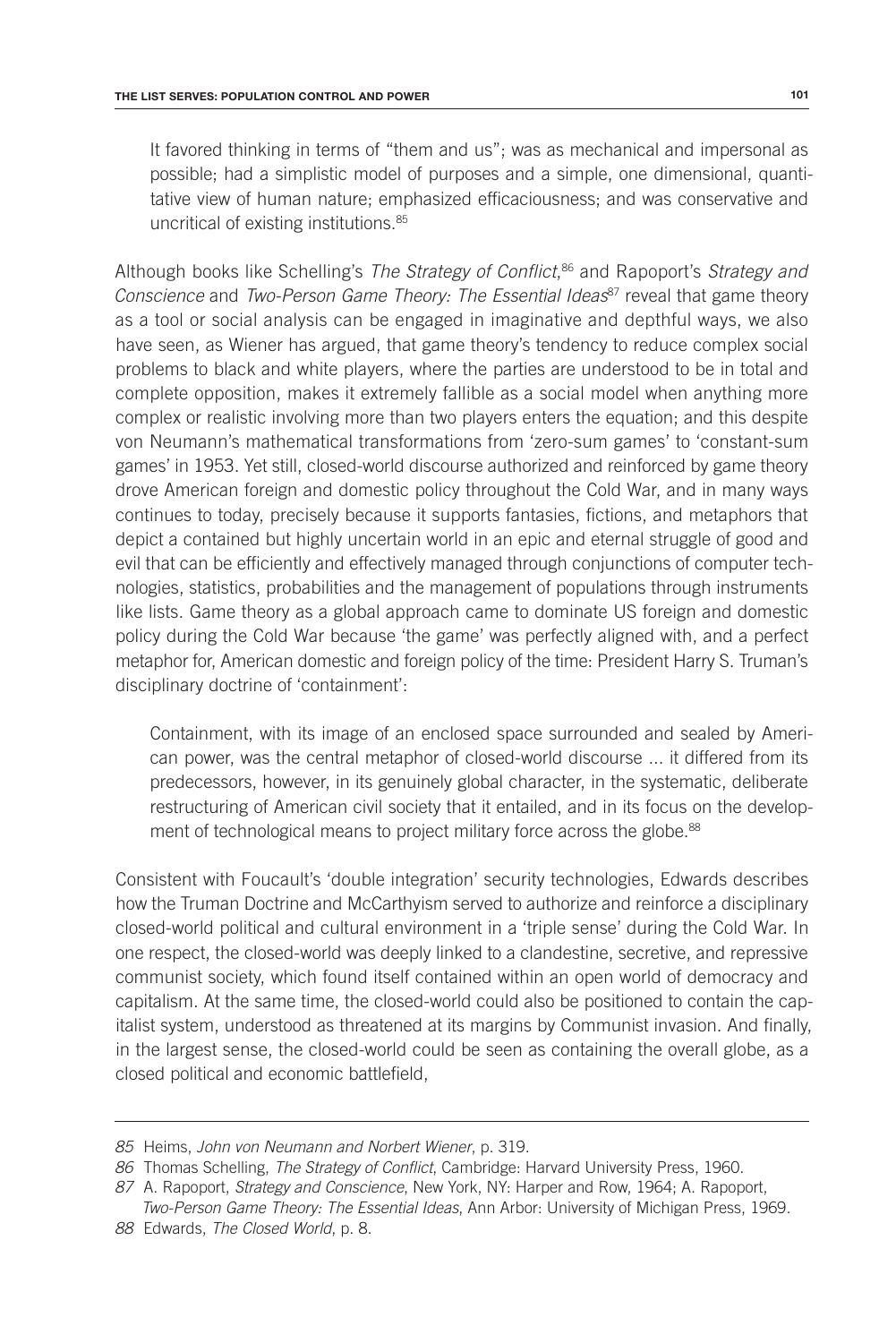...within which the struggle between freedom and slavery, light and darkness, good and evil was being constantly joined in every location – within the American government, its society, and its armed forces as well as abroad. Each side of the struggle had, in effect, a national headquarters, but the struggle as a whole went on everywhere and perpetually.<sup>89</sup>

Post-World War II, the bilateralism that us II them caesuras in closed-world discourse enabled, served to authorize and reinforce the systematic reduction of the conflicts of the world to one grand battle between the free world and its wicked, insipid communist enemies. And this epic and perpetual tale of real life-or-death struggle between good and evil is the primary metaphor of closed-world discourse. Closed-world discourse also sets up a global stage, on which the world is always divided against itself, wherein actions consist of attempts to invade and parries at containment. Closed-world discourse supports a taken-for-granted view of the globe as a closed stage of action, where the mise-en-scene consists entirely of the struggles between the free world and its foes. Indeed, post-World War II, the grand tale of closed-world discourse allowed the United States to increasingly be viewed as '...the manager, either directly or by proxy, of the entire global political, economic, and military scene'.<sup>90</sup>

Moreover, early massive computer systems developed by the US Defense Department to act as nuclear warning and control devices (i.e. SAGE), can be seen as epitomizing closed-world discourse, fully embodying, supporting, and self-elaborating through their technological structure and practices the globe as the stage of this epic and undeniable struggle between good and evil. 'SAGE was far more than a weapons system. It was a dream, a myth, a metaphor for total defense, a technology of closed-world discourse.'91 And such disciplinary notions of global technological enclosure quickly spread as the computer's extension of mathematical formalizations to military planning and global politics were equally applicable in social and economic fields and domains, bringing forth a new sense of progress and order through the automated technological delimitation and policing of abnormal or 'risky' elements in uncertain global entropic milieus.

Both Edwards<sup>92</sup> and Heims<sup>93</sup> analyze in detail how such 'systems discourses' of the Cold War, along with their attendant techniques and tools, authorized and reinforced a language and ideology of technical control across a large swath of research fields, domains, and objects of knowledge, including social structures, institutions, and government bodies, and their specific programs, policies, procedures, and activities. From their work we can conclude that systems, or closed-world discourse, can also be understood as unequivocally linking technology to social, military, and global strategy through the methods associated with mathematical and computer modeling. The more computers enabled the modeling and simulation of complex social, economic, and military problems, the more they created an ever-greater need for themselves in such milieus – the double integration effects that are the hallmark of the apparatuses of security.

*<sup>89</sup>* Edwards, *The Closed World*, p. 10.

*<sup>90</sup>* Edwards, *The Closed World*, pp. 13-14

*<sup>91</sup>* Edwards, *The Closed World*, p. 11.

*<sup>92</sup>* Edwards, *The Closed World*.

*<sup>93</sup>* Heims, *John von Neumann and Norbert Wiener*; Heims, *Constructing a Social Science for Postwar America*.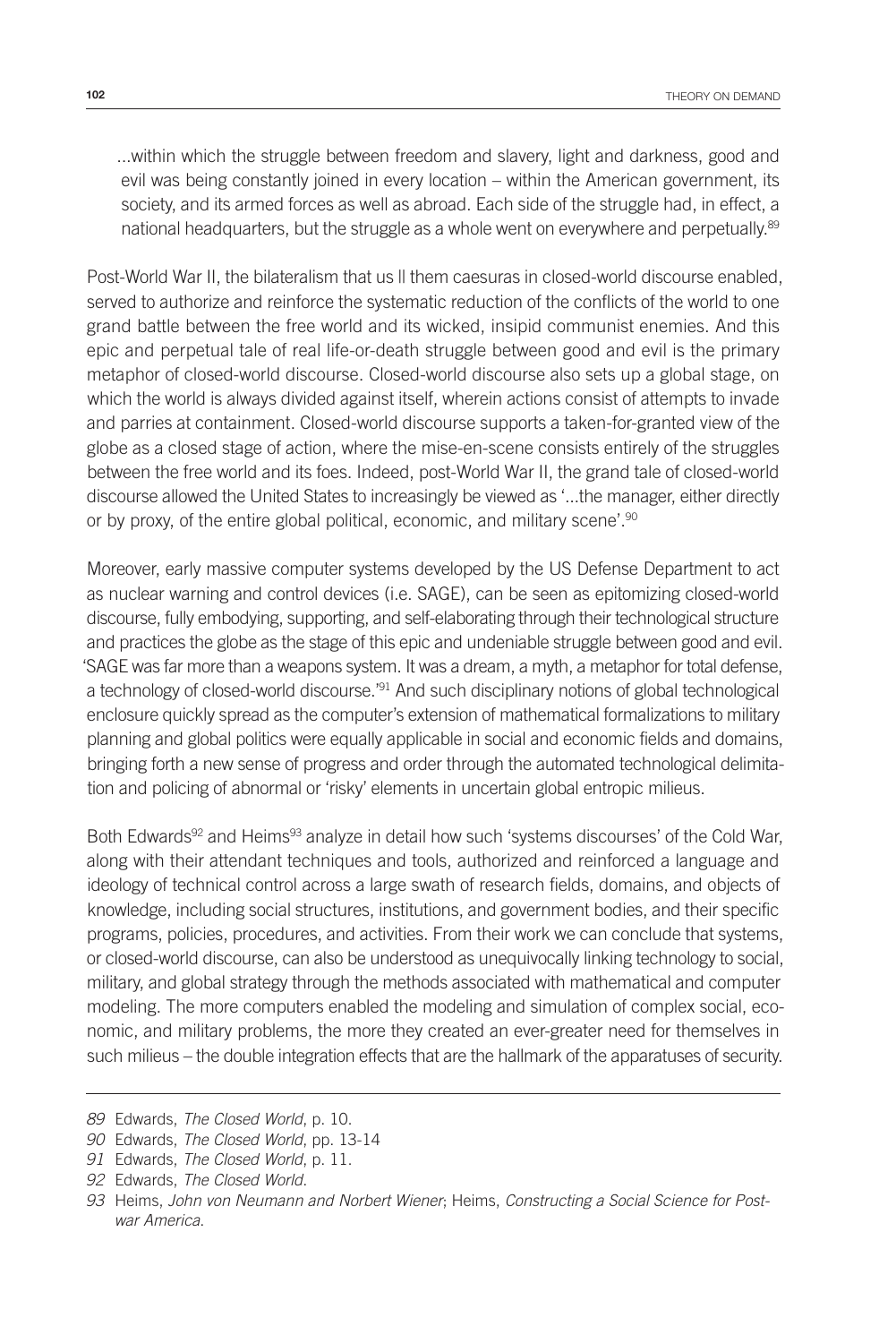## **Culled From the Vast Seas of Entropy: Enter the Cyborg Class**

In her discussion of plutonium and genetically engineered and modified organisms Donna Haraway in *Modest Witness@Second\_Millenium: Femaleman©\_Meets\_Oncomouse™* speaks to the question of classification through technoscientific practices emerging in the Cold War era and beyond:

What interests me about the proportion that links plutonium with genetically engineered organisms and situates them in their historical chronotopes, World War II through the Cold War of the 1940s through the 1980s, and the New World Order of the early 1980s to the present, is the question of taxonomy, category, and the natural status of artificial entities – kinship in short. Kinship is a technology for producing the material and semiotic effect of natural relationship, shared kind.<sup>94</sup>

In the same way that Haraway argues that kinship is a technology for producing the effect of a shared kind, this chapter and work overall argue that lists are similarly a technology for producing the teleological effects of establishing 'natural' relationships or shared kinds between living beings, things, and knowledge, a primary characteristic of life subsumed in entropic milieus of circulation. A discerning reader might wonder: where has the list gone in all of this? Is it now subsumed, as a disciplinary mechanism of computer technologies, merely serving the administration, organization, and development of knowledge, like computer code and its reams of listed operations? The answer is no, the list has not disappeared, nor is it merely redeployed in the mechanisms of statistics and computer technologies in such mundane capacities; its role has just, to this point in the event of the emergence of the modern computer*,* remained rather limited, for the early computer's use immediately following WWII hinges almost exclusively on the administration, management, and organization of only two listed players: the free world and communist forces.

Of all the technologies built to fight the Cold War, digital computers have become its most ubiquitous, and perhaps its most important, legacy. Yet few have realized the degree to which computers created the technological possibility of Cold War and shaped its political atmosphere, and virtually no one has recognized how profoundly the Cold War shaped computer technology. Its politics became embedded in the machines – even, at times, in their technical design – while the machines helped make possible its politics, we can make sense of the history of computers as tools only when we simultaneously grasp their history as metaphors in Cold War science, politics, and culture.<sup>95</sup>

In a world where classifications of 'us' and 'them' were heightened, cybernetic, game, and systems theory provided, then and today, a means to delimit and police the movement of threats of all kinds; the automated classification of living beings and things into factors of networth and risk, inputted as registered data and outputted as lists of threats. In other words, from Nazi governmentality through to the Cold War era and beyond, the more computers

*<sup>94</sup>* Haraway, *Modest Witness@Second\_Millenium*, p. 53.

*<sup>95</sup>* Edwards, *The Closed World*, p. ix.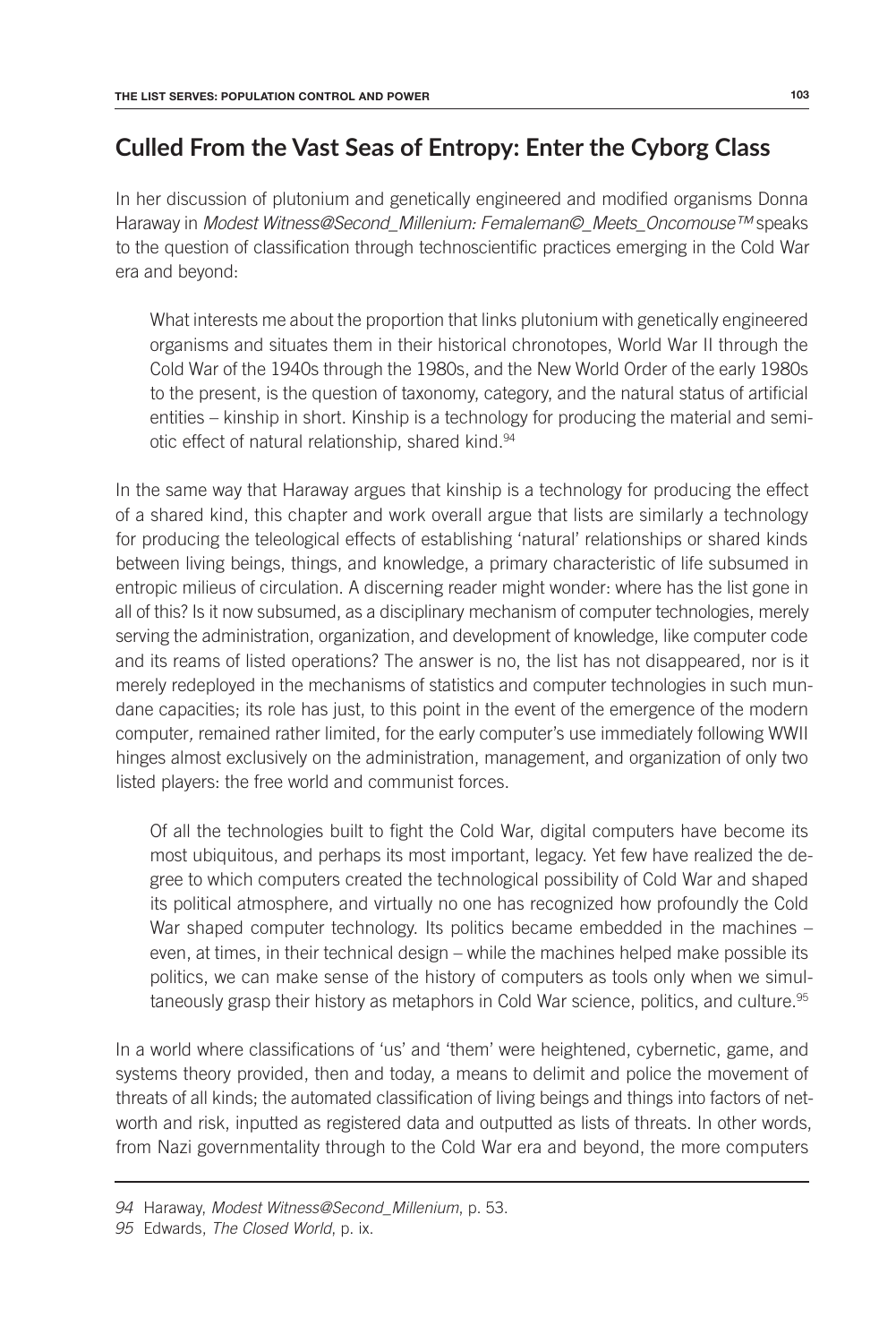have been engaged to comb ever-expanding sets of social data, the more they have produced the teleological effect of establishing seemingly 'natural' relationships between people, things, and knowledge or what Haraway calls kinships. And the more computers and statistics have been engaged to establish kinships and define lists, the more they have self-elaborated their own taken-for-granted role in producing these powerful closed-world regimes of truth. In this way, conjunctions of computers, statistics, and lists during the Cold War installed milieus of circulation where the 'risks' of communist elements were always being weighed, and at the same time, they served to authorize, reinforce, and further embed these underlying values, myths, and divisive practices, these politics, right back into the design and development of the next generation of machines.

Turning to Haraway's earlier work, in *Simians, Cyborgs and Women* she says:

Communication technologies and biotechnologies are the crucial tools recrafting our bodies. These tools embody and enforce new social relations for women world-wide. Technologies and scientific discourses can be partially understood as formalizations, i.e., as frozen moments, of the fluid social interactions constituting them, but they should also be viewed as instruments for enforcing meanings. The boundary is permeable between tool and myth, instrument and concept, historical systems of social relations and historical anatomies of possible bodies, including objects of knowledge. Indeed, myth and tool mutually constitute each other.<sup>96</sup>

Following on Haraway's argumentation, there is no separating the computer or contemporary installations of apparatuses of security from their historical links to myths surrounding the techniques and technologies they help authorize, reinforce, and install; and particularly, in the case of the computer, from the discourse of game theory and the 'us vs. them' myths it specifically helped reinforce in the delimitation and policing of the movement of the Communist threat. From McCarthy's blacklists to today's no-fly lists (explored in the next chapter), post-World War II the world has been and continues to be increasingly translated into what Haraway calls a 'problem in coding',<sup>97</sup> where everything reduces to quantities, rates, directions, distribution, probabilities, and flows of elements in and between populations; and where information makes no distinction and asserts no boundaries between people, objects, and knowledge. With the emergence and widespread application of 'systems theory' to a litany of fields and domains of knowledge, the human species is further 'naturally' subdivided, classified, and listed as cyborg.

The term cyborg was coined by Manfred Clynes and Nathan Kline<sup>98</sup> to refer to the enhanced man who could survive in extraterrestrial environments. They imagined the cyborgian man-machine hybrid would be needed in the next great technohumanist challenge – space flight ... One of their first cyborgs was a standard white laboratory rat

*<sup>96</sup>* Haraway, *Simians, Cyborgs, and Women*, p. 164.

*<sup>97</sup>* Haraway, *Simians, Cyborgs, and Women*, p. 164.

*<sup>98</sup>* Manfred E. Clynes and Nathan S. Kline, 'Cyborgs and Space', *Astronautics* (September, 1960): 75-76.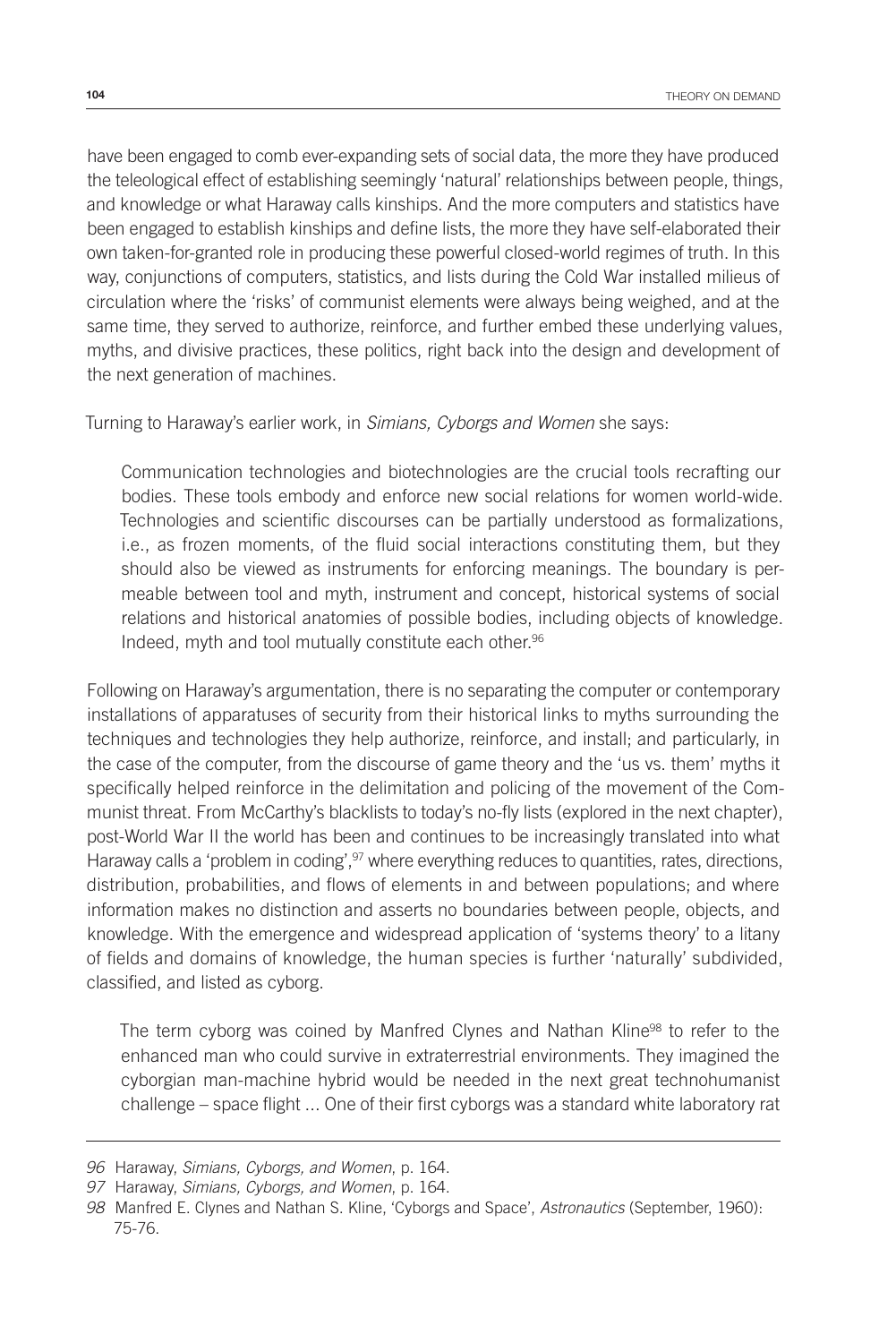implemented with an osmotic pump designed to inject chemicals continuously. Consequently, my people are akin to field mice who have entered the anomaly in evolutionary space – a wormhole – called the laboratory. Like the science-fictional wormhole in an episode of the television show *Deep Space Nine*, the laboratory continues to suck us into uncharted regions of technical, cultural, and political space. Passing through the wormhole of technoscience, the field mice emerge as the finely tailored laboratory rodents – model systems, animate tools, research material, self-acting organic-technical hybrids – through whose eyes I write this essay. Those mutated murine eyes give me my ethnographic point of view. Cyborg anthropology attempts to refigure provocatively the border relations among specific humans, other organisms and machines. The interface between specifically located people, other organisms, and machines turns out to be an excellent field site for ethnographic inquiry into what counts as self-acting and as collective empowerment. I call that field site the culture and practice of technoscience.99

By constituting the intermingling of living beings and technological devices as information machines and systems susceptible to technoscientific probing for regularities and patterns, the kind of governmentality that emerged post-World War II also significantly helped to integrate and acclimatize people into thinking of themselves and society as complex techno-social automated systems, subject to pervasive and ubiquitous segmenting, research, and testing. Haraway's argument for cyborgs leaves little doubt that in today's technoscientific order our lives have been increasingly consumed and contained by the isolated techno-social systems Wiener cautioned against.

The term cyborg has come to be understood as the intermingling of living beings and machines, '...a fusion of the organic and the technical forged in particular, historical, cultural practices'.100 The emergence of cyborg discourse provided the incunabula for new identities, subjectivities, and mythic imaginings fitting of the coming information age. Throughout the Cold War and into today, cyborgs can be understood as yielding new possibilities for identity and political action, but always from the vantage point of containment within closed isolated systems, whether in the individual human body or up to the internet, globe, and universe. Cyborg discourse would inevitably encourage much more than a new set of subject positions for people; ultimately it would enter them into profound reciprocal relationships with computers themselves. As Sherry Turkle<sup>101</sup> has shown us, 'life on the screen' would come to encompass 'second selves' for people; and as she has demonstrated, when computers and minds are equated, notions of the self are significantly altered in processes involving decentering, fragmenting, and ultimately, reunifying the self as an information-processing device, constituted by the transmission of information between modular, windows-like, mental programs. Indeed, for Edwards: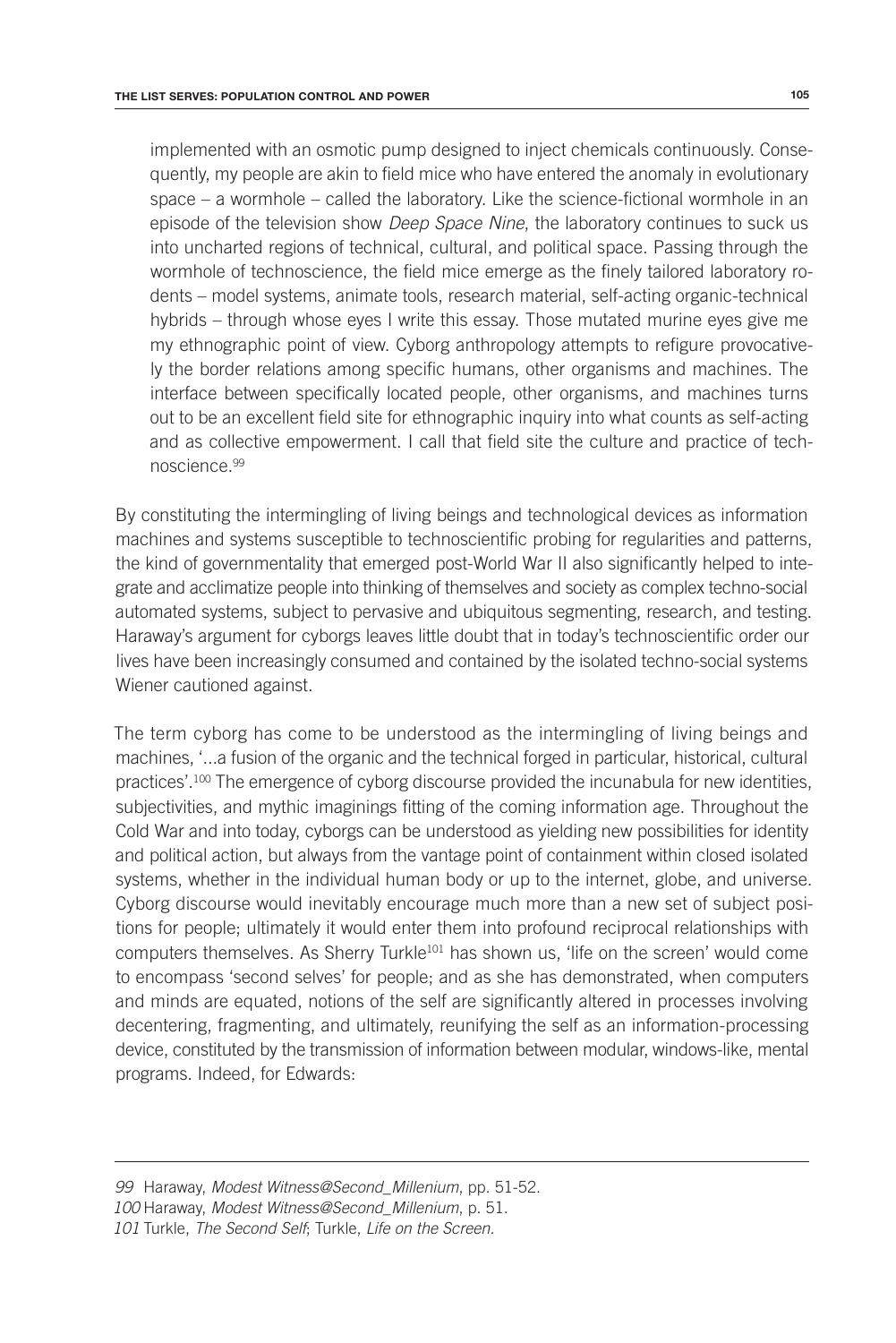The experience of the computer as a second self *is the experience of the closed-world of a rule based game*. The second self computer users find within the machine is, in general, a 'hard', quasi-scientific, male self, an experience of reality in the terms of closed-world discourse.102

In this way, the second self of the cyborg, despite existing in a vast and complex world, never escapes the disciplinary enclosure of conjunctions of security technologies; as individuals increasingly are reduced to numerical values of worth and risk, they are also subjected to increasing research and experimentation. And like all populations, cyborgs are delimited, policed, and listed, seen as digital elements that are subject to 'disassembly, engineering, and reconstruction'.103 In this way, where closed-world discourse serves to systematically reduce social and political issues to disciplinary 'problems in coding', they also self-elaborate, imagining one's life and society as closed systems, susceptible to endless probing for regularities and patterns and infinite possibilities for delimitation, re-assembly, and policing. Furthermore, where closed-world discourse and the apparatuses of security authorize and reinforce a disciplinary technoscientific politics and practice pivoting on global control systems, modern and contemporary governmentality installs global milieus of circulation, which further 'naturalize' imagining oneself as automaton—as an isolated cybernetic organism circulating in a closed mechanical system, contained in a global milieu where the boundaries between living beings, things, and knowledge, and between humans and machines, have been totally eviscerated.

In order to understand how Bowker and Star's<sup>104</sup> 'global classification infrastructures' are deployed as milieus of circulation installed by the apparatuses of security under governmentality, one development in communication research, despite pre-dating World War II and the widespread automation of life through computer technologies, needs to be examined here: Walter Lippmann and Harold Lasswell's notions of 'persuasive communication' which emerged in the 1920s and evolved onwards.<sup>105</sup>

*<sup>102</sup>* Edwards, *The Closed World*, p. 172.

*<sup>103</sup>* Edwards, *The Closed World*, p. 2.

*<sup>104</sup>* Bowker and Star, *Sorting Things Out*.

*<sup>105</sup>* Walter Lippmann, *Public Opinion*, New York: Macmillan, 1922; Walter Lippmann, *An Inquiry into the Principles of the Good Society*, Boston: Little Brown and Company, 1937; Walter Lippmann, *The Good Society*, New York: Grosset & Dunlap, 1943; Walter Lippmann, *The Cold War: A Study in U.S. Foreign Policy*, New York: Harper, 1947; Walter Lippmann, *Essays in the Public Philosophy*, Boston: Little Brown, 1955; Walter Lippmann, *Drift and Mastery: An Attempt to Diagnose the Current Unrest*, Englewood Cliffs: Prentice-Hall, 1961; Walter Lippmann, *Public Opinion*, New York: Macmillan, 1965; Walter Lippmann, *Early Writings*, New York: Liveright, 1970; Walter Lippmann and Godkin Lectures at Harvard University, *The Method of Freedom*, New York: Macmillan, 1934; Harold Dwight Lasswell, 'The Structure and Function of Communication in Society', in L. Bryson (ed.), *The Communication of Ideas: A Series of Addresses*, Religion and civilization series, New York: Jewish Theological Seminary of America and the Institute for Religious and Social Studies, 1948, pp. 37-51; Harold Dwight Lasswell, *Politics: Who Gets What, When, How*, New York: Peter Smith, 1950; Harold Dwight Lasswell, *Psychopathology and Politics*, New York: Viking Press, 1960; Harold Dwight Lasswell, *Propaganda Technique in the World War*, New York: Garland Pub, 1972; Harold Dwight Lasswell, Daniel Lerner, and Hans Speier, *Propaganda and Communication in World History*, Honolulu: published for the East-West Center by The University Press of Hawaii, 1979; Harold Dwight Lasswell and Arnold A. Rogow, *Politics, Personality,*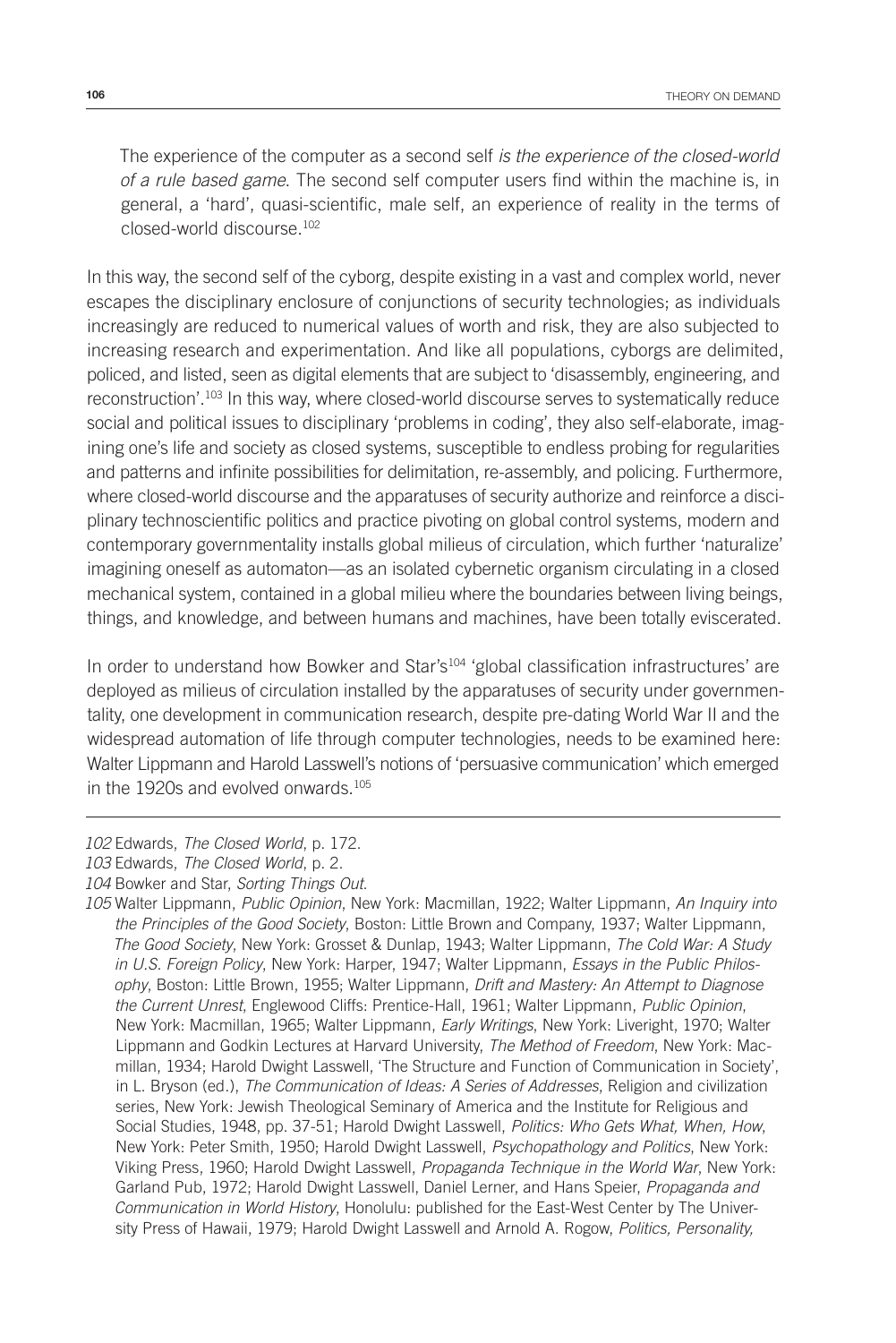These early pioneers in the field of communications research, whose work taken together ultimately spawned the domain of 'public relations' research,<sup>106</sup> took as their maxim 'persuasive communication', wherein mass communication technologies, conceived of as necessary tools for managing elites to craft and shape 'public opinion' were understood as instruments for the administration, organization, and management of populations through the manipulation of the distribution of elements that could be deciphered through the constitution of public opinions. Beginning in an era, the 1920s, when the delimitation and management of 'risks' was critically ensured through physical assemblages of policing (men, guns, batons), the idea of 'persuasive communication' seemed far more humane and enlightened than the violence of physical policing. Critical to this functionalist view aimed at policing populations through mass communication means is technology, which is seen as an '...instrument for imposing one's will on others, and preferably on masses of others'.107 The communications legacy of Lippmann and Lasswell would profoundly weigh on how the apparatuses of security (computers, statistics, and lists) would install contemporary global classification infrastructures as a worldwide milieu of circulation.

#### **The List Serves: Who, Says what, in Which Channel, to whom, with what Effect?**

Who? Says What? In Which Channel? To Whom? With What Effect?<sup>108</sup>

So begins Lasswell's *The Structure and Function of Communication in Society*, a short address, in an obscure edited anthology published by the Institute for Religious and Social Studies, that takes as its point of departure this list of questions. As we have already seen, each answer to a question on a list will surely and inevitably generate infinitely more lists of questions. And so, we must investigate further. This seemingly glib list of 'dictum' summarizing his earlier works with Bruce L. Smith and Ralph D. Casey in *Propaganda, Communication, and Public Opinion*, was intended to be anything but superficial. For Lasswell this list of questions not only works as succinctly enclosing communications research as a scientific field and domain of knowledge, but it also formed the building blocks for his techniques for the materialization of elements circulating in milieus of public opinion that could be acted upon. In fact, this list of questions, an early form of metadata, would come to constitute a 'natural' and 'truthful' way of seeing and doing communications as an empirical discipline. This basic list is a 'dictum that is practically inscribed in stone

*and Social Science in the Twentieth Century: Essays in Honor of Harold D. Lasswell*, Chicago: University of Chicago Press, 1969; Bruce Lannes Smith, Harold Dwight Lasswell, and Ralph Droz Casey, *Propaganda, Communication, and Public Opinion: A Comprehensive Reference Guide*, Princeton: Princeton Univ. Press, 1946.

*<sup>106</sup>* Simpson, *Science of Coercion*.

*<sup>107</sup>* Simpson, *Science of Coercion*, p. 18.

*<sup>108</sup>* Lasswell, 'The Structure and Function of Communication in Society', p. 37.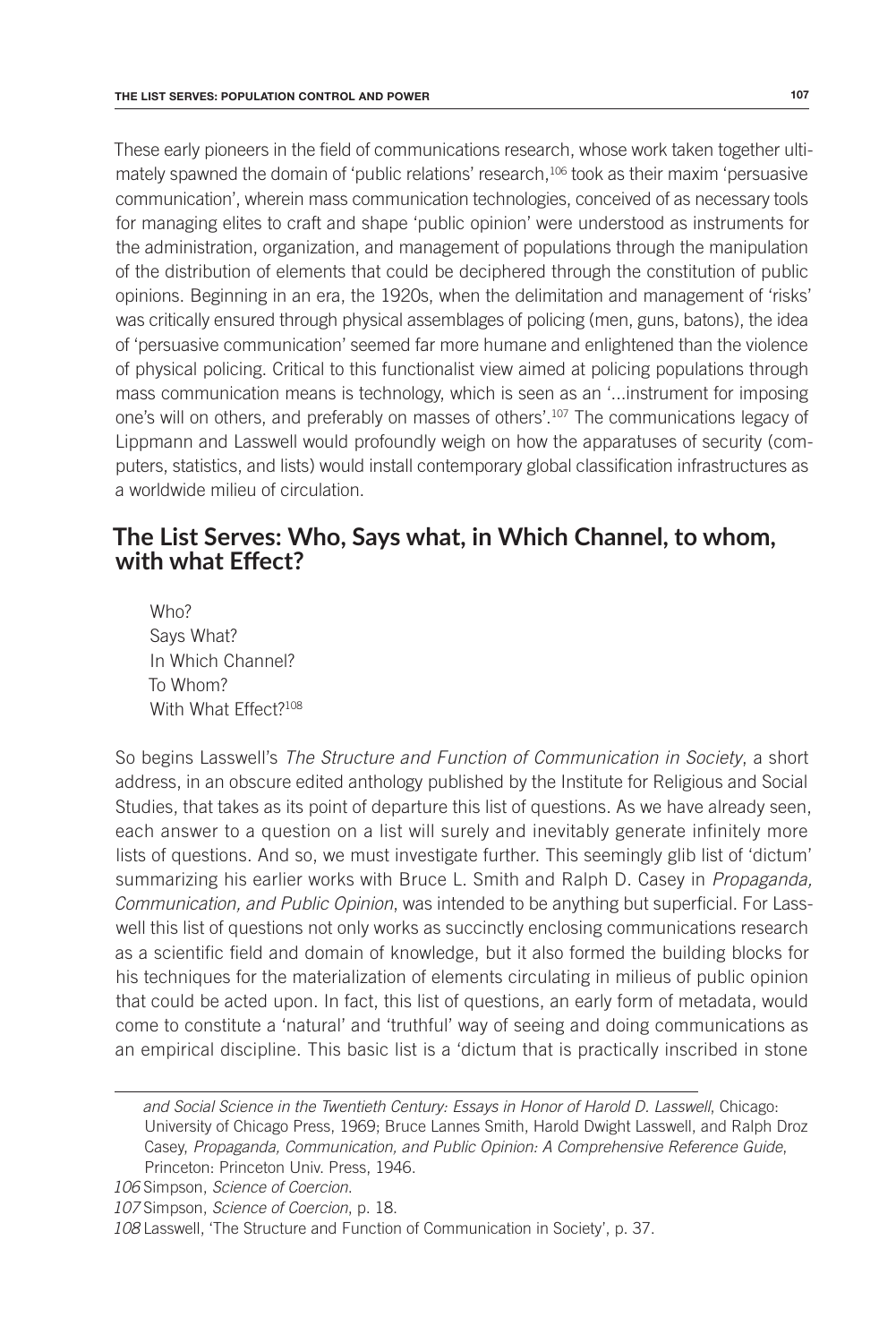over portals of those US colleges offering communication as a field of study'.<sup>109</sup> For when Lasswell's *who says what in which channel to whom with what effect* dictum is correlated with Lippmann's techniques for delimiting public opinion, 'persuasive communication' begins to take on the form and characteristics of a technology of security in its own right:

The pictures inside the heads of these human beings, the pictures of themselves, of others, of their needs, purposes, and relationship, are their public opinions. Those pictures which are acted upon by groups of people, or by individuals acting in the name of groups, are Public Opinion with capital letters.<sup>110</sup>

It is argued here that the dominant legacy that 'persuasive communications' left behind for communication studies was precisely the correlation of the techniques of Lippmann and Lasswell, and how they together exhibit the hallmark 'double integration' of security technologies. The joint functions of statistically delimiting populations through techniques like Lippmann's early Public Opinion surveys, coupled with the operations of materializing lists of elements from Lasswell's techniques dissecting *who says what in which channel to whom with what effect* are characteristic of the 'double integration' effect, which serves both the delimitation and reconstitution of elements in a self-elaborating process of knowledge development. In this way the conjunction of Lippmann's Public Opinion and Lasswell's 'dissection techniques', like all security technologies act on the very populations and elements they delimit.

For Lasswell,<sup>111</sup> applying a disciplinary scientific method, like in the study of biology, to the study of communication, involved taking complex unmeasurable phenomena, analyzing and breaking them down into discrete parts, and then building up a purportedly objective understanding of the phenomena as a whole from the reconstitution of these parts and their subsequent steering into harmonious action. It is interesting to also note here that the concept of 'persuasive communications' that came to be associated with Lippmann and Lasswell was not lost on the Nazis, who in fact were great innovators in the instrumental use of public opinion surveys and computerized technologies to establish *who says what in which channel to whom with what effect* inside Hitler's Germany.112

We gain perspective on human societies when we note the degree to which communication is a feature of life at every level. A vital entity, whether relatively isolated or in association, has specialized ways of receiving stimuli from the environment. The single-celled organism or the many-membered group tends to maintain an internal equilibrium and to respond to changes in the environment in a way that maintains this equilibrium. The responding process calls for specialized ways of bringing the parts of the whole into harmonious action. $113$ 

*<sup>109</sup>* Simpson, *Science of Coercion*, p. 18.

*<sup>110</sup>* Lippmann, *Public Opinion*, p. 29.

*<sup>111</sup>* Lasswell, 'The Structure and Function of Communication in Society'.

*<sup>112</sup>* Simpson, *Science of Coercion*.

*<sup>113</sup>* Lasswell, 'The Structure and Function of Communication in Society', p. 38.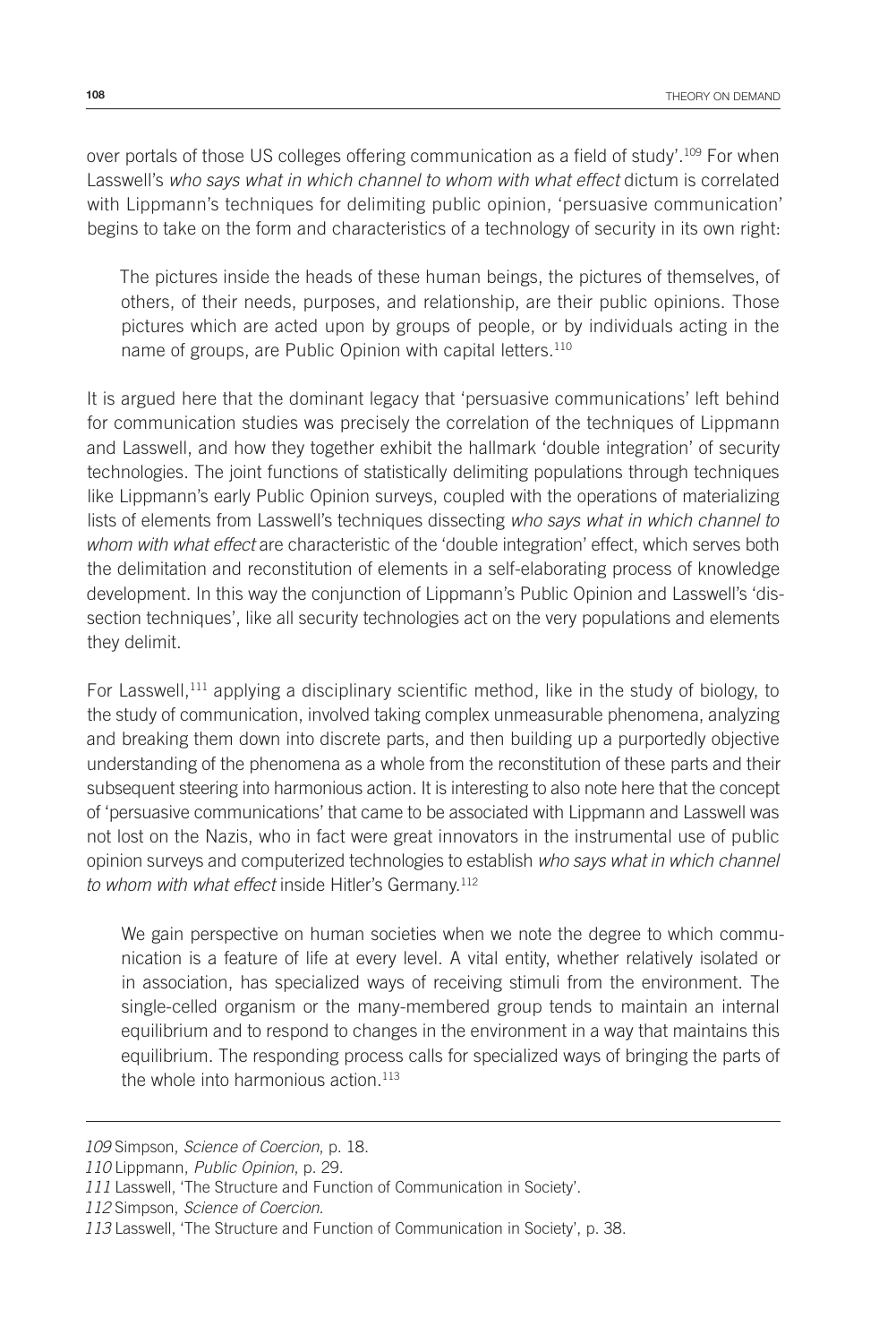We can see Lasswell arguing for a form of biopolitics inherent in persuasive communication, wherein the entropic milieu of circulation of messages and information are tamed by the same mechanical means as those that tame nature itself, in organisms, and in the populations and societies in which they move about freely. With the proliferation of positivist practices and techniques of delimiting, classifying, and dividing communication into the discrete individual parts of *who says what in which channel to whom with what effect*, elements circulating in populations factored as public opinions could be acted upon and reconstituted or re-distributed through the installation of new technological conjunctions, the very same techniques that mark the biological, economic, and physical sciences, and their fields, domains, and objects of knowledge. This positivist or disciplinary scientific communications legacy that seeks to analyze, break down, calculate, predict, and build up 'natural' and 'truthful' connections between 'information' elements circulating in public opinions would come to install a massive, modern, and contemporary milieu of circulation that would pivotally serve contemporary governmentality: a global classification infrastructure of epic proportions that would ultimately evolve into the internet and other massive assemblages of living beings, things, and objects of knowledge*.* So says Foucault:

The public which is a crucial notion in the eighteenth century, is the population seen under the aspects of its opinions, ways of doing things, forms of behavior, customs, fears, prejudices, and requirements; it is what one gets a hold on through education, campaigns, and convictions. The population is therefore everything that extends from biological rootedness through the species up to the surface that gives one a hold provided by the public. From the species, to the public; we have here a whole field of new realities in the sense that they are pertinent elements for mechanisms of power, the pertinent space within which and regarding which one must act.114

The legacy of *who says what in which channel to whom with what effect* listed by Lasswell in his 1948 address is profoundly like Lippmann's Public Opinions, which continue to have significant effects on the delimitation and policing of populations and provide a critical way of seeing and doing 'security'. A presentation at the New Network Theory 2007 conference in Amsterdam epitomized this legacy. Speaking on 'Open Source Network Analysis', Valdis Krebs, a US-based management consultant described how his company explicitly engages Lasswell's *who said what to* whom-model in the material mapping of terrorist networks. Engaging a simple strategy of probing reams of print-based news data, asking *who* said *what* to *whom,* descending two levels, and materializing the results as network images that display kinships and connections between people, Krebs described how the form of pictures of networks carried with them great power, establishing strong ties between people visually.

"People like pictures," he declared, "and even if we don't understand exactly what these connections between people mean, they clearly indicate that they know each other."115

*<sup>114</sup>* Foucault, '25 January 1978', p. 75.

*<sup>115</sup>* Valdis Krebs, 'OSNA – Open Source Network Analysis', talk presented at New Network Theory conference, 28-30 June 2007, Institute of Network Cultures, Amsterdam, http://networkcultures.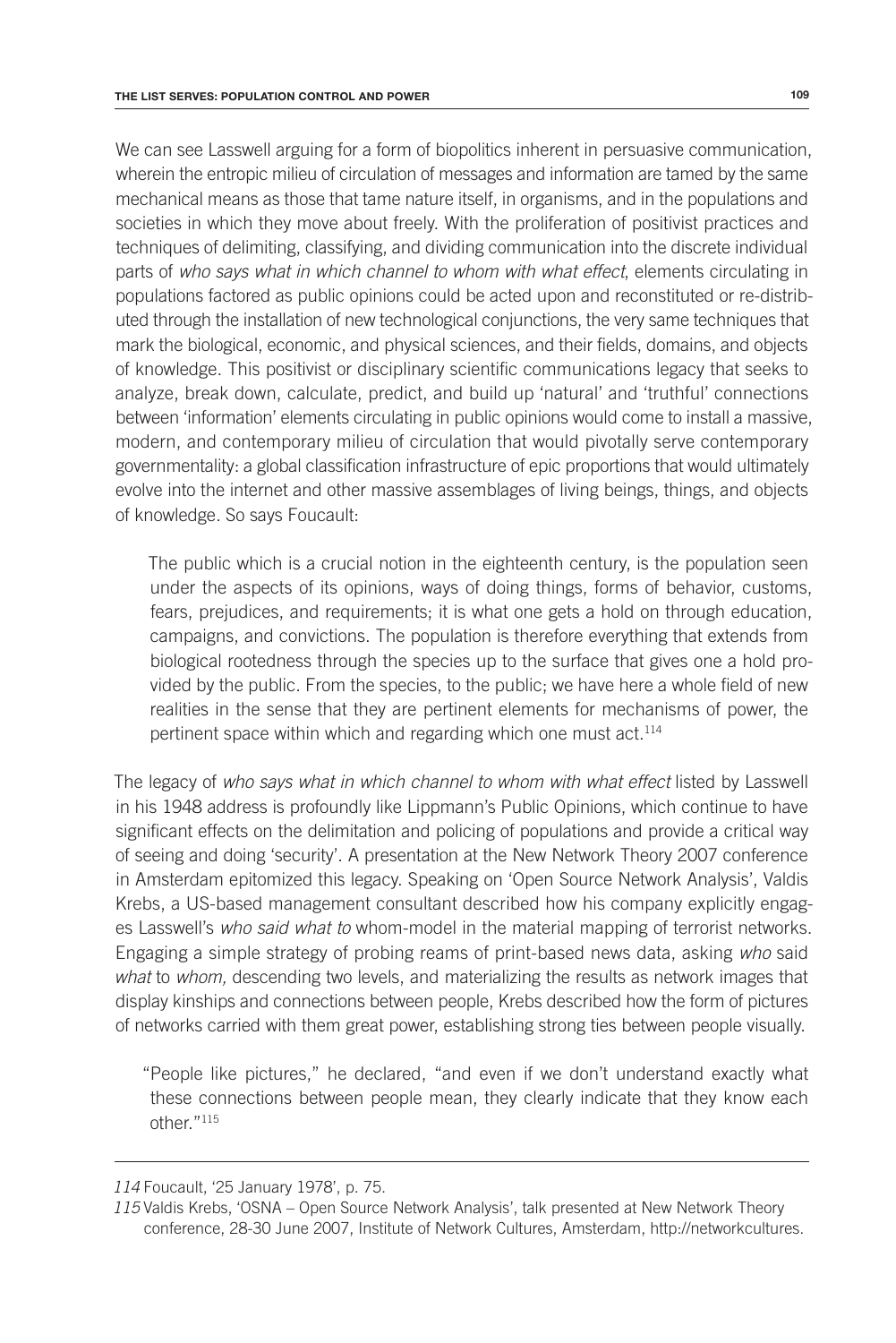Describing how his network mapping method and tool were engaged to establish the terrorist network behind the 9/11 attacks, Krebs said that the CIA turns to his company's network visualizations when publicly articulating Al-Qaeda networks, as the CIA's own maps and visualizations are classified matters of national security. Despite a series of acknowledged 'misidentifications' contained in his visualizations of the 9/11 terrorist networks, he described how his network map of the 9/11 terrorists has spread itself far and wide across the internet; making life very difficult for some innocent, yet unwittingly listed people.

Given the power of pictures he described with respect to establishing *who says what in which channel to whom with what effect*, it would appear that the use of such visualizations to identify 'them' would be approached with great caution and trepidation. However, in a world where the probing of entropic milieus of circulation for factors of 'worth' and 'risk' is firmly installed, techniques and technologies surrounding the visualization of networks of *who said what to whom and with what effect* are merely taken for granted, as well as the presence of such network maps in the public domain of the internet. As we shall see in the next chapter on no-fly lists, 'misidentification' is the cost of the installation of such contemporary apparatuses of security. Such network mapping practices and contemporary forms of lists will continue to pervasively and ubiquitously serve the interests of power, further self-elaborating closed-world apparatuses of security, so long as the inherent power to correlate, which such monumental classification conjunctions afford, remains subsumed in our techno-social woodwork, unloosened and unchallenged.

In the past 100 years, people in all lines of work have jointly constructed an incredible, interlocking set of categories, standards, and means for interoperating infrastructural technologies. We hardly know what we have built. No one is in control of the infrastructure; no one has the power to centrally change it. To the extent that we live in, on and around this new infrastructure, it helps form the shape of our moral, scientific, and esthetic choices. Infrastructure is now the great inner space.<sup>116</sup>

In *Sorting Things Out: Classification and its Consequences*, Bowker and Star argue that it is possible to understand 'the networks that shape much of daily life in cyborg fashion', $117$ by examining and interrogating the 'ubiquitous classification systems and standards' that increasingly come to make up distinctions and kinships between living beings, objects, and knowledge. Drawing directly on the work of Haraway,<sup>118</sup> Bowker and Star argue that cyborgs, understood as the intermingling of information technologies, representations, politics, and people, are characterized by the utter evisceration of the boundaries between living beings, objects, and knowledge. For Bowker and Star, the creeping pervasiveness and ubiquity of a 'global classification society' involves the ongoing and pervasive transformation of local classification schemes into international standardized schemes, which are in turn streamed up and aligned with standardized global-scale information systems.

org/networktheory/1-network-theory/program/.

*<sup>116</sup>* Bowker and Star, *Sorting Things Out*, p. 319.

*<sup>117</sup>* Bowker and Star, *Sorting Things Out*, p. 301.

*<sup>118</sup>* Haraway, *Simians, Cyborgs, and Women*.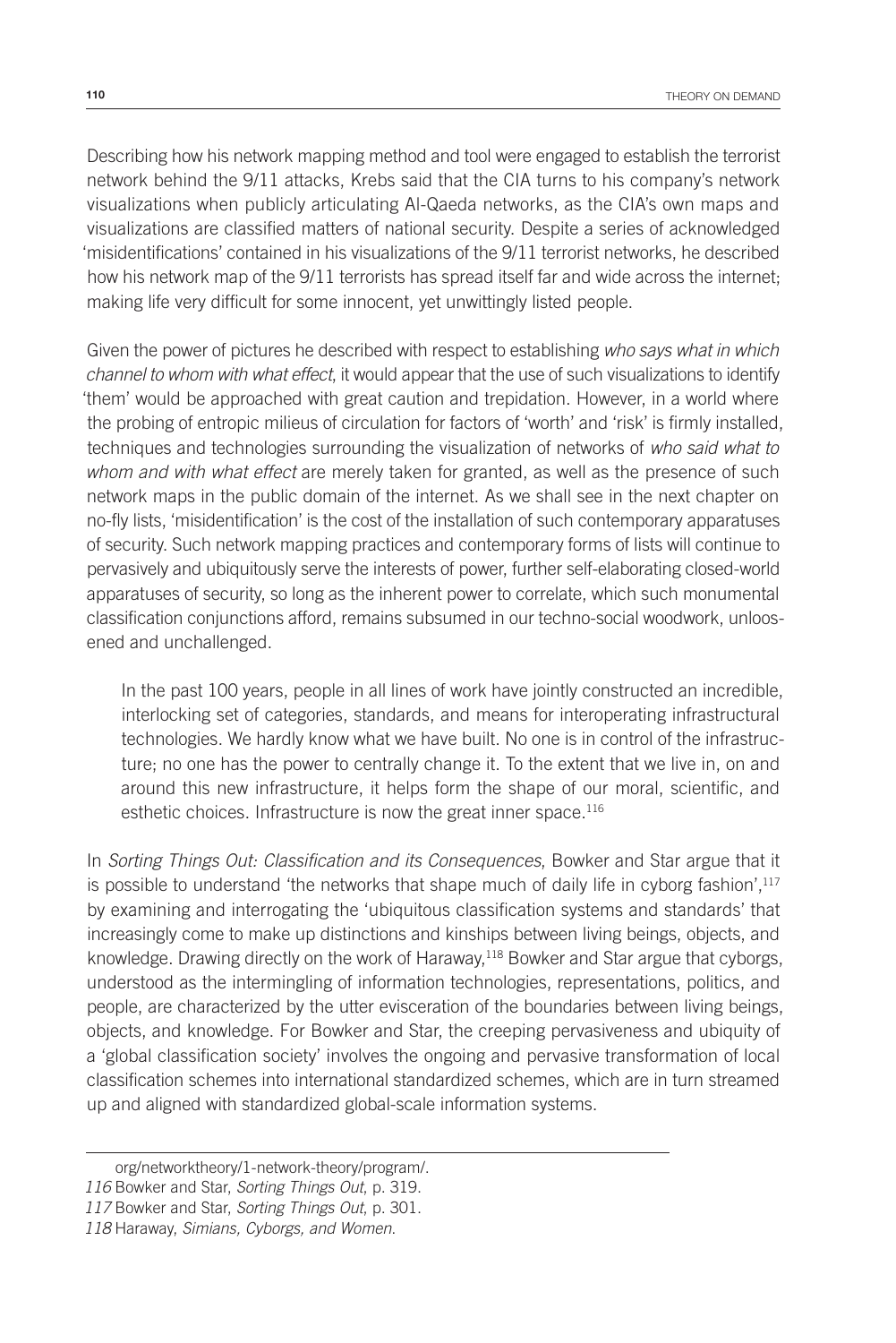In this process, it is becoming easier for the individual to act and perceive him or her self as a completely naturalized part of the 'classification society' since the thicket of classification is both operative (defining the possibilities for action) and descriptive. As we are socialized to become that which can be measured by our increasingly sophisticated measurement tools, the classifications increasingly naturalize across wider scope.<sup>119</sup>

Here I want to pick up on Bowker and Star's warnings for critical engagement with and fundamental rethinking of information systems.

We need recognize that all information systems are necessarily suffused with ethical and political values, modulated by local administrative procedures. These systems are active creators of categories in the world as well as simulators of existing categories. Remembering this, we keep open and can explore spaces for change and flexibility that are otherwise lost forever.<sup>120</sup>

It is indeed politically and ethically crucial to recognize the pervasive, ubiquitous, taken-for-granted and vital role of our classification infrastructures in our increasingly 'built moral environment'.121 What might appear to be banal and purely technical issues involving the naming of things and categories, or the articulation of lists, in fact constitutes much of our everyday interactions. In this respect, it is crucial to raise awareness of the organizational and political dimensions of engaging classifications and lists of people, culled from the vast entropy of our global information milieu of circulation, and at the same time to ensure that such classifications and lists retain traces of their builders and construction.

## **The List Serves: An Example of Entropy and Contemporary Governmentality**

It is with great concern that I begin to temporally shift my study of how lists serve from modern governmentality to a contemporary example. I recently received a postcard in the mail from the Right Honorable Stephen Harper, Canada's Prime Minister, wishing a former roommate and his family 'good wishes' for a Jewish New Year '...filled with happiness, health, prosperity and peace'. After all that has been analyzed here, it seems both ironic and fitting to ask this question: how exactly did the Right Honorable Prime Minister of Canada Stephen Harper, get a list of Jews to write to? What computerized and mathematical operations were involved in probing our entropic global classification infrastructures – these milieus of circulation – for regularities and patterns that would see my former (and very Liberal) roommates' name factor on a list of Jews, a population delimited for 'good' wishes and seasons tidings from the Conservative Party? Did my old roommate register himself and his family as Jews with the Conservative Party of Canada, or anyone for that matter, including Statistics Canada, whose data we are told is sacrosanct to the Canadian nation? Given that my former roommate never

*<sup>119</sup>* Bowker and Star, *Sorting Things Out*, p. 326.

*<sup>120</sup>* Bowker and Star, *Sorting Things Out*, p. 321.

*<sup>121</sup>* Bowker and Star, *Sorting Things Out*, p. 326.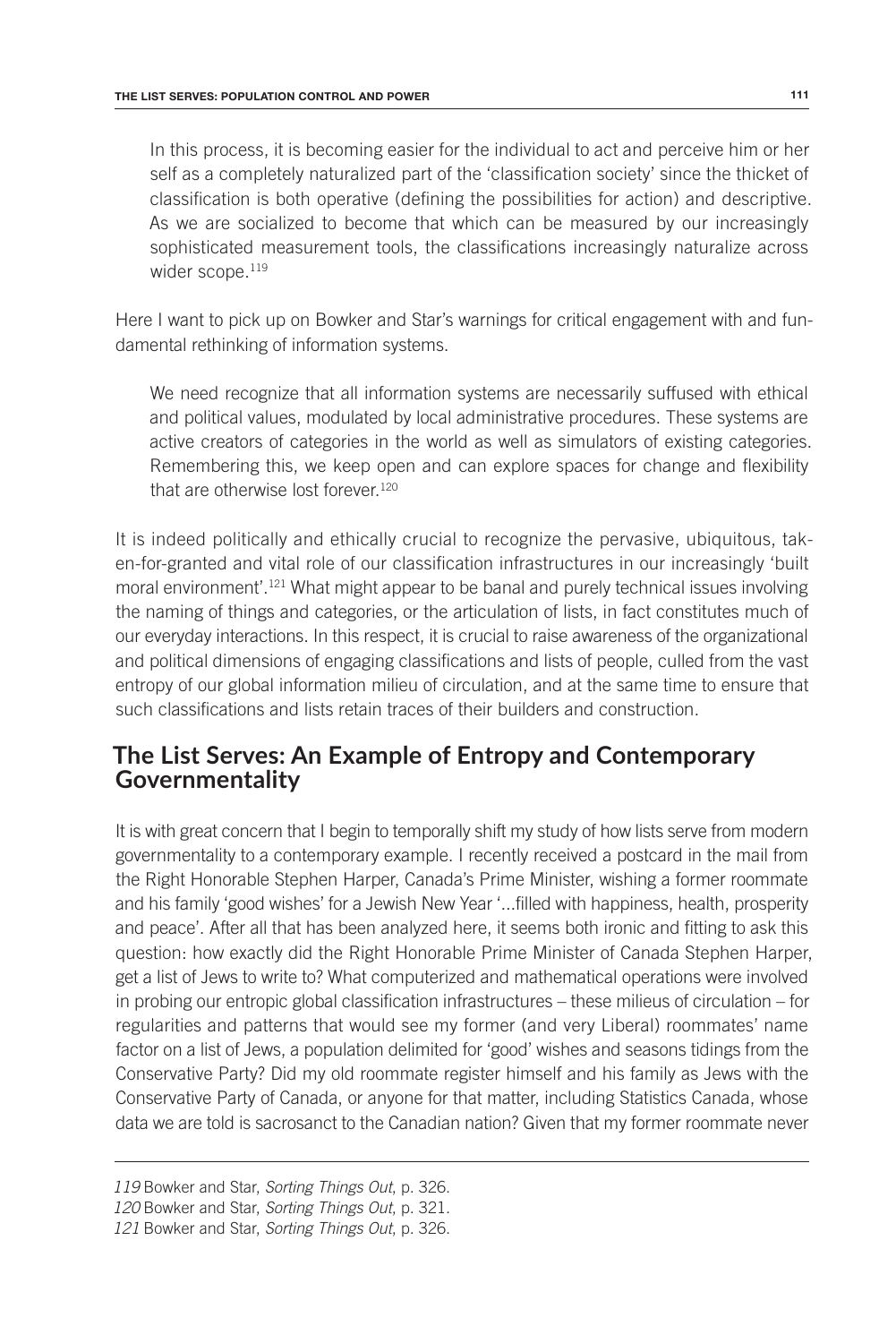registered himself at my address with the Conservative Party, nor anywhere as such, how did he and his family come to be classified as Jews, listed at my address, and solicited through the post by the Right Honorable Stephen Harper?

Given the historical trajectory and unloosening of 'governmental reason' presented here, the answers to such questions might prove to be very disturbing and shocking to ordinary Canadians, should we ever care enough to interrogate them in the public domain. The apparatuses of security that correlate computers, statistics, and lists in the delimitation, administration, organization, and development of populations and their elements are so deeply subsumed in our social woodwork, that when the fundamental biopolitical caesuras that characterize them materialize in an expression of 'good wishes' for a 'prosperous' new year from a prime minister to a Jewish family, it might go completely unnoticed, taken merely as a natural phenomenon, part and parcel of entropy and contemporary governmentality.

In the best of all possible worlds, at any given moment, the past could be reordered to better reflect multiple constituencies now and then. Only then we will be able to fully learn the lessons of the past. In this same optimal world, we could tune our classifications to reflect new institutional arrangements or personal trajectories – reconfigure the world on the fly. The only good classification is a living classification.<sup>122</sup>

In this same spirit, and drawing on Bowker and Star's argumentation for critical engagement with classifications, I argue that the only good list of people is a living list of people, one which explicitly states the criteria by which it was formed, next to the builders and building processes – the techno-human couplings – responsible for its creation. Just as Bowker and Star suggest that 'classifications should be reclassified', I want to state that *lists should be re-listed*, as pivotal and contested sites of contemporary governmentality.

# **Conclusion**

A constant interplay between techniques of power and their object gradually carves out in reality, population and its specific phenomena. A whole series of objects were made visible for possible forms of knowledge on the basis of the constitution of the population as a correlate of techniques of power. In turn, because these forms of knowledge constantly carve out new objects, the population could be formed, continue, and remain as the privileged correlate of modern mechanisms of power.<sup>123</sup>

Being a child of the 1970s, I can remember a time when people like my grandparents were extremely wary of, and approached any form of involvement in scientific research and testing, whether medical or social, with a highly skeptical eye, mostly avoiding being the subject of experimentation their whole lives. Moreover, my grandparents were not only skeptical of scientific research and experimentation, but also, having felt the chilling effects of their families being registered, listed, experimented upon, and exterminated as Jews by the Nazis, were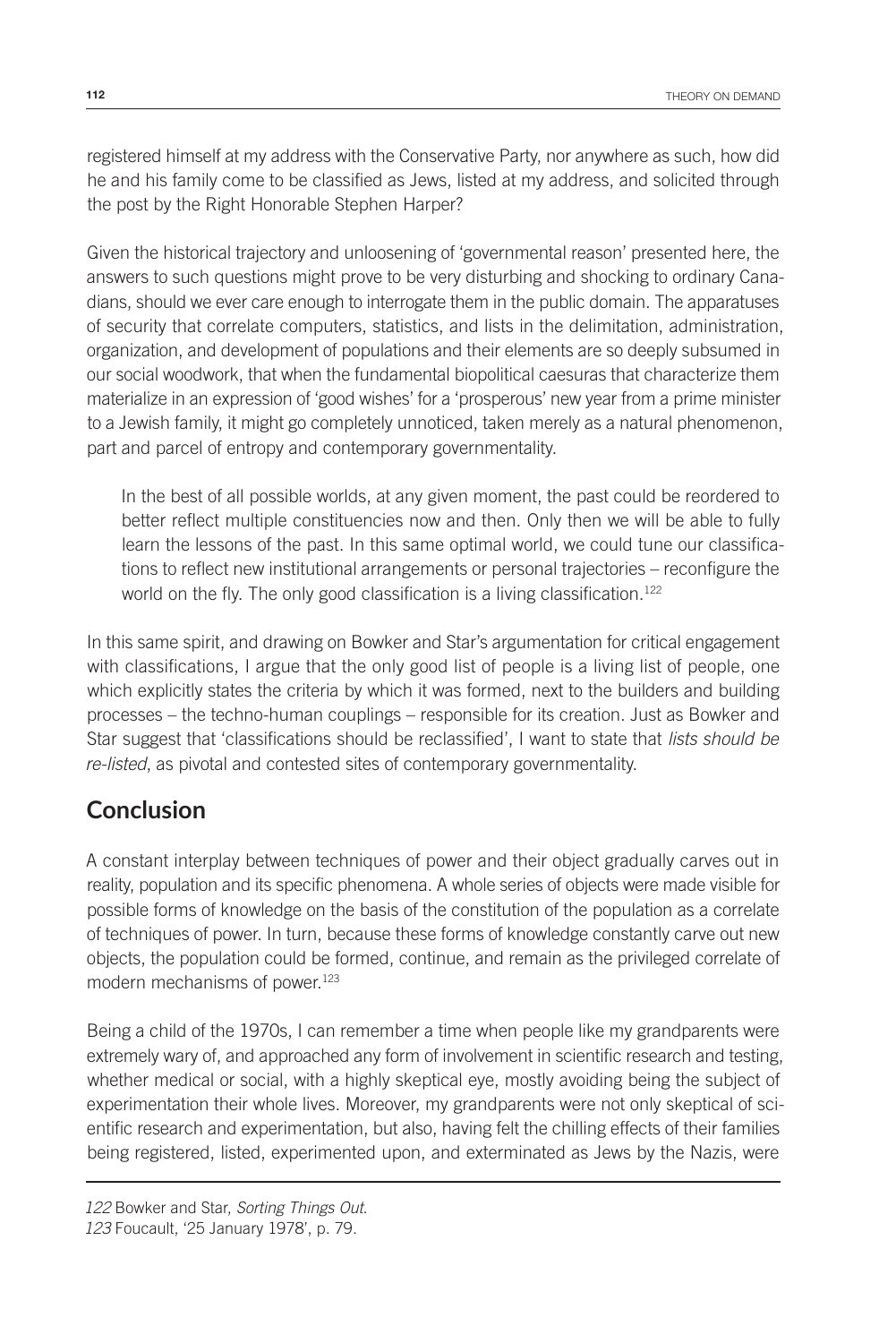also highly skeptical of government operations involving registering individuals and populations through disciplinary census mechanisms. How quickly times change. For today, it would be near impossible to imagine how one might heed my grandparents repeated warnings against involvement in scientific research, let alone how to avoid registering oneself through census and other contemporary identification and tracking operations, when the basis of all everyday software and technology end-user license agreements take as their foundation the immediate release of the rights of the 'cyborg' to the data they generate, in the interest of

capitalism and governmental power. In the same way that Haraway<sup>124</sup> argues that kinship is a technology for producing the effect of a shared kind, this work argues that computers, statistics, and lists are similarly technologies of security which produce the teleological effects of establishing 'natural' relationships between people, or shared kinds of things and populations. In this way, post-World War II and throughout the Cold War into the 1980s and beyond, increasingly pervasive closed-world

'future' research and development of products, 'security' technologies, and correlations of

game theory discourses, operating through policing assemblages of computers, statistics, and lists, can be understood as reinforcing divisive 'us vs. them' classification practices, particularly concerning the risks posed by possible communist threats in the 1940s, 50s, and 60s, and eventually coming to exert great force in how we delimit and police 'terrorist' movements today.

In a world where questions of 'us vs. them' are heightened, and epic battles between black and white classifications of opposing forces are seen as ongoing and never-ending, the powerful operations of practices involving delimiting and policing 'threats' through lists are subsuming further and further into our techno-social woodwork. Securing 'freedom' through the automated, divisive, and dehumanizing classification of living beings as measures of worth/risk in global information infrastructures and policed through list technologies is clearly on the rise. The more computers and algorithms are engaged to comb ever-expanding sets of social data for regularities and patterns of 'threatening' people and things, the more these self-elaborating processes produce the teleological effect of establishing 'natural' good versus bad global relationships, the more lists are used to delimit and police the movement of threats. And the more we take this self-elaborating form of governmentality for granted.

In this chapter we have seen how open-human and closed-world discourses operated in conjunction with computer, statistical, and list technologies as an economy of discourses, correlated by the apparatuses of security which installed a global milieu of circulation in which we would come to see ourselves and our societies as technoscientific cultural constructions of cyborg elements and populations, circulating in entropic information environments where the boundaries between people, objects, and knowledge are eviscerated. In this way, the emergence of modern computers while ushering in awe-inspiring developments in massive assemblages of living beings and machines, also served to increasingly isolate cyborgs in global classification infrastructures, subjecting them to evermore pervasive and ubiquitous delimitation, policing and nullification. Building on Bowker and Star's125 assertions, it is argued that

*<sup>124</sup>* Haraway, *Modest Witness@Second\_Millenium*.

*<sup>125</sup>* Bowker and Star, *Sorting Things Out*.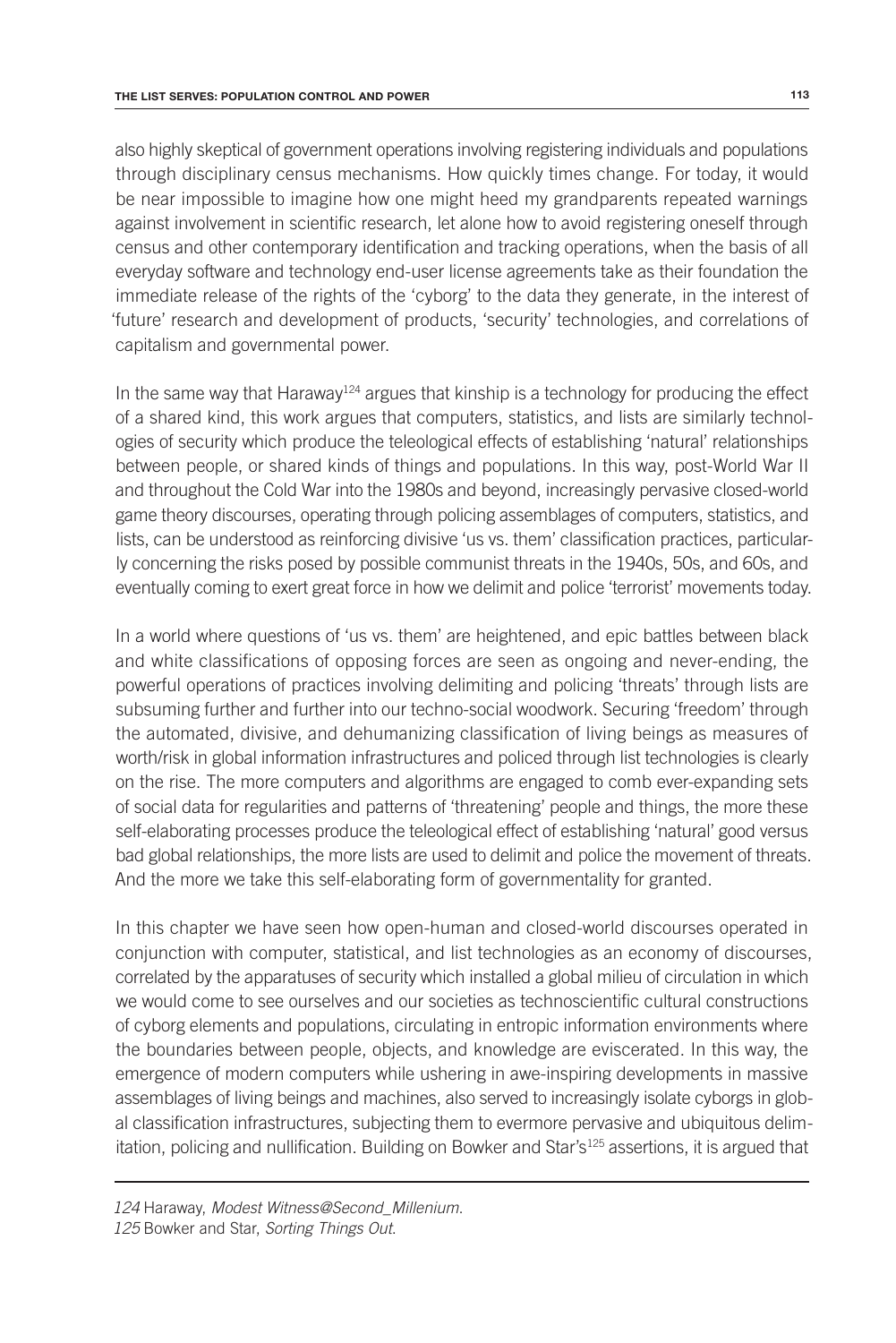like classifications, lists are powerful ubiquitous technologies that are so deeply embedded in our working infrastructures that they have become relatively invisible, despite never losing any of their power in the self-elaborating processes of sublimation. Just as categories and classifications are culled into working infrastructures and become ways of seeing and doing everyday life that are increasingly taken for granted, lists too coalesce into working infrastructures that are integrated into and aligned with local, national, and global information systems.

The next chapter, 'Fear and No-fly Listing in Canada', demonstrates how in the entropic global milieus of circulation that were installed with the birth of modern computers, the assemblage of policing (computers, statistic, and lists) deployed to patrol and regulate these uncertain and ever-expanding power/knowledge environments continues to play a pivotal role in contemporary governmentality. This chapter explores what in chapter 4 I call contemporary no-fill-in-the-blank list culture, which increasingly factors elements circulating as risks, and delimits and polices their movement in more and more everyday environments. No-fly lists and broader no-blank list culture, which has emerged in Canada, the United States, and worldwide post-9/11, both culls and calls the modern 'terrorist' into reality. Out of the vast disorder of uncertain entropy into increasingly streamlined global classification infrastructures, contemporary 'us' nations like Canada continue to attempt to identify, predict, and police 'them' terrorists, through the installation of assemblages of policing, underpinned by the critical 'security'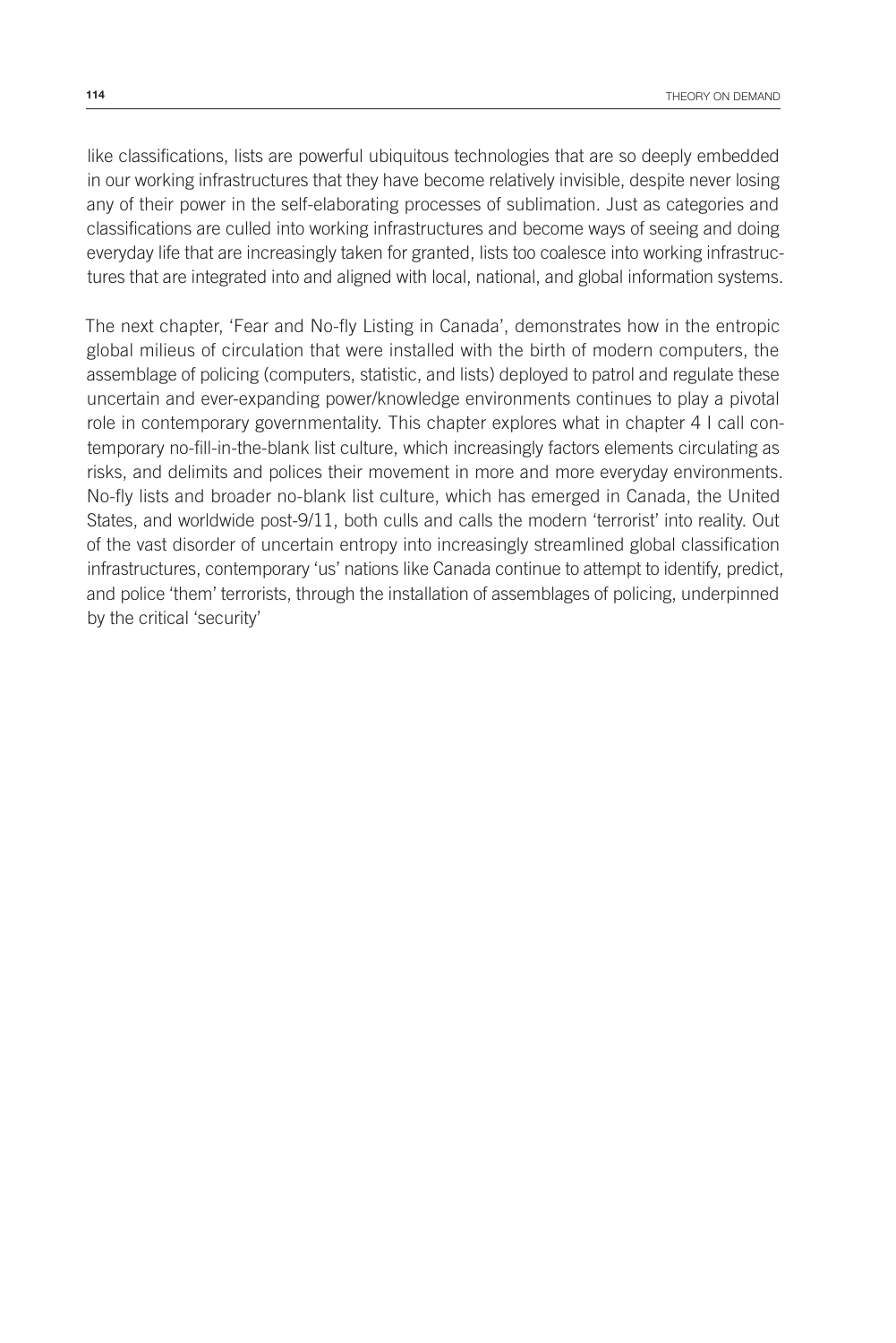# **CHAPTER 3. FEAR AND NO-FLY LISTING IN CANADA (MARCH 2006 - NOVEMBER 2007)**

### **Introduction**

A no-fly list is collective punishment for a population that has done no wrong, it violates the rule of law and it will not stop terrorists from murdering innocent people. The no-fly list should be grounded.<sup>1</sup>

On June 18th 2007, amidst much controversy and contestation<sup>2</sup>, massive failure with the same endeavor in the United States, and warnings from Canada's Privacy Commissioner Jennifer Stoddart about the 'chilling position' of being mistakenly identified on the list and the 'nightmare' of subsequent redress to the 'so-called' Office of Reconsideration<sup>3</sup>, Transport Canada Minister Lawrence Cannon put into effect a no-fly list, promised to consist of the names of no more than 1,000 Canadian citizens deemed to be threats to domestic and international aviation security. Known formally as *The Specified Persons List*, Canada's no-fly list was introduced as a part of Canada's *Passenger Protect Program,* first announced on October 27th, 20064 which required in January 2007 that all outgoing Canadian air travelers provide a government issued identification in order to board commercial flights; and then as of June 18th, 2007 required that all airline carriers departing from within Canadian soil screen all passengers, whether domestic or international, through Transport Canada's *Specified Persons List,* with the intention of securing Canada's skies and aviation industry from the threats of domestic and global terrorism. When the plan was publicly unveiled on Friday October 27th, 2006, the Canadian Broadcasting Corporation reported Public Safety Minister Stockwell Day saying the following:

*<sup>1</sup>* The Vancouver Sun Editorial Staff, 'No-fly List Won't Thwart any Terrorist', 17 January 2007, *The Vancouver Sun*, http://www.canada.com/vancouversun/news/editorial/story.html?id=633061d1 cc09-42dc-a797-578c055aa704.

*<sup>2</sup>* CBC News Services, 'Critics Alarmed by Canada's No-fly List', 18 June 2007, http://www.cbc.ca/ canada/ottawa/story/2007/06/18/no-fly-list.html; see also Gloria Galloway, 'No-fly List Grounds up to 2,000 People', *The Globe and Mail*, 19 June 2007, http://www.theglobeandmail.com/servlet/story/ LAC.20070619.NOFLY19/PPVStory?URL\_Article\_ID=LAC.20070619.NOFLY19&DENIED=1; and CTV. ca News Staff, 'As Many as 2,000 Names on No-fly List', 19 June 2007, CTV.ca, http://www.ctv.ca/ servlet/ArticleNews/story/CTVNews/20070619/cdn\_no\_fly\_list\_070619/20070619?hub=Canada; and New Democratic Party of Canada Press Release, 'NDP Rejects Harper's No-fly List', 19 June 2007, Ottawa, ON, http://www.ndp.ca/page/5460.

*<sup>3</sup>* Andrew Mayeda, 'Gov't May Use Biometric Data to Back up No-fly List', *CanWest News Service*, 18 June 2007, http://www.canada.com/reginaleaderpost/news/story.html?id=b9e9a4ec-ebd7- 469a-9f16-0d28f6a91152.

*<sup>4</sup>* Transport Canada, 'Canada's New Government Announces Details of Passenger Protect Program', 27 October 2007, http://www.tc.gc.ca/mediaroom/releases/nat/2006/06-gc014e.htm.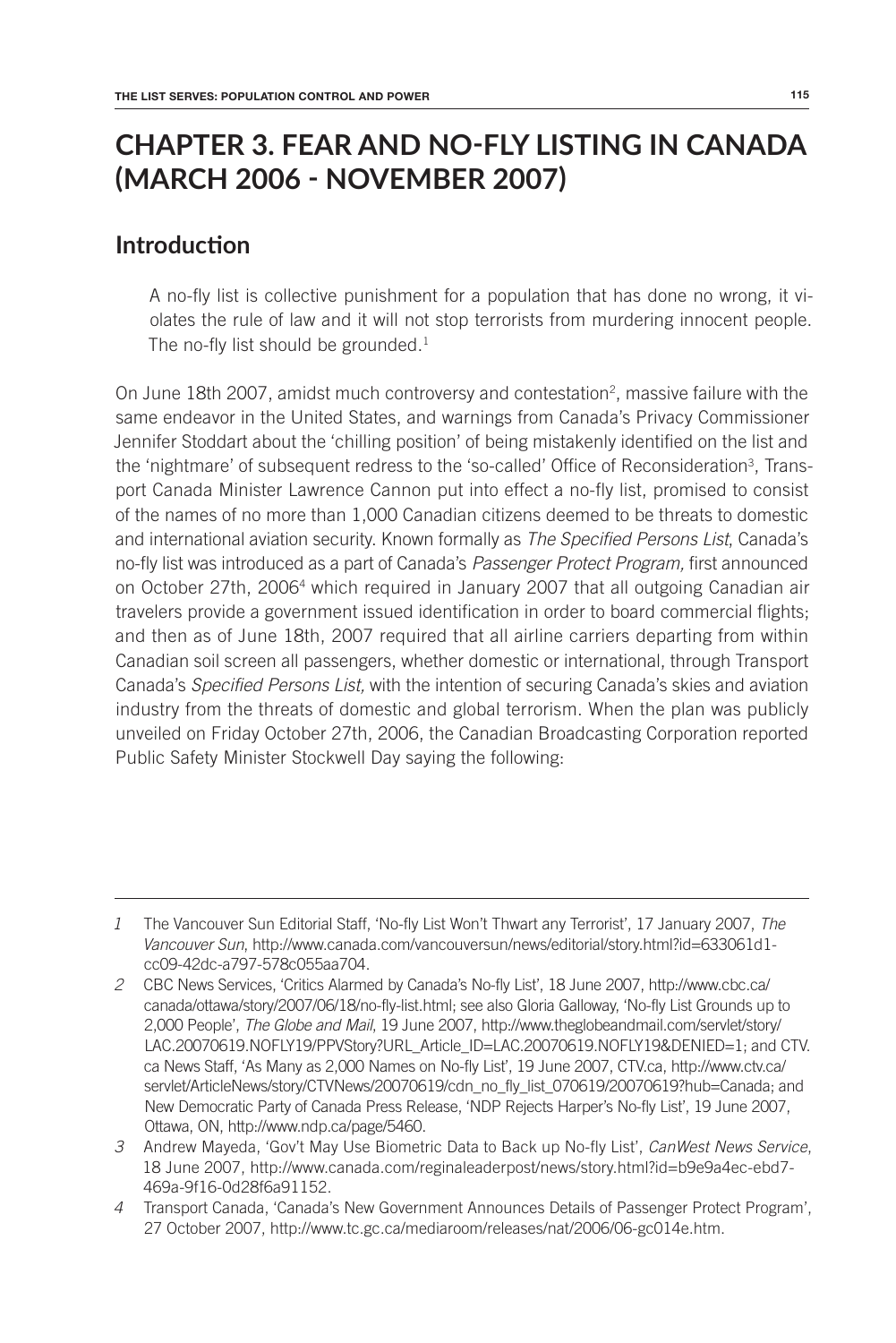Recent events such as the alleged terror plot in the United Kingdom highlight the importance of a program like Passenger Protect. We must remember that Canada is not immune to the threat of terrorism and we must remain vigilant.<sup>5</sup>

As of June 18th, 2007 remaining vigilant 'to the threat of terrorism' – to alleged terror plots – means that individuals 'calculated' to be 'terrorist' or 'predicted' to commit a 'life-threatening crime' involving airline security in Canada will be placed on the *Specified Persons List*, as decided on a case by case basis by an Advisory Group headed up by Transport Canada, and including members of The Royal Canadian Mounted Police (RCMP) and The Canadian Security Intelligence Service (CSIS). On October 27th, 2006 Transport Canada announced the criteria for the inclusion of individuals on the *Specified Persons List:*<sup>6</sup>

- An individual who is or has been involved in a terrorist group, and who, it can reasonably be suspected, will endanger the security of any aircraft or aerodrome or the safety of the public, passengers or crew members;
- An individual who has been convicted of one or more serious and life-threatening crimes against aviation security;
- An individual who has been convicted of one or more serious and life-threatening offences and who may attack or harm an air carrier, passengers or crew members.

Inspired by its American counterpart which had been re-invigorated in the wake of the 9/11 attacks through the enacting of the US Aviation and Transportation Security Act on November 19th 2001, which formally established the Transportation Security Administration (TSA) as the administer of the US no-fly list and was subsequently moved and housed in the US Department of Homeland Security in March of 2003, Canada's no-fly list program resulted from the *Public Safety Act of 2002*, which bequeaths the federal Transport Minister with the legal right to take measures to identify individuals who pose risks to aviation security, as well as the legal right to administer and maintain a list of such individuals<sup>7</sup>. Unlike the US government, who will not divulge the criteria by which people's names are included on the list, the Canadian government has provided the vague criteria outlined above for the inclusion of cases on the list.

Where in the US the number of people on the list fluctuates, is kept secret, and is acknowledged by the US Department of Homeland Security to contain the names of tens of thousands of people<sup>8</sup> (where more independent estimates actually place the number in the hundreds of

*<sup>5</sup>* CBC News, 'Ottawa Plans No-fly List by 2007', 27 October 2006, http://www.cbc.ca/ canada/story/2006/10/27/flying-rules.html.

*<sup>6</sup>* Transport Canada, 'Passenger Protect: Questions and Answers', accessed 15 September 2007, http://www.tc.gc.ca/vigilance/sep/passenger\_protect/Q&A.htm#4.

*<sup>7</sup>* Caroline Alphonso, 'First Day of "No-fly" List Trouble Free', *The Globe and Mail*, 19 June 2007, http://www.theglobeandmail.com/servlet/story/LAC.20070619.DAYONE19/PPVStory/?DENIED=1; see also Canada's *BILL C-17: THE PUBLIC SAFETY ACT*, 2002, Amended March 2003, http:// www.parl.gc.ca/common/bills\_ls.asp?Parl=37&Ses=2&ls=c17.

*<sup>8</sup>* Alphonso, 'First Day of "No-fly" List Trouble Free'.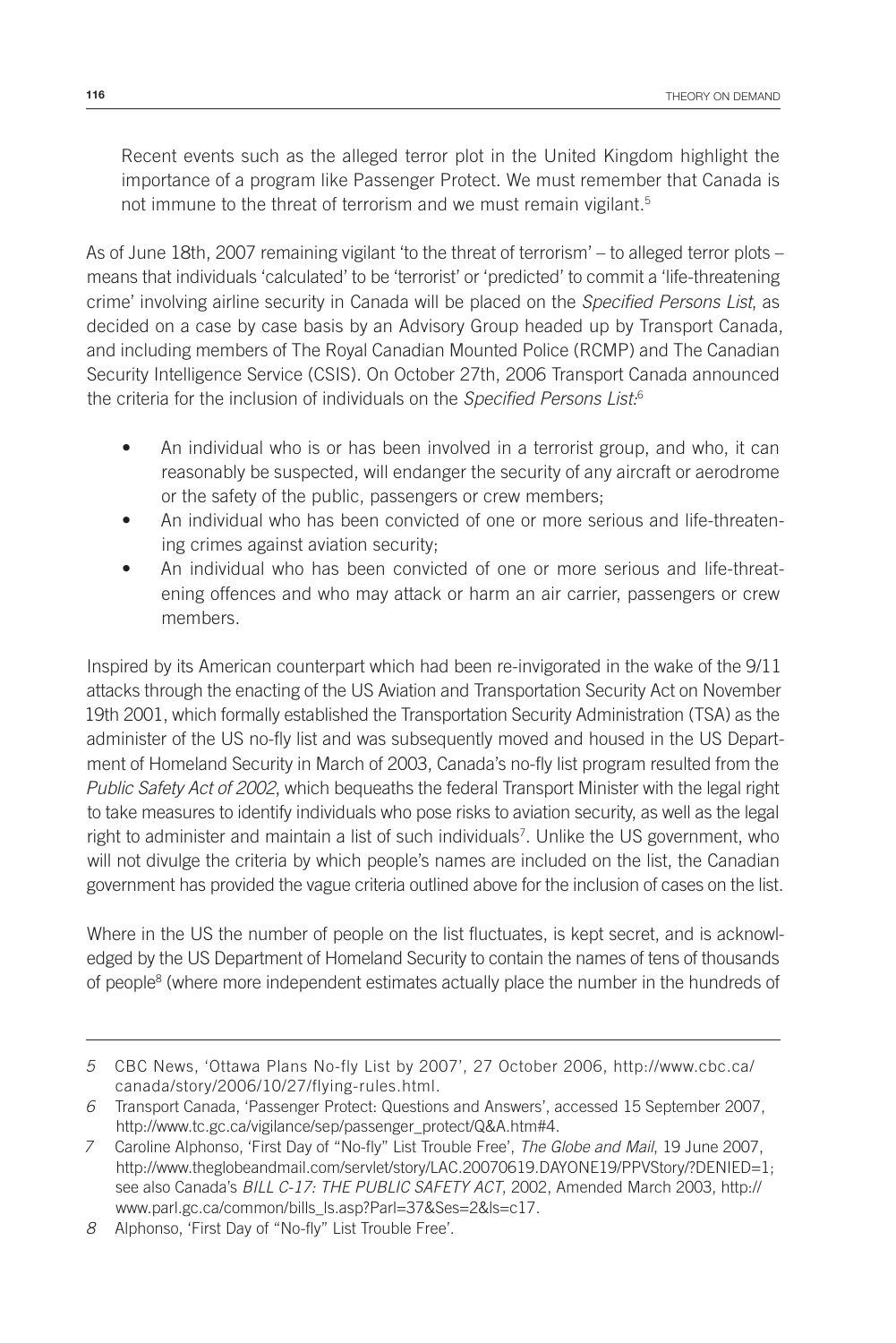thousands<sup>9</sup>), in Canada the number of names on the list also fluctuates, but was promised to contain the names of no more than 1,000 people when the program was first announced.<sup>10</sup> Ironically, on the first day of its formal incorporation into Canadian aviation culture on June 18th, 2007, this promise was already broken. Transport Minister Lawrence Cannon acknowledged that the list had already mushroomed to some 2,000 names, doubling in size in under a day.<sup>11</sup>

Regarding appeal processes for getting names removed from the no-fly lists, the US Congress legislated in 2004 that the TSA create a system that allows people to correct inaccurate information that misidentifies them on their no-fly list, while also directing the Department of Homeland Security to create an oversight board to ensure that anti-terrorism measures do not infringe upon individual privacy, human rights, and civil liberties.12 In Canada any person who has been misidentified on the list has the right to appeal to Transport Canada's 'Office of Reconsideration'. Canadian citizens also have the right to take the case of misidentifications on the *Specified Persons List* to Federal Court.13

The emergence of Canada's *Specified Person List* will be examined in this chapter as a case for list technologies understood as operating in apparatuses of security and assemblages of police, which correlate the techniques of computers and statistics and operate in a global milieu of circulation and classification. In this correlation of power or governmentality, practices surrounding the delimitation and policing of the movement of risky elements through statistical worth/risk assessment techniques, technologies, and uses, are yet again redeployed, now serving and enforcing divisive fractures through a security assemblage critically supported by the list. Building on the theoretical analysis and discursive threads constructed in the previous chapters, this chapter interrogates global news and popular culture media sources, spanning a time period that begins just over one year (March 2006) before the implementation of Canada's *Specified Persons List* on June 18th, 2007, up until November of 2007, probing for discursive regularities and patterns surrounding the no-fly list apparatuses of security. As such, this work aims to understand no-fly lists as a part of and partially constituted in and through national and global popular culture news sources and information channels.

The emergence of Canada's no-fly list epitomizes how the correlations of power that lists pivot, as unloosened in the preceding chapters, can be exhumed from the woodwork of history and propelled into an analysis of contemporary operations of power that pivot on computers, risk assessment techniques, and global classification infrastructures, underpinned by the critical practice of delimiting and policing lists of human beings as a means and ends to seeing and doing local, national and global security. The practices associated with probing our ever-expanding and ever-disordered entropic global classification infrastructures for regularities and patterns that constitute threatening cases – people reduced to worth/risk

*<sup>9</sup>* BBC News Services, 'US "to Halve" No-fly Watch List', 18 January 2007, http://news.bbc. co.uk/2/hi/americas/6274221.stm.

*<sup>10</sup>* Transport Canada, 'Canada's New Government Announces Details of Passenger Protect Program'.

*<sup>11</sup>* CTV.ca News Staff, 'As Many as 2,000 Names on No-fly List'.

*<sup>12</sup>* Alphonso, 'First Day of "No-fly" List Trouble Free'.

*<sup>13</sup>* Transport Canada, 'Passenger Protect: Questions and Answers'.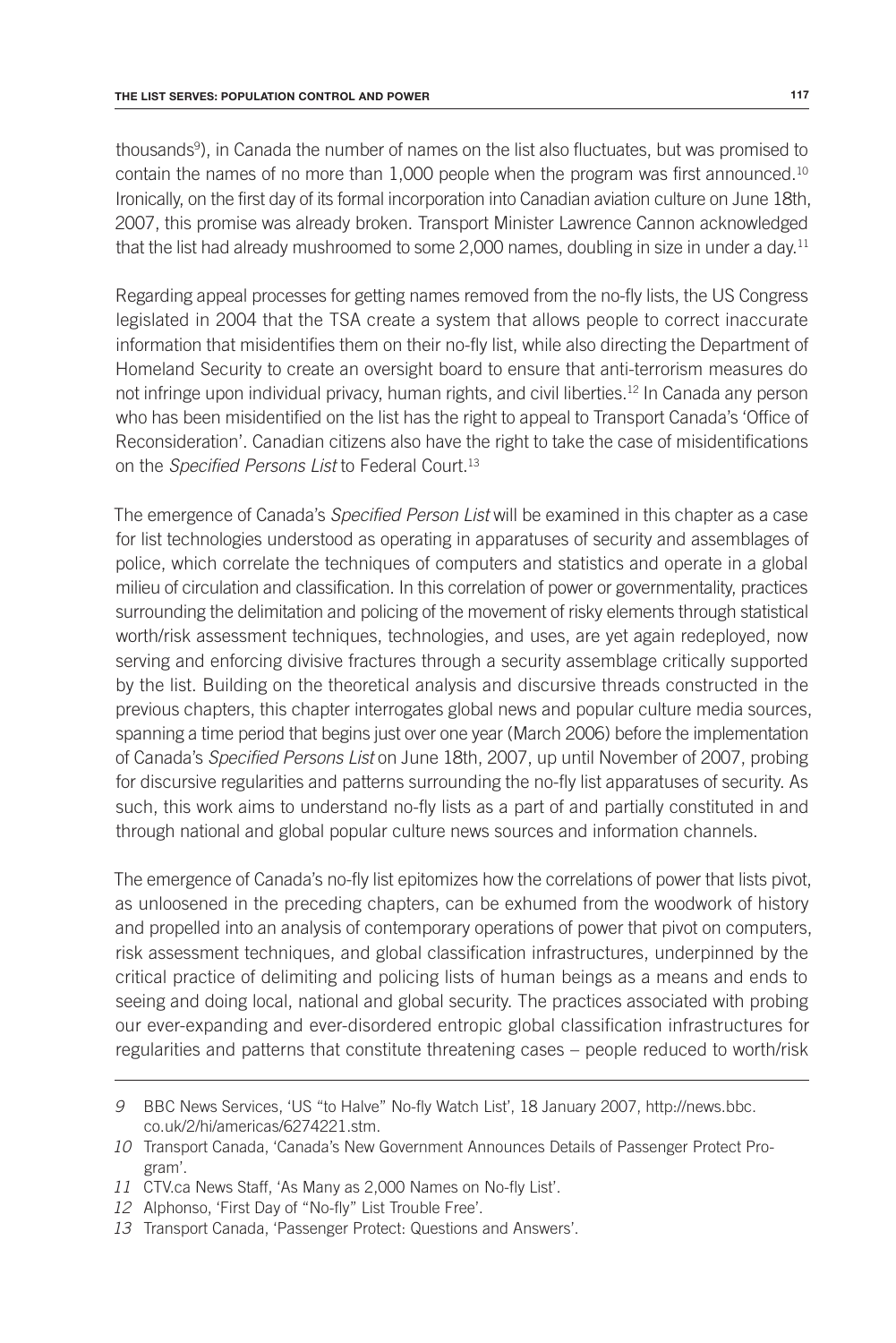assessment scores – comes to the fore of this interrogation of contemporary popular news surrounding Canadian and international no-fly list security technologies, particularly around cases of misidentification.

Anyone who has flown into or out of America, or any large Western society's airport in the post-9/11 era, and has been pulled over by an over-zealous customs agent, has certainly felt the chilling effects of the apparatuses of security, particularly when the 'freedom of movement' that Foucault's *Governmentality*<sup>14</sup> ensures is suspended. Agamben's<sup>15</sup> biopolitical perspective would argue that the suspension of rights that detention in such enclosures imply is further evidence of 'bare life' as the fundamental essence and unit of contemporary political life; sovereign spaces where the layers of the onion that both shield and constitute our political identities are at once revealed and at the same time stripped away. For the moment, despite which biopolitical analysis is engaged, suffice it to say, 'what happens when you book an airline ticket<sup>'16</sup> is increasingly what happens when you make a phone call, send an email, engage in a debit/credit card-based commercial transaction, or drive a GPS (Global Positioning System ) enabled vehicle – your actions and your person are registered and classified, transformed into delimited, tracked, and policed objects; bits of information in global classification infrastructures, which efface the boundaries between people, objects, and knowledge.

#### **Legal, Technoscientific, and Popular Conceptions of No-fly Lists**

What pre-existing ideas underpin no-fly lists and what real-world entities do they represent? An everyday common-sense answer to such a line of questioning would suggest that no-fly lists are underpinned by national and international laws and security agendas, and contain and represent the names of known and alleged terrorists who would seek to board airplanes and wreak havoc in the sky. But such an answer would be facile, for as the work of Paula Treichler<sup>17</sup> in 'AIDS, Homophobia and Biomedical Discourse' has clearly demonstrated, our common-sense view of language may be that it transmits pre-existing ideas and represents real-world entities, when put to the test, it does neither. Treichler demonstrated through her interrogation of popular news sources that AIDS is less a clear-cut disease entity and more an invented label, classification, and technoscientific cultural construction given birth to in scientific naming practices and discourses in popular news sources, which carry with them stigmatizations of imagined threatening bodies. This chapter is intended to demonstrate that threats listed on no-fly lists are equally an invention; in this case not for a clear-cut disease entity, but nonetheless a threatening disease in metaphor – the contemporary epidemic spread and need for policing of viral 'terrorist' bodies.

*<sup>14</sup>* Foucault, '1 February 1978 *Governmentality*'.

*<sup>15</sup>* Agamben, *Homo Sacer*.

*<sup>16</sup>* Colin J. Bennett, 'What Happens when You Book an Airline Ticket? The Collecting and Processing of Passenger Data Post-9/11', in Elia Zureik and Mark B. Salter (eds), *Global Surveillance and Policing: Borders, Security, Identity*, Cullompton; Portland: Willan, 2005, pp. 113-138.

*<sup>17</sup>* Paula A. Treichler, 'AIDS, Homophobia, and Biomedical Discourse: An Epidemic of Signification', in D. Crimp and L. Bersani (eds), *AIDS: Cultural Analysis, Cultural Activism*, Cambridge: MIT Press, 1988, pp. 31-86.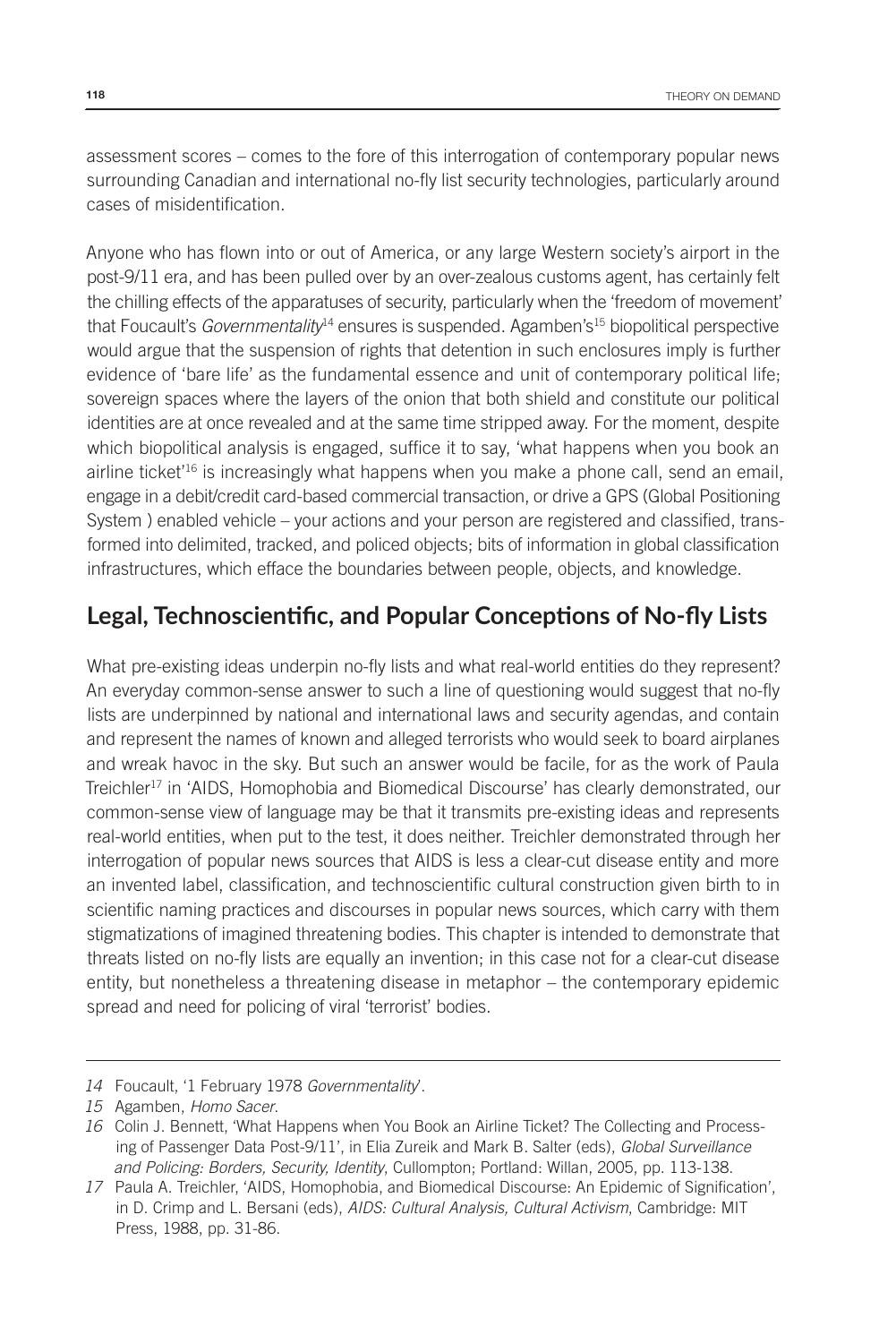Just as Treichler argued that the nature of AIDS is constructed through the language and discourses of medicine and science, I argue that no-fly lists, and also the 'nature' of terrorists, are constructed through the technoscientific language of computers, statistics, risk assessment, and global classification infrastructures, which retain the legacy of closed-world security discourses and their underpinning 'us' versus 'them', 'good' versus 'evil' dichotomies. The construction of no-fly lists and their constituent 'terrorists' are only 'true' or 'real' insofar as they help to successfully guide local, national, and international security agendas, intended to further separate (or shield) 'us' from 'them' through the streamlining and converging of global classification infrastructures, in a series of self-elaborating processes.

In this way, I argue that the term 'no-fly list' constructs the 'terrorist' anew, shifting the epistemological locus from physical, corporeal bodies and the potential risks they pose, to identity-based representations of people, cases, and elements circulating in global classification infrastructures which efface the boundaries between living beings, things, and knowledge, and at the same time make intelligible the greatest pervasive and ubiquitous 'epidemic' of our time – the terrorist threat. The more 'terrorists' are reified on lists, the more we see how lists serve the construction of imagined 'threatening' bodies in a self-elaborating discursive process that clearly exhibits the hallmark of the technologies of security, namely double integration. The delimitation of populations of worth/risk assessed objects further authorizes, reinforces, and validates the ongoing and pervasive reduction of people to worth/risk assessment scores and to listed elements for policing. This self-referential and self-elaborating 'double integration effect' of the technologies of security<sup>18</sup> serves to efface the boundaries between living beings, objects, and knowledge, and at the same time to redeploy the technologies themselves, further correlating and streamlining the global security policies, practices, and classification infrastructures they themselves constitute.

There is no doubt that terrorists do represent real dangers, threatening and killing real human beings. Because of this it is tempting – and in some instances imperative – to view risk assessment techniques and global classification infrastructures as providing a technoscientific discourse about terrorist threats closer to the 'truth' or 'reality' of what constitutes a 'terrorist' than what we are capable of making intelligible ourselves in our everyday lives. After all, most of us have never knowingly come into contact with a 'terrorist' and therefore have little but popular conceptions to build our ideas upon. The use of computers to probe entropic global classification infrastructures, using statistical techniques to calculate and predict patterns of terrorist movements, and in turn delimiting threatening cases listed on no-fly rosters for policing, is a cultural construction that would seemingly offer reassurance in a highly insecure, but increasingly connected global milieu of circulation, where we are told invisible threats lurk everywhere.

The question of what constitutes a 'terrorist', who poses threats, as well as the policies, practices, and discourses surrounding how names are delimited on no-fly lists – an increasingly pervasive how-to strategy for containing the overall 'epidemic' spread of threats post-9/11 – is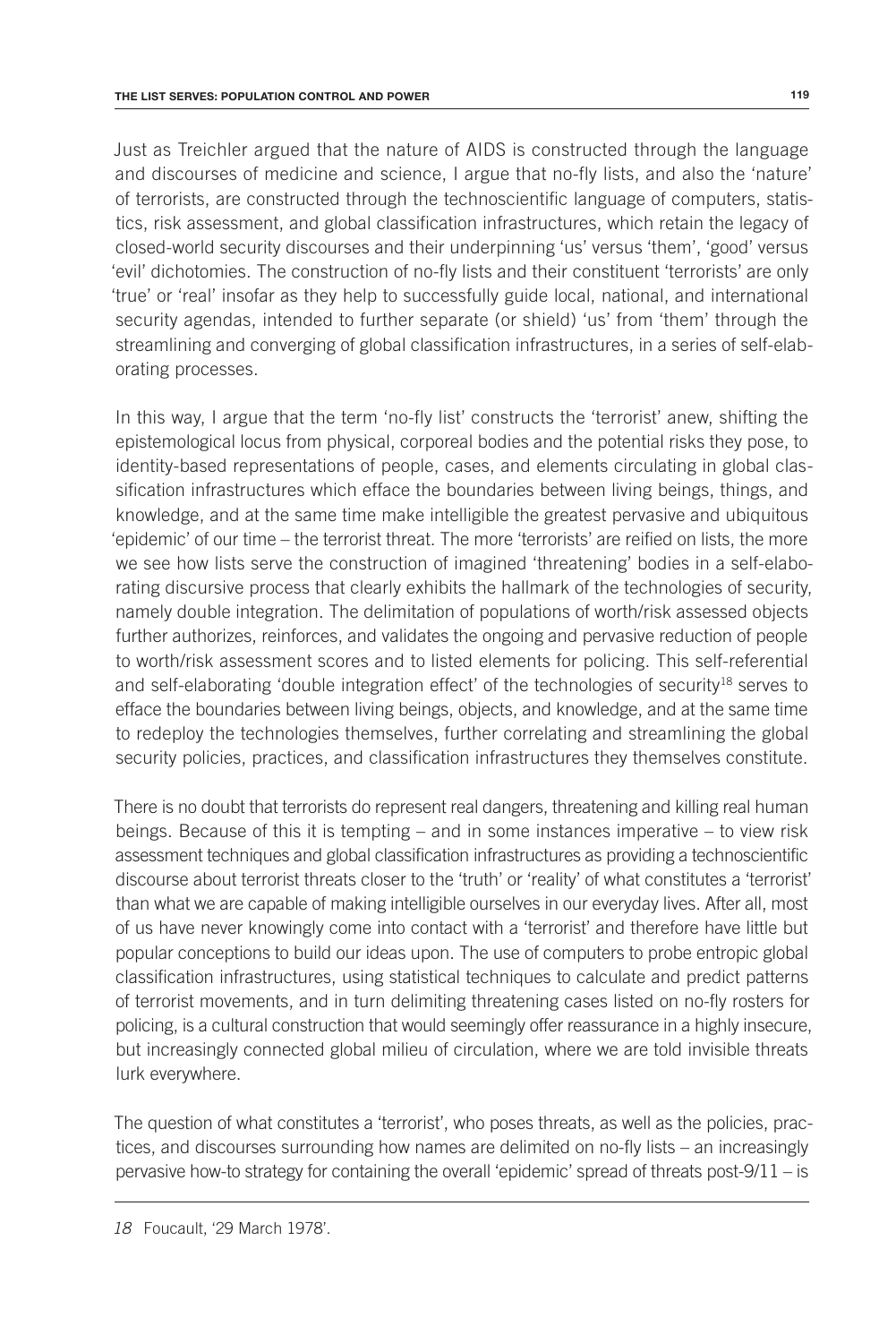at once a question of local, national, and global law and governance, of disciplinary technoscientific systems, and what Treichler has called an 'epidemic of meanings or significations'. Following Treichler, the use of the term epidemic here 'refers to the exponential compounding of meanings as opposed to the simpler spread of a term through a population'.19 Indeed, epidemics of meanings and significations surrounding 'the war on terror' are crucial to explore, for try as we might to understand and treat 'terrorist' threats as what Haraway<sup>20</sup> has called 'problems in code' that can be delimited and policed through conjunctions of juridical-disciplinary mechanisms of security like no-fly lists, no such contemporary listing apparatus has ever succeeded in stopping a known terror threat. Yet despite such ironies, meanings of what constitutes 'terrorists' and the installation of security conjunctures like no-fly lists to both call 'them' into reality and at the same time police them, continue to multiply and spread wildly at an extraordinary rate, broadening into what I call no-fill-in-the-blank list culture in the next chapter.

Also like Treichler, who derives 'signification' from the linguistic work of Ferdinand de Saussure the term is used here to call attention to the way in which 'no-fly list' operations are increasingly organizing our conceptions of and language surrounding 'terrorists', and discussions on how to control threats to other social contexts and institutions – how we are increasingly doing and seeing security through watch lists. As such, no-fly lists can be understood as key signifiers of contemporary terrorist realities. In this way, we can also begin to see how despite a no-fly list policy and program that has been highly contested in the US since its increased use and exponential growth post-9/11, the operations and language of 'watch lists' are proliferating like wildfire in the US and worldwide in many areas of everyday life.<sup>21</sup>

This 'epidemic of meanings' is readily apparent in the complex, contradictory, and chaotic assemblage of understandings of 'no-fly lists', 'terrorists', and further, 'watch lists', which have emerged in the time frame studied here. The enumeration of some of the ways no-fly lists have been characterized in the global press suggest their enormous power to generate meanings pertaining to terrorist threats and local, national, and global security realities, namely:

- 1. As crucial key tools in the war on terror.<sup>22</sup>
- 2. As utterly useless in the war on terror.<sup>23</sup>
- 3. As protecting innocent citizens in their rights to mobility and free movement, 'only bad guys are on these lists'.<sup>24</sup>

*<sup>19</sup>* Treichler, 'AIDS, Homophobia, and Biomedical Discourse', p. 32.

*<sup>20</sup>* Haraway, *Modest Witness@Second\_Millenium*.

*<sup>21</sup>* Ryan Singel, 'A Watch List is Born', *Wired News*, 4 April 2007, http://www.wired.com/politics/ onlinerights/news/2007/04/watchlist3.

*<sup>22</sup>* Epitomized by US Department of Homeland Security Secretary Michael Chertoff's assertions of a global surveillance society in Michael Geist, 'Privacy Threats no Longer "Terra Incognita"', *The Ottawa Citizen*, 2 October 2007, p. D.1.

*<sup>23</sup>* United Press International (UPI), 'No-fly List Said Growing into Uselessness', 11 June 2006, *The Washington Times*, http://washingtontimes.com/upi/20060611-023518-2050r.htm; also in Faisal Kutty, 'Too Guilty to Fly, Too Innocent to Charge', 18 March 2007, *Media Monitors Network*, http://usa.mediamonitors.net/content/view/full/41774.

*<sup>24</sup>* Mimi Hall, 'Fliers Headed to USA Face Scrutiny', 12 July 2006, *USA TODAY*, http://www.usatoday.com/travel/news/2006-07-11-flier-checks\_x.html.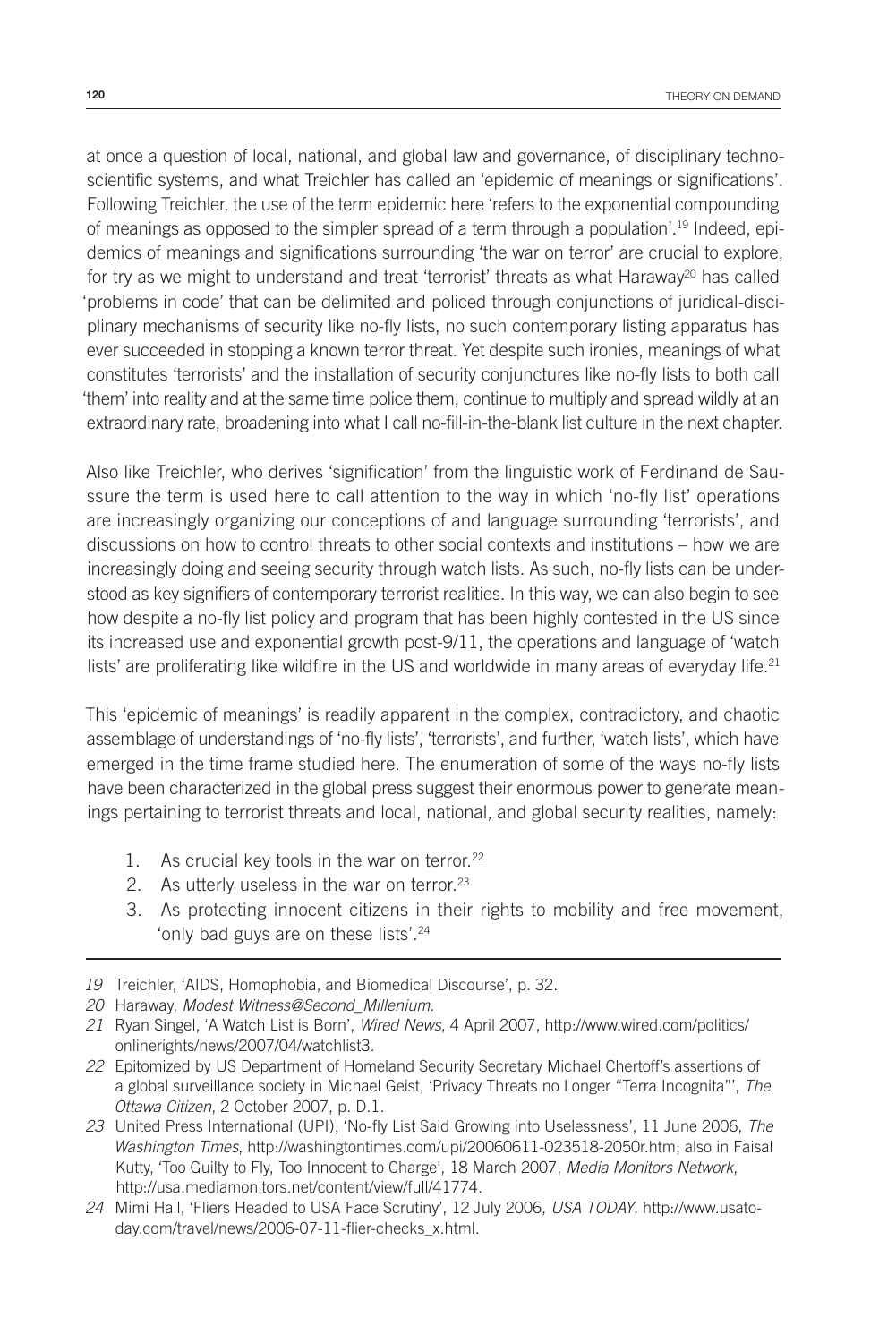- 4. As abetting terrorism in their own right, providing a vetting system for would-be terrorist candidates. Those who make it through the lines being the best candidates.25
- 5. As rendering privacy law irrelevant.<sup>26</sup>
- 6. As presenting a real danger for people misidentified on them.27 As misidentifying and mislabeling innocents, removing their fundamental rights and liberties, subjecting them to mistreatment.<sup>28</sup>
- 7. As perfectible technological solutions in iterative development.<sup>29</sup>
- 8. As highly fallible techno-social systems that limit civil rights and liberties.<sup>30</sup>
- 9. As tools for individual, local, national, and global security.<sup>31</sup>
- 10. As tools that can be misused for carrying out political agendas $32$  and revenge (most notably the case of Senator Edward Kennedy of the US appearing on the no-fly list).33
- 11. As a political tool that could wind up in the wrong hands. $34$
- 12. As broadening beyond securing terrorist threats, to a plethora of elements that pose risks to all populations, including health threats, gang threats, etc.35
- *25* Bruce Schneier, 'They're Watching', *Forbes Magazine*, 8 January 2007, http://www.forbes.com/ free\_forbes/2007/0108/032.html.
- *26* Don Butler, 'Privacy Commissioner Wary of No-fly List', 16 May 2006, http://www.canada.com/ ottawacitizen/news/story.html?id=eecd8149-295c-43b0-b095-5e7963e6b182.
- *27* CBC News, 'US No-fly Lists still Grounding Canadians, Says Civil Rights Group', 9 July 2006, http://www.cbc.ca/story/canada/national/2006/07/07/no-fly.html.
- *28* Canadian Press, 'Back off on Arar: Ambassador Tells Stockwell Day to Lay off Trying to Get Canadian off U.S. Security List', 24 January 2007, *The Toronto Star*, http://www.thestar.com/ defaultNews/article/174407.
- *29* Carolyn Canville, 'Flying Blind? No-fly List Way off the Mark', aired 27 February 2007, *FoxNews*, http://www.myfoxhouston.com/myfox/pages/Home/Detail;jsessionid=43EEBB1857CA566904B-7CC3642E17CD9?contentId=2512844&version=6&locale=EN-US&layoutCode=VSTY&page-Id=1.1.1&sflg=1.
- *30* Guy Gugliotta, 'Data Mining still Needs a Clue to Be Effective', *The Washington Post*, 19 June 2006, http://www.washingtonpost.com/wp-dyn/content/article/2006/06/18/AR2006061800524. html
- *31* Associated Press, 'US No-fly List Reroutes Plane', 8 August 2006, *The Edmonton Sun*, http:// www.edmontonsun.com/News/World/2006/08/08/1724189-sun.html.
- *32* Murray Dobbin, 'Deep Integration: The Plan to Disappear Canada', 11 June 2007, *Rabble.ca: News for the Rest of Us*, http://www.rabble.ca/columnists\_full.shtml?x=59973.
- *33* Steve Kroft, 'Unlikely Terrorists on No-fly List: List Includes President of Bolivia, Dead 9/11 Hijackers', originally aired on CBS Broadcasting Corporation's *60 Minutes*, 8 October 2006, producer Ira Rosen, transcript: http://www.cbsnews.com/stories/2006/10/05/60minutes/printable2066624.shtml.
- *34* Globe and Mail News Staff, 'Government Admits that No-fly List Could be Misused', 6 June 2007, *Globe and Mail*, http://www.theglobeandmail.com/servlet/story/LAC.20070606.NATS06-4/ TPStory/National; also in Richard Brennan, 'Inquiry Told of No-fly List Danger', 5 June 2007, *The Toronto Star*, http://www.thestar.com/News/article/221760; Canadian Press Services, 'No-fly List Will End up in Foreign Hands', 6 June 2007, *The Edmonton Sun*, http://www.edmontonsun.com/ News/Canada/2007/06/06/4238186-sun.html; Jim Bronskill, 'Ottawa's No-fly List Won't End Use of US Roster in Canada', 22 May 2007, *The Globe and Mail*, http://www.theglobeandmail.com/ servlet/story/RTGAM.20070522.wnoflylist0522/BNStory/National/home.
- *35* Singel, 'A Watch List is Born'.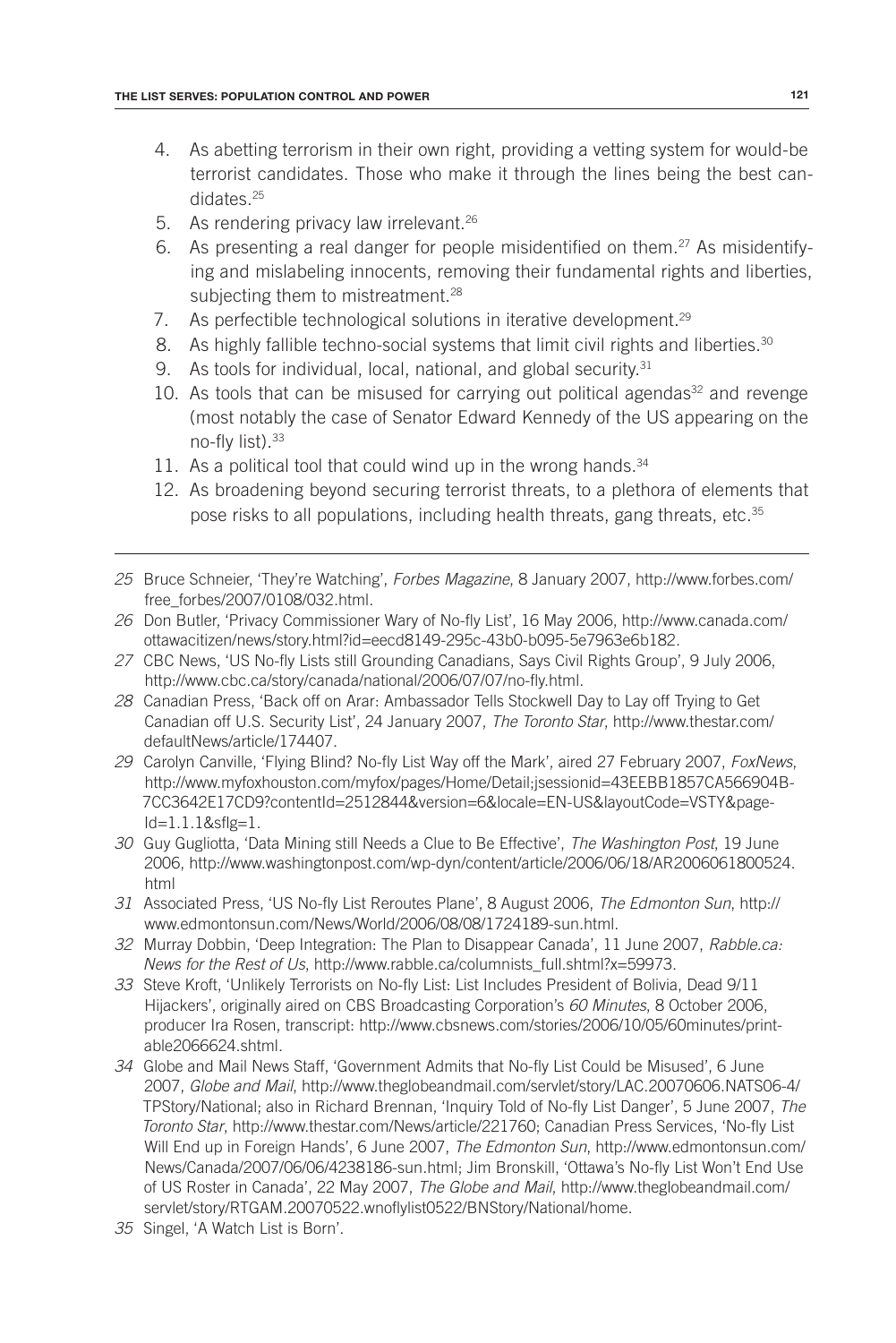Such contradictory conceptualizations of no-fly lists are also coupled with fragmentary interpretations of the specific elements of the legal policies and procedures surrounding them and how classifications of 'terrorists' and their 'organizations' are derived and correlated in the first place. Confusion over whom and what constitutes a terrorist threat and terrorist organization respectively, have made the misidentification and mislabeling of innocents on terrorist watch lists, like no-fly lists, a common and routine news story. $36$  While many still believe that only 'bad guys' are on 'watch lists', Canadians are increasingly learning that no-fly list culture means that the misidentification and mislabeling of innocents as threats is becoming a more common experience of everyday life<sup>37</sup>. Indeed, according to global news sources, the misidentification of innocents on no-fly lists is quite clearly a much bigger story than their role in protecting innocents from terrorist threats, as no 'no-fly list' has ever succeeded in 'nabbing' a single terrorist threat:<sup>38</sup>

In the United States, more than 100,000 people have been "accidentally" harassed by the no-fly list, and it has caught a grand total of zero terrorists or criminals. Although it has caught dozens of police, military officers, small children and practically everyone with the name Mohammed, I've yet to see anyone claim that it's doing a good job.<sup>39</sup>

In this way, no-fly lists can be read as instilling more of a fear for one's own self being misidentified, or in Agamben's terms, for the exposure of one's own 'bare life', over and above any reassurance they would seemingly offer in an uncertain and dangerous world inhabited by circulating terrorists. After all, as the Americans have seen, if Senator Edward Kennedy can be on the US no-fly list, why wouldn't the names of other innocent Americans be there too?<sup>40</sup>

We cannot effectively understand the implications of the emergence of Canada's *Specified Persons List* if we approach it exclusively from the lens of legal and constitutional rights and liberties or technoscientific practices. Popular conceptions and myths surrounding no-fly lists and what constitutes a 'terrorist' in general need to be understood as well. The emergence of Canada's *Specified Persons List* represents not only a new legal imperative and conception for airlines and air travel, but also an emerging way of seeing and doing broader governmentality; pivoting on the delimitation and policing of the movement of people and things that pose risks, and taking for granted that they be on *watch lists*.

No matter how much we may desire thinking about Canada's *Specified Persons List* as an exclusively juridical-legal disciplinary mechanism designed to protect citizens and try to ana-

*37* CanWest News Services, 'No-fly for You, Woman Told', *The Province*, 6 March 2006, http://www. canada.com/theprovince/news/story.html?id=e6ca1d58-2bfe-4b30-a300-916c774aa25f.

*<sup>36</sup>* Louise Dickson, 'No-fly List Snags 78-Year-Old Saanich "Mr. Nice Guy"', *Victoria Times-Colonist*, 19 June 2007, http://www.canada.com/victoriatimescolonist/news/story.html?id= fa518d78-1fb7-426e-9429-beef51de2f8a&k=99491.

*<sup>38</sup>* Canville, 'Flying Blind?'.

*<sup>39</sup>* Nicholas Cotton, 'No-fly in the Ointment', 30 October 2006, *The Globe and Mail*, http://www. theglobeandmail.com/servlet/story/LAC.20061030.LETTERS30-10/PPVStory/?DENIED=1.

*<sup>40</sup>* A case mentioned ad infinitum in news reports, but most notably as a focus in CBS News Television's *60 Minutes* piece. See also: Kroft, 'Unlikely Terrorists on No-fly List'.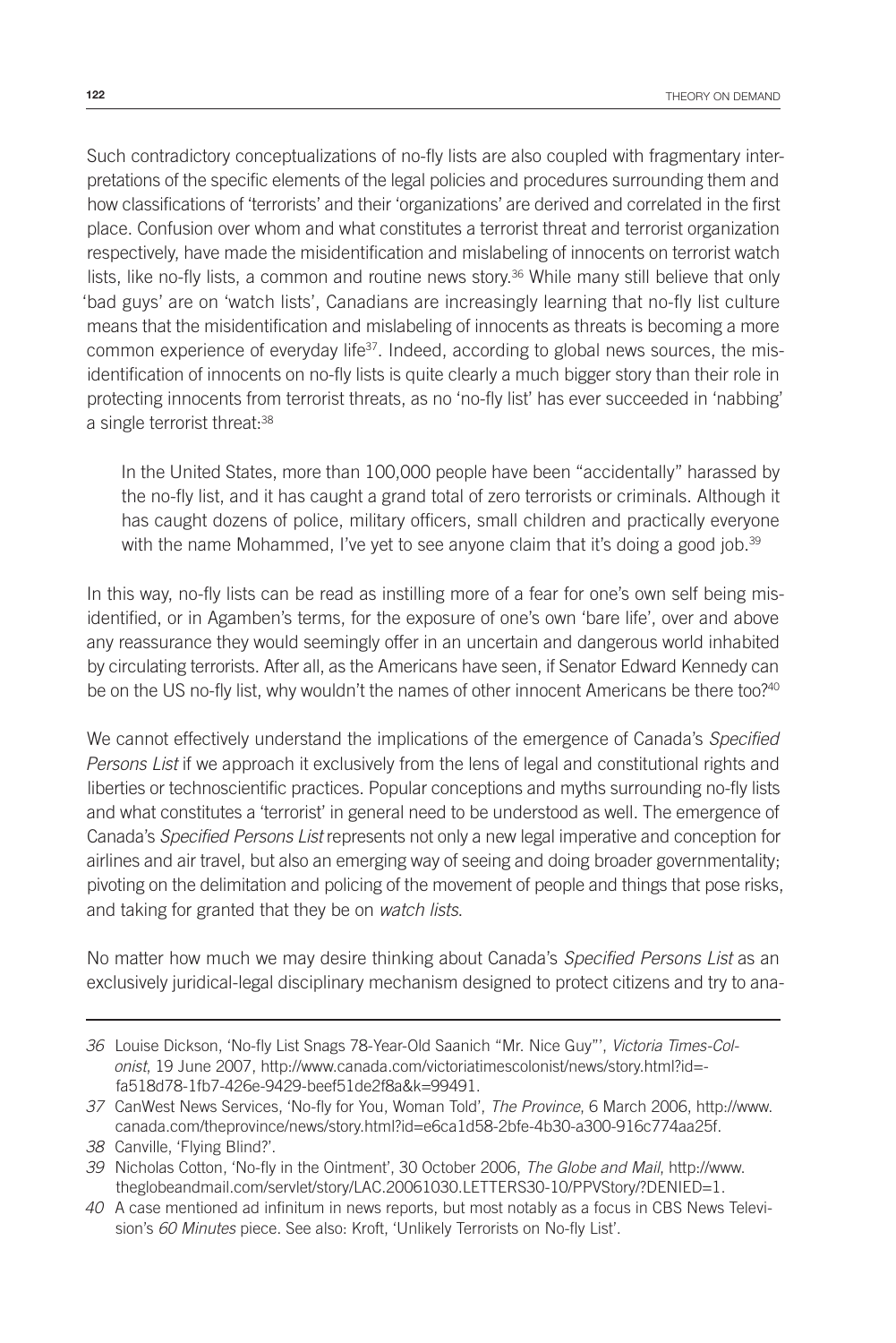lyze it as such, it is also a global social metaphor, representing the semantic and linguistic work of Canadians and populations of the world making sense of a 'war on terror', conducted on a global stage, in an era of pervasive and ubiquitous worth/risk assessment scores, classification infrastructures, and milieus of circulation. I am arguing, not that the legal dimensions of Canada's *Specified Persons List* are to be ignored, but rather that the technoscientific, social, and metaphorical dimensions are far more central than we might think and therefore merit privileging and intensive scrutiny in their own right. In order to effectively analyze Canada's *Specified Persons List* and develop future policies and procedures surrounding its existence, we must not only take its legal dimensions into account, but also how it operates as a discourse, what it means for how Canadians see themselves, and how we do 'security' in the world in which we live.

Moreover, our cultural construction of no-fly lists as tools in a war on terrorism are based not on a legal, objective, or technoscientifically determined reality of terrorist threats to aviation and other areas of global society, but rather upon what we are told about this reality – this ongoing war on terror – and how we choose to talk about it. Therefore, there are no distinctions but rather a continuum between popular, technoscientific, and legal discourses surrounding no-fly lists, which are in many ways the same as 'a continuum between controversies in daily life and those occurring in the laboratory'.41 These controversies play out and are revealed in language and metaphor in an indeterminate space where everyday life is increasingly circumscribed by digital technologies and experimented upon through data mining and risk assessment techniques. Consider the thoughts of security 'expert' Bruce Schneier on this state of affairs, specifically pertaining to 'risk assessment' and 'no-fly lists' in an article in *Forbes Magazine*, January 8th, 2007, entitled 'They're Watching':

[The Automated Targeting System] assigns a "risk assessment" score to people entering or leaving the country, or engaging in import or export activity. This score, and the information used to derive it, can be shared with federal, state, local and even foreign governments. It can be used if you apply for a government job, grant, license, contract or other benefit. It can be shared with nongovernmental organizations and individuals in the course of an investigation. In some circumstances private contractors can get it, even those outside the country. And it will be saved for 40 years. Little is known about this program. Its bare outlines were disclosed in the Federal Register in October. We do know that the score is partially based on details of your flight record – where you're from, how you bought your ticket, where you're sitting, any special meal requests – or on motor vehicle records, as well as on information from crime, watch list and other databases ... any system like this will generate so many false alarms as to be completely unusable. In 2005 Customs & Border Protection processed 431 million people. Assuming an unrealistic model that identifies terrorists (and innocents) with 99.9% accuracy, that's still 431,000 false alarms annually. The number of false alarms will be much higher than that. The no-fly list is filled with inaccuracies; we've all read about innocent people named David Nelson who can't fly without hours-long harassment.

*<sup>41</sup>* Bruno Latour and Steve Woolgar, *Laboratory Life: The Construction of Scientific Facts*, Princeton: Princeton University Press, 1986, p. 281.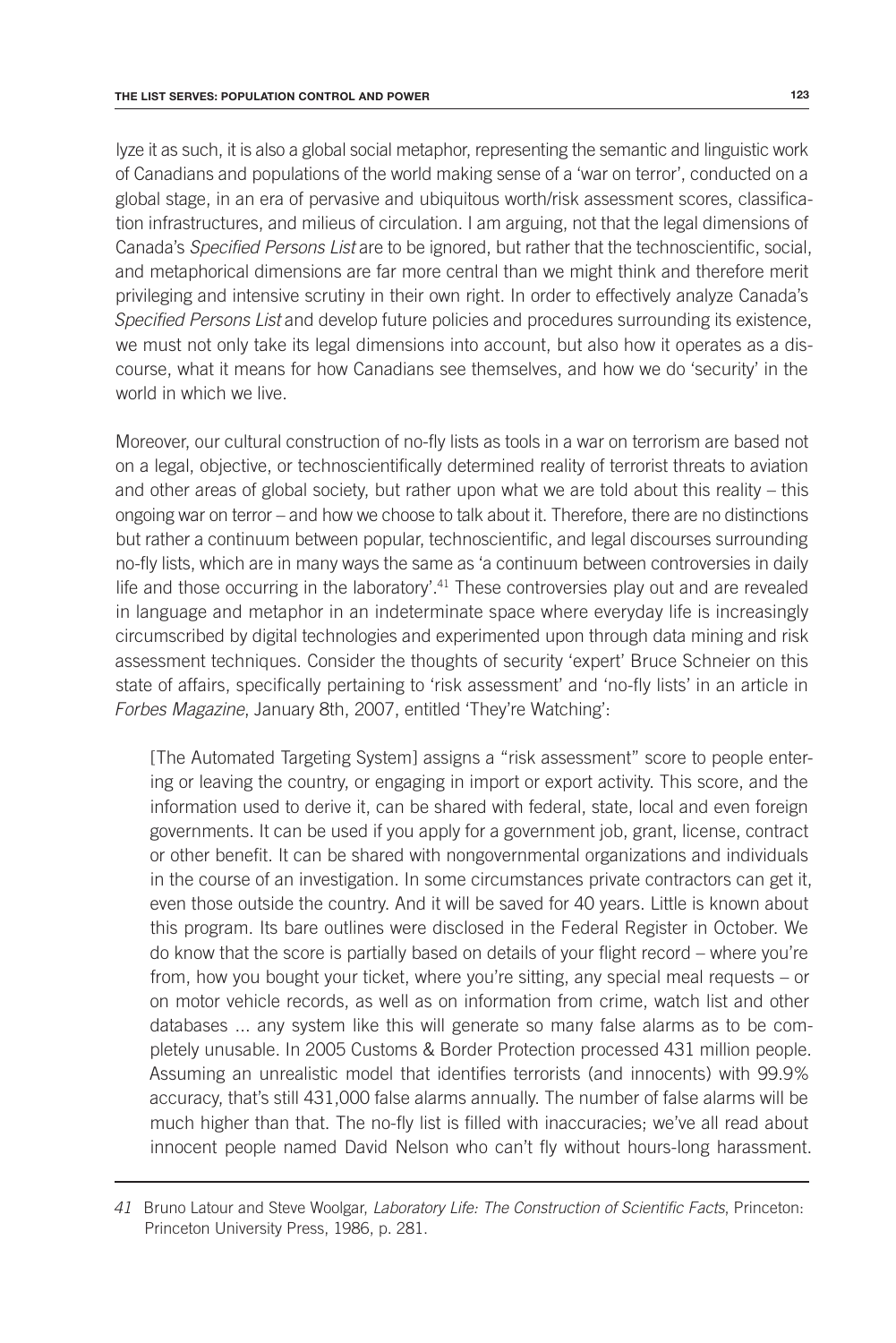Airline data, too, are riddled with errors. The odds of this program's being implemented securely, with adequate privacy protections, are not good. Last year I participated in a government working group to assess the security and privacy of a similar program developed by the Transportation Security Administration, called Secure Flight. After five years and \$100 million spent, the program still can't achieve the simple task of matching airline passengers against terrorist watch lists.42

Based on such an assessment from a highly regarded security expert, should we be comfortable with legal policies being enacted that take as their basis technoscientific procedures involving the automated probing of data environments and reductive risk assessment scores to identify and list human beings? Moreover, hearkening to Cold War players and the origins of the no-fly list apparatus' closed-world discursive legacy, Schneier concludes with sharp criticism:

There is something un-American about a government program that uses secret criteria to collect dossiers on innocent people and shares that information with various agencies, all without any oversight. It's the sort of thing you'd expect from the former Soviet Union or East Germany or China. And it doesn't make us any safer from terrorism.43

But the point here is not whether this security expert is right or wrong, but rather that ambiguity and uncertainty are features of technoscientific practices surrounding the risk assessment of terrorists, and as such are uncertainties – like those unearthed in the laboratory – that must be socially and linguistically managed. Almost a year to the day before Canada implemented its no-fly list, 19 June 2006, Guy Gugliotta in an article entitled 'Data Mining Still Needs a Clue to Be Effective' in *The Washington Post* writes:

Computers can jump to conclusions just like humans ... To make the correct inference requires deep, intellectual thinking; these systems are significantly less reliable than lie detector tests. Still, even the best technicians are going to find themselves searching multiple blind allies in navigating a mega-database such as telephone logs, the experts said, so much so that the time needed to clear false positives may outweigh the odds of finding a terrorist.<sup>44</sup>

What we are told is at stake here are innocent peoples' lives, threatened at every turn by terrorists who lurk in every corner of an increasingly globalized, yet highly connected and (in this contradictory way) shrinking world. What we tend to take for granted in this conception is that the delimitation and policing of terrorist movements takes as its basis legal and technoscientific amalgamations of network technologies, automated statistical risk assessment techniques, and global information infrastructures, whose outputs for policing are watch lists.

*<sup>42</sup>* Schneier, 'They're Watching'.

*<sup>43</sup>* Schneier, 'They're Watching'.

*<sup>44</sup>* Gugliotta, 'Data Mining Still Needs a Clue to Be Effective'.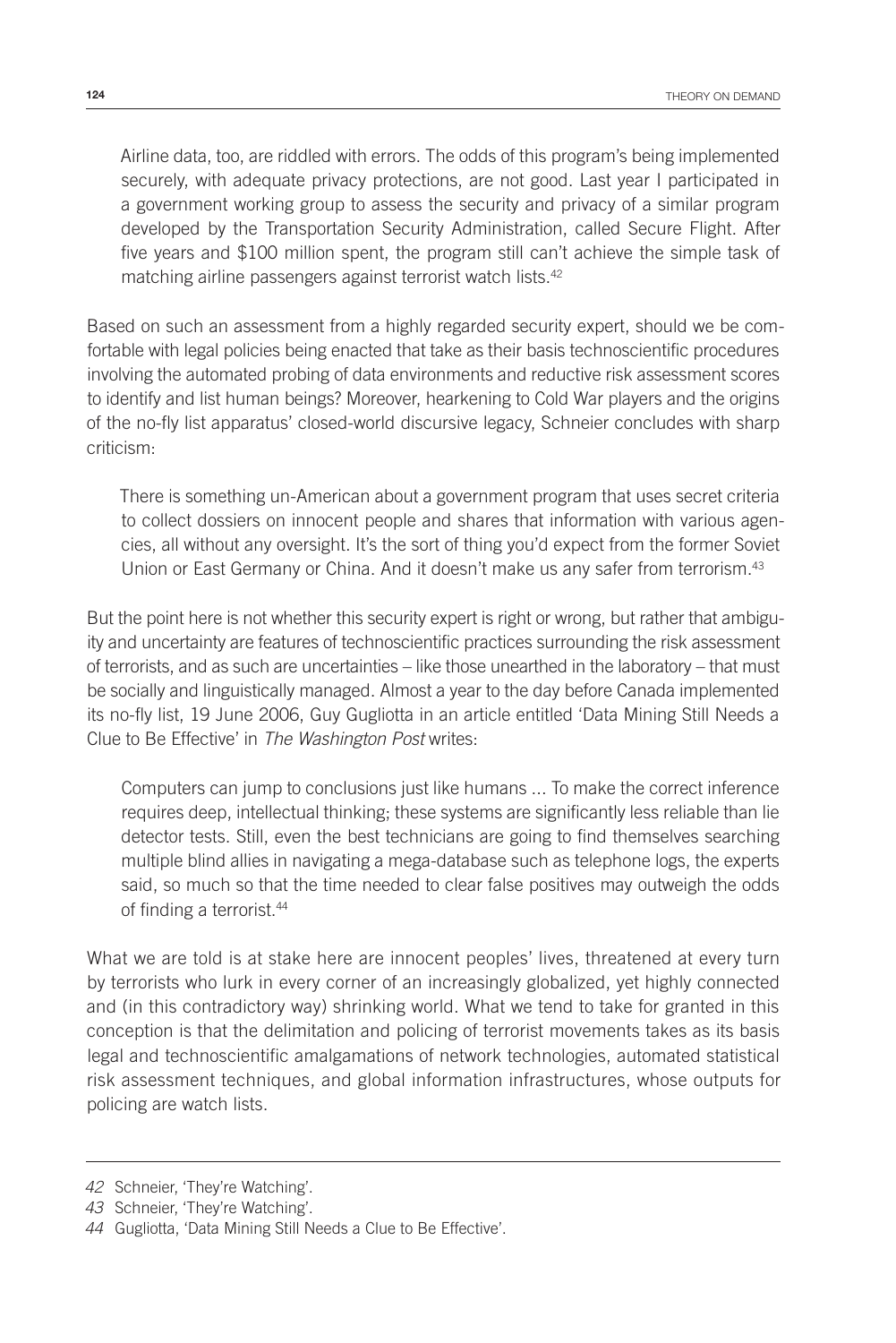It is important to note that no-fly lists in addition to listing threatening human elements, also contain everyday household objects. Headlines like 'Feds Add Juice, Sprays to No-fly List'45 from *The Ottawa Sun* in August of 2006 have become commonplace. It's now taken for granted that both living beings and things have unique 'security identities' and associated scores, and that all populations as such, animate and inanimate, must be screened before flight, whether by government officials or by the subjects of such disciplinary mechanisms themselves.

The disciplinary mechanism also constantly codifies in terms of the permitted and forbidden, or rather the obligatory and the forbidden, which means that the point on which the disciplinary mechanism focuses is not so much the things one must not do, as the things that must be done.<sup>46</sup>

In this way, contemporary governmentality of the milieu of global aero-circulation can be characterized as redeploying a disciplinary space, that through the positing of prohibitive norms (such as the increasingly complex no-fly list of carry-on items), offers prescriptive remedies for 'secure' circulation by placing the responsibility for 'the things that must be done' onto the passengers themselves, who are increasingly trained to 'screen' their own bags and selves, ensuring they do not contain prohibited no-fly list items. The taken-for-granted nature of the effacing of boundaries between people and inanimate objects, as well as technoscience's pivotal role in such processes, is exemplified in a September 2006 *Forbes Magazine* article entitled 'Will it Fly?':

"Since the initial total ban [on liquids] experts from around the government and our national labs have conducted extensive explosives testing to get a better understanding of this specific threat," said Hawley [Kip Hawley, assistant secretary of Homeland Security for the TSA], speaking yesterday at the Ronald Reagan National Airport in Washington, D.C. "While this novel type of liquid explosive is now an ongoing part of the terrorist playbook and must be dealt with, we now know enough to say that a total ban is no longer needed from a security point of view." So what's now off the no-fly list? Vindicated toiletries include lip gloss, saline solution, shampoo, toothpaste, shaving cream, gel deodorant and liquid antibacterial soap – all of which were banned last week but are now allowed in 3-ounce packages. Lipstick and solid deodorant were never subject to the ban and are therefore still allowed on commercial flights. And, there are some oddities in what's permitted and not in the cabin – yes on knitting needles, no on pool cues, for example.47

Herein we see no-fly list security discourses figuring the laboratory as central to the fabrication of factual, or truthful, knowledge about risky elements and populations. Contemporary

*<sup>45</sup>* CP (Canadian Press Services), 'Feds Add Juice, Sprays to No-fly List', 13 August 2006, *The Ottawa Sun,* http://ottsun.canoe.ca/News/National/2006/08/13/1752098-sun.html.

*<sup>46</sup>* Foucault, '18 January 1978', p. 46.

*<sup>47</sup>* Sophia Banay, 'Will It Fly?', *Forbes Magazine*, 26 September 2006, http://www.forbes.com/travel/2006/09/26/travel-ban-changes\_life\_travel\_cx\_sb\_0926airban.html.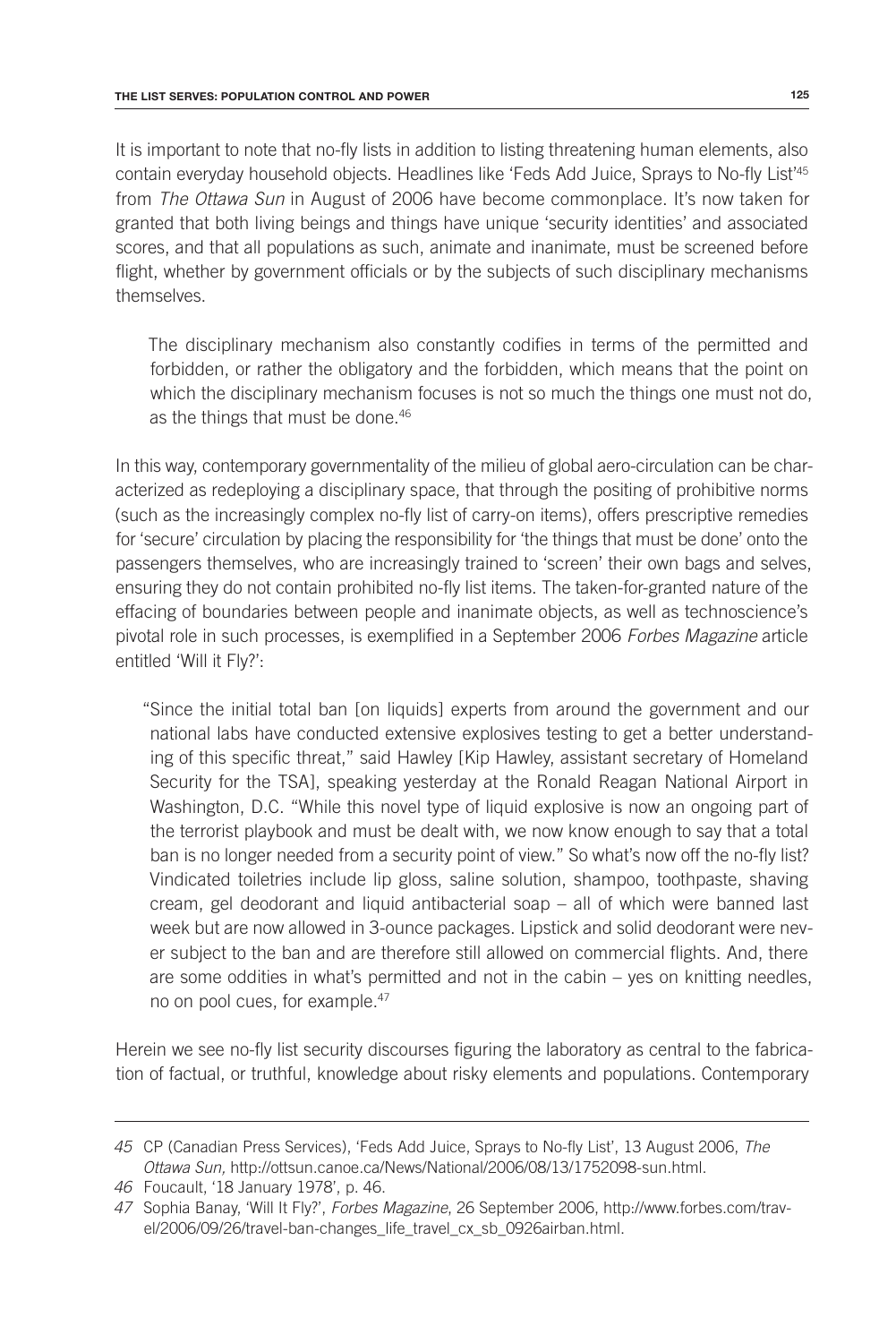apparatuses of security make no distinction whatsoever between the detection of human and inanimate threats to aviation, and all the while self-elaborate 'the laboratory' as the pervasive and ubiquitous site of security solutions. Indeed, the laboratory is also the ultimate 'vindicator' for establishing whether 'toiletries' or innocent people are risks or threats and for placing them on lists. Building on Foucault,<sup>48</sup> it is argued that the challenge for governmentality in the global milieus of circulation installed by the apparatuses of security is to 'train' people and things alike to be self-screeners so as not to be misidentified as 'threats', and in the event that they are, how to cope and manage these 'inconveniences' until such time as the technoscientific laboratory susses out the situation and makes prescriptions for what can and cannot circulate.

In the face of such colossal uncertainty surrounding who and what constitute a 'threat', it seems only reasonable that our conceptions of 'terrorist' would differ wildly and often derive from stereotypical notions and racial profiles, since the majority of 'us' have never engaged with 'them' – known terrorists. As Treichler argues, 'what is distasteful in peoples conceptions'49 must nonetheless be considered, and in this way there are few differences between the AIDS and 'terrorist' epidemics in terms of the oft-discriminatory operations of significations, meanings, and misconceptions:

To label them misconceptions implies what? Wrongful birth? That only facts can give birth to proper conceptions and only science can give birth to facts?<sup>50</sup>

Despite our best efforts, there appears to be no exact science on the horizon to wage war on this terrorist epidemic, one that could accurately and precisely define, predict, and give unequivocal fact to a naturalized 'terrorist' class. And so we are left on the one hand with vague, if not 'black-box' government criteria, policies, and procedures by which terrorists and their organizations are constituted, and on the other, and more pervasively, with our widespread popular conceptions of what a terrorist is, which post-9/11 sadly tends to center on racial profiles built on Muslim stereotypes. In this way, the argument here is that there is no clear boundary between the facticity of legal, technoscientific, and popular conceptions of no-fly lists wherein 'us' versus 'them', stereotyped, ambiguous, cloudy, and confusing definitions of 'terrorists' circulate in osmotic discursive fashion. This is but the operations of an economy of discourses and more profoundly, this represents the ethical and moral implications of reducing human lives to scores, fracturing 'threatening' elements and labeling 'dangerous' cases in an uncertain, but increasingly automated and classified world; and as such these issues must be deeply and critically considered in future policy.

Writing about 'The International Data Protection and Privacy Commissioner's Conference' in September of 2007, Michael Geist in *The Ottawa Citizen* articulates the moral and ethical conundrum inherent in blurred techno-legal boundaries, describing how the conference emphasized,

*<sup>48</sup>* Foucault, '1 February 1978 *Governmentality*'.

*<sup>49</sup>* Treichler, 'AIDS, Homophobia, and Biomedical Discourse', p. 36.

*<sup>50</sup>* Treichler, 'AIDS, Homophobia, and Biomedical Discourse', p. 36.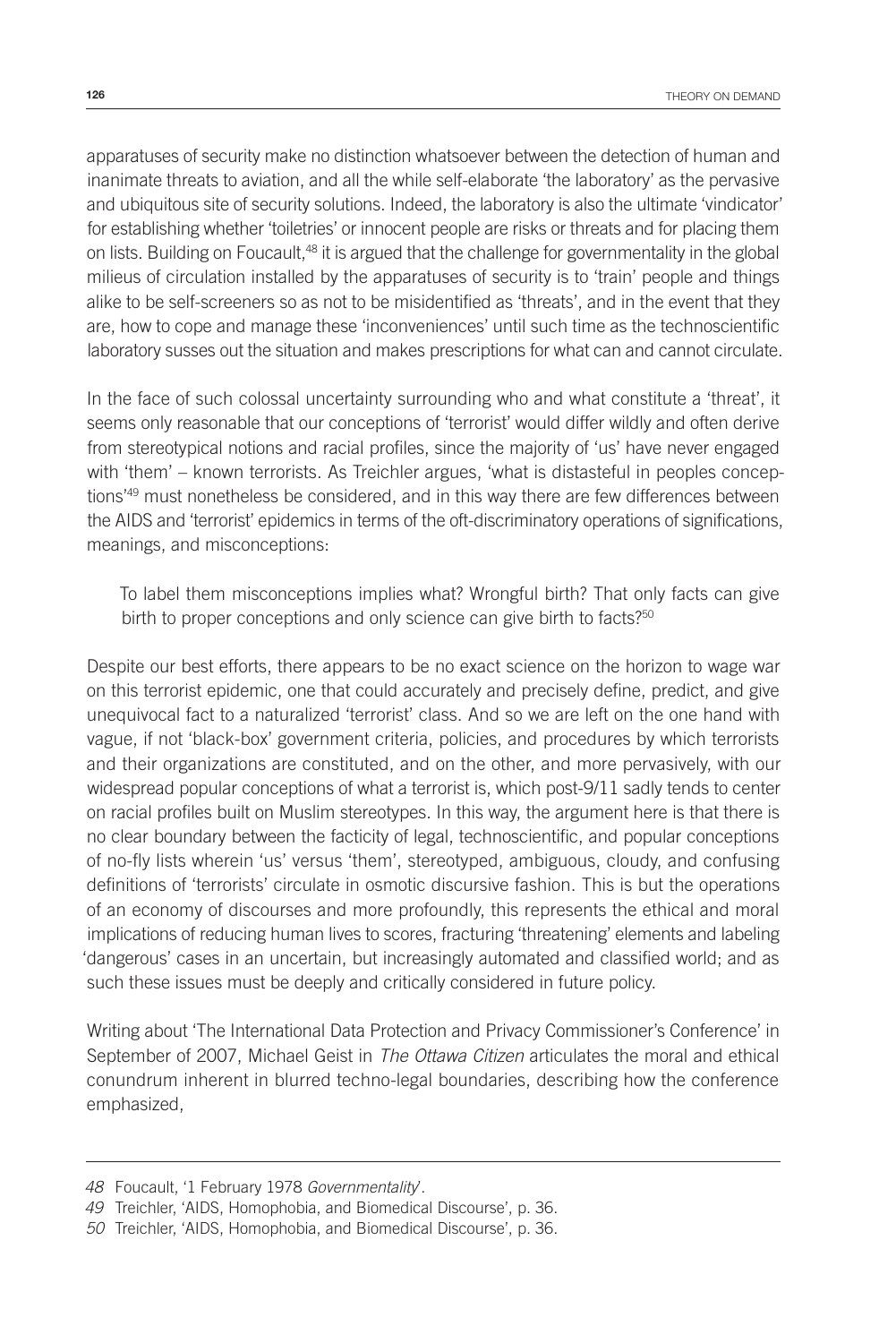...the growing 'toolkit' of responses, including privacy audits of public and private sector organizations, privacy impact assessments that are used to gauge the effect of new regulations and corporate initiatives, trust seals that include corporate compliance programs, and emphasis on global co-operation in a world where personal data slips effortlessly across borders. While the effectiveness of these measures has improved in recent years, there remained a pervasive sense that these responses are inadequate. Part of the unease arises from the growing realization that the legal foundation of privacy law is being rendered increasingly irrelevant.<sup>51</sup>

Canadian privacy law at its core relies on two fundamental principles – those of 'notice' and 'consent' – and these 'twin pillars' are designed to ensure that Canadian consumers are notified of and should consent to the collection, use, and disclosure of their personal 'identifiable' information. As Geist notes, 'Critics argue that both notice and consent today are little more than legal fictions, as consumers ignore overly complex notices and shrinking technology makes it virtually impossible to obtain informed consumer consent'.<sup>52</sup> Furthermore, Canadian privacy law also makes distinctions between 'personally identifiable' (legally protected) and 'non-identifiable' (not legally protected) information, which global classification technologies, practices, and infrastructures are also rendering irrelevant. Geist writes:

Technology threatens the ability to easily distinguish between the two as powerful computers and ever-expanding databases make it easier to identify individuals from what was once thought to be non- identifiable information. In a room full of privacy advocates, [Michael] Chertoff [US Secretary of Homeland Security] came not with a peace offering, but rather a confrontational challenge. He unapologetically made the case for greater surveillance, in which governments collect an ever-increasing amount of data about their citizens in the name of security. In the process, his vision of a broad surveillance society – supported by massive databases of biometric data collected from hundreds of millions of people – presented a chilling future. $53$ 

Chertoff's assertion of a broad security and surveillance society epitomizes not only the legal and technoscientific transformations of how we now materially identify and constitute 'terrorists', but also a new inscribed meaning for their bodies, namely as listed objects. What changed for Canadians with the implementation of the *Specified Persons List* were not so much the terrorist and threatening bodies as material entities in their own right, but the way we would now construct them linguistically and understand them metaphorically, as objects on lists – the fundamental pivot of Chertoff's 'broad surveillance society'. With each such announcement and articulation of the fundamental use of risk assessment techniques and global classification infrastructures in the war on terror, not only do these apparatuses of security further sublimate themselves into Canadian social woodwork, but also a new dominant meaning for 'terrorists' is invoked, reinforced, and validated: that 'threatening' people

*<sup>51</sup>* Geist, 'Privacy Threats no Longer "Terra Incognita"'.

*<sup>52</sup>* Geist, 'Privacy Threats no Longer "Terra Incognita"'.

*<sup>53</sup>* Geist, 'Privacy Threats no Longer "Terra Incognita"'.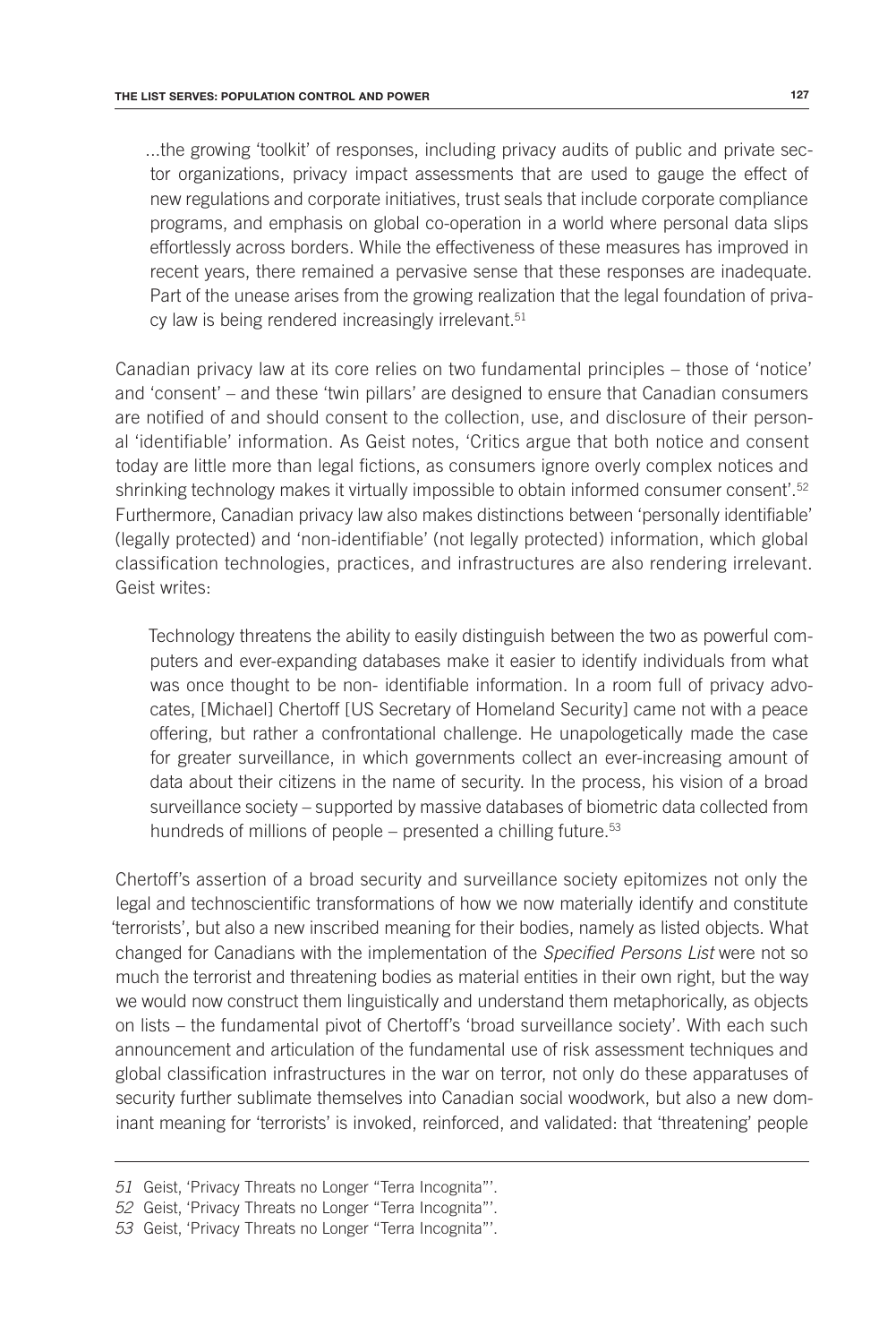and things are listed; that such lists are subject to sharing and manipulation between and by corporations, governments, and nations; and that such lists are rife with misidentified, innocent people.

In this way, no-fly lists are to be understood not only as 'double integration' technologies of security, but also as a linguistic and material reality; 'a duality inherent in all linguistic entities',<sup>54</sup> wherein the 'terrorist' label associated with 'no-fly list' discourse can carry with it highly dehumanizing and possibly life-threatening consequences for those listed as such. Without such an understanding and vision, we cannot begin to read the story of no-fly lists accurately, nor formulate intelligent interventions surrounding them in the future. No case better exemplifies this than that of Canadian Maher Arar, who, as a result of having his name appear on the US no-fly list, was extradited to Syria where he endured over one year of imprisonment and torture, and subsequently, despite having been declared innocent of any terrorist actions or affiliations by the Canadian Government, has yet to receive an apology from the US Government, and have his name removed from their no-fly list.<sup>55</sup>

#### **Intelligent Interventions into No-fly Listing**

All of the above is not to say that intelligent interventions have not helped shape the discourse surrounding the *Specified Persons List*; quite the contrary. Although over the timeline studied here the Canadian Government remained 'tightlipped' about its 'terrorist criteria' and whether, how, and when it would share its no-fly list data with the United States and other foreign governments,<sup>56</sup> Canada's Privacy Commissioner Jennifer Stoddart certainly did not, warning repeatedly about the infringement on individual Canadians' rights to privacy and the destructions of the 'twin pillars' of privacy law – notice and consent – that the sharing of the *Specified Persons List* with the United States would imply.<sup>57</sup>

On June 8th, 2007 CanWest News Service's Don Butler wrote in *The Ottawa Citizen* that 'Stoddart said the list represents a "serious incursion" into the privacy and mobility rights of Canadians'.58 Under the program, which took effect for all domestic and international flights in Canada on June 18th, 2007, anyone deemed a threat would now be prevented from boarding. Further on, he noted even more critical warnings from Stoddart, who on June 17th warned Canadian citizens that,

*<sup>54</sup>* Treichler, 'AIDS, Homophobia, and Biomedical Discourse', p. 40.

*<sup>55</sup>* Canadian Press, 'Back Off on Arar'.

*<sup>56</sup>* Don Butler, Canada Tight-Lipped over No-fly List Plans: No Doubt Information Will Be Shared With Allies, Experts Say', CanWest News Service, *The Vancouver Province*, 15 January 2007, http://www.canada.com/vancouversun/news/story.html?id=2340027b-945c-4a6e-8039- 5db923f9d036.

*<sup>57</sup>* Don Butler, 'No-fly List Could be a Nightmare: Will Passengers Expect to Be Challenged?', 8 June 2007, CanWest News Service *The Vancouver Province*, http://www.canada.com/theprovince/ news/story.html?id=4e7e91cd-4701-4b47-b18f-948e86800c07.

*<sup>58</sup>* Also reported in Ronda MacCharles, 'Canada to Launch No-fly List in June', *The Toronto Star*, 12 May 2007, http://www.thestar.com/News/article/213185.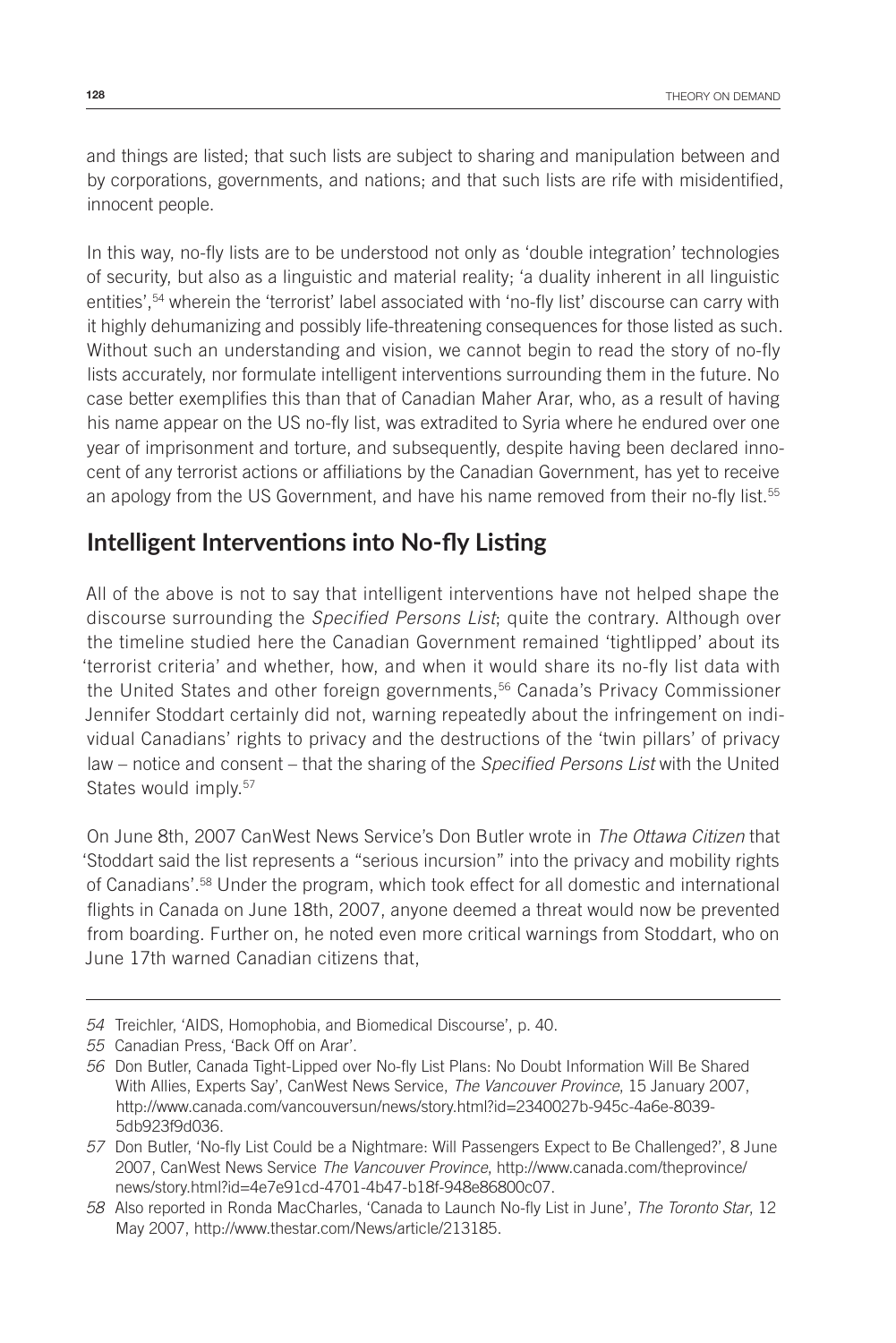...the increasingly intrusive use of your identity in order to make decisions about you as an individual are pretty drastic. This could turn into quite a nightmare for some ordinary citizens. Every time we go to the airport, do we expect to be challenged? That may be the new world. Increasingly one wonders how effective is this going to be. Is this simply going to widen into another net through which to filter civil categories of people?59

Yet despite Stoddart's warnings and verbal interventions into this divisive caesuric social practice that was initiated by the Canadian Government, for the most part Canadians stood back idly and watched as the no-fly list began to sublimate itself further into our woodwork, with no substantial arguments raised against it in the 75-day period of public rebuke that came into effect as of its announcement on October 27th, 2006. The lack of interest in the topic by Canadians over the course of this research and the lack of serious public debate around the *Passenger Protect Program* and its *Specified Persons List*, were epitomized by the headline from the Canadian Press Service on January 27th, 2007: 'Canada Quietly Working on own No-fly List'.<sup>60</sup>

While at times the Canadian press did approach the question of the implementation of the *Passenger Protect Program* with a critical eye during this period, mostly when Jennifer Stoddart spoke, or Michael Geist, Don Butler, and major Canadian news department editorial staffs wrote on the topic, for the most part the majority of the mainstream press stood by and watched as 'Canada's No-fly List Sped Towards Lift-off'.<sup>61</sup> Indeed, despite Stoddart's highly publicized statements on October 27th, 2006, the day of the announcement, Meagan Fitzpatrick of *The National Post* opted to omit Stoddart's criticism in her article the next day, merely waving a hand at questions of privacy and civil liberties by suggesting that 'Alexi Wood of the *Canadian Civil Liberties Association* is not sure if the no-fly list is necessary'.62

Throughout the research period, not only were the 'Feds Mum on the No-fly List'<sup>63</sup> and how it would work (but for Transport Canada's initial public announcement of the vague criteria for inclusion on the *Specified Persons List*, and how the advisory board would be constituted), but the Canadian government also adamantly refused to divulge whether or not they planned to share the list with the US and other allies. Nick Butler writes that,

*<sup>59</sup>* Butler, 'No-fly List Could Be a Nightmare'.

*<sup>60</sup>* Canadian Press, 'Canada Quietly Working on own No-fly List', 27 January 2007, http://www.ctv. ca/servlet/ArticleNews/story/CTVNews/20070127/no\_fly\_070127/20070127?hub=Canada.

*<sup>61</sup>* Meagan Fitzpatrick, 'Canada's No-fly List Speeding Towards Lift-off', CanWest News Service, in *The National Post*, 28 October 2006, http://www.canada.com/topics/news/story.html?id=223f0998-daae-4c3e-8289-c6687576427c&k=97291.

*<sup>62</sup>* Fitzpatrick, 'Canada's No-fly List Speeding Towards Lift off'.

*<sup>63</sup>* Don Butler, 'Feds Mum on No-fly List', CanWest News Service, in *The Ottawa Citizen*, 15 January 2007, http://www.canada.com/topics/news/national/story.html?id=a836c50c-54ff-48d1-96b4 f48ecd66643a&k=36497.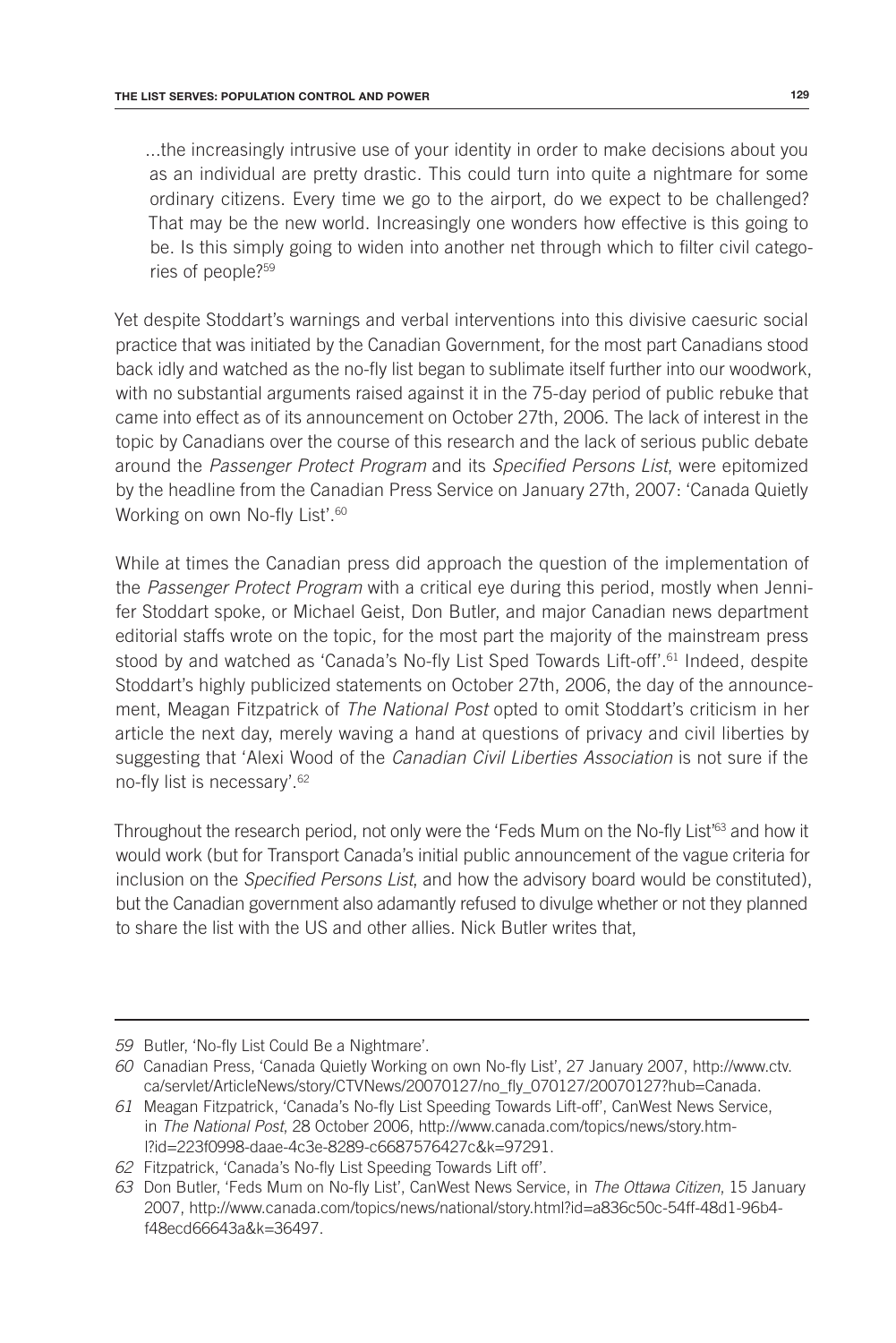...security experts say there's little doubt Canada will share no-fly information with its allies, including the U.S., when the list is activated ... One thing is beyond dispute: every airline that flies into and out of Canada will have access to the no-fly list.<sup>64</sup>

With such 'corporate' sharing already an assumption of the *Passenger Protect Program*, there is little doubt that as of this writing the United States and other foreign nations are in full possession of Canada's no-fly list. There is also clearly something unsettling about a Canadian air travel culture that prior to the initiation of the *Passenger Protect Program* and its *Specified Persons List*, had already been turning a blind eye to the constitutionally questionable practice engaged by Air Canada of screening its passenger names through the US no-fly list prior to departure:

Transport Canada is putting the finishing touches on its no-fly list, called Passenger Protect, that all airlines will be required to use to screen passengers. The goal is to identify individuals who pose an "immediate threat to security". But Air Canada already applies a no-fly list using intelligence data from Canadian and U.S. authorities. "As part of our security measures, we do screen for names", said a spokesman. He wouldn't elaborate. "I don't think you'd expect a bank to talk about the steps it takes to keep its money safe," he said.<sup>65</sup>

Moreover, no provisions have ever been stipulated in Transport Canada's *Passenger Protect Program* that bar such practices, before or after the implementation of the *Specified Persons List*; practices which then and today expose Canadian air travelers, at least on Air Canada flights, to the massive American no-fly list. The dangers of practices that frame individuals in legally contradictory guilty-before-proven-innocent contexts are epitomized by the case of Canadian Maher Arar.<sup>66</sup> Just how are the rights and liberties of Canadians protected when they travel by air and have their names screened through lists derived from what amount to anonymous builders working with unspecified construction materials – data-bases and datapools – culled from the entropy of global classification milieus?

Not surprisingly, racial profiling and stereotyping play into the discursive mix as well, as on the day of the initiation of the *Specified Persons List* the Canadian Council on American-Islamic Relations were already calling for its 'scrapping', voicing concerns with how '...the measure could lead to racial and religious profiling and the blacklisting of innocent people', a CTV.ca story noted.<sup>67</sup> It is ironic that just as Canada was considering how to adopt its own no-fly list in June of 2006, a *Baltimore Sun* headline stated that 'No-fly list said growing into uselessness' in the United States, citing the TSA's admission that the no-fly list was getting so large and cumbersome that it was increasingly becoming obsolete.<sup>68</sup> 'The federal government [of

*<sup>64</sup>* Nick Butler, 'The Management of Populations', *Ephemera: Theory and Politics in Organization* 7 (3, 2007): 475-480.

*<sup>65</sup>* CanWest News Services, 'No-fly for You, Woman Told'.

*<sup>66</sup>* Canadian Press, 'Back Off on Arar'.

*<sup>67</sup>* CTV.ca News Staff, 'As Many as 2,000 Names on No-fly List'.

*<sup>68</sup>* United Press International (UPI), 'No-fly List Said Growing into Uselessness'.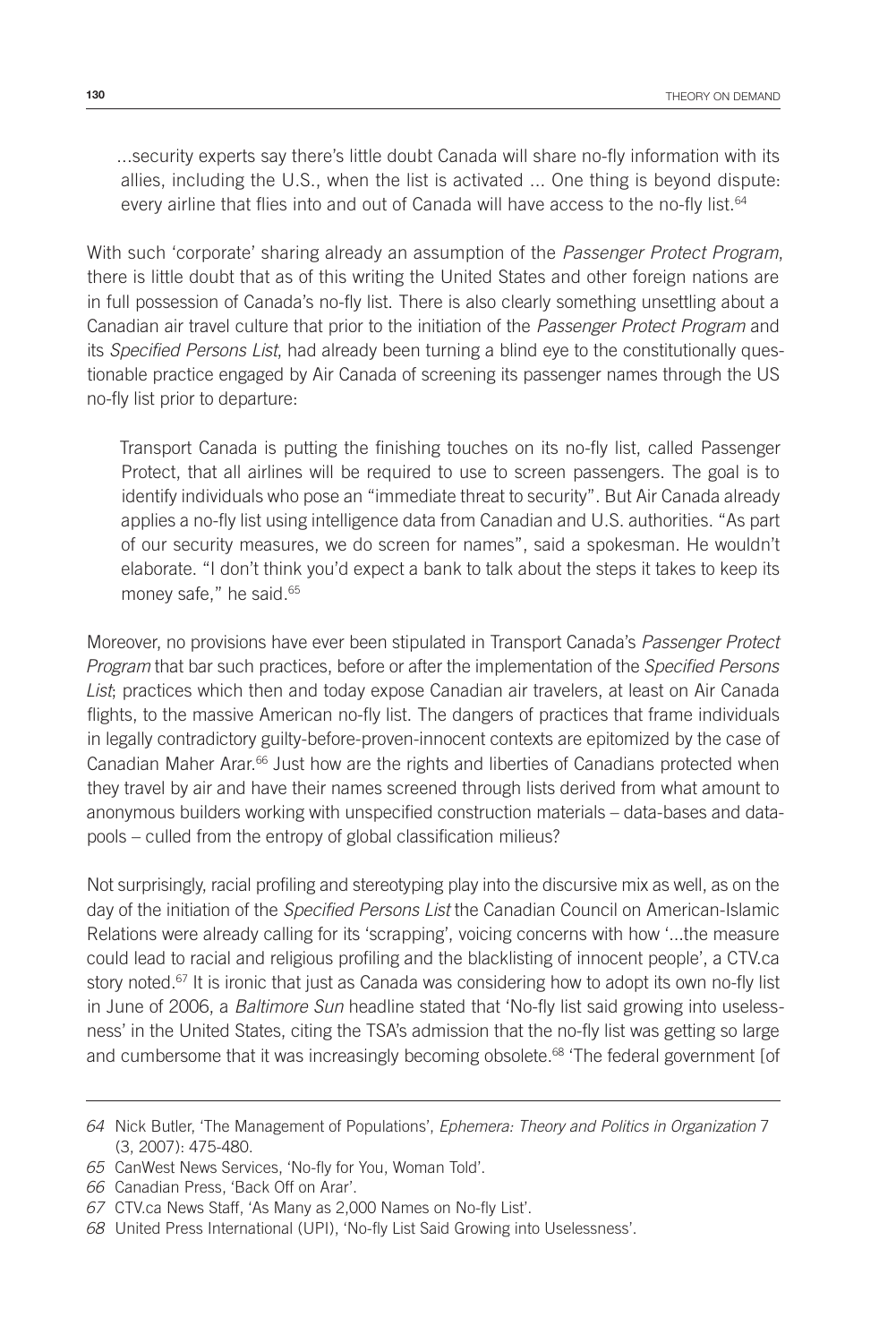the United States] has inflated the 'No Fly List' to 200,000 names. But the list has nabbed more members of Congress than it has terrorists,' wrote James Bovard in *The Boston Globe* on July 24th, 2006.69

With the number of people on Canada's *Specified Persons List* doubling in a mere day,<sup>70</sup> how long will it be before it approaches the six digit figures associated with its American counterpart? And how many people on the list will be listed merely because of their race? In a culture that has already become comfortable with profiling and listing in powerful contexts that reduce people to delimited and policed digital worth/risk elements, increasingly subdivided in populations housed in massive global information infrastructures, what impact do the Canadian Privacy Commissioner and The Canadian Council of American-Islamic Relations interventions really have? Can the 'stringent' criteria for inclusion on the *Specified Persons List* set forth by Transport Canada have any real impact on securing innocent people like Maher Arar from the 'misidentifications' that rule the day when computers, statistics, and lists are correlated in assemblages of police that patrol the global milieus of circulation installed by the apparatuses of security?

As the year progressed there was surprisingly no interrogation in the Canadian Press of the definition of the term 'terrorist' itself, which indicates its deep sublimation as a taken-for-granted but highly vague, provisional, and ambiguous classification in Canadian society. But despite a murky definition of 'terrorist', questions pertaining to the clearing of false 'terrorist positives' began to bubble to the surface of concerns voiced in the Canadian press, $71$  while paying little mind to the term itself. The criteria associated with a person being placed on the no-fly list in Canada are so vague, and the practices engaged by the Canadian Specified Persons List Advisory Board for delimitation on the list so closed off, that despite the fact that individuals can petition to be removed from the no-fly list to the so-called Office of Reconsideration,<sup>72</sup> the reasons for which they were placed on the list in the first place and who was responsible for the decision will never be disclosed to the listed.<sup>73</sup> In this respect, and following on Bowker and Star's74 conclusions regarding classification systems as living entities that explicitly contain traces of their builders and construction, it is a troubling trend that the construction and builders of *The Specified Persons List* in Canada remain obscured behind black-box policies, practices, and criteria by which they are probing entropic milieus of circulation for regularities and patterns that constitute terrorists and their organizations – classified matters of the highest national security.

*<sup>69</sup>* James Bovard, 'The "Terrorist" Batting Average', *The Boston Globe*, 21 July 2006, http://www. boston.com/news/globe/editorial\_opinion/oped/articles/2006/07/21/the\_terrorist\_batting\_average?mode=PF.

*<sup>70</sup>* Bovard, 'The "Terrorist" Batting Average'.

*<sup>71</sup>* Montreal Gazette Editorial Staff, 'Ground Canada's No-fly List Now', 16 January 2007, *The Montreal Gazette,* http://www.canada.com/montrealgazette/news/editorial/story.html?id=77c6dcda-a949-475c-a9d1-d2d8c25ab0f2.

*<sup>72</sup>* A review and advisory board consisting of independent, unnamed advisors and former judges.

*<sup>73</sup>* Mayeda, 'Gov't May Use Biometric Data to Back up No-fly List'.

*<sup>74</sup>* Bowker and Star, *Sorting Things Out*.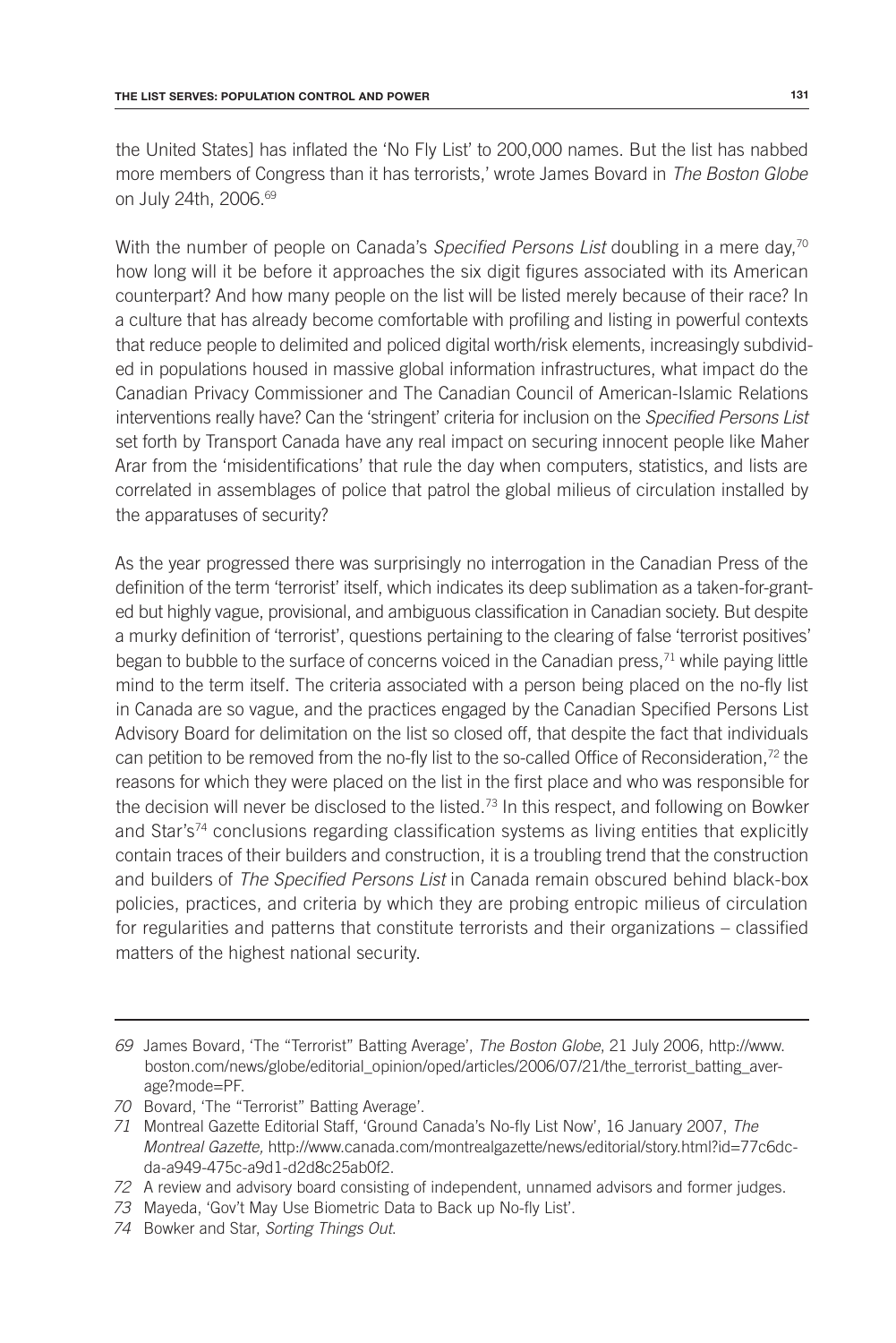Canadian Privacy Commissioner Jennifer Stoddart's four main concerns regarding the no-fly list also reflect this questionable state of affairs. As Don Butler in *The Ottawa Citizen* chronicled on May 16, 2007 in an article entitled 'Privacy Commissioner Wary of No-fly List',<sup>75</sup> Stoddart's first concern centers on whether or not and if so, how, the no-fly list will be shared with foreign governments. 'Though most security experts say there's little doubt they will be shared, the government has refused to say, citing security considerations.' Her second concern is the risk of misidentification of innocent Canadian citizens through the establishment of 'false positives' on the list. Stoddart's spokesperson Florence Nguyen '...noted the no-fly list in the United States has been plagued by false positives. Children have been listed as suspected terrorists, she said, and Senator Ted Kennedy was once denied boarding because his name was on the list.' Her third concern is how Canadian airline travelers will be informed of the presence of their name on the no-fly list. '"Will that information be communicated privately?" Ms Nguyen said. "In front of everyone, it could be embarrassing."' And perhaps most poignant to the research presented here, Stoddart's fourth concern is more broadly reflective of an ongoing trend towards

...identity-based versus physical-based screening systems ... What makes a person an immediate threat is more about what they are physically doing than who they are or who they have associated with.<sup>76</sup>

Butler concludes by noting, 'Ms. Stoddart has asked Transport Canada for studies or other evidence that no-fly lists improve airline security ... Ms. Nguyen said no such studies or evidence had ever been provided.' So where reports of Stoddart's and other critical interventions emerged throughout the year in the assembled news corpus, the only thing they have seemed to make clear for Canadians is that challenging increasingly streamlined and converged classification infrastructures, risk assessment scores, and apparatuses of security in general – whose meanings are deeply entrenched in the social and historical codes outlined in earlier chapters – requires considerable tenacity, and as some stories that emerged in the corpus reveal, extreme courage.

#### **The Case of Christopher Soghoian**

Challenging no-fly lists and associated security agendas means engaging the cultural and material resources available to those intervening, and in the case of no-fly lists, such interventions begin with a key technological support of the apparatuses of security; networked computer infrastructures. While computer technologies and global classification infrastructures are subsumed deeply in our social woodwork, rendering them near-invisible in how no-fly list conjunctures are represented, it was precisely when the computer's status as a taken-for-granted, underlying technology of US airline security was compromised in the timeframe studied here, that its crucial operations in the apparatuses of security were revealed.

*<sup>75</sup>* Butler, 'Privacy Commissioner Wary of No-fly List'.

*<sup>76</sup>* Butler, 'Privacy Commissioner Wary of No-fly List'.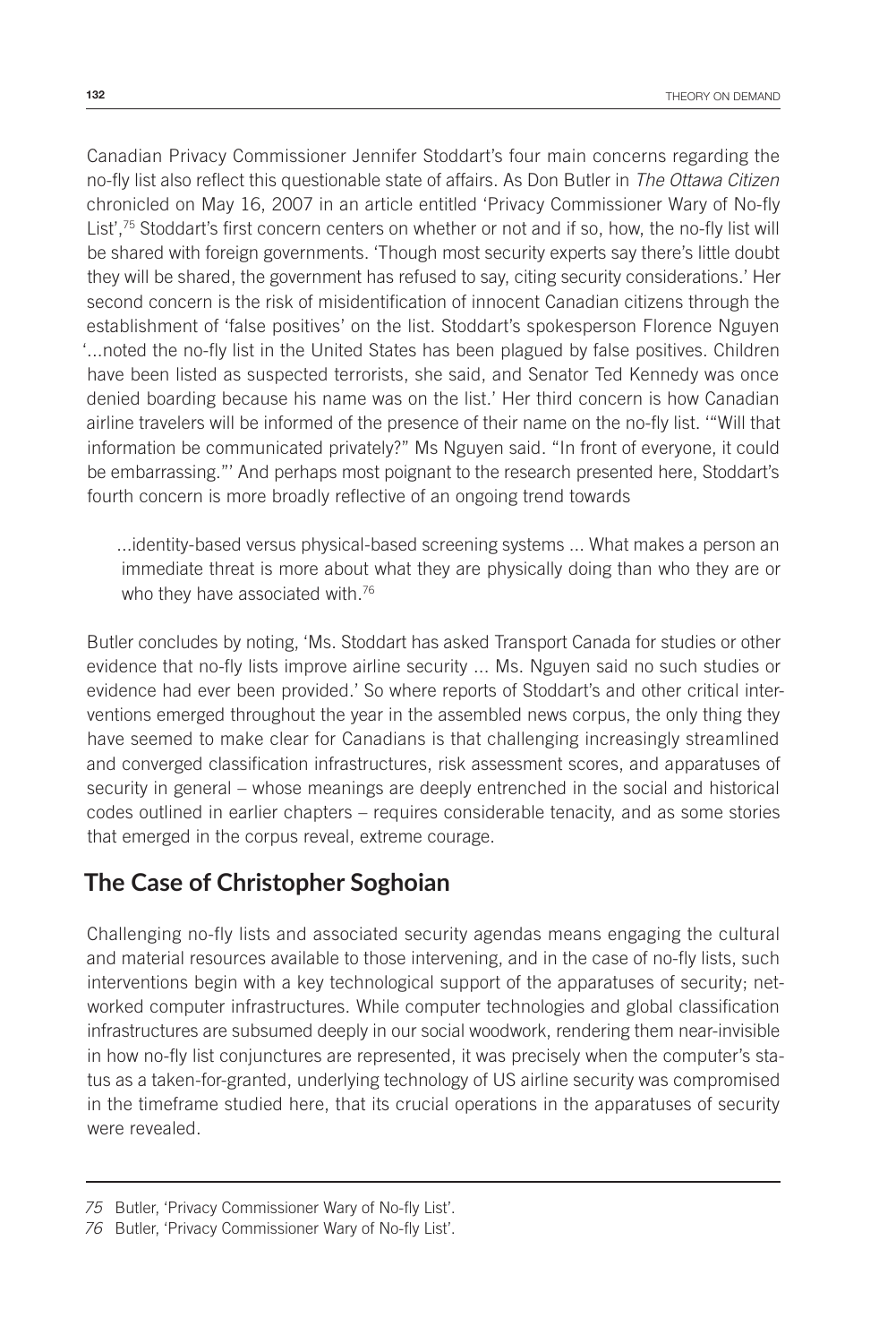On October 28th, 2006, a headline in *The Chicago Sun-Times* read 'Student Shoots down No-fly List',<sup>77</sup> which went on to chronicle how Christopher Soghoian, a Ph.D. student in the School of Informatics at Indiana University, was distracted and bored during a lecture on cryptography, and quickly designed and developed a website that would generate Northwest Airlines boarding passes. Any visitor to the site could type in any name and any flight number, and Soghoian's application would then prepare a facsimile for printing of a Northwest Airlines boarding pass containing the desired information.

Despite not being usable to actually board a plane, the boarding pass facsimile allowed anyone to pass through airport security checkpoints, completely subverting the no-fly list screening procedures engaged by Northwest Airlines prior to clearance into secure pre-boarding facilities. Indeed, this case was used to justify the need to remove pre-boarding security screening responsibilities from airlines themselves, placing no-fly list measures in the hands of the US Transport Safety Administration directly, streamlining them into their broader classification infrastructures and the watch lists of the Department of Homeland Security.78

Randall Stross in *The New York Times* on December 17th, 2006, described how Soghoian had stated on his (quickly dismantled) website that the project was simply intended 'to demonstrate that the TSA. Boarding Pass/ID check is useless',<sup>79</sup> but from a political perspective it clearly represented far more than that. Without compromising any computer airline system, without cracking any code, and without visiting any airport, Soghoian used simple computer and web-based techniques and technologies to completely compromise the United States' no-fly list program, and in turn, aviation security procedures across that nation, at the very least as they were intended to secure boarding facilities at airports that accommodated Northwest Airlines flights. And although Soghoian had presented Homeland Security with an opportunity to make strong arguments to further streamline and unify security watch lists and procedures across the nation and internationally, and even evidence to support them,

[t]o thank Mr. Soghoian for helping the government identify security weaknesses, the T.S.A. sent him a letter warning of possible felony criminal charges and fines, and ordered him to cease operations, which he promptly did. It was too late, however, to spare his apartment from an F.B.I. raid.<sup>80</sup>

While Soghoian was subsequently cleared of any charges,<sup>81</sup> one has to wonder what kinds of watch lists his name can now be found on. 'The message it sends to the community

*<sup>77</sup> Chicago Sun-Times*, 'Student Shoots Down No-fly List', 28 October 2006, http://www.suntimes. com/news/nation/115306,CST-NWS-fake29.article.

*<sup>78</sup>* Randall Stross, 'Theater of the Absurd at the T.S.A', *The New York Times*, 17 December 2006, http://www.nytimes.com/2006/12/17/business/yourmoney/17digi.html?adxnnl=1&ref=yourmoney&adxnnlx=1192028686-0R6Bceht1ETM4RfmVF82pA.

*<sup>79</sup>* Stross, 'Theater of the Absurd at the T.S.A'.

*<sup>80</sup>* Stross, 'Theater of the Absurd at the T.S.A'.

*<sup>81</sup>* Ryan Singel, 'Boarding Pass Hacker not Prosecuted', *Wired News*, 28 November 2006, http:// blog.wired.com/27bstroke6/2006/11/boarding\_pass\_h.html.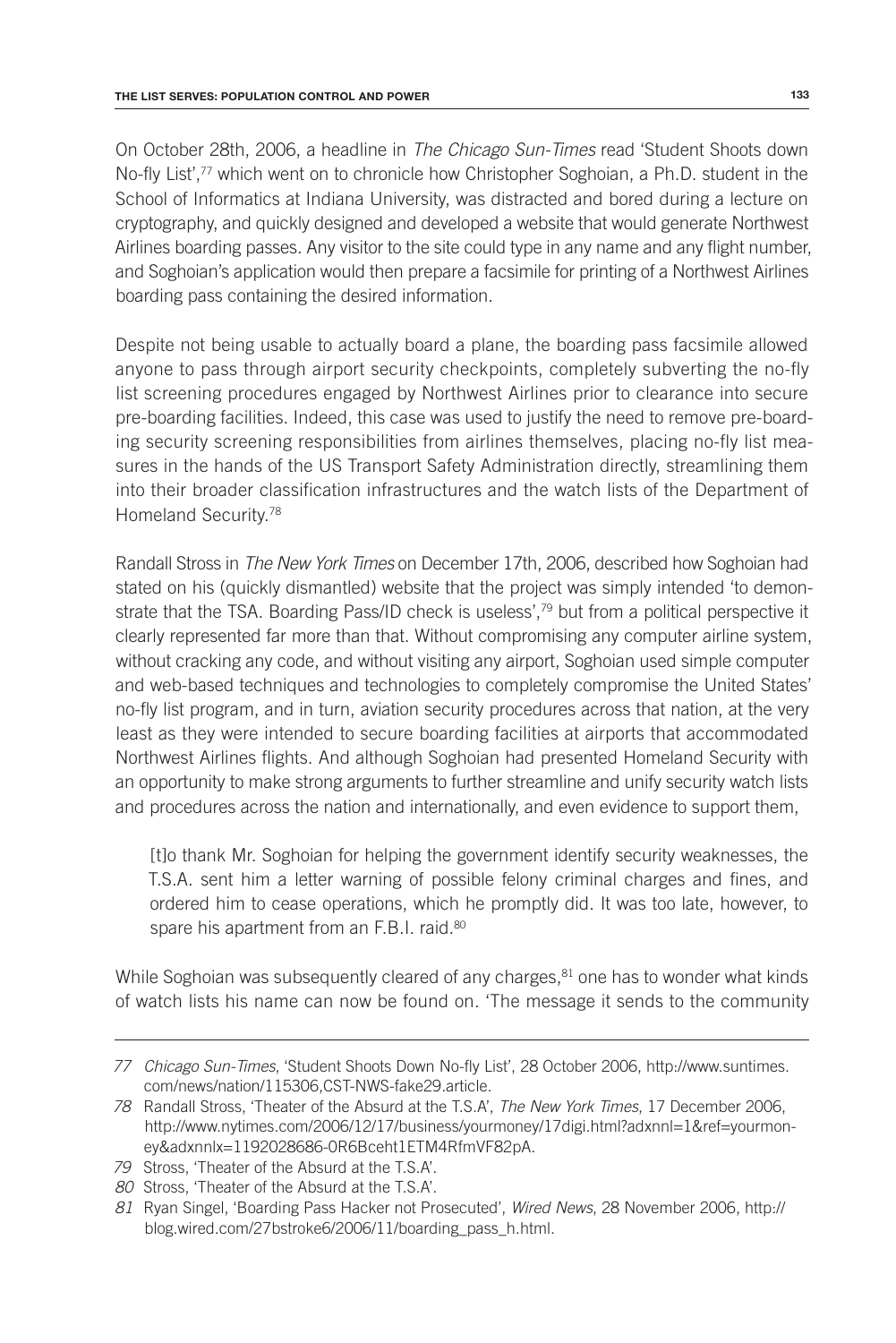is that if you do security research, someday the FBI will come knock on your door,' said Soghoian.<sup>82</sup> Surely, Soghoian's manipulations of technoscientific infrastructures, and his intervention into the practices that partially constitute no-fly list apparatuses of security in the United States through the development of a simple computer or web-based application that anyone with a home computer and digital photo manipulation software could have easily accomplished, had the effect of labeling him a 'bad guy'. And not surprisingly, 'expert' analysis of the case inevitably framed questions of conducting security research as involving ethical and moral dilemmas revolving around the categorization of 'good guys' and 'bad guys'; conundrums that place researchers working in security contexts in difficult and compromising situations.

Matthew Blaze, an associate professor of computer science at the University of Pennsylvania, investigating domestic and international computerized security systems, framed the dilemma for security researchers working in a 'black' and 'white' world of global security, wherein their research can be interpreted as abetting the 'bad guys' agendas, as such:

"Why should we help the bad guys?" The answer, he said, is that the bad guys aren't helped – because they almost certainly already know a system's weak points – and that disclosing the weaknesses brings pressure on government agencies and their suppliers to improve security for the good guys... "If a grad student can figure it out," he said, "we can assume agents of Al Qaeda can do the same."83

Blaze and his graduate students had discovered a series of techniques for subverting and thwarting government wiretapping systems the previous year, but they hesitated when it came time to publish their findings.<sup>84</sup> Blaze described how they adhered to the assumption that if they had discovered the techniques, 'terrorists' and 'criminals' had undoubtedly discovered them too, and therefore, in the interest of scientific advancement and in order to push the research, corporate, and military-industrial complex to address the security weaknesses their work revealed, they needed to publish their findings. But despite these rational principles, Blaze and his students still contacted the FBI before publishing their results, explaining their assumptions, elaborating on their findings, and providing the Department with a schedule for pending publications. The contradictions of their rational assumptions coupled with their cooperation with the FBI leads one to wonder if their 'openness' came from a patriotic impulse, or whether it was rather emblematic of their fear for their own identities being constituted as risks? Possibly delimited as security threats in their own right – possibly classified as 'bad guys' for tampering with security systems – with little to no redress for re-listing.

"To their credit," Professor Blaze said, "they [the FBI] understood and did nothing to try to stop it."85

*<sup>82</sup>* Singel, 'Boarding Pass Hacker not Prosecuted'.

*<sup>83</sup>* Stross, 'Theater of the Absurd at the T.S.A'.

*<sup>84</sup>* Stross, 'Theater of the Absurd at the T.S.A'.

*<sup>85</sup>* Stross, 'Theater of the Absurd at the T.S.A'.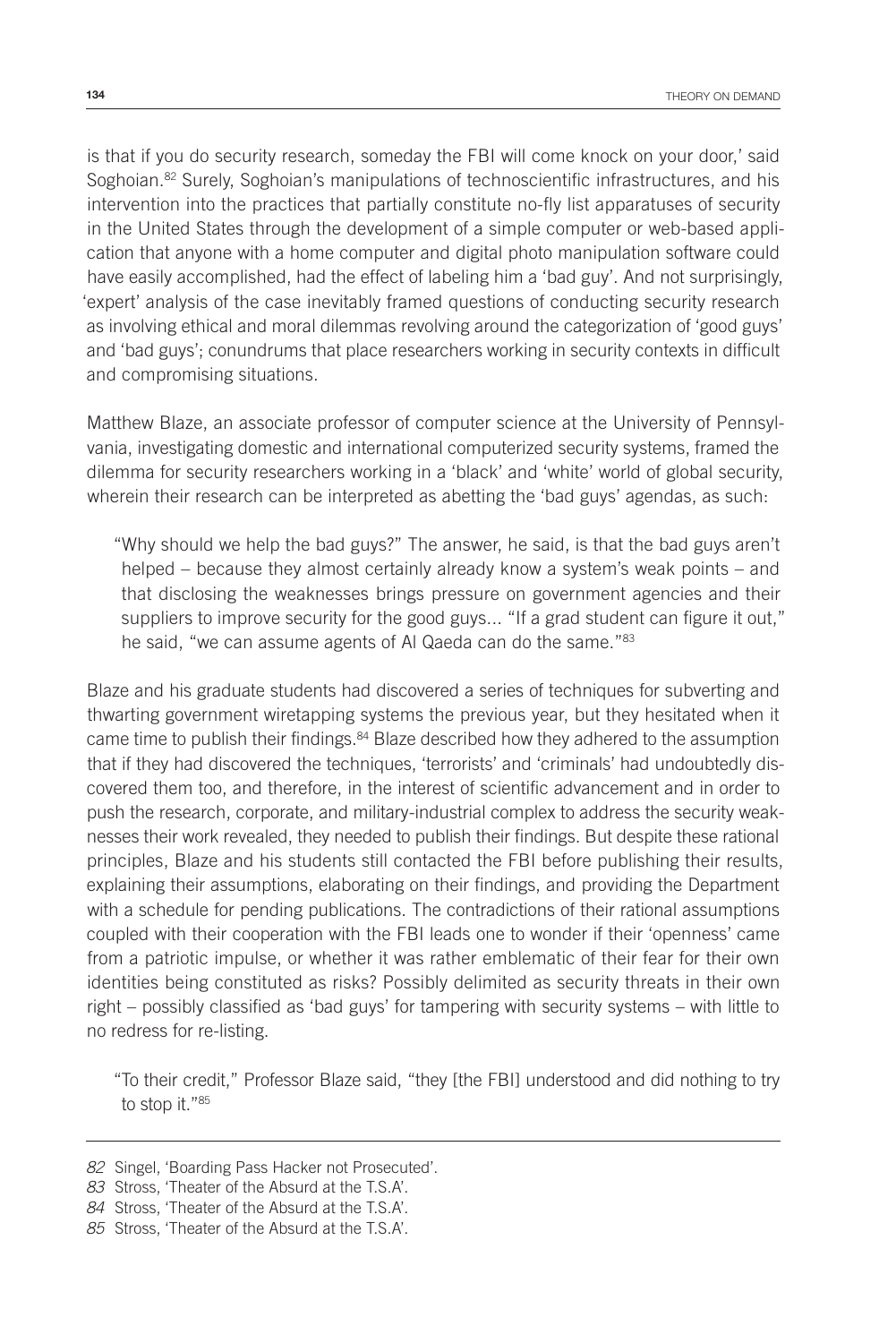What Soghoian's intervention and Blaze and his students' conundrum reveal, is that despite the computer being deeply sublimated in the apparatuses of security and the operations of global classification infrastructures and further governmentality, when it is used or revealed as a tool of resistance, either for 'good' or for 'bad', the risk factor for those involved in exhuming this power from our social woodwork can be elevated and listed for policing; a historical legacy traceable to both Nazi governmentality and the embodiment of Cold War politics in computer, statistics, and list conjunctions outlined in the previous chapters. It is far from a stretch to suggest that the raids on Soghoian's house, his identity factored as a risk, his name on security watch lists, is precisely what Blaze and his students feared, and exactly what Soghoian experienced.

Soghoian, who flies often and fears being put on the no-fly list, said he will probably cease working on airport security research, despite having had other ideas he wanted to test. "I travel and I see the risks and I want them to be fixed, but I'm not going to get to try them, and if Al Qaeda is the first one to test it then we failed. Al Qaeda should never be the first one to test the system," Soghoian said. As for the lessons he's learned? "You don't do anything two weeks before an election," Soghoian said. Also he suggests that his experience fits with those of security researchers pursued by the feds for their exposure of faults with Cisco and Adobe products. "The message it sends to the community is that if you do security research, someday the FBI will come knock on your door."86

The case of Christopher Soghoian's challenge of, or more precisely, intervention into US aviation security and its no-fly list program, not only demonstrates the extent of tenacity and courage required to challenge no-fly lists, global classification infrastructures, and their associations in the apparatuses of security, but at the same time requires us to acknowledge and examine the multiple ways in which our social constructions pivot on discursive dichotomies – how 'no-fly lists' guide our vision of the material reality of 'terrorists' in extraordinarily black and white terms.

### **Reconstructing No-fly Lists**

As Christine Brooke-Rose demonstrates, one must pay close attention to the way in which these apparently fundamental and natural semantic oppositions are put to work. What is self and what is not-self? Who wears the white and who wears the black hat? (Or in her discussion, perhaps, who wears the pants and who the skirt?) $87$ 

There is now not only broad consensus amongst privacy policy analysts and activists that no-fly lists represent significant incursions into and outright violations of privacy law, civil right, and liberties,<sup>88</sup> but there is also contradictory consensus among worldwide governments, particularly those of the US and Canada, that security assemblages such as no-fly

*<sup>86</sup>* Singel, 'Boarding Pass Hacker not Prosecuted'.

*<sup>87</sup>* Treichler, 'AIDS, Homophobia, and Biomedical Discourse', paraphrasing Christine Brooke-Rose, 'Woman as a Semiotic Object', in *The Female Body in Western Culture: Contemporary Perspectives*, ed. Susan Rubin Suleiman, Cambridge, Mass.: Harvard University Press, 1986, pp. 305- 316.

*<sup>88</sup>* MacCharles, 'Canada to Launch No-fly List in June'; and Don Butler, 'No-fly List Puts Rights at Risk: Critics', 14 January 2007, *The Ottawa Citizen*.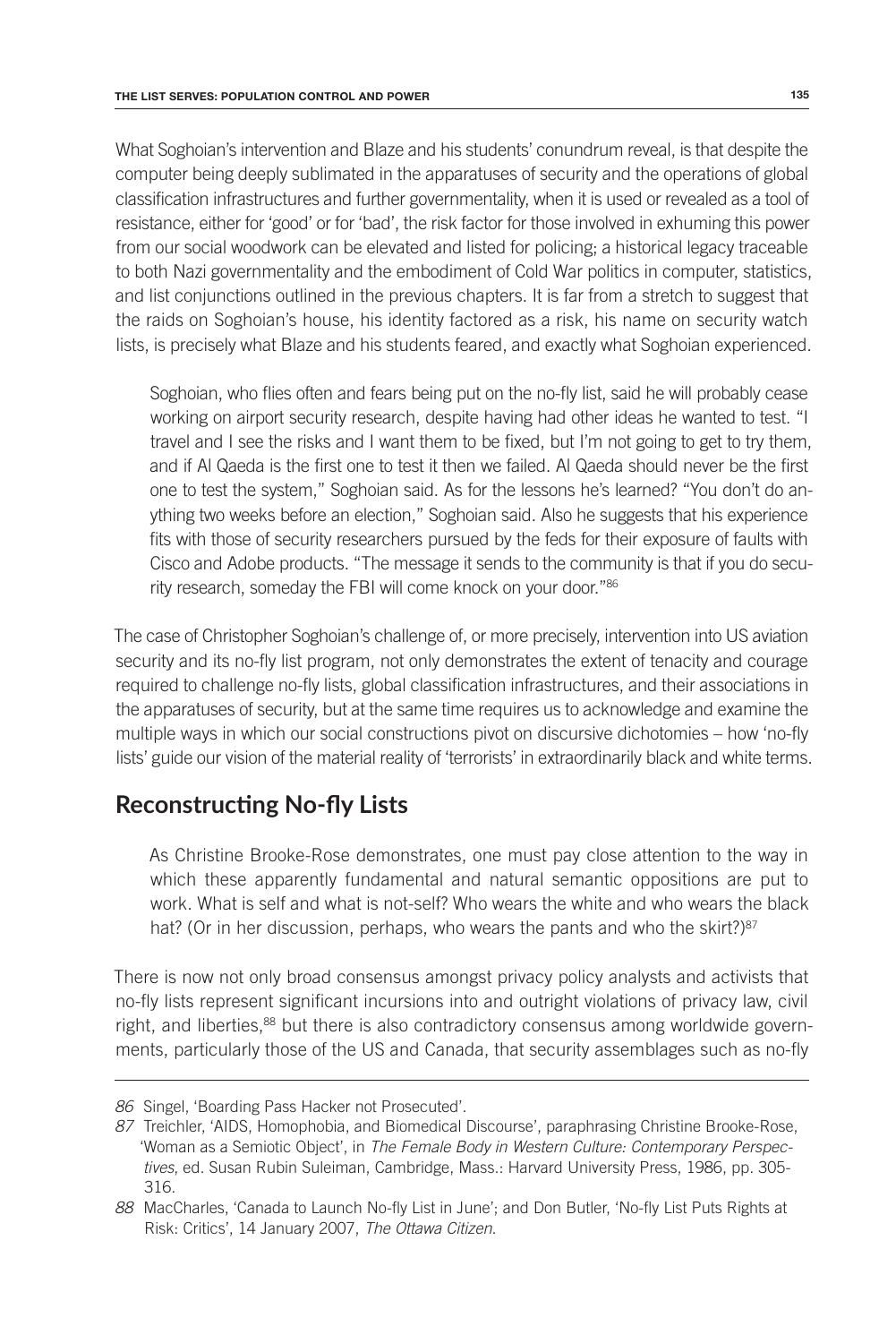lists are the way to go in a never-ending and ever-expanding war on terrorism. The latter is highly emblematic of an emerging and pervasive tendency towards engaging technoscientific closed-world conjunctions involving the probing of global classification infrastructures through risk assessment techniques and technologies, wherein outputted watch lists pivot the delimitation and policing of 'terrorist' elements as a means and an end of practicing a global surveillance society.

Clearly, the multiplicity of meanings, significations, and stories which no-fly lists represent are neither simple nor under any specific discursive control. No-fly lists exist at a point where many entrenched narratives intersect, each with its own problematic context in which the 'terrorists' they represent acquire meaning. Therefore it is no wonder that most of us cannot resist the temptations and reassurance of pervasive and ubiquitous good/bad and black/ white discourses surrounding no-fly lists and terrorists. Herein we inherit what Treichler calls '...a series of discursive dichotomies; the discourse [of e.g. no-fly lists] attaches itself to other systems of difference and plays itself out there':<sup>89</sup>

- us and them
- good guys and bad guys
- Islam and the 'free world'
- religion and secularity
- capitalism and communism
- certainty and uncertainty
- humans and machines
- physical bodies and identities
- freedom and repression
- innocents and perpetrators
- self and other

There is little doubt that for many people the emergence of no-fly lists lends force to their fear of terrorists – to their fear of others – and at the same time provides reassurance in an increasingly uncertain world. And there is little doubt that for some, in a post-9/11 era, no-fly lists would seem to provide a legitimate forum and mechanism for enabling racial profiling, which in this era means seeing Muslims as those primarily listed.<sup>90</sup> The complications associated with racial profiling and listing and policing 'terrorist' elements are exemplified by a story that emerged in late summer of 2006. On August 30th a *Reuters* worldwide headline declared: 'Pakistani-American Teen, Father Barred from US',<sup>91</sup> a story that subsequently generated over thirty news articles in subsequent weeks, all chronicling how two relatives (Mohammed and Jaber Ismail) of a father and son who were recently

*<sup>89</sup>* Treichler, 'AIDS, Homophobia, and Biomedical Discourse', p. 63.

*<sup>90</sup>* CTV.ca News Staff, 'As many as 2,000 Names on No-fly List'.

*<sup>91</sup>* Reuters News Service, 'Pakistani-American Teen, Father Barred from US', 30 August 2006, http://today.reuters.com/news/newsArticle.aspx?type=domesticNews&story-ID=2006-08-31T002935Z\_01\_N30222713\_RTRUKOC\_0\_US-SECURITY-TEENAGER.xml&archived=False.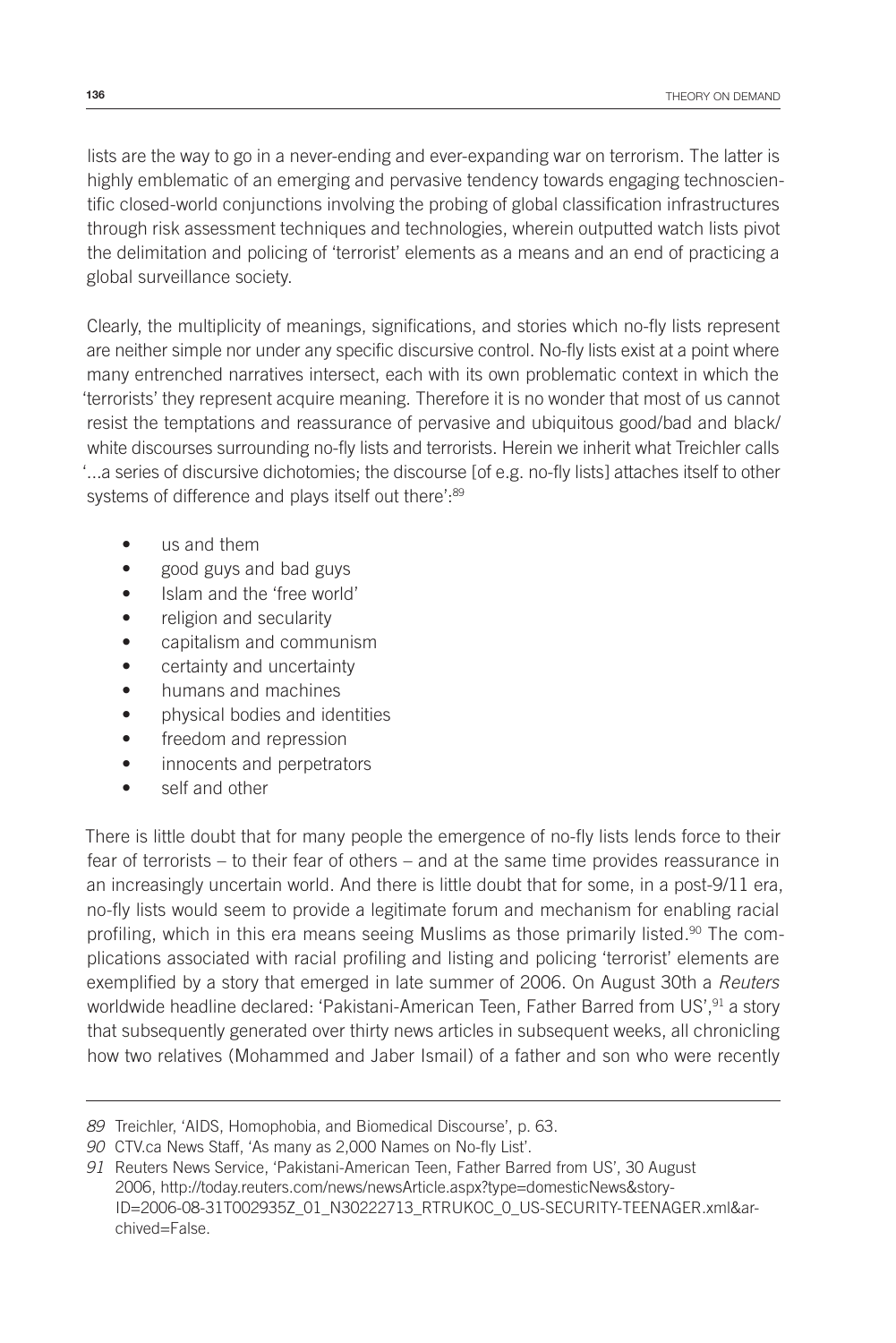convicted of terrorism charges in the US (Umer and Hamid Hayat), had been placed on the no-fly list while in Pakistan and thus had been barred from American soil, unless they agreed to be interviewed by the FBI in Islamabad. Despite there being no direct evidence of 45 years old Mohammed Ismail and his 18 years old son Jaber Ismail's involvement in a terrorist network, their bloodlines to those recently convicted (and intensely interviewed) terrorists made them 'guilty enough' to be placed on the US no-fly list. *The New York Times* reported on August 29th, 2006 that Hamid Hayat mentioned Jaber Ismail in a marathon F.B.I. interrogation before he was charged, according to transcripts. He said his cousin had attended a camp in the past couple of years, but he was not sure if it was the same one he had attended.92

What the Ismail's were doing in Pakistan at the time of being placed on the US no-fly list – the son participating in a vaguely defined 'religious' camp coupled with the father's refusal to cooperate with the FBI interviewers – was unclear and could be deemed suspicious. But as one of the Ismail's lawyers was quick to note, suspicion is not law, and 'If the government had evidence instead of innuendo ... then they would be charged with a crime instead of being held hostage in a foreign land.'93

What the Ismail's case demonstrates is that to talk of racial profiling as though it were a simple or easily detectable and recognizable phenomenon in popular global news culture is impossible. When we review the various conceptions of 'terrorist' which are produced by the term 'no-fly list' and how we construct meaning surrounding lists of risky circulating elements, we find very limited and narrow discourses of 'black' and 'white' dichotomies – of good guys and bad guys; us vs. them; good vs. evil; terrorist vs. the free world; self vs. other, etcetera.

At first, many Americans and Canadians undoubtedly believed that the names of innocent citizens would never be contained on no-fly lists – that they themselves would never be mislabeled 'bad guys' – but such myths were quickly shattered as the misidentification of innocent citizens on no-fly lists continued to be the focus of mainstream news on no-fly lists,94 most notably epitomized by CBS Television's newsmagazine *60 Minutes* segment on no-fly lists entitled 'Unlikely Terrorists on No-fly Lists'.95 The original airing of the episode of *60 Minutes* on October 8th, 2006 became news in its own right, yielding Associated Press international headlines including one in *The Jerusalem Post* on October 6th, 2006: 'Report: US No-fly List Includes Foreign Officials'. The short *Associated Press* news brief read:

A no-fly list meant to keep terrorists off airplanes contains the names of Bolivia's President Evo Morales and Nabih Berri, Lebanon's parliamentary speaker, according to a report by a television news show. The story by CBS' "60 Minutes" builds on previous reports that detailed how young children and well-known Americans like Sen. Edward

*95* Kroft, 'Unlikely Terrorists on No-fly List'.

*<sup>92</sup>* Randal C. Archibold, 'U.S. Blocks Men's Return to California from Pakistan', 29 August 2006, *The New York Times,* http://www.nytimes.com/2006/08/29/us/29hayat.html?ref=washington&pagewanted=print.

*<sup>93</sup>* Archibold, 'U.S. Blocks Men's Return to California from Pakistan'.

*<sup>94</sup>* Dickson, 'No-fly List Snags 78-Year-Old Saanich "Mr. Nice Guy"'.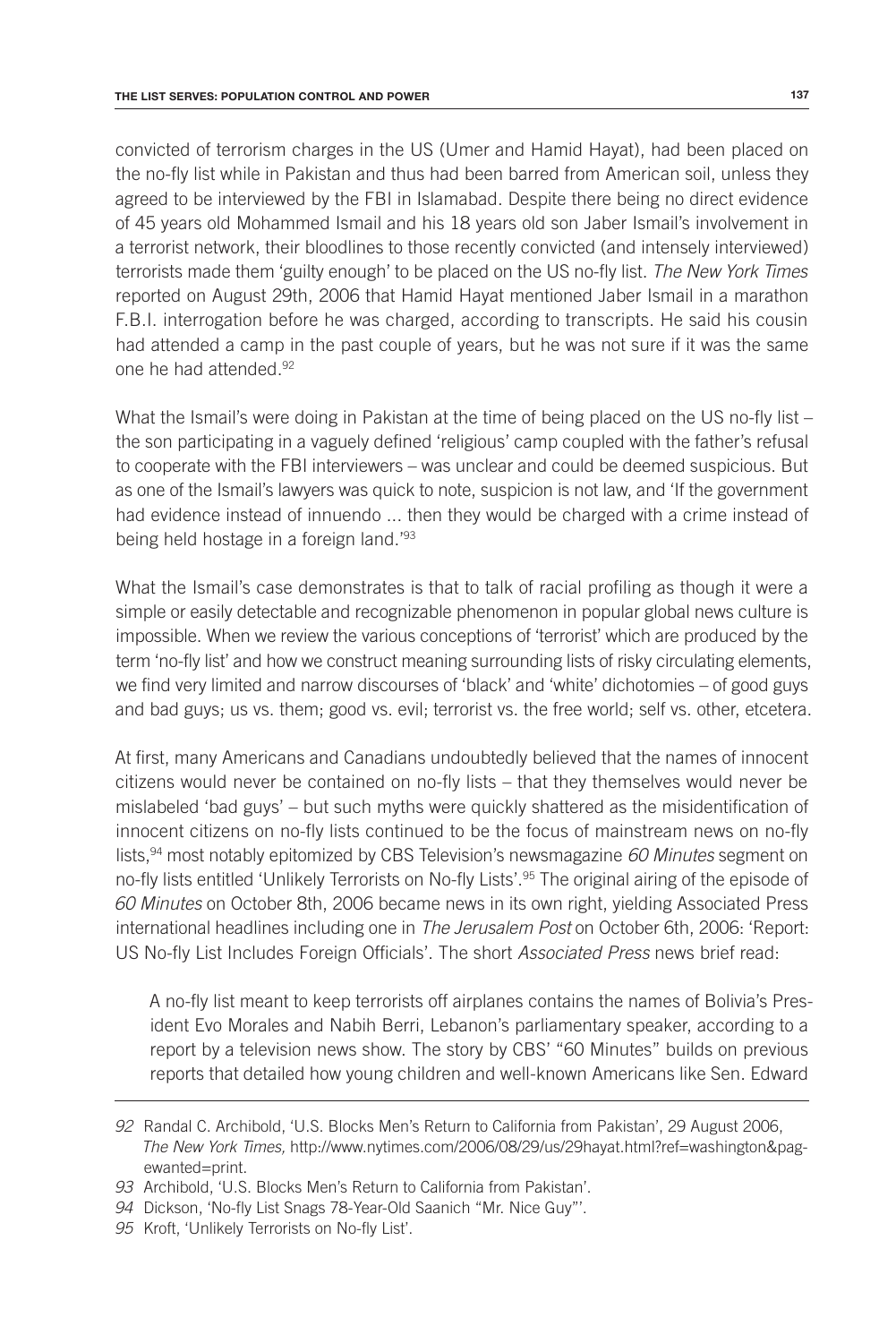M. Kennedy have been stopped at airports because their names match those on lists. Critics say the government does not provide enough information about the people on the lists, so innocent passengers can be caught up in the security sweep. The number of names on watch lists increased into the tens of thousands since the September 11, 2001, terror attacks on the United States.<sup>96</sup>

The news of *60 Minutes*' revelations about the 'misidentification' of world leaders on the US no-fly list were quickly rebuked by the Associated Press on October 10th, 2006 saying that 'Richard Kopel, acting director for the Terrorist Screening Center of the Justice Department, said Bolivia's Evo Morales and Nabih Berri, the Lebanese parliamentarian, are not on the list, but he did not say whether they ever have been', in a report entitled 'U.S. Breaks Silence on No-fly List' published in *The International Herald Tribune.*97 Whether they were or weren't on the list, what this *60 Minutes* segment revealed is a taken-for-granted 'truth' of no-fly list apparatuses of security: anyone and everyone is equally susceptible to this powerful web – as Senator Edward Kennedy, who has also been on the US no-fly list, would know.98

One of the other key revelations in the *60 Minutes* segment pointed to just how contradictory and ambiguous the practices associated with risk assessment and the automated probing of global classification infrastructures can be: 14 of the 19 names of the 9/11 hijackers are still identified on the no-fly list. When asked about the presence of the names of the dead hijackers on the no-fly list, Donna Bucella, who spearheads the FBI's Terrorist Screening Center which has been responsible for evaluating information and intelligence from various agencies post-9/11 and ultimately for compiling the US no-fly list, replied: 'Well, just because a person has died doesn't necessarily mean that their identity has died. People sometime carry the identities of people who have died.<sup>'99</sup>

Repeated warnings that terrorists are everywhere among us, even in death, suggest that technoscientific, legal, and popular discourses surrounding no-fly lists all take as their underlying assumption that fears borne of everything and everyone are legitimate in an unending array of social contexts in the age of global terrorism, wherein 'terrorists' are seen to lurk in every corner of an ever-threatening global milieu of circulation of good guys and bad guys, and that are served, validated, reinforced, and self-elaborated by no-fly lists. In this way, the 'terrorist' constructed around the term 'no-fly list' in Canadian and global news sources, the multiplicity of meanings it invokes, is driven in large part by a historical need and tendency to create evermore oppositions between people, to constantly distinguish

*<sup>96</sup>* Associated Press, 'Report: US No-fly List Includes Foreign Officials', *The Jerusalem Post*, 6 October 2006, http://www.jpost.com/servlet/Satellite?cid=1159193380734&pagename=- JPost%2FJPArticle%2FShowFul.

*<sup>97</sup>* Associated Press, 'U.S. Breaks Silence on No-fly List: Bolivian, Lebanese Politicians Are not on It', 7 October 2006, *The International Herald Tribune*, http://www.iht.com/articles/ap/2006/10/07/ america/NA\_GEN\_US\_Airline\_Screening.php.

*<sup>98</sup>* Lisa Wiehl, 'Privacy: A Thing of the Past?', 12 July 2007, *FOX Fan Central*, http://www.foxnews. com/printer\_friendly\_story/0,3566,203195,00.html.

*<sup>99</sup>* Kroft, 'Unlikely Terrorists on No-fly List'.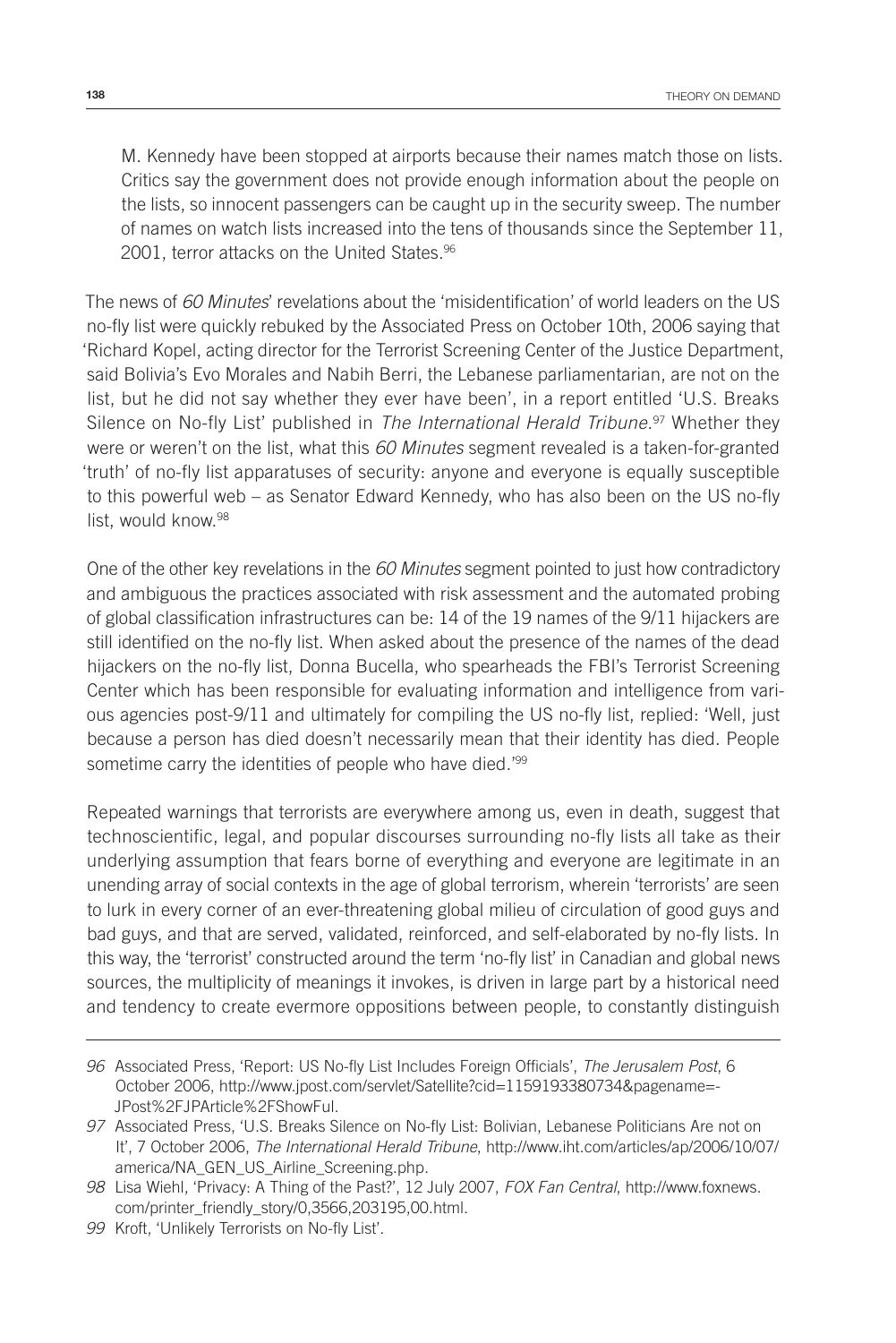between 'us' and 'them'. Indeed, the dichotomous meanings enabled through no-fly lists continue to be layered into existing discourses, evidenced in the slippery slope between listing cases that pose 'terrorist risks' and those that pose 'health risks'.<sup>100</sup> In other words, as the next chapter on no-blank list culture demonstrates, no-fly lists and their constituent 'terrorists' are signifiers that in many ways have been and can be embraced forever, in an unending array of social contexts.

How to disrupt, intervene, and renegotiate the powerful cultural narratives and discourses surrounding no-fly lists as they operate in the apparatuses of security is a complex question that requires significant tenacity and courage to approach, as Canada's Privacy Commissioner Jennifer Stoddart's efforts attest and the case of Christopher Soghoian clearly demonstrates. Fear of the 'other' is inscribed within no-fly list discourse at such a deep level that it is very difficult to dislodge. When our Public Security Minister tells us that 'Canada is not immune to terrorism' and that 'we must remain vigilant to the threat' he is merely validating, reinforcing, and redeploying a message that has been conveyed time immemorial, and one that has been used historically to justify increasingly invasive security and surveillance measures and divisive caesuric practices: 'they' lurk out there in every corner, posing mortal threat to 'us'. The only 'truth' that no-fly lists reveal is that any separation of 'others' (terrorists) from 'us' (general global population) is now quite literally impossible, yet such hegemonic discursive dichotomies and attempts at governmentality continue to rule the day.

## **Conclusion**

The discursive mechanisms that no-fly lists pivot as described here are systems of difference – of significations and meanings of 'us' and 'them' – that lists have reinforced at least since the dawn of Nazi governmentality. But what we have also seen is that no-fly lists further shift the focus from the physical, corporeal assessment of risks to identity-based screening, involving deploying assemblages of policing in entropic global classification infrastructures and milieus of circulation. While there continues to be debate about how no-fly lists render the twin pillars of Canadian privacy law – notice and consent – irrelevant, as the government increasingly leverages indistinguishable 'identifiable' and 'non-identifiable' information to assess terrorist movements, the Canadian and American governments have quite clearly opted to disregard these conundrums – the perils of precarious guilty-before-proven-innocent legal positions – privileging a technoscientific vision and unproven approach to the management of terrorist threats locally, nationally, and globally. In a never-ending war on terror, the misidentification of 'innocents' is seen merely as a 'problem in code', perfectible through the engagement of increasingly sophisticated computer, statistical, and list techniques and technologies deployed to probe massive classification infrastructures in global milieus of circulation.

Moreover, underpinning this technoscientific correlation of power is a discourse of 'national security' wherein the criteria by which risks are calculated and contained on no-fly lists

*<sup>100</sup>* CNN News Services, 'Border Security Scrutinized After TB Patient Slips in', 1 June 2007, http:// www.cnn.com/2007/HEALTH/conditions/05/31/tb.flight/index.html.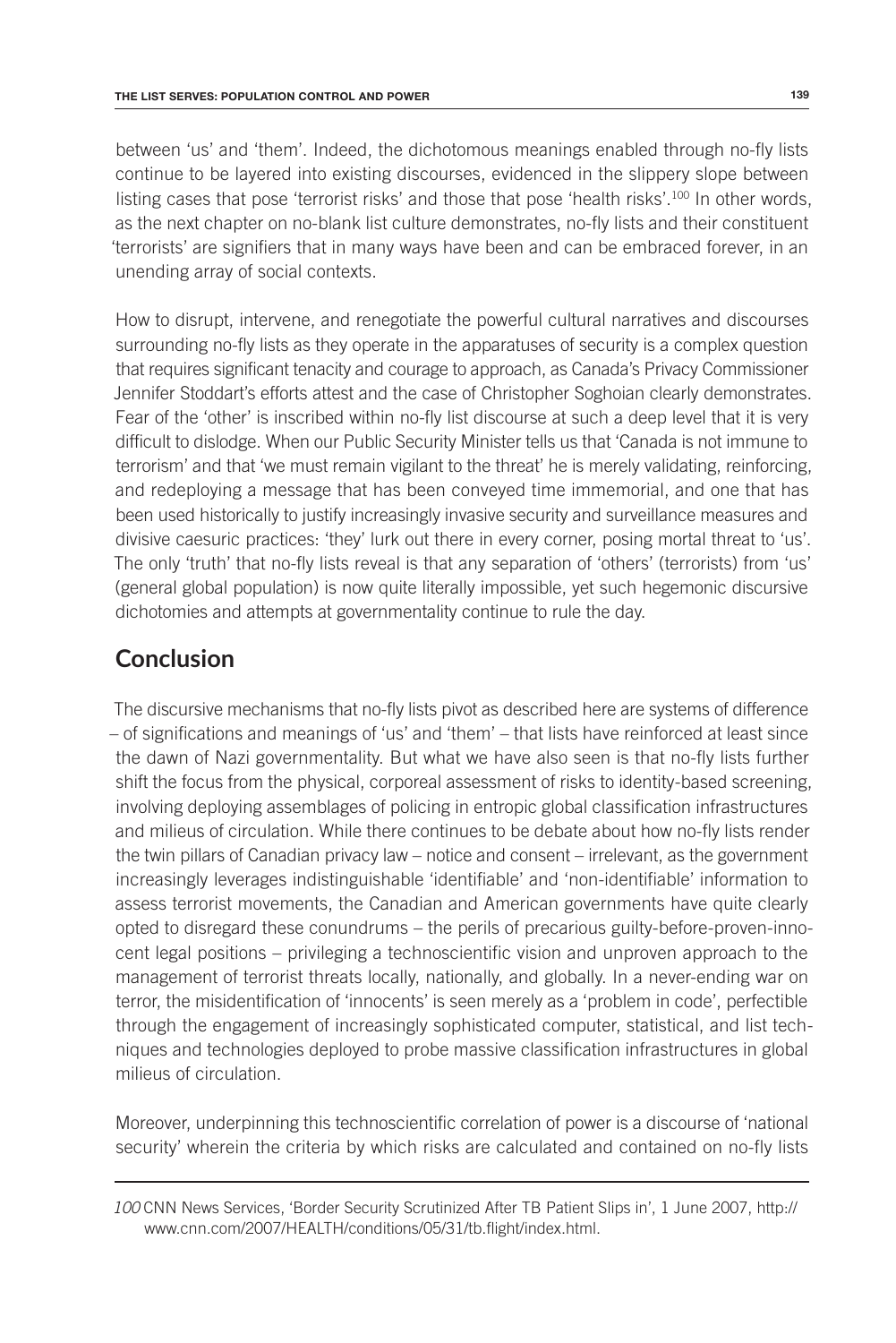are considered sacrosanct strategic intelligence, the highest 'classified' matters of national and global security. For even those who have been misidentified cannot know why, how, or when their identities came to be listed amongst terrorist populations, as surely this would impact the 'freedom of movement' that juridical-disciplinary mechanisms like no-flight lists deployed by the apparatuses of security are expressly supposed to ensure. We have also seen how the terrorist as a listed object is not merely viewed a threat to local and Canadian national security, but presents a global danger that makes the criteria by which this critical object of contemporary knowledge is constituted and called into reality even more precious and protected, and all the more important to unloosen as a key site of struggle.

My own view is unequivocal: technoscientific discourse cannot be privileged in this way. It represents a slap in the face to both legal rights and any form of *open-human discourse*. Historically, we have seen how privileging technoscientific conjunctions to articulate differences between people are dangerous practices and represent a very slippery slope for organizing society—one that teeters on, if not outright becomes, fascist. It is my view that the 'terrorist' is at once a socially constructed object and a historical subject; a very real source of threat in contemporary life, albeit one that remains for the most part invisible and highly provisional.

Intervening into no-fly list assemblages of policing and security will require us to relinquish some of the most pervasive and ubiquitous myths of the ages; our epic tales of good and evil – of us and them – and the fallacies and dangers of approaching such questions from an exclusively technoscientific lens. We need to use what technoscience has given us in ways that are open, critical, self-conscious, legal, just, and pragmatic. We need to understand that 'no-fly lists' and their 'terrorist' constituents are historical, provisional, and deeply problematic signifiers. Above all, we need to resist thinking pervasively and ubiquitously about risks and threats all around us – how we can shield 'us' from 'them' through no-fillin-the-blank list apparatuses of security – and get in touch with real people, in real time, placing the weight of our beliefs in each other, in Norbert Wiener's islands, existing in a vast but isolating sea of entropic expansion and uncertainty.<sup>101</sup>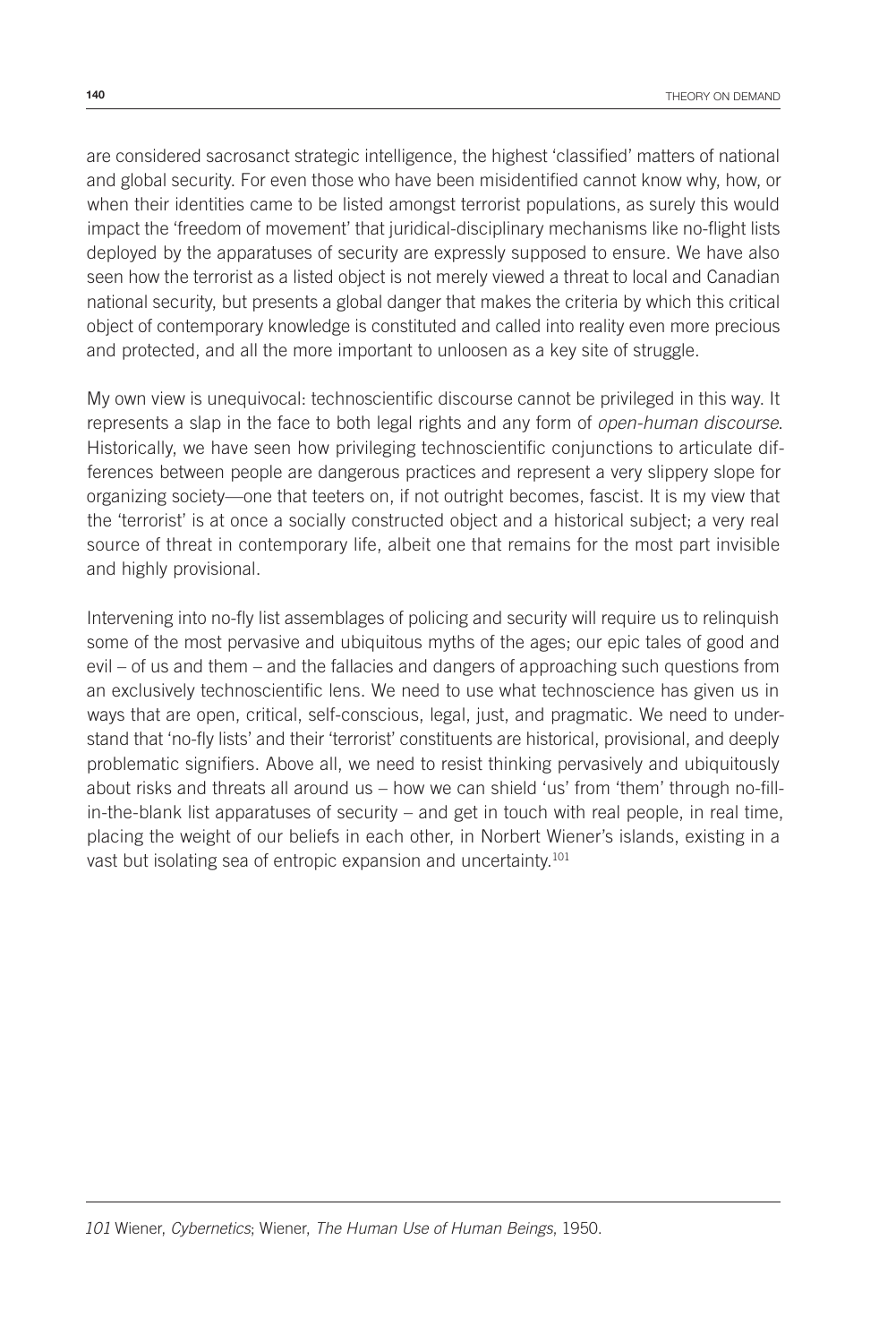# **CHAPTER 4. NO-BLANK LIST CULTURE, OR HOW TECHNOSCIENCE 'TRUTHFULLY' CONSTRUCTS THE 'TERRORIST'**

## **Introduction**

Culture is one of the two or three most complicated words in the English language.<sup>1</sup>

As the 'war on terror' becomes a reality that is more and more taken for granted in a post-9/11 world, the no-fill-in-the-blank list's significance as a legal, technoscientific, and popularly conceived solution to our local, national, and global security 'crises' is increasingly becoming clear. What the emergence of the *Specified Persons List* and the overall *Passenger Protect Program* has shown is that as the Canadian government has tried to 'get ahead of the game' with new 'border' technologies and 'changing practices of government',<sup>2</sup> the probing or 'data-mining' of entropic global classification milieus of circulation for regularities and patterns that constitute risks continues to expand in an ever-expanding array of new watch lists. In this context, *no-blank list* is short for *no-fill-in-the-blank list*, a term meant to connote the unending expansion of the use of security watch lists, whether they be no-fly lists, no-buy lists, no-stay lists or no-work lists, or future watch lists that have yet to be imagined. True to their 'double integration' form,<sup>3</sup> no-blank list technologies of security serve as justification for the redeployment of their own praxis in the self-elaborating processes involving the constitution of fields, domains, and objects of knowledge. The legal, popular, and technoscientific conception that threats and risks lurk everywhere amongst us in a highly uncertain yet ubiquitously connected world, and the seemingly incumbent need to list and police the movements of elements circulating in populations and global milieus as such, was epitomized in Canadian Privacy Commissioner Jennifer Stoddart's 'welcome message' to 'The International Data Protection and Privacy Commissioner's Conference' held in Montreal in September 2007, called '*Terra Incognita*'.

Our theme, *Privacy Horizons: Terra Incognita* points to the challenge for us as privacy guardians entering into uncharted territory, to anticipate and plan our readiness to tackle the "unknowns" in our field. Technology and terrorism are transforming the world. Information outsourcing and the exponential growth of transborder data flows as well as illicit data trafficking have become commonplace. *Terra Incognita* is our chance to assess this shifting privacy landscape and to map out our responsiveness and capacity to address emerging issues that trouble us as privacy professionals.

By bringing together some of the world's foremost data protection experts to boldly chart the challenges ahead, we can explore ways of protecting and enhancing the pri-

*2* Katja Franko Aas, '"Getting Ahead of the Game": Border Technologies and the Changing Space of Governance', in Zureik and Salter (eds), *Global Surveillance and Policing*, pp. 194-214.

*3* Foucault, '29 March 1978'.

*<sup>1</sup>* Raymond Williams, *Keywords: A Vocabulary of Culture and Society*, London: Fontana/Croom Helm, 1976.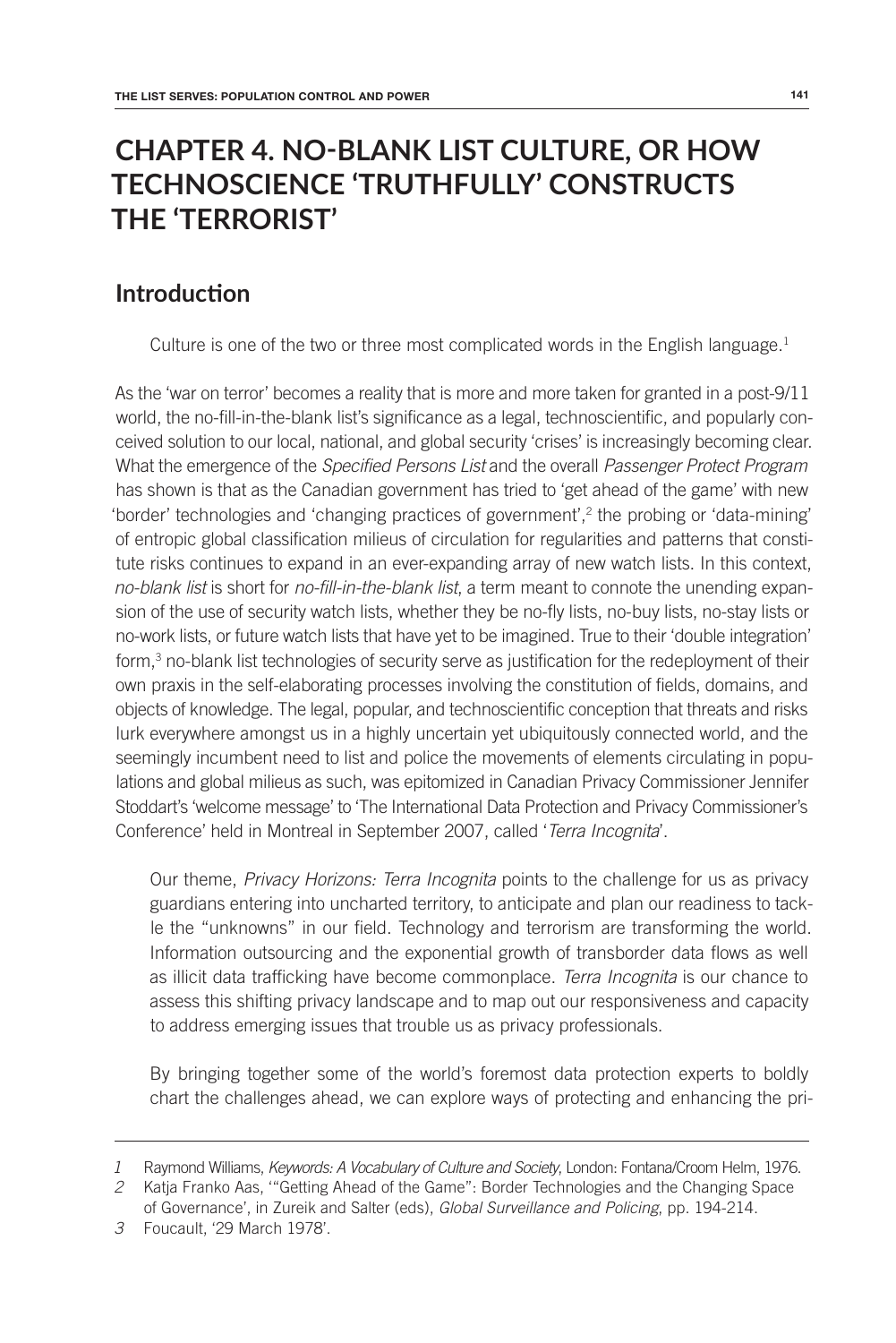vacy rights of all people. Thought-provoking workshops and interactive roundtables will plumb the depths of difficult issues such as data mining, authentication and identity management in our volatile, globalized and interconnected world. The emphasis will be on offering practical advice so you can develop your own solutions. Experts will bring forward the latest on new and alarming technologies such as brain scans and smart dust.<sup>4</sup>

The field of *Terra Incognita* and the domain of 'data protection experts', can be classified as a 'closed-world' disciplinary technoscientific way of seeing and doing 'terrorism' through the listing and policing of the movement of circulating risks or threats. Through this disciplinary conjunction, which takes shape in research and experimentation conducted in the technoscientific laboratory, the terrorist is made real; at once fabricated and at the same time materialized as fact, through correlations of computers, statistical data mining, risk assessment techniques, and no-blank lists. All of these technoscientific forces are clearly in evidence in Jennifer Stoddart's 'welcome message'; n her emphasis on 'new and alarming technologies' and the critical role of 'identity management' in a 'shifting privacy landscape', deployed to 'anticipate and plan our readiness to tackle unknowns in our field'. Indeed, in *Terra Incognita,* the calculation, prediction, classification, and listing of 'threats' are practices that are pervasively expanding in the vast and ubiquitously connected, but highly insecure, milieu of circulation installed by the apparatuses of security that serve contemporary governmentality.

Here I argue that 'technologies of security' (like computers, statistics, and lists) and 'terrorism' are not merely 'transforming the world' in which we live, as Stoddart said, but are also transforming how we conceive of, talk about, symbolically represent, and materialize 'terrorists' in their own right: as naturalized, truthful, and classified listed objects. In a post-9/11 world, no-blank lists have seemingly become a taken-for-granted way of both seeing and doing local and global security; through the visualization, materialization, and policing of 'terrorist' or 'threatening' elements delimited on lists. Increasingly pervasive technoscientific practices surrounding the collection, analysis, and disclosure of 'personal' information in global classification milieus of circulation are permeating the way we think, and talk about terrorism and terrorists in general; as a 'listed' reality in a highly insecure and irruptive world, where dubious elements are understood as mined, listed, and policed for the safety of the 'general population', ensuring their 'free' and 'secure' circulation.

This year's conference theme was 'Terra Incognita', a reference to the unknown lands that typify the fear of the unknown in a world of rapidly changing technologies that challenge the core principals of privacy protection. Yet despite a dizzying array of panels on new technologies such as ubiquitous computing, radio-frequency identification (RFID) and nanotechnology, it was a reference by U.S. Secretary of Homeland Security Michael Chertoff to a simple fingerprint that struck the strongest chord ... In support of his security agenda, he noted that U.S. forces in Iraq once gathered a single fingerprint from a steering wheel of a vehicle that was used in a bombing attack and matched it to

*<sup>4</sup>* Jennifer Stoddart, 'Privacy Horizons: Terra Incognita – 29th International Conference of Data Protection and Privacy Commissioners Welcome Message', September 2007, http://www.privacyconference2007.gc.ca/Terra\_Incognita\_home\_E.html.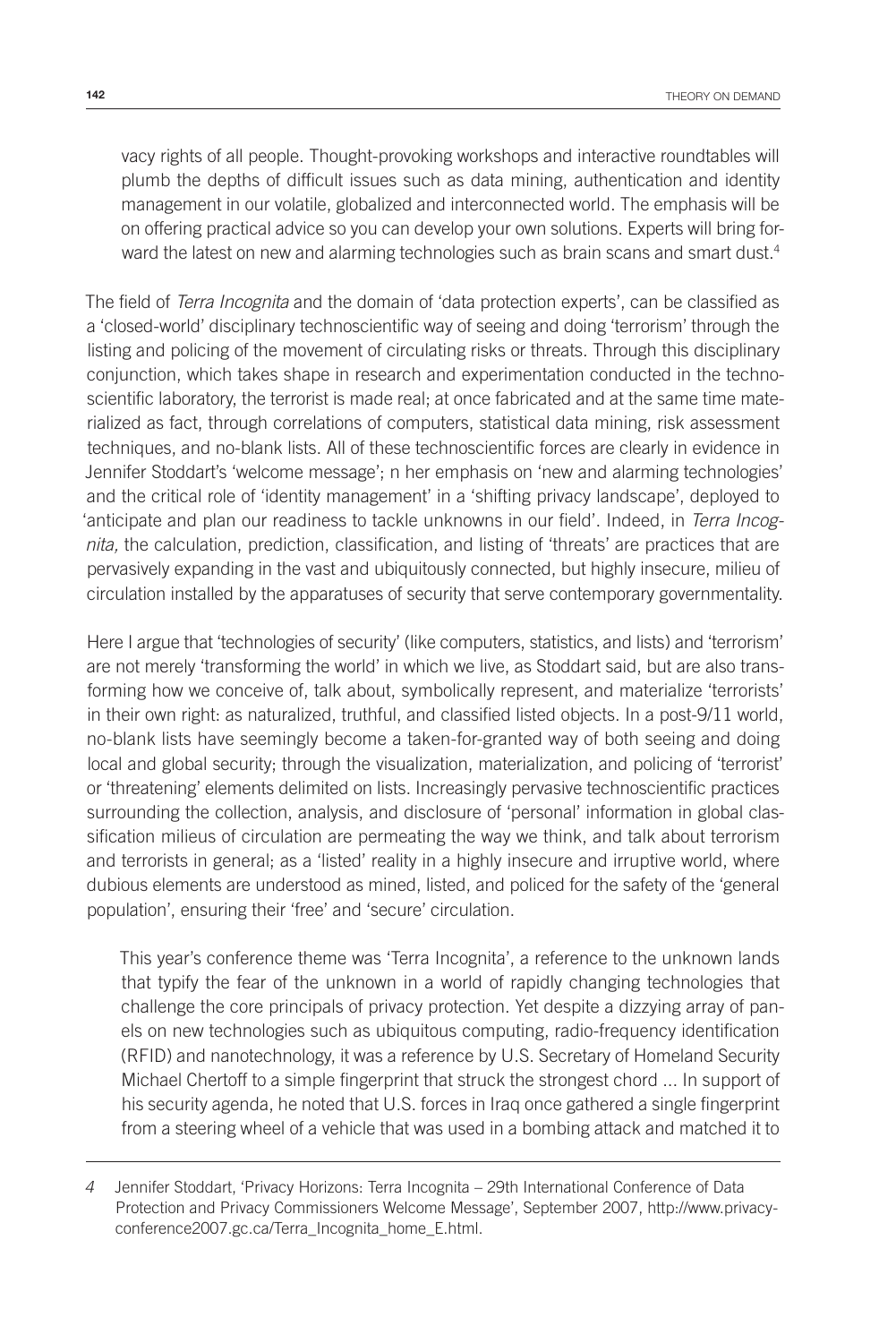one obtained years earlier at a U.S. border crossing. He added that there was a similar instance in England, where one fingerprint in a London home linked to a bombing was matched to a fingerprint gathered at a U.S. airport (the identified person was actually innocent of any wrongdoing) ... Rather than terra incognita Chertoff seemed to be saying that there is a known reality about our future course and there is little that the privacy community can do about it.<sup>5</sup>

With the Montreal conference placing the spotlight on the 'growing toolkit of responses' available to security specialists to address the uncertainties of *Terra Incognita*, where personal data slips effortlessly across borders, a future course did seem to be taking hold in Montreal: one in which individuals are increasingly understood as listed objects, mathematically and statistically derived worth/risk assessment scores, delimited and listed as risks circulating in global classification milieus that further efface the boundaries between people, things, and knowledge; all legally validated, reinforced, and naturalized as truth, in government programs like no-fly lists.

#### **No-blank List Culture Emerges**

In addition to constituting our contemporary 'surveillance society' as a conjunction of computer technologies, surveillance techniques, and privacy discourses, which hinge on cyborg reductions of humans and machines to information, David Lyon has also argued that 'the border is everywhere'.<sup>6</sup> Identities are increasingly being managed through biometric and surveillance techniques and technologies<sup>7</sup> like 'new' micro data-mining devices; while at the same time local security classifications are increasingly being streamlined and unified into 'global surveillance and policing' standards, technologies, infrastructures, and discourses.<sup>8</sup> The work presented here argues that this movement towards a global surveillance society revolves around the articulation and deployment of watchlists with questions surrounding who builds them and how risks are calculated being paramount. The interrogation of the emergence of the *Specified Persons List* in Canada in the preceding chapter demonstrates how no-fly lists are powerful discursive entities that are becoming deeply embedded in our working infrastructures and in this way risk losing visibility, despite never losing any of their power in their self-elaboration and further sublimation. No-fly lists are but the tip of the iceberg of *no-blank list culture*.

Throughout this period of research, numerous worldwide news sources reported the emergence of a variety of other watchlists that are also increasingly being used to manage 'threats' to other areas of local, national, and global security. On April 16th, 2006 Ryan Singel writing for *Wired News* described how over and above the US no-fly and selectee lists (people who

*<sup>5</sup>* Geist, 'Privacy Threats no Longer "Terra Incognita"'.

*<sup>6</sup>* David Lyon, *The Electronic Eye*, Minneapolis: Univ. of Minnesota Press, 1994; David Lyon, *Surveillance Society: Monitoring Everyday Life*, Buckingham, Philadelphia: Open University Press, 2002; David Lyon, 'The Border is Everywhere: ID Cards, Surveillance and the Other', in Zureik and Salter (eds), *Global Surveillance and Policing*, pp. 66-82.

*<sup>7</sup>* Benjamin J. Muller, 'Borders, Bodies and Biometrics: Towards Identity Management', in Zureik and Salter (eds), *Global Surveillance and Policing*, pp. 83-96.

*<sup>8</sup>* See, Zureik and Salter (eds), *Global Surveillance and Policing*.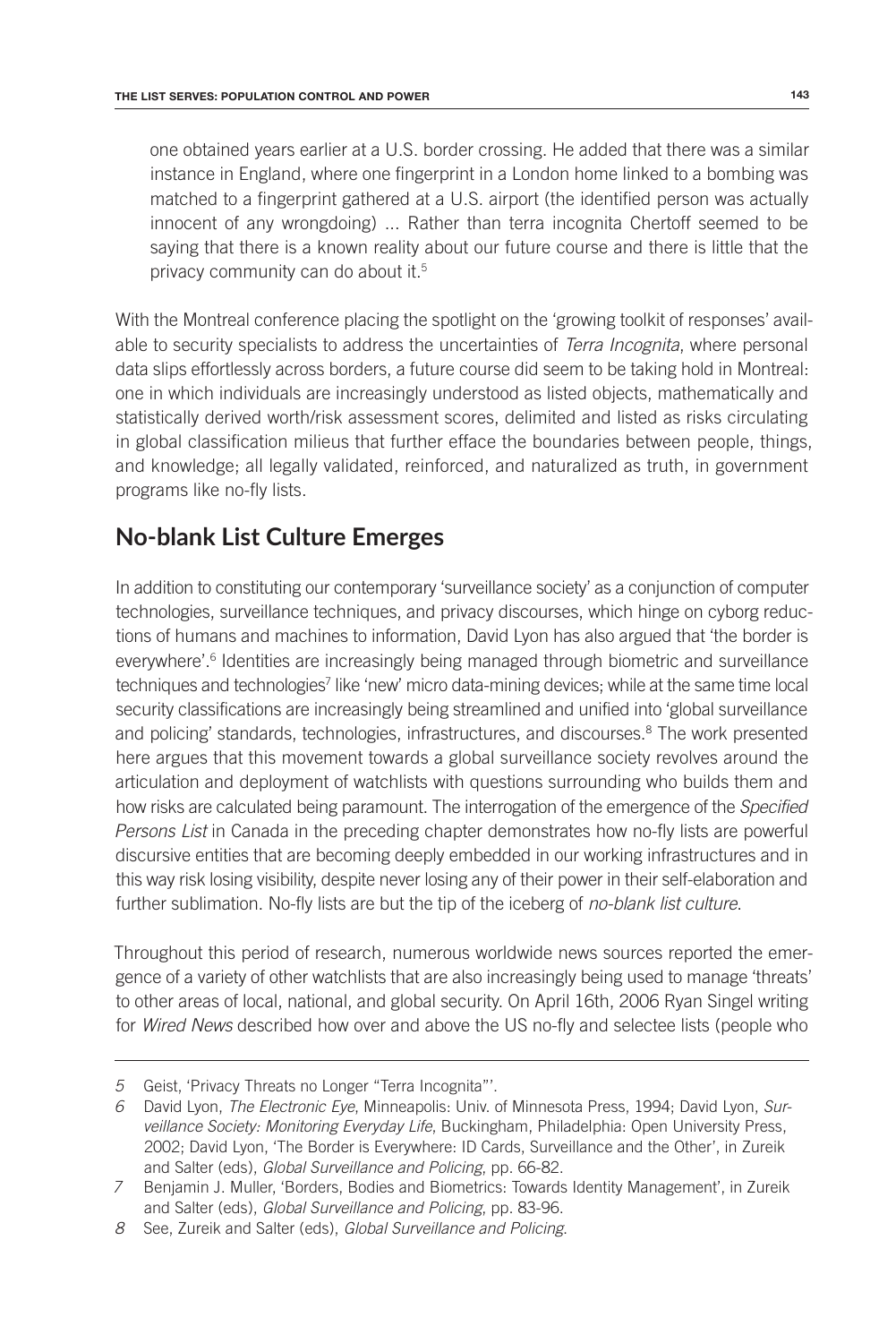can fly but are designated for extensive screening and interrogation before boarding), new watch lists are being born every day in the United States. Singel provided a 'field guide' to US watch lists post-9/11, including:

- 1. *The Unified Watch List* a master watch US list said to contain more than 200,000 names of suspected foreign or domestic terrorists ranging from Al-Qaeda operatives to radical environmental activists.
- 2. *The Violent Gang and Terrorist Organizations File* a list including citizens and residents suspected of being associated with gangs or terrorists.
- 3. *The Terrorist Identities Datamart Environment* a massive global database and repository of intelligence data from US and global intelligence services that (hearkening back to Lasswell's 'who said what to whom' mantra) Singel describes as 'likely to have the name of anyone who ever called anyone who ever called Al Qaeda'.
- 4. *The Interagency Border Inspection System* which can be seen as completely effacing the boundaries between people, things, institutions, organizations, and knowledge, containing over a billion records on individuals, businesses, cars, trucks and planes; all 'tagged' with worth/risk scores by the,
- 5. *Automated Targeting System* that rates the suspicion level of every single person and vehicle and their cargo traveling in and out of the United States.
- 6. *The Consular Lookout and Support System* a global database that leverages American and other governments' terrorist watch lists to assess visa requests and allocations.
- 7. *The Interpol Terrorism Watch List* a unified list shared between intelligence, border and law enforcement agencies worldwide.
- 8. *The Warrant Information Network* a list maintained by the US Marshals Service that keeps a watch on everyone in the United States with an existing federal warrant.<sup>9</sup>

As the emergence of this avalanche of watch lists attests, no-blank list culture begins with the reduction of people and things to digital elements with associated worth/risk scores through the techniques of correlating computers and statistical technologies, like in the operations of *The Automated Targeting System.* Indeed, no-blank list culture continues with the streamlining of these worth/risk assessed objects into entropic global classification infrastructures, like *The Terrorist Identities Datamart Environment*, *The Interagency Border Inspection System*, and *The Consular Lookout and Support System,* in which objects are further data-mined and probed for factors that constitute risks. Finally, no-blank list culture fulfills itself with the fracturing practices of listing and policing 'terrorists', like through the operations of *The Unified Watch List* and *The Interpol Terrorism Watch List,* which attempt to nullify the movement of risks or threats through their patrol by even finer-grain list technologies of security, such as no-fly lists, no-buy lists, no-work lists, etcetera. It is argued here that these provisional and self-elaborating techniques and correlations continue to serve, reinforce, and validate the form of governmentality that the apparatuses of security install: milieus where 'freedom of movement' is of preeminent concern and where risky elements are calculated, predicted, and outputted on watch lists for policing. In the struggle over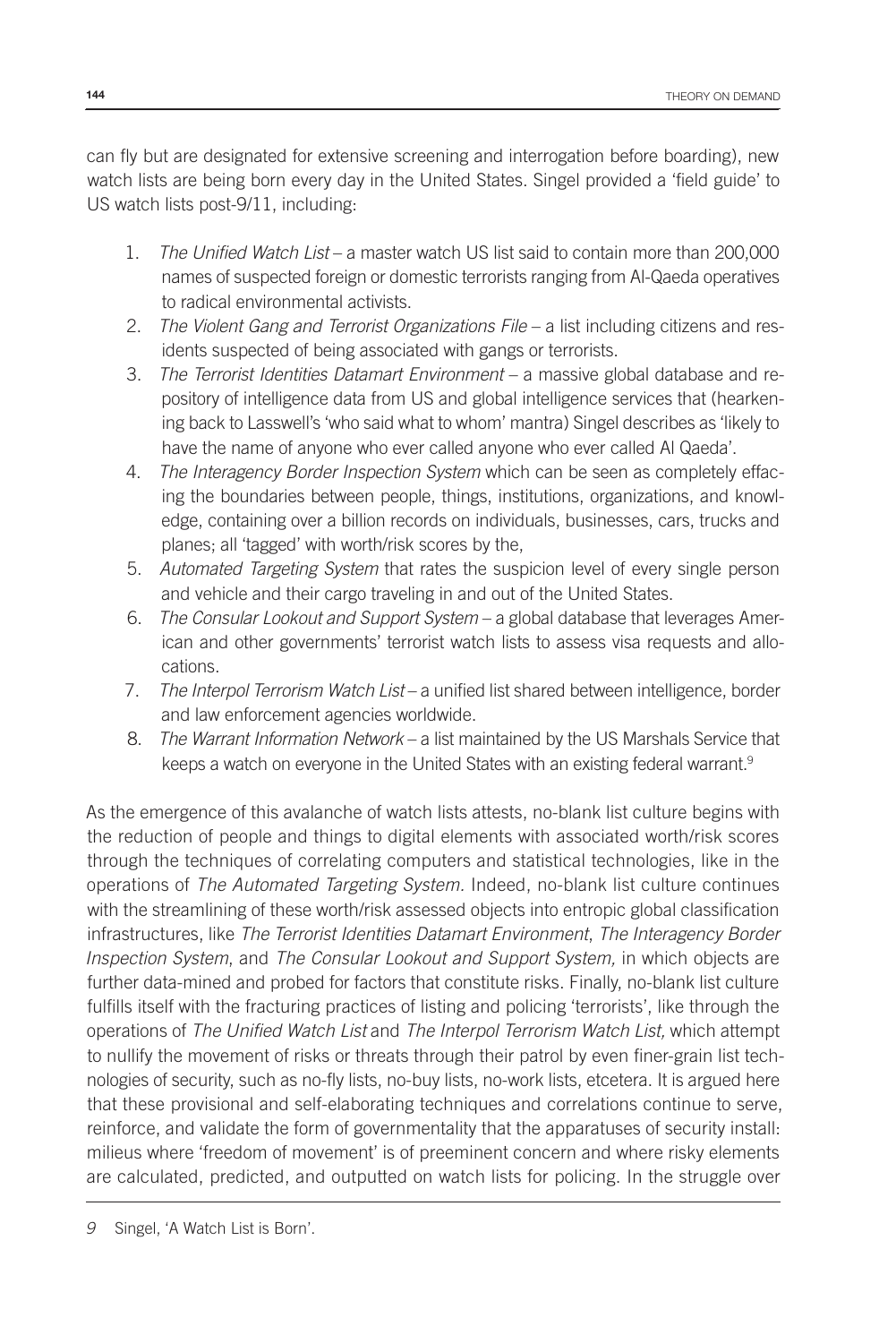this most critical production of knowledge – of who and what is classified a threat – power very much rests in the associations and representations of no-blank lists, with who builds them, and how they define and constitute risks.

This calculation of risk shows straightaway that risks are not the same for all individuals, all ages, or in every condition, place, or milieu. There are therefore differential risks that reveal, as it were, zones of higher risk and, on the other hand, zones of less or lower risk. This means that one can thus identify what is dangerous.10

Post-9/11, the identification of risks through no-blank lists emerged in milieus or circulation that we have long seen as 'zones of higher risk', like airports, but they are now also being installed in milieus we assume to be 'zones of lower risk', like hotels. On February 16th, 2007, Misty Harris writing in *The Ottawa Citizen* reported that a no-stay database and list have been increasingly employed in Australia to track hotel guests who might pose a threat to the security of registered hotels and chains in that country.<sup>11</sup> No-stay lists in the hotel industry did not end in Australia, as they were also being debated in the United States in this research time frame, including in an article by Kitty Bean Yancey in *USA Today* on September, 15th, 2006, which explored questions of whether or not US hotels should have a 'blacklist' for guests.<sup>12</sup>

## **No-blank Lists as Technoscientific Cultural Constructions**

To call no-blank lists 'cultural' may mean simply acknowledging that legal, technoscientific, and popularly conceived discursive amalgamations like no-fly lists and their constituent risky elements have significantly affected social life, symbolic expression, talk, and material reality. But as we have seen through the research of Paula Treichler<sup>13</sup> into AIDS and biomedical discourse in the preceding chapter, no-fly lists are less clear cut entities and more invented labels, cultural constructions given birth to in the closed-world laboratory through its scientific naming practices. In this way, the research presented here argues that to call no-blank lists 'cultural constructions' means acknowledging how they serve the conceptual, and material establishment of truth, invoking debate about the nature of knowledge and the nature of living beings and things, as they exist and are classified in the everyday world. As Foucault argues, these are the critical sites of power that must be unloosened: struggles over the production of 'truthful' knowledge related to living beings.14

*<sup>10</sup>* Foucault, '29 March 1978'.

*<sup>11</sup>* Misty Harris, 'Australian 'No-stay' Database Tracks Hotel Guests Behaving Badly', *The Ottawa Citizen*, 16 February 2007, http://www.canada.com/ottawacitizen/news/story.html?id=8635fd6d-025d-4b18-a81b-d3859836fe61.

*<sup>12</sup>* Kitty Bean Yancey, 'When Irate Guests Pounce: Should Hotels Have a Blacklist?' *USA Today*, 15 September 2006, http://www.usatoday.com/travel/news/2006-09-14-bad-guests\_x.htm.

*<sup>13</sup>* Treichler, 'AIDS, Homophobia, and Biomedical Discourse'.

*<sup>14</sup>* Foucault, *The Order of Things*; Foucault, Burchell, Gordon, and Miller, *The Foucault Effect*; Foucault, Senellart, and Davidson, *Security, Territory, Population*.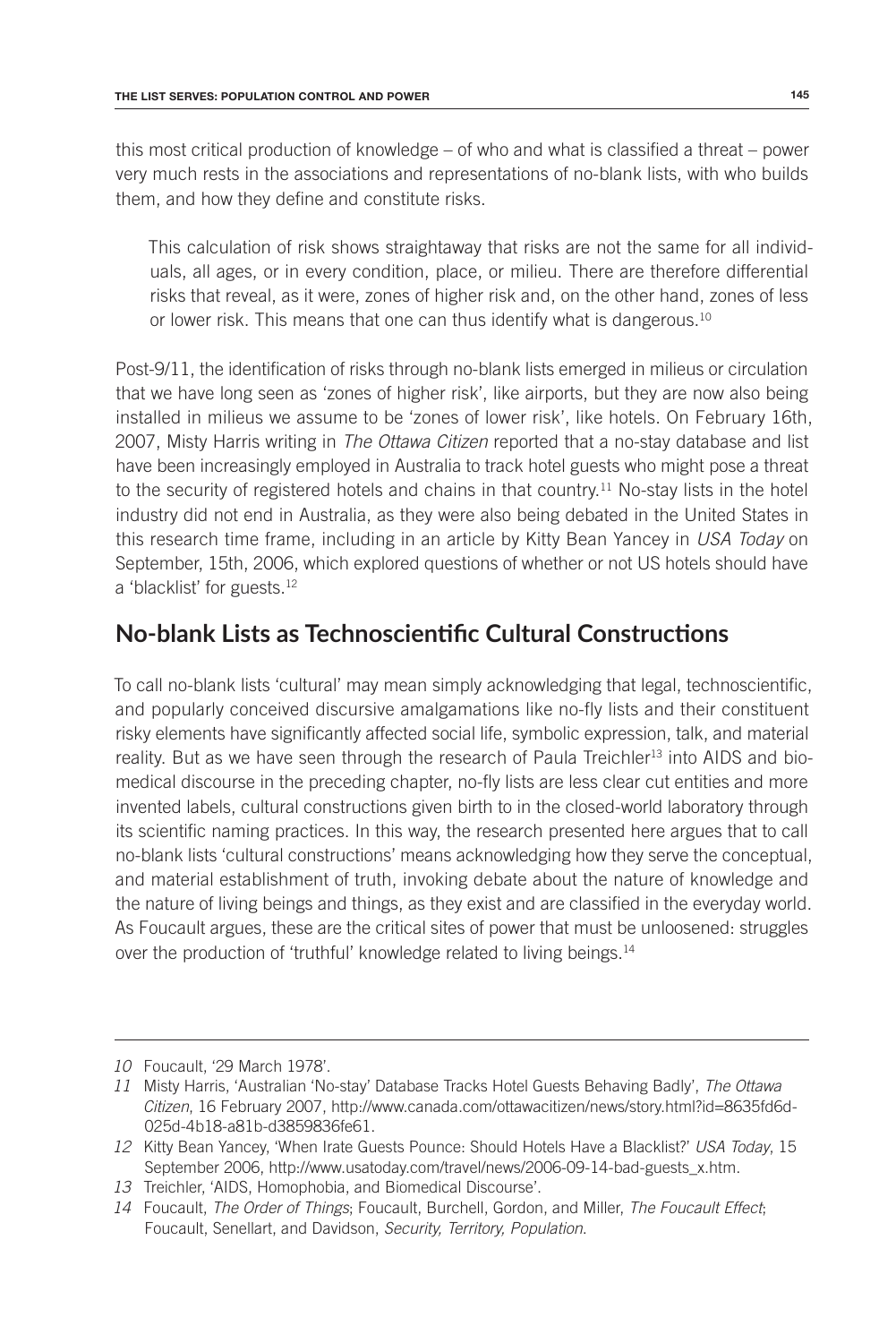What we have seen thus far is that no-blank list culture pivots on the reduction of people and things to worth/risk assessment scores, classified in global technological infrastructures that at once efface the boundaries between living beings, objects, and knowledge, and at the same time invoke new meanings for the term 'terrorist'; understood as a listed object. Given the complex correlations of the apparatuses of security installing global milieus of circulation and the delimiting and policing of the movement of risks or threats that lists serve, I would like to now assert that no-blank lists are, in all these ways, thoroughly 'cultural constructions'.

In a later work entitled *AIDS, HIV, and the Cultural Construction of Reality,* Treichler traces the legacy of the term 'cultural construction' from Karl Manheim's groundbreaking *Ideology and Utopia*, 15 which concerns itself with how knowledge is bound up with being, how '...any object of knowledge becomes clearer with the systematic and cumulative analysis of different ways of seeing it'16, to Kuhn's *The Structure of Scientific Revolutions*, 17 which argues that radical 'scientific' ideas coalesce and produce moments of rupture in knowledge development*;* to Peter Berger and Thomas Luckman's influential work *The Social Construction of Reality*, 18 which explores how we experience the world in the form of multiple realities continuously in our everyday lives; and onto the work of Karin D. Knorr-Cetina who explores how science is a discourse like all others, where 'fact' is understood as a 'fabrication' of the laboratory, which serves the central purpose of 'making things real' and 'making things work'.19 What Treichler concludes from this analysis is that, as per Foucault, culture is about the discursive construction of knowledge, hinging on the etymological connection between 'fact' and 'fabrication'. In this way, culture, like that of technoscience, is a 'made phenomenon' of the laboratory.<sup>20</sup>

A constant regularity in no-blank list culture is that when things go awry in its operations, questions are put right back on the disciplinary technoscientific mechanisms themselves to prescribe solutions. The laboratory of technoscience calls on itself to resolve problems when things do not work with no-blank lists, and as such, the laboratory is a double integration technology of security in its own right.

Written communication crystallizes the laboratory's entire argument and stakes its claim. Science, as a discursive field of interaction, is directed at and sustained by the arguments of others; writing is, therefore, at the heart of its social and symbolic foundation.<sup>21</sup>

*<sup>15</sup>* Karl Mannheim, Louis Wirth, and Edward Shils, *Ideology and Utopia: An Introduction to the Sociology of Knowledge*, London, New York: Harcourt Brace and company, 1936, 1985.

*<sup>16</sup>* Treichler, 'AIDS, Homophobia, and Biomedical Discourse', p. 70.

*<sup>17</sup>* Thomas S. Kuhn, *The Structure of Scientific Revolutions*, Chicago: University of Chicago Press, 1962; Thomas S. Kuhn, *The Structure of Scientific Revolutions*, Chicago: University of Chicago Press, 1996.

*<sup>18</sup>* Peter L. Berger and Thomas Luckmann, *The Social Construction of Reality: A Treatise in the Sociology of Knowledge*, New York: Doubleday, 1967.

*<sup>19</sup>* K. Knorr-Cetina, *Epistemic Cultures: How the Sciences Make Knowledge*, Cambridge: Harvard University Press, 1999; K. Knorr-Cetina and Aaron Victor Cicourel, *Advances in Social Theory and Methodology: Toward an Integration of Micro- and Macro-Sociologies*, Boston: Routledge & Kegan Paul, 1981.

*<sup>20</sup>* Treichler, 'AIDS, Homophobia, and Biomedical Discourse', p. 73.

*<sup>21</sup>* Treichler, 'AIDS, Homophobia, and Biomedical Discourse', p. 73.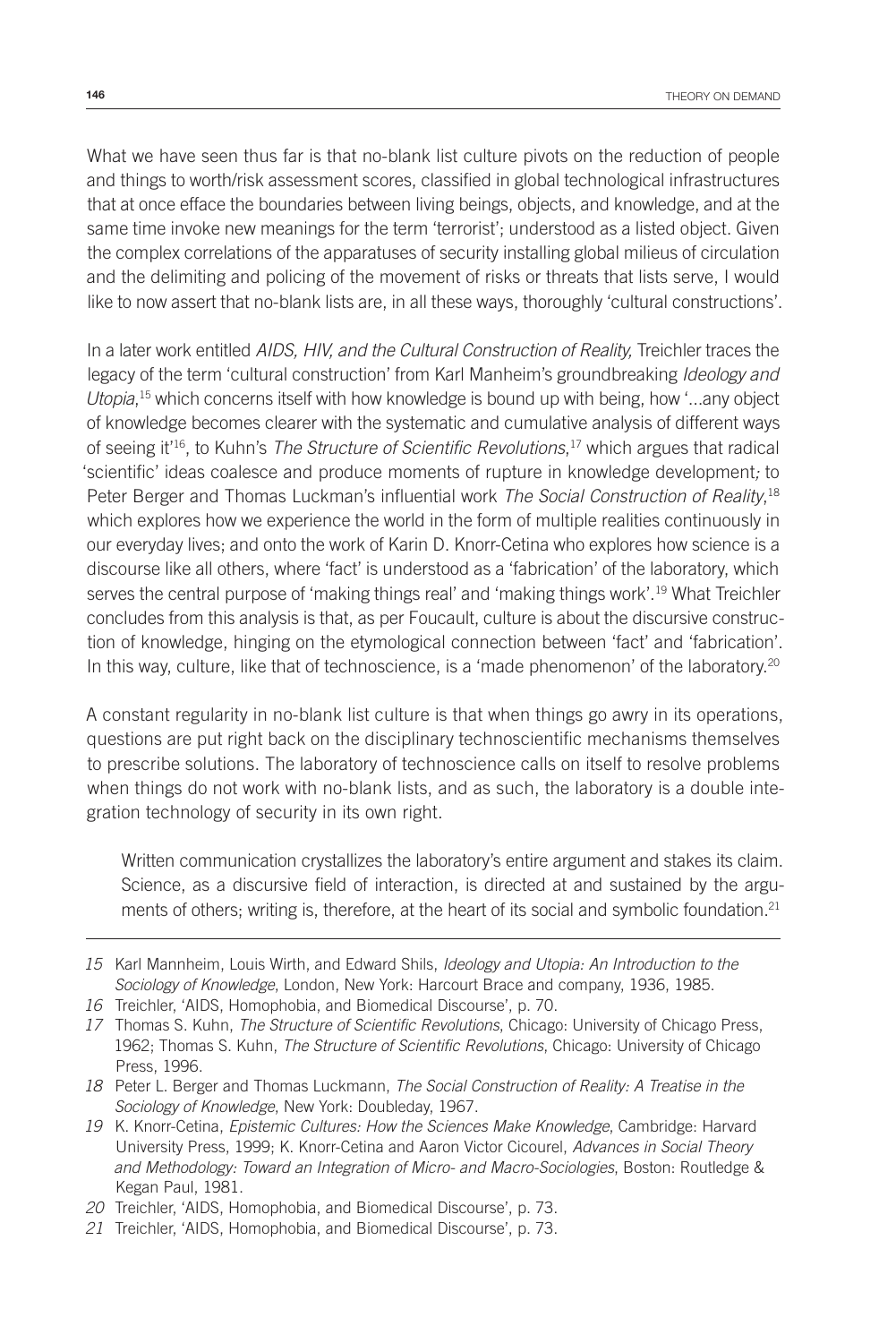Bruno Latour and Steve Woolgar's *Laboratory Life* is similarly inspired, arguing that fact simultaneously constructs what is fabricated, as well as what is not fabricated. In a similar way to how lists operate as 'intellectual technologies', Latour and Woolgar argue that scientific accounts are inherently uncertain and provisional, that facts are constructed through 'slow, practical craftwork by which inscriptions are superimposed and accounts are backed up or dismissed. It is through practical operations, that a statement can be transformed into an object or a fact into an artifact.<sup>122</sup> Latour and Woolgar argue that there is no inherent dichotomy between the material (the lab's technological apparatuses) and the nonmaterial dimensions of its cultural constructions (scientific ideology). Technoscientific accounts of phenomena are understood as transforming into reified objects, ultimately emerging as a reality that self-elaborates its own praxis. In turn, Latour and Woolgar characterize the social or cultural study of scientific phenomena as 'the construction of fictions about fiction construction'.<sup>23</sup>

What does this mean in terms of this research into no-blank list culture? It means that a risk or a threat and the no-blank lists that delimit and call them into reality, are both cultural constructions, fictional representations whose legitimacy is established, validated, and reinforced through a series of interacting and self-elaborating technologies, scientific practices, and ideologies that take shape in the laboratory. How the terrorist is produced – the classification of this most critical of contemporary knowledge – must be taken seriously and unpacked, rather than passively accepted as hegemonic reality. This is the challenge that this research into no-blank list culture brings to the table: *that the issue is not the cultural construction of the terrorist, but rather, the technoscientific construction of terrorism, or terrorist culture.*

No-blank list culture must be understood as a legal, scientific, and popular imagining that most often privileges disciplinary 'closed-world' technoscientific constructions, whose classifications are increasingly experienced by people as natural, as what *is*. The more data about individual identities is collected, sniffed, worth/risk assessed, and classified in global information infrastructures – the more people are reduced to scores on no-blank lists – the more the technoscientific laboratory's account and construction of terrorist realities, classifications, and the 'truth' about the ongoing war on terror becomes a taken-for-granted reality self-elaborated through no-blank list culture. And in this highly uncertain, but pervasively connected global culture, it is precisely these underlying technoscientific discourses and their embodied technologies that appear to become precisely what need not be examined. In this way, the stage on which the realities of terrorist dramas unfold, the milieus of circulation installed, are validated and reinforced almost invisibly by the apparatuses of security that serve contemporary governmentality.

If there is another constant in the history of no-blank list culture presented here, besides that of the technoscientific construction of 'terrorists', it is the further sublimation of the computer's crucial and unquestioned role in combating 'good' and 'evil' in this global struggle over the production of 'terrorist' knowledge – its role as a pivotal 'closed-world' technology of security governing operations that probe entropic milieus for patterns and regularities that constitute

*<sup>22</sup>* Latour and Woolgar, *Laboratory Life*, p. 236.

*<sup>23</sup>* Latour and Woolgar, *Laboratory Life*, p. 284.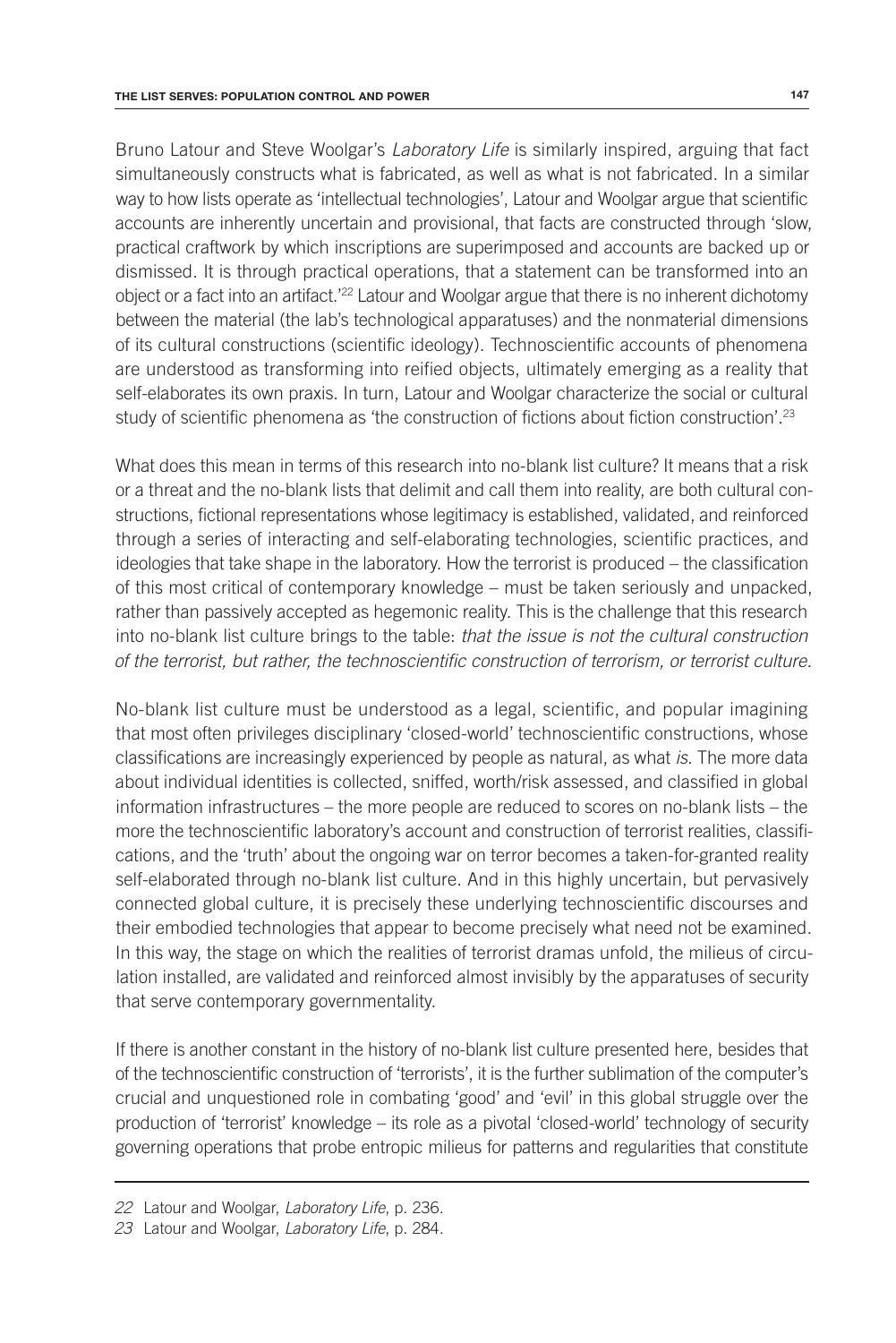risks. Couplings of humans and machines, cyborgs, data-mined at every moment, worth/risk assessed, and distributed in populations circulating in increasingly ubiquitous and pervasive classification milieus that completely efface the boundaries between people, things, and knowledge, have in many ways become a hegemonic reality of contemporary governmentality. The unfolding global popular news items on 'watch lists' reads like a case-study on this point, documenting on the one hand the utter instability and uncertainty involved in practices of identifying terrorists through risk assessment techniques and global classification infrastructures, and on the other, the efficient and effective ways in which technoscience can repair this instability and uncertainty – that it is a just a matter of time until the perfect mathematical algorithms and technoscientific system is developed to combat this contemporary plague of terrorism.

The contestation surrounding the sharing of Canada's no-fly list with other nations, specifically the US, explored in the previous chapter, is not merely a question of privacy law, civil rights, and liberties but also clearly demonstrates how we are coming to increasingly understand, see, and accept our selves as technoscientific objects of knowledge; distributed in populations that are continuously experimented upon through data-mining, risk assessed, coded, classified, and streamlined into international information standards and systems. Global adherence to such standardized systems, beginning with the underlying technological infrastructures enabling the internet, global telephony, and cellphone networks in general, are standards which for the most part have been developed by the United States,<sup>24</sup> and that not only form the infrastructure of global telecommunication, but are also the de-facto pivot in post-9/11 cooperative efforts to manage terrorist threats worldwide. In these ever-creeping ways too, no-blank list culture expands, going hand in hand with staunch technoscientific governmental efforts, which in the case of the emergence of the Canada's no-fly list, saw increased pressure being placed on the Canadian government to share their lists and databases and adhere to increasingly stringent US standards, policies, and procedures that seek to delimit and police the movement of risks and threats in more and more milieus of circulation.

The idea of terrorists as listed objects is quite clearly the remnant of Cold War 'closed-world' discourse, validated and reinforced through mainstream global news sources, with each and every utterance of good guys and bad guys, us and them, etcetera. At the same time we have seen oppositional discourse appear in mainstream news, centered generally on privacy law and the protection of basic civil rights and liberties associated with 'free movement'. Such discourse, characterized by open-human conceptions, has certainly also helped shape no-blank list culture. We have seen that resistance and opposition to no-blank list culture is not futile, specifically in the case of no-fly lists, but does become evermore difficult with the powerful technoscientific 'security' agendas that enable global surveillance milieus sublimating themselves deeper into our social woodwork. At times, it is even difficult to distinguish between dominant and oppositional views of no-blank lists, as 'friends and foes' often agree that there is 'no better solution' to security than this technoscientific one – the installation of no-blank lists.25

*<sup>24</sup>* Bowker and Star, *Sorting Things Out*.

*<sup>25</sup>* Tyche Hendricks, 'The Immigration Debate: Identifying Legal Workers – Ways to Verify Eligibility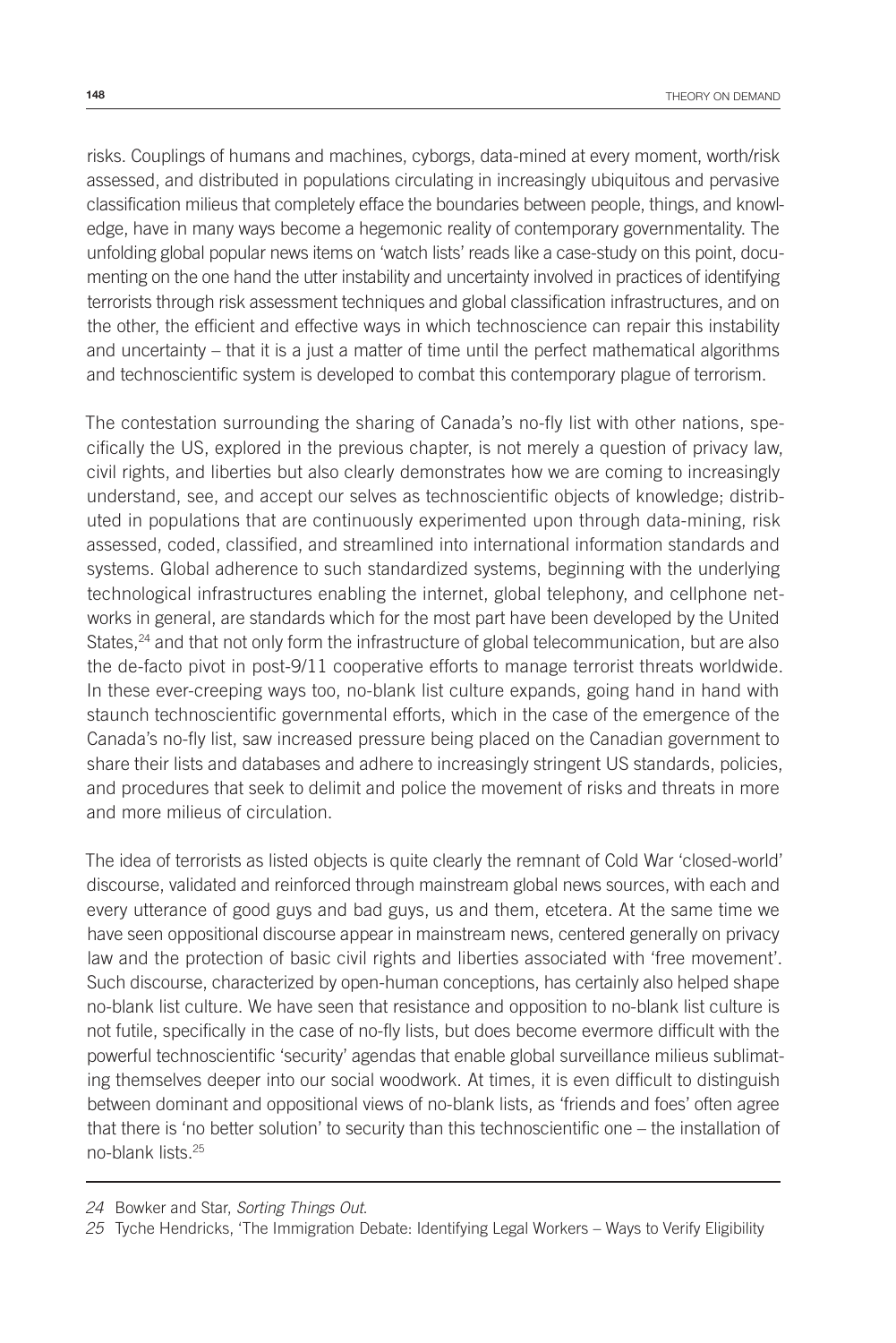On May 24th, 2007, Kathy Kiely reported in *USA Today* that an immigration bill had been proposed and was being debated in the US Senate that would make provisions requiring that every person who applies for a job in the United States need to demonstrate that they are legally eligible to work.26 Like the no-fly list, a no-work list was being developed by the United States' Department of Homeland Security, which would ultimately allow all US employers to verify the legal-status of their employees through comparative screening processes like those of the no-fly list program. Indeed, such technoscientific practices involving 'verifying the eligibility' of identities by screening them against no-work lists are increasingly being 'seen [by the US government] as key to immigration control'.<sup>27</sup> But such a technoscientific vision for immigration control, despite the powerful governmental forces behind it, is far from taken-for-granted, as competing and contradictory meanings surrounding no-work lists also abound in mainstream reporting.

Civil liberties advocates worry that an extensive database linking Social Security data with immigration information would invade Americans' privacy and could lead to warrantless government data mining, be a ripe target for identity thieves and foster a "no work" list akin to the federal government's "no fly" list. Other experts fear that a multibillion-dollar, mandatory system – which would be almost 1,500 times the size of a pilot program that already has encountered logistical problems – would be rife with errors and delays. But friends and foes of immigration alike say there's no better solution.<sup>28</sup>

According to this report, the competing legal discourses of a civil liberties vision of no-work lists, set against the efficiency and effectiveness of technoscientific approaches to controlling immigration, both take as their basis an agreed upon, yet highly provisional foundation: that there is 'no better solution' than that derived from the laboratory and its no-blank list technoscientific policing conjunctions. In a world where 'threats' lurk everywhere and need be managed and controlled through watch lists, the obliteration of privacy law becomes a taken-for-granted reality too: a passive agreement that human existence in a world plagued by pervasive and ubiquitous threats to local, national, and global security – from terrorist threats, to threats to immigration, and employment – can be secured trough technoscientific data-mining and screening practices.

"Everybody who wants there to be meaningful (immigration) enforcement recognizes that the centerpiece has got to be workplace enforcement, and employment verification is a central component of that," said Steve Camarota, research director at the Center for Immigration Studies in Washington, D.C., a think tank that favors reducing both legal and illegal immigration. The American Civil Liberties Union has long opposed such a plan, which it considers a step toward a national identity card that the government could use to track the movements of Americans without their consent.

Seen as Key to Immigration Control', 23 May 2006, *The San Francisco Chronicle*, http://www. sfgate.com/cgi-bin/article.cgi?file=/c/a/2006/05/23/MNGIOJ095U1.DTL&type=printable.

*<sup>26</sup>* Kathy Kiely, 'Employer-verification Proposal Draws Fire', *USA TODAY*, 24 May 2007, http://www. usatoday.com/news/washington/2007-05-24-employer-verification\_N.htm.

*<sup>27</sup>* Hendricks, 'The Immigration Debate: Identifying Legal Workers'.

*<sup>28</sup>* Hendricks, 'The Immigration Debate: Identifying Legal Workers'.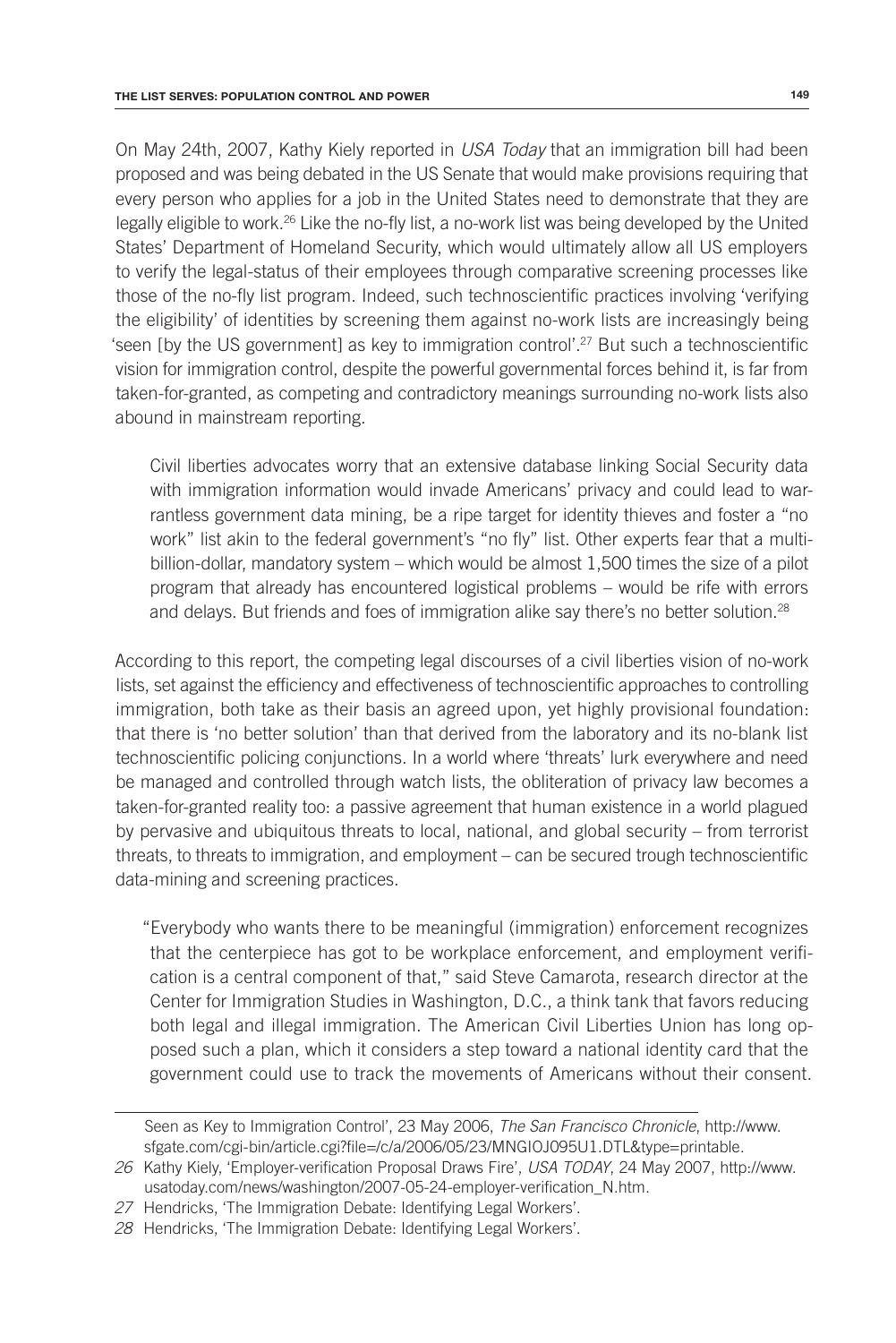"This will create privacy consequences that are profound," said Tim Sparapani, the ACLU legislative counsel for privacy rights. "We'll be gathering enormous amounts of sensitive information in an unsecured format ... These databases will inevitably be used by the government for purposes other than employment verification. The government has an insatiable appetite, post 9/11, for information. And it will take and aggregate and sift and data mine any source of information about the populace that it can get its hands on."29

As fabricators of fact, no-blank lists have become technoscientific industries in their own right, ways of doing and seeing that are extremely costly, both economically and in terms of their degradations of human beings to data bits, highly susceptible to misidentification and the 'inconveniences' of being placed in guilty-before-proven-innocent contexts. Furthermore, despite having thus far provided no 'return-on-investment', no-blank lists are increasingly being seen as so critical to ensuring 'freedom of movement' and 'security' in a highly uncertain world, that it appears they will not be given up on lightly. We have clearly seen that their use is expanding evermore pervasively across an 'unknown' but ubiquitously connected milieu of circulation – *Terra Incognita* – both fabricating and giving 'truthful' fact to terrorist realities.

## **Double Integration, or Good Guys 0, Bad Guys 1**

What is involved in this analysis of mechanisms of power is the politics of truth, and not sociology, history or economics.<sup>30</sup>

The case of the emergence of the *Specified Persons List* in Canada, explored in the previous chapter, epitomizes the creeping pervasiveness and ubiquity of a global classification society<sup>31</sup> wherein local classification schemes (i.e. Canada's no-fly list) are transformed into international standardized schemes (i.e. US no-fly list practices and policies), which are in turn aligned with standardized global-scale information systems (i.e. unification and alignment of many governments no-fly lists in global surveillance and policing networks). Furthermore, with the case of no-fly lists, we have seen how international forces, particularly those exerted by the United States, are acting to cement a common global classification infrastructure that at its core completely effaces the boundaries between people, things, and knowledge. Indeed, both the Canadian and American no-fly list programs derive from the same technoscientific assumption: that a terrorist is functionally equivalent to an information bit, identifiable and controllable as it bounces between states, countries, security checkpoints, and computer nodes.

No-blank lists derived from the tabulation, sorting, analysis, and coding of human beings are becoming evermore pervasive and ubiquitous in our global classification society, receding further and further into the fabric of an everyday culture that is increasingly turning

*<sup>29</sup>* Hendricks, 'The Immigration Debate: Identifying Legal Workers'.

*<sup>30</sup>* Foucault, '11 January 1978', p. 3.

*<sup>31</sup>* Bowker and Star, *Sorting Things Out*.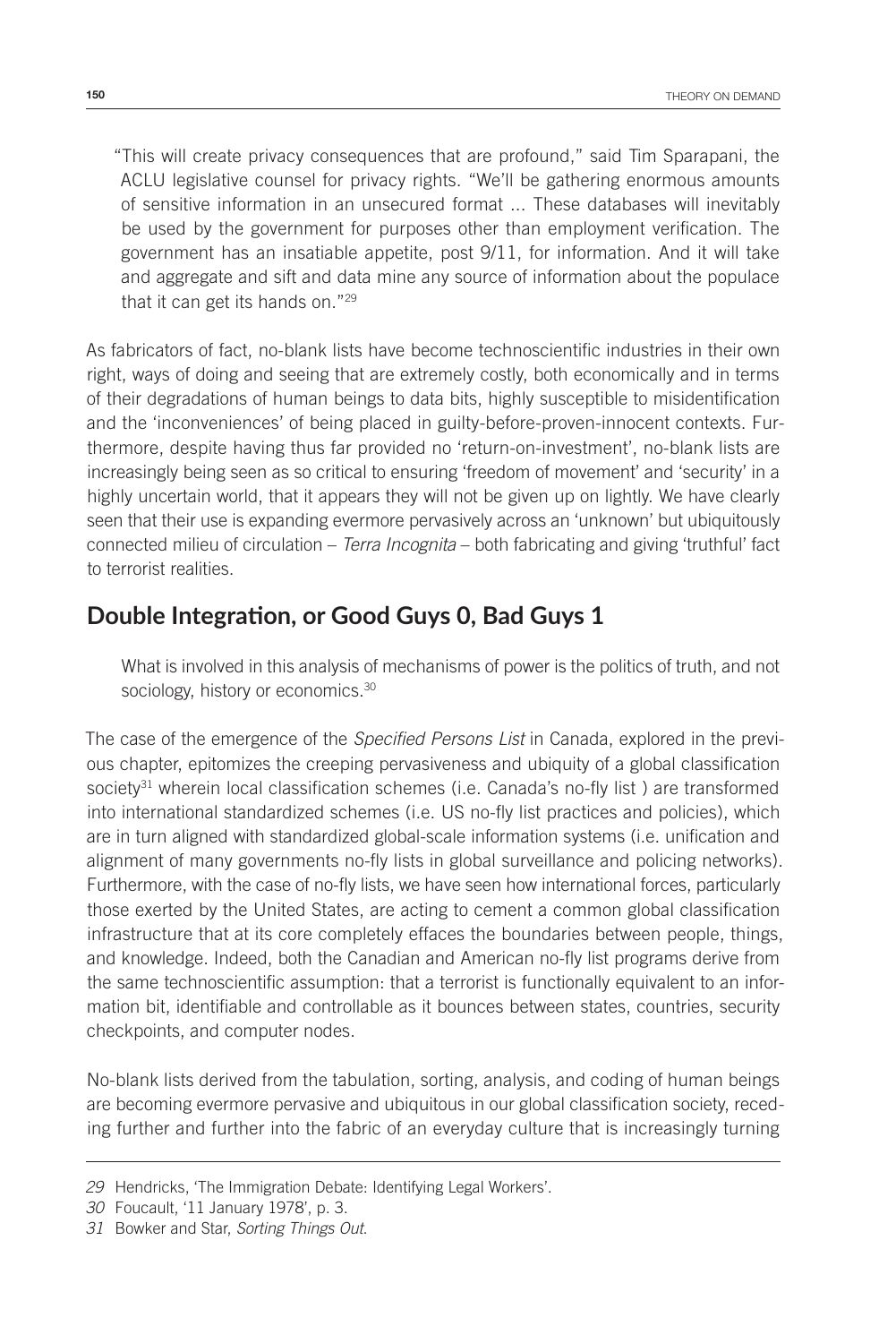to lists to manage threats to local, national, and global security. The historical legacy of Nazi governmentality's practices of reducing individuals to statistical objects with associated values cannot be denied in contemporary no-blank list culture. The more the Nazis devised quantitative means and mechanisms for differentiating between 'biopolitical' lives in the Greater Reich, the more social policies and programs revolving around empirically reductive and caesuric differentiation flourished and became an increasingly

taken-for-granted way of seeing and doing security and surveillance. Beyond the biopolitics the historical imperative is clear, particularly when propelled into a contemporary analysis: the more comfortable people become with the liberty, rights, and mobility of their selves being reduced and tracked as worth/risk assessed digital elements, ultimately regulated and policed through lists, the more social policies and procedures are accepted and implemented that rely on such reductions of people to digital elements. These are the self-elaborating discursive processes, the double integration effects of technoscientifically constructed no-blank list culture.

But while we can see similar patterns and regularities in today's no-blank list culture as in Nazi governmentality, there are differences, which involve the kinds and the scope of information gathered and warehoused in global classifications infrastructures – the direct effects of which are the rendering irrelevant of distinctions between what Canadian privacy law calls 'identifiable' and 'non-identifiable' personal data, and also the twin pillars of 'notice' and 'consent' – and also, how automated statistical techniques involving work/risk assessment have come to take center stage. With increased emphasis on encoding life as worth/ risk objects and approaching it as a 'problem in coding', come self-elaborating policies, procedures, and practices of mathematically reducing people to scores, and assessing and classifying them as risks. According to James Gilden's headline in *The Los Angeles Times* on November 19, 2006, such 'Math Could Help Protect Against Terrorism'32. Chronicling how 'operations research' follows the numbers in assessing the efficiency and effectiveness of current no-fly list screening systems, Gilden writes that '...there is the problem that there is no clear picture of what a terrorist looks like'.33

"Whenever you divide people into two categories – more suspicious and less suspicious – you invite the bad guys to figure out how to get into the 'search-me-less line' ... There's this myth that somehow there is a profile of the bad guys, and it's not true," Schneier said. "There's an enormous danger and enormous insecurity in relying on a profile," Schneier said. "Pre-identification doesn't really help much, so why are we bothering?"34

Despite the assumed reassurance of such screening practices, the terrorist continues to remain invisible in technoscientifically constructed no-blank list culture, and thus, is faithfully and eternally profiled, stereotyped, and constructed as a 'bad guy' in need of

*<sup>32</sup>* James Gilden, 'Pi in the Sky: Math Could Help Protect Against Terrorism', *The Los Angeles Times*, Travel Insider Section, 19 November 2006, http://travel.latimes.com/articles/la-tr-insider19nov19.

*<sup>33</sup>* Gilden, 'Pi in the Sky'.

*<sup>34</sup>* Gilden, 'Pi in the Sky'.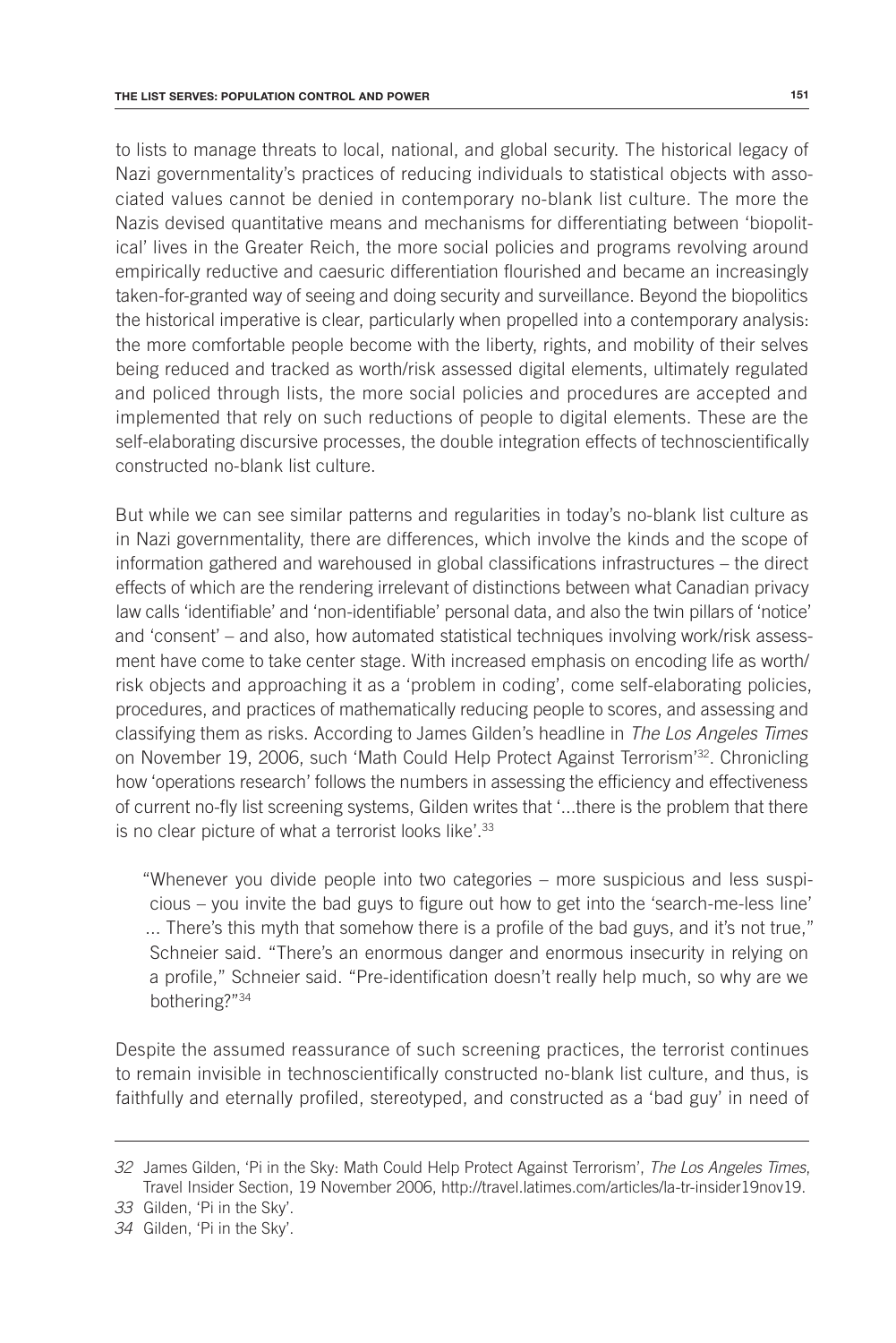further policing. Moreover, while such practices have proven to be inefficient, no-blank lists can also be thought of as instruments at the disposal of would-be threats, in terms of how they can be used oppositionally, as vetting systems for 'terrorist candidates'.

Critics of Secure Flight note that it would be simple for terrorists to probe the system, sending their members on flights just to see who would be selected for secondary screening. Those who were not selected by the government would become the lead candidates for any planned terrorist act.35

However, despite such problematic conceptions of no-fly lists and further no-blank lists as 'dangerous' technoscientific cultural constructions, in the over 500 news articles that appeared in the corpus, only three articles (and a *Fox News* television report) actually probed deeper into the specific mathematical algorithms and risk assessment techniques of watch lists. Quite shockingly, these three reports revealed that the

U.S. federal government is using the Soundex concept to match traveler names against the No Fly List. Soundex, developed in 1918 for census analysis, removes vowels from names and assigns a numerical value to remaining consonants. The result is hundreds of "false positive" matches and unnecessary inconvenience for tens of thousands of airline passengers.36

Over and above the disturbing revelation that the US no-fly list program at its core engages an inefficient mathematical risk assessment algorithm first developed in 1918, which has never succeeded in 'nabbing a single terrorist', $37$  is the source of this information: a *Public Relations Newswire* for S3 Matching Technologies of Houston.<sup>38</sup> It is even more distressing that the second source of this technoscientific revelation was a report filed by Carolyn Canville for *FOX News*'s Houston outlet on February 27th, 2007 where she, too, revealed the underlying 1918 mathematical algorithm on which America's *Secure Flight No-fly List* was based.<sup>39</sup> Not surprisingly, Canville's segment concludes with what is little more than a commercial plug for local Houston-based S3 Technologies.

The final report which addressed this story came from the United Kingdom's *The Register*, which ran the following headline on March 14th 2007: 'George Bush fingered as terrorist by US feds.' This short article ends with a conclusion epitomizing the situation:

*<sup>35</sup>* Gilden, 'Pi in the Sky'.

*<sup>36</sup>* PR Newswire, 'S3 Matching Technologies: Outdated TSA Software Matches Clinton, Obama, and McCain with Potential Terrorist Names on No Fly List. Concept Used by TSA was Created in 1918', 1 January 2007, http://sev.prnewswire.com/computer-electronics/20070131/ DAW03631012007-1.html.

*<sup>37</sup>* Canville, 'Flying Blind?'.

*<sup>38</sup>* PR Newswire, 'S3 Matching Technologies'.

*<sup>39</sup>* Canville, 'Flying Blind?'.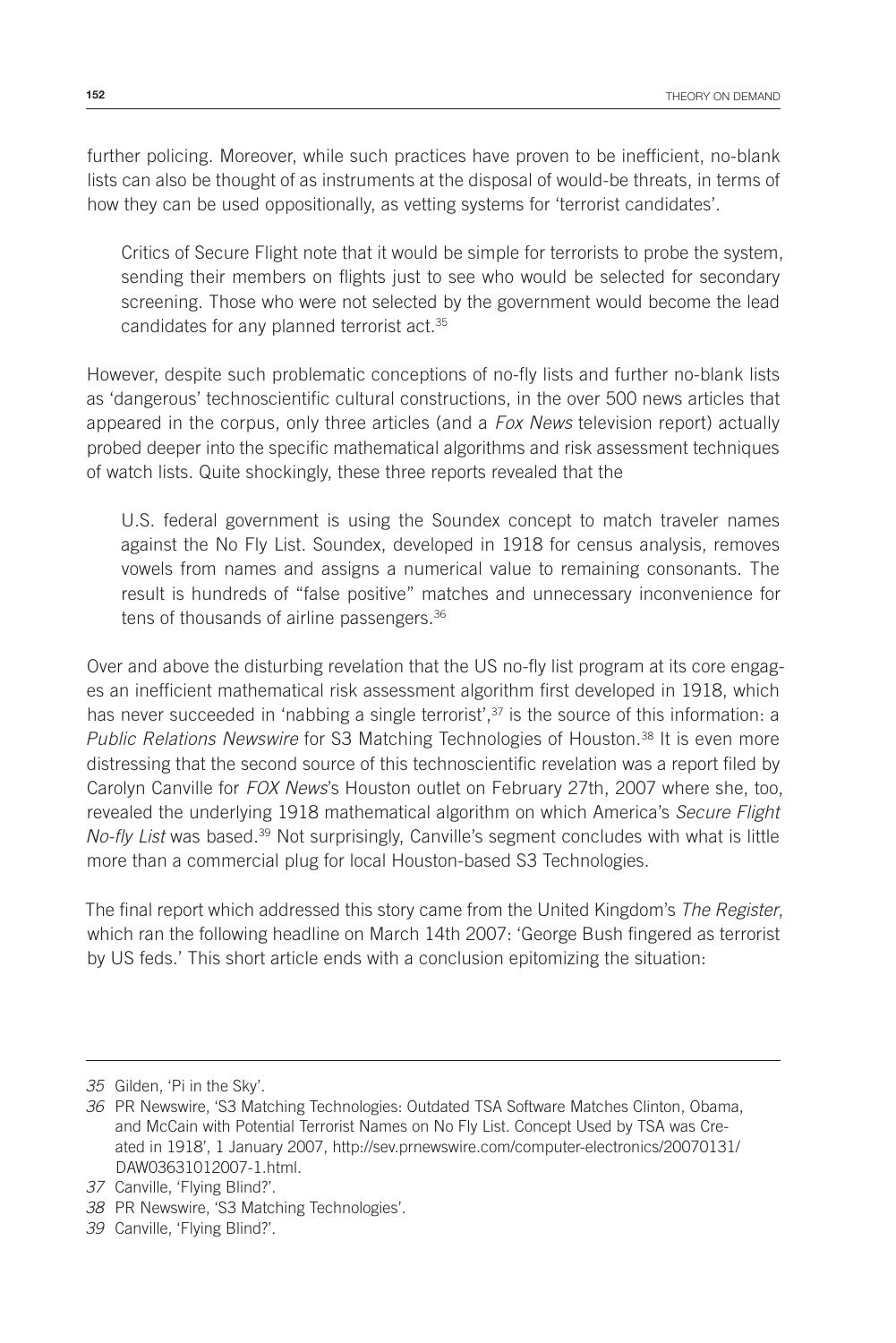Either the terrorist conspiracy has gone deeper than anyone could have thought, or the American feds have gone loco, or perhaps the S3 guys are over-egging the pudding just a tad. Maybe all of the above. 40

But where such 'news' reports focus on the misidentifications inherent in the use of no-blank lists to patrol threats, at no point do they define what a terrorist is, call such 'truthful' classifications into question, nor raise any criticism of the policies and procedures that strip people of fundamental rights and liberties to 'movement' and 'circulation' on little more than a computationally-derived risk assessment score. Of course, the laboratory is taken-for-granted as providing the solution here, and yet again the invisible body of the terrorist is reduced to the eternal catchall-phrase 'bad guy'.

False matches on a list of 20 names included: Bugs Bunny, Daffy Duck, and Mickey Mouse – he matches up with a suspected terrorist named Max Massou. And while they're [TSA] busy targeting these false matches, the bad guy could be getting away ... We could all wind up on the no-fly list! Along with thousands of other innocent travelers.<sup>41</sup>

But as Canville is quick to reassure us, fortunately 'there is a solution on the horizon' and it comes from none other than the laboratory of 'Houston's own S3 Technologies'. The reduction of the identities of individuals to digital bits, their subsequent algorithmic worth/risk assessment, and reconstitution on security watch lists – the ethical and moral dimensions of people divested of basic liberties and rights in precarious guilty-before-proven-innocent contexts on nothing more than a score – have little to do with the failings of the US no-fly list program, which according to these reports are merely attributable to approaching security and surveillance as a mathematical problem in coding. In these self-elaborating discursive processes, the solution to the problem is of course to be found in the exclusive domain of the laboratory. One such lab may have already solved the no-fly list misidentification conundrum: S3, and their TeraMatch® software technology that leverages innovative and patented mathematical algorithms:

"It's no wonder the No Fly List has never nabbed a terrorist," said Andrea Gillentine, S3's Healthcare Solutions Leader. "Soundex had 97 false positives compared to only 3 turned up by our TeraMatch® technology. It should be pretty obvious to everyone why so many people are upset about the No Fly List."42

Quite clearly people are upset with the underlying technologies and mathematical algorithms and the need for their improvement and refinement in this technoscientific construction of no-blank lists, paying little to no mind to the divesting of their privacy and civil rights and liberties to 'free movement'. Terrorists are scary and only the technoscientific lab can save us!

*<sup>40</sup>* Lewis Page, 'George Bush Fingered as Terrorist by US Feds', 14 March 2007, *The Register*, http://www.theregister.co.uk/2007/03/14/no\_fly\_website\_jollies/.

*<sup>41</sup>* Page, 'George Bush Fingered as Terrorist by US Feds'.

*<sup>42</sup>* PR Newswire, 'S3 Matching Technologies'.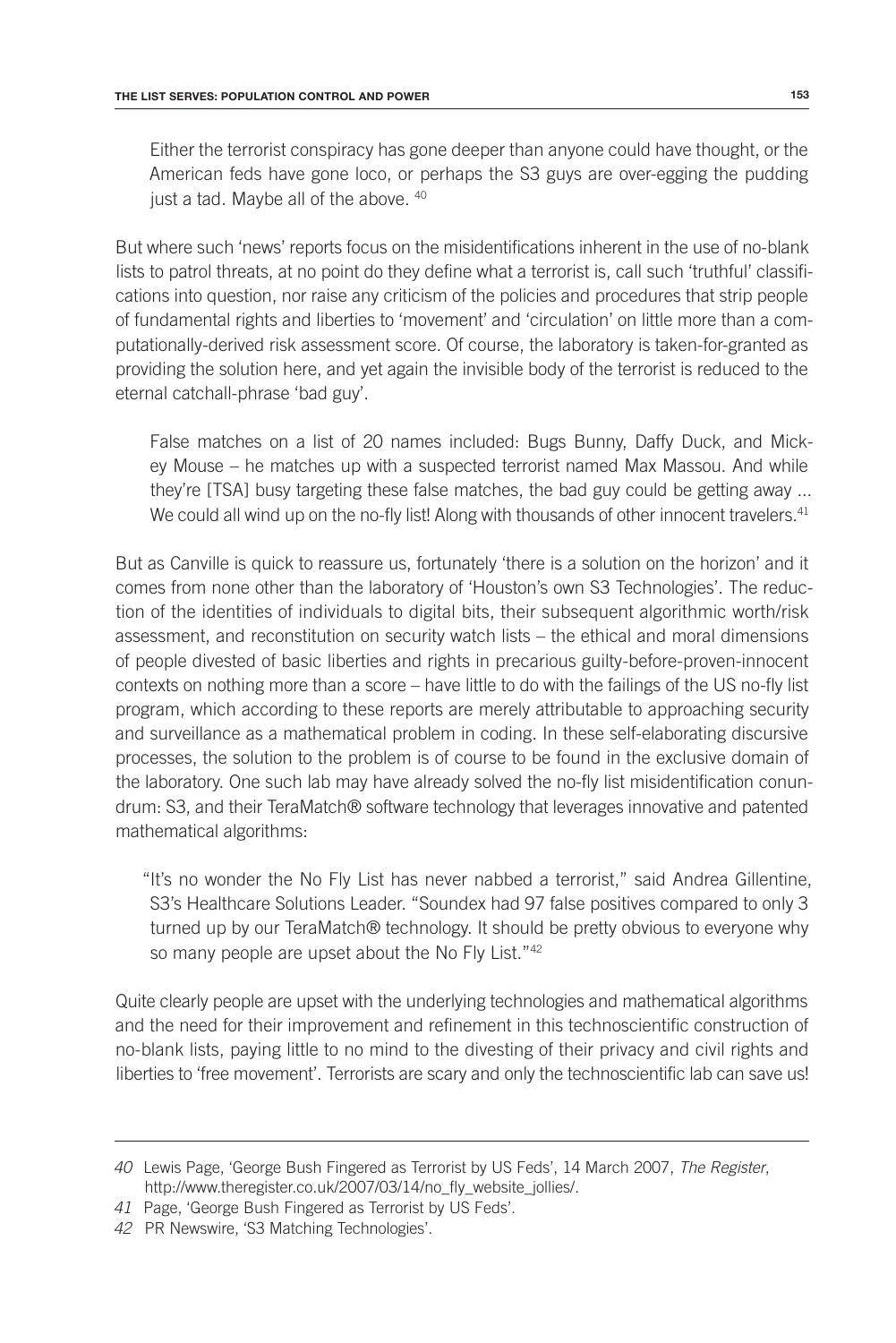Either that, or the 'American feds have gone loco'.43 Whatever the case, what is unquestioned is that terrorist threats, and all living beings and things in general, are reducible to worth/ risk scores, delimited through statistical mechanisms and policed through the operations of no-blank lists. The extent to which these invisible threats lurk all around us – this technoscientifically constructed reality and fear central to the technoscientific construction of terrorism – comes right to the fore in Bruce Schneier's *Forbes Magazine* article from January 8th, 2007 entitled 'They're Watching'.<sup>44</sup> 'If you read this piece we'll have to kill you,' he begins,

If you've traveled abroad recently, you've been investigated. You've been assigned a score indicating what kind of terrorist threat you pose. That score is used by the government to determine the treatment you receive when you return to the U.S. and for other purposes as well. Curious about your score? You can't see it. Interested in what information was used? You can't know that. Want to clear your name if you've been wrongly categorized? You can't challenge it.

Here I argue that the contemporary construction and naturalized classification of 'terrorists' – reduced to numbers, assessed as risks, and placed on no-blank lists – this commitment to categories, scores, and listing, is at once an artifact of the ways in which people have been classified on lists as threats since modern Nazi governmentality, and a highly provisional and emerging phenomenon wherein never-before imagined global classification infrastructures, risk assessment techniques and technologies are leveraged in attempts at pervasive and ubiquitous global security and surveillance on a radically re-spatialized globe, where populations, milieus of circulation, algorithmic logic and predictions of movement rule the day. In this way, despite its invisible risk factors and criteria, no-blank list culture requires an ongoing commitment to 'black' and 'white' classifications based on profiled factors of risk. No-blank lists as technoscientific cultural constructions can thus be seen in all their contradiction:

- As providing reassurance in a highly insecure but pervasively and ubiquitously connected world through the 'truthful' and 'natural' materialization of 'terrorists';
- As rendering the terrorist body even more invisible in this milieu of circulation, un-localizable in our global classification woodwork;
- As reinforcing perpetual fears, that threats to 'us' from 'them' are always lurking out there, somewhere, on a radically re-spatialized globe, where the solution to finding such threats will inevitably come from the technoscientific laboratory.

## **No-blank Lists Serve: The Naturalization of 'Terrorist' Knowledge**

Officials disclosed that they intended to search for unknown terrorists by buying access to commercial repositories of personal data collected about consumers to look for any possible link between a passenger and a known terrorist like a common address or phone number.45

*<sup>43</sup>* Page, 'George Bush Fingered as Terrorist by US Feds'.

*<sup>44</sup>* Schneier, 'They're Watching'.

*<sup>45</sup>* Eric Lipton, 'U.S. Official Admits to Big Delay in Revamping No-fly Program', 21 February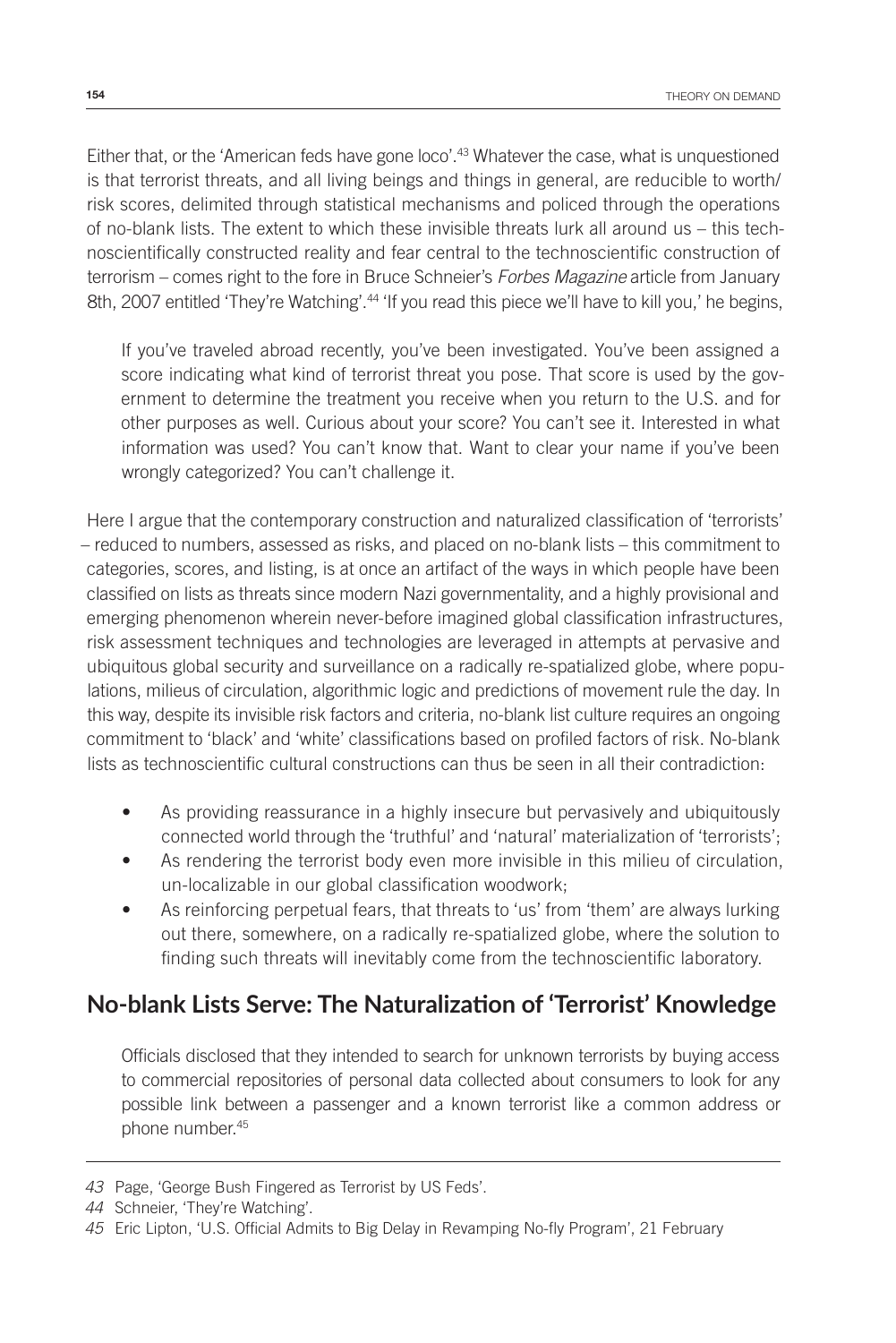Under a form of contemporary governmentality that swallows information up in one big gulp into the bowels of global classification infrastructures, the mislabeling of 'terrorists' and threatening elements in populations – this slippage in the production of some of our most critical constructed knowledge – is virtually ensured. Furthermore, 'innocents' who are miscategorized and who suffer at the long arm of such assemblages of police, are meant to appease their suffering through their unwavering belief in technoscience; that it is only a matter of time until the laboratory unearths the 'right' strategy for 'securing' the milieu of circulation.

"All of us are anxious to get it started as soon as possible," Kip Hawley [US Transport Security Administrator] said of the problems of scope the revamped no-fly list program in the US was intended to address, with the aim of cutting the overwhelming amount of misidentifications on the list down by at least half. "But we are going to get it right before we set an artificial date and try to rush to it." 46

A timeline for 'getting it right', the imposition of an 'artificial date', would seemingly be anathema to a never-ending war on terror, in which technoscientific discourse further reinforces, validates, and self-elaborates itself and its laboratories as pivotal in perfecting systems that will inevitably and 'truthfully' classify, calculate, and predict 'terrorist threats' and their movements. When it comes to no-blank lists as cultural constructions, technoscientific discourse would seem to not only trump civil rights and liberties, but also economic practices, since despite the massive expenditures associated with them, no-blank list programs like no-fly lists, rarely, if ever, yield a return-on-investment. If we are to understand no-blank lists as cultural constructions of a symbolic model of reality, then it has become apparent through this analysis that approaching them from a strictly technoscientific standpoint raises several important questions:

- What kind of correspondence do we presume to exist between the technoscientific representation of terrorists on no-blank lists, or in global classification infrastructures, and their material corporeal reality?
- Are the realities of terrorist corporeal threats really reducible to risk assessment scores, factored in populations and classified in global information infrastructures, or are they far more provisional in nature, and as such, invisible?
- What other features of culture determine no-blank list reality?
- What is the role of language in articulating and popularizing no-blank list culture?
- Do different representations of no-blank lists and their threatening elements make a difference in no-blank list cultural constructions?

Three general takes on such questions can be observed in mainstream news reporting on watch lists. Firstly, terrorist threats, whether animate or inanimate, are seen as reducible to risk assessment scores and a high degree of correspondence is assumed between terrorist

<sup>2007,</sup> *The New York Times*, http://www.nytimes.com/2007/02/21/washington/21secure.html?\_ r=1&ref=us&oref=slogin.

*<sup>46</sup>* Lipton, 'U.S. Official Admits to Big Delay in Revamping No-fly Program'.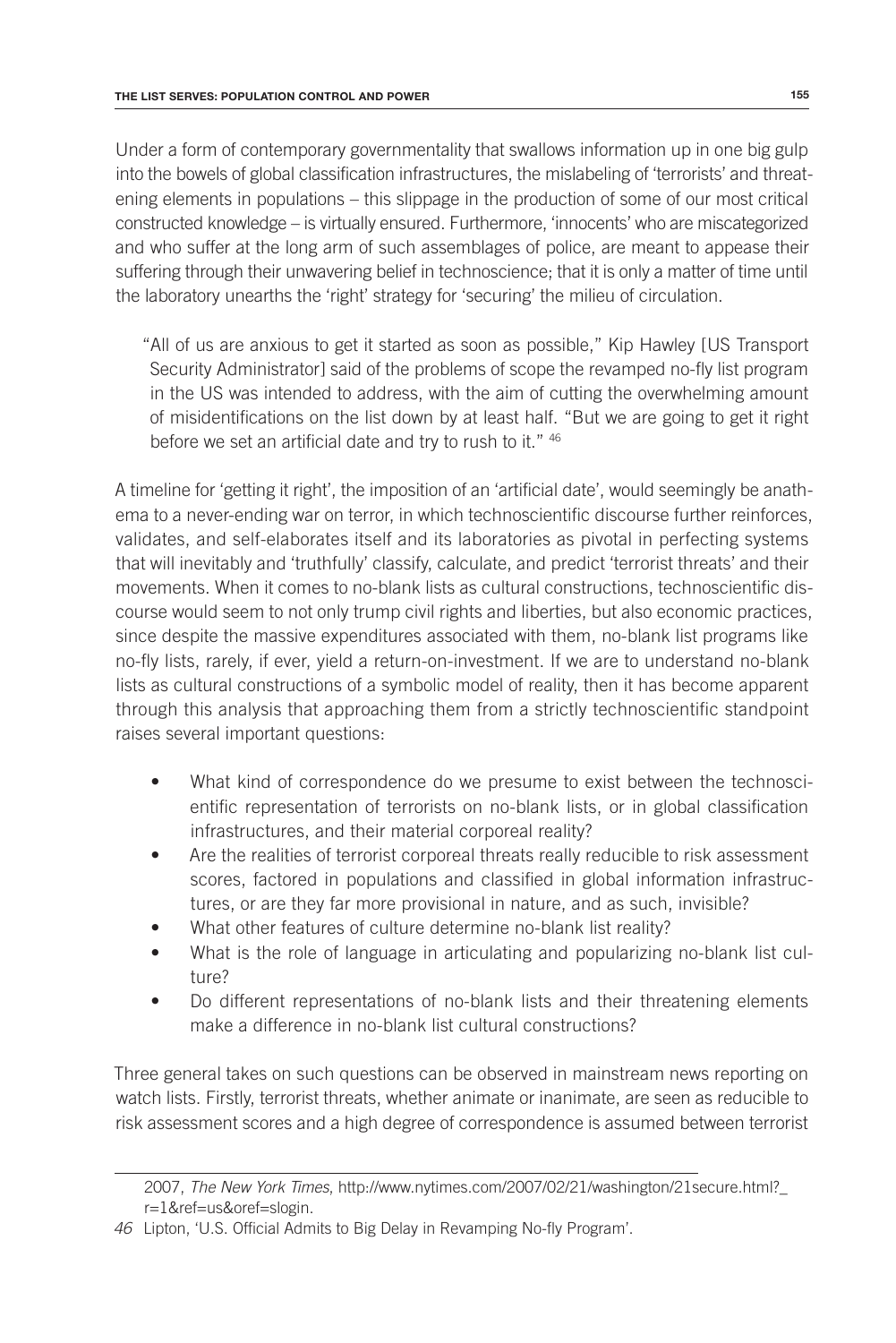realities and technoscientific discourse. Secondly, once they are reduced to risk assessment scores, threatening elements and in turn terrorist corporeal bodies, can be efficiently and effectively controlled (delimited and policed) through their listing in global classification infrastructures. The misidentification of innocents on watch lists in such practice is seen as a taken-for-granted reality of involvement in a local, national, and global 'war on terror'. A problem inevitably mediated through the language of technoscientific discourse, wherein the solution to misidentification – the perfection of the no-blank list screening of terrorists – is self-elaborated as exclusively realizable in technoscience's closed-world lab. Thirdly, our experience and knowledge of terrorists is inevitably mediated through our symbolic construction of them, as listed objects housed in global classification infrastructures and circulating in vast milieus of uncertainty.

There are pressing and critical reasons for clarifying the concept of no-blank lists as cultural constructions. In the face of an ever-broadening and seemingly never-ending war on terror, the ethical, moral, and technical limitations of these facile symbolic constructions of 'black' and 'white' 'terrorists' that no-blank lists reinforce and validate, should by now be emerging as not only obvious, but dangerous. The current terrorist crisis – with its long-term influence over the direction of policy, research, legislation, and everyday life – makes it all the more imperative to take seriously the conceptual clashes between different symbolic conceptions of 'no-blank lists' and 'terrorists' like those presented here, and how these terms can be clearly read as technoscientific cultural constructions.

Displayed in themselves, emptied of all resemblance, cleansed even of their colours, visual representations will now at last be able to provide natural history with what constitutes its proper object, with precisely what it will convey in the well-made language it intends to construct. This object is the extension of which all natural beings are constituted – an extension that may be affected by four variables. And by four variables only: the form of the elements, the quantity of those elements, the manner in which they are distributed in space in relation to each other, and the relative magnitude of each element.47

It is my hope that by highlighting its ancient and historic instrumental role in the 'naturalization' of 'risky' or 'threatening' classes of people and things through its techniques for visualization and materialization, the list is revealed as a key site of struggle in the production of knowledge: giving the contemporary 'terrorist' form, establishing its quantities, serving the distribution of its elements in relation to each other, and helping to delimit, predict, and modify magnitudes of knowledge about it. Who (or what) are 'us', what (or who) are 'them', and where will 'they' strike next? How are the politics that serve to delimit, predict, police, and nullify the movement of terrorists established? Although the answers to such questions remain fluid and elusive with respect to who builds no-blank lists and how risk is factored, one thing we can be sure of is that 'us' and 'them' can be living beings, things, or combinations thereof.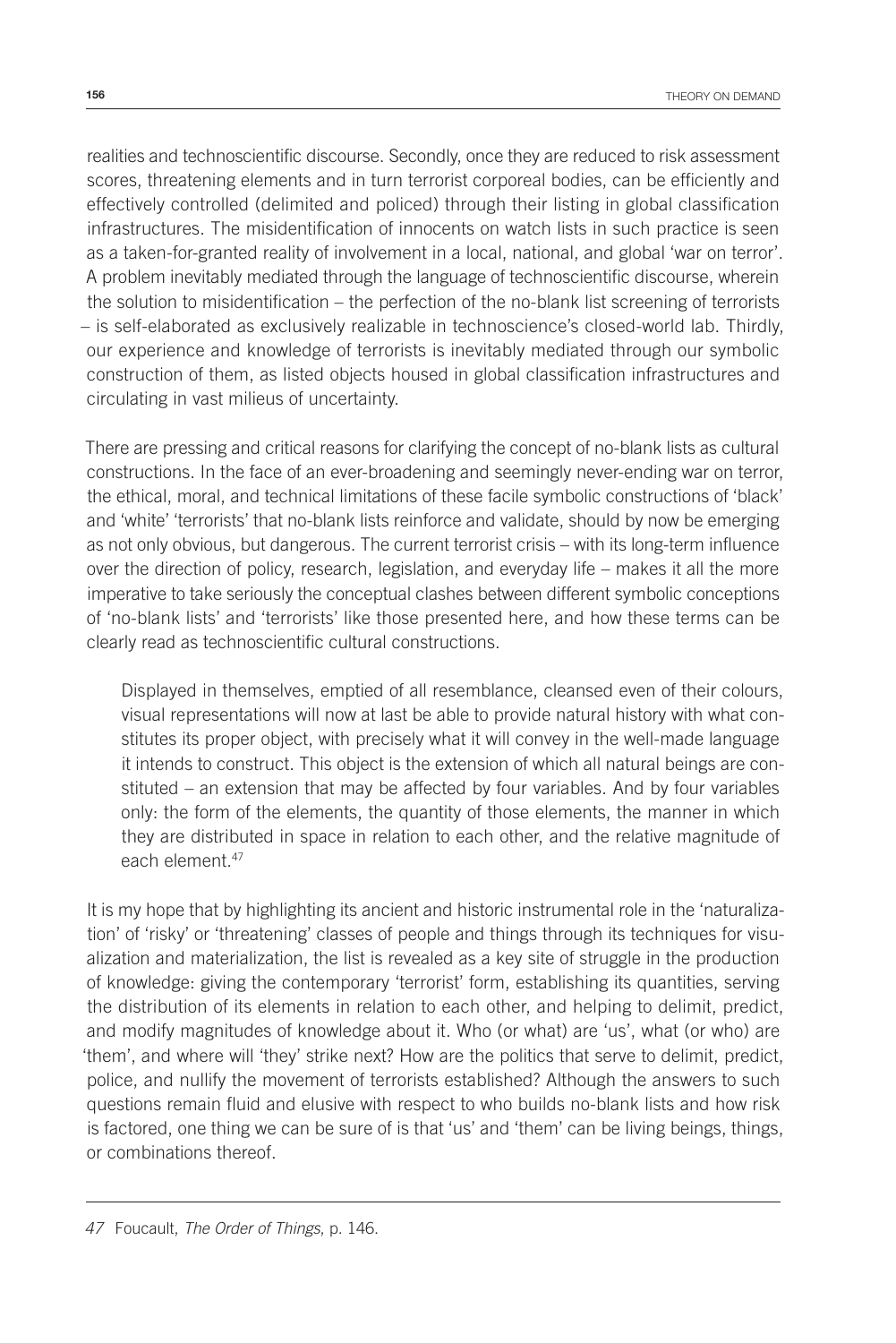Of all the stories that could be read from it, the emergence of no-blank lists are multiple stories about an object that in many ways does not exist: that of the 'terrorist'. As Raymond Williams has shown us, culture encompasses both material and non-material meanings; both the concrete objects produced by a cultural community (i.e. airports, airplanes, x-ray machines, no-fly lists, terrorists), as well as the complex intersection of practices, attitudes, beliefs, ideas, stories, and myths that make up a culture's way of life (i.e. terrorists are everywhere and we need to exercise extreme vigilance in delimiting and policing the movement of these 'unknown' threats). Williams also notes that the dichotomous nature of culture does not end there, but that it also serves to distinguish the material from the spiritual, and further to distinguish human from material development – people from objects.

In a contradictory era of ubiquitous global connectedness, coupled with high uncertainty and extreme religious and spiritual fundamentalism, the 'truthful' and 'natural' classification of the terrorist is one that we seem to want and need to materialize and differentiate, that we in many ways, and particularly through no-blank lists, have constructed it ourselves. No-blank lists are pivots of contemporary visions of global surveillance and security societies and as such represent a nexus of technologies, practices, meanings, stories, and legal, technoscientific, and popular discourses that reinforce, subvert, intersect, and overlap each other. Yet clearly within this miasma of densely interwoven meanings and significations, one pivot remains constant, that of the ephemeral 'terrorist'; the elusive and oft invisible threat to the Volk – the Jew or the Communist – figuring centrally in the drive towards the streamlining of global classification techniques and infrastructures.

Moreover, the ambiguities inherent in the label 'terrorist' – in how we construct 'it' as an object of knowledge – can be read as retaining clear traces of Nazi governmentality, involving the practice of valuing human life and assessing risks through the probing of data-pools as a means and an end to the identification and control of threatening elements. Such practices are now deeply sublimated in our classification milieus of circulation, but remain clearly palpable in legal security measures such as the Canadian *Public Safety Act of 2002*, which bequeaths the federal Transport Minister with the right to take measures to identify individuals who pose risks to aviation security, as well as the right to administer and maintain a list of such individuals.<sup>48</sup> Such caesuric social practices involving disaggregating risky or threatening elements from general populations are, while highly provisional, also deeply historical, and so it is not surprising that despite ongoing vague definitions of what constitutes a 'terrorist' in the national and global press – of this most critical classification and knowledge – Canadians implemented a *Passenger Protect Program* in June 2007 hinging on this questionable legacy involving delimiting, policing, and nullifying the movement of 'threatening' circulating elements – terrorist and other – through lists.

*<sup>48</sup>* See Canada's BILL C-17: THE PUBLIC SAFETY ACT, 2002, amended March 2003, http://www. parl.gc.ca/common/bills\_ls.asp?Parl=37&Ses=2&ls=c17.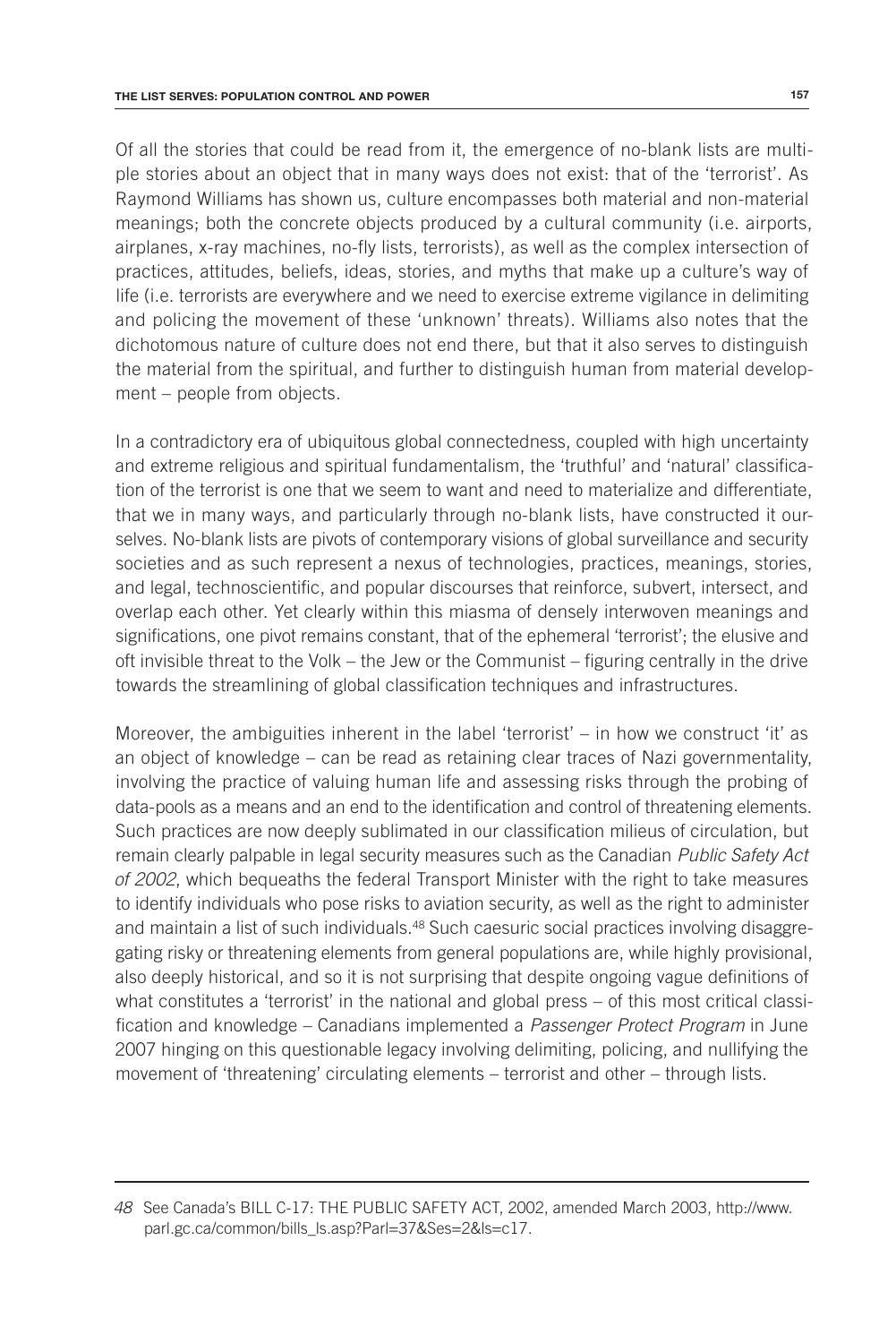#### **No-blank Lists Serve: The Reemergence of Bare Life**

Foucault's<sup>49</sup> critical theorizing of governmentality has clearly helped to identify and unloosen key constrictions, blockages, and correlations of power of list security technologies in this research. But at the same time, in light of the questions of 'human rights violations' which have emerged in this analysis – of the ethical and moral quandaries surrounding assemblages of juridical-disciplinary mechanisms for policing individual bodies in global entropic milieus of circulation like airports – there has also remained a tangible sense of 'bare life' in this state of affairs, which now compels a re-examination the work of Giorgio Agamben. $50$  By way of example, one of the most covered no-blank list stories worldwide in the time frame studied here was about a US citizen who unfortunately contracted a drug-resistant form of tuberculosis while honeymooning in Rome and was placed on the US no-fly list while abroad.<sup>51</sup> Unable to return from Europe to the United States and desperate to get home, Andrew Speaker of Atlanta, Georgia, subverted the no-fly list by boarding a plane in the Czech Republic, and flying into Montreal, then crossing the US border via land.52

This story first broke at the end of May 2007, and generated over fifty articles in the assembled corpus, most of which illuminated Speaker's body – reduced, assessed, and classified as a risk and threat to the 'health' of US society – as an urgent beacon or signifier for the unification and streamlining of US and Canadian security measures and infrastructures (as well as those of other nations), all in the interest of ensuring the 'free' movement of normal populations in secured global milieus of circulation.53 But in another way, Andrew Speaker's body can be read here per Agamben as pared down to its 'bare life', stripped of its rights to 'freedom of movement' through the fracture of biopolitical caesuras from legal subjects of right, to disciplinary enclosures where bodies are stripped of humanity and unequivocally and brutally policed at all times, like those in the Nazi concentration camps:

Whoever entered the camp moved in a zone of indistinction between outside and inside, exception and rule, licit and illicit, in which the very concepts of subjective right and juridical protection no longer made sense. What is more, if the person entering the camp was a Jew, he had already been deprived of his rights as a citizen by the Nuremberg laws and was subsequently completely denationalized at the time of the Final Solution. Insofar as its inhabitants were stripped of every political status and wholly reduced to bare life, the camp was also the most absolute biopolitical space ever to have been realized, in which power confronts nothing but pure life, without mediation.<sup>54</sup>

*<sup>49</sup>* Foucault, '1 February 1978 *Governmentality*'.

*<sup>50</sup>* Agamben, *Homo Sacer*.

*<sup>51</sup>* Sikander Hashmi, 'Clement Confident Despite TB Carriers No-fly Voyage', 31 May 2007, *The National Post*, http://www.canada.com/nationalpost/news/story.html?id=b8de6459-15bd-4d44 b4b7-e1f558def726&k=87708.

*<sup>52</sup>* Hashmi, 'Clement Confident Despite TB Carriers No-fly Voyage'.

*<sup>53</sup>* CNN News Services, 'Border Security Scrutinized After TB Patient Slips in'.

*<sup>54</sup>* Agamben, *Homo Sacer*, pp. 170-171.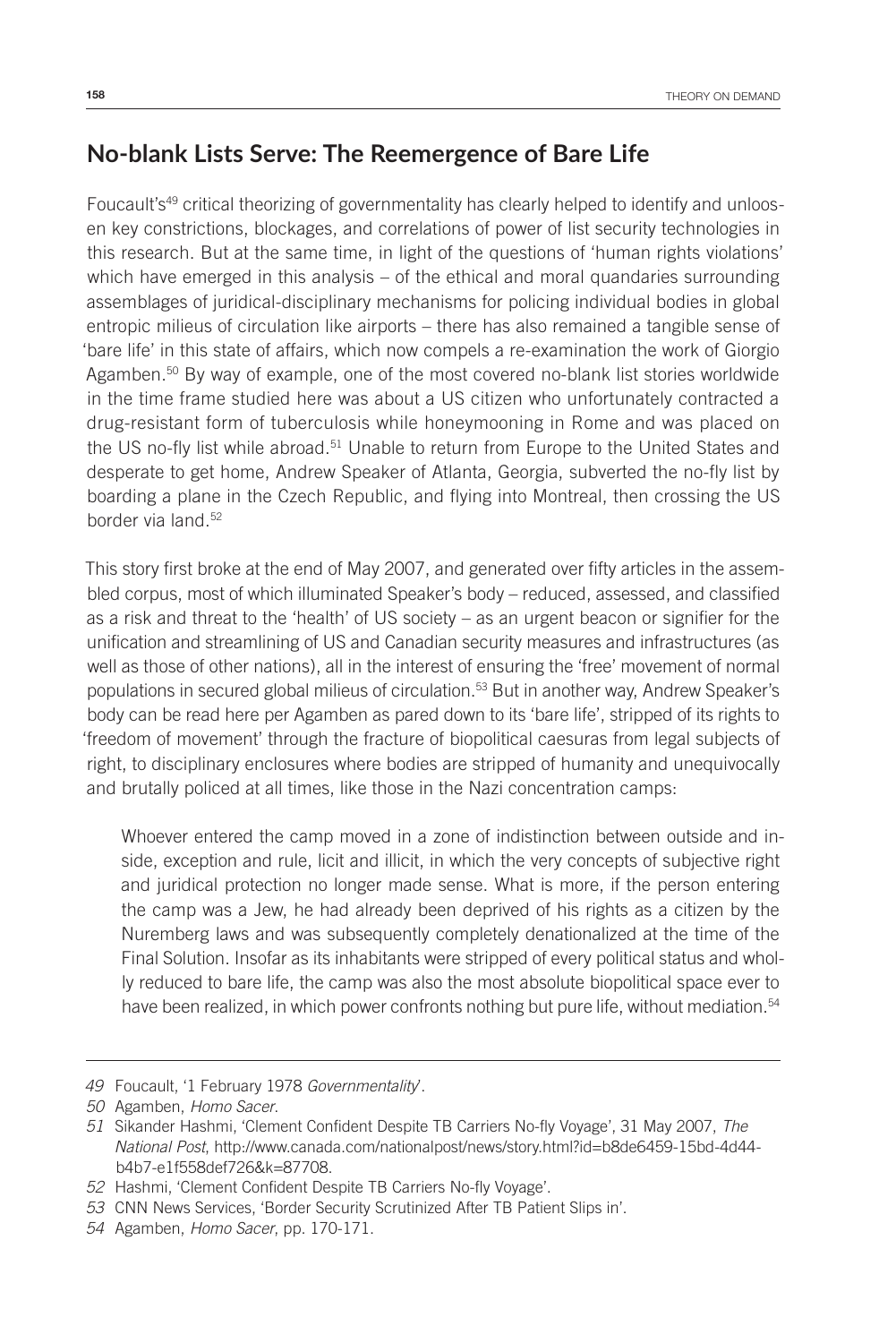For Agamben, the enclosure of the concentration camp as the most absolute biopolitical space ever to have been realized extends itself well beyond Nazi Germany. Just as practices surrounding the identification and control of bare life were at the center of this modern political formation, inscribed on the bodies of all citizens of the Reich at birth, the concentration camp as disciplinary space for the cloistering of bare life can be seen as transcending its historical realm too, jumping the barbed-wire fence, propelled into contemporary global milieus of circulation.

The camp as dislocating localization is the hidden matrix of the politics in which we are still living, and it is this structure of the camp that we must learn to recognize in all its metamorphoses into the *zones d'attentes* of our airports and certain outskirts of our cities ... The camp, which is now securely lodged within the city's interior, is the new biopolitical *nomos* of the planet.55

Andrew Speaker's body, reduced to an element circulating in an entropic global milieu,<sup>56</sup> in this way is not only emblematic of Foucault's governmentality, but also is evidence of Agamben's contemporary biopolitical caesuras. The layers of the onion that shield bare life, are stripped away in contemporary *zones d'attentes* like airports, where fractured threatening bodies are policed, quarantined, and their rights as *homo sapiens* are rescinded, all in the interest of protecting the sanctity of the global Volk's 'free' movement. Indeed, under a contemporary form of governmentality, which envisions the state as an organic membrane with permeable, leaky borders, nested in a global body, what needs to be policed and patrolled at these osmotic outskirts are the bodies of individual citizens, circulating in chaotic fashion, but inscribed with the fundamental political unit of 'bare life' in birth, and thus being critical sites of contemporary policing.

Agamben argues that the emergence of bare life at the center of modern and contemporary biopolitical policing can be traced back to the United States' Declaration of Rights and Freedoms enacted in 1789, which unequivocally affirms 'that 'men are born and remain free and equal in their rights' and that 'every man is born with inalienable and indefeasible rights'. For Agamben, the emergence of 'individual human rights' as such represents a radical shift in the site of sovereignty; *from divinely authorized royal sovereign, to a dispersed national sovereignty*, situated in the individual bodies of everyday citizens. 'The fact that in this process the "subject" is transformed into a citizen means that birth – which is to say natural bare life as such – for the first time becomes the immediate bearer of sovereignty.'57 For Agamben charters of rights and freedoms go hand-in-hand with the practice of sovereignty, with each right inscribed on the body forming another layer of protection to shield our absolute biopolitical nature; our bare lives, inscribed on us in birth.

*<sup>55</sup>* Agamben, *Homo Sacer*, pp. 175-176.

*<sup>56</sup>* Associated Press, 'Andrew Speaker Case Fuels Calls for Tougher Laws on Movement of Patients', 10 June 2007, *Fox News*, http://www.foxnews.com/story/0,2933,279912,00.html.

*<sup>57</sup>* Agamben, *Homo Sacer*, p. 128.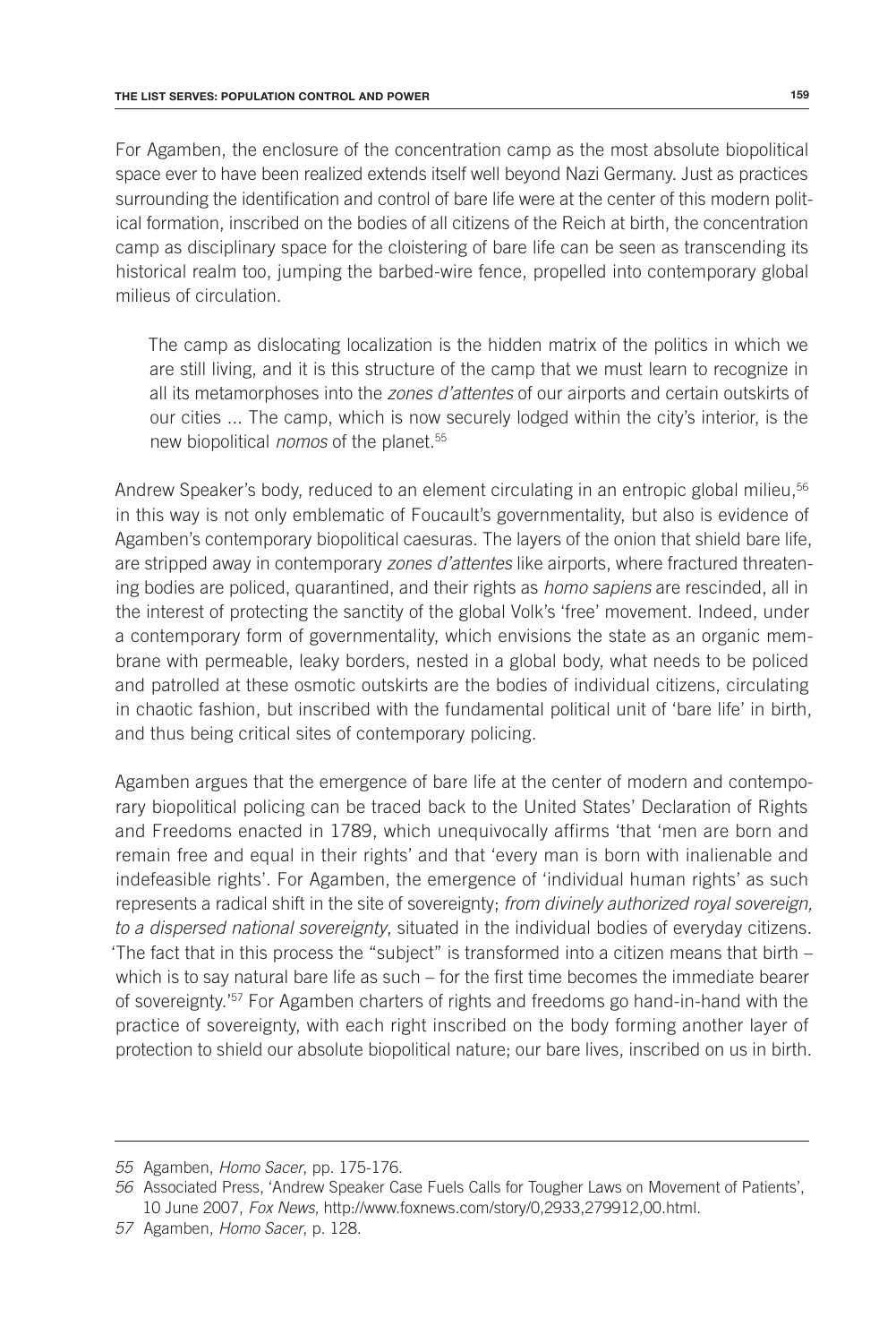Biopolitical caesuras are essentially mobile, and in each case they isolate a further zone in the biological continuum, a zone which corresponds to a process of increasing degradation. Thus the non-Aryan passes into the Jew, the Jew into the deportee ... the deportee into the prisoner ... until biopolitical caesuras reach their final limit in the camp ... Here the wavering link between people and population is definitively broken, and we witness the emergence of something like an absolute biopolitical substance that cannot be assigned a particular bearer or subject, or be divided by another caesura.<sup>58</sup>

In this way, 'bare life', or 'the absolute capacity of the subjects' bodies to be killed, forms the new political body of the West.59 With each biopolitical caesura that further divides, layers of rights are shed from bodies, until all that remains is bare life. Bare life as such is the fundamental political unit of modern and contemporary existence, an absolute biopolitical substance that cannot be further divided, and around which power is fundamentally practiced. Whether life is subsumed in Nazi totalitarianism or existence takes shape in western liberal democracy, each fracture of people from populations, delimited, listed, and policed as threats, further divests bodies of layers of humanity; ultimately carrying the potential to pare them down to this final and absolute indivisible biopolitical substance – bare life – the capacity to be killed without conscience. And so Agamben's bare life propels the corporeal bodies that Foucault subsumed in populations under governmentality back into the spotlight, and into a pivotal role.

Behind the long, strife-ridden process that leads to the recognition of rights and formal liberties stands once again the body of the sacred man with his double sovereign, his life that cannot be sacrificed yet may, nevertheless, be killed. Today politics knows no value (and, consequently, no non-value) other than life, and until the contradictions that this fact implies are dissolved, Nazism and fascism – which transformed the decision on bare life into the supreme political principal – will remain stubbornly with us. According to the testimony of Robert Antelme, in fact, what the camps taught those who lived there was precisely that "calling into question the quality of man provokes an almost biological assertion of belonging to the human race".60

Following on Foucault's governmentality, we could say that Andrew Speaker's entire life was reduced to the contamination probability that he posed to the US Volk and other global biopolitical populations, was materialized on a no-fly list, and in this way, was nothing more than a factor of risk assigned to an element circulating in a global milieu of circulation, which seeks to subdivide the human species into such categories in the interest of ensuring the normal distribution and circulation of populations. But Agamben also forces us to acknowledge that there is something else going on here that needs to be unloosened, relating to the dehumanizing effects of stripping layers of freedom from circulating bodies, classifying, concentrating, and quarantining subdivisions of the human species as risks and threats. Through the analysis of how lists serve power formations, we are able to see

*<sup>58</sup>* Agamben, *Homo Sacer*, pp. 84-85.

*<sup>59</sup>* Agamben, *Homo Sacer*, p. 125.

*<sup>60</sup>* Agamben, *Homo Sacer*, p. 10.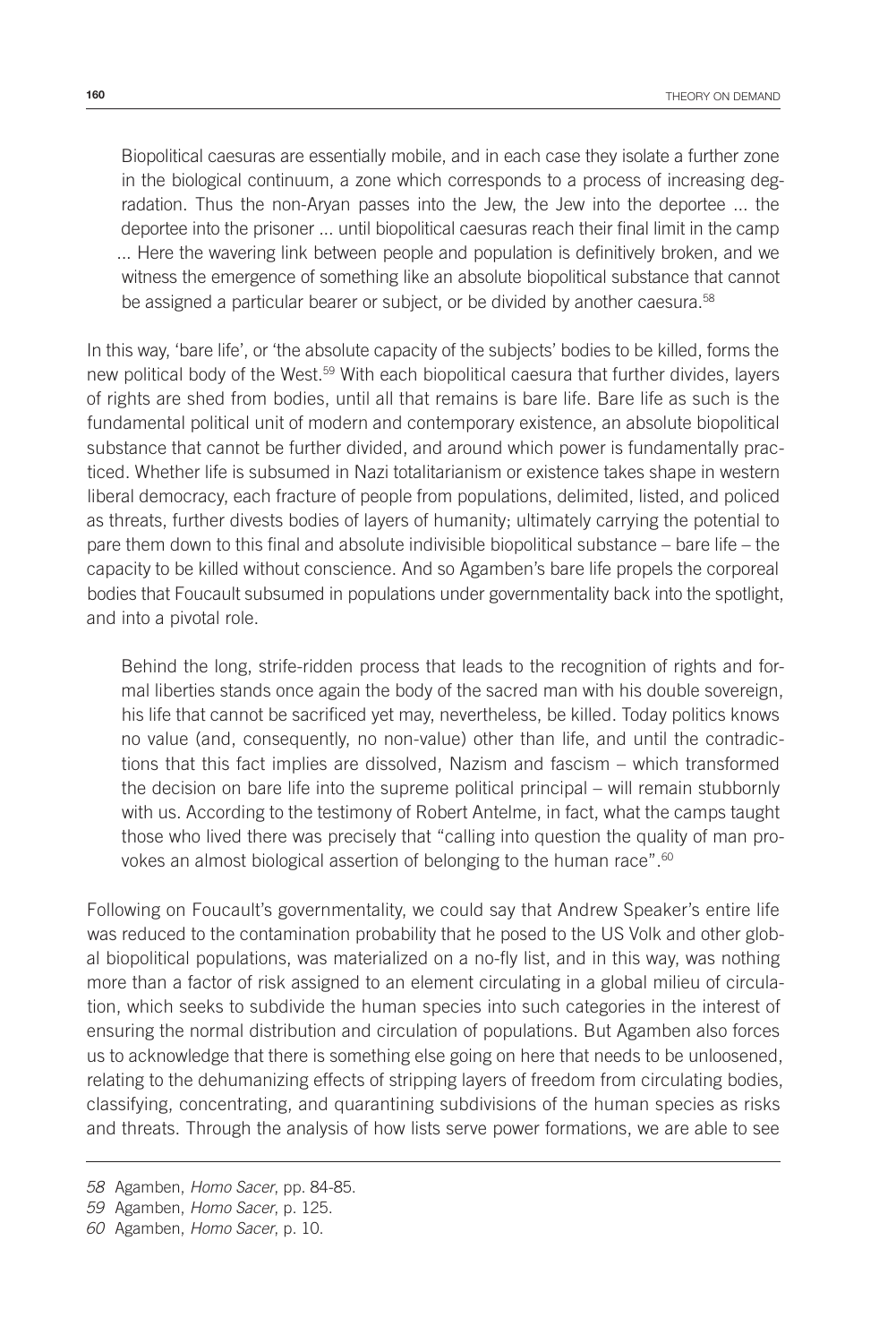how Foucault's populations and milieus of circulation installed through governmentality are in fact reconcilable with Agamben's 'bare life' as the fundamental political unit of contemporary political life.

Since Foucault<sup>61</sup> understands juridical-disciplinary mechanisms (i.e. human rights and freedoms charters) as redeployed in the apparatuses of security, serving the free milieus of circulation installed under governmentality, what Agamben<sup>62</sup> brings to this analysis of how lists serve governmentality is an elaboration and description of the dehumanizing effects implicit in redeployments of such juridical-legal mechanisms. As we have seen with the case of Andrew Speaker and all the cases of misidentification outlined here, but also as applied to those interned in Guantanamo Bay today, it is precisely because these bodies are divested of humanity, stripped of rights customarily attributed to human beings, and yet still remaining biologically alive (and as such being extreme signifiers of risk), that bare life can be understood as a part of correlations of power that constitute this most critical of classifications of the human species: the terrorist, or what Agamben calls *homines sacres (homo sacer)*.

Those who are sentenced to death and those who dwelt in camps are thus in some way unconsciously assimilated to *homines sacres*, to a life that may be killed without the commission of homicide. Like the fence of a camp, the interval between death sentence and execution delimits an extratemporal and extraterritorial threshold in which the human body is separated from its normal political status and abandoned, in a state of exception, to the most extreme misfortunes. In such a space of exception, subjection to experimentation can, like an expiation rite, either return the human body to life (pardon and the remission of a penalty are, it is worth remembering, manifestations of the sovereign power over life and death) or definitively consign it to death to which it already belongs.<sup>63</sup>

Through the case of Andrew Speaker, we can see how *homo sacer*, or sacred man – one who is lacking the rights bestowed on other human beings – resides in each and every one of us, and the potential for the exposure of this bare life lies at every turn of existence in global milieus of circulation; a double integration, or double sovereignty each and every one of us assumes in birth and possesses in life. On the one hand, our sovereignty is sanctified in our bodies at birth and is the foundation of our nation-state's legitimacy, which cares for and protects the lives of its citizens through its charters of rights and freedoms. On the other hand, our sacred and bare lives can always be exposed – which is illuminated when one violates the sanctity of the biopolitics of the nation or globe – in the case one is divided, classified, and listed as 'dangerous', 'them', 'terrorist', or 'other'.

When individual human rights, freedoms, and liberties of movement are removed through the operations of no-blank lists, and when the layers of the onion covering sacred life are

*<sup>61</sup>* Foucault, '1 February 1978 *Governmentality*'.

*<sup>62</sup>* Agamben, *Homo Sacer*, p. 128.

*<sup>63</sup>* Agamben, *Homo Sacer*, p. 159.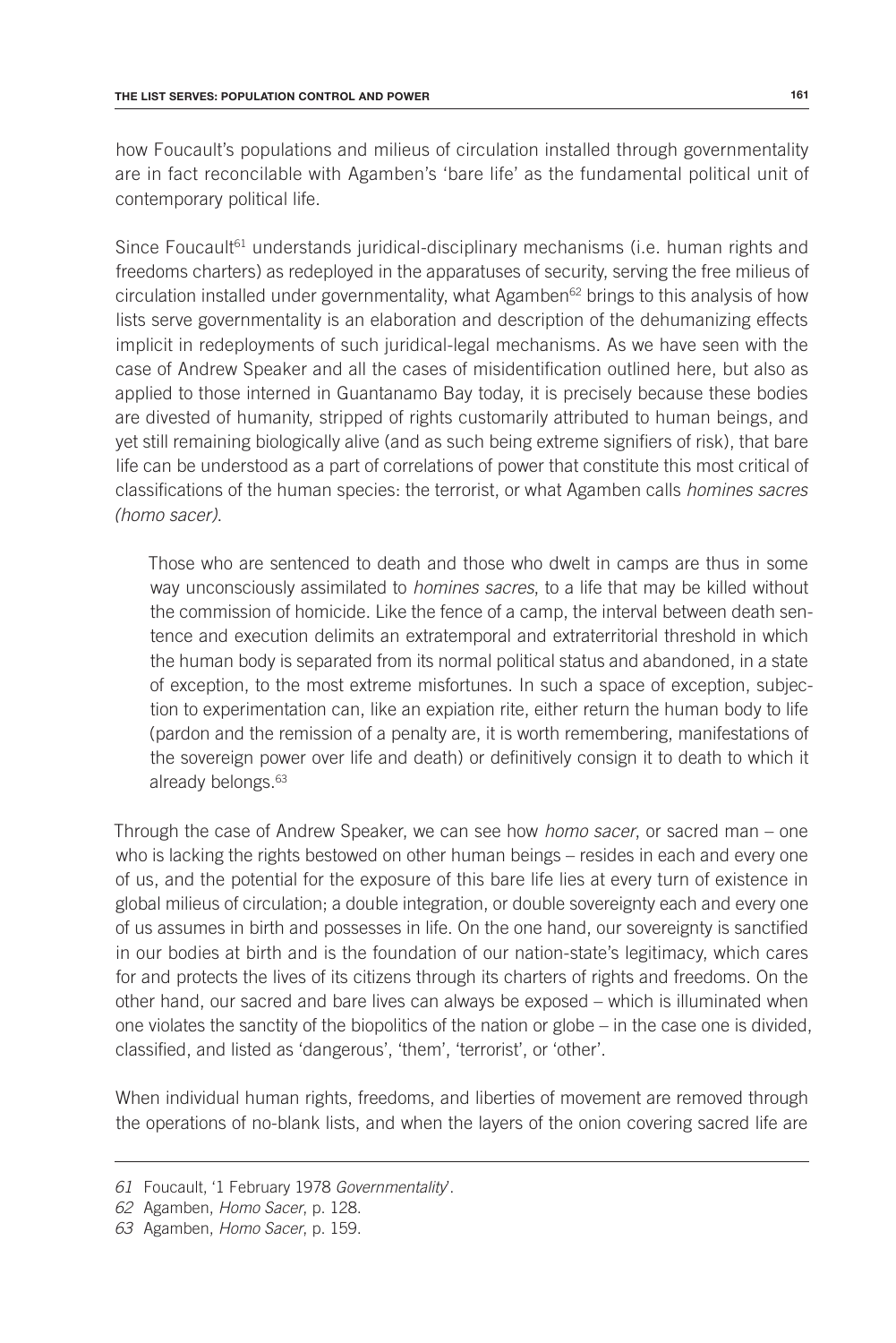stripped away, the pivotal contemporary operations of both Foucault's governmentality and Agamben's bare life are further exposed. Like the double integration effect characteristic of Foucault's technologies of security, bare life is a double sovereignty that is written into our legal constitutions and is the foundation of political life – biopolitical life – inscribed on us at birth: proud subjects of individual human rights and at the same time subject to their rescission.

Every society sets this limit; every society – even the most modern – decides who its "sacred men" will be. It is even possible that this limit, on which the politicization of the *exceptio* of natural life in the juridical order of the state depends, has done nothing but extend itself in the history of the West and has now – in the new biopolitical horizon of states with national sovereignty – moved inside every human life and every citizen. Bare life is no longer confined to a particular place or a definite category. It now dwells in the biological body of every living being.<sup>64</sup>

What the case of Andrew Speaker shows us is that the installation of 'secure' global milieus of circulation that take as their chief objective ensuring the 'freedom of circulation' for normal populations, through the delimiting, policing, and nullification of the movement of anything that may stand in the way of this objective, is a reality of contemporary governmentality. The redeployment of juridical-disciplinary mechanisms installed by the apparatuses of security also produce the 'double integration' or 'double sovereignty' effect of calling into reality human rights and freedoms, inscribed on the bodies of individuals, and at the same, nullifying these rights and freedoms in the interest of serving the modus operandi of this self-elaborating form of governmentality, 'freedom of movement'.

"We only have the ability to put people on watch lists coming into our country," [Michael] Chertoff [United States Department of Homeland Security Secretary] told CNN. "It would have been good if we had a system that allowed us and the Canadians to have a common picture ... The Canadians could have picked up this individual (before) getting into Canada, if the two countries had a fully integrated system to share information on passengers who pose a health threat," Chertoff said.<sup>65</sup>

The people on the watch lists US Department of Homeland Security Secretary Michael Chertoff's describes are fundamentally nothing more than worth/risk elements circulating in populations and milieus that can be probed and subjected to automated risk assessment techniques and technologies; and subsequently listed as 'risky' or 'threatening' objects in global classification infrastructures, stripped of some of the layers of the onion that shield bare life. Such digital identities are also stripped of any trace of humanity, reduced to scores, which serve as the basis for Chertoff's 'common picture'.

*<sup>64</sup>* Agamben, *Homo Sacer*, p. 140.

*<sup>65</sup>* Sheldon Alberts, 'Canada, U.S. Need Shared No-fly List: U.S. Homeland Security', 7 June 2007, *CanWest News Service*, http://www.canada.com/topics/news/national/story.html?id=d759a89a-2a1c-40ff-b15f-87d3cce4ecc9&k=68609.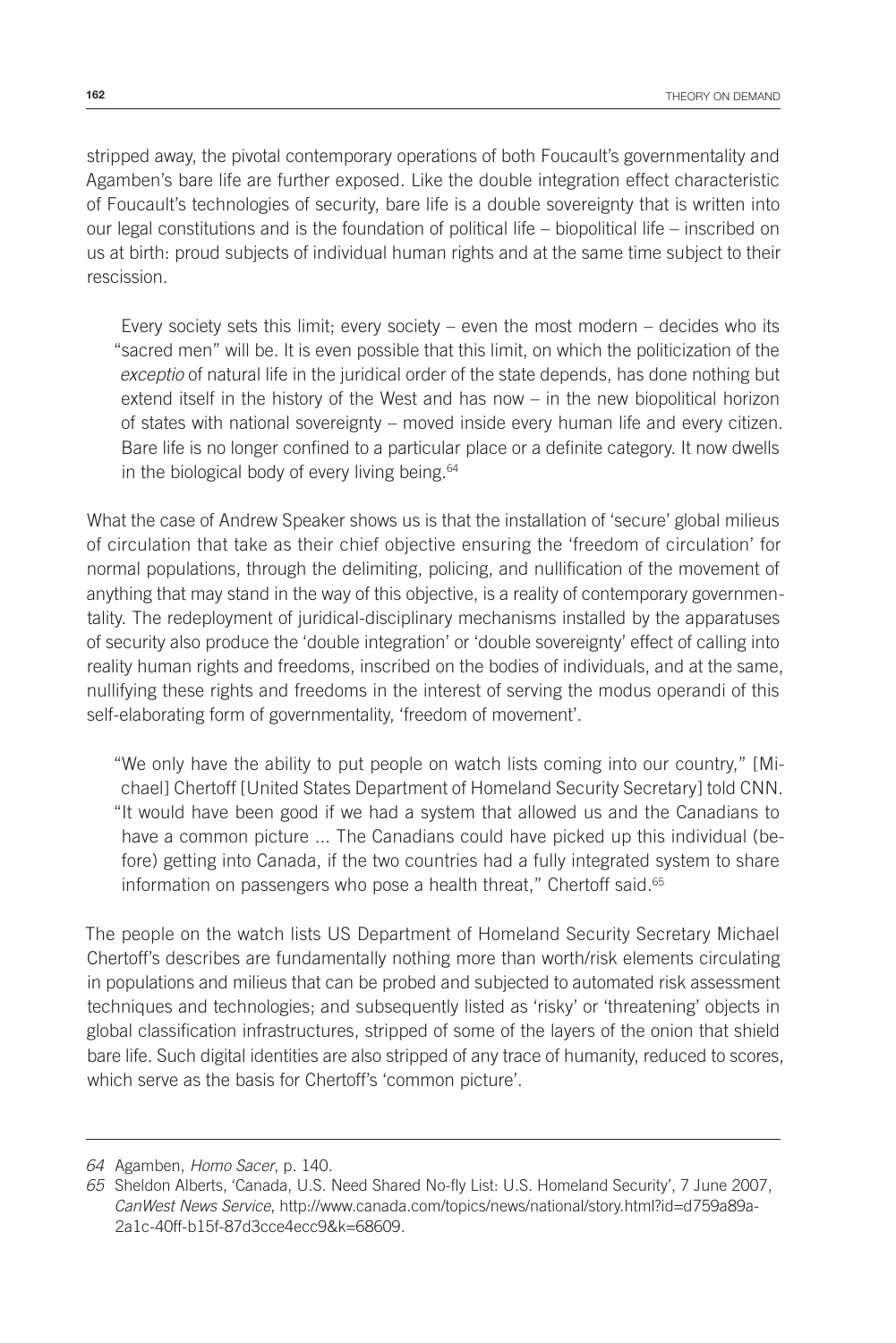Throughout the coverage into the case of Andrew Speaker's subversion of the US no-fly list, Canada's Health Minister Tony Clement refused to comment on whether or not the idea of creating a specific no-fly list for people with contagious diseases and sharing it with other nations such as the US was an option that would be considered to prevent the recurrence of such an incident in the future.66 The links between a health derived no-blank list and Nazi governmentality's critical practice of nullifying elements that posed a health risk to the Volk is clearly detectable here.

Despite the fact that the risk that Andrew Speaker actually posed to the health of US society was admitted by Julie Gerberding of the US Centre for Disease Control to be low, "...but we can't rule out zero', $67$  this case nonetheless received an inordinate amount of worldwide coverage that inevitably took as its focus the increased urgency for the sharing of no-blank lists and their data between nations, further reinforcing the need for delimiting, predicting, and policing the movement of elements distributed in populations and milieus that pose other kinds of security threats and risks over and above terrorism, like health risks. In the self-elaborating processes of no-blank list culture, more meanings of what is dangerous are inscribed and the bare lives of even more innocent citizens are exposed.

Given Transport Canada's criteria for peoples' inclusion on the no-fly list as strictly pertaining to an individual's involvement in terrorist organizations or the commission of serious life-threatening crimes; how will government officials deal with such health-based risks in the future? Will they construct another no-blank list, or will those victimized by contagious diseases be forced into Canadian no-fly list culture's procrustean 'terrorist' bed? Will the boundaries between such circulating risky 'health' elements and 'terrorists' be completely effaced as they are calculated, predicted, classified, and cross-referenced on lists in global classification infrastructures where misidentification seems to always rule the day?

Speaking to the legacy of how lists brought contradiction to questions of who constituted a 'Jew' or an 'undesirable' in Nazi governmentality – and how such knowledge was 'truthfully' classified – today they can be seen as bringing contradiction to questions of who constitutes a 'terrorist' and how criteria are established to factor 'risks' and place such elements on watch lists. Like the Nazis traced back generations in their classifications of 'who' and 'what' constituted the 'Jewish' population, fiercely deliberating how far bloodlines needed to go, today registration data leveraged from telephone, email, web, and commercial databases are our contemporary bloodlines – *who said what to whom and with what effect* – wherein 'terrorist' movements are established by probing for regularities and patterns between individuals in this time-honored fashion. In this epic, necessary, and never-ending battle between 'us' and 'them', the cost of delimiting and policing the movement of risks to security often means that innocent citizens are misidentified and miscategorized.

*<sup>66</sup>* Hashmi, 'Clement Confident Despite TB Carriers No-fly Voyage'.

*<sup>67</sup>* Hashmi, 'Clement Confident Despite TB Carriers No-fly Voyage'.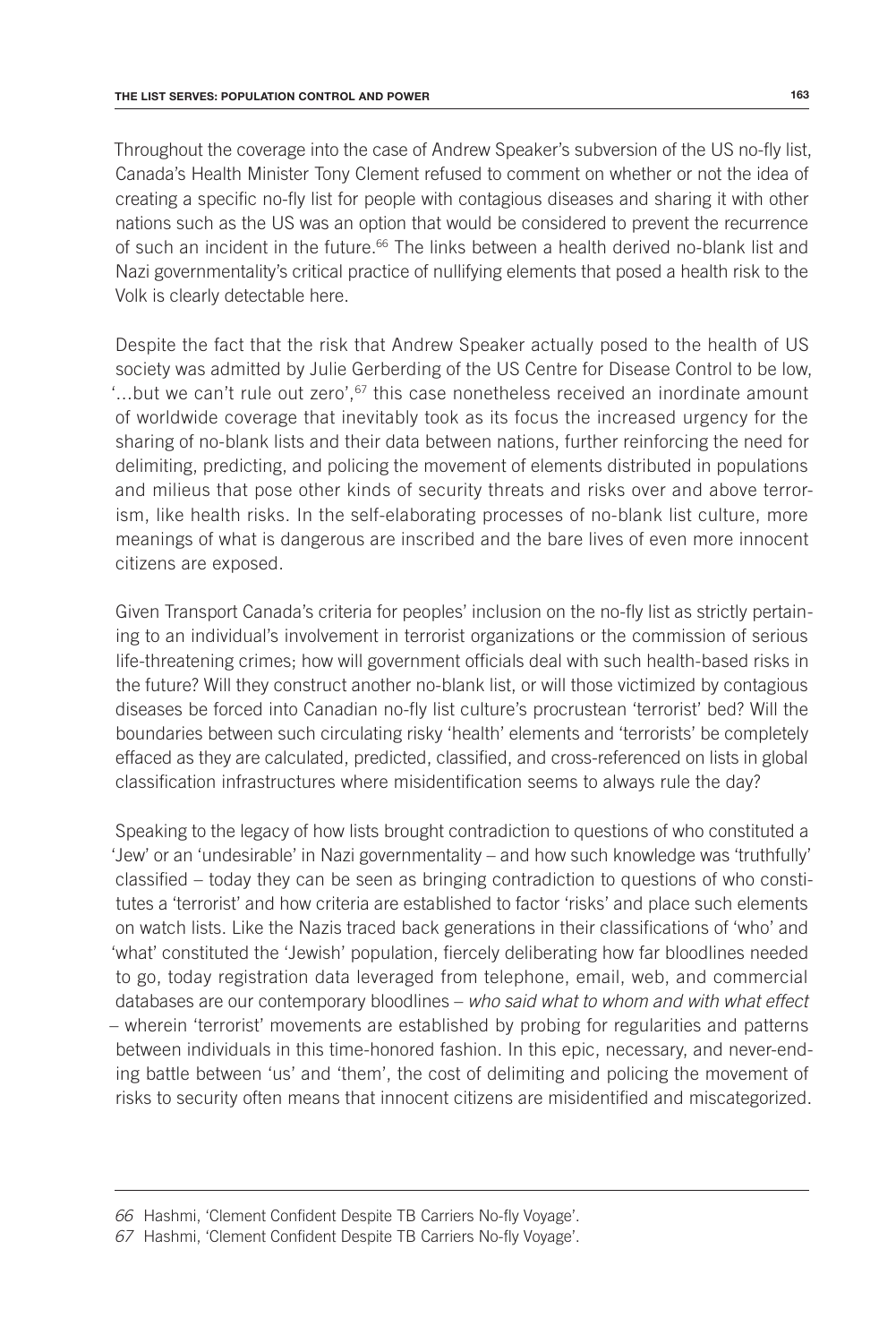We must remember that Canada is not immune to the threat of terrorism and we must remain vigilant.68

The unfortunate exposure of the bare lives of innocent Canadians on no-blank lists is clearly one of the costs of remaining vigilant to threats of terrorism in the global war on terror. Throughout the time span of this research a series of articles emerged depicting the trials and tribulations of parents whose children had unwittingly been given 'terrorist' names that were contained on no-fly lists.<sup>69</sup> 'No-fly List Names Cause Baby Blues' read a headline in *The Montreal Gazette* in the summer of 2006. 'It sounds like a joke, but it's not funny to parents who miss flights while scrambling to have babies' passports and other documents faxed.'70 Other headlines like '4-year-old's Name on US No-fly List',71 which told the story of how 'the parents of a 4-year-old California boy say their son gets treated like a terrorist because his name is on the US government's no-fly list', were peppered throughout the assembled corpus. The names of infants and toddlers being contained on no-blank lists can be read as evidence that the contemporary apparatuses of security make no distinctions whatsoever when it comes to ensuring 'secure' circulation, even between children and terrorists, exposing the bare life of all. The names of infants and toddlers on no-fly lists can also be read as further evidence of Agamben's $7<sup>2</sup>$  conclusion that we are born into *bare life* from the get-go; that *homo sacer*, or sacred man – the threatening class of *homo sapiens* who lacks the rights bestowed on other human beings – resides in each and every one of us, and the potential exposure of bare life, of the 'them' in 'us', lays at every turn of existence, even for toddlers.

It is a double sovereignty each and every one of us assumes in birth and possesses in life. On the one hand, the sovereignty of this 4-year old from California was sanctified in his body at birth and is the foundation of his nation-state's legitimacy, which inscribes, cares for, and protects his life through charters of rights and freedoms and the use of security tools like no-fly lists. On the other hand, his bare life can always be exposed – the boundaries between his identity and those of a 'known terrorist' completely effaced. Cases like that of the 4-year old, misidentified and classified on the no-fly list as a terrorist, demonstrate how bare life can be read in the case of no-blank lists as the foundation of political life, biopolitical life, inscribed on us at birth – proud subjects of individual human rights and at the same time how in powerful global milieus of circulation like airports, policed through apparatuses like no-blank lists, such rights can be stripped so easily away.

*<sup>68</sup>* CBC News, 'Ottawa Plans No-fly List by 2007'.

*<sup>69</sup>* Canadian Press Services, 'Islamic Group Planning Challenge to No-fly List', *CTV News Services*, 5 October 2005, http://www.ctv.ca/servlet/ArticleNews/story/CTVNews/20051005/no-flylist\_canadianmuslimchildren\_20051005/20051005?hub=Canada; also in Rocky Mountain News Services, 'No-fly List Becoming Political Liability', *The Rocky Mountain News*, 19 August 2005, http://www. rockymountainnews.com/drmn/opinion/article/0,1299,DRMN\_38\_4013121,00.html.

*<sup>70</sup>* Associated Press, 'No-fly List Names Cause Baby Blues', *The Montreal Gazette*, 17 August 2006, p. A7.

*<sup>71</sup>* United Press International (UPI), '4-year-old's Name on US No-fly List', *The Washington Times*, 11 October 2006, http://washingtontimes.com/upi/20061010-111722-9098r.htm.

*<sup>72</sup>* Agamben, *Homo Sacer*, p. 128.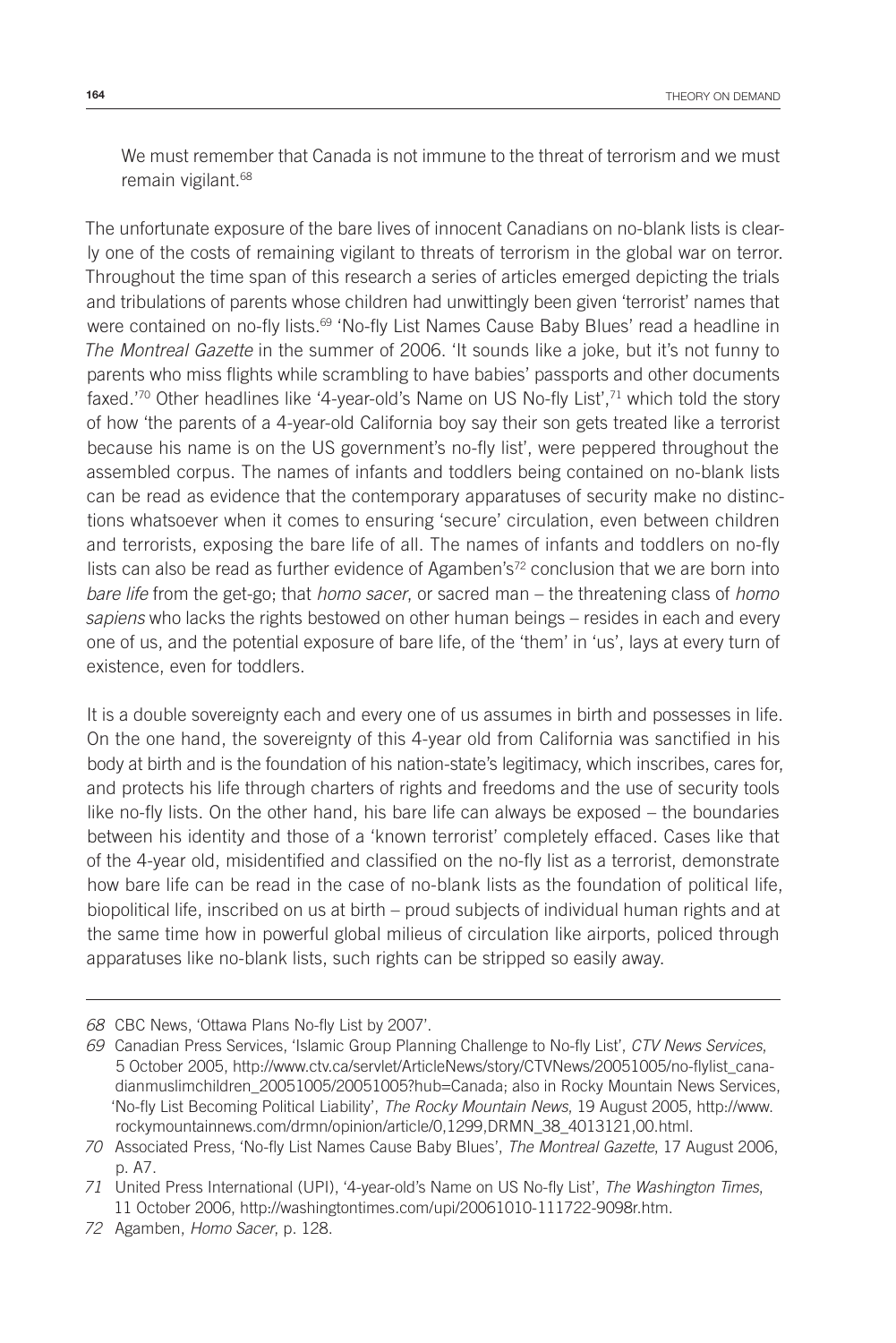## **No-blank List Culture as a Critical Site of Struggle**

An example of a no-blank list that could seemingly be read as a site of struggle is Canada's do-not-call list. Initiated with Bill C-37 introduced in November 2005 by the Canadian Government, the Amended Telecommunications Act gave the Canadian Radio-Television and Telecommunications Commission (CRTC) the legal authority to establish a disciplinary mechanism called a do-not-call list, intended to protect Canadian citizens from intrusive telemarketing campaigns aimed at a large swath of populations. The bill also included provisions to levy penalties for violations on any and all offenders.73 But despite 'moving forward with a do-notcall list [which] generated a sigh of relief from millions of Canadians fed up with intrusive, unwanted, and inconvenient unsolicited telemarketing calls',74 competing visions continue to abound as to the nature of this list, its operations, meanings, and ownership, in addition to a variety of other questions that emerge regarding how such a monolithic technology and practice can be efficiently and effectively administered in the name of millions of 'innocent' Canadians.

In the past few months, the do-not-call list details have begun to emerge, with the CRTC addressing questions surrounding who will run the list, who will pay for it, and who will investigate consumer complaints. While Canadians might expect most of those responsibilities to rest with the CRTC, the commission appears to have a far different vision, one that involves a near-complete outsourcing of responsibilities to Canada's dominant telecommunications companies.75

The ironies inherent in placing the control of the do-not-call list in the hands of the problem creating and ever-offending telecommunications giants themselves, speaks to the enormity of industry required around no-blank list culture; how the design, development, and administration of such 'screening' practices working in the interest of 'innocent' people requires massive human effort and tremendous technological and financial administration and resources to maintain, and the CRTC has clearly indicated and acknowledged that they could never meet such demands. Again, we see an example of the double integration effects of list technologies: wherein the corporations and their laboratories, responsible for the 'problem' of deploying *do-call lists* delimited from elements circulating in the 'public' domain in the waging of massive telemarketing campaigns, are the same players who are invoked as responsible for the solution to the problem, which is self-elaborated as engaging the equal and opposite technological effect of *do-not-call lists* to nullify their own opposing force.

The CRTC was never particularly supportive of the do-not-call list. Indeed, Charles Dalfen, the former CRTC chairman, told the Canadian Press in 2004 that a do-not-call list was a good idea, but that the commission "isn't equipped to administer such a list and doesn't have the power to enforce it properly".76

*<sup>73</sup>* For a summary see Sam N.K. Banks, 'Bill C-37: An Act to Amend the Telecommunications Act', in the *Canadian Library of Parliament Legislative Summaries*, 2005, http://www.parl.gc.ca/common/bills\_ls.asp?Parl=38&Ses=1&ls=c37.

*<sup>74</sup>* Geist, 'Privacy Threats no Longer "Terra Incognita"'.

*<sup>75</sup>* Geist, 'Privacy Threats no Longer "Terra Incognita"'.

*<sup>76</sup>* Geist, 'Privacy Threats no Longer "Terra Incognita"'.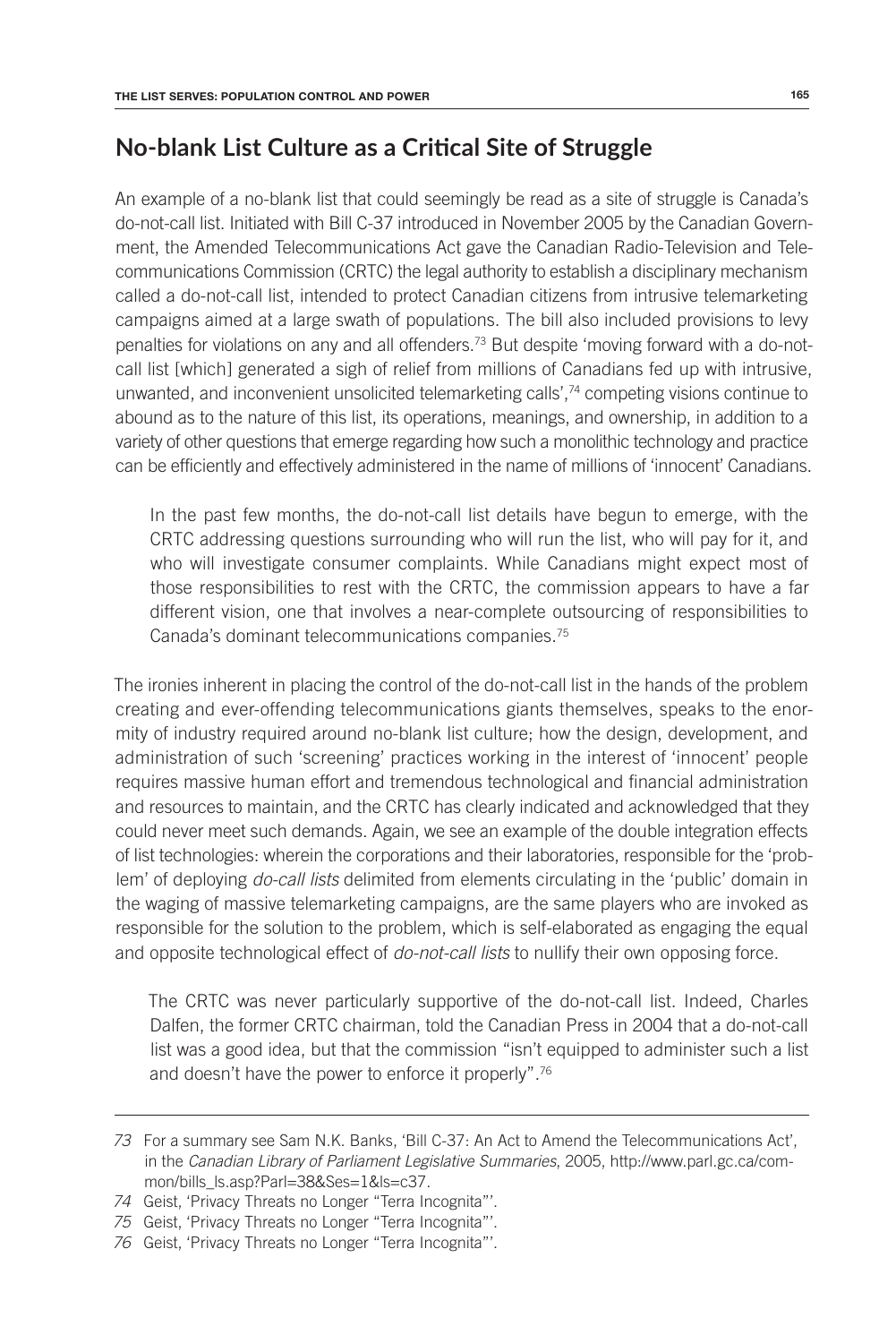So where no-blank list culture as a means of opposition to contemporary governmentality is clearly out of the hands of ordinary 'innocent' populations of citizens, due to the massive and inefficient monolithic scope of such projects, nonetheless its expansion across society continues to be never-ending. Kelly Hannon reported in *The Fredericksburg Free Lance-Star* on July 26, 2006 that identities in the United States are also now increasingly being checked when people make major purchases, such as cars, boats, houses, and insurance, as businesses have begun to consult a Homeland Security-derived 'no-buy list' to weed out the names of 'people and businesses associated with drug trafficking, money laundering or terrorism'.77 On March 28, 2007 Richard Gonzales filed a radio report on the no-buy list for National Public Radio's *All Things Considered* radio news magazine in which he chronicled how the 'no-buy list' is increasingly 'snaring regular citizens in its web', making large purchases difficult for those misidentified.78

In an article entitled 'Reliance on Watch Lists Can Threaten Americans' Safety' penned by former US Republican Congress Representative Bob Barr (Georgia) with Azizah Al-Hibri, which appeared in *The Chicago Sun-Times* on May 26th, 2007, the story of Tom and Nancy Kubbany, who were denied a mortgage because Tom's middle name matched an alias known to be used at times by one of Saddam Hussein's sons, was detailed.79 Strongly opposing no-buy list practices, which clearly place people like the Kubbanys in guilty-before-proven-innocent contexts, Barr and Al-Hibri write:

We must be cautious in our use of watch lists. First and foremost, watch lists should not be used as "blacklists" to deny employment or other contracts. The Kubbanys' mortgage is far from the only example of a company misusing a watch list. Watch lists are appropriate only when a lengthy investigation is not possible and the potential consequences are extremely grave, as in the case of the no-fly list. Even when watch lists are appropriate, reforms are necessary to promote fairness and accuracy. Since most people will not know they are on a watch list until they experience some harm, it is crucial to maintain accurate lists in the first place. The system requires serious front-end reform, including clear written standards detailing what evidence is needed to place someone on a list. Watch lists can be useful, but only insofar as they are maintained fairly and used appropriately. Liberty and security are mutually reinforcing; we can and must demand both from our government.80

*<sup>77</sup>* Kelly Hannon, 'Identities are checked for major purchases', *The Fredericksburg Free Lance-Star*, 16 July 2006, http://fredericksburg.com/News/FLS/2006/072006/07162006/204270.

*<sup>78</sup>* Richard Gonzales, 'Critics Say U.S. 'No Buy' List Snares Regular Citizens', radio report on National Public Radio's *All Things Considered*, 28 March 2007, http://www.npr.org/templates/story/story. php?storyId=9190024.

*<sup>79</sup>* Bob Barr and Azizah Al-Hibri, 'Reliance on Watch Lists Can Threaten Americans' Safety Reform Is Crucial to Streamline Investigations and Allow the Innocent to Clear Their Names', 26 May 2007, *The Chicago Sun-Times*, http://www.suntimes.com/news/otherviews/402470,CST-EDT-REF26B.article#

*<sup>80</sup>* Barr and Al-Hibri, 'Reliance on Watch Lists'.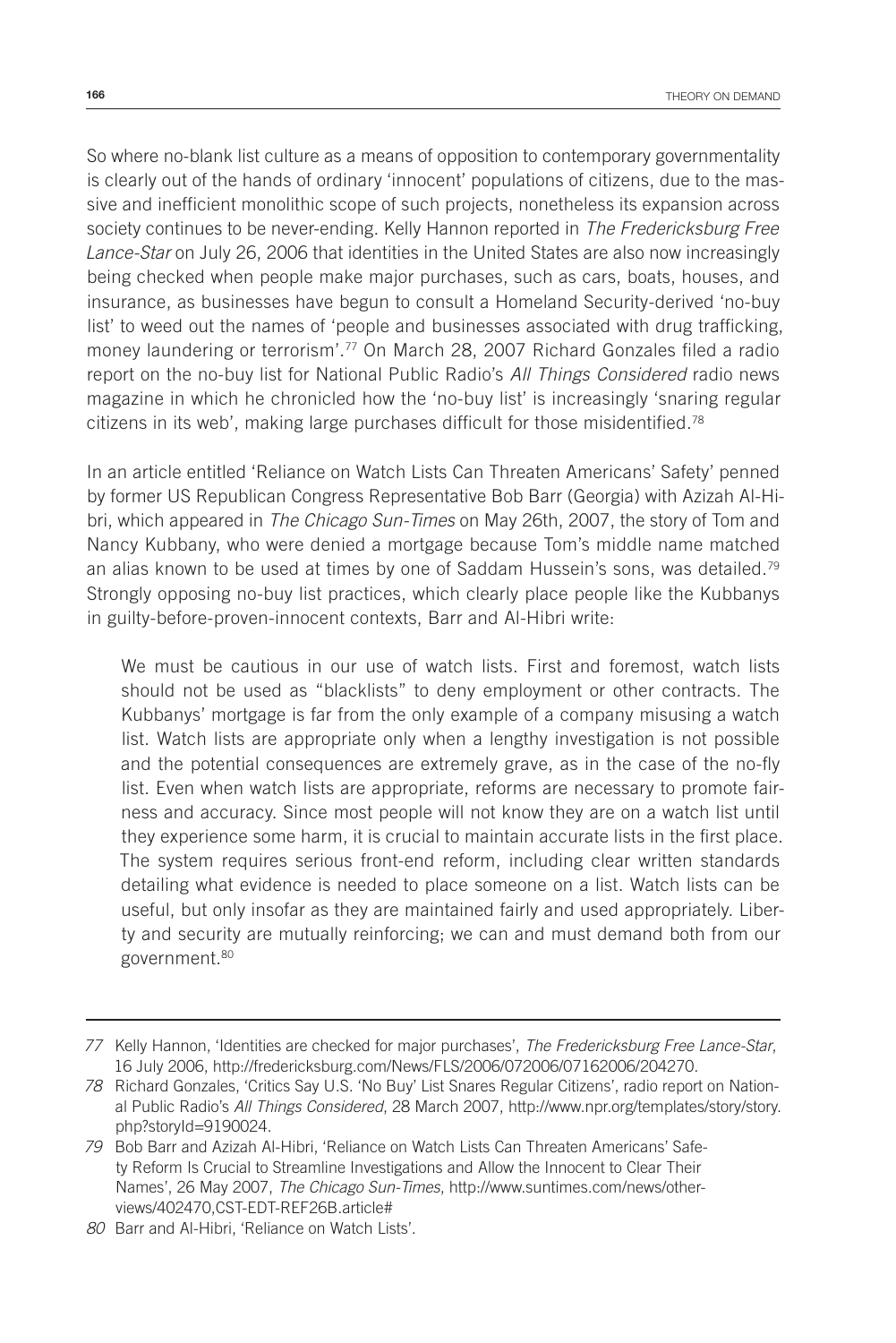Despite such intelligent critical written opposition that clearly strikes an open-human standpoint over the closed-world systems approach generally privileged in this technoscientific conjunction, still no-blank list culture expands evermore. Barr and Al-Hibri explicitly argue that watch lists need to retain traces of their construction materials and builders, and adamantly argue for their use only in exceptionally 'grave' contexts in a major US news paper; and yet no-blank lists remain unchecked as such. Indeed, in a global milieu of circulation where 'You are either with us, or you're with the terrorists!', no-blank lists efficiently and effectively serve this discursive dichotomy of our time, and with this further their self-elaboration. George Bush's post-9/11 mantra is as vague as the risk assessment criteria set forth by Transport Canada for inclusion on the *Specified Persons List*. Who is a terrorist? What is a terrorist organization? And who has the authority to deem either so? How are such risks calculated?

While the answers to these questions are unclear, what is clear is that the fabrication of these facts is the field and domain of the technoscientific laboratory and their data-mining and statistical expertise. Where Transport Canada has seemingly provided quite stringent criteria for an individual's inclusion on the *Specified Persons List*, unequivocally stipulating that this means 'known or suspected involvement in a terrorist organization', what remains completely obfuscated are the criteria or statistical strategies by which organizations are deemed to be 'terrorist' in the first place, how individuals and populations are classified as 'threats', and who has the authority to name them as such. The procedures for defining and materializing 'terrorists' are constantly referred to as 'classified in the interest of national security', yet at the same time they continue to constitute our linguistic and material understanding of the 'terrorist' object through the lens of technoscience, and as such remain critical sites of struggle to unloosen.

## **No-blank Lists Serve: New Formations of Security, Territory and Population**

The emergence of conjunctions of no-blank lists, pervasive global classification infrastructure technologies, statistical risk assessment techniques, and their derived scores and populations point to a radical new form of global re-territorialization: one that began with the economic mechanisms to counter famines and epidemics installed in the eighteenth century which Foucault<sup>81</sup> describes, continued through to targeting military airplanes in the sky; and ultimately expanded to include the space race. In these vast and uncertain milieus, threats are no longer seen as existing in terms of disciplinary geographical enclosures but rather are seen to reside in living beings, things, populations, and knowledge circulating everywhere.

This re-territorialization has involved shifting the meaning of 'threats' from disciplinary spaces and their clearly delimited geographical territories, to elements circulating in populations, a way of seeing and doing governmentality which clearly gained further traction in the wake of the terror attacks of 9/11. Prior to 9/11, the US no-fly list was said to contain some eleven

*<sup>81</sup>* Foucault, '1 February 1978 *Governmentality*'.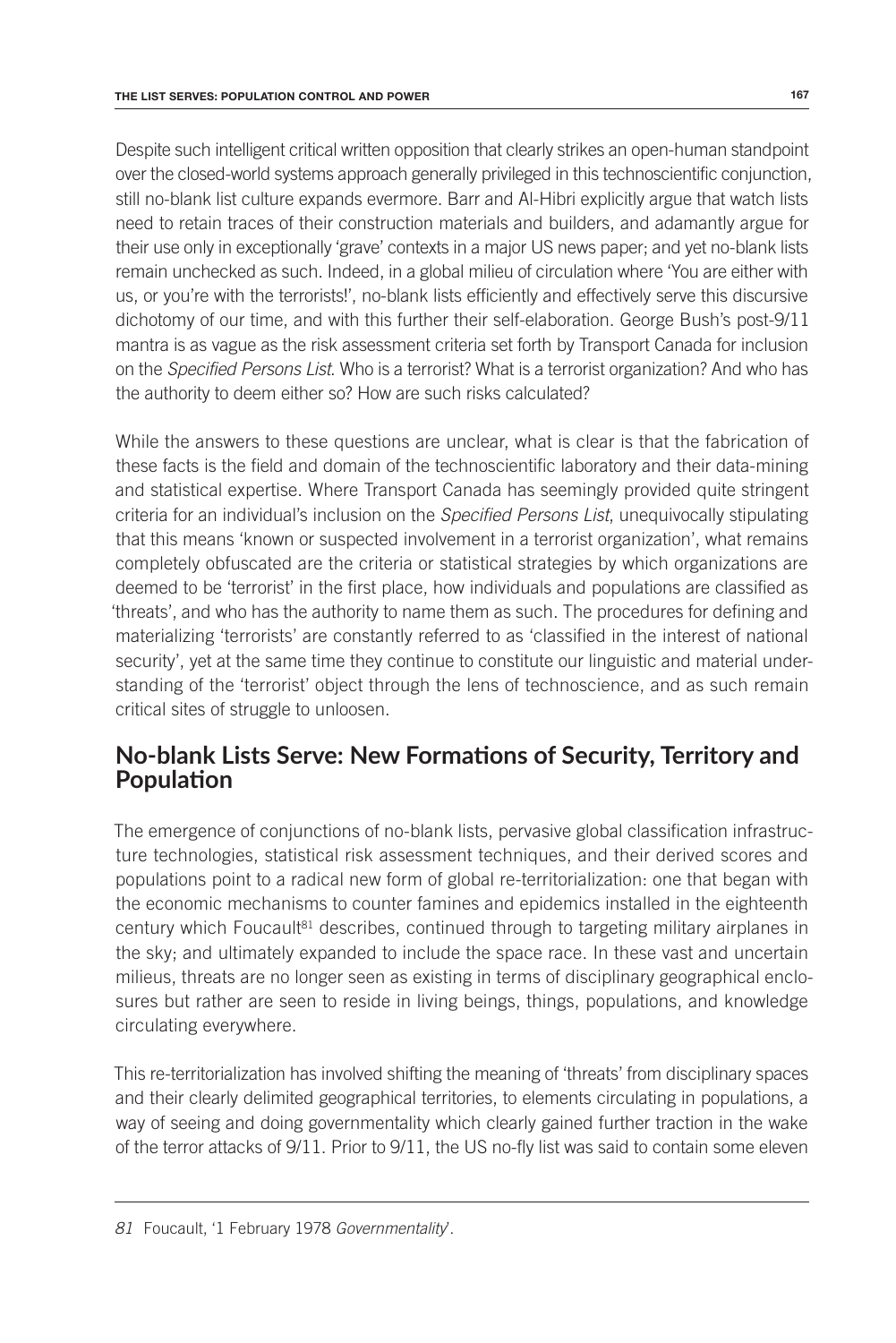names,<sup>82</sup> but as of the time of this writing has mushroomed to what independent sources estimate to be between 200,000 and 400,000 names (the precise number has never been stated by the US government who considers it a matter of national security).<sup>83</sup> More and more, from WWII to 9/11 and beyond, the globe has been treated as one whole contested territory – one milieu of circulation – wherein threats and risks are understood to be pervasive and ubiquitous realities existing in all dimensions, in need of constant delimiting and policing through technoscientific risk assessment practices and unified global classification infrastructures. With this transformation, our talk, specifically pertaining to the location of terrorists, has shifted from a language of localizable terrorist organizations in national territorial zones to one of threatening elements circulating everywhere.

In an article appearing in *The International Herald Tribune* on October 12th, 2007 entitled 'Canadian Airlines Rebuke U.S. Call for More Passenger Data,' Ian Austen describes how the United States Department of Homeland Security is attempting to require that Canadian airlines turn over all information about passengers flying above the United States, whether or not the carrier is landing on US soil en route to their destination.<sup>84</sup> The no-blank list milieu of circulation is so pervasively understood to be everywhere, that the United States now demands a vertical reconstitution of geography through its no-fly list program's policies and standards: from the two-dimensional realm of maps, into the *n*-dimensional realm of clouds and satellites, wherein threats, as they have been since the Cold War, are seen to lurk everywhere contained in the bodies of individuals and objects on land, in the air, at sea, and in space.

#### **Conclusion**

The concept of cultural construction can be understood as follows. It is a way of talking about how knowledge is produced and sustained within specific contexts, discourses, and cultural communities; it takes for granted metaphor and other forms of linguistic representation; it presupposes that ideas are produced out of concrete contexts and have concrete effects; it takes for granted hermeneutic activity; it is a complex of ideas and operations sustained over time within a given community; hence it is institutionalized. Though often confused with idealism or more recently with a view that 'discourse is everywhere', the notion of cultural construction is not a matter of arbitrarily envisioning an unknowable material reality, but of engaging in highly *non*arbitrary ways with the material world. Although meaning is indeed arbitrary and fluid, this does not mean that it is arbitrary and fluid within a given signifying system. The predictability and stability provided by a given history, society, culture, and set of disciplinary conventions are anything but arbitrary.85

*<sup>82</sup>* Singel, 'A Watch List is Born'.

*<sup>83</sup>* BBC News Services, 'US "to Halve" No-fly Watch List'.

*<sup>84</sup>* Ian Austen, 'Canadian Airlines Rebuke U.S. Call for more Passenger Data', *The International Herald Tribune*, 12 October 2007, http://www.iht.com/articles/2007/10/12/europe/canada.php.

*<sup>85</sup>* Treichler, 'AIDS, Homophobia, and Biomedical Discourse', p. 89.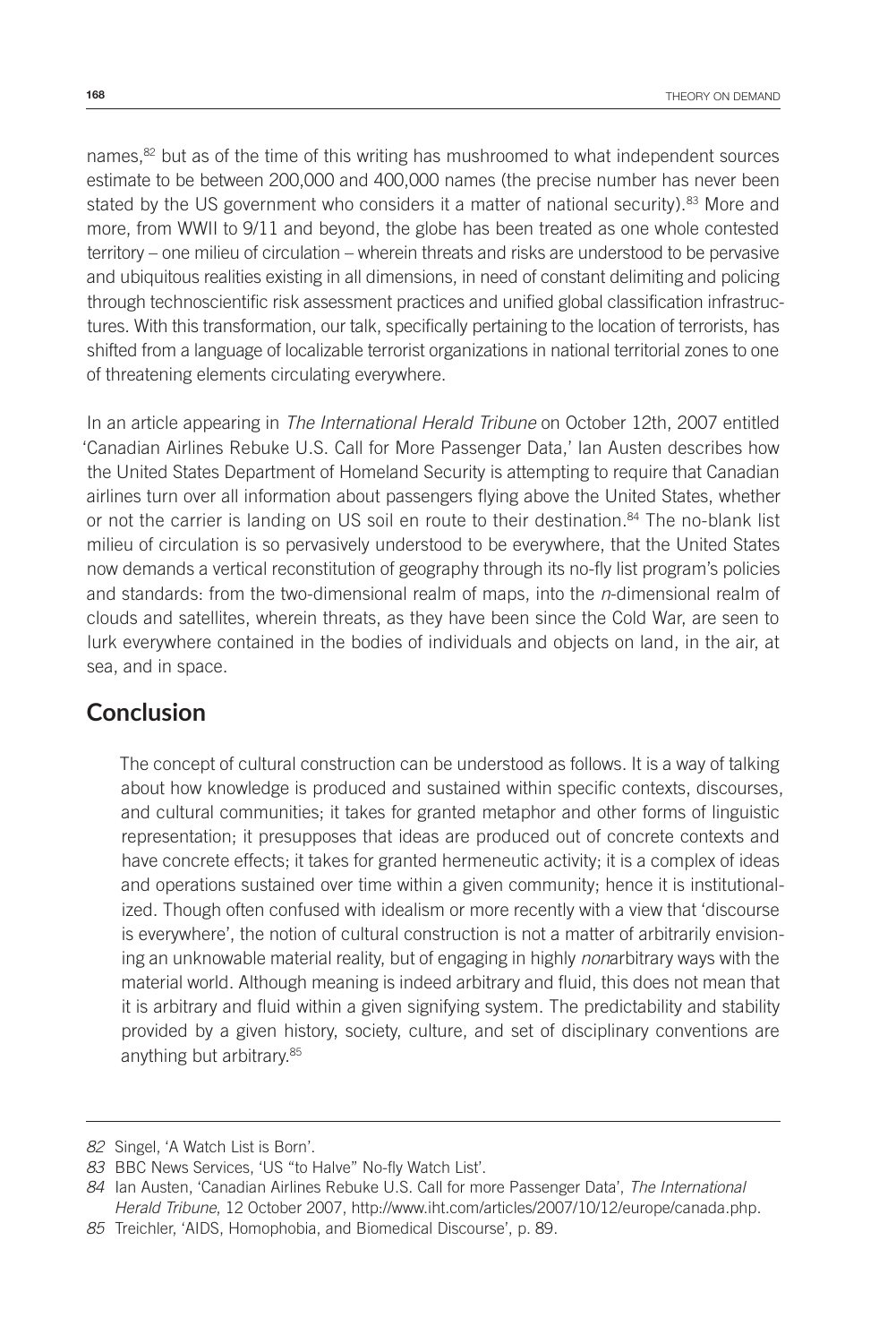Within the cultural construction of no-blank lists, terrorists are both materialized and given meaning; they are rendered nonarbitrary, predictable, and stable, fabricated as fact through technoscientific conjunctions. In an age of global uncertainty where the fear of terrorists lurking everywhere feels increasingly more real, it is no wonder that governments expend great efforts and monies on such technoscientifically derived solutions to combat risks or threats that at once provide a sense of reassurance and security, and at the same time, continue to preserve beliefs in the same amalgamations of computer technologies, statistical practices, and no-blank lists that makes the material realities of terrorists appear to be more stable and controllable – more real and true – on a local, national, global, and even universal level. *But recognizing that the realities of no-blank lists and their delimited and policed 'terrorists' are culturally constructed makes such 'truthful' beliefs impossible.*

Like the realities in the cultural construction of AIDS outlined by Treichler, $86$  with no-blank list culture we see a 'division of linguistic labor' wherein people are becoming increasingly more comfortable with ceding the articulation of 'terrorist' realities – their 'black box' definition and constitution – to classified technoscientific data and security expertise, ideologies, and systems. We have seen that the problems and contradictions inherent in identifying and naming individual terrorist threats, the misidentifications, and the infringements to privacy, civil rights and liberties – the exposure of bare life – are all obfuscated by the denotative and disciplinary authority of technoscientific discourse. During a period like the current one, where no-blank list authority can be, and still is challenged, it is with these divisions of linguistic and conceptual labor involved in naturalizing and 'truthfully' classifying, naming, and listing 'terrorists', that opposition must begin.

The naming of terrorists and the listing of risky and threatening elements in global milieus of circulation cannot be approached through the exclusive lens of technoscience and the security establishment's black box criteria for constituting risk. In Canadian Privacy Commissioner Jennifer Stoddart's interventions, and writings like Michael Geist's, as well as that of former Congressman Bob Barr and Azizah Al-Hibri, we can see challenges to the technoscientific construction of no-blank lists: people trying to get in touch with people, speaking and writing about a shifting privacy landscape where identity-based screening over physical corporeal assessment of risks has come to rule the day. As the solution to a global security crisis is named, practiced, and interpreted through a 'closed-world' technoscientific security lens, this investigation into no-blanks lists has served to demonstrate that 'the concepts of culture and cultural construction encompass both material and nonmaterial phenomena and that analysis must emphasize the ongoing interaction and mutual influence between the two'.87

We have seen specifically how the correlations of no-blank lists and their constituent 'terrorists' are thoroughly cultural constructions, 'made real' through the apparatuses, practices, and worldview of the technoscientific lab, which at once delimits and polices threats, and at the same time writes their fiction. With the number of misidentifications on no-blank lists continuing to escalate, and still no proof as to their efficiency and effectiveness in prevent-

*<sup>86</sup>* Treichler, 'AIDS, Homophobia, and Biomedical Discourse'.

*<sup>87</sup>* Treichler, 'AIDS, Homophobia, and Biomedical Discourse', p. 90.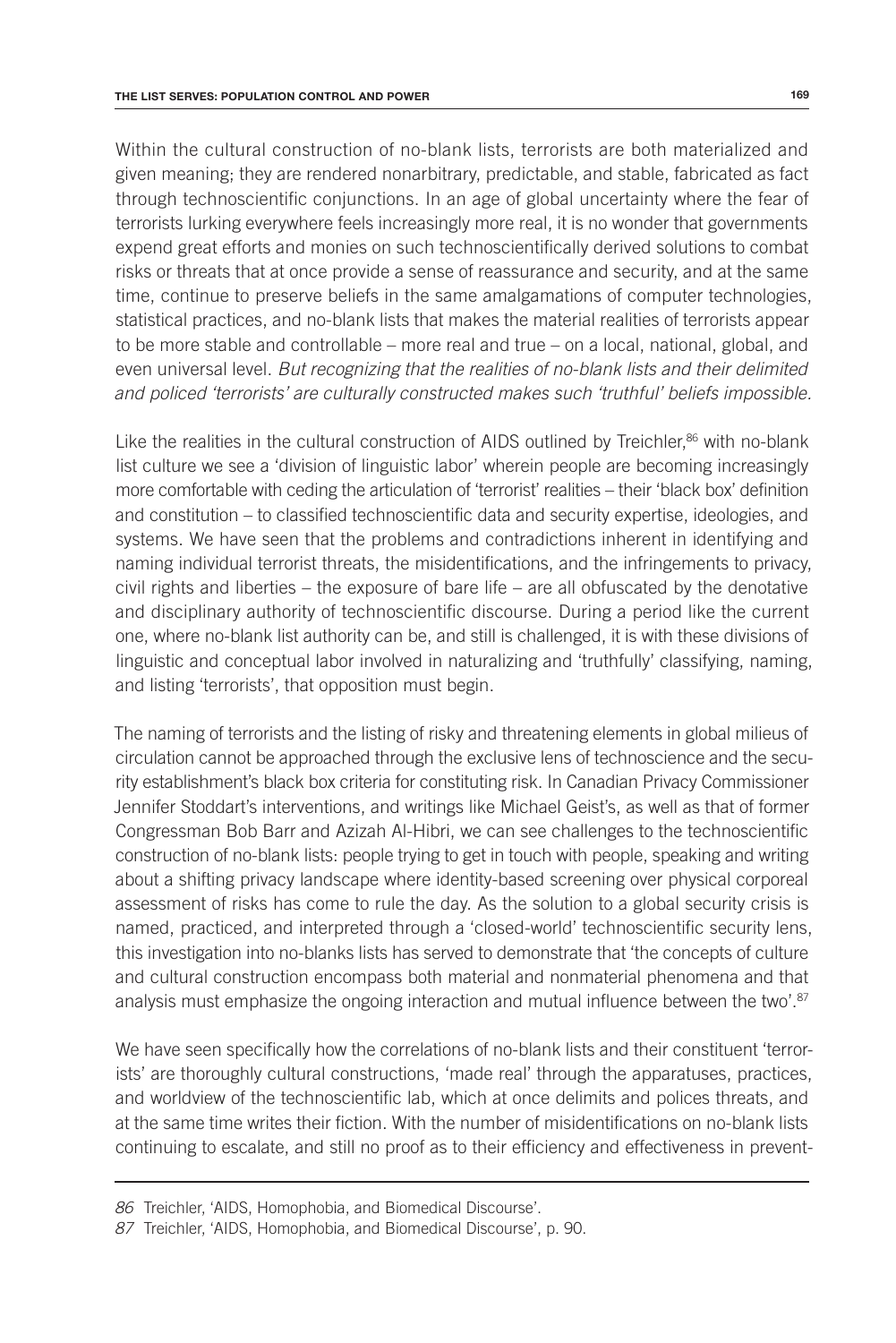ing terrorist acts, the moral and ethical limitations of these facile 'good' and 'evil' cultural constructions has hopefully become far more evident too. While it has been very useful to characterize no-blank lists and their constituent terrorists as cultural constructions, it is by no means intended to suggest that terrorism is not a serious danger in our time, quite the contrary. In fact, it argued here that no-blank list culture and terrorism are mutually constituted, both a product and problem of the apparatuses of security, their laboratories, and contemporary governmentality.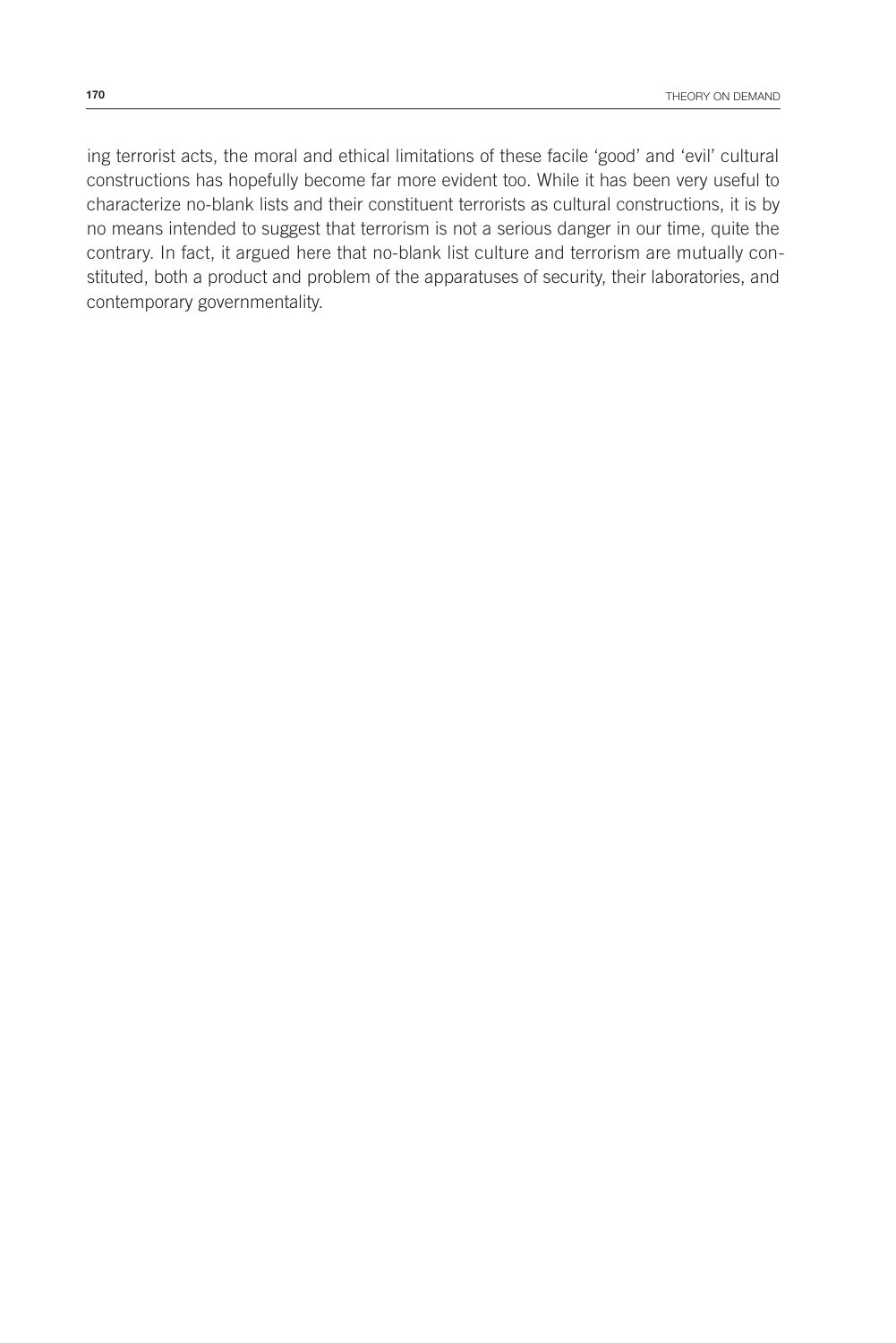# **CONCLUSION. IN LISTS WE TRUST?**

The dimension in which the population is immersed amongst the other living beings appears and is sanctioned when, for the first time, men are no longer called 'mankind' (*la genre humaine*) and begin to be called 'the human species' (*l'espèce humaine*). With the emergence of mankind as a species, within a field of the definition of all living species, we can say that man appears in the first form of his integration within biology. $1$ 

This work has argued that the list is not simply an innocuous tool of everyday life for administering and organizing the minutiae of mundane existence, but rather is an instrument, or more precisely, a security technology of contemporary governmentality – a critical support of juridical-disciplinary mechanisms and assemblages of police – with the dual role, and *double integration* effect, of self-elaborating and securing the classes of 'factual' knowledge it itself calls into 'truthful' reality. As such, this work has unloosened the relations of power that lists associate, which seek to correlate and secure natural divisions, categories, and classifications of the human species. In other words, this work has revealed the list as a key site of struggle in the constitution of a critical field, domain, and object of modern and contemporary knowledge: *homo sacer*, or the 'threatening' class of *homo sapiens*.

What we have seen in modern and contemporary correlations of list technologies and techniques, is that they have functioned and continue to function to constitute the ongoing and necessary production of fundamental but highly provisional caesuric subdivisions of *homo sapiens*, of 'us' and 'them' – which have been with 'us' since the emergence of natural history. We have also seen how a correlate of the kind of governmentality installed through the redeployment of list security technologies is the appearance of a 'natural' form of knowledge, an order of things, that can only be 'truthfully' known by the use of the same techniques and methods as in the production, classification, and listing of all scientific knowledge. With the emergence of no-blank lists, we have further seen how out of our ever-expanding entropic disorder, the fabricated fact of the laboratory serves to both produce a kind of truthful and natural technoscientific knowledge, and self-elaborate a series of practices that are indispensable to contemporary governmentality: the prediction, delimitation, and policing of risky, threatening and terrorist elements. And in this way, we have seen 'a quite particular relationship of power and knowledge, of government and science',<sup>2</sup> a 'double integration' unity that couples power/knowledge and science/decision as an art of governmentality that models its decisions on its own self-elaborating effects.

It will be necessary to arouse, to facilitate, and to *laisser faire*, in other words to manage and no longer to control through rules and regulations. The essential objective of this management will be not so much to prevent things as to ensure that the necessary and natural regulations work, or even to create regulations that enable

*<sup>1</sup>* Foucault, '29 March 1978', p. 75.

*<sup>2</sup>* Foucault, '29 March 1978', p. 351.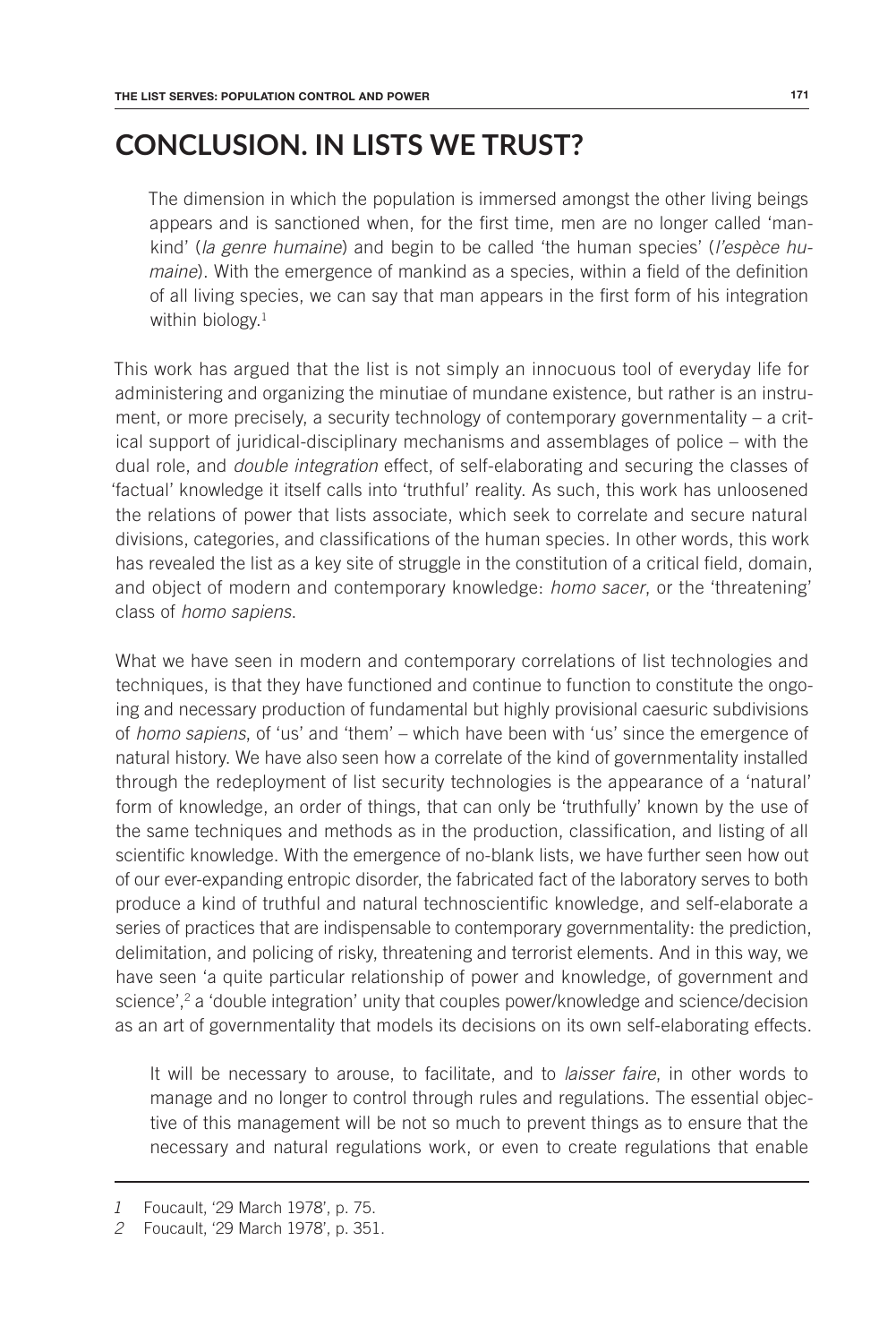natural regulations to work. That is to say, it will be necessary to set up mechanisms of security. The fundamental objective of governmentality will be mechanisms of security, or let's say, it will be state intervention with the essential function of ensuring the security of the natural phenomena of economic processes or processes intrinsic to population.3

The emergence of contemporary no-fly lists and no-blank lists – these state interventions – are mechanisms of security that have been created to enable 'natural' regulations to work, specifically regarding the freedom of movement of elements and populations circulating in milieus that contemporary governmentality takes as its maxim. In this way, this research into how lists serve formations of power, or how lists are political technologies and techniques of security, challenges 'us' to take responsibility for the contradictory and problematic nature of technoscientific practices of delimiting, predicting, and policing risky or threatening elements; acknowledging that how we classify terrorists today is at once historical and also highly provisional, based on the calculation of probabilities and the constitution of populations. It has been argued that the fabrication of such critical knowledge carries immense power, and as such cannot be ceded exclusively to technoscientific discourses and expertise, 'black box' security criteria, and their derived 'truthful' classifications.

Inspired by Jack Goody's<sup>4</sup> conception of 'ancient lists' as 'intellectual technologies' and his taxonomy of their operations (administration, organization, and knowledge development roles), the work presented here has bifurcated from such 'structural' communications research traditions to analyze listing practices in modern and contemporary formations of power. Propelling the list's critical operations in the delimitation, prediction, and policing of risky elements from out of history and into a contemporary analysis of power, it has been demonstrated how these correlations of the apparatuses of security continue to factor in the construction and constitution of a most critical and necessary contemporary object of knowledge: the 'terrorist'.

In short, and following on Bowker and Starr's<sup>5</sup> pithy summation of classification systems, I have argued that *lists need to be re-listed*; as 'cultural constructions' of security in correlations of power that produce and police natural 'us' and 'them' categories of knowledge in the interest of securing the safe, necessary, and sufficient movement and distribution of 'normal' elements circulating in the 'free' milieus of contemporary governmentality. The list serves to 'let things happen' – *laisser-faire, passer et aller*.

This explains finally, the insertion of freedom within governmentality, not only as the right of individuals legitimately opposed to the power, usurpations, and abuses of the sovereign or the government, but as an element that has become indispensable to governmentality itself. Failing to respect freedom is not only an abuse of rights with

*<sup>3</sup>* Michel Foucault, '5 April 1978', in Senellart and Davidson (eds), *Security, Territory, Population*, p. 353.

*<sup>4</sup>* Goody, *The Domestication of the Savage Mind*.

*<sup>5</sup>* Bowker and Star, *Sorting Things Out*.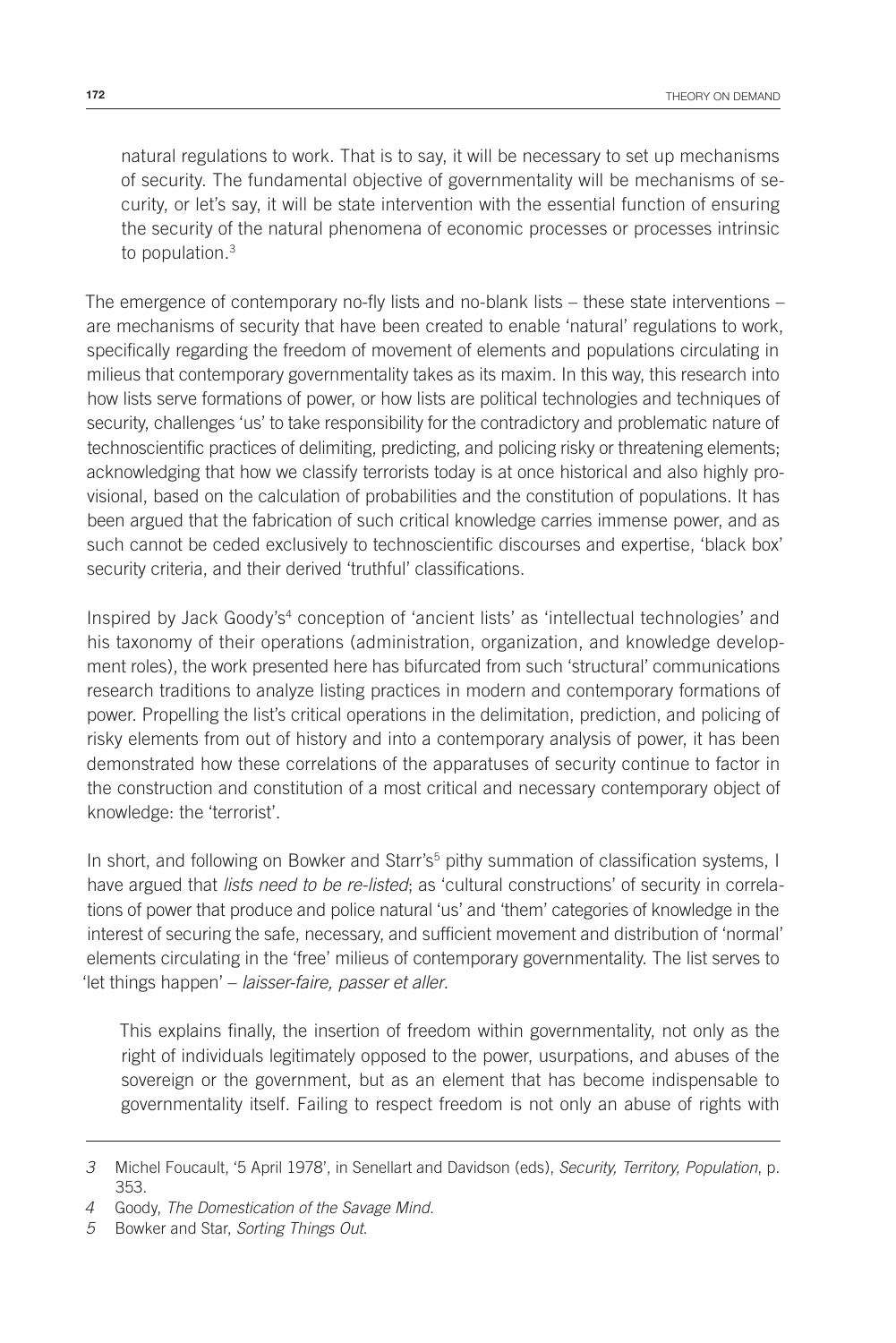regard to the law, it is above all ignorance of how to govern properly. The integration of freedom, and the specific limits to this freedom within the field of governmental practice has now become an imperative.<sup>6</sup>

Listing practices are key techniques in the integration of freedom as Foucault articulates it, acting to 'secure' the specific limits of 'freedom of movement', which is the *modus operandi* of the field of contemporary governmentality. With the event of no-fly lists we have seen how despite abusing privacy rights, and despite their failure to respect 'freedom of movement', and notwithstanding the complete ignorance of how to govern properly they seemingly represent, the pervasive and ubiquitous conjunctive web of no-blank list culture continues to spread itself further.

Foucault writes: 'On the one hand will be a whole series of mechanisms that fall within the province of the economy and the management of the population with the function of increasing the forces of the state.'7 The list is clearly a part of this series of mechanisms that take as their chief objective the necessary and sufficient administration, organization, development, normalization, and distribution of elements circulating in expanding milieus of uncertainty. 'Then, on the other hand, there will be an apparatus or instruments for ensuring the prevention or repression of disorder, irregularity, illegality, and delinquency.'8 The list has also been revealed as one of these policing instruments, not only for delimiting and policing the movement of risks to 'disorder', but also for establishing the 'truthful' and 'natural' category of terrorist, further self-elaborating its own praxis in the constitution of this most critical of contemporary knowledge. As a contemporary phenomenon, the list fully exhibits the 'double integration' effects that are the hallmark of the apparatuses of security – a unity that couples power/knowledge and science/decision as an art of this self-elaborating form of governmentality. Following on Foucault, this investigation into how lists serve power/knowledge shows how

[w]e can construct the genealogy of the modern state and its different apparatuses on the basis of a history of governmental reason. Society, economy, population, security, and freedom are the elements of the new governmentality whose forms we can still recognize in its contemporary modifications.9

As Foucault also argues, not only can we construct the genealogy of the modern state on a history of governmental reason, we can also unloosen the relations of power it correlates by unpacking and unloosening how political technologies have operated in the constitution of fields, domains, and objects of knowledge, and propelling them into an analysis of contemporary formations of power. For we have seen how under the Nazi regime, a conjunction of juridical-disciplinary mechanisms, redeployed in apparatuses of security, coalesced as a form of governmentality that sought to delimit and police the movement of risky or threatening elements circulating in populations and milieus to an extreme. It was in this moment and

*<sup>6</sup>* Foucault, '5 April 1978', p. 353.

*<sup>7</sup>* Foucault, '5 April 1978', p. 353.

*<sup>8</sup>* Foucault, '5 April 1978', p. 353.

*<sup>9</sup>* Foucault, '5 April 1978', p. 354.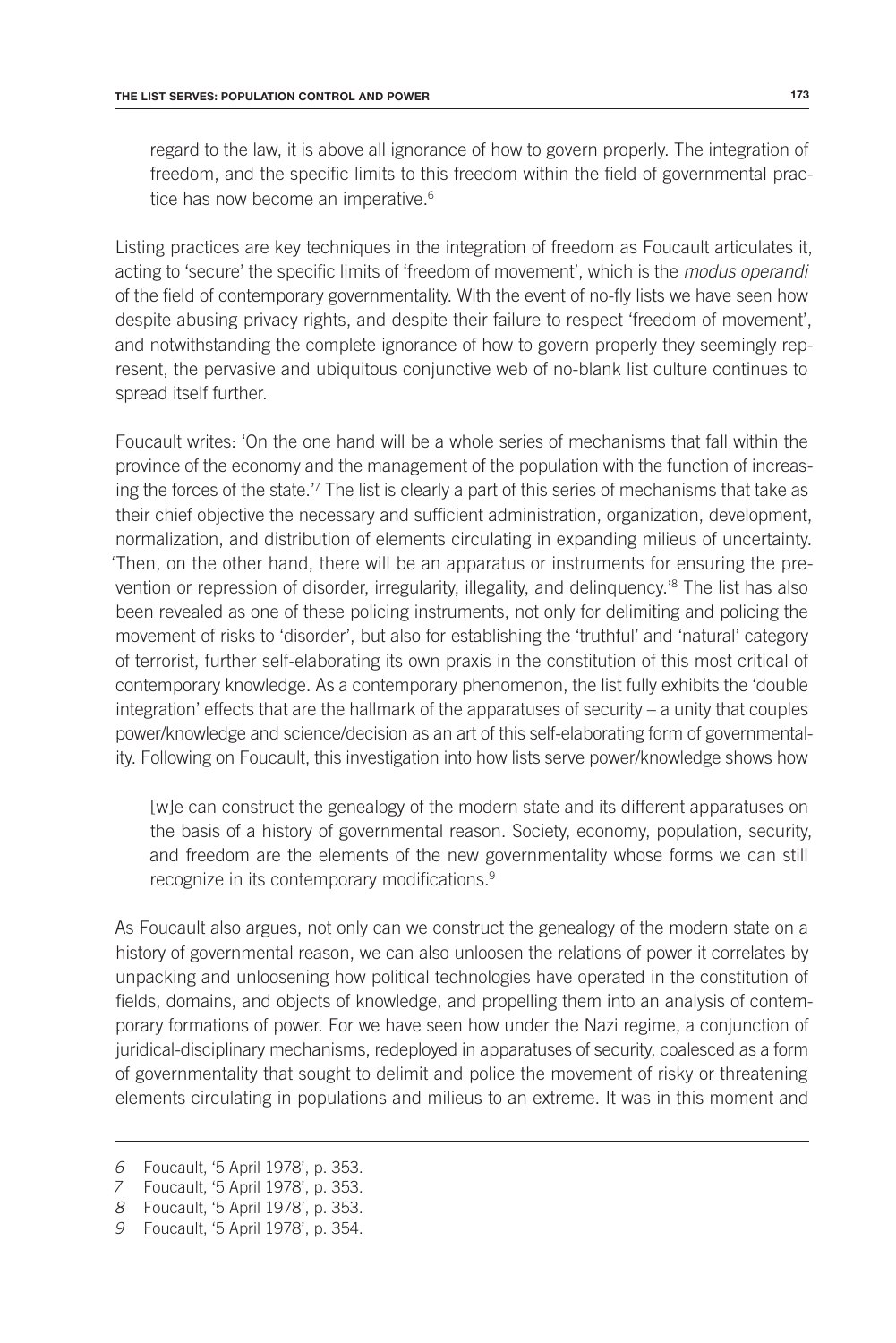under these conditions, that Nazi governmentality first deployed the list as a pervasive and ubiquitous security technology which produced the *double integration* effect of both calling threats into reality and policing them in a wide variety of everyday milieus of circulation, further self-elaborating the extreme biopolitical caesura discourses circulating throughout the Third Reich.

But as the interrogation of the work of Giorgio Agamben<sup>10</sup> has also revealed, the list can equally be characterized as a juridical-legal mechanism under Nazi governmentality: one that produced a double sovereignty effect – at once inscribing individual rights and liberties from charters of rights and freedoms on bodies in birth and exposing 'bare life' as the fundamental political unit on which the removal of such rights turn. In other words, under the Nazi regime the list emerged as a pivot of a form of modern governmentality marked at every turn by the policing of biopolitical caesuras of 'us' and 'them' – a way of seeing and calling 'threats' into reality and a practical basis for nullifying their movement. In other words, lists at once strip away the layers of human rights that shield bare life, and at the same time act as key mechanisms in the policing and securing of milieus. In list culture we can see Agamben's bare life operating within Foucault's governmentality.

Economic reason does not replace *raison d'État,* but it gives it a new content and so gives new forms to state rationality. A new governmentality is born with the *économistes* more than a century after the appearance of that other governmentality in the seventeenth century. The governmentality of the *politiques* gives us police, and the governmentality of the *économistes* introduces us, I think, to some of the fundamental lines of modern and contemporary governmentality.<sup>11</sup>

The operations of delimiting, predicting, managing and securing the distribution of elements circulating in milieus have been revealed here as a practice completely suffused with the politics of policing in both modern and contemporary formations of power/knowledge. The political assemblage of police that enforces delimitations and patrols the movement of 'freely' circulating elements is integrated with a statistical approach rooted in probabilities that takes as its chief objective 'securing' the 'normal' distribution of elements in populations, all with the intent of serving the best interests of a form of governmentality installed and regulated by the apparatuses of security.

With the emergence of the modern computer we have additionally seen how open-human and closed-world discourses operated in conjunction with statistics and lists in the installation of a global milieu of circulation characterized as a space of entropy, in which we would come to see ourselves and our societies as technoscientific cultural constructions of cyborg elements, circulating in disordered and ever-expanding milieus, where the boundaries between people, objects, and knowledge are completely eviscerated. In this way, we can say that the emergence of modern computers, while ushering in awe-inspiring developments in massive assemblages of living beings and machines, also served to increasingly isolate

*<sup>10</sup>* Agamben, *Homo Sacer*.

*<sup>11</sup>* Foucault, '5 April 1978', p. 348.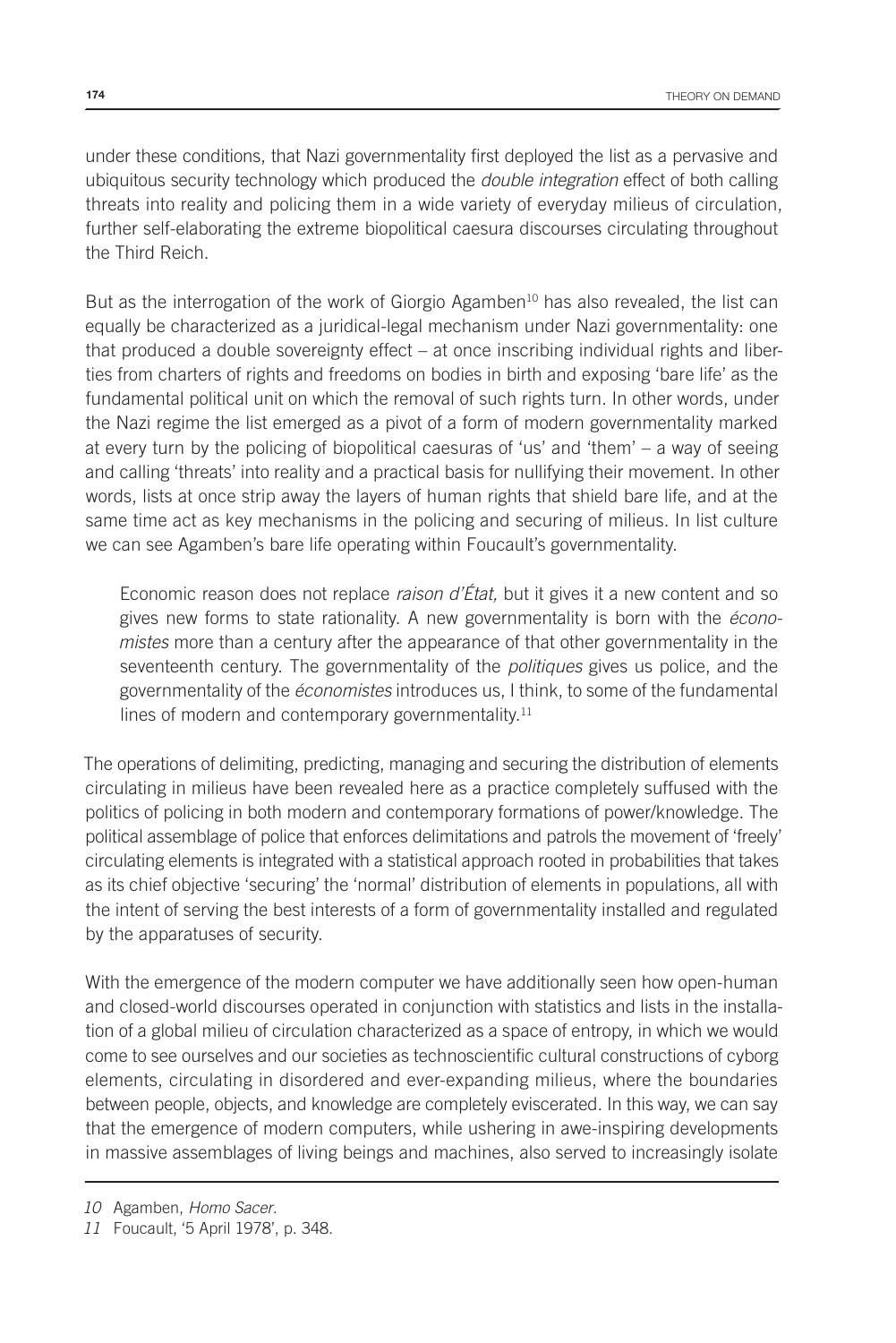cyborgs in global classification infrastructures, subjecting them to evermore pervasive and ubiquitous delimitation, policing, and nullification. Building on Bowker and Star's<sup>12</sup> research, I have also argued that like classifications, computers, and statistics, lists are also pervasive and ubiquitous technologies that are so deeply embedded in our working infrastructures that they too have become relatively invisible, despite never losing any of their power in the self-elaborating processes of sublimation. Just as categories and classifications are culled into global computer and network infrastructures, becoming increasingly taken-for-granted ways of seeing and doing everyday life, lists too coalesce into working infrastructures that are integrated into and aligned with local, national, and global security systems.

In the era of the Cold War, when myths relating to us vs. them were heightened and ultimately transformed into epic global battles between black and white classifications of opposing forces, wars – like the contemporary one on terror – began to appear as ongoing and never-ending, further necessitating the self-elaborating operations of assemblages of policing involving delimiting, predicting, and nullifying the movements of risks or threats through listing practices. We have seen through our examination of no-fly lists and no-blank lists, that such cultural constructions are receding further and further into our cotemporary techno-social woodwork. Securing 'freedom' through the automated, divisive, and dehumanizing classification of living beings as measures of worth/risk circulating in entropic global information infrastructures and policed through list technologies are contemporary practices that are clearly on the rise. As computers and statistics have been increasingly deployed to comb ever-expanding sets of social data for regularities and patterns of 'threatening' living beings and things since World War II, these self-elaborating processes have produced the teleological effect of establishing 'natural' and 'global' good vs. evil relationships, and the further need to redeploy lists to delimit and police the movement of threats.

This research into how lists have served, and continue to serve, formations of modern and contemporary power can be considered as part of a theoretical tradition that concerns itself with manifestations, technologies, and techniques of surveillance, or social control. Much has been written about integrated technologies, techniques, and discourses surrounding the observing, tracking, and monitoring of individuals and their behavior in modern and contemporary surveillance culture: beginning with Jeremy Bentham's visions of the panopticon in 1791, as historicized by Foucault in *Discipline and Punish*, 13 continuing with Gilles Deleuze's short but seminal 'Postscript on Societies of Control', 14 onto Hardt and Negri's highly influential *Empire*, 15 and more currently in the work of David Lyon into *The Surveillance Society*16 and how *The Border is Everywhere*, 17 as well as in a slew of other contemporary works like Zureik and Salter's edited anthology chronicling contemporary

*<sup>12</sup>* Bowker and Star, *Sorting Things Out*.

*<sup>13</sup>* Foucault, *Discipline and Punish*.

*<sup>14</sup>* Gilles Deleuze, 'Postscript on the Societies of Control', in *OCTOBER 59,* Cambridge: MIT Press, (Winter, 1992): 3-7.

*<sup>15</sup>* Michael Hardt and Antonio Negri, *Empire*, Cambridge: Harvard University Press, 2000.

*<sup>16</sup>* Lyon, *Surveillance Society*.

*<sup>17</sup>* Lyon, 'The Border is Everywhere'.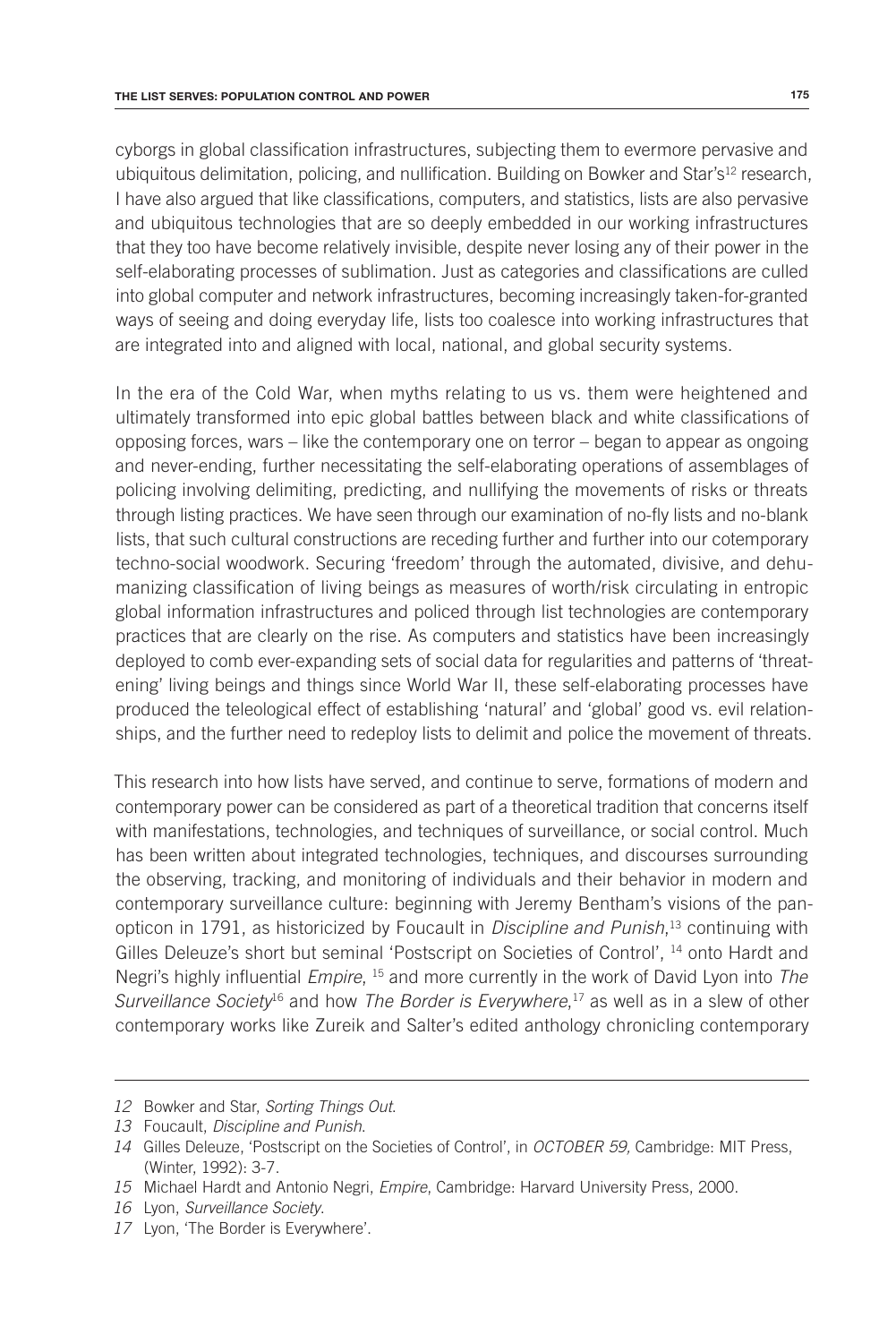Global Surveillance and Policing.<sup>18</sup> Taken together, this kind of research has emerged as a field and domain that concerns itself with technologies of security, surveillance, and social control as a disciplinary form of power.

This investigation into how lists serve formations of power has also unearthed the indispensable role of mathematical and statistical techniques that factor populations, assess worth/risk elements, and generate populations and 'profiles' in the policing of milieus that do not prohibit or prescribe, but rather let things happen. Questions of social control have been examined not from the perspective of disciplinary enclosures, as has been the focus of much theoretical investigation into surveillance culture, but rather from the standpoint of governmentality.

If we have seen in this work how 'in lists we are', future work needs to specifically address how through contemporary assemblages of humans and machines in digital networks, this state of affairs might be more accurately characterized by a self-elaborating discourse where the motto is more aptly described as 'in lists we trust'. From 'top ten lists', to 'best of lists', to our increasing reliance on listed and ranked information to navigate the ever-increasing entropy of the internet and contemporary networked spaces, we are seemingly relying more and more on these critical instruments of knowledge and security to constitute natural, truthful, everyday facts. For now, it is my hope that the powerful operations of list culture revealed here have served to rupture some of the critical self-elaborating processes of contemporary governmentality, particularly those that further naturalize the ongoing and never-ending segmenting and subdividing of *homo sapiens* into populations of *homines sacres*. In other words, it is my hope that this work has served to dislodge our profound and unequivocal trust in lists.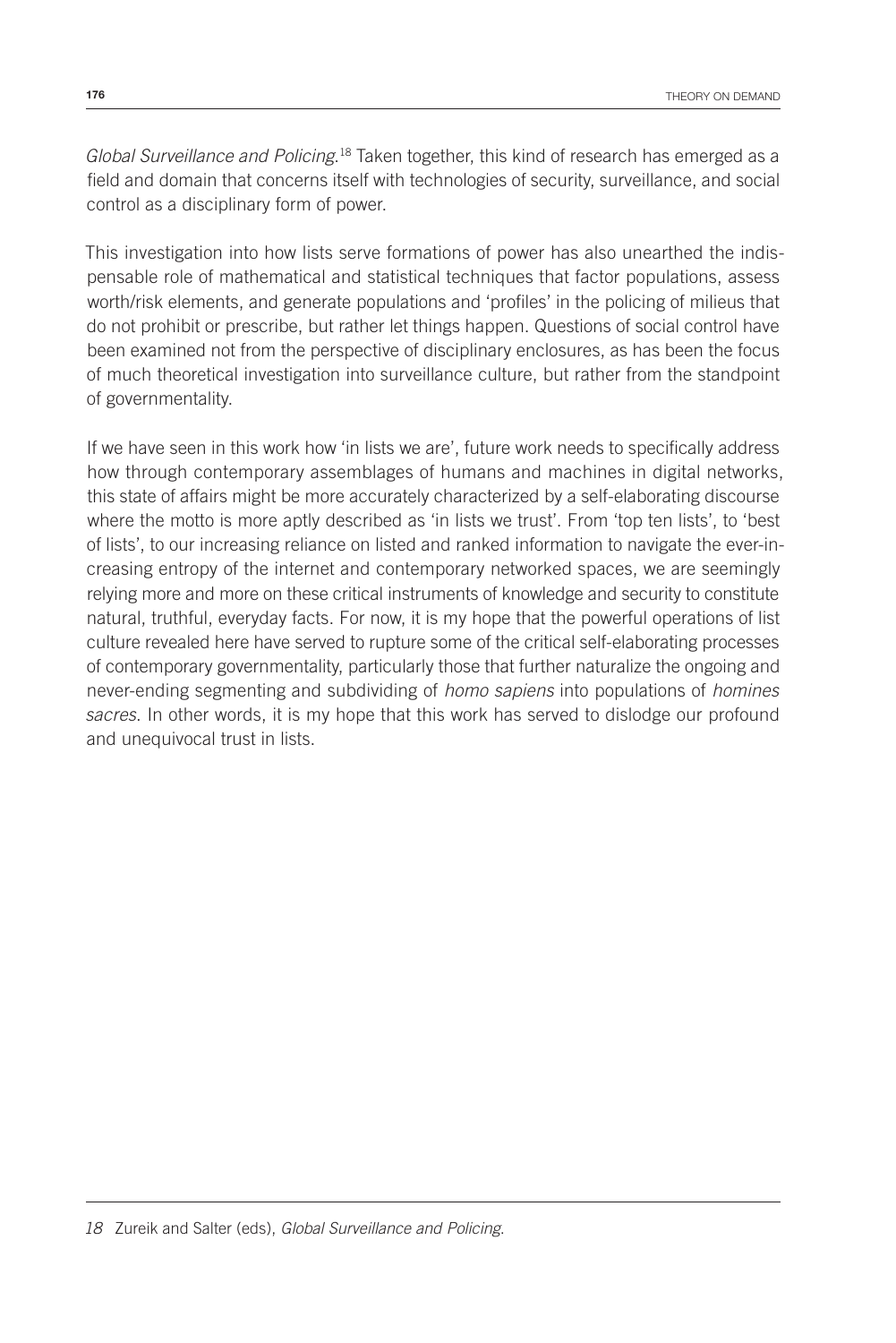#### **References**

Agamben, Giorgio. *Homo Sacer: Sovereign Power and Bare Life*, Stanford: Stanford University Press, 1998.

– . *Remnants of Auschwitz : The Witness and the Archive*, New York: Zone Books, 2000.

– . *State of Exception*, Chicago: University of Chicago Press, 2005.

Aly, Götz, Karl Heinz Roth, Edwin Black, and Assenka Oksiloff. *The Nazi Census: Identification and Control in the Third Reich*, Philadelphia: Temple University Press, 2004.

Arendt, Hannah. *Eichmann in Jerusalem: A Report on the Banality of Evil*, New York: Penguin Books, 1994.

Berger, Peter L. and Thomas Luckmann. *The Social Construction of Reality: A Treatise in the Sociology of Knowledge*, New York: Doubleday, 1967.

Black, Edwin. *IBM and the Holocaust: The Strategic Alliance Between Nazi Germany and America's Most Powerful Corporation*, New York: Crown Publishers, 2001.

Bowker, Geoffrey C. 'How to Be Universal: Some Cybernetic Strategies', *Social Studies of Science* 23 (1993): 107-127.

Bowker, Geoffrey C. and Susan Leigh Star. *Sorting Things Out: Classification and Its Consequences*, Cambridge: MIT Press, 1999.

Butler, Nick. 'The Management of Populations', *Ephemera: Theory and Politics in Organization* 7 (3, 2007): 475-480.

Carey, James W. *Communication As Culture: Essays on Media and Society*, Boston: Unwin Hyman, 1989.

Clynes, Manfred E. and Nathan S. Kline. 'Cyborgs and Space', *Astronautics* (September, 1960): 75-76.

Deleuze, Gilles. 'Postscript on the Societies of Control', in *OCTOBER* 59, Cambridge: MIT Press, (Winter, 1992): 3-7.

Eco, Umberto. *The Open Work*, London: Hutchinson Radius, 1989.

Edwards, Paul N. *The Closed World: Computers and the Politics of Discourse in Cold War America*, Cambridge: MIT Press, 1996.

Elmer, Greg. *Profiling Machines: Mapping the Personal information Economy*, Cambridge, Mass: MIT Press, 2004.

Faubion, J.D. (ed.), *Power, Vol. 3, Essential Works of Foucault 1954-1984*, New York: The New Press, 2000.

Foucault, Michel. *Madness and Civilization; A History of Insanity in the Age of Reason*, New York: Vintage Books, 1973.

– , *The History of Sexuality*, New York: Vintage Books, 1988.

– , *Discipline and Punish: The Birth of the Prison*, New York: Vintage Books, 1995.

– , *The Order of Things: An Archaeology of the Human Sciences*, London and New York: Routledge, 2001:1970.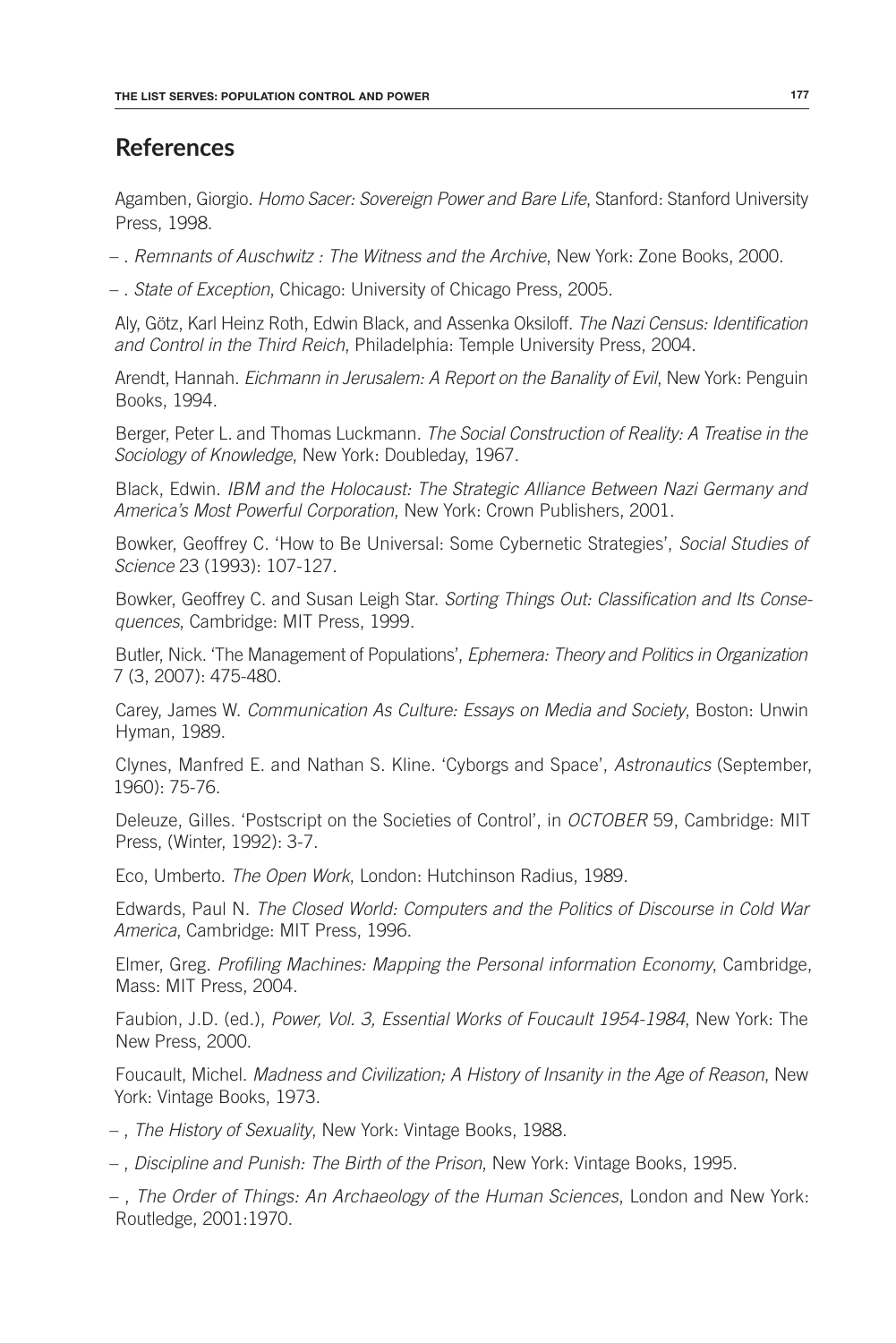– , *Archaeology of Knowledge*, New York: Routledge, 2002.

Foucault, Michel, Graham Burchell, Colin Gordon, and Peter Miller. *The Foucault Effect: Studies in Governmentality*, Chicago: University of Chicago Press, 1991.

Foucault, Michel and Colin Gordon. 'The Eye of Power', in *Power/Knowledge: Selected Interviews and Other Writings*, 1972-1977, New York: Pantheon Books, 1980, pp. 146-165.

Gitelman, Lisa. *'Raw Data' Is an Oxymoron*, Cambridge, MA: MIT Press, 2013.

Gonen, Jay Y. *The Roots of Nazi Psychology: Hitler's Utopian Barbarism*, Lexington: University Press of Kentucky, 2000.

Goody, Jack. *The Domestication of the Savage Mind*, Cambridge, New York: Cambridge University Press, 1977.

Grimes, Sara M. and Leslie Shade. 'Neopian Economics of Play: Children's Cyberpets and Online Communities as Immersive Advertising in Neopets.Com', *The International Journal of Media and Cultural Politics* 1 (2005): 181-198.

Gubrium, J.F. and J.A. Holstein. 'Narrative Practice and the Coherence of Personal Stories', *Sociological Quarterly* 39 (1998): 163-187.

Gubrium, Jaber F. and James A. Holstein. 'Analyzing Interpretive Practice', in N.K. Denzin and Y.S. Lincoln (eds), The *Handbook of Qualitative Research*, Thousand Oaks: Sage Publications, 2000.

Hacking, Ian. *The Taming of Chance*, Cambridge, New York: Cambridge University Press, 1990.

– , *The Emergence of Probability: A Philosophical Study of Early Ideas About Probability, Induction and Statistical Inference*, Cambridge, New York: Cambridge University Press, 2006.

Hamilton, Sheryl N. 'Interrogating the Cybernetic Imaginary, Or, Control and Communication in the Human and the Machine', *Communication Studies*, Montreal: Concordia University, 1999.

Haraway, Donna Jeanne. 'Manifesto For Cyborgs: Science, Technology, and Socialist Feminism in the 1980s', *Socialist Review* 80 (1985): 65-108.

– , *Simians, Cyborgs, and Women: The Reinvention of Nature*, New York: Routledge, 1991.

– , *Modest Witness@Second\_Millenium, Femaleman©\_Meets\_oncomouse™: Feminism and Technoscience*, New York: Routledge, 1997.

Hardt, Michael and Antonio Negri. *Empire*, Cambridge: Harvard University Press, 2000.

Heims, Steve J. *John von Neumann and Norbert Wiener: From Mathematics to the Technologies of Life and Death*, Cambridge: MIT Press, 1980.

– , *Constructing a Social Science for Postwar America: The Cybernetics Group, 1946-1953*, Cambridge: MIT Press, 1993.

Hilberg, Raul. *The Destruction of the European Jews*, New York: Holmes & Meier, 1985.

Innis, Harold Adams, *The Bias of Communication*, Toronto: University of Toronto Press, 1991.

Knorr-Cetina, K. *Epistemic Cultures: How the Sciences Make Knowledge*, Cambridge: Harvard University Press, 1999.

Knorr-Cetina, K. and Aaron Victor Cicourel. *Advances in Social Theory and Methodology: Toward an Integration of Micro- and Macro-Sociologies*, Boston: Routledge & Kegan Paul, 1981.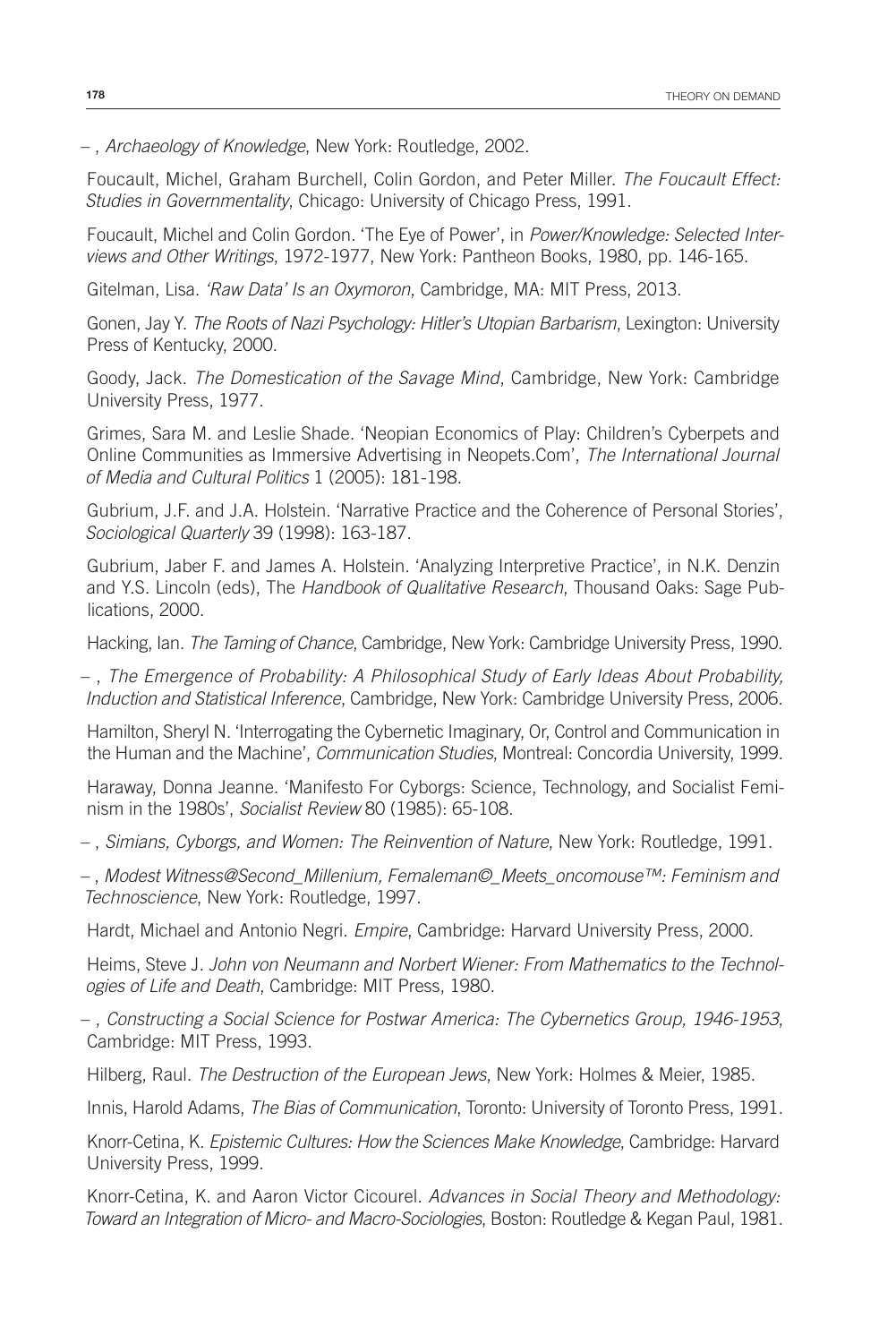Kogon, Eugen. *The Theory and Practice of Hell: The German Concentration Camps and the System Behind them*, London: Secker & Warburg, 1950.

Koonz, Claudia. *The Nazi Conscience*, Cambridge: Belknap Press, 2003.

Krausnick, Helmut, Hans Bucheim, Martin Broszat, and Hans-Adolf Jacobsen. *Anatomy of the SS State*, London: Collins, 1968.

Krebs, Valdis. 'OSNA – Open Source Network Analysis', talk presented at New Network Theory conference, 28-30 June 2007, Institute of Network Cultures, Amsterdam, http://networkcultures.org/networktheory/1-network-theory/program/.

Kuhn, Thomas S. *The Structure of Scientific Revolutions*, Chicago: University of Chicago Press, 1962.

– , The Structure of Scientific Revolutions, Chicago: University of Chicago Press, 1996.

Lasswell, Harold Dwight, 'The Structure and Function of Communication in Society', in L. Bryson (ed.), *The Communication of Ideas, A Series of Addresses, Religion and Civilization Series*, New York: Jewish Theological Seminary of America and the Institute For Religious and Social Studies, 1948.

- , *Politics: Who Gets what, when, how*, New York: Peter Smith, 1950.
- , *Psychopathology and Politics*, New York: Viking Press, 1960.
- , *Propaganda Technique in the World War*, New York: Garland Pub, 1972.

Lasswell, Harold Dwight, Daniel Lerner, and Hans Speier. *Propaganda and Communication in World History*, Honolulu: Published For the East-West Center By the University Press of Hawaii, 1979.

Lasswell, Harold Dwight and Arnold A. Rogow. *Politics, Personality, and Social Science in the Twentieth Century; Essays in Honor of Harold D. Lasswell*, Chicago: University of Chicago Press, 1969.

Latour, Bruno and Steve Woolgar. *Laboratory Life: The Construction of Scientific Facts*, Princeton: Princeton University Press, 1986.

Lippmann, Walter. *Public Opinion*, New York: Macmillan, 1922.

- , *An Inquiry into the Principles of the Good Society*, Boston: Little Brown and Company, 1937.
- , *The Good Society*, New York: Grosset & Dunlap, 1943.
- , *The Cold War: A Study in U.S. Foreign Policy*, New York: Harper, 1947.
- , *Essays in the Public Philosophy*, Boston: Little Brown, 1955.
- , *Drift and Mastery; An Attempt to Diagnose the Current Unrest*, Englewood Cliffs: Prentice-Hall, 1961.
- , *Public Opinion*, New York: Macmillan, 1965.
- , *Early Writings*, New York: Liveright, 1970.

Lippmann, Walter and Godkin Lectures at Harvard University. *The Method of Freedom*, New York: Macmillan, 1934.

Lovink, Geert and Kenneth C. Werbin. 'Critique of Ranking and Listing: An Email Exchange', in L. Armand and A. Bradley, *TECHNICITY*, Prague: Litteraria Pragensia, 2007.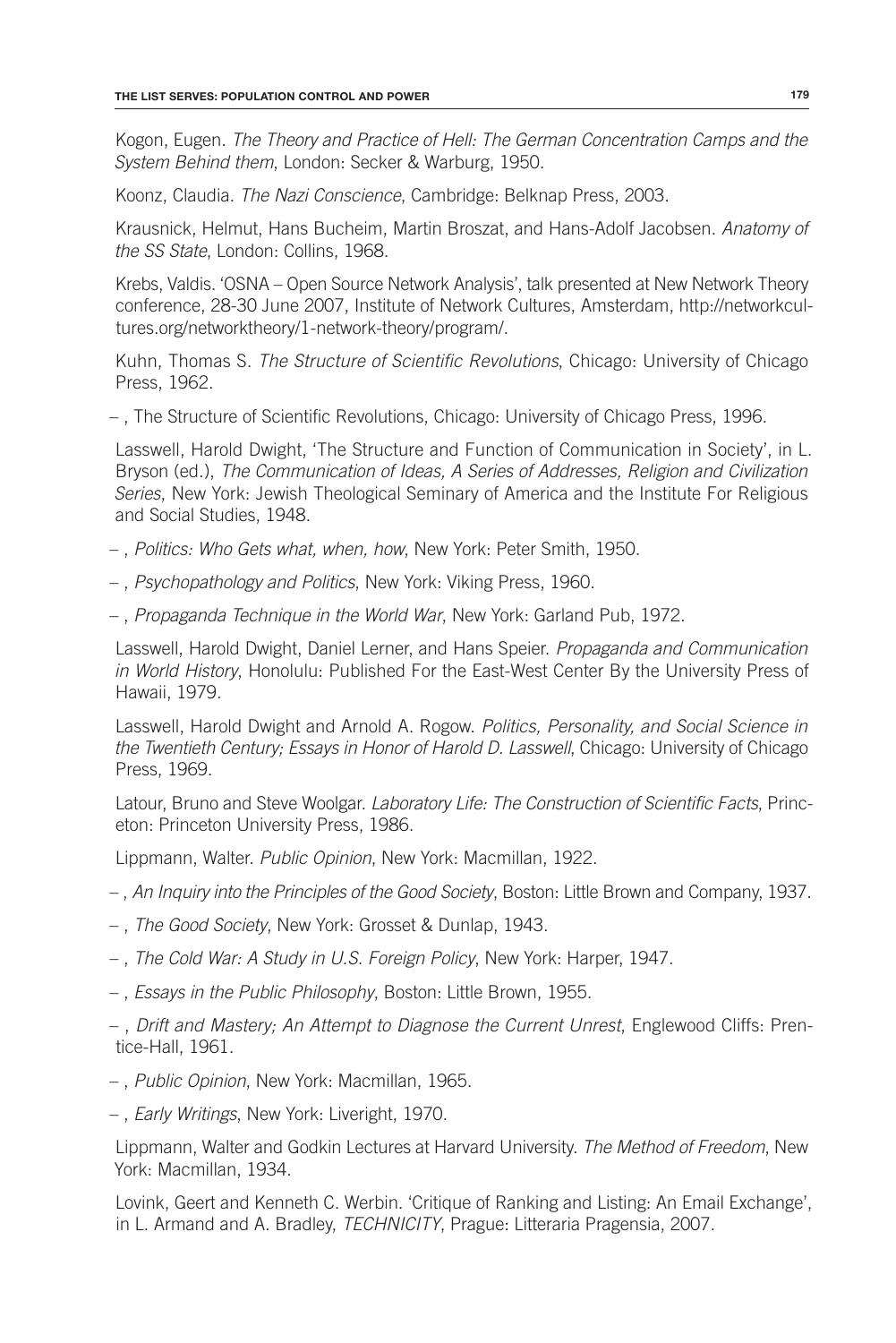Lyon, David. *The Electronic Eye*, Minneapolis: Univ. of Minnesota Press, 1994,

– , *Surveillance Society: Monitoring Everyday Life*, Buckingham, Philadelphia: Open University Press, 2002.

Mannheim, Karl, Louis Wirth, and Edward Shils. *Ideology and Utopia; An Introduction to the Sociology of Knowledge*, London, New York: Harcourt Brace and Company, 1936, 1985.

Mayer-Schonberger, Viktor and Kenneth Cukier. *Big Data*, New York, NY: Houghton Mifflin Harcourt Publishing Company, 2013.

Mosco, Vincent. *The Digital Sublime: Myth, Power, and Cyberspace*, Cambridge: MIT Press, 2004.

Ong, Walter J. *Orality and Literacy: The Technologizing of the Word*, London, New York: Routledge, 1991.

Poster, Mark. *The Mode of Information: Poststructuralism and Social Context*, Chicago: University of Chicago Press, 1990.

– , *The Second Media Age*, Cambridge: Polity Press, 1995.

– , *What's the Matter With the Internet*? Minneapolis: University of Minnesota Press, 2001.

– , *Information Please: Culture and Politics in the Age of Digital Machines*, Durham: Duke University Press, 2006.

Pugh, Emerson W. *Building IBM: Shaping an Industry and its Technology*, Cambridge: MIT Press, 1995.

Rabinow P. (ed.). *Essential Works of Foucault 1954-1984, Vol. 3*, New York: The New Press, 2000.

Rapoport, A. *Strategy and Conscience*, New York, NY: Harper and Row, 1964.

– , *Two-Person Game Theory: The Essential Ideas*, Ann Arbor: University of Michigan Press, 1969.

Rose, Ellen. 'The War Machine: IBM and the Holocaust by Edwin Black', *The Antigonish Review* (2001): 91-95.

Schelling, Thomas. *The Strategy of Conflict*, Cambridge: Harvard University Press, 1960.

Senellart M. and A.I. Davidson (eds). *Security, Territory, Population: Lectures at the College de France, 1977-1978*, Houndmills, Basingstoke, Hampshire, New York: Palgrave Macmillan, 2007.

Shade, Leslie. 'Gender and the Commodification of Community: Women.Com and Gurl.Com', in D. Barney and A. Feenberg (eds), *Community in the Digital Age: Philosophy and Practice*, Lanham: Rowan & Littlefield, 2004.

Silverman, David. 'Analyzing Talk and Text', in N.K. Denzin and Y.S. Lincoln (eds), *The Handbook of Qualitative Research*, Thousand Oaks: Sage Publications, 2000.

Simpson, Christopher. S*cience of Coercion: Communication Research and Psychological Warfare, 1945-1960*, New York: Oxford University Press, 1994.

Smith, Bruce Lannes, Harold Dwight Lasswell, and Ralph Droz Casey. *Propaganda, Communication, and Public Opinion: A Comprehensive Reference Guide*, Princeton: Princeton Univ. Press, 1946.

Sobel, Robert. *I.B.M., Colossus in Transition*, New York: Times Books, 1981.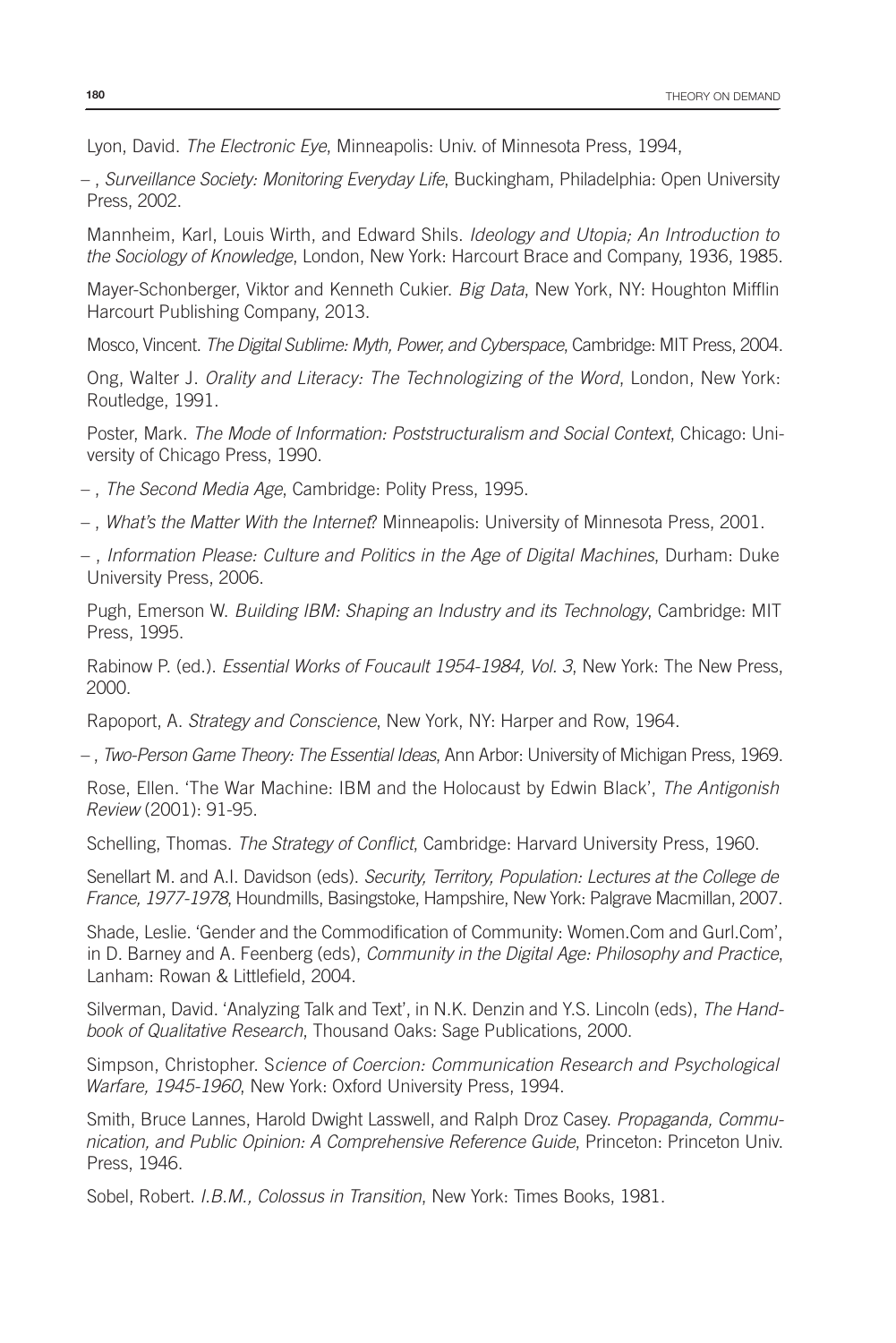Sofsky, Wolfgang. *The Order of Terror: The Concentration Camp*, Princeton: Princeton University, 1997.

Treichler, Paula A. 'AIDS, Homophobia, and Biomedical Discourse: An Epidemic of Signification', in D. Crimp and L. Bersani (eds), *AIDS: Cultural Analysis, Cultural Activism*, Cambridge: MIT Press, 1988, Pp. 31-86.

– , 'AIDS, HIV, and the Cultural Construction of Reality', in G.H. Herdt, S. Lindenbaum, and Wenner-Gren Foundation for Anthropological Research (eds), *The Time of AIDS: Social Analysis, Theory, and Method*, Newbury Park: Sage Publications, 1992, Pp. 65-98.

Tuchman, Gaye. 'Historical Social Science: Methodologies, Methods, and Meanings', in N. K. Denzin and Y.S. Lincoln (eds), *Strategies of Qualitative Inquiry*, Thousand Oaks: Sage Publications, 1998, Pp. 225-260.

Turkle, Sherry. *The Second Self: Computers and the Human Spirit*, New York: Simon and Schuster, 1984.

– , *Life on the Screen: Identity in the Age of the Internet*, New York: Simon & Schuster, 1995.

Von Neumann, John, *The Computer and the Brain*, New Haven: Yale University Press, 1964.

Von Neumann, John and Arthur W. Burks. *Theory of Self-Reproducing Automata*, Urbana: University of Illinois Press, 1966.

Von Neumann, John and Oskar Morgenstern. *Theory of Games and Economic Behavior*, Princeton: Princeton University Press, 1953.

– , *Theory of Games and Economic Behavior*, New York: Science Editions J. Wiley, 1964.

Waldrop, M. Mitchell. *The Dream Machine: J.C.R. Licklider and the Revolution that Made Computing Personal*, New York: Viking, 2001.

Weizenbaum, Joseph. *Computer Power and Human Reason: From Judgment to Calculation*, San Francisco: W.H. Freeman, 1976.

Werbin, Kenneth C. 'Sometimes a Great Notion: A Reflection on Cybernetics, Isolated Systems, and Open Beings', in Lipika Bansal, Paul Keller, and G. Lovink (eds), *In the Shade of the Commons: Towards a Culture of Open Networks*, Amsterdam, The Netherlands: Waag Society, 2006.

Wiener, Norbert. *Cybernetics, Or, Control and Communication in the Animal and the Machine*, New York: M.I.T. Press, 1948.

– , *The Human Use of Human Beings; Cybernetics and Society*, Boston: Houghton Mifflin, 1950.

– , *The Human Use of Human Beings: Cybernetics and Society*, Garden City, New York: Doubleday, 1954.

– , *I Am a Mathematician, The Later Life of a Prodigy: An Autobiographical Account of the Mature Years and Career of Norbert Wiener and a Continuation of the Account of his Childhood in Ex-Prodigy*, Garden City: Doubleday, 1956.

– , *Invention: The Care and Feeding of Ideas*, Cambridge: MIT Press, 1993.

Williams, Raymond. *Keywords: A Vocabulary of Culture and Society*, London: Fontana/Croom Helm, 1976.

Zureik, Elia and Mark B. Salter (eds). Glo*bal Surveillance and Policing: Borders, Security, Identity*, Cullompton, Portland: Willan, 2005.